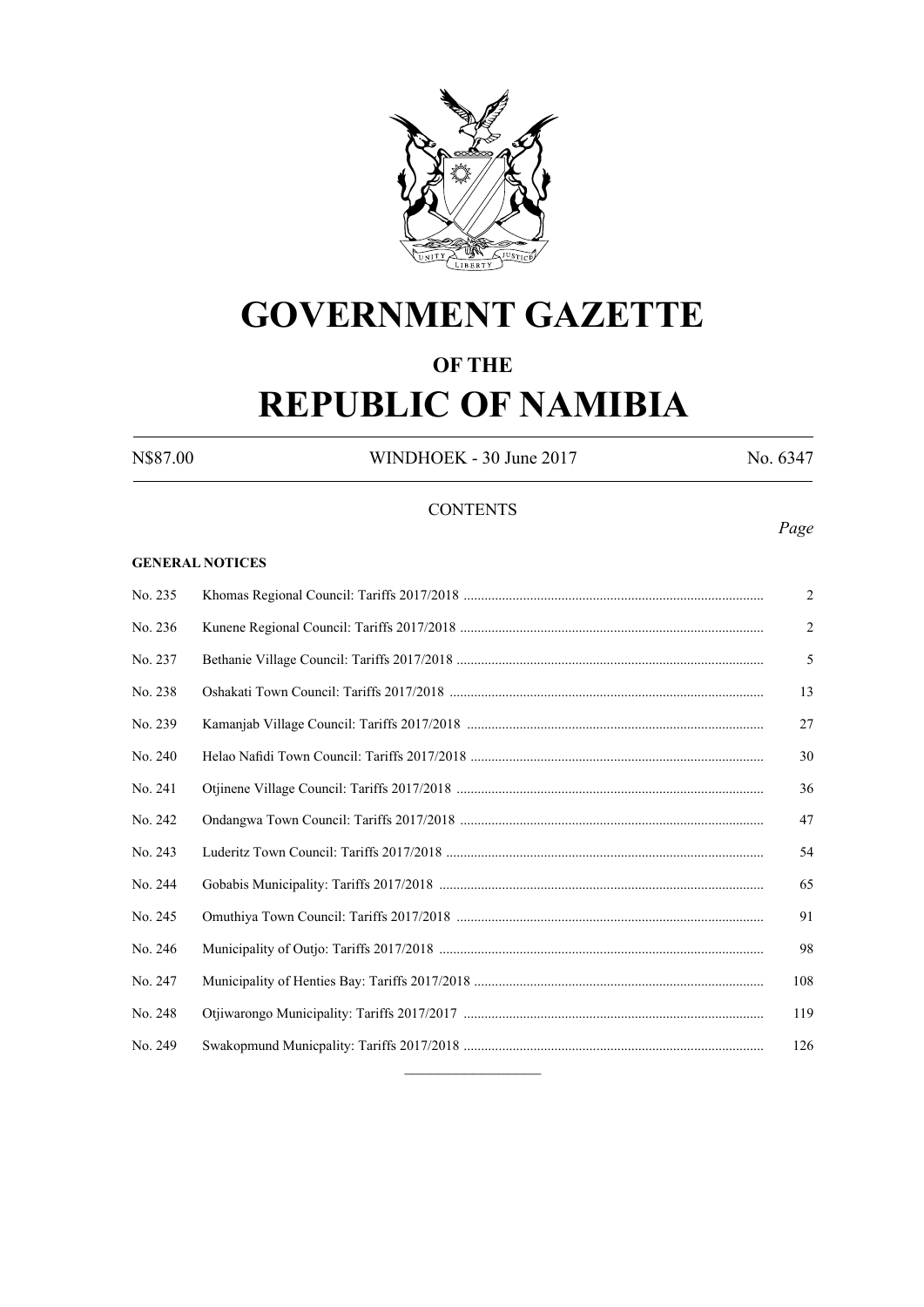# **General Notices**

# **KHOMAS REGIONAL COUNCIL**

No. 235 2017

### TARRIFS 2017/2018

| <b>Tariff Description</b>     | <b>Current Tariff</b><br>2016/2017<br>N\$                  | <b>Increase</b><br><b>Decrease</b><br>in $\%$ | <b>Proposed Tariffs</b><br>2017/2018<br>N\$               |
|-------------------------------|------------------------------------------------------------|-----------------------------------------------|-----------------------------------------------------------|
| <b>A, RENT FOR THE HALLS:</b> |                                                            |                                               |                                                           |
| Kovambo Nujoma Hall           | 8000.00<br>$($ rental 5,000, refundable<br>deposit $3,000$ | $10\%$                                        | 8,500.00<br>(rental 5,500, refundable<br>deposit, $3,000$ |
| G51 Hall                      |                                                            | $0\%$                                         | 4,800.00<br>(rental 3,300, refundable<br>deposit $1,500$  |
| Constituency hall             | 900.00<br>(rental 700, refundable<br>deposit 200)          | 10%                                           | 970.00<br>(rental 770, refundable<br>$\frac{1}{200}$      |
| D. RENT FOR THE TENT:         | 5,000.00                                                   | $0\%$                                         | 5,000.00                                                  |

#### **Kunene Regional Council**

No. 236 2017

#### TARRIFS 2017/2018

The Tariffs Structure for Kunene Regional Council is completed and ready for approval and gazzeting. Please here find attached the Tariffs Structure for Kunene Regional Council as well as the budget for 2017/2018.

# **J. KAUJOVA**

# **Chairperson of the Council**

|                                        | <b>Previous</b><br>for<br>2015/16 | Increase/<br><b>Decrease</b><br>$in\%$ | <b>Previous</b><br>for<br>2016/17 | Increase/<br>decrease<br>$in\%$ | <b>Estimate</b><br>for<br>2017/18 |
|----------------------------------------|-----------------------------------|----------------------------------------|-----------------------------------|---------------------------------|-----------------------------------|
| 1. WATER                               |                                   |                                        |                                   |                                 |                                   |
| Monthly basic charges                  |                                   |                                        |                                   |                                 |                                   |
| Residential                            | 30                                | $0\%$                                  | 30                                | 0                               | 30                                |
| <b>Business</b>                        | 40                                | $0\%$                                  | 40                                | 12.5                            | 45                                |
| Government institutions                | 40                                | $0\%$                                  | 40                                | 12.5                            | 45                                |
| Churches                               | 25                                | $0\%$                                  | 25                                | 0                               | 25                                |
| Non-governmental organisation          | 40                                | $0\%$                                  | 40                                | 0                               | 40                                |
| Parastatals                            | 40                                | $0\%$                                  | 40                                | $\theta$                        | 40                                |
| Unit charges:                          |                                   |                                        |                                   |                                 |                                   |
| Per cubic meter: Residential           | 12                                | $0\%$                                  | 12                                | $\theta$                        | 12                                |
| <b>Business</b>                        | 15                                | $0\%$                                  | 15                                | $\theta$                        | 15                                |
| Government institution and parastatals | 15                                | $0\%$                                  | 15                                | 0                               | 15                                |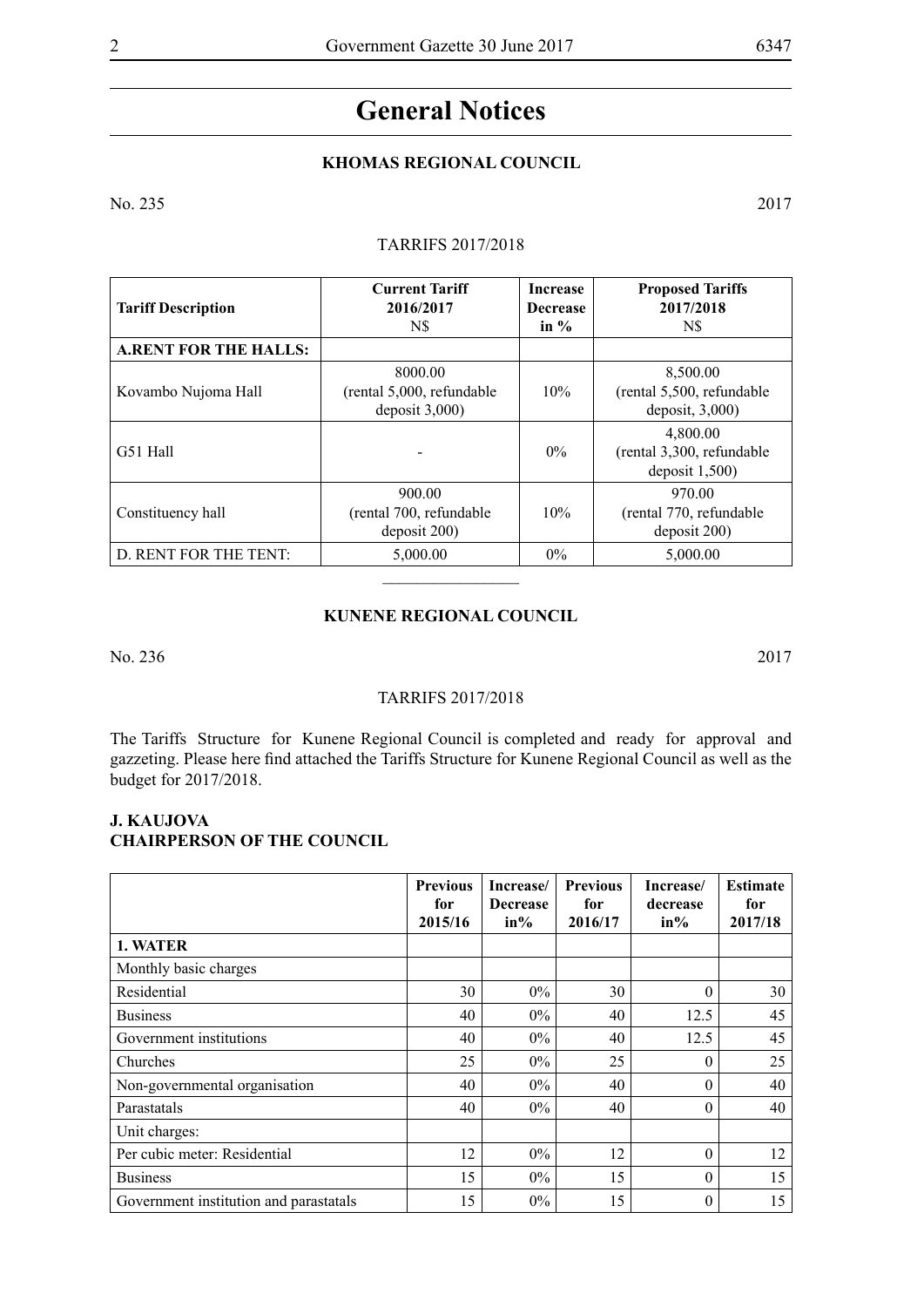| Parastatals                                                  | 15  | $0\%$ | 15    | $\boldsymbol{0}$ | 15  |
|--------------------------------------------------------------|-----|-------|-------|------------------|-----|
| Non-government organisation                                  | 15  | $0\%$ | 15    | $\theta$         | 15  |
| Churches                                                     | 12  | $0\%$ | 12    | $\boldsymbol{0}$ | 12  |
| Sundry water fees:                                           |     |       |       |                  |     |
| Connection on request of customer                            | 55  | $0\%$ | 55    | 9.09090909       | 60  |
| Disconnection on request of customer                         | 55  | $0\%$ | 55    | 9.09090909       | 60  |
| Reconnection (cut off for non-payment)                       | 70  | $0\%$ | 70    | 7.14285714       | 75  |
| Illegal connection                                           |     |       |       |                  | 100 |
| 2. REFUSE REMOVAL                                            |     |       |       |                  |     |
| Per month: Residential                                       | 30  | $0\%$ | 30    | 16.6666667       | 35  |
| <b>Business</b>                                              | 50  | $0\%$ | 50    | 20               | 60  |
| Government Institutions                                      | 50  | $0\%$ | 50    | 20               | 60  |
| Churches                                                     | 30  | $0\%$ | 30    | $\mathbf{0}$     | 30  |
| Parastatals                                                  | 50  | $0\%$ | 50    | $\theta$         | 50  |
| Removal of building rubbish on request, per<br>load          | 70  | $0\%$ | 70    | $\theta$         | 70  |
| Penalties for dumping of domestic refuse on<br>the side walk | 95  | $0\%$ | 95    | 5.26315789       | 100 |
| Replacement of lost or demaged utility bin                   | 480 | $0\%$ | 480   | 8.33333333       | 520 |
| 3. SANITATION                                                |     |       |       |                  |     |
| Per month: Sewerage pump                                     | 45  | $0\%$ | 45    | 11.1111111       | 50  |
| Night soil per house                                         | 30  | $0\%$ | 30    | 16.6666667       | 35  |
| Sewerage: Basic                                              | 20  | 20    | $0\%$ | 25               | 25  |
| Residential per toilet                                       | 20  | $0\%$ | 20    | 25               | 25  |
| Business per toilet                                          | 25  | $0\%$ | 25    | 20               | 30  |
| Government Institutions/churches and<br>parastatals          | 30  | $0\%$ | 30    | 16.6666667       | 35  |
| <b>4. CEMETERY</b>                                           |     |       |       |                  |     |
| Grave fees: Adults                                           | 32  | $0\%$ | 32    | 40.625           | 45  |
| Children under six (6) years                                 | 19  | $0\%$ | 19    | 57.8947368       | 30  |
| 5. RENTAL OF PROPERTIES                                      |     |       |       |                  |     |
| Per month                                                    |     |       |       |                  |     |
| Local Authority:                                             |     |       |       |                  |     |
| One bedroom                                                  | 250 | $0\%$ | 250   | 20               | 300 |
| Two bedroom                                                  | 500 | $0\%$ | 500   | 30               | 650 |
| Three bedroom                                                | 750 | $0\%$ | 750   | 6.66666667       | 800 |
| Business, office per m2                                      | 75  | $0\%$ | 75    | 40               | 105 |
| <b>RENTAL OF PROPERTIES</b>                                  |     |       |       |                  |     |
| Guest house:                                                 | 170 | $0\%$ | 170   | 17.6470588       | 200 |
| Per month                                                    |     |       |       |                  |     |
| Local Authority                                              | 180 | $0\%$ | 180   | 16.6666667       | 210 |
| Settlement                                                   | 190 | $0\%$ | 190   | 5.26315789       | 200 |
| VIP Boardroom: Head office - per day                         | 120 | $0\%$ | 120   | 25               | 150 |
| : Constituency offices - per day                             | 90  | $0\%$ | 90    | 66.6666667       | 150 |
| : Settlement office - per day                                | 70  | $0\%$ | 70    | 42.8571429       | 100 |
| Settlement                                                   |     |       |       |                  |     |
| One bedroom                                                  | 180 | $0\%$ | 180   | 38.8888889       | 250 |
| Two bedroom                                                  | 200 | $0\%$ | 200   | 60               | 320 |
| Three bedroom                                                | 290 | $0\%$ | 290   | 24.137931        | 360 |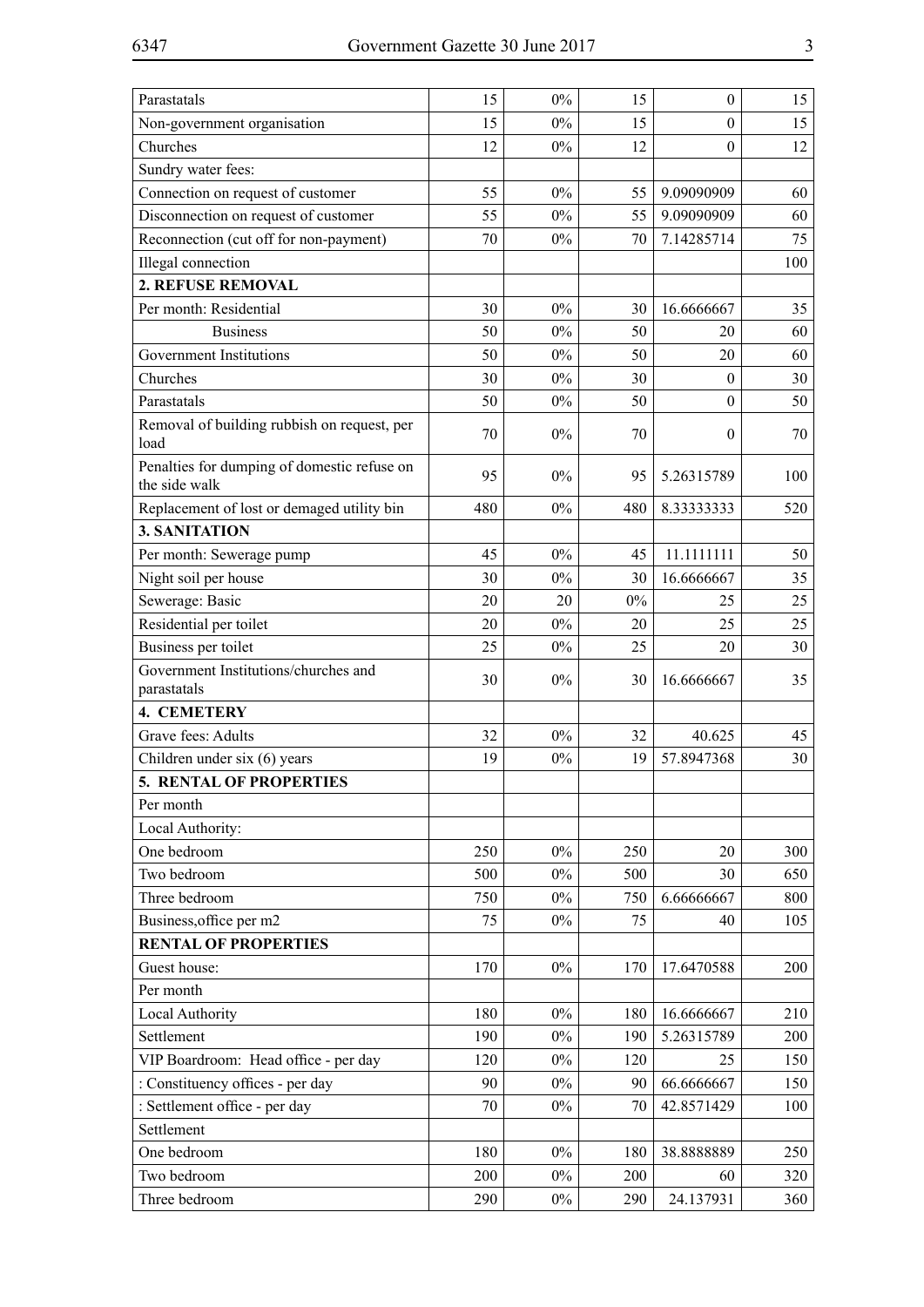| Business, office per m <sup>2</sup>                        | 40             | 0%    | 40             | 37.5       | 55             |
|------------------------------------------------------------|----------------|-------|----------------|------------|----------------|
| <b>Renting of recreational facilities:</b>                 |                |       |                |            |                |
| Community Hall (per day): Non-<br>Governmental Organisatin | 300            | $0\%$ | 300            | 16.6666667 | 350            |
| :Government Institutions and parastatals                   | 350            | 0%    | 350            | 14.2857143 | 400            |
| :Individual $(s)$                                          | 250            | 0%    | 250            | 28         | 320            |
| Open market:                                               |                |       |                |            |                |
| Closed stalls                                              | 50             | 0%    | SO.            | 300        | 200            |
| Open stalls                                                | 40             | $0\%$ | 40             | 275        | 150            |
| Meat stalls                                                | 100            | 0%    | 100            | $-100$     | $\theta$       |
| Barber shop/salon/others                                   | 100            | 0%    | 100            | $-100$     | $\theta$       |
| <b>Social Housing:</b>                                     |                |       |                |            |                |
| Per month (only for senior citizens)                       | 70             | 0%    | 70             | $\theta$   | 70             |
| Lease agreement:                                           |                |       |                |            |                |
| See separate attachment                                    |                |       |                |            |                |
| 6. ADMINISTRATIVE CHARGES (cost charged per paper):        |                |       |                |            |                |
| Photocopy A3                                               | 2.5            | 0%    | 2.5            | $-20$      | $\overline{2}$ |
| A <sub>4</sub>                                             | $\overline{2}$ | 0%    | $\overline{2}$ | $\theta$   | $\overline{2}$ |
| Fax received                                               | 5              | 0%    | 5              | 40         | $\overline{7}$ |
| Fax send                                                   | 5              | $0\%$ | 5              | 60         | 8              |
| Requst for duplicate bill                                  |                | 0%    |                |            | 8              |
| Billboard per sqare meter                                  | 110            | 0%    | 110            | 63.6363636 | 180            |
| 7. PLANT HIRE (CHARGES PER HOUR):                          |                |       |                |            |                |
| Grader                                                     | 260            | 0%    | 260            | 53.8461538 | 400            |
| Hydro-blast                                                | 250            | $0\%$ | 250            | 44         | 360            |
| Administrative fees                                        | 200            | 0%    | 200            | 45         | 290            |
| Tractor                                                    |                |       |                |            | 350            |

# **Lease agreement charges for 2017/2018**

1. Charges on residential,non-governmental organisation,parastatals,churches and business allotments in settlement areas:

| 1.1 | <b>Residential sites</b> | per month |
|-----|--------------------------|-----------|
|-----|--------------------------|-----------|

| a) up to $500m^2$    | N\$95.00  |
|----------------------|-----------|
| b) 501 to $1000m^2$  | N\$109.00 |
| c) 1001 to $1500m^2$ | N\$150.00 |

d) 1501m<sup>2</sup> and above N\$180.00 per month plus additional N\$50.00 per month

e) When any part of residential site is turned into any type of business operation then the charges of agreement and municipal services will be imposed as per business sites lease agreement

## **1.2 Business sites**

| a) Up to $500m^2$                   | $N$180.00$ per month                                     |
|-------------------------------------|----------------------------------------------------------|
| b) 501 to 1000 $\rm m$ <sup>2</sup> | $N$195.00$ per month                                     |
| c) 1001 to $1500m^2$                | $N$200.00$ per month                                     |
| d) $1501m^2$ and above              | N\\$200.00 per month plus additional N\\$60.00 per month |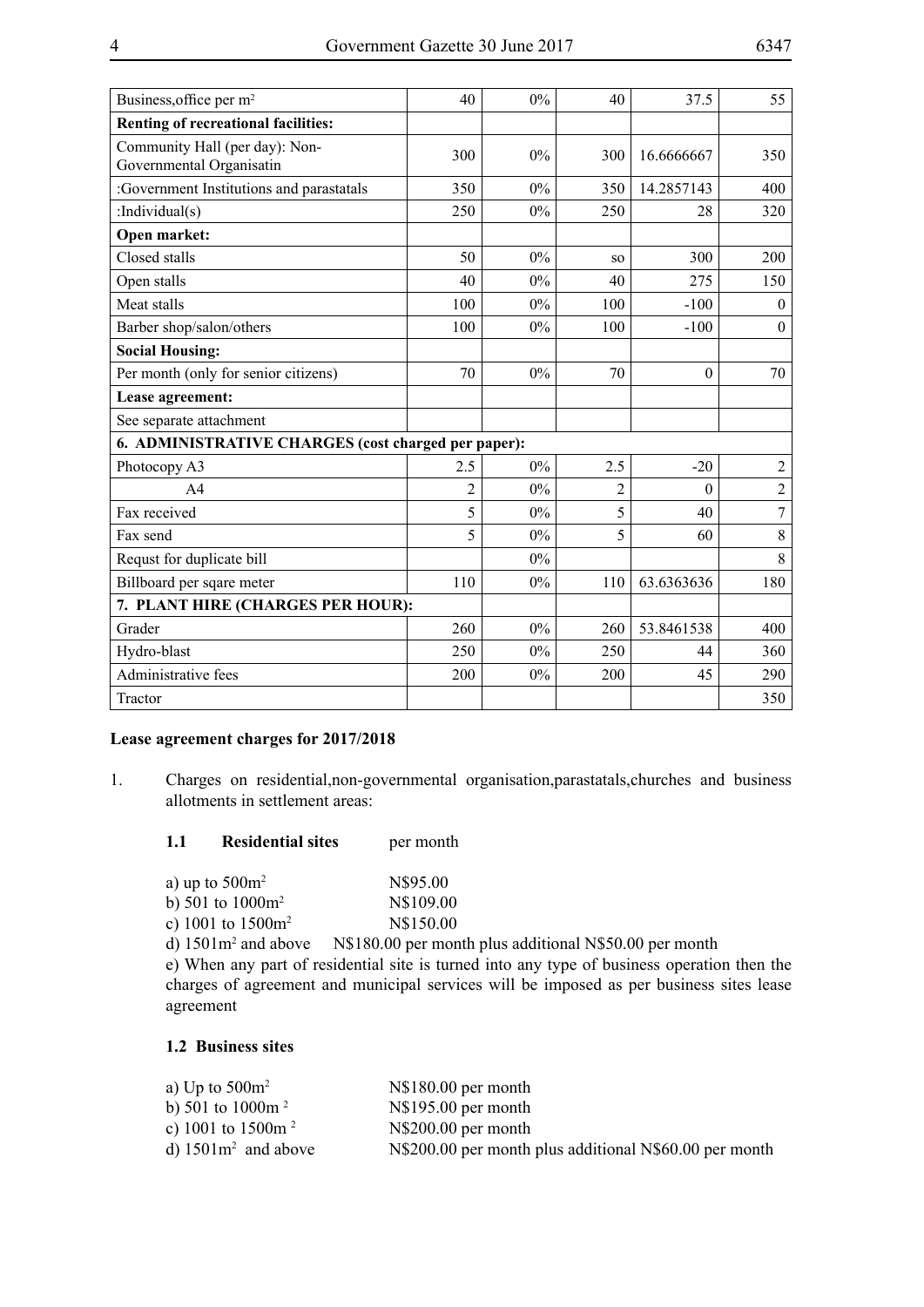# **1.3 Churches sites**

N\$180.00 per month. When churches operate otherwise than intended for then charges of business as per lease agreement will be imposed

#### **1.4 Government, Non Governmental Organisation and parastatals**

| a) Up to $500m^2$      | N\\$78.00 per month                                      |
|------------------------|----------------------------------------------------------|
| b) 501 to $1000m^2$    | N\$90.00 per month                                       |
| c) 1001 to $1500m^2$   | $N$110.00$ per month                                     |
| d) $1501m^2$ and above | N\\$138.00 per month plus additional N\\$30.00 per month |
|                        |                                                          |

#### **BETHANIE VILAGE COUNCIL**

No. 237 2017

#### TARIFFS 2017/2018

The Bethanie Village Council has under section 30(1) of the Local Authorities Act, 1992 (Act No. 23 of 1992) as amended, amends the charges, fees, rates and other moneys payable in respect of services rendered by the council as set out in the schedule, with effect from 1 July 2017

#### **Charges, Fees, Rates and other miscellaneous charges levied are excluding VAT.**

| <b>Tariff Description</b>               | <b>Note</b>                 | <b>Existing</b><br><b>Tariffs</b><br>N\$ | Proposed<br><b>Tariffs</b><br>N\$ | <b>Increase</b><br>$\frac{0}{0}$ |
|-----------------------------------------|-----------------------------|------------------------------------------|-----------------------------------|----------------------------------|
| <b>ELECTRICITY SUPPLY TARIFFS</b>       |                             |                                          |                                   |                                  |
| Single phase (Residential)              | N\$ 5.30 x Amp x<br>circuit | 6.59                                     | 7.10                              | 8%                               |
| Three phase and single phase (Business) | N\$8.50 x Amp x circuit     | 10.57                                    | 11.40                             | 8%                               |
| Customers above 60 Amp                  |                             |                                          |                                   |                                  |
| Three phase                             | N\$25.60 x Amp x<br>circuit | 31.82                                    | 34.50                             | 8%                               |
| <b>DEPOSIT</b>                          |                             |                                          |                                   |                                  |
| Residential (Conventional)              |                             | 175.00                                   | 184.00                            | 5%                               |
| Residential (Pre-Paid)                  |                             | 175.00                                   | 184.00                            | 5%                               |
| <b>SME Stalls</b>                       |                             |                                          | 184.00                            | new                              |
| Business (Conventional)                 |                             | 175.00                                   | 200.00                            | 14%                              |
| Business (Pre-Paid)                     |                             | 175.00                                   | 200.00                            | 14%                              |
| Institutions                            |                             |                                          | 300.00                            | new                              |
| <b>CONNECTION FEES (new)</b>            |                             |                                          |                                   |                                  |
| <b>Residential:</b>                     |                             |                                          |                                   |                                  |
| Single phase (Conventional)             |                             | Actual cost<br>$+15%$                    |                                   |                                  |
| Single phase (Pre-Paid)                 | Ready Board optional        | Actual cost<br>$+15%$                    |                                   |                                  |
| <b>Business and SME Stalls:</b>         |                             |                                          |                                   |                                  |
| Three phase (Conventional)              |                             | Actual cost<br>$+15%$                    |                                   |                                  |
| Three phase (Pre-Paid)                  | Ready Board optional        | Actual cost<br>$+15%$                    |                                   |                                  |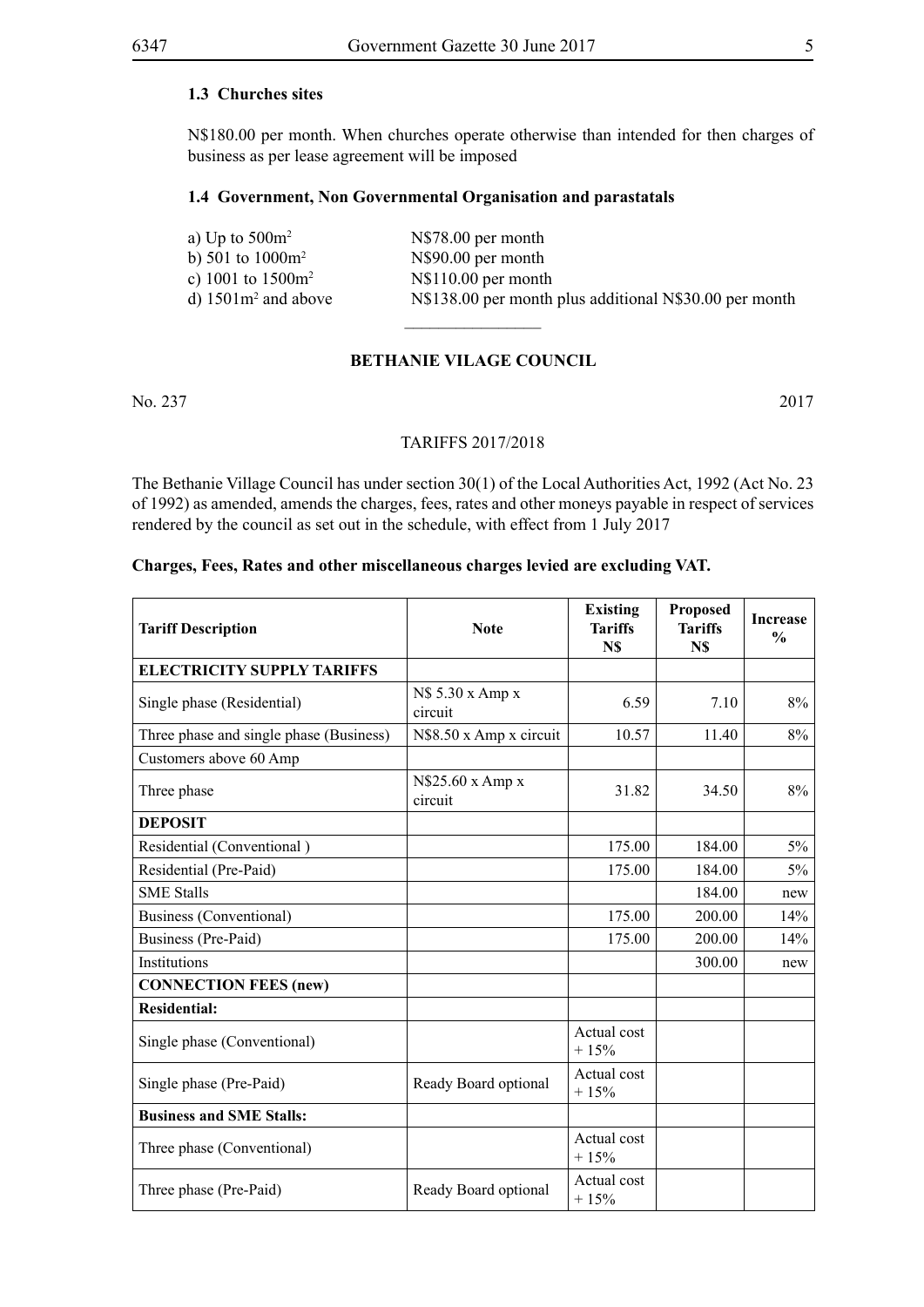| All other customers                                                                                                                                                     |                 | Actual cost<br>$+15%$ |        |       |
|-------------------------------------------------------------------------------------------------------------------------------------------------------------------------|-----------------|-----------------------|--------|-------|
| All phases                                                                                                                                                              |                 | Actual cost<br>$+15%$ |        |       |
| Re-/Disconnection (own request)                                                                                                                                         |                 | 100.00                | 110.00 | 10%   |
| Re/ Disconnection (Non-payment)                                                                                                                                         |                 | 100.00                | 110.00 | 10%   |
| <b>ENERGY CHARGES (Tariffs per kWh</b><br>unit)                                                                                                                         |                 |                       |        |       |
| <b>CONVENTIONAL</b>                                                                                                                                                     |                 |                       |        |       |
| Residential                                                                                                                                                             | 15 AMP - 60 AMP | 1.93                  | 2.09   | 8%    |
| Capacity Charge N\$/Amp/Month                                                                                                                                           |                 | 8.00                  | 8.60   | 7%    |
| ECB Levy N\$/kWh                                                                                                                                                        |                 | 0.0175                | 0.0189 | 8%    |
| NEF Levy N\$/kWh                                                                                                                                                        |                 | 0.0112                | 0.0121 | 8%    |
| <b>Business and SME Stalls</b>                                                                                                                                          | 20 AMP - 60 AMP | 1.95                  | 2.10   | 8%    |
| Capacity Charge N\$/Amp/Month                                                                                                                                           |                 | 11.00                 | 11.90  | 8%    |
| ECB Levy N\$/kWh                                                                                                                                                        |                 | 0.0175                | 0.0189 | 8%    |
| NEF Levy N\$/kWh                                                                                                                                                        |                 | 0.0112                | 0.0121 | 8%    |
| Business / Three phase                                                                                                                                                  |                 | 1.95                  | 2.10   | 8%    |
| Capacity Charge N\$/Amp/Month                                                                                                                                           |                 | 33.00                 | 35.50  | 8%    |
| ECB Levy N\$/kWh                                                                                                                                                        |                 | 0.0175                | 0.0189 | 8%    |
| NEF Levy N\$/kWh                                                                                                                                                        |                 | 0.0112                | 0.0121 | 8%    |
|                                                                                                                                                                         | All others      | 1.95                  | 2.10   | 8%    |
| No Meter                                                                                                                                                                |                 |                       |        |       |
| Basic Charge N\$/Month                                                                                                                                                  |                 | 52.00                 | 56.00  | 8%    |
| ECB Levy N\$/kWh                                                                                                                                                        |                 | 0.0175                | 0.0189 | 8%    |
| NEF Levy N\$/kWh                                                                                                                                                        |                 | 0.0112                | 0.0121 | 8%    |
| <b>PREPAID</b>                                                                                                                                                          |                 |                       |        |       |
| Residential                                                                                                                                                             |                 | 1.9800                | 2.1400 | 8%    |
| ECB Levy N\$/kWh                                                                                                                                                        |                 | 0.0175                | 0.0189 | 8%    |
| NEF Levy N\$/kWh                                                                                                                                                        |                 | 0.0112                | 0.0121 | 8%    |
| <b>Business and SME Stalls</b>                                                                                                                                          |                 | 2.3600                | 2.5500 | $8\%$ |
| ECB Levy N\$/kWh                                                                                                                                                        |                 | 0.0175                | 0.0189 | 8%    |
| NEF Levy N\$/kWh                                                                                                                                                        |                 | 0.0112                | 0.0121 | 8%    |
| <b>LARGE POWER CUSTOMERS</b>                                                                                                                                            |                 |                       |        |       |
| Unit Charge N\$/kWh                                                                                                                                                     |                 | 2.3000                | 2.4900 | 8%    |
| Maximum Demand Charge N\$/kVA/<br>month                                                                                                                                 |                 | 150.00                | 162.60 | $8\%$ |
| ECB Levy N\$/kWh                                                                                                                                                        |                 | 0.0175                | 0.0189 | 8%    |
| NEF Levy N\$/kWh                                                                                                                                                        |                 | 0.0112                | 0.0121 | $8\%$ |
| <b>NG KERK</b>                                                                                                                                                          |                 |                       |        |       |
| Unit Charge N\$/kWh                                                                                                                                                     |                 | 1.9200                | 2.08   | 8%    |
| Basic Charge N\$/month                                                                                                                                                  |                 | 866.00                | 939.00 | $8\%$ |
| ECB Levy N\$/kWh                                                                                                                                                        |                 | 0.0175                | 0.0189 | $8\%$ |
| NEF Levy N\$/kWh                                                                                                                                                        |                 | 0.0112                | 0.0121 | 8%    |
| READYBOARD INSTALLATION                                                                                                                                                 |                 |                       |        |       |
| Ready board installation (without the<br>meter) whereby no house reticulation<br>is involved will be subject to the actual<br>costs of installation plus 15% surcharge. |                 |                       |        |       |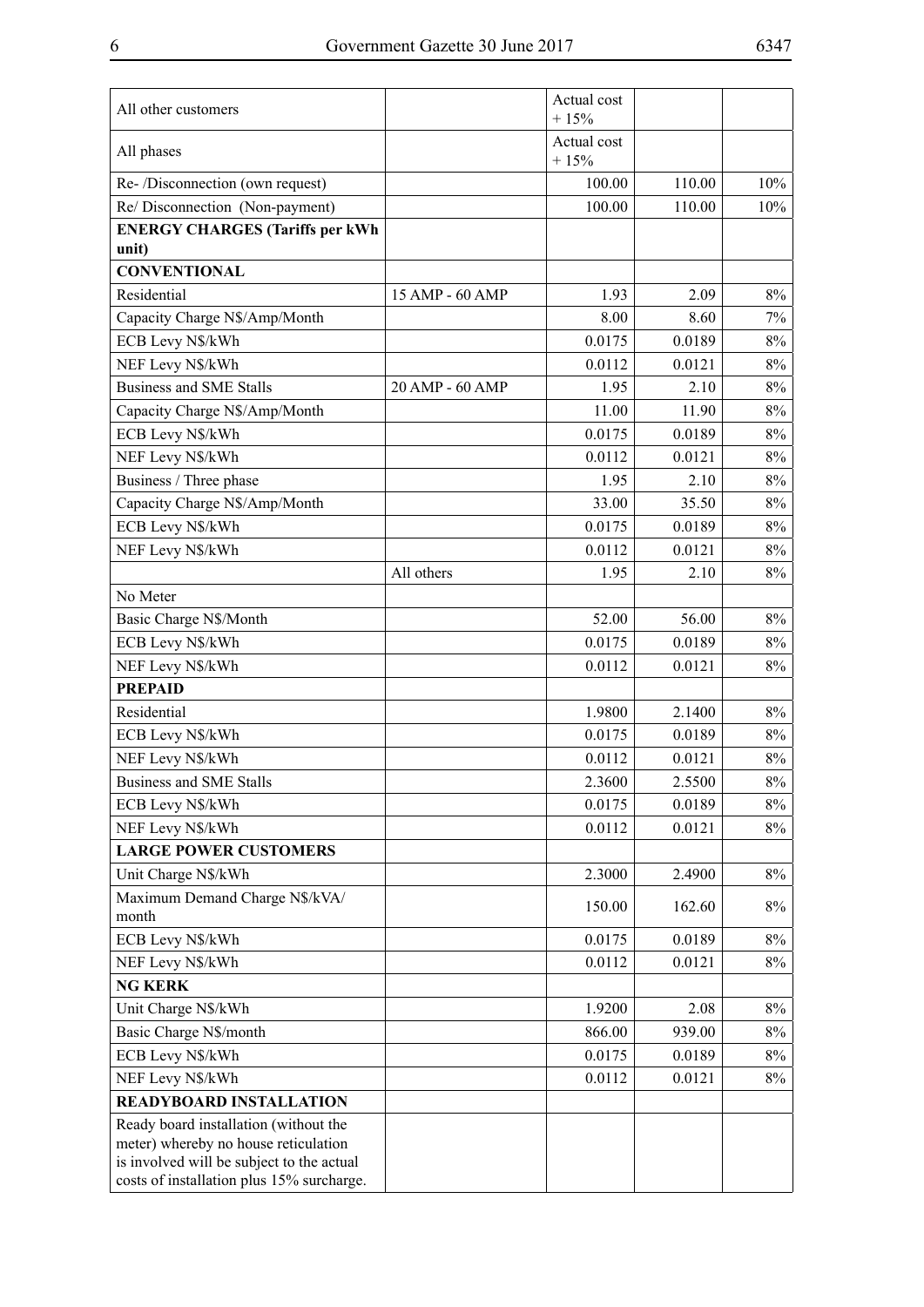| <b>ELECTRICITY</b>                                                                                                                                                                                                                                                                                                                                         |               |        |                       |        |
|------------------------------------------------------------------------------------------------------------------------------------------------------------------------------------------------------------------------------------------------------------------------------------------------------------------------------------------------------------|---------------|--------|-----------------------|--------|
| <b>Testing of defect meters</b>                                                                                                                                                                                                                                                                                                                            |               |        |                       |        |
| Consumer must pay deposito for testing<br>of a meter:                                                                                                                                                                                                                                                                                                      |               |        |                       |        |
| Testing of defective meters is free of<br>charge where it is found that the me-<br>ter has a defect. The Deposito will be<br>refunded                                                                                                                                                                                                                      |               | 220.00 | 220.00                | $0\%$  |
| If it is found that the meter registered cor-<br>rectly, the customer must bear the actual<br>cost of the test.                                                                                                                                                                                                                                            |               |        |                       |        |
| <b>GENERAL/ELECTRICITY</b>                                                                                                                                                                                                                                                                                                                                 |               |        |                       |        |
| <b>Changing of a circuit Breaker through</b><br>application                                                                                                                                                                                                                                                                                                |               |        |                       |        |
| If meters are out of order, the Council<br>reserves the right to determine an average<br>consumption based on previous consump-<br>tions.                                                                                                                                                                                                                  |               | 150.00 | 150.00                | $0\%$  |
| If in the case of vandalism or theft, a<br>penalty fee amounting to the actual cost<br>of the meter will be payable.                                                                                                                                                                                                                                       |               |        |                       |        |
| <b>NOTES:</b><br>• The supply of electricity to all residential account holders is zero -rated for VAT purposes.<br>• The supply of electricity to all non- residential account holders is rated at 15% for VAT purposes.<br>• The Erf Owner remain liable for all moneies levied on that consumer account whether an account<br>has been rendered or not. |               |        |                       |        |
| <b>WATER SUPPLY TARIFFS</b>                                                                                                                                                                                                                                                                                                                                |               |        |                       |        |
| Residential                                                                                                                                                                                                                                                                                                                                                | unit price Kl | 13.31  | 15.04                 | 13%    |
| <b>SME Stalls</b>                                                                                                                                                                                                                                                                                                                                          | unit price Kl |        | 15.04                 | new    |
| Hospitality                                                                                                                                                                                                                                                                                                                                                | unit price Kl |        | 15.30                 | new    |
| <b>Business</b>                                                                                                                                                                                                                                                                                                                                            | unit price Kl | 13.31  | 15.50                 | 16%    |
| <b>Institutions</b>                                                                                                                                                                                                                                                                                                                                        |               |        | 16.90                 | new    |
| Consumption per unit                                                                                                                                                                                                                                                                                                                                       |               |        |                       |        |
| Prepaid Water Supply (All prepaid cus-<br>tomers)                                                                                                                                                                                                                                                                                                          |               | 13.86  | 16.00                 | 15%    |
| <b>MONTHLY BASIC CHARGES</b>                                                                                                                                                                                                                                                                                                                               |               |        |                       |        |
| Residential (from erf boundary)                                                                                                                                                                                                                                                                                                                            |               | 84.00  | 70.00                 | $-17%$ |
| <b>SME Stalls</b>                                                                                                                                                                                                                                                                                                                                          |               |        | 75.00                 | new    |
| Hospitality                                                                                                                                                                                                                                                                                                                                                |               |        | 150.00                | new    |
| <b>Business</b>                                                                                                                                                                                                                                                                                                                                            |               | 210.00 | 210.00                | $0\%$  |
| Institutions                                                                                                                                                                                                                                                                                                                                               |               |        | 285.00                | new    |
| <b>CONNECTION FEES (1 m from Erf</b>                                                                                                                                                                                                                                                                                                                       |               |        |                       |        |
| boundary)                                                                                                                                                                                                                                                                                                                                                  |               |        |                       |        |
| <b>CONVENTIONAL</b>                                                                                                                                                                                                                                                                                                                                        |               |        |                       |        |
| Residential (20mm standard)                                                                                                                                                                                                                                                                                                                                |               | 168.00 | 176.40                | $5\%$  |
| <b>SME Stalls</b>                                                                                                                                                                                                                                                                                                                                          |               |        | 178.00                | new    |
| Hospitality                                                                                                                                                                                                                                                                                                                                                |               |        | 300.00                | new    |
| <b>Business</b>                                                                                                                                                                                                                                                                                                                                            |               | 420.00 | 441.00                | $5\%$  |
| Institutions                                                                                                                                                                                                                                                                                                                                               |               |        | 580.00                | new    |
| Other customers                                                                                                                                                                                                                                                                                                                                            |               |        |                       |        |
| (50mm and more)                                                                                                                                                                                                                                                                                                                                            |               |        | Actual cost<br>$+15%$ |        |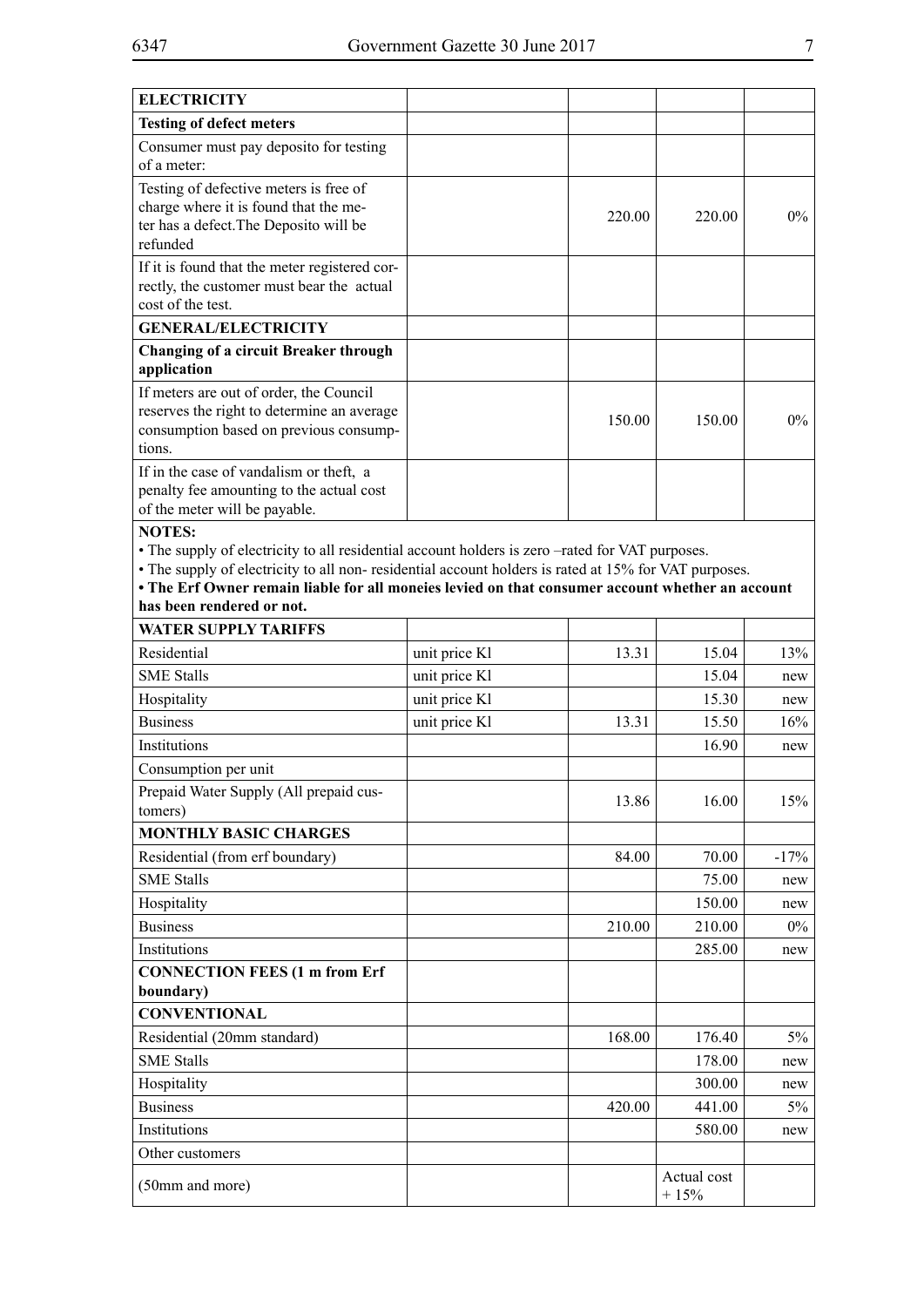| <b>DEPOSIT</b>                                                                                                                                                                                                                                                                                                                                                                                 |         |                                                      |       |
|------------------------------------------------------------------------------------------------------------------------------------------------------------------------------------------------------------------------------------------------------------------------------------------------------------------------------------------------------------------------------------------------|---------|------------------------------------------------------|-------|
| Residential                                                                                                                                                                                                                                                                                                                                                                                    | 183.75  | 194.00                                               | $5\%$ |
| <b>SME Stalls</b>                                                                                                                                                                                                                                                                                                                                                                              |         | 200.00                                               | new   |
| Hospitality                                                                                                                                                                                                                                                                                                                                                                                    |         | 500.00                                               | new   |
| <b>Business</b>                                                                                                                                                                                                                                                                                                                                                                                | 420.00  | 500.00                                               | 16%   |
| Institutions                                                                                                                                                                                                                                                                                                                                                                                   |         | 2500.00                                              | new   |
| <b>Temporary Accounts</b>                                                                                                                                                                                                                                                                                                                                                                      |         | 2800.00                                              | new   |
| <b>Bulk Users</b>                                                                                                                                                                                                                                                                                                                                                                              |         | 3000.00                                              | new   |
| <b>DISCONNECTION / RECONNEC-</b><br><b>TION</b>                                                                                                                                                                                                                                                                                                                                                |         |                                                      |       |
| On own request                                                                                                                                                                                                                                                                                                                                                                                 | 78.75   | 83.00                                                | $5\%$ |
| Reconnection - non payment                                                                                                                                                                                                                                                                                                                                                                     | 82.50   | 87.00                                                | 5%    |
| <b>PREPAID WATER TOKENS</b>                                                                                                                                                                                                                                                                                                                                                                    |         |                                                      |       |
| New connection                                                                                                                                                                                                                                                                                                                                                                                 |         | Actual cost<br>$+15%$                                |       |
| Replacement                                                                                                                                                                                                                                                                                                                                                                                    |         | Actual cost<br>$+15%$                                |       |
| Reset water pre - paid meter at own re-<br>quest where it is found not faulty                                                                                                                                                                                                                                                                                                                  | 26.25   | 27.50                                                | $5\%$ |
| <b>WATER</b>                                                                                                                                                                                                                                                                                                                                                                                   |         |                                                      |       |
| Consumer must pay deposit for testing of<br>a meter:                                                                                                                                                                                                                                                                                                                                           | 150.00  | 150.00                                               | $0\%$ |
| Testing of defective meters is free of charge where it is found that the meter has a defect. The Deposito will<br>be refunded                                                                                                                                                                                                                                                                  |         |                                                      |       |
| If found in sound working condition, the customer must pay the actual cost.                                                                                                                                                                                                                                                                                                                    |         |                                                      |       |
| <b>ILLEGAL WATER CONNECTIONS</b>                                                                                                                                                                                                                                                                                                                                                               |         |                                                      |       |
| Bypass, sabotage or tempering water<br>meter                                                                                                                                                                                                                                                                                                                                                   |         |                                                      |       |
| First Offence                                                                                                                                                                                                                                                                                                                                                                                  |         | $1500 + con-$<br>sumption                            |       |
| Second Offence                                                                                                                                                                                                                                                                                                                                                                                 |         | Legal<br>Action                                      |       |
| <b>ILLEGAL DRILLING OF</b><br><b>BOREHOLES</b>                                                                                                                                                                                                                                                                                                                                                 |         |                                                      |       |
| First offence                                                                                                                                                                                                                                                                                                                                                                                  | 1900.00 | 1900.00                                              | $0\%$ |
| Second offence                                                                                                                                                                                                                                                                                                                                                                                 |         | Legal<br>action                                      |       |
| Usage of borehole water for consumption                                                                                                                                                                                                                                                                                                                                                        |         | $1900+$ aver-<br>age water<br>consump-<br>tion usage |       |
| <b>NOTES:</b><br>· Pre-paid water users do not pay basic charges due to high non-payment of services.<br>They are charged at a high rate than conventional users.<br>• The supply of water to all residential account holders is zero -rated for VAT purposes.<br>• The Erf Owner remain liable for all moneys levied on that consumer account whether an account<br>has been rendered or not. |         |                                                      |       |
| <b>SEWED ACE</b>                                                                                                                                                                                                                                                                                                                                                                               |         |                                                      |       |

| <b>SEWERAGE</b>               |       |                       |       |
|-------------------------------|-------|-----------------------|-------|
| New connection                |       | Actual cost<br>$+15%$ |       |
| <b>SEWERAGE BASIC CHARGES</b> |       |                       |       |
| Residential                   | 52.50 | 55.00                 | $5\%$ |
| <b>SME Stalls</b>             |       | 55.00                 | new   |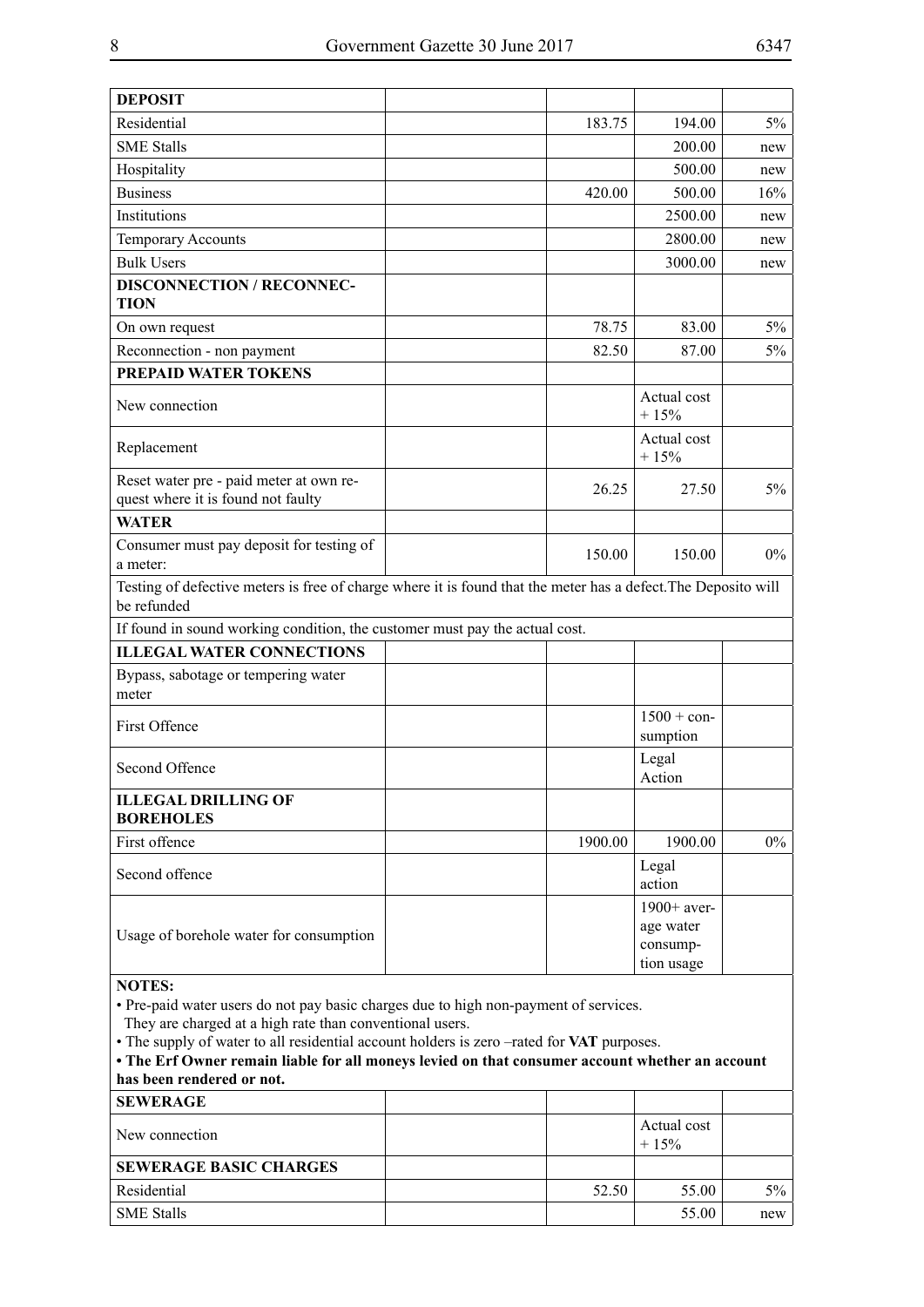| Hospitality                                 |        | 75.00  | new     |
|---------------------------------------------|--------|--------|---------|
| <b>Business</b>                             | 141.75 | 149.00 | $5\%$   |
| Institutions                                |        | 250.00 | new     |
| Informal Settlement without toilet facility | 35.00  | 35.00  | $0\%$   |
| Informal Settlement with toilet facility    | 36.75  | 37.00  | $1\%$   |
| <b>Sewerage Removals: pumps:</b>            |        |        |         |
| Removal per 1 Kilolitre or part thereof     | 78.75  | 50.00  | $-37\%$ |
| Residential                                 | 78.75  | 50.00  | $-37%$  |
| <b>SME Stalls</b>                           |        | 78.75  | new     |
| Hospitality                                 |        | 75.00  | new     |
| <b>Business</b>                             | 157.50 | 150.00 | $-5\%$  |
| Institutions                                |        | 250.00 | new     |

#### **NOTES:**

1. The supply of sewerage removal service to all residential account holders is zero–rated for VAT Purposes

2. The supply of sewerage removal service to all non- residential account holders is rated at **15% for VAT purposes.**

3. The residents of Schmellendorp, Gobebfontein and Riverside only pay for basic sewerage, because they are connected to the sewer network.

4. The residents of Bethanie town do not pay basic sewer charges. They only pay sewerage per usage.

| <b>REFUSE REMOVAL</b>                                    |        |        |       |
|----------------------------------------------------------|--------|--------|-------|
| Removal per standard                                     |        |        |       |
| Residential                                              | 55.91  | 55.91  | $0\%$ |
| <b>Business</b>                                          | 223.65 | 223.65 | $0\%$ |
| Institutions                                             |        | 300.00 | new   |
| Removal of garden refuse per request                     | 244.65 |        | out   |
| Removal of garden refuse per cubic                       |        | 75.00  | new   |
| Removal of Building Rubble per lorry<br>and part thereof | 349.39 | 350.00 | $0\%$ |

### **NOTES:**

1. The supply of refuse removal service to all residential account holders is zero –rated for VAT purposes.

2. The supply of refuse removal service to all non- residential account holders is rated at **15% for VAT purposes.**

3. The monthly availability charge for all vacant land (residential included) is not regarded as

**4. The Erf Owner remain liable for all moneys levied on that consumer account whether an account has been rendered or not.**

| <b>SAND / GRAVEL / GARDEN SOIL</b>                                              |                |        |                 |        |
|---------------------------------------------------------------------------------|----------------|--------|-----------------|--------|
| Delivery of garden soil per $m3$ (cubic) for<br>not less than $3 \text{ m}^3$   |                |        | 120.00          | new    |
| Delivery of sand/gravel per $m3$ (Cubic<br>Meter)                               |                | 63.53  | 70.00           | $10\%$ |
| Delivery of sand/gravel /garden soil per<br>load own bakkie not more than 1 ton |                | 69.88  | 73.40           | $5\%$  |
| Refuse / dustbins                                                               | Actual + $15%$ |        |                 |        |
| <b>ILLEGAL DUMPING OF REFUSE</b>                                                |                |        |                 |        |
| First offence                                                                   |                | 148.50 | 148.50          | $0\%$  |
| Second Offence                                                                  |                | 363.00 | 363.00          | $0\%$  |
| Third Offence                                                                   |                |        | Legal<br>Action |        |
| <b>WOOD</b>                                                                     |                |        |                 |        |
| Per Bundle                                                                      |                |        | 10.00           | new    |
| Bakkie (own) Up to 1 ton                                                        |                | 210.00 | 210.00          | $0\%$  |
| Lorry (Council) per load                                                        |                | 614.25 | 645.00          | 5%     |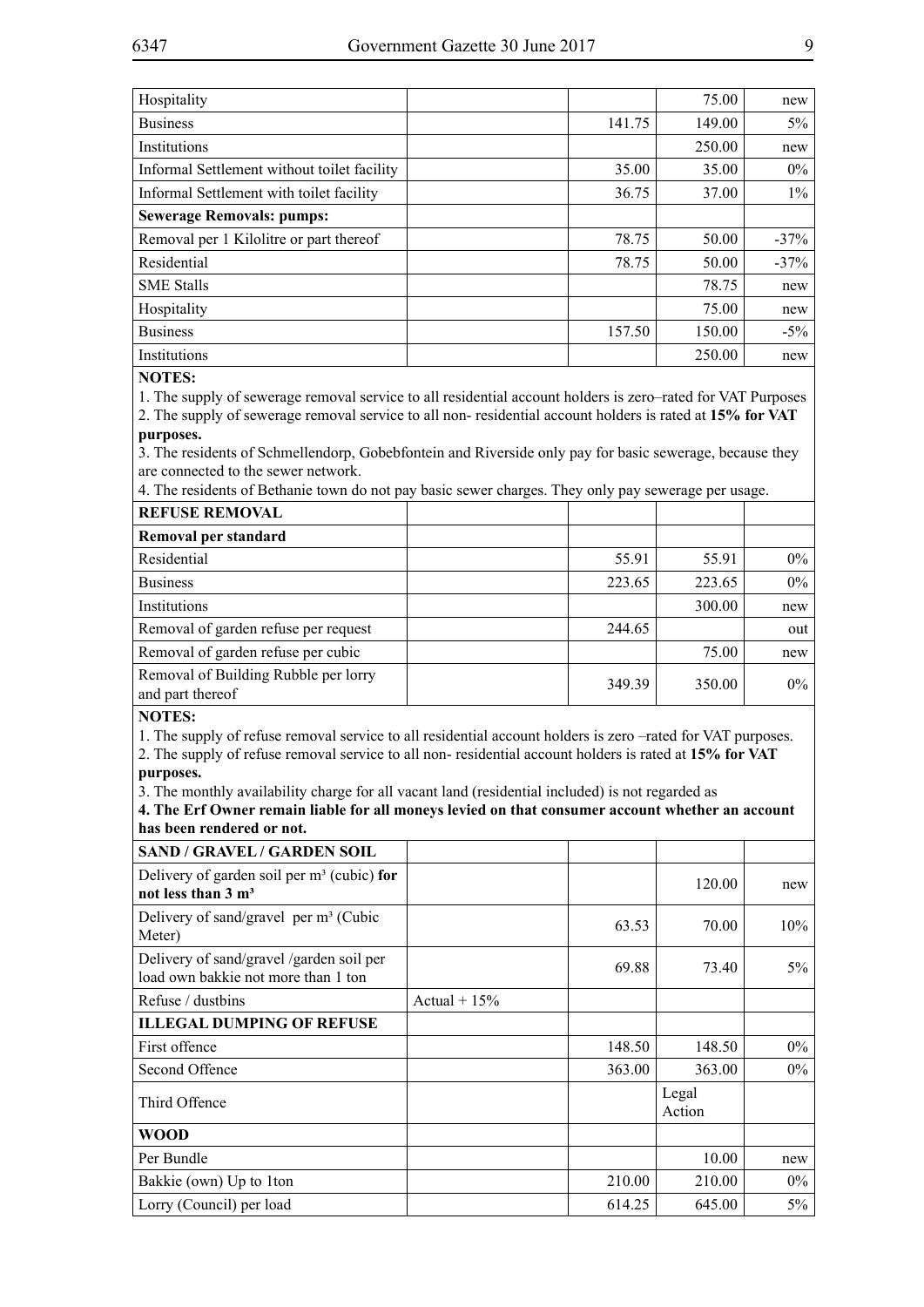| <b>RENT TOWNLANDS</b>                                                                                                                                                                                                                                              | p/m per small stock<br>p.m as from 3 months<br>old | 6.05    | 6.00            | $-1\%$ |
|--------------------------------------------------------------------------------------------------------------------------------------------------------------------------------------------------------------------------------------------------------------------|----------------------------------------------------|---------|-----------------|--------|
| <b>RENT TOWNLANDS</b>                                                                                                                                                                                                                                              | p/m per large stock p.m<br>as from 3 months old    | 30.25   | 30.00           | $-1\%$ |
| <b>RENT TOWNLANDS</b>                                                                                                                                                                                                                                              | per month                                          |         | 3000.00         | new    |
| NB!! All livestock owners are required to provide their brand stock cards from the Ministry of Agriculture,<br>Water and Forestry before 15th of each month. It is the livestock owners responsibility to provide correct<br>number of livestock on the townlands. |                                                    |         |                 |        |
| <b>ILLEGAL WOODMAKING IN</b><br><b>TOWNLANDS</b>                                                                                                                                                                                                                   |                                                    |         |                 |        |
| First Offence                                                                                                                                                                                                                                                      |                                                    | 440.00  | 440.00          | $0\%$  |
| Second Offence                                                                                                                                                                                                                                                     |                                                    | 1100.00 | 1100.00         | $0\%$  |
| Third Offence                                                                                                                                                                                                                                                      |                                                    |         | Legal<br>Action |        |
| <b>RATES AND TAXES</b>                                                                                                                                                                                                                                             |                                                    |         |                 |        |
| Assessment rates - Land value (Residen-<br>tial)                                                                                                                                                                                                                   | per N\$ valuation p.m                              | 0.0163  | 0.0171          | $5\%$  |
| Assessment rates - Land value (Business)                                                                                                                                                                                                                           | per N\$ valuation p.m                              | 0.0168  | 0.0176          | 5%     |
| <b>Improvements</b>                                                                                                                                                                                                                                                |                                                    |         |                 |        |
| Residential                                                                                                                                                                                                                                                        | per N\$ valuation p.m                              | 0.0227  | 0.0238          | $5\%$  |
| Hospitality                                                                                                                                                                                                                                                        |                                                    |         | 0.0250          | new    |
| <b>Business</b>                                                                                                                                                                                                                                                    | per N\$ valuation p.m                              | 0.0238  | 0.0250          | $5\%$  |
| Institutions                                                                                                                                                                                                                                                       | per N\$ valuation p.m                              | 0.0250  | 0.0263          | $5\%$  |
| <b>Other levies</b>                                                                                                                                                                                                                                                |                                                    |         |                 |        |
| Fire Brigade per consumer                                                                                                                                                                                                                                          | Levy per month                                     | 2.31    | 2.40            | 4%     |
| <b>LIGHT INDUSTRIES: LAND USE</b>                                                                                                                                                                                                                                  |                                                    |         |                 |        |
| Rental of sites of unproclaimed Land                                                                                                                                                                                                                               | Per 1000m <sup>2</sup> / payable<br>per month      | 133.10  | 146.40          | 10%    |
| <b>SITE RENTAL</b>                                                                                                                                                                                                                                                 |                                                    |         |                 |        |
| Serviced Area                                                                                                                                                                                                                                                      | Levy per month                                     |         | 2500.00         | new    |
| Unserviced area                                                                                                                                                                                                                                                    | Levy per month                                     |         | 1500.00         | new    |
| <b>BUILDING PLAN FEES</b>                                                                                                                                                                                                                                          |                                                    |         |                 |        |
| Decentralised Built Together Programme                                                                                                                                                                                                                             | m <sup>2</sup>                                     | 2.10    | 2.21            | $5\%$  |
| Residential                                                                                                                                                                                                                                                        | m <sup>2</sup>                                     | 4.20    | 4.41            | $5\%$  |
| <b>Business</b>                                                                                                                                                                                                                                                    | m <sup>2</sup>                                     | 5.57    | 5.85            | 5%     |
| <b>Upstairs building</b>                                                                                                                                                                                                                                           | m <sup>2</sup>                                     | 6.30    | 6.62            | 5%     |
| <b>BUILDING PLANS</b>                                                                                                                                                                                                                                              |                                                    |         |                 |        |
| Building plans must be submitted to the Council before any person intends to erect a new building or make<br>alterations to an existing building within Local Authorities area                                                                                     |                                                    |         |                 |        |
| No building shall be constructed/altered unless with the approval of the Council.                                                                                                                                                                                  |                                                    |         |                 |        |
| <b>CEMETERY</b>                                                                                                                                                                                                                                                    |                                                    |         |                 |        |
| Reserve grave                                                                                                                                                                                                                                                      | once off payment                                   | 378.00  | 396.90          | 5%     |
| <b>Burial fees</b>                                                                                                                                                                                                                                                 |                                                    |         |                 |        |
| Town                                                                                                                                                                                                                                                               |                                                    | 330.75  | 347.30          | 5%     |
| Schmelendorp                                                                                                                                                                                                                                                       |                                                    | 121.28  | 127.40          | 5%     |
| Gobebfontein<br>Welfare case (with from relevant authori-                                                                                                                                                                                                          |                                                    | 121.28  | 127.40          | 5%     |
| ties)                                                                                                                                                                                                                                                              |                                                    |         | 70              | new    |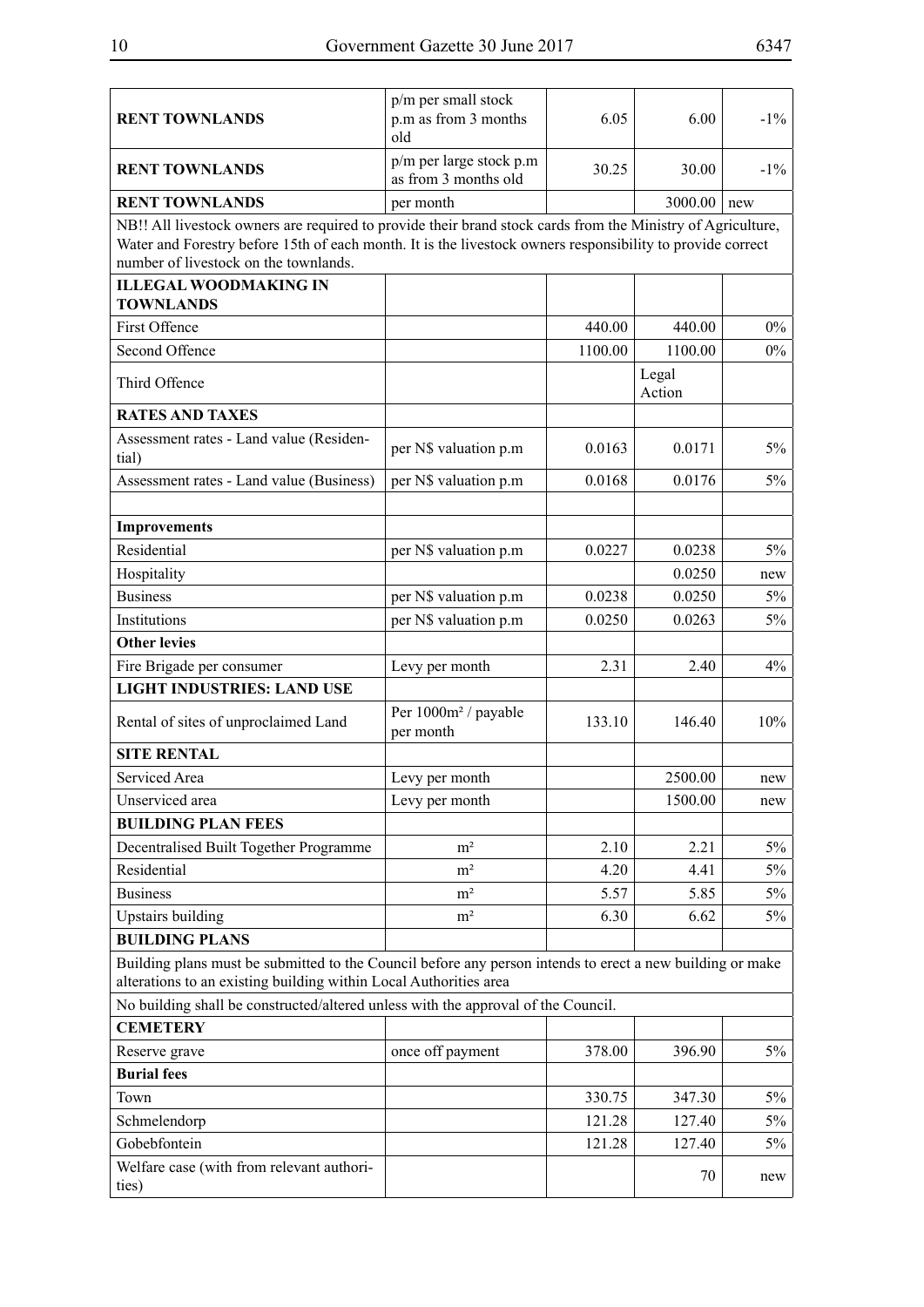| <b>REGISTRATION OF BUSINESS only</b><br>valid for one year                                                                                    |                             |         |         |        |
|-----------------------------------------------------------------------------------------------------------------------------------------------|-----------------------------|---------|---------|--------|
| First registration per annum                                                                                                                  |                             | 399.00  | 418.95  | $5\%$  |
| Renewal per annum                                                                                                                             |                             | 349.39  | 366.80  | $5\%$  |
| Hawkers                                                                                                                                       | per day                     |         | 25.00   | new    |
| All renewals will be subjected to be terminated on 31 March 2017. Failure to renew will result in a levy<br>fine of 10% per month on arrears. |                             |         |         |        |
| All businesses are required to obtain their fitness certificate from the Ministry of Health after receiving                                   |                             |         |         |        |
| Council's approval.                                                                                                                           |                             |         |         |        |
| <b>ADVERTISEMENT BOARD SIGNS</b>                                                                                                              |                             |         |         |        |
| Advertising Board annually                                                                                                                    |                             |         |         |        |
| Advertising signs per sign                                                                                                                    |                             | 262.50  | 275.60  | $5\%$  |
| Encroachment fees                                                                                                                             |                             | 262.50  | 275.60  | $5\%$  |
| Horizontal Banner per event                                                                                                                   |                             | 262.50  | 275.60  | $5\%$  |
| Vertical Banner per event                                                                                                                     |                             | 262.50  | 275.60  | $5\%$  |
| Bill Boards per year                                                                                                                          |                             |         |         |        |
| $1 \text{m}^2$                                                                                                                                |                             | 2625.00 | 2756.00 | $5\%$  |
| 2m <sup>2</sup>                                                                                                                               |                             | 2625.00 | 2756.00 | $5\%$  |
| 3m <sup>2</sup>                                                                                                                               |                             | 2625.00 | 2756.00 | $5\%$  |
| 4m <sup>2</sup>                                                                                                                               |                             | 2625.00 | 2756.00 | $5\%$  |
| <b>DUPLICATING SERVICES &amp; FAXES</b>                                                                                                       |                             |         |         |        |
| A4 per copy                                                                                                                                   |                             | 2.10    | 2.00    | $-5\%$ |
| A3 per copy                                                                                                                                   |                             | 5.25    | 5.00    | $-5\%$ |
| Incoming and outgoing fax / es                                                                                                                |                             | 5.78    | 6.00    | 4%     |
| Outgoing fax with flexi call card                                                                                                             |                             | 2.50    | 2.60    | 4%     |
| Minutes - Extracts per Resolution per<br>page                                                                                                 |                             | 3.15    | 3.30    | $5\%$  |
| <b>CERTIFICATES</b>                                                                                                                           |                             |         |         |        |
| Clearance Certificate                                                                                                                         |                             | 231.00  | 240.00  | 4%     |
| Valuation Certificate                                                                                                                         |                             | 231.00  | 240.00  | 4%     |
| <b>MACHINERY AND EQUIPMENT</b><br><b>RENT</b>                                                                                                 |                             |         |         |        |
| Drain rods per day and part thereof                                                                                                           |                             | 15.23   | 16.00   | $5\%$  |
| Tractor per hour or part thereof                                                                                                              |                             | 245.91  | 258.20  | $5\%$  |
| Tipper per hour or part thereof                                                                                                               |                             | 515.03  | 540.70  | $5\%$  |
| Tipper per kilometer - 8:00                                                                                                                   |                             | 11.03   | 11.60   | $5\%$  |
| Tata Lorry per/hour or part thereof                                                                                                           |                             | 515.03  | 540.70  | 5%     |
| Tata Lorry per kilometer / 5000m <sup>3</sup>                                                                                                 |                             | 12.08   | 12.70   | $5\%$  |
| Lorry Hino: 3-4Tn - per kilometer                                                                                                             |                             | 5.78    | 6.00    | 4%     |
| Lorry Hyundai: 1-2Tn                                                                                                                          | Excluding cost of<br>driver |         | 3.5/km  |        |
| Bakkie LWB 2.2-3000                                                                                                                           | Excluding cost of<br>driver |         | 3.5/km  |        |
| Chain saw per/hour or part thereof                                                                                                            |                             | 37.80   | 39.80   | $5\%$  |
| Generator per day or part thereof                                                                                                             |                             | 231.00  | 242.50  | $5\%$  |
| JCB machine per hour or part thereof                                                                                                          |                             | 614.25  | 644.90  | 5%     |
| Hydro blast per hour or part thereof excl<br>labour                                                                                           |                             |         | 250.00  | New    |
| Spade, pick, rake per day or part thereof                                                                                                     |                             | 6.83    | 7.20    | $5\%$  |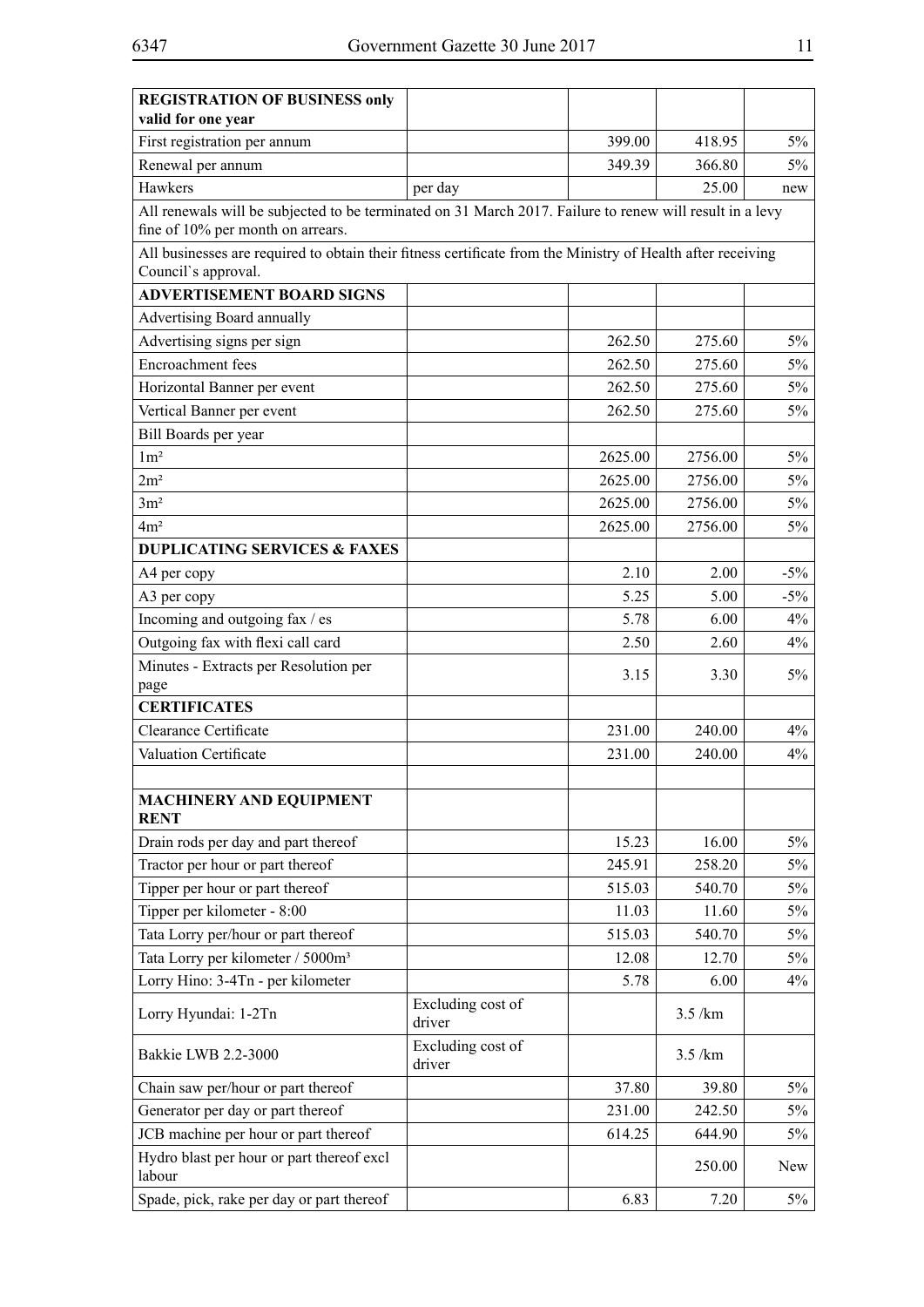| Wheelbarrow per day or part thereof             |                                               | 15.23                        | 16.00   | $5\%$  |
|-------------------------------------------------|-----------------------------------------------|------------------------------|---------|--------|
| Fire Brigade Vehicle per day or part<br>thereof |                                               | 875.00                       | 875.00  | $0\%$  |
| Fire Brigade Vehicle kilometer charge           |                                               | 6.83                         | 7.20    | $5\%$  |
| Moulders big per day or part thereof            |                                               | 3.05                         | 3.20    | $5\%$  |
| Moulders small per day or part thereof          |                                               | 1.52                         | 1.60    | $5\%$  |
| Moulders superbricks per day or part<br>thereof |                                               | 76.86                        | 80.70   | 5%     |
| Concrete Mixer per hour or part thereof         |                                               | 40.00                        | 42.00   | $5\%$  |
| Meat saw per hour or part thereof               |                                               | 52.50                        | 53.00   | 5%     |
| Other Miscellaneous Charges                     |                                               | <b>Actual Cost</b><br>$+15%$ |         |        |
| <b>SALE OF ERVEN</b>                            |                                               |                              |         |        |
| <b>Residential</b>                              |                                               |                              |         |        |
| Gobebfontein                                    | per sqm                                       | 10.29                        | 10.80   | $5\%$  |
| Schmlendorp                                     | per sqm                                       | 10.29                        | 10.80   | $5\%$  |
| Bethanie town                                   | per sqm                                       | 18.15                        | 19.05   | $5\%$  |
| Riverside                                       | per sqm                                       | 10.29                        | 10.80   | 5%     |
| Unserviced land / plots                         | per sqm                                       |                              | 8.00    | new    |
| <b>Business</b>                                 |                                               |                              |         |        |
| Bethanie town                                   | per sqm                                       | 21.78                        | 22.90   | 5%     |
| Scmelendorf                                     | per sqm                                       | 15.13                        | 15.90   | 5%     |
| Gobebfontein                                    | per sqm                                       | 15.13                        | 15.90   | $5\%$  |
| Riverside                                       | per sqm                                       | 15.13                        | 15.90   | 5%     |
| Unserviced land / plots                         | per sqm                                       |                              | 17.00   | new    |
| <b>RENTAL OF HOUSES</b>                         |                                               |                              |         |        |
| Gobebfontein                                    | 2 rooms                                       | 46.10                        | 100.00  | 117%   |
| Schmelendorp                                    | 1 room                                        | 115.29                       | 150.00  | 30%    |
| <b>SOCIAL HOUSING</b>                           |                                               |                              |         |        |
| <b>River Side</b>                               | 2 rooms                                       | 199.50                       | 300.00  | 50%    |
| SME stalls rental fee per month                 |                                               | 105.00                       | 110.00  | $5\%$  |
| <b>INFO CENTRUM</b> per month                   |                                               | 1250.00                      | 1310.00 | $5\%$  |
| <b>INFO CENTRUM</b> back yard flat per          |                                               |                              | 500.00  | new    |
| month<br><b>COMMUNITY HALL</b>                  |                                               |                              |         |        |
|                                                 |                                               |                              |         |        |
| <b>MAIN HALL</b>                                | Meeting per day or part<br>thereof            | 139.76                       | 146.75  | $5\%$  |
|                                                 | Churches - sermons per<br>day or part thereof | 210.00                       | 180.00  | $-14%$ |
|                                                 | School functions                              | 210.00                       | 220.50  | 5%     |
|                                                 | Income generating<br>activities etc.          | 732.05                       | 600.00  | $-18%$ |
|                                                 | Weddings                                      | 732.05                       | 500.00  | $-32%$ |
|                                                 | Conferences and work-<br>shops                | 732.05                       | 765.00  | $5\%$  |
|                                                 | Stadium Rental per day                        |                              | 100.00  | new    |
|                                                 | Tables and chairs are included in the price   |                              |         |        |
|                                                 | Chair per day or part<br>thereof              | 2.30                         | 2.65    | 15%    |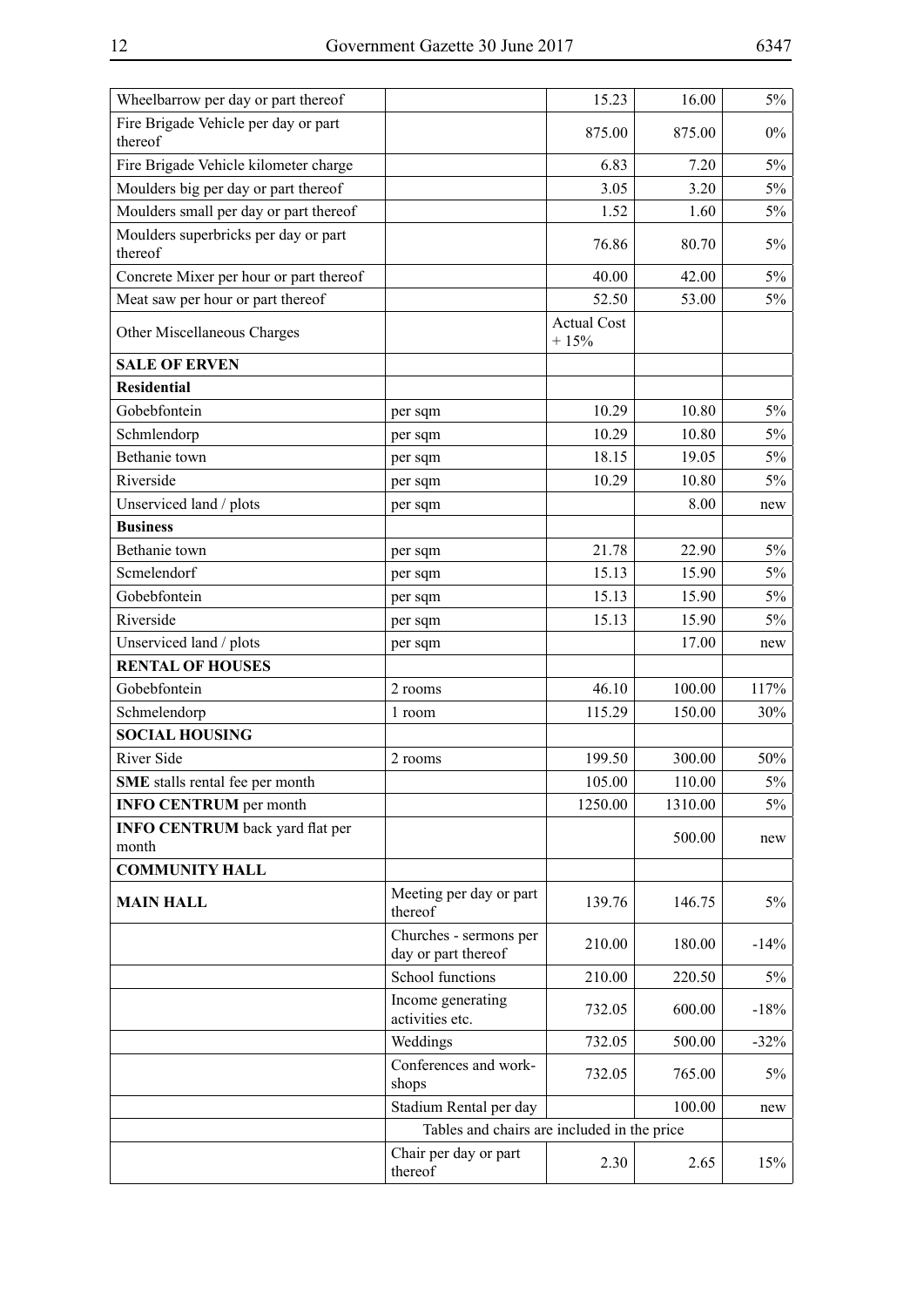|                                                                                  | Tables per day or part<br>thereof             | 7.15   | 7.50   | $5\%$  |
|----------------------------------------------------------------------------------|-----------------------------------------------|--------|--------|--------|
|                                                                                  |                                               |        |        |        |
|                                                                                  | Refundable Deposito<br>fee payable            | 300.00 | 300.00 | $0\%$  |
|                                                                                  |                                               |        |        |        |
| <b>Cancellation fees: Main Hall</b>                                              | Meeting per day or part<br>thereof            | 69.88  | 73.50  | $5\%$  |
|                                                                                  | Churches - sermons per<br>day or part thereof | 105.00 | 90.00  | $-14%$ |
|                                                                                  | School functions                              | 105.00 | 110.25 | $5\%$  |
|                                                                                  | Income generating<br>activities etc.          | 366.03 | 383.00 | $5\%$  |
|                                                                                  | Weddings                                      | 366.03 | 383.00 | 5%     |
|                                                                                  | Conferences and work-<br>shops                | 366.03 | 383.00 | 5%     |
| <b>POUNDING FEES</b>                                                             |                                               |        |        |        |
| Large stock per day per head                                                     |                                               | 19.06  | 20.00  | $5\%$  |
| Small stock per day per head                                                     |                                               | 4.46   | 4.70   | 5%     |
| <b>DOG TAX</b>                                                                   |                                               |        |        |        |
| Spayed                                                                           |                                               | 15.75  | 16.55  | $5\%$  |
| Unsprayed                                                                        |                                               | 21.00  | 22.05  | $5\%$  |
| Penalties on Dogs without license                                                |                                               | 52.50  | 55.15  | $5\%$  |
| Delivering of animal to the pound irre-<br>spective of the distance (per animal) |                                               | 2.31   | 2.40   | 4%     |

### **BY ORDER OF THE BETHANIE VILLAGE COUNCIL**

# **A Frederick CHAIRPERSON OF THE COUNCIL**

## **Oshakati Town Council**

 $\overline{\phantom{a}}$  , where  $\overline{\phantom{a}}$ 

No. 238 2017

#### TARIFFS 2017/2018

The Council of the Oshakati Town has under section 30(1)(u) of the Local Authority Act, 1992 (Act No. 23 of 1992) as amended, further amends the tariff structure for the financial year ending 30 June 2018.

| A   | <b>WATER</b>   |                                               | <b>Proposed</b><br><b>Tariff</b><br>2016/2017 | <b>Proposed</b><br>increase | <b>Proposed</b><br><b>Tariff</b><br>2017/2018 | Increase<br>$\frac{6}{9}$ |
|-----|----------------|-----------------------------------------------|-----------------------------------------------|-----------------------------|-----------------------------------------------|---------------------------|
|     | <b>Charges</b> |                                               |                                               |                             |                                               |                           |
|     | Category       | Consumption (kl)                              |                                               |                             |                                               |                           |
| (a) |                | 0 - 25 kl (2007/2008:<br>$0 - 15kl$           | 14.5                                          | 1.59                        | 16.09                                         | 11.00%                    |
| (b) | 2              | $25.1 - 40$ kl<br>$(2007/2008:15.1 -$<br>25kl | 14.94                                         | 1.19                        | 16.13                                         | 8.00%                     |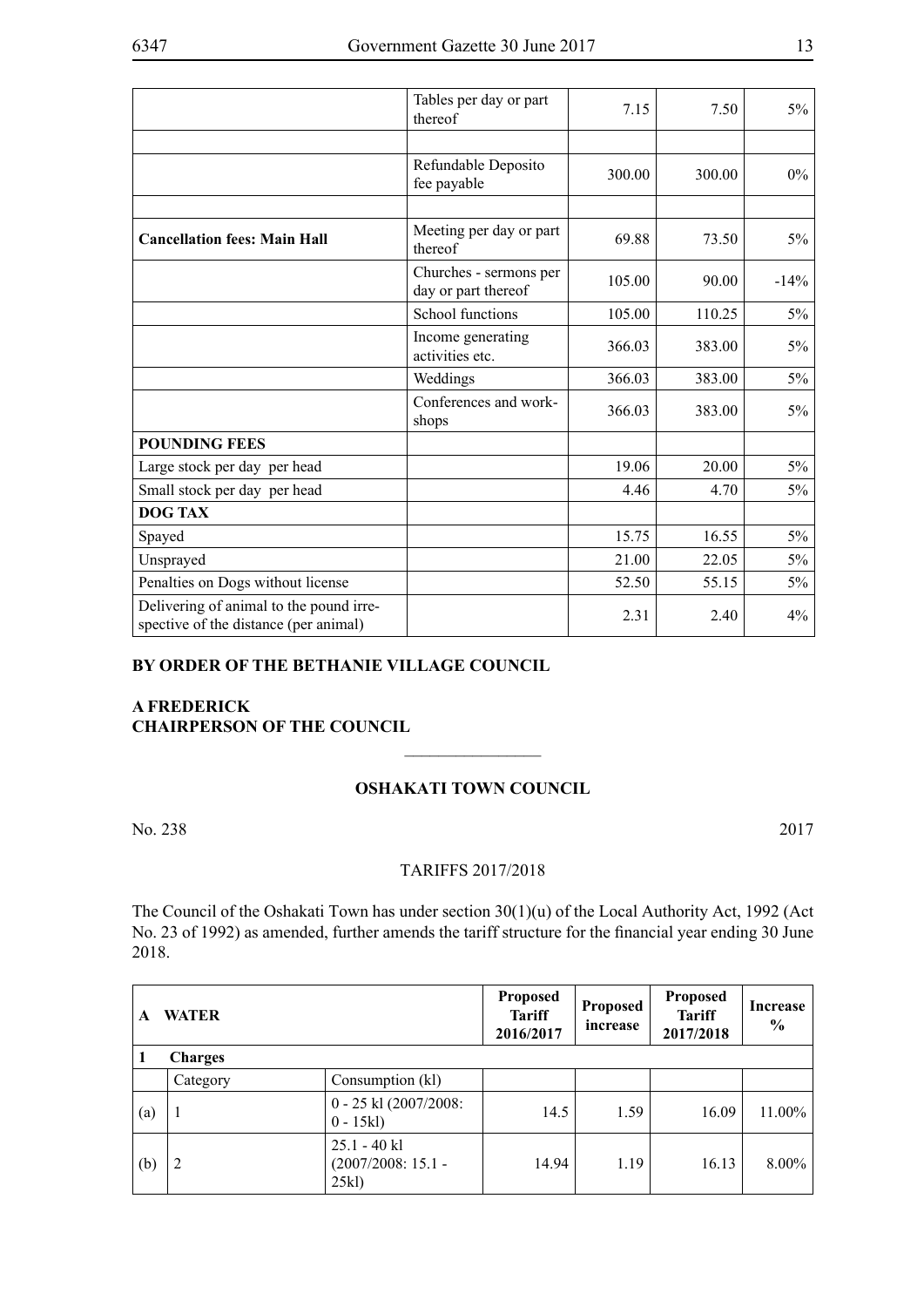$\overline{\phantom{a}}$ 

| (c)                     | 3                                                                             | $40.1 - 80$ kl<br>$(2007/2008: 25.1 - 60)$<br>kl)             | 19.71    | 1.18           | 20.89    | $6.00\%$ |
|-------------------------|-------------------------------------------------------------------------------|---------------------------------------------------------------|----------|----------------|----------|----------|
| (d)                     | $\overline{4}$                                                                | 80.1 kl and above<br>(2007/2008: 60.1 kl<br>and above)        | 24.54    | 1.47           | 26.01    | $6.00\%$ |
| (e)                     | 5. 1. Bulk meter                                                              | Per cubic m3                                                  | 45.86    | 2.75           | 48.62    | $6.00\%$ |
|                         | 5.2. Special bulk                                                             | Per Cubic m3                                                  | 35.19    | 2.11           | 37.3     | $6.00\%$ |
| (f)                     | Basic charges - Residential - Single                                          |                                                               | 42.12    | 2.11           | 44.22    | 5.00%    |
|                         | - Other - Single                                                              |                                                               | 140.39   | 7.02           | 147.41   | $5.00\%$ |
|                         | - Group Consumer -<br>per outlet                                              | N\$ 100.00 per busi-<br>ness outlet                           | 140.39   | 7.02           | 147.41   | 5.00%    |
|                         | - formal settlement car<br>wash                                               | new                                                           | 140      | 7              | 147      | 5.00%    |
|                         | - Informal settlement<br>car wash                                             | new                                                           | 40       | $\overline{2}$ | 42       | 5.00%    |
| (g)                     | Interest on late payment per month                                            |                                                               |          |                |          |          |
| (h)                     | Dishonest cheque (Re-                                                         | Charges - 7% of the                                           |          |                |          |          |
|                         | ferred to Drawer),                                                            | amount on the cheque                                          |          |                |          |          |
|                         | Penalty fee and admin cost                                                    |                                                               |          |                |          |          |
| $\mathbf{2}$            | <b>Service fees</b>                                                           |                                                               |          |                |          |          |
| (a)                     | Connection fees                                                               | $15 - 25$ mm                                                  | 260.57   | 18.24          | 278.81   | $7.00\%$ |
| (b)                     | Connection fees                                                               | $26 - 50$ mm                                                  | 427.97   | 29.96          | 457.92   | 7.00%    |
| (c)                     | Connection fees                                                               | $51 - 110$ mm                                                 | 772.3    | 54.06          | 826.36   | $7.00\%$ |
| (d)                     | Connection fees                                                               | 111mm and above                                               | 1,605.95 | 112.42         | 1,718.37 | 7.00%    |
| $\overline{\mathbf{3}}$ | <b>Consumer deposits</b>                                                      |                                                               |          |                |          |          |
| (a)                     | Deposit - households                                                          | Per household                                                 | 352.8    | $\overline{a}$ | 352.8    | $0.00\%$ |
| (b)                     | Deposit - business                                                            | Per small business                                            | 975.71   |                | 975.71   | $0.00\%$ |
| (c)                     | Deposit - Rented out<br>Government properties                                 | Per rented out Govern-<br>ment property                       | 826.88   |                | 826.88   | $0.00\%$ |
| (d)                     | Deposit - bulk users                                                          | Per bulk user                                                 | 6,973.31 |                | 6,973.31 | $0.00\%$ |
| (e)                     | Deposit - temporary<br>connections                                            | Per temporary connec-<br>tion                                 | 6,063.75 |                | 6,063.75 | $0.00\%$ |
| $\overline{\mathbf{4}}$ | <b>Materials</b>                                                              |                                                               |          |                |          |          |
| (a)                     | Category A 15mm - 25mm                                                        |                                                               |          |                |          |          |
| (b)                     | Category B 32mm - 50mm                                                        |                                                               |          |                |          |          |
| (c)                     | Category C 63mm - 110mm                                                       |                                                               |          |                |          |          |
| (d)                     | Category D 150mm and above                                                    |                                                               |          |                |          |          |
| 5                       | <b>Call out fees</b>                                                          |                                                               |          |                |          |          |
| (a)                     | Payable only if fault is on a customer's side                                 |                                                               | 113.4    | 5.67           | 119.07   | $5.00\%$ |
| 6                       |                                                                               | Illegal connections (bypass, sabotage or tamperng with meter) |          |                |          |          |
| (a)                     | First offence (fine, average consumption for<br>three years plus actual cost) |                                                               | 2,000.00 |                | 2,000.00 |          |
| (b)                     | Second offence                                                                | legal action                                                  |          |                |          |          |
| (c)                     | Reconnection Fee                                                              |                                                               | 289.41   | 14.47          | 303.88   | $5.00\%$ |
|                         | <b>B SANITATION</b>                                                           |                                                               |          |                |          |          |
| 7                       | Domestic and garden refuse                                                    |                                                               |          |                |          |          |
|                         | <b>Basic charges</b>                                                          |                                                               |          |                |          |          |
|                         | <b>Informal settlement</b>                                                    |                                                               |          |                |          |          |
| (a)                     | Informal settlement -<br>resindential                                         | per month basic                                               | 25.67    | 1.28           | 26.96    | 5.00%    |
|                         |                                                                               |                                                               |          |                |          |          |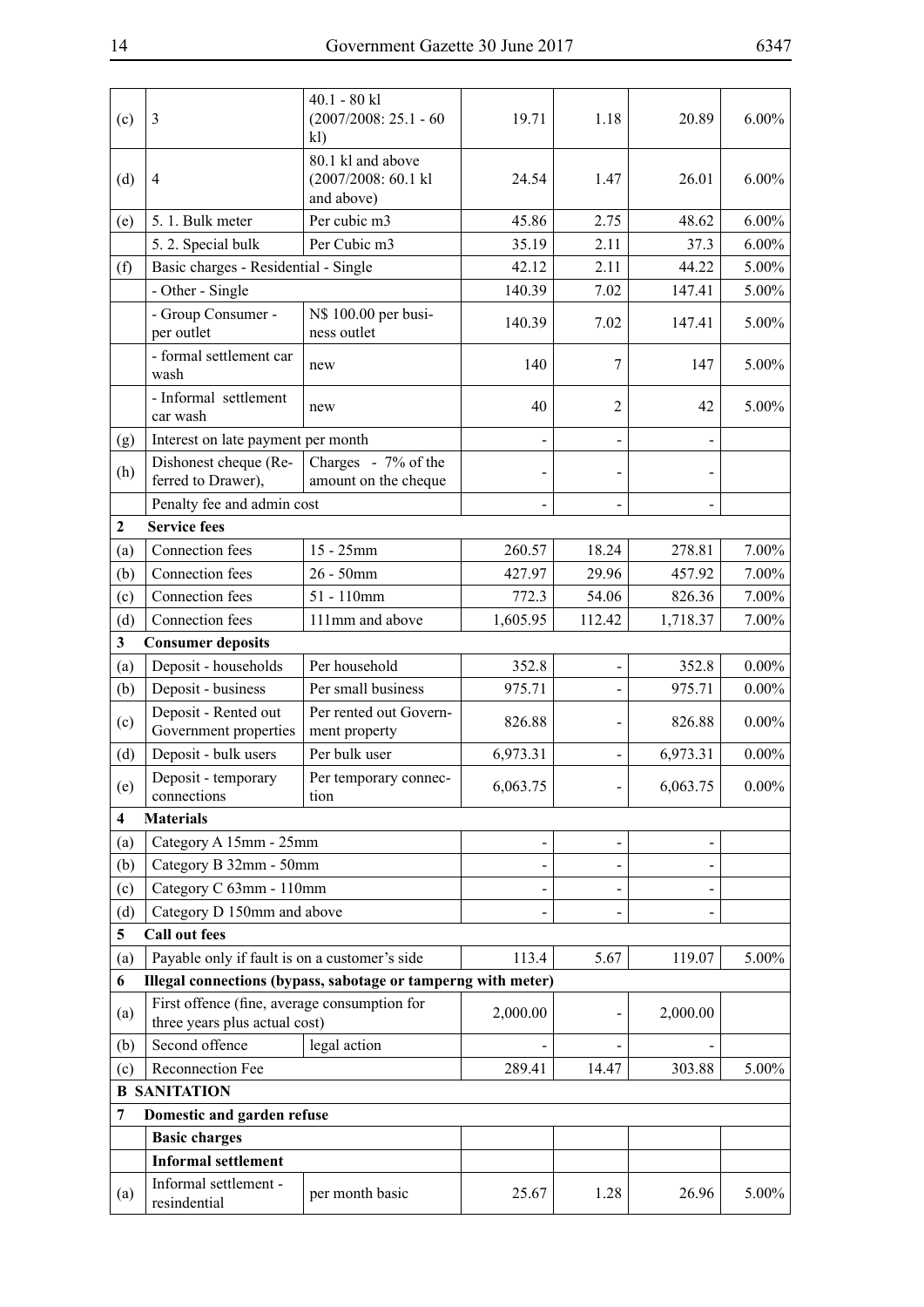|         | <b>Small Business</b>                                   | per month basic                 | 40.12    | 4.01           | 44.13    | $10.00\%$ |
|---------|---------------------------------------------------------|---------------------------------|----------|----------------|----------|-----------|
|         | <b>Medium Business</b>                                  | per month basic                 | 60.17    | 6.02           | 66.19    | 10.00%    |
|         | large Business                                          | per month basic (new)           | 100      | 10             | 110      | $10.00\%$ |
|         | <b>Formal settlement</b>                                |                                 |          |                |          |           |
|         | Resindential                                            | per month basic                 | 51.05    | 2.55           | 53.6     | $5.00\%$  |
|         | <b>Business</b>                                         | per month basic<br>(phased out) |          |                |          | 5.00%     |
|         | <b>Small Business</b>                                   | per month basic (new)           | 80       | $\overline{4}$ | 84       | 5.00%     |
|         | <b>Medium Business</b>                                  | per month basic (new)           | 100      | 5              | 105      | 5.00%     |
|         | large Business                                          | per month basic (new)           | 150      | 7.5            | 157.5    | $5.00\%$  |
|         | Government Institu-<br>tions                            | per month basic (new)           | 200      | 10             | 210      | 5.00%     |
| (b)     | Garden refuse                                           | per bin per month               | 51.05    | 2.55           | 53.6     | $5.00\%$  |
| (c)     | Domestic refuse                                         | per bin per month               | 51.05    | 2.55           | 53.6     | $5.00\%$  |
| (d)     | Business - Wheel bins                                   | per bin per month               | 153.15   | 7.66           | 160.81   | 5.00%     |
| (e)     | Business - Big bins                                     | per bin per month               | 456.16   | 22.81          | 478.96   | 5.00%     |
| (g)     | Renting of refuse skip<br>and removal                   | per week                        | 120.68   | 6.03           | 126.71   | $5.00\%$  |
| (h)     | Refuse bin (Oil drums)                                  | per drum per month              | 191.44   | 9.57           | 201.01   | $5.00\%$  |
| (i)     | Government institu-<br>tions: Hospital                  | per day                         | 434.54   | 21.73          | 456.27   | $5.00\%$  |
| (j)     | Government institu-<br>tions: Clinics                   | per month                       | 167.13   | 8.36           | 175.49   | 5.00%     |
| (k)     | Government institu-<br>tions: Schools (board-<br>ing)   | per month                       | 1,726.14 | 86.31          | 1,812.45 | $5.00\%$  |
| (1)     | Government institu-<br>tions: Schools                   | per month                       | 501.4    | 25.07          | 526.47   | 5.00%     |
| (m)     | Government institu-<br>tions: Ministries                | per month                       | 487.62   | 24.38          | 512.01   | $5.00\%$  |
| (n)     | Government institu-<br>tions: Day Care                  | per month                       | 102.1    | 5.11           | 107.21   | 5.00%     |
| $\circ$ | Enforcing health<br>regulations (cleaning<br>of yard)   | per yard                        | 267.41   | 13.37          | 280.78   | 5.00%     |
| (p)     | Car wreck removal                                       | per each                        | 750      | 37.5           | 787.5    | 5.00%     |
|         | Car wreck fine                                          |                                 | 2,000.00 |                | 2,000.00 |           |
| (q)     | Fine of lost bin                                        | per each                        |          |                |          |           |
| 8       | (i) Industrial and hazardous waste                      |                                 |          |                |          |           |
| (a)     | Fluid waste icl. Used<br>engine oil, pesticides,<br>etc | per month                       | 77.6     | 3.88           | 81.47    | $5.00\%$  |
| (b)     | Dry waste                                               | Subject to assessment           |          |                |          |           |
| (c)     | Basic charge car wash<br>- Formal                       | Per month (phased out)          |          |                |          |           |
| (d)     | Basic charge car wash<br>- Informal                     | Per month (phased out)          |          |                |          |           |
| (e)     | Mechanic Workshop<br>Washing Bay                        | Per month (new)                 | 300      | 15             | 315      | $5.00\%$  |
| (f)     | Fine for illegal car-<br>wash establisment              | spot fine                       | 2,000.00 |                | 2,000.00 |           |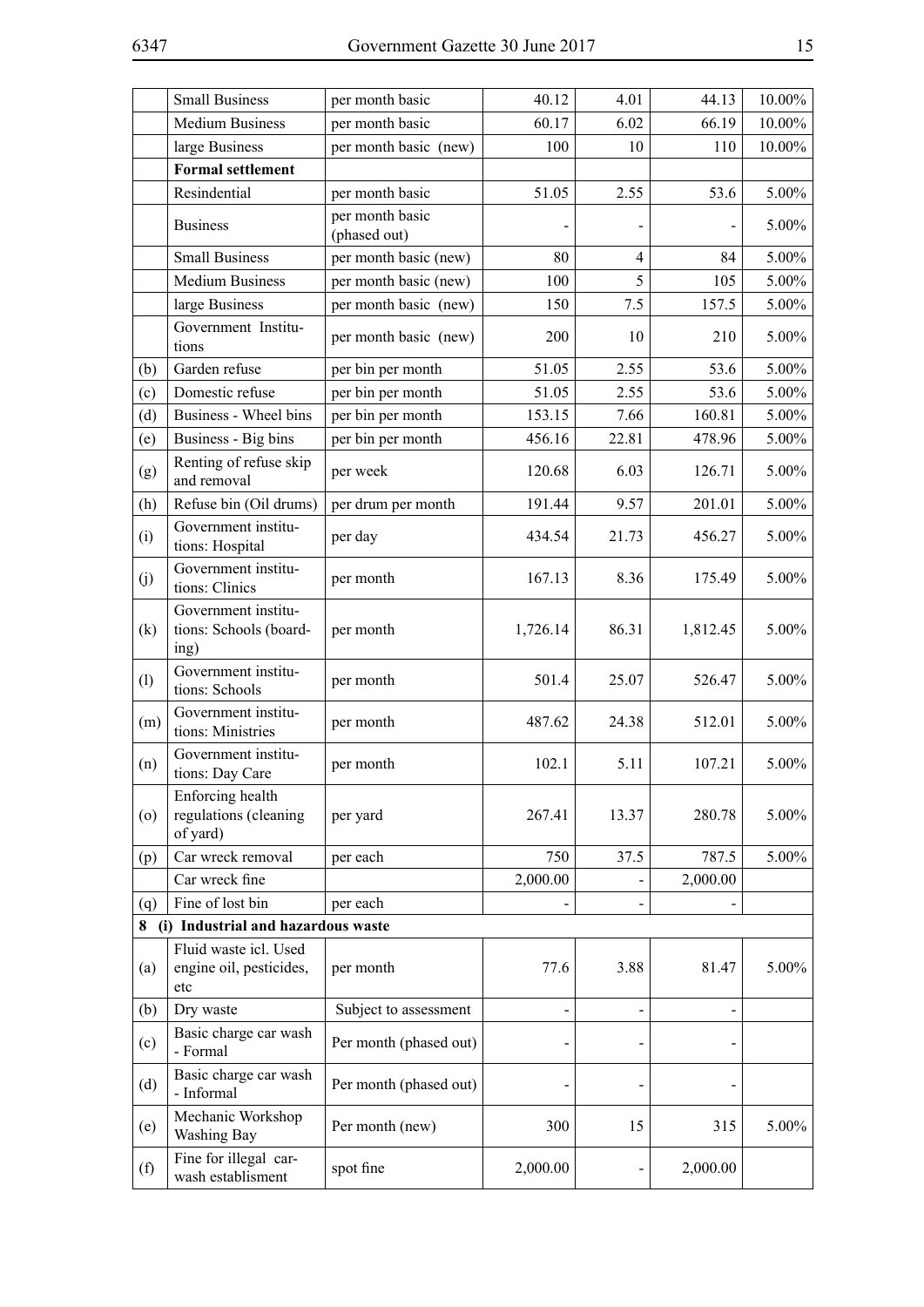| $8$ (ii) | <b>Medical Waste Container</b>                                     |                                                                           |          |       |          |          |
|----------|--------------------------------------------------------------------|---------------------------------------------------------------------------|----------|-------|----------|----------|
|          | <b>Public Hospital</b>                                             |                                                                           |          |       |          |          |
| (a)      | Red tag Plastic                                                    | Per bag                                                                   | 19       | 1.33  | 20.33    | 7.00%    |
| (b)      | Safety Box                                                         | Per box                                                                   | 12       | 0.84  | 12.84    | 7.00%    |
|          | <b>Private Hospital</b>                                            |                                                                           |          |       |          |          |
| (a)      | Red tag Plastic                                                    | Per bag                                                                   | 43       | 3.01  | 46.01    | 7.00%    |
| (b)      | Safety Box                                                         | Per box                                                                   | 25       | 1.75  | 26.75    | 7.00%    |
| 9        | <b>Illegal dumping of refuse</b>                                   |                                                                           |          |       |          |          |
| (a)      | First offence                                                      |                                                                           | 550      | 38.5  | 588.5    | 7.00%    |
| (b)      | Second offence                                                     |                                                                           | 1,100.00 | 77    | 1,177.00 | 7.00%    |
| (c)      | Third offence -                                                    | legal action                                                              |          |       |          |          |
|          | <b>C SEWERAGE</b>                                                  |                                                                           |          |       |          |          |
| 10       | <b>Basic charges</b>                                               |                                                                           |          |       |          |          |
|          |                                                                    |                                                                           |          |       |          |          |
| (a)      | Residential                                                        | Basic charge per<br>month                                                 | 56.29    | 2.81  | 59.11    | 5.00%    |
| (b)      | Other consumers/busi-<br>ness                                      | Basic charge per<br>month                                                 | 84.37    | 4.22  | 88.59    | 5.00%    |
| (c)      | Sewerage -residential                                              | Per toilet per month                                                      | 28.08    | 1.4   | 29.48    | 5.00%    |
| (d)      | Sewerage - Business                                                | Per toilet per month                                                      | 35.23    | 1.76  | 36.99    | 5.00%    |
| (e)      | Sewerage - Hotel                                                   | Per toilet per month                                                      | 23.23    | 1.16  | 24.39    | 5.00%    |
| (f)      | Sewerage - Hostel                                                  | Per toilet per month                                                      | 23.23    | 1.16  | 24.39    | 5.00%    |
| (g)      | Sewerage - Hospital                                                | Per toilet per month                                                      | 23.23    | 1.16  | 24.39    | 5.00%    |
| (h)      | Sewerage - Sport-<br>ground                                        | Per toilet per month                                                      | 31.02    | 1.55  | 32.57    | 5.00%    |
| (i)      | Sewerage - Meat-Co                                                 | Per month                                                                 | 109.4    | 5.47  | 114.87   | 5.00%    |
| 11       | <b>Service fees</b>                                                |                                                                           |          |       |          |          |
| (a)      | Connection to sewer                                                |                                                                           | 449.98   | 22.5  | 472.48   | 5.00%    |
| 12       | Removal of sewerage water                                          |                                                                           |          |       |          |          |
| (a)      | One load (rate plus actual cost)                                   |                                                                           | 267.91   | 93.77 | 361.68   | 35.00%   |
| (b)      | Peri-urban (rate plus km)                                          |                                                                           | 297.76   | 14.89 | 312.65   | 5.00%    |
| (c)      | Cost per kilometre                                                 |                                                                           | 14.43    | 0.72  | 15.15    | 5.00%    |
| (d)      | Sewer-line blockage per hour (rate plus actual<br>cost)            |                                                                           | 270.06   | 13.5  | 283.56   | 5.00%    |
| 13       |                                                                    | Removal of sewerage water and dumping of private sewere in oxidation pond |          |       |          |          |
| (a)      | Illegal connection                                                 |                                                                           | 2,000.00 |       | 2,000.00 | $0.00\%$ |
| (b)      | Disposal of harzardous waste through sewer<br>system               |                                                                           | 2,000.00 |       | 2,000.00 | $0.00\%$ |
| (c)      | Disposal of private sewer waste in oxidation<br>pond per month     |                                                                           | 500      |       | 500      | $0.00\%$ |
| (d)      | Illegal dumping/disposing of sewer water in<br>public open place/s |                                                                           | 2,000.00 |       | 2,000.00 | $0.00\%$ |
|          | <b>D PROPERTY MANAGEMENT</b>                                       |                                                                           |          |       |          |          |
| 14       | <b>Approval of building plans</b>                                  |                                                                           |          |       |          |          |
| 14.1     | <b>Informal and Formal settlements</b>                             |                                                                           |          |       |          |          |
|          | 14.1.1 Residential                                                 |                                                                           |          |       |          |          |
| (a)      | Buildings not exceeding 10 square meters                           |                                                                           | 81.2     | 4.06  | 85.26    | 5.00%    |
| (b)      | Buildings exceeding 10 but not exceeding 40<br>square meters       |                                                                           | 268.14   | 13.41 | 281.55   | 5.00%    |
| (c)      | Buildings exceeding 40 but not exceeding 60<br>square meters       |                                                                           | 373.77   | 18.69 | 392.46   | 5.00%    |
|          |                                                                    |                                                                           |          |       |          |          |

 $\overline{a}$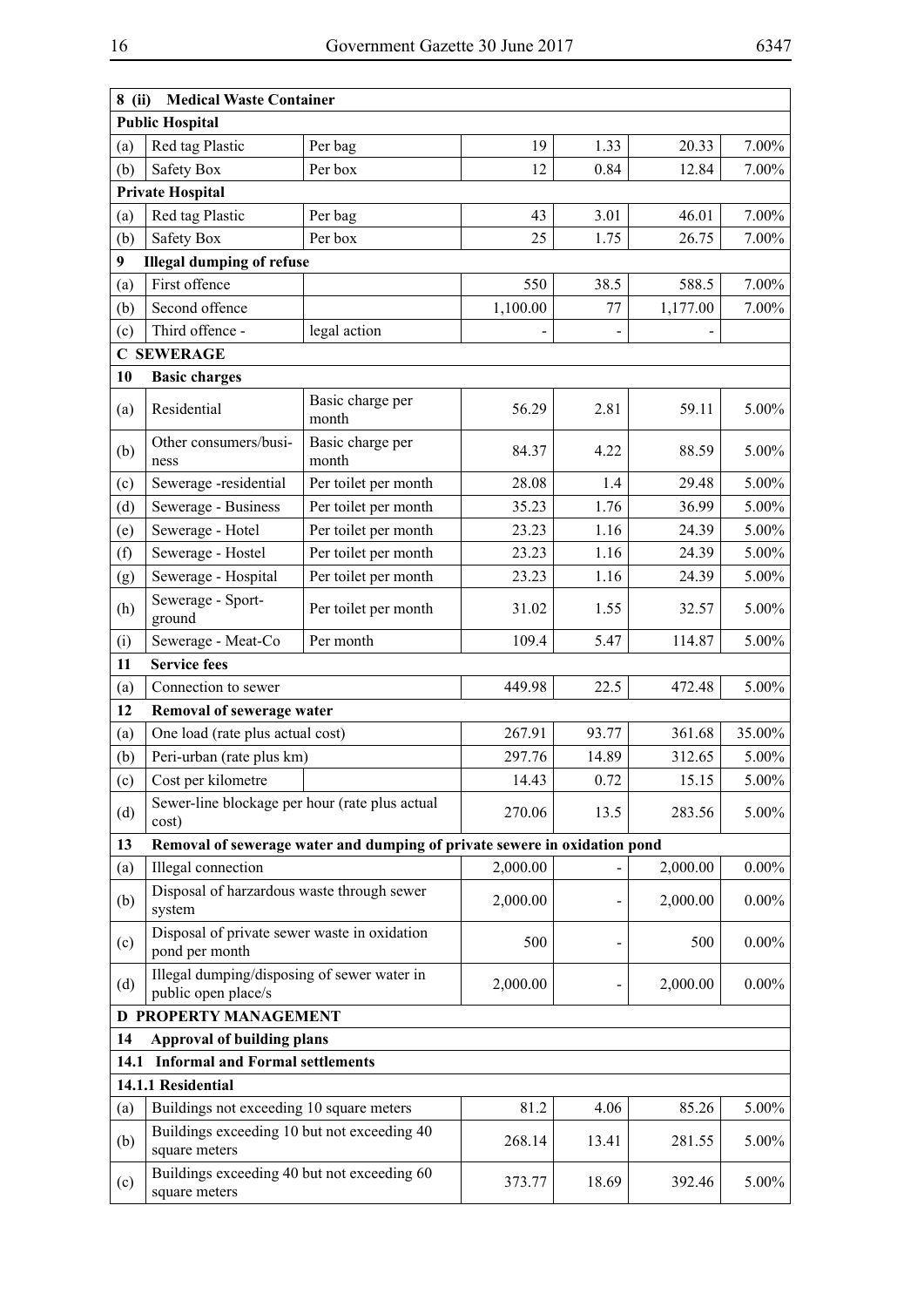| (d) | Buildings exceeding 40 but not exceeding 90<br>square meters                   |                                                                           | 467.24    | 23.36    | 490.6     | 5.00%  |
|-----|--------------------------------------------------------------------------------|---------------------------------------------------------------------------|-----------|----------|-----------|--------|
| (e) | Buildings exceeding 90 but not exceeding 120<br>square meters                  |                                                                           | 560.71    | 28.04    | 588.75    | 5.00%  |
| (f) | Buildings exceeding 120 but not exceeding 160<br>square meters                 |                                                                           | 654.06    | 32.7     | 686.77    | 5.00%  |
| (g) | Buildings exceeding 160 but not exceeding 200<br>square meters                 |                                                                           | 747.66    | 37.38    | 785.04    | 5.00%  |
| (h) | Buildings exceeding 200 but not exceeding 250<br>square meters                 |                                                                           | 841.13    | 42.06    | 883.19    | 5.00%  |
| (i) | Buildings exceeding 250 but not exceeding 500<br>square meters                 |                                                                           | 934.48    | 46.72    | 981.21    | 5.00%  |
| (j) | Buildings exceeding 500 but not exceeding<br>2000 square meters                |                                                                           | 3,737.92  | 186.9    | 3,924.82  | 5.00%  |
| (k) | Buildings exceeding 2000 square metres                                         |                                                                           | 7,475.97  | 373.8    | 7,849.77  | 5.00%  |
| (1) | Approval of storeys above 1st storey                                           |                                                                           |           |          |           |        |
| (m) | Boundary wall                                                                  |                                                                           | 406.34    | 20.32    | 426.66    | 5.00%  |
| (n) | Re-Approval of Expired Building plans after 12<br>months from date of approval |                                                                           | 50.00%    |          | 50%       |        |
|     | 14.1.2 Commercial                                                              |                                                                           |           |          |           |        |
| (a) | Buildings not exceeding 10 square meters                                       |                                                                           | 97.92     | 9.79     | 107.71    | 10.00% |
| (b) | Buildings exceeding 10 but not exceeding 40<br>square meters                   |                                                                           | 851.26    | 85.13    | 936.38    | 10.00% |
| (c) | Buildings exceeding 40 but not exceeding 60<br>square meters                   |                                                                           | 1,021.59  | 102.16   | 1,123.75  | 10.00% |
| (d) | Buildings exceeding 40 but not exceeding 90<br>square meters                   |                                                                           | 1,191.76  | 119.18   | 1,310.94  | 10.00% |
| (e) | Buildings exceeding 90 but not exceeding 120<br>square meters                  |                                                                           | 1,362.02  | 136.2    | 1,498.22  | 10.00% |
| (f) | Buildings exceeding 120 but not exceeding 160<br>square meters                 |                                                                           | 1,532.40  | 153.24   | 1,685.64  | 10.00% |
| (g) | Buildings exceeding 160 but not exceeding 200<br>square meters                 |                                                                           | 1,702.65  | 170.26   | 1,872.91  | 10.00% |
| (h) | Buildings exceeding 200 but not exceeding 250<br>square meters                 |                                                                           | 2,043.15  | 204.32   | 2,247.47  | 10.00% |
| (i) | Buildings exceeding 250 but not exceeding 500<br>square meters                 |                                                                           | 2,383.66  | 238.37   | 2,622.02  | 10.00% |
| (j) | Buildings exceeding 500 but not exceeding<br>2000 square meters                |                                                                           | 7,661.72  | 766.17   | 8,427.89  | 10.00% |
| (k) | Buildings exceeding 2000 square metres                                         |                                                                           | 17,025.95 | 1,702.60 | 18,728.55 | 10.00% |
| (1) | Approval of storeys<br>above 1st storey                                        | new                                                                       | 10,000.00 | 1,000.00 | 11,000.00 | 10.00% |
| (m) | Boundary wall                                                                  |                                                                           | 425.69    | 42.57    | 468.26    | 10.00% |
| (n) | Re-Approval of Expired Building plans after 12<br>months from date of approval |                                                                           | 50.00%    |          | 50%       |        |
|     |                                                                                | 14.1.3 Development Schemes and Self help Scheme (Approval and Inspection) |           |          |           |        |
| (a) | Development Scheme not exceeding 50m <sup>2</sup>                              |                                                                           | 347.29    | 17.36    | 364.65    | 5.00%  |
| (b) | Development Scheme exceeding 50m <sup>2</sup> but not<br>80m <sup>2</sup>      |                                                                           | 405.17    | 20.26    | 425.43    | 5.00%  |
| (c) | Self help Scheme not exceeding 40m <sup>2</sup>                                |                                                                           | 173.64    | 8.68     | 182.33    | 5.00%  |
| (d) | Self help Scheme not exceeding 60m <sup>2</sup>                                |                                                                           | 196.8     | 9.84     | 206.64    | 5.00%  |
|     |                                                                                |                                                                           |           |          |           |        |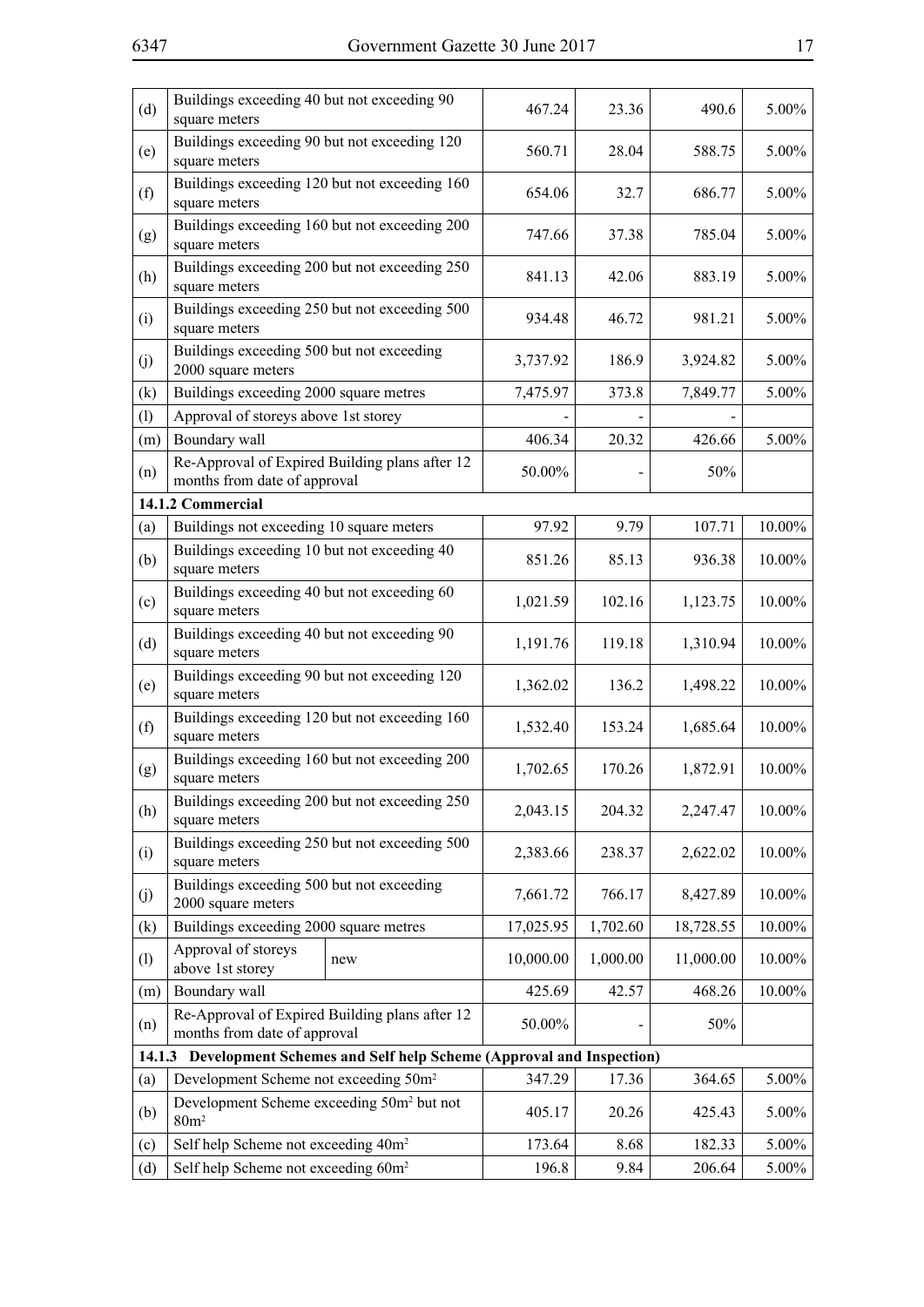$\overline{\phantom{0}}$ 

| Second Inspection for<br>Resindential, Commer-<br>(a)<br>44.1<br>same item<br>cial and Scheme<br>Failure to call Inspec-<br>Resindential, Commer-<br>(b)<br>220.5<br>cial and Scheme<br>tion<br>14.1.5 Offences and Penalties for none compliance with the building regulations.<br>First conviction<br>Fine<br>2,000.00<br>(a)<br>(b)<br>Second conviction<br>Fine<br>4,000.00<br>14.1.6 Illegal excavation of sand within the Town Lands<br>First conviction<br>4,400.00<br>Fine<br>(a)<br>Second conviction<br>(b)<br>8,800.00<br>Fine<br>15<br><b>Subdivision</b><br>Plots in informal and formal settlements<br>(a)<br>7.50%<br><b>Endowment</b> fees<br>new erf / land value<br>(b)<br>15.1 Rezoning<br>Market value proposed | 14.1.4 Second Inspection called, for same item and failure to call Inspection |          |  |  |  |  |
|-------------------------------------------------------------------------------------------------------------------------------------------------------------------------------------------------------------------------------------------------------------------------------------------------------------------------------------------------------------------------------------------------------------------------------------------------------------------------------------------------------------------------------------------------------------------------------------------------------------------------------------------------------------------------------------------------------------------------------------|-------------------------------------------------------------------------------|----------|--|--|--|--|
|                                                                                                                                                                                                                                                                                                                                                                                                                                                                                                                                                                                                                                                                                                                                     | 44.1                                                                          |          |  |  |  |  |
|                                                                                                                                                                                                                                                                                                                                                                                                                                                                                                                                                                                                                                                                                                                                     | 220.5                                                                         |          |  |  |  |  |
|                                                                                                                                                                                                                                                                                                                                                                                                                                                                                                                                                                                                                                                                                                                                     |                                                                               |          |  |  |  |  |
|                                                                                                                                                                                                                                                                                                                                                                                                                                                                                                                                                                                                                                                                                                                                     | 2,000.00                                                                      |          |  |  |  |  |
|                                                                                                                                                                                                                                                                                                                                                                                                                                                                                                                                                                                                                                                                                                                                     | 4,000.00                                                                      |          |  |  |  |  |
|                                                                                                                                                                                                                                                                                                                                                                                                                                                                                                                                                                                                                                                                                                                                     |                                                                               |          |  |  |  |  |
|                                                                                                                                                                                                                                                                                                                                                                                                                                                                                                                                                                                                                                                                                                                                     | 4,400.00                                                                      |          |  |  |  |  |
|                                                                                                                                                                                                                                                                                                                                                                                                                                                                                                                                                                                                                                                                                                                                     | 8,800.00                                                                      |          |  |  |  |  |
|                                                                                                                                                                                                                                                                                                                                                                                                                                                                                                                                                                                                                                                                                                                                     |                                                                               |          |  |  |  |  |
|                                                                                                                                                                                                                                                                                                                                                                                                                                                                                                                                                                                                                                                                                                                                     |                                                                               |          |  |  |  |  |
|                                                                                                                                                                                                                                                                                                                                                                                                                                                                                                                                                                                                                                                                                                                                     | 7.50%                                                                         |          |  |  |  |  |
|                                                                                                                                                                                                                                                                                                                                                                                                                                                                                                                                                                                                                                                                                                                                     |                                                                               |          |  |  |  |  |
| zoning/minus market<br>25%<br>Betterment fees<br>(a)<br>value current zoning                                                                                                                                                                                                                                                                                                                                                                                                                                                                                                                                                                                                                                                        | 25%                                                                           |          |  |  |  |  |
| <b>Identifying of Beacons</b><br>16                                                                                                                                                                                                                                                                                                                                                                                                                                                                                                                                                                                                                                                                                                 |                                                                               |          |  |  |  |  |
| 16.1<br><b>Re-identifying beacons</b>                                                                                                                                                                                                                                                                                                                                                                                                                                                                                                                                                                                                                                                                                               |                                                                               |          |  |  |  |  |
| In the informal settle-<br>(a)<br>7.04<br>Per beacon<br>140.77<br>ments                                                                                                                                                                                                                                                                                                                                                                                                                                                                                                                                                                                                                                                             | 147.81                                                                        | $5.00\%$ |  |  |  |  |
| In the formal settle-<br>(b)<br>140.77<br>7.04<br>Per beacon<br>ments                                                                                                                                                                                                                                                                                                                                                                                                                                                                                                                                                                                                                                                               | 147.81                                                                        | 5.00%    |  |  |  |  |
| (c)<br>Per beacon<br>140.77<br>7.04                                                                                                                                                                                                                                                                                                                                                                                                                                                                                                                                                                                                                                                                                                 | 147.81                                                                        | $5.00\%$ |  |  |  |  |
| 17<br><b>Penalties/spot fines</b>                                                                                                                                                                                                                                                                                                                                                                                                                                                                                                                                                                                                                                                                                                   |                                                                               |          |  |  |  |  |
| 17.1<br><b>Informal and Formal settlements</b>                                                                                                                                                                                                                                                                                                                                                                                                                                                                                                                                                                                                                                                                                      |                                                                               |          |  |  |  |  |
| Removal of beacon<br>3,307.50<br>165.38<br>Penalty per erf<br>(a)                                                                                                                                                                                                                                                                                                                                                                                                                                                                                                                                                                                                                                                                   | 3,472.88                                                                      | 5.00%    |  |  |  |  |
| Spot fine, violation of<br>(b)<br>Per notice<br>3,307.50<br>165.38<br>land restrictions                                                                                                                                                                                                                                                                                                                                                                                                                                                                                                                                                                                                                                             | 3,472.88                                                                      | 5.00%    |  |  |  |  |
| Spot fine, illegal con-<br>Per notice<br>(c)<br>3,307.50<br>165.38<br>struction/squatting                                                                                                                                                                                                                                                                                                                                                                                                                                                                                                                                                                                                                                           | 3,472.88                                                                      | 5.00%    |  |  |  |  |
| 18<br>Sale of immovable properties                                                                                                                                                                                                                                                                                                                                                                                                                                                                                                                                                                                                                                                                                                  |                                                                               |          |  |  |  |  |
| Administration costs<br>80.22<br>(a)<br>at sale<br>1,604.47                                                                                                                                                                                                                                                                                                                                                                                                                                                                                                                                                                                                                                                                         | 1,684.69                                                                      | 5.00%    |  |  |  |  |
| Advertising costs<br>(b)                                                                                                                                                                                                                                                                                                                                                                                                                                                                                                                                                                                                                                                                                                            |                                                                               |          |  |  |  |  |
| per a request/applica-<br>Clearance Certificate<br>71.16<br>3.56<br>(c)<br>tion                                                                                                                                                                                                                                                                                                                                                                                                                                                                                                                                                                                                                                                     | 74.71                                                                         | 5.00%    |  |  |  |  |
| per a request/applica-<br>Valuation Certificate<br>(d)<br>71.16<br>3.56<br>tion                                                                                                                                                                                                                                                                                                                                                                                                                                                                                                                                                                                                                                                     | 74.71                                                                         | 5.00%    |  |  |  |  |
| E ENVIRONMENTAL HEALTH                                                                                                                                                                                                                                                                                                                                                                                                                                                                                                                                                                                                                                                                                                              |                                                                               |          |  |  |  |  |
| Fumigation and disinfection fee<br>19                                                                                                                                                                                                                                                                                                                                                                                                                                                                                                                                                                                                                                                                                               |                                                                               |          |  |  |  |  |
| For every room<br>132<br>13.2<br>(a)<br>per a room                                                                                                                                                                                                                                                                                                                                                                                                                                                                                                                                                                                                                                                                                  | 145.2                                                                         | 10.00%   |  |  |  |  |
| <b>Abattoir: Inspection fees</b><br>20                                                                                                                                                                                                                                                                                                                                                                                                                                                                                                                                                                                                                                                                                              |                                                                               |          |  |  |  |  |
| Cattle<br>Per animal<br>28.35<br>9.92<br>(a)                                                                                                                                                                                                                                                                                                                                                                                                                                                                                                                                                                                                                                                                                        | 38.27                                                                         | 35.00%   |  |  |  |  |
| Calves<br>(b)<br>Per animal<br>14.18<br>4.96                                                                                                                                                                                                                                                                                                                                                                                                                                                                                                                                                                                                                                                                                        | 19.14                                                                         | 35.00%   |  |  |  |  |
| Per animal<br>Sheep<br>14.18<br>4.96<br>(c)                                                                                                                                                                                                                                                                                                                                                                                                                                                                                                                                                                                                                                                                                         | 19.14                                                                         | 35.00%   |  |  |  |  |
| Goats<br>(d)<br>Per animal<br>14.18<br>4.96                                                                                                                                                                                                                                                                                                                                                                                                                                                                                                                                                                                                                                                                                         | 19.14                                                                         | 35.00%   |  |  |  |  |
| Per animal<br>(e)<br>Pigs<br>14.18<br>4.96                                                                                                                                                                                                                                                                                                                                                                                                                                                                                                                                                                                                                                                                                          | 19.14                                                                         | 35.00%   |  |  |  |  |
| Pig killing<br>Per animal<br>14.18<br>(f)<br>4.96                                                                                                                                                                                                                                                                                                                                                                                                                                                                                                                                                                                                                                                                                   |                                                                               | 35.00%   |  |  |  |  |
| Registration and<br>Per animal<br>9.34<br>0.93<br>(g)<br>control                                                                                                                                                                                                                                                                                                                                                                                                                                                                                                                                                                                                                                                                    | 19.14                                                                         |          |  |  |  |  |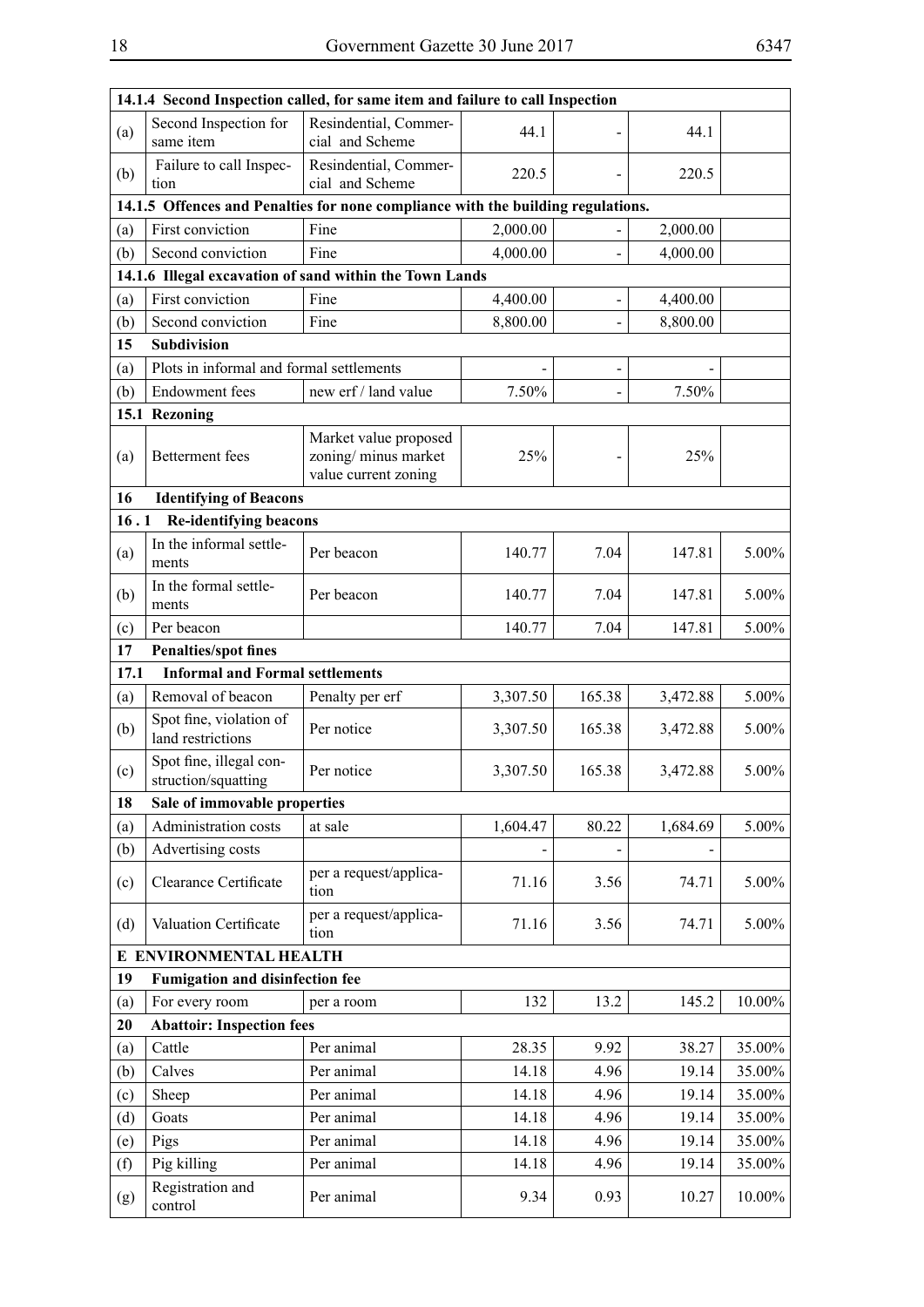|      | <b>F POUND FEES</b>                       |                                                 |          |       |          |          |
|------|-------------------------------------------|-------------------------------------------------|----------|-------|----------|----------|
| 21   | <b>Detention fees</b>                     |                                                 |          |       |          |          |
| (a)  | All animals except<br>sheep and goats     | Per animal per day                              | 19.28    | 0.96  | 20.24    | $5.00\%$ |
| (b)  | Sheep and goats                           | Per animal per day                              | 11.74    | 0.59  | 12.33    | $5.00\%$ |
|      | 21.1 Sales of livestock                   |                                                 |          |       |          |          |
| (i)  | Small livestock-goat,<br>pig,sheep        | Per animal                                      | 12.16    | 0.61  | 12.77    | 5.00%    |
| (ii) | Large livestock-<br>cattle, donkey, horse | Per animal                                      | 24.31    | 1.22  | 25.52    | $5.00\%$ |
| 21.2 | <b>Illegal slaughtering</b>               |                                                 |          |       |          |          |
| (i)  | Small livestock-goat,<br>pig,sheep        | Per animal                                      | 636.69   | 63.67 | 700.36   | 10.00%   |
| (ii) | Large livestock-<br>cattle, donkey, horse | Per animal                                      | 636.69   | 63.67 | 700.36   | 10.00%   |
| 22   | <b>Grazing fees</b>                       |                                                 |          |       |          |          |
| (a)  | All animals except<br>sheep and goats     | Per animal per day                              | 17.24    | 0.86  | 18.1     | 5.00%    |
| (b)  | Sheep and goats                           | Per animal per day                              | 7.54     | 0.38  | 7.91     | 5.00%    |
| 23   | <b>Feeding fees</b>                       |                                                 |          |       |          |          |
| (a)  | All animals except<br>sheep and goats     | Per animal per day                              | 19.28    | 0.96  | 20.24    | 5.00%    |
| (b)  | Sheep and goats                           | Per animal per day                              | 11.74    | 0.59  | 12.33    | $5.00\%$ |
| 24   | <b>Driving fees</b>                       |                                                 |          |       |          |          |
| (a)  | All animals except<br>sheep and goats     | Per animal per day                              | 6.38     | 0.32  | 6.7      | 5.00%    |
| (b)  | Sheep and goats                           | Per animal per day                              | 6.38     | 0.32  | 6.7      | 5.00%    |
|      | <b>G PLANT AND FACILTY HIRE</b>           |                                                 |          |       |          |          |
| 25   | <b>Rentals</b>                            |                                                 |          |       |          |          |
| (a)  | <b>Bulldozer D6</b>                       | Per hour+N\$ 11.30 per<br>km travelled          | 1,470.00 | 73.5  | 1,543.50 | 5.00%    |
| (b)  | Road grader                               | Per hour+N\$ 11.30 per<br>km travelled          | 1,260.00 | 63    | 1,323.00 | 5.00%    |
| (c)  | Back hoe loader                           | Per hour+N\$ 11.30 per<br>km travelled          | 840      | 42    | 882      | 5.00%    |
| (d)  | Rescue Pump facility                      | Per hour+N\$ 11.30 per<br>km travelled          | 796.16   | 39.81 | 835.96   | $5.00\%$ |
| (e)  | Tipper truck, 7 ton                       | Per trip+N\$ 11.30 per<br>km travelled          | 536.04   | 26.8  | 562.84   | $5.00\%$ |
| (f)  | Tipper truck, 10 ton                      | Per trip+N\$ 11.30 per<br>km travelled          | 840      | 42    | 882      | 5.00%    |
| (g)  | Water tank                                | Per tank+N\$ 11.30 per<br>km travelled          | 516.1    | 25.81 | 541.91   | 5.00%    |
| (h)  | Tractor(for skip con-<br>tainers only)    | per day or part thereof                         | 735      | 36.75 | 771.75   | 5.00%    |
| (i)  | Public Address System                     | Per day or part thereof                         | 140.76   | 7.04  | 147.79   | 5.00%    |
| (j)  | Fire Truck (not a call<br>out fee)        | Per day or part thereof<br>$+$ N\$ 11.30 per km | 853.17   | 42.66 | 895.83   | 5.00%    |
| (k)  | Concrete Mixer                            | Per day or part thereof                         | 307.16   | 15.36 | 322.52   | 5.00%    |
| (1)  | Compactor machine                         | Per day or part thereof                         | 307.16   | 15.36 | 322.52   | 5.00%    |
| (m)  | Road sweeper machine                      | Per trip+N\$ 11.30 per<br>km travelled          |          |       |          | 5.00%    |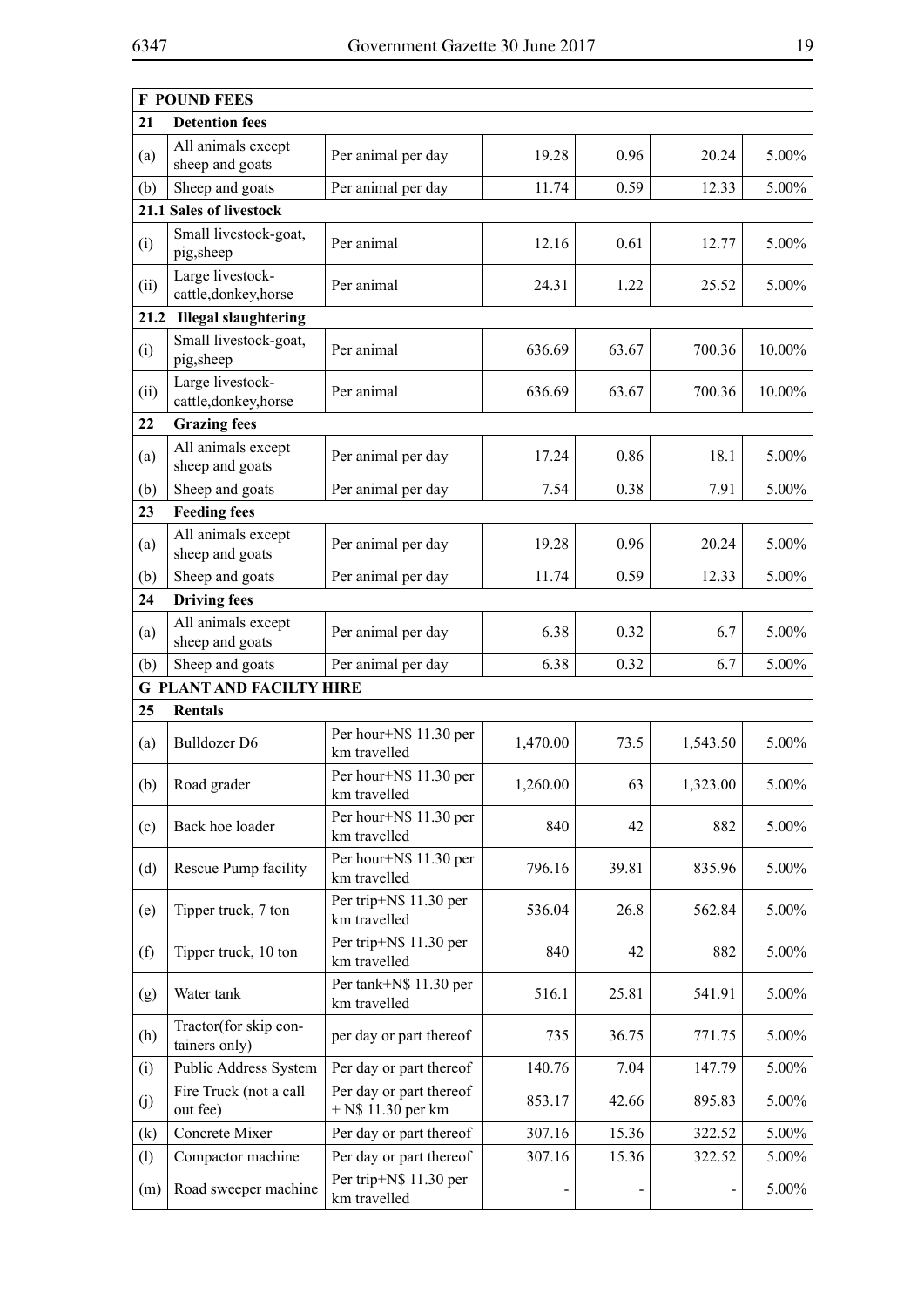| Conference facility -<br><b>Engineering Office</b>                                | Per day or part thereof         |                                                                    | $\theta$         | 350      | new      |
|-----------------------------------------------------------------------------------|---------------------------------|--------------------------------------------------------------------|------------------|----------|----------|
| Board Room - Oshaka-<br>ti Civic Centre                                           | Per day or part thereof         | 737.08                                                             | 36.85            | 773.94   | $5.00\%$ |
| Auditorium Room -<br>Oshakati Civic Centre                                        | Per day or part thereof         | 1,474.17                                                           | 73.71            | 1,547.87 | 5.00%    |
| Kiosk - Oshakati Civic<br>Centre                                                  | As per Tender require-<br>ments |                                                                    |                  |          |          |
| Hydro blast                                                                       | per hour or part there<br>of    | 453.6                                                              | 22.68            | 476.28   | 5.00%    |
| Generator set                                                                     | per day or parthere of          | 793.8                                                              | 39.69            | 833.49   | $5.00\%$ |
| lawm mower                                                                        | per day or parthere of          |                                                                    | $\overline{0}$   | 350      | new      |
|                                                                                   |                                 |                                                                    |                  |          |          |
| <b>Old houses</b>                                                                 |                                 |                                                                    |                  |          |          |
| Houses                                                                            | Per month                       | 309.57                                                             | 15.48            | 325.04   | 5.00%    |
| <b>Flats</b>                                                                      |                                 |                                                                    |                  |          |          |
| Flats                                                                             | Per month                       | 325.04                                                             | 16.25            | 341.29   | $5.00\%$ |
| <b>Better housing</b>                                                             |                                 |                                                                    |                  |          |          |
| Better houses type 1                                                              | Per month                       | 406.25                                                             | 20.31            | 426.56   | $5.00\%$ |
| Better houses type 2                                                              | Per month                       | 487.64                                                             | 24.38            | 512.02   | 5.00%    |
| Better houses type 3                                                              | Per month                       | 568.86                                                             | 28.44            | 597.3    | $5.00\%$ |
| Better houses type 4                                                              | Per month                       | 893.9                                                              | 44.69            | 938.59   | 5.00%    |
| Better houses type 5                                                              | Per month                       | 1,056.35                                                           | 52.82            | 1,109.17 | $5.00\%$ |
| Plot rent                                                                         |                                 |                                                                    |                  |          |          |
| Informal settlement-<br>Residential plot                                          | Per month                       | 22.73                                                              | 1.14             | 23.87    | 5.00%    |
| Informal settlement-<br>Business plot-SMALL                                       | Per month                       | 46.8                                                               | 2.34             | 49.14    | 5.00%    |
| Informal settlement-<br>Business plot-<br><b>MEDIUM</b>                           | Per month                       | 133.71                                                             | 6.69             | 140.39   | 5.00%    |
| Home Base Business<br>Plot                                                        | Per month                       | 130                                                                |                  | 130      |          |
| Transfer of rights                                                                | Per month                       | 294.15                                                             | 14.71            | 308.86   | 5.00%    |
| Informal settlememt-<br><b>Business plot Large</b>                                | Per month                       | 231.53                                                             | 11.58            | 243.1    | 5.00%    |
| Certificate of Occupa-<br>tion Rights                                             | Per month                       | 160.45                                                             | 8.02             | 168.47   | 5.00%    |
| 29.1                                                                              |                                 |                                                                    |                  |          |          |
| Residential -on site<br>value(Area x N\$<br>25.00) x rate divided<br>by 12 months | Per annum                       | 0.139                                                              | 0.01             | 0.15     | 5.00%    |
| Business -on site<br>value(Area x N\$<br>25.00) x rate divided<br>by 12 months    | Per annum                       | 0.174                                                              | 0.01             | 0.18     | $5.00\%$ |
| Town land -on site<br>value (Area x N\$<br>25.00) x rate divided<br>by 12 months  | Per annum                       | 0.081                                                              | $\boldsymbol{0}$ | 0.09     | 5.00%    |
|                                                                                   |                                 | <b>H RENTALS, RATES AND TAXES</b><br><b>Royalty or/Lessee Fees</b> |                  |          |          |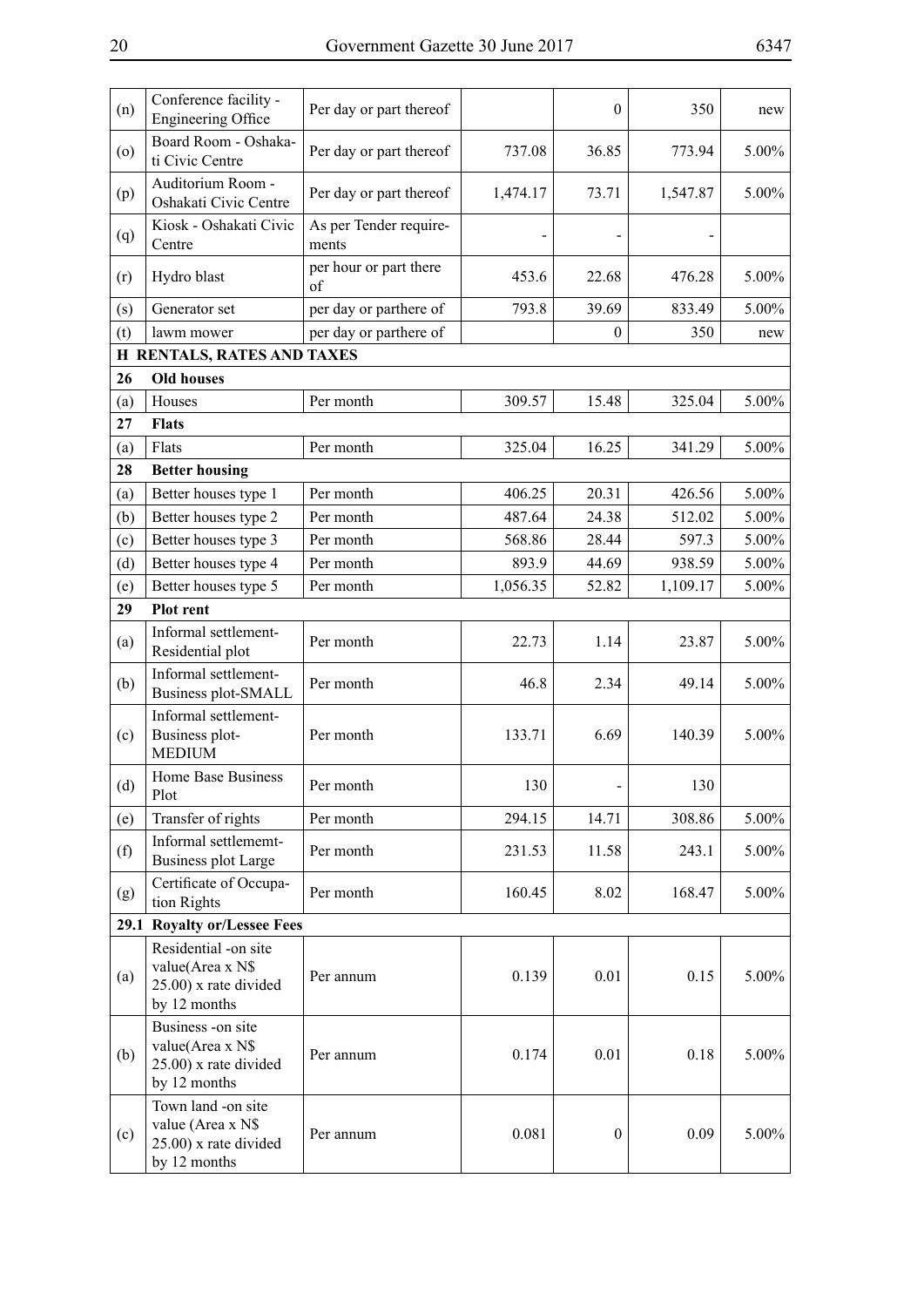| (d)       | Rent of Council Prop-<br>erties e.g office, work-<br>shop, business site | Per square meter                                        | 46.31    | 2.32         | 48.62    | 5.00%    |
|-----------|--------------------------------------------------------------------------|---------------------------------------------------------|----------|--------------|----------|----------|
|           | 29.2 Advertisement and others                                            |                                                         |          |              |          |          |
| (a)       | Billboard stand -Struc-<br>ture                                          | Per structure, per<br>month                             | 1,823.26 | 91.16        | 1,914.42 | 5.00%    |
| (b)       | <b>Gantry Structure</b>                                                  | Per structure, per<br>month                             | 3,038.77 | 151.94       | 3,190.70 | 5.00%    |
| (c)       | Tower e.g Communi-<br>cation Network Tower                               | Per tower, per month                                    | 1,823.26 | 91.16        | 1,914.42 | 5.00%    |
| (d)       | Medium                                                                   |                                                         | 607.75   | 30.39        | 638.14   | 5.00%    |
| (e)       | Small                                                                    |                                                         | 303.88   | 15.19        | 319.07   | 5.00%    |
| 30        | <b>Assessment rates &amp; PTO</b>                                        |                                                         |          |              |          |          |
| 30.1      | <b>Residential</b>                                                       |                                                         |          |              |          |          |
| (a)       | on site value                                                            | Per annum                                               | 0.026    | $\mathbf{0}$ | 0.03     | 5.00%    |
| (b)       | On improvement value                                                     | Per annum                                               | 0.011    | $\mathbf{0}$ | 0.01     | 5.00%    |
| (c)       | On uniprovement<br>value (penalty clause<br>after 2 yrs)                 | Per annum                                               | 0.005    | $\mathbf{0}$ | 0.01     | 5.00%    |
| 30.2      | <b>Business</b>                                                          |                                                         |          |              |          |          |
| (a)       | on site value                                                            | Per annum                                               | 0.026    | $\mathbf{0}$ | 0.03     | 5.00%    |
| (b)       | On improvement value                                                     | Per annum                                               | 0.011    | $\mathbf{0}$ | 0.01     | 5.00%    |
| (c)       | On unimprovement<br>value (penalty clause<br>after 2 yrs)                | Per annum                                               | 0.006    | $\mathbf{0}$ | 0.01     | 5.00%    |
|           | 30.3 Permission to Occupy fees (PTO)                                     |                                                         |          |              |          |          |
|           | 30.3.1 Residential PTO tariff (Informal)                                 |                                                         |          |              |          |          |
| 1         | Basic charges                                                            | Applicable to the Land<br>as from 3001m2 and<br>greater | 77.68    | 3.88         | 81.56    | 5.00%    |
| 2.<br>(a) | Land of the size in "0<br>1000"<br>square meters                         |                                                         | 43.3     | 2.16         | 45.46    | 5.00%    |
| (b)       | Land of the<br>size in "1001<br>2000"<br>square meters                   |                                                         | 58.58    | 2.93         | 61.5     | 5.00%    |
| (c)       | Land of the<br>size in "2001<br>3000" square meters                      |                                                         | 77.68    | 3.88         | 81.56    | 5.00%    |
| (d)       | Land of the<br>size in "3001<br>4000" square meters                      | N\$ 57.00 per 1000<br>square meter plus basic<br>charge | 150.26   | 7.51         | 157.77   | 5.00%    |
| (e)       | Land of the<br>size in "4001<br>5000" square meters                      | N\$ 57.00 per 1000<br>square meter plus basic<br>charge | 222.84   | 11.14        | 233.98   | 5.00%    |
| (f)       | Land of the<br>size in "5001<br>6000"<br>square meters                   | N\$ 57.00 per 1000<br>square meter plus basic<br>charge | 295.43   | 14.77        | 310.2    | 5.00%    |
| (g)       | Land of the<br>size in "6001<br>7000" square meters                      | N\$ 57.00 per 1000<br>square meter plus basic<br>charge | 368.01   | 18.4         | 386.41   | $5.00\%$ |
| (h)       | Land of the<br>size in "7001<br>8000"<br>square meters                   | N\$ 57.00 per 1000<br>square meter plus basic<br>charge | 440.59   | 22.03        | 462.62   | 5.00%    |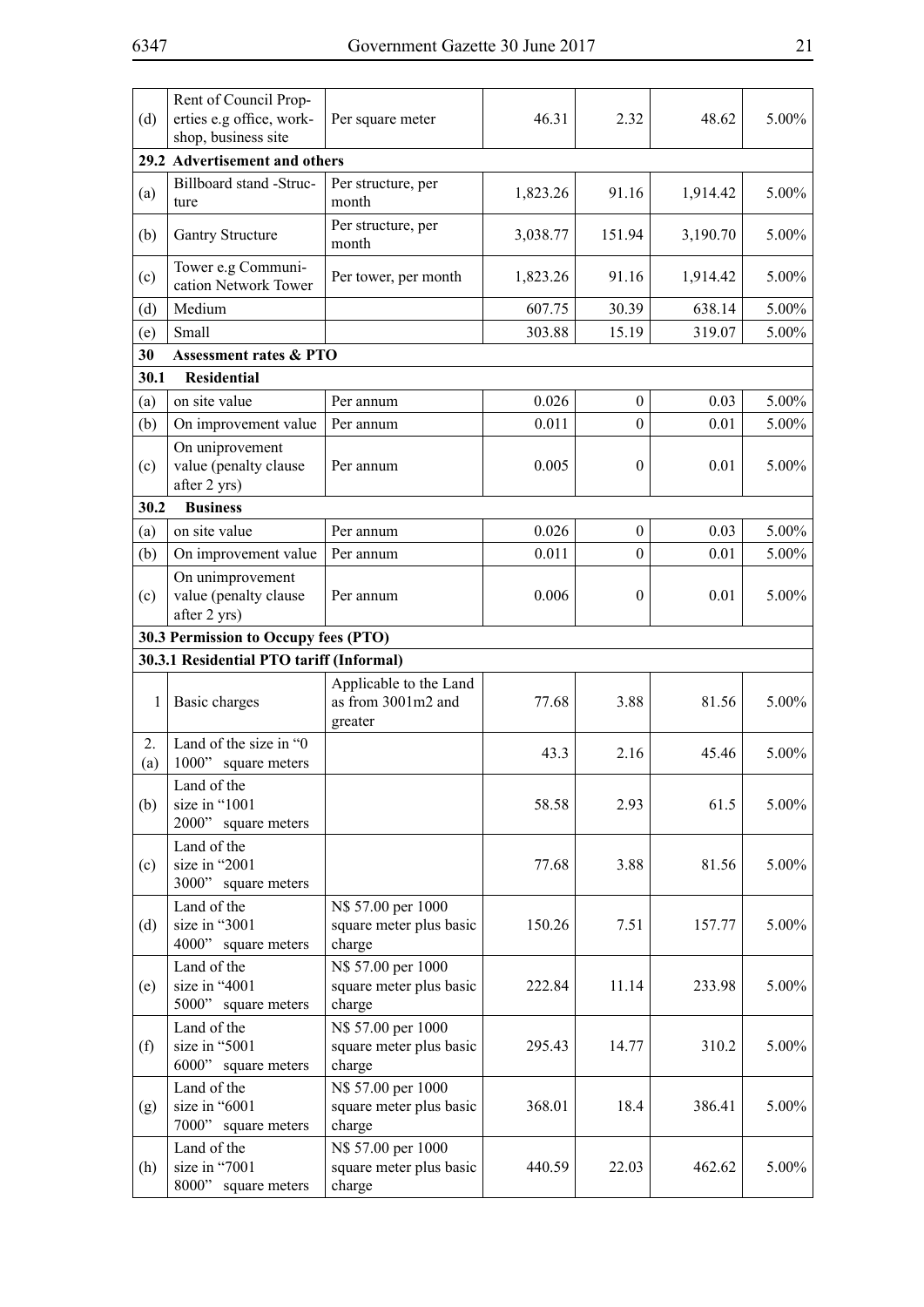| (i)       | Land of the<br>size in "8001<br>9000" square meters    | N\$ 57.00 per 1000<br>square meter plus basic<br>charge          | 513.18   | 25.66 | 538.83   | 5.00%    |
|-----------|--------------------------------------------------------|------------------------------------------------------------------|----------|-------|----------|----------|
| (j)       | Land of the<br>size in "9001<br>10000" square meters   | N\$ 57.00 per 1000<br>square meter plus basic<br>charge          | 585.76   | 29.29 | 615.05   | 5.00%    |
|           | 30.3.2 Business PTO tariff (Informal)                  |                                                                  |          |       |          |          |
| 1         | Basic charges                                          | Applicable to the Land<br>as from 2001m2 and<br>greater          | 166.75   | 8.34  | 175.09   | 5.00%    |
| 2.<br>(a) | Land of the size in "0<br>1000" square meters          |                                                                  | 121.4    | 6.07  | 127.47   | $5.00\%$ |
| (b)       | Land of the<br>size in "1001<br>2000" square meters    |                                                                  | 166.75   | 8.34  | 175.09   | 5.00%    |
| (c)       | Land of the<br>size in "2001<br>3000" square meters    | N\$ 31.00 per 1000<br>square meter plus basic<br>charge          | 208.11   | 10.41 | 218.51   | 5.00%    |
| (d)       | Land of the<br>size in "3001<br>4000" square meters    | N\$ 31.00 per 1000<br>square meter plus basic<br>charge          | 249.46   | 12.47 | 261.94   | 5.00%    |
| (e)       | Land of the<br>size in "4001<br>5000" square meters    | N\$ 31.00 per 1000<br>square meter plus basic<br>charge          | 290.28   | 14.51 | 304.79   | $5.00\%$ |
| (f)       | Land of the<br>size in "5001<br>6000" square meters    | N\$ 31.00 per 1000<br>square meter plus basic<br>charge          | 332.17   | 16.61 | 348.78   | 5.00%    |
| (g)       | Land of the<br>size in "6001<br>7000" square meters    | N\$ 31.00 per 1000<br>square meter plus basic<br>charge          | 373.53   | 18.68 | 392.2    | 5.00%    |
| (h)       | Land of the<br>size in "7001<br>8000" square meters    | N\$ 31.00 per 1000<br>square meter plus basic<br>charge          | 414.88   | 20.74 | 435.63   | 5.00%    |
| (i)       | Land of the<br>size in "8001<br>9000"<br>square meters | N\$ 31.00 per 1000<br>square meter plus basic<br>charge          | 456.24   | 22.81 | 479.05   | 5.00%    |
| (j)       | Land of the<br>size in "9001<br>10000" square meters   | N\$ 31.00 per 1000<br>square meter plus basic<br>charge          | 498.13   | 24.91 | 523.04   | 5.00%    |
|           | <b>I MISCELLANEOUS</b>                                 |                                                                  |          |       |          |          |
| 31        | <b>Grave space</b>                                     |                                                                  |          |       |          |          |
| (a)       | Still born                                             |                                                                  | 220.5    | 11.03 | 231.53   | $5.00\%$ |
| (b)       | Child (0 age - 11 years)                               |                                                                  | 378      | 18.9  | 396.9    | 5.00%    |
| (c)       | Adult (11 years - above)                               |                                                                  | 420      | 21    | 441      | $5.00\%$ |
| (d)       | Mass Grave                                             | Charges as per human<br>remains as in $(a)$ , $(b)$<br>and $(c)$ |          |       |          |          |
| 32        | <b>Fitness Certificates</b>                            |                                                                  |          |       |          |          |
| (a)       | <b>Medium Business</b>                                 |                                                                  | 895.95   | 44.8  | 940.75   | 5.00%    |
| (b)       | Hawkers                                                |                                                                  | 102.1    | 5.11  | 107.21   | $5.00\%$ |
| (c)       | Peddlers                                               |                                                                  | 446.7    | 22.33 | 469.03   | 5.00%    |
| (d)       | Large business e.g Coke, Meatco                        |                                                                  | 1,531.54 | 76.58 | 1,608.11 | $5.00\%$ |
|           | chain store eg Waltons                                 |                                                                  | 1,213.75 | 60.69 | 1,274.43 | 5.00%    |
| (e)       | Small business                                         |                                                                  | 446.7    | 22.33 | 469.03   | $5.00\%$ |
|           |                                                        |                                                                  |          |       |          |          |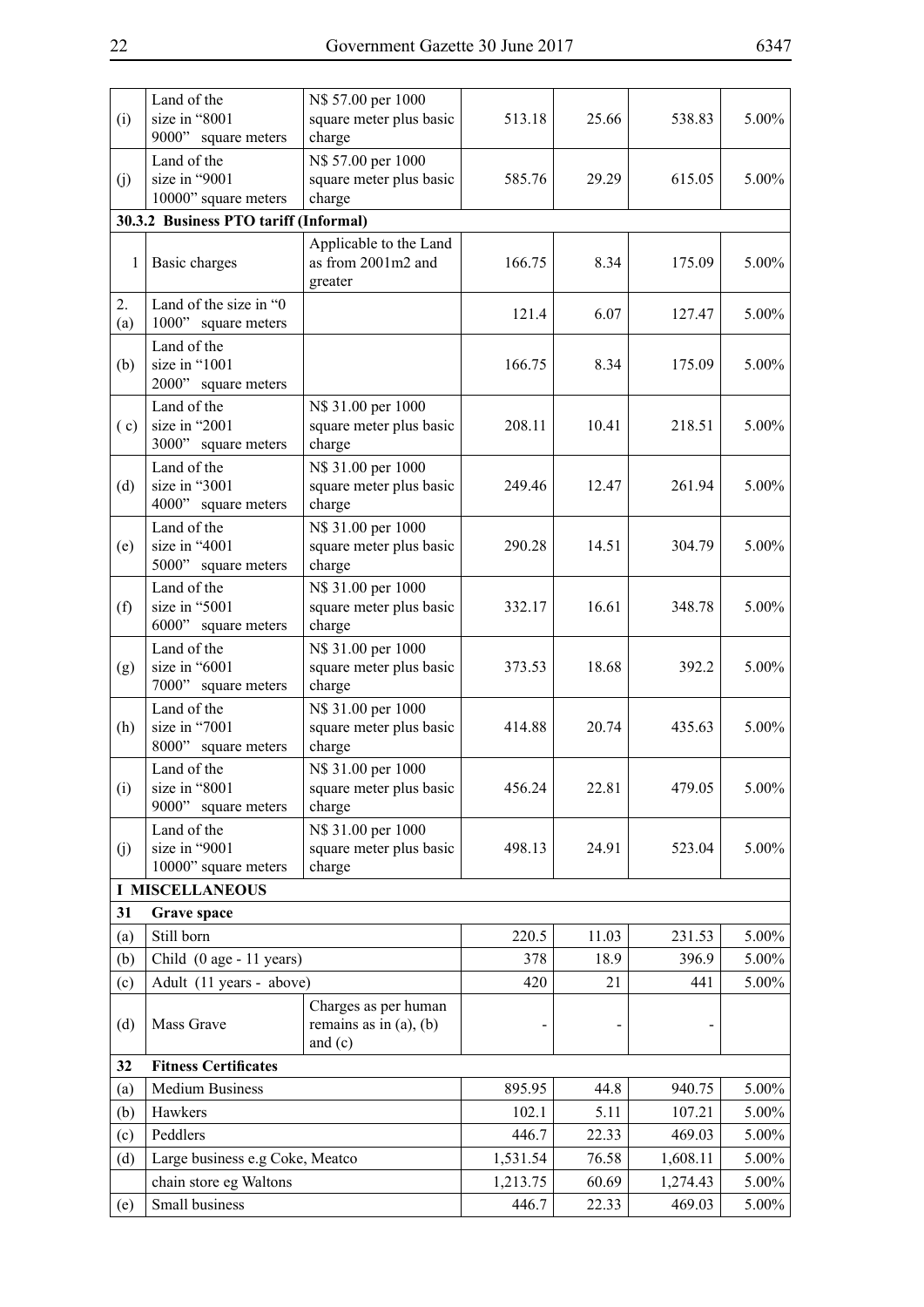| (f)  | Cuca Shops                                                  |                              | 191.44 | 9.57   | 201.01 | 5.00%    |
|------|-------------------------------------------------------------|------------------------------|--------|--------|--------|----------|
| (g)  | Caterers                                                    |                              | 148.05 | 7.4    | 155.45 | 5.00%    |
| (h)  | Penalty on late payment (all types of Certifi-<br>cates)    |                              | 63.81  | 3.19   | 67     | 5.00%    |
| (I)  | Temporary fitness<br>certificate                            | charged per day              |        |        | 90     | new      |
| 33   | Renting of the Independence Stadium                         |                              |        |        |        |          |
| (a)  | Atheletic events / competitions per day                     |                              |        |        |        |          |
| (b)  | Soccer league per league per day                            |                              |        |        |        |          |
| (c)  | Soccer tournament per tournament per day                    |                              |        |        |        |          |
| (d)  | Charitable gathering per day                                |                              |        |        |        |          |
| (e)  | Double-header per day                                       |                              |        |        |        |          |
| (f)  | Other meetings other listed above per day                   |                              |        |        |        |          |
| (g)  | Light usage for all events per hours (Additional<br>charge) |                              |        |        |        |          |
| 34   | <b>Cutting and removing of trees</b>                        |                              |        |        |        |          |
| (a)  | Small trees or bushes                                       |                              | 205.07 | 102.53 | 307.6  | 50.00%   |
| (b)  | Large trees                                                 |                              | 372.09 | 186.05 | 558.14 | 50.00%   |
| (c)  | Illegal cutting of trees                                    |                              | 364.65 | 18.23  | 382.88 | 5.00%    |
| 35   | <b>Adverts on walls and streets</b>                         |                              |        |        |        |          |
| (a)  | Per square metre                                            | Per application              | 72.93  | 3.65   | 76.58  | 5.00%    |
| (b)  | Illegal adverts per<br>square metre                         | Per illegal advert           | 364.65 | 18.23  | 382.88 | $5.00\%$ |
| 36   | Displaying items in designated area                         |                              |        |        |        |          |
| (a)  | Vehicle                                                     | Per month or part<br>thereof |        |        |        | $0.00\%$ |
| (b)  | Others                                                      | Per month or part<br>thereof |        |        |        |          |
| (c)  | Illegal display of goods/items on the street                |                              | 573.02 | 28.65  | 601.68 | 5.00%    |
| 37   | Copies of maps and others                                   |                              |        |        |        |          |
| (a)  | A3 papers map                                               |                              | 13.89  | 0.69   | 14.59  | 5.00%    |
| (b)  | A4 papers map                                               |                              | 8.1    | 0.41   | 8.51   | 5.00%    |
| (c)  | Ordinary A3 papers                                          |                              | 2.89   | 0.14   | 3.04   | 5.00%    |
| (d)  | Ordinary A4 papers                                          |                              | 1.74   | 0.09   | 1.82   | 5.00%    |
| (e)  | Building plan copy<br>after first issue                     | new                          | 50     | 2.5    | 52.5   | 5.00%    |
| 38   | Printing                                                    |                              |        |        |        |          |
| 38.1 | <b>Printing of maps</b>                                     |                              |        |        |        |          |
| (a)  | A0 colour                                                   |                              | 291.72 | 14.59  | 306.31 | 5.00%    |
| (b)  | A1 colour                                                   |                              | 267.41 | 13.37  | 280.78 | 5.00%    |
| (c)  | A2 colour                                                   |                              | 267.41 | 13.37  | 280.78 | 5.00%    |
| (d)  | A3 colour                                                   |                              | 121.55 | 6.08   | 127.63 | 5.00%    |
| (e)  | A4colour                                                    |                              | 72.93  | 3.65   | 76.58  | 5.00%    |
| (f)  | A0 black/white                                              |                              | 218.79 | 10.94  | 229.73 | 5.00%    |
| (g)  | A1 black/white                                              |                              | 218.79 | 10.94  | 229.73 | 5.00%    |
| (h)  | A2 black/white                                              |                              | 218.79 | 10.94  | 229.73 | 5.00%    |
| (i)  | A3 black/white                                              |                              | 72.93  | 3.65   | 76.58  | 5.00%    |
| (j)  | A4 black/white                                              |                              | 43.76  | 2.19   | 45.95  | 5.00%    |
| 38.2 | Printing of duplicate accounts                              |                              |        |        |        |          |
| (a)  | Print screen debtor account                                 |                              | 3.82   | 0.19   | 4.01   | 5.00%    |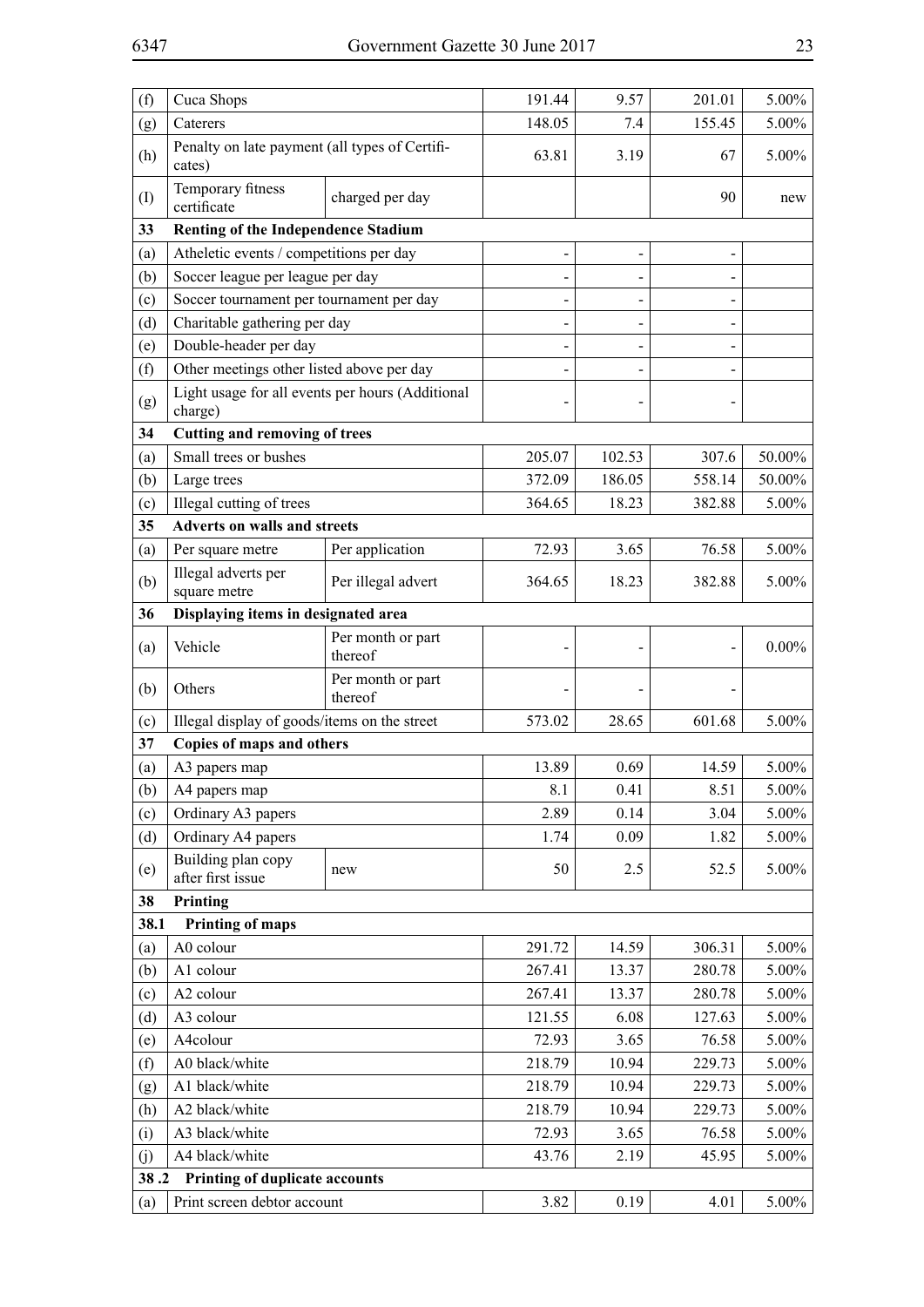| (b) | Duplicate monthly bill                                                                                                                                            |                                                         | 10.42  | 0.52   | 10.94                    | 5.00%   |
|-----|-------------------------------------------------------------------------------------------------------------------------------------------------------------------|---------------------------------------------------------|--------|--------|--------------------------|---------|
| 39  | <b>Mosquitoes nets</b>                                                                                                                                            |                                                         |        |        |                          |         |
| (a) | Mosquito nets single                                                                                                                                              | 70.88                                                   | 88.59  | 159.47 | 125.00%                  |         |
| (b) | Mosquito nets double                                                                                                                                              |                                                         | 70.88  | 88.59  | 159.47                   | 125.00% |
| (c) | Impregnating of mosquito nets                                                                                                                                     |                                                         | 2.76   | 0.14   | 2.89                     | 5.00%   |
| 40  | Dog tax                                                                                                                                                           |                                                         |        |        |                          |         |
| (a) | Female dog                                                                                                                                                        |                                                         | 71.61  | 3.58   | 75.19                    | 5.00%   |
| (b) | Male dog                                                                                                                                                          |                                                         | 59.04  | 2.95   | 61.99                    | 5.00%   |
| 41  | Lamination                                                                                                                                                        |                                                         |        |        |                          |         |
| (a) | Id size                                                                                                                                                           |                                                         | 6.95   | 0.35   | 7.29                     | 5.00%   |
| (b) | A4 size                                                                                                                                                           |                                                         | 6.95   | 0.35   | 7.29                     | 5.00%   |
| (c) | A5 size                                                                                                                                                           |                                                         | 6.8    | 0.34   | 7.14                     | 5.00%   |
| 42  | <b>Fire fighting fees</b>                                                                                                                                         |                                                         |        |        |                          |         |
| (a) | Monthly levy (resindential)                                                                                                                                       |                                                         | 10.5   | 0.53   | 11.03                    | 5.00%   |
| (b) | Monthly levy (business and other consumers)                                                                                                                       |                                                         | 15.75  | 0.79   | 16.54                    | 5.00%   |
| (c) | Fire Extinquishers<br>Training                                                                                                                                    | per student / person<br>including materials/<br>per day | 105    | 5.25   | 110.25                   | 5.00%   |
|     | Emergency response outside jurisdiction                                                                                                                           |                                                         |        |        |                          |         |
|     | 42.1 Penalties                                                                                                                                                    |                                                         |        |        |                          |         |
|     | Residentail                                                                                                                                                       |                                                         |        |        |                          |         |
|     | <b>Business</b>                                                                                                                                                   |                                                         |        |        | $\overline{\phantom{0}}$ |         |
|     | Others                                                                                                                                                            |                                                         |        |        |                          |         |
| 43  | <b>Tender document fees</b>                                                                                                                                       |                                                         |        |        |                          |         |
| (a) | Per Tender document -minimun fees                                                                                                                                 |                                                         | 210    | 10.5   | 220.5                    | 5.00%   |
| 44  | <b>Offences - Hawkers and pedlars</b>                                                                                                                             |                                                         |        |        |                          |         |
| (a) | Hawker/pedlar or his/her Assistant not been<br>registered, No Registration Certificate                                                                            |                                                         | 173.64 | 8.68   | 182.33                   | 5.00%   |
| (b) | Hawker/pedlar or his/her Assistant failing to<br>notify Council of change of residential address<br>within 14 days                                                |                                                         | 57.88  | 2.89   | 60.78                    | 5.00%   |
| (c) | Hawker/pedlar or his/her Assistant failing to<br>notify Council of the lost Registration Certifi-<br>cate or failure to obtain the rreplacement within<br>14 days |                                                         | 57.88  | 2.89   | 60.78                    | 5.00%   |
| (d) | Hawker or his/her Assistant using somebody<br>else's Registration Certificate                                                                                     |                                                         | 173.64 | 8.68   | 182.33                   | 5.00%   |
| (e) | Hawker or his/her Assistant failing to produce<br>Registration Certificate on request by Council                                                                  |                                                         | 231.53 | 11.58  | 243.1                    | 5.00%   |
| (f) | anything not authorized by Registration Certifi-<br>cate                                                                                                          | Hawker or his/her Assistant selling/offer/expose        | 148.84 | 52.09  | 200.93                   | 35.00%  |
| (g) | Hawker or his/her Assistant suffering from<br>purating abscess/sore handles/takes in disposi-<br>tion of food                                                     | infectious/contagious diseases or who has a sup-        | 446.51 | 156.28 | 602.79                   | 35.00%  |
| (h) | is not clean/hygienic, handles/takes                                                                                                                              | Hawker or his/her assistant whose body/clothing         | 223.26 | 78.14  | 301.4                    | 35.00%  |
| (i) | Hawker or his/her assistant not confining all<br>food to vehicle/cart/handcart/barrow/display-<br>stand/receptacle (except fresh vegetable and<br>fruit)          |                                                         | 115.76 | 5.79   | 121.55                   | 5.00%   |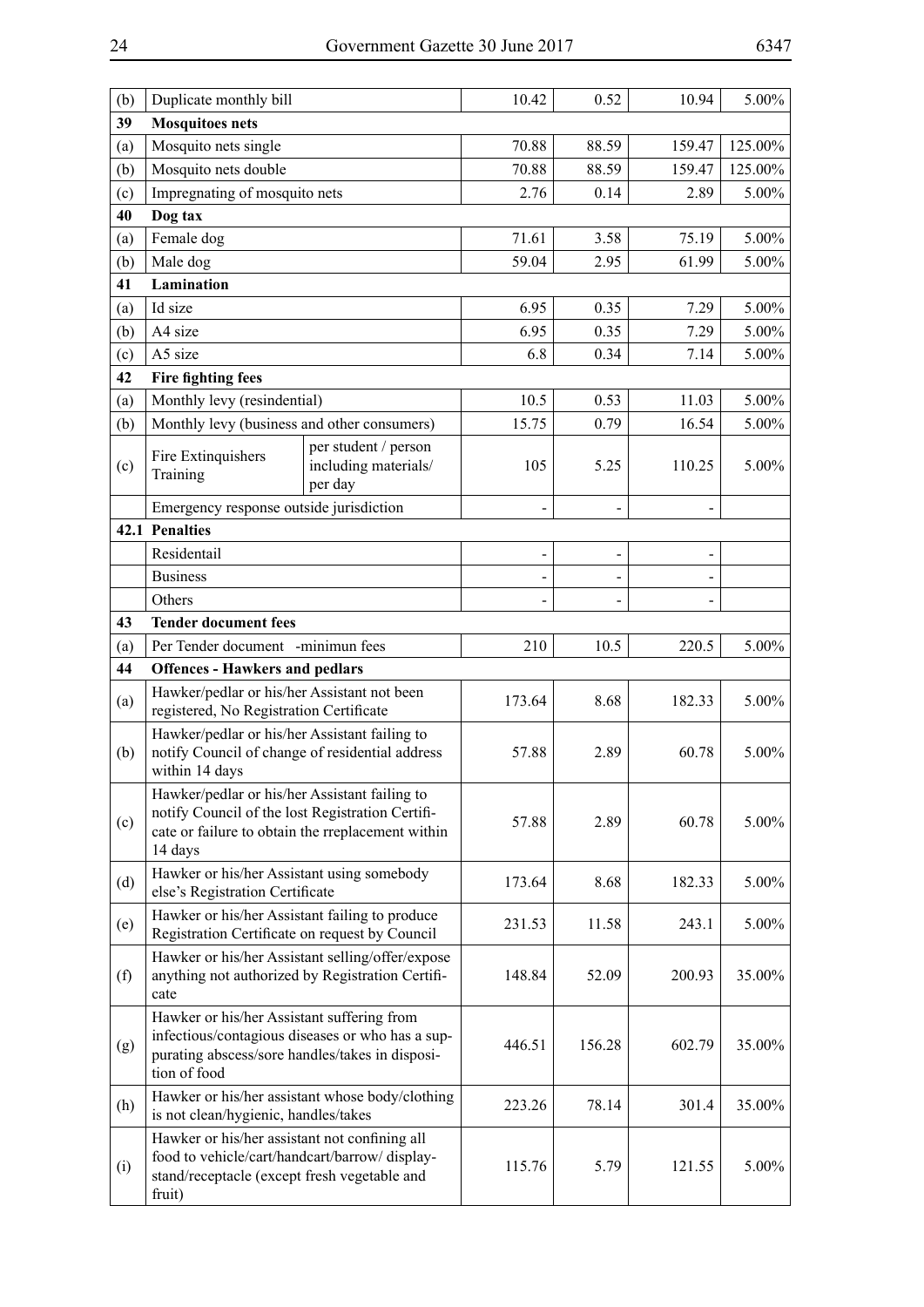| (j) | Hawker or his/her assistant placing any food in<br>direct contact with ground or surface of<br>pavement/street/public place                                                                         | 115.76 | 5.79  | 121.55 | 5.00%    |
|-----|-----------------------------------------------------------------------------------------------------------------------------------------------------------------------------------------------------|--------|-------|--------|----------|
| (k) | Hawker or pedlar or his/her assistant who<br>dumps or keeps waste material/disused<br>vehicles/machinery on an unapproved place/<br>public road                                                     | 173.64 | 8.68  | 182.33 | 5.00%    |
| (1) | Hawker or his/her assistant trading in processed<br>food without an approved storeroom to his/her<br>disposal                                                                                       | 115.76 | 5.79  | 121.55 | 5.00%    |
| (m) | Hawker or his/her assistant carries on busi-<br>ness in place /area/street/road not approved by<br>Council                                                                                          | 173.64 | 8.68  | 182.33 | 5.00%    |
| (n) | Hawker or his/her assistant contravenes condi-<br>tions imposed by Council in respect of allocated<br>stand                                                                                         | 115.76 | 5.79  | 121.55 | 5.00%    |
| (0) | Hawker or his/her assistant illegally oocupies a<br>stand without written authority of Council                                                                                                      | 115.76 | 5.79  | 121.55 | 5.00%    |
| (p) | Barber/Hairdresser who fails to keep apparatus<br>and othe equipment in a clean/sanitary condition<br>or who operates without the necessary formalin<br>disinfecting box for apparatus or equipment | 115.76 | 5.79  | 121.55 | 5.00%    |
| 45  | <b>Offences - Cemeteries</b>                                                                                                                                                                        |        |       |        |          |
| (a) | Illegally establishment of a cemetery in Town                                                                                                                                                       | 520.93 | 26.05 | 546.98 | 5.00%    |
| (b) | Buries/causes to be buries any human remains in<br>Illegal establishment of a cemetery<br>in Town                                                                                                   | 520.93 | 26.05 | 546.98 | 5.00%    |
| (c) | Buries/causes to be buried any human remains<br>in a cemetry which have closed in term of<br>section 45 of the Local Authorities Act, 1992<br>(Act No. 23 of 1992), as amended                      | 520.93 | 26.05 | 546.98 | 5.00%    |
| 46  | <b>Offences - Premises and dwellings</b>                                                                                                                                                            |        |       |        |          |
| (a) | Person who overcrowds his/her premises                                                                                                                                                              | 57.88  | 2.89  | 60.78  | $5.00\%$ |
| (b) | Person who erects any building without suffi-<br>cient latrine accomodation of his/her workmen                                                                                                      | 69.46  | 3.47  | 72.93  | 5.00%    |
| (c) | Person who keeps/allows to keep any animal/<br>game/bird/poultry causing nuisance                                                                                                                   | 57.88  | 2.89  | 60.78  | 5.00%    |
| (d) | Person who introduces or allows to intriduce<br>buthers' meat into an area of urban local au-<br>thoritry without the necessary permission (game<br>exluded)                                        | 69.46  | 3.47  | 72.93  | 5.00%    |
| 47  | <b>Offences - Protection of foodstuffs</b>                                                                                                                                                          |        |       |        |          |
| (a) | Person who sells food through a food vending<br>machine not approved by Council                                                                                                                     | 34.73  | 1.74  | 36.47  | 5.00%    |
| (b) | Person who sells certain canned foodstuffs<br>which are blown, rusted or damaged                                                                                                                    | 347.29 | 17.36 | 364.65 | 5.00%    |
| (c) | Person who sells confectionary and other<br>processed meat products without the necessary<br>prorection against flies and dust                                                                      | 115.76 | 5.79  | 121.55 | 5.00%    |
| (d) | Person who sells meal/similar products/spice<br>infested with weevils/insects                                                                                                                       | 115.76 | 5.79  | 121.55 | 5.00%    |
| (e) | Person who is engaged in foodtuffs business<br>failing to maintain premises/containers/other<br>equipment/vehicleg in good repair                                                                   | 115.76 | 5.79  | 121.55 | $5.00\%$ |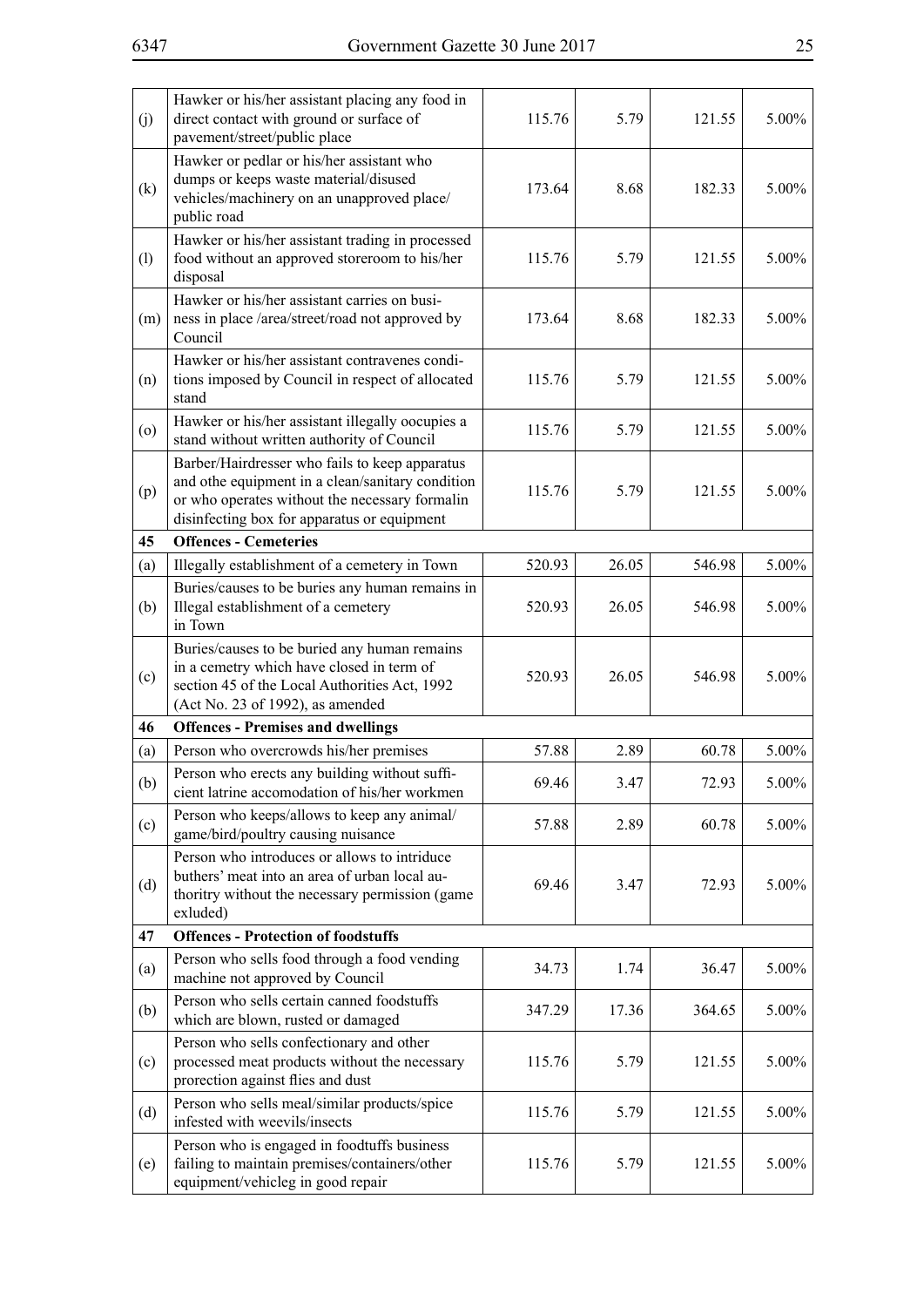| (f)     | Person who is engaged in foodstuff business<br>selling foodstuffs (other than uncooked food/<br>vegetables/eggs/wrapped ice cream/bakery<br>products) not frpom a fixed registered premises                      | 115.76   | 5.79  | 121.55   | $5.00\%$ |
|---------|------------------------------------------------------------------------------------------------------------------------------------------------------------------------------------------------------------------|----------|-------|----------|----------|
| (g)     | Person who is engaged in foodstuff business<br>using unclean vessel/utensil/container/paper for<br>the containing/wrapping of food                                                                               | 115.76   | 5.79  | 121.55   | 5.00%    |
| (h)     | Person who is engaged in foodstuff business<br>failing to prevent food from being handled<br>uncessarily or from coming into contact with the<br>body or clothing of person                                      | 115.76   | 5.79  | 121.55   | 5.00%    |
| (i)     | Person who is engaged in foodstuff business<br>failing to protect food to be delivered to the cus-<br>tomer from contamination by dust/dirt/flies                                                                | 115.76   | 5.79  | 121.55   | 5.00%    |
| (j)     | Person who is engaged in foodstuff business<br>failing to provide clean overalls to his/her em-<br>ployees                                                                                                       | 347.29   | 17.36 | 364.65   | 5.00%    |
| (k)     | Person who is engaged in foodstuff business<br>failing to ensuer that clean overalls of his/her<br>employees are worn at all times                                                                               | 34.73    | 1.74  | 36.47    | 5.00%    |
| (1)     | Person who is engaged in foodstuff business<br>failing to keep overalls in change rooms when<br>in use                                                                                                           | 23.15    | 1.16  | 24.31    | 5.00%    |
| (m)     | Person who is engaged in foodstuff business<br>failing to provide hot and cold running water/<br>soap/clean towels/nailbrushes at wash basins                                                                    | 34.73    | 1.74  | 36.47    | 5.00%    |
| (n)     | Person who is engaged in foodstuff business<br>failing to wear overalls/uniforms while prepaing<br>foodstuffs                                                                                                    | 57.88    | 2.89  | 60.78    | 5.00%    |
| $\circ$ | Person who is engaged in foodstuff business<br>failing to clean nails and wash hands before<br>beginning to work                                                                                                 | 57.88    | 2.89  | 60.78    | 5.00%    |
| (p)     | Person who works in food premises with un-<br>clean hands/nails/overalls/uniforms                                                                                                                                | 57.88    | 2.89  | 60.78    | 5.00%    |
| (q)     | Employer who is engaged in foodstuff busi-<br>ness failining to submit once a year medical<br>examinations and x-rays of his/her employees<br>preparinng foodstuffs                                              | 347.29   | 17.36 | 364.65   | 5.00%    |
| (r)     | Any formal business conducts business without<br>the necessary Registration Certificate                                                                                                                          | 347.29   | 17.36 | 364.65   | 5.00%    |
| (s)     | Any formal business conducts business with-<br>out registering in terms of the General Health<br>Regulations                                                                                                     | 2,000.00 |       | 2,000.00 | $0.00\%$ |
| (t)     | Any person who hinders/obstructs a Health Of-<br>ficer in execution of official duty of inspection<br>or any other in connection therewith or refuses<br>to furnish information required by such an Of-<br>ficer | 173.64   | 8.68  | 182.33   | 5.00%    |

 $\overline{\phantom{a}}$  , where  $\overline{\phantom{a}}$ 

# **BY ORDER OF THE COUNCIL**

**A. IYAMBO CHAIRPERSON OF THE COUNCIL OSHAKATI TOWN**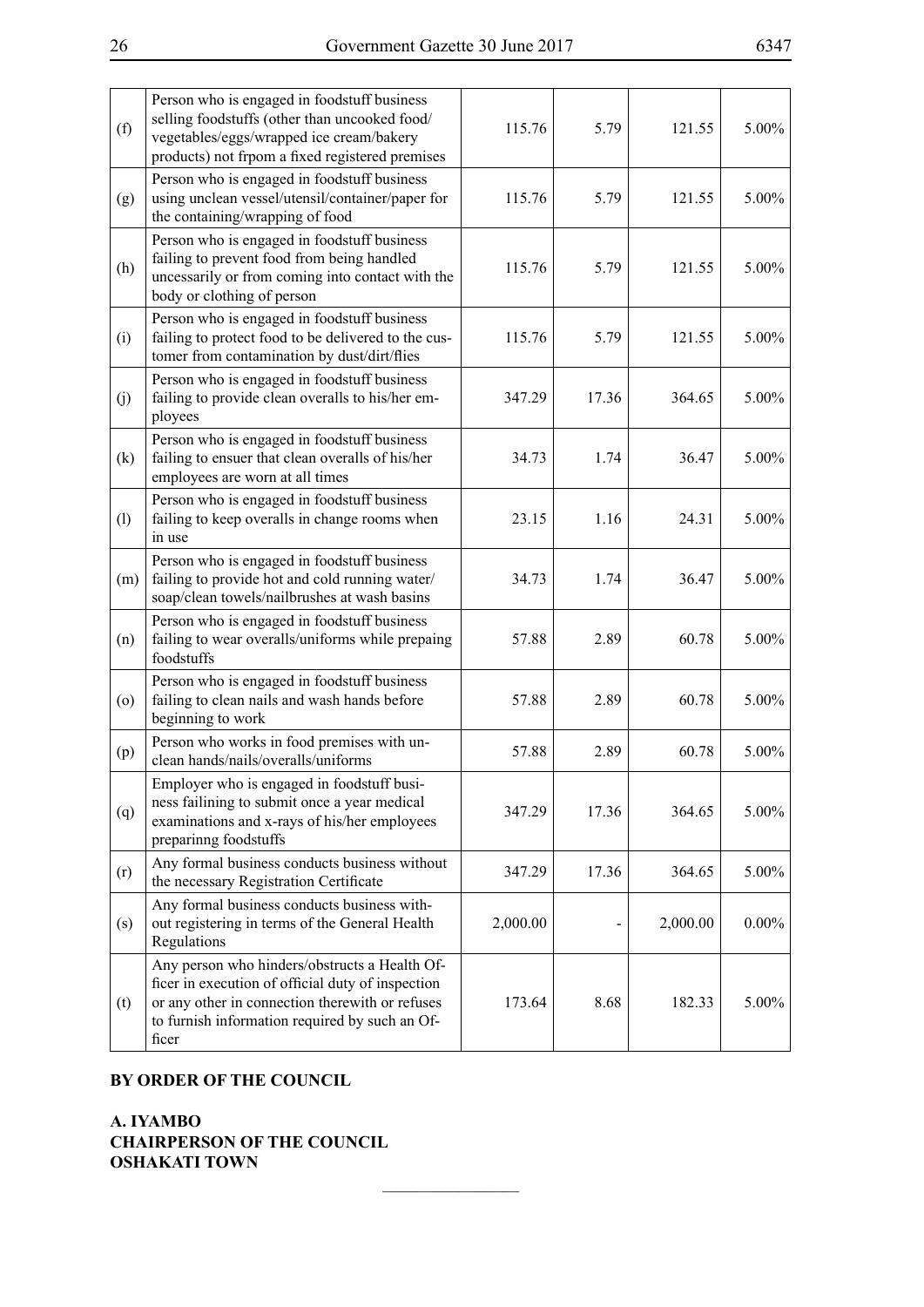# **Kamanjab Village Council**

No. 239 2017

#### Tariffs for 2017/18

The Kamanjab Village Council has under Section 30(1)(u) and 73(1) of the Local Authorities Act,1992 (Act No. 23 of 1992) as amended, determined the tarriff structure for Finacial year 2017/2018 and will be effective as from 1 July 2017.

| <b>Tariff Description</b>                              | <b>Note</b>   | <b>Existing</b><br><b>Tariff</b><br>N\$ | <b>Proposed</b><br><b>Tariff</b><br>N\$ | In-<br>crease<br>$\frac{0}{0}$ |
|--------------------------------------------------------|---------------|-----------------------------------------|-----------------------------------------|--------------------------------|
| <b>A. WATER SERVICES</b>                               |               |                                         |                                         |                                |
| <b>Unit Charges</b>                                    |               |                                         |                                         |                                |
| Residential- per Cubic meter                           |               | 16                                      | 18                                      | 12.5%                          |
| Sliding scale cost per cubic meter 0-15m <sup>3</sup>  |               | 16                                      | 18                                      | 12.5%                          |
| Sliding scale cost per cubic meter 16-30m <sup>3</sup> |               |                                         | 20                                      |                                |
| <b>Unit Charges for institutions</b>                   |               |                                         |                                         |                                |
| <b>Business and Any other-per Cubic</b>                |               | 18                                      | 20                                      | 11.1%                          |
| Sliding scale cost per cubic meter 0-15m <sup>3</sup>  |               |                                         |                                         |                                |
| Sliding scale cost per cubic meter 16-30m <sup>3</sup> |               | 20                                      | 25                                      | 25.0%                          |
| <b>Stand pipe Recharges Minimum Amount</b>             |               |                                         |                                         |                                |
| Pre paid water-Filling of Token                        | Per cub       | 25                                      | 30                                      | 20.0%                          |
| price of Token                                         |               | 210                                     | 280                                     | 33.3%                          |
| <b>MONTHLY BASIC CHARGES</b>                           |               |                                         |                                         |                                |
| Residential                                            |               | 58                                      | 61                                      | 5.2%                           |
| Business and Any other institution                     |               | 203                                     | 213                                     | $5.0\%$                        |
| Pensioners                                             |               | 35                                      | 37                                      | $5.0\%$                        |
| <b>CONNECTION/DISCONNECTION FEES</b>                   |               |                                         |                                         |                                |
| $20-25$ mm pipe                                        |               | 404                                     | 424                                     | 5.0%                           |
| Disconnection                                          |               | 58                                      | 61                                      | 5.2%                           |
| Reconnection -Residential                              |               | 162                                     | 170                                     | 5.0%                           |
| <b>Reconnection -Business</b>                          |               | 232                                     | 244                                     | 5.0%                           |
| Interest on over due account /late payment             |               | 3                                       | 1                                       | $-60.0\%$                      |
| Testing water meter                                    |               | 122                                     | 128                                     | 5.0%                           |
| <b>CONSUMER DEPOSIT</b>                                |               |                                         |                                         |                                |
| Deposit - Residental                                   | per household | 368                                     | 386                                     | 4.9%                           |
| Deposit - business\ Any other institution              | per Bussiness | 473                                     | 497                                     | 5.1%                           |
| deposit-Temporary                                      |               | 420                                     | 441                                     | 5.0%                           |
| <b>FINE FOR ILLEGAL CONNECTION</b>                     |               |                                         |                                         |                                |
| Minimum fine                                           |               | 2,000                                   | 2,100                                   | $5.0\%$                        |
| <b>B. SEWARAGE</b>                                     |               |                                         |                                         |                                |
| <b>Monthly Basic Charges</b>                           |               |                                         |                                         |                                |
| Residental                                             |               | 58.8                                    | 62                                      | 5.4%                           |
| Business and Any other institution                     |               | 109.38                                  | 115                                     | 5.1%                           |
| Pensioner                                              |               | 35                                      | 37                                      | $5.7\%$                        |
| <b>SEWERAGE CONNECTION FEES</b>                        |               |                                         |                                         |                                |
| Residential                                            |               | 463.05                                  | 487                                     | $5.2\%$                        |
| Business and Any other institution                     |               | 521.48                                  | 548                                     | 5.1%                           |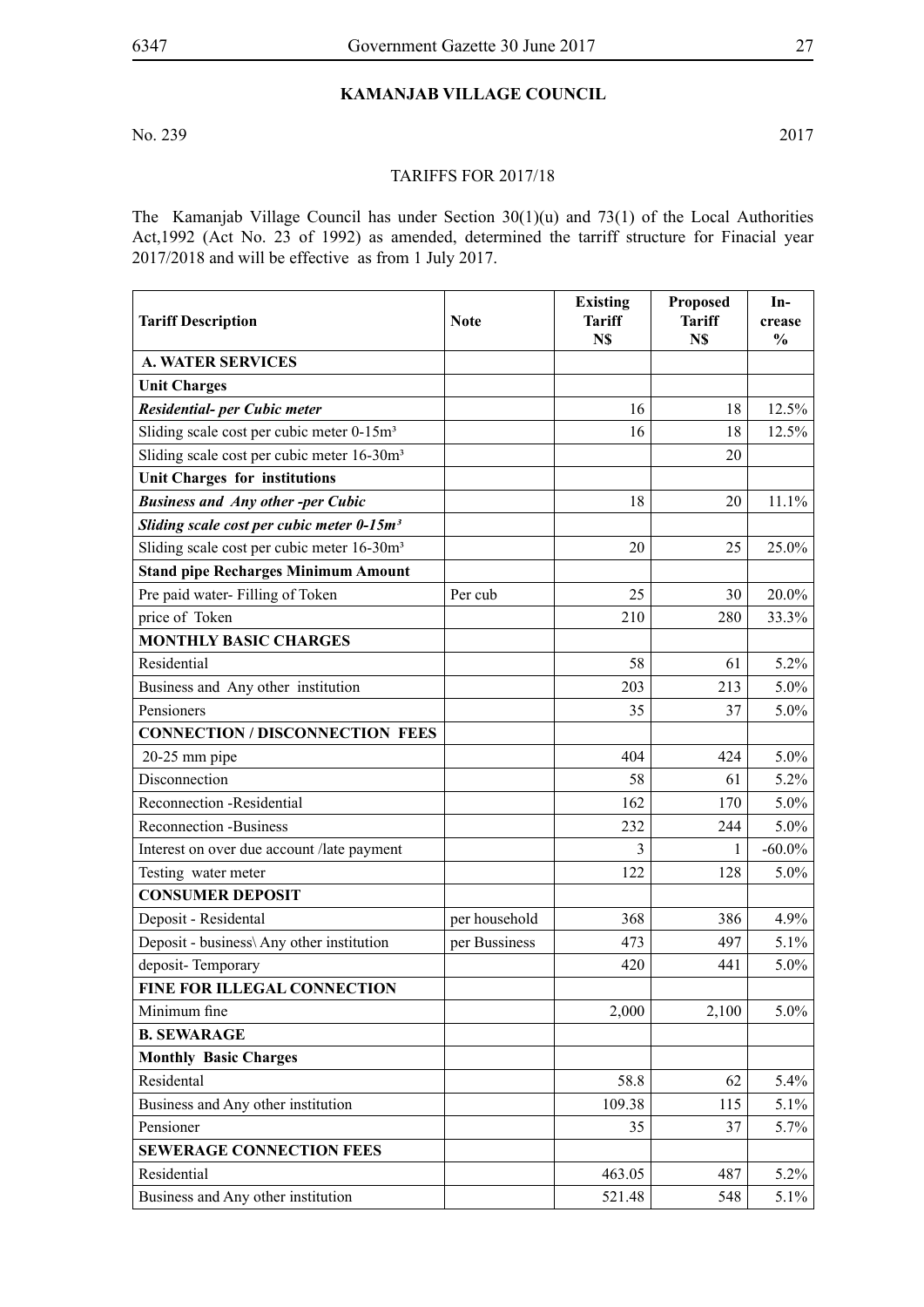| <b>C. SANITATION OR REFUSAL REMOVAL</b>  |                    |        |       |         |
|------------------------------------------|--------------------|--------|-------|---------|
| <b>Monthly Basic Charges</b>             |                    |        |       |         |
| Residental                               | per month          | 67.2   | 71    | 5.7%    |
| Business and Any other institution       | per load           | 220    | 231   | $5.0\%$ |
| Pensioners                               |                    | 35     | 37    | 5.7%    |
| Illegal dumping of refuse                |                    | 200    | 210   | $5.0\%$ |
| Garden and stable litler                 | per load           | 77.7   | 82    | 5.5%    |
| <b>Building Rubbles</b>                  | per load           | 161.7  | 170   | 5.1%    |
| Refuse skip & removal                    | per load           | 92.4   | 98    | 6.1%    |
| Additional Refusal removal               | per load           | 34.65  | 37    | 6.8%    |
| Open Space Cleaning - Business           | per month          | 14     | 15    | 7.1%    |
| Open space cleaning -Residential         | per month          | 14     | 15    | 7.1%    |
| <b>CUTTING AND REMOVAL OF TREES</b>      |                    |        |       |         |
| small trees and shrubs                   |                    | 88.2   | 93    | 5.4%    |
| Big trees and Bushes                     |                    | 110.25 | 116   | 5.2%    |
| <b>D. PROPERTY RENTAL</b>                |                    |        |       |         |
| Social house                             |                    | 330.75 | 348   | $5.2\%$ |
| Rental Informal sites                    |                    | 26.25  | 28    | 6.7%    |
| <b>E. FITNESS CERTIFICATE</b>            |                    |        |       |         |
| Clearnce Certificate\ Valuation          | per year           | 276.15 | 290   | $5.0\%$ |
| <b>Business Informal</b>                 |                    | 330.75 | 348   | 5.2%    |
| Hawker                                   |                    | 55.13  | 58    | 5.2%    |
| <b>BUSINESS CERTIFICATE</b>              |                    |        |       |         |
| <b>Registration for Business</b>         |                    | 330.75 | 348   | 5.2%    |
| <b>ASSESSMENT RATE 2017 \2018</b>        |                    |        |       |         |
| <b>Rates and Taxes - Residential</b>     |                    |        |       |         |
| On site Value                            |                    | 0.042  | 0.051 | 20.0%   |
| On Improvement Value                     |                    | 0.013  | 0.015 | 20.6%   |
| <b>Rates and Taxes -- Business</b>       |                    |        |       |         |
| On site Value                            |                    | 0.055  | 0.066 | 20.1%   |
| On Improvement Value                     |                    | 0.018  | 0.021 | 20.5%   |
| <b>FIRE BRIGADE SERVICES</b>             |                    |        |       |         |
| Light pump great than 1500 cubic meter   |                    | 78.78  | 79    | $0.3\%$ |
| Fire brigade Vehicle per hour            |                    | 55.1   | 58    | 5.3%    |
| per member of services per hour          |                    | 44     | 47    | $6.8\%$ |
| fire safety inspection services per hour |                    | 54.6   | 58    | 6.2%    |
| fire levy                                |                    | 9.45   | 10    | 5.8%    |
| <b>APPROVAL OF BUILDING PLANS</b>        |                    |        |       |         |
| Submission fee                           |                    | 330.75 | 348   | 5.2%    |
| Building plan (per floor square area     | $\boldsymbol{0}$   | 1.575  | 1.7   | 7.9%    |
| Boundary Wall(per running meter          |                    | 1.575  | 1.7   | 7.9%    |
| Business and Any other                   | per m <sup>2</sup> | 13.91  | 15    | 7.8%    |
| Resindetial                              | per m <sup>2</sup> | 3.528  | 4     | 13.4%   |
| <b>SALES Of ERVEN</b>                    |                    |        |       |         |
| <b>Residential Erven</b>                 | per m <sup>2</sup> | 15.75  | 17    | 7.9%    |
| <b>Business Erven</b>                    | per m <sup>2</sup> | 36.75  | 39    | 6.1%    |
| Vacant Land                              | per m <sup>2</sup> |        | 10    |         |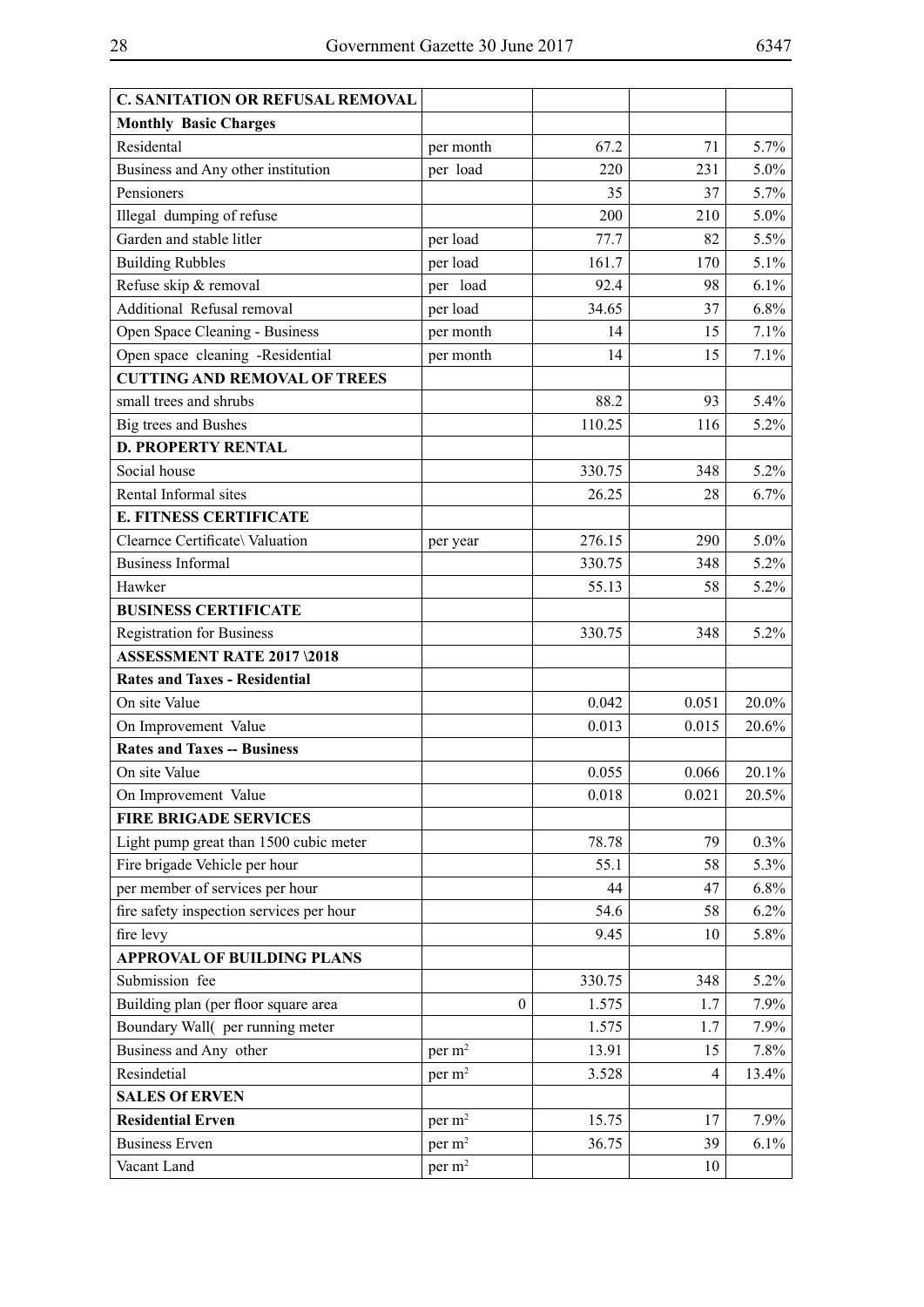| E. CEMETERY                                          |                                |                        |                  |          |
|------------------------------------------------------|--------------------------------|------------------------|------------------|----------|
| <b>Burial Fees</b>                                   |                                |                        |                  |          |
| Adult per grave - Digg hole self                     |                                | 167.09                 | 176              | 5.3%     |
| Adult per grave - Digg hole council                  |                                | 400                    | 420              | 5.0%     |
| Children under 16 years- Digg hole -self             |                                | 116.87                 | 123              | 5.2%     |
| Pensioners and Distitutes people-Digg hole -<br>self |                                | 109.96                 | 116              | 5.5%     |
| Reservation (Relative                                |                                | 250                    | 400              | $60.0\%$ |
| <b>COMMERCIAL CENTRE</b>                             |                                |                        |                  |          |
| Stall 32 square m2                                   |                                | 86.4                   | 91               | 5.3%     |
| Stall 9 square m2                                    |                                | 180                    | 189              | 5.0%     |
| stall 68 square m2                                   |                                | 273.61                 | 288              | 5.3%     |
| stall 70 square                                      |                                | 300                    | 315              | 5.0%     |
| stall 96 square m2                                   |                                | 1290                   | 1355             | 5.0%     |
| Open Space                                           |                                | 346.5                  | 364              | 5.1%     |
| All Bill Boards                                      |                                | 220                    | 231              | 5.0%     |
| F. MISCELLANEOUS                                     |                                |                        |                  |          |
| Copies                                               | one side                       | 2.1                    | 2.3              | 9.5%     |
| Sending fax National                                 | per page                       | 5                      | 5.25             | 5.0%     |
| sending fax International                            | per page                       | 8.4                    | 9                | 7.1%     |
| Receiving of fax                                     |                                | 2.83                   | 3                | $6.0\%$  |
| <b>Dishonoured Cheques</b>                           | per page                       | 157.5                  | 166              | 5.4%     |
| <b>SALES OF SAND</b>                                 |                                |                        |                  |          |
| Sand to all Residential & business                   | per load                       | 330.75                 | 350              | 5.8%     |
| PLANT AND MACHINERY HIRE                             |                                |                        |                  |          |
| <b>Back Hoe Loader JCB</b>                           | per hrs                        | 717                    | 753              | 5.0%     |
| Deposit for Hoe Loader                               |                                | 10000                  | 10000            | $0.0\%$  |
| Tipper Truck 3 ton                                   | per trip KM                    | 11                     | 15               | 36.4%    |
| Small Truck                                          |                                |                        | 15               |          |
| Rental of Public Toilet                              | per trip KM<br><b>PHASEOUT</b> | 11<br>$\boldsymbol{0}$ | $\boldsymbol{0}$ | 36.4%    |
| Office Rental                                        |                                | 1500                   |                  |          |
|                                                      |                                |                        | 3000             | 100.0%   |
| Rental of chairs                                     | per chairs                     | 5.46                   | 6                | 9.9%     |
| Rental of Council New chamber & old Builing          | per day                        | 330.75                 | 350              | 5.8%     |
| <b>GRAZING FEES</b>                                  |                                |                        |                  |          |
| Small stock per head                                 | per month                      | 22                     | 23               | 4.5%     |
| Large stock- per head<br><b>IMPOUND LIVE STOCK</b>   | per month                      | 33                     | 35               | 6.1%     |
|                                                      |                                |                        |                  |          |
| Large stock                                          | per day                        | 23.1                   | 25               | 8.2%     |
| Small stock                                          | per day                        | 16.8                   | 18               | 7.1%     |
| others                                               |                                | 16.8                   | 18               | 7.1%     |
| <b>COMMUNITY HALL RENTAL</b>                         |                                |                        |                  |          |
| School Function, NGO and O/M/A                       | per day                        | 165.9                  | 100              | $-39.7%$ |
| <b>Church Function</b>                               | per day                        | 330.75                 | 100              | $-69.8%$ |
| <b>Political Party</b>                               | per day                        | 275.1                  | 300              | 9.1%     |
| Deposit Refundable                                   |                                | 500                    | 500              | $0.0\%$  |
| <b>PUMPING SITE CHARGES</b>                          |                                |                        |                  |          |
| Pumping on sewer pump                                | per tons                       | 52.5                   | 56               | 6.7%     |
| Refusal pumping                                      | per load                       | 42                     | 45               | 7.1%     |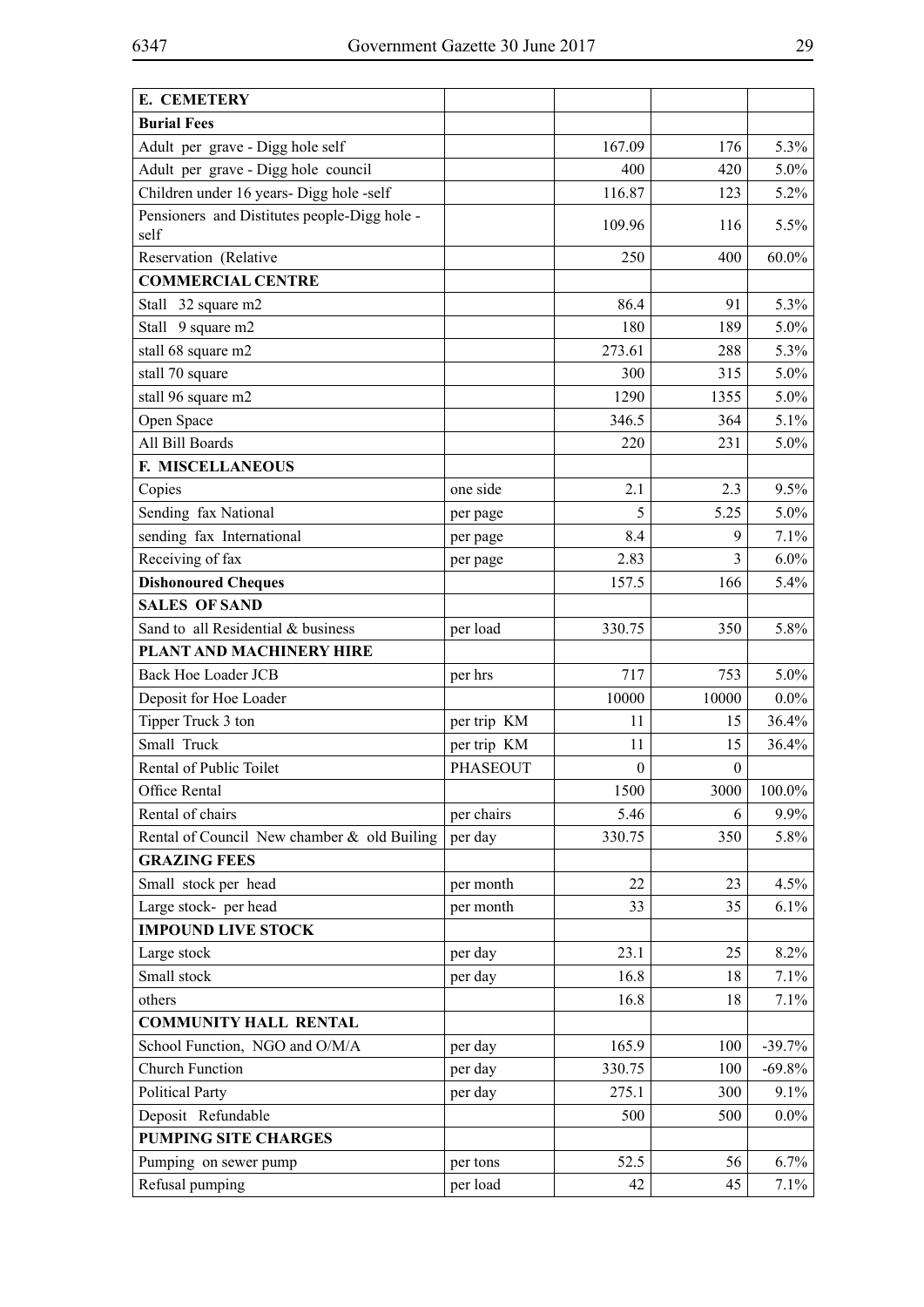# **J. N. HENDRICKS CHAIRPERSON OF KAMANJAB VILLAGE COUNCIL**

#### **HELAO NAFIDI TOWN COUNCIL**

 $\frac{1}{2}$ 

No. 240 2017

#### TARIFF 2017/2018

The Helao Nafidi Town Council has under section 30(1) and 73(1) of the Local Authorities Act, 1992 (Act No. 23 of 1992) determined the charges, fees rates, and other moneys payable in respect of services rendered by the Council as set out in the Schedule below with effect from 1 July 2017. **All taririfs in this schedule are excluding Value Added Tax (VAT). Tariffs flagged with a \* are exempt form VAT.**

| A: WATER                                                           | 2014/2015 | 2015/2016 | 2016/2017 | 2017/2018 | 10%     | <b>Increase</b><br>N\$ |
|--------------------------------------------------------------------|-----------|-----------|-----------|-----------|---------|------------------------|
| 1. Water Basic charges                                             |           |           |           |           |         |                        |
| a) Residential Consumers per month                                 | 43.44     | 50.17     | 55.19     | 60.71     |         | 5.52                   |
| b) All other consumers per month                                   | 170.17    | 196.55    | 216.21    | 237.83    |         | 21.62                  |
| c) Small and Medium Enterproses                                    | 55.13     | 63.68     | 70.05     | 77.06     |         | 7.01                   |
| d) Homesteads                                                      | 22.05     | 25.47     | 28.02     | 60.71     |         |                        |
| e) Pensioners                                                      |           |           | 40.00     | 44.00     |         | 4.00                   |
| 2. Unit charges                                                    |           |           |           |           |         |                        |
| Per cubic meter (Residential)                                      | 12.02     | 13.88     | 15.27     | 16.80     |         | 1.53                   |
| Per cubic meter (Business)                                         | 12.02     | 15.22     | 16.82     | 18.42     |         | 1.60                   |
| 3. Service Fees                                                    |           |           |           |           |         |                        |
| Deposit - Residential<br>a)                                        | 300.00    | 330.00    | 330.00    | 370.00    | $\star$ |                        |
| Deposit all other Consumers<br>b)                                  | 705.00    | 850.00    | 850.00    | 1,000.00  | $\ast$  |                        |
| c) Deposit - All Temporary consumers                               | 5,000.00  | 5,000.00  | 5,000.00  | 5,500.00  |         |                        |
| d) Connection Fees - water pipe<br>20 <sub>mm</sub>                | 399.50    | 420.00    | 420.00    | 450.00    |         |                        |
| e) Connection Fees - water pipe<br>25mm                            | 540.50    | 567.52    | 567.52    | 600.00    |         |                        |
| f) Connection Fees - water pipe of<br>greater than 25mm (business) | 2,344.00  | 2,500.00  | 2,500.00  | 2,500.00  |         |                        |
| g) Re/Disconnection on request                                     | 103.64    | 119.70    | 119.70    | 131.67    |         | 11.97                  |
| h) Reallocation of water meter after<br>approval                   | 1,000.00  | 1,050.00  | 1,050.00  | 1,050.00  |         |                        |
| Due to non payment - disconnection                                 |           |           |           |           | 10%     |                        |
| a) Reconnection Fees - Residential                                 | 126.00    | 152.46    | 167.71    | 184.48    |         | 16.77                  |
| b) Reconnection Fees - Other consum-<br>ers                        | 403.05    | 486.49    | 535.14    | 588.65    |         | 53.51                  |
| c) Complex and Hotels                                              |           |           |           |           |         |                        |
| Interest of late payments will be<br>charged at 2% per month       |           |           |           |           | $\ast$  |                        |

#### **SCHEDULE**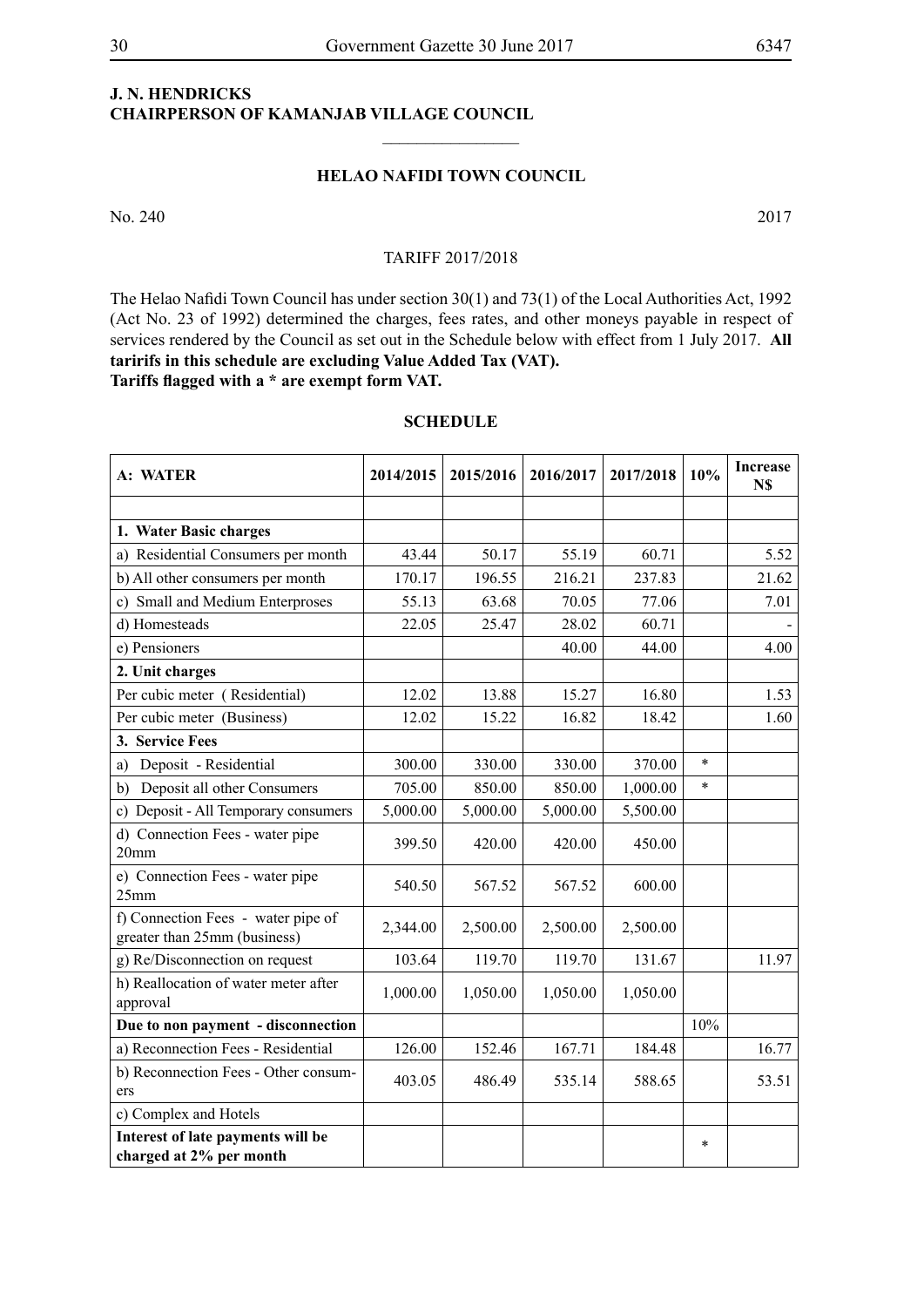| 4. Illegal connection through by-<br>pass, vandilizm or tempering with        |                                              |                                            |                                            |                                              |       |        |
|-------------------------------------------------------------------------------|----------------------------------------------|--------------------------------------------|--------------------------------------------|----------------------------------------------|-------|--------|
| meter                                                                         |                                              |                                            |                                            |                                              |       |        |
| a) First offence:                                                             |                                              |                                            |                                            |                                              |       |        |
| N\$1000.00 plus an average consump-                                           |                                              |                                            |                                            |                                              |       |        |
| tion                                                                          |                                              |                                            |                                            |                                              |       |        |
| b) Second Offence                                                             |                                              |                                            |                                            |                                              |       |        |
| N\$2000.00 and average consumption<br>as well as Legal action being taken     |                                              |                                            |                                            |                                              | *     |        |
| 5. Call out fees                                                              |                                              |                                            |                                            |                                              |       |        |
| Repairing of water reticulation - fault<br>on the customers side of the meter | 210.00                                       | 231.53                                     | 243.11                                     | 255.27                                       |       | 12.16  |
| <b>SANITATION SERVICES</b><br>B<br>$\overline{\phantom{a}}$                   |                                              |                                            |                                            |                                              |       |        |
| 6. Basic charges                                                              |                                              |                                            |                                            |                                              | 8%    |        |
| a) Damage of refuse bin (renewal)                                             |                                              |                                            | 375.00                                     | 375.00                                       |       |        |
| b) Domestic refuse per bin                                                    | 32.34                                        | 36.68                                      | 36.68                                      | 39.61                                        |       | 2.93   |
| c) Cuca shops                                                                 | 32.34                                        | 54.00                                      | 54.00                                      | 58.32                                        |       | 4.32   |
| d) All other consumers per bin                                                | 72.77                                        | 86.40                                      | 86.40                                      | 93.31                                        |       | 6.91   |
| e) Informal settlement refuse basic                                           |                                              | 10.00                                      | 10.00                                      | 10.00                                        |       |        |
| f) Basic charges Residential                                                  |                                              | 25.00                                      | 25.00                                      | 25.00                                        |       |        |
| g) Basic non Residential                                                      |                                              | 150.00                                     | 150.00                                     | 150.00                                       |       |        |
| h) pensioners                                                                 |                                              |                                            | 30.00                                      | 30.00                                        |       |        |
| <b>Sundry services</b>                                                        |                                              |                                            |                                            |                                              |       |        |
| a) Heavy construction , materials per<br>load                                 | 539.12                                       | 611.37                                     | 660.28                                     | 713.10                                       |       | 52.82  |
| b) Renting Refuse Skip containers and<br>Removal per skip                     | 380.00                                       | 486.00                                     | 534.88                                     | 577.67                                       |       | 42.79  |
| c) Illegal dumping of Refuse                                                  | 2,000.00                                     | 2,160.00                                   | 2,332.80                                   | 2,519.42                                     |       | 186.62 |
| d) Removal of Garden refuse per load                                          | 100.00                                       | 108.00                                     | 116.64                                     | 125.97                                       |       | 9.33   |
| 7. Cutting and removing of Trees:                                             |                                              |                                            |                                            |                                              | $5\%$ |        |
| a) Small trees or bushes                                                      | 131.25                                       | 131.25                                     | 137.81                                     | 144.70                                       |       | 6.89   |
| b) Big Trees                                                                  | 266.28                                       | 266.28                                     | 279.59                                     | 293.57                                       |       | 13.98  |
| c) Illegal cutting of Trees (Penalty)                                         | N\$2000<br>plus $15%$<br>of value of<br>tree | N\$2000<br>plus 15%<br>of value of<br>tree | N\$2000<br>plus 15%<br>of value of<br>tree | N\$2000<br>plus $15%$<br>of value of<br>tree |       |        |
| <b>8. SEWERAGE SERVICES</b>                                                   |                                              |                                            |                                            |                                              | 10%   |        |
| Basic charges water borne sewerage                                            |                                              |                                            |                                            |                                              |       |        |
| a) Sewerage residentail baisic per<br>month                                   | 28.39                                        | 32.79                                      | 36.07                                      | 39.68                                        |       | 3.61   |
| b) Sewerage - all other consumers per<br>month                                | 79.72                                        | 99.00                                      | 108.90                                     | 119.79                                       |       | 10.89  |
| In addition:                                                                  |                                              |                                            |                                            |                                              |       |        |
| c) Sewerage Residential per toilet per<br>month                               | 30.39                                        | 35.10                                      | 42.47                                      | 46.72                                        |       | 4.25   |
| d) Sewerage all other consumers per<br>toilet per month                       | 48.41                                        | 55.91                                      | 67.65                                      | 74.42                                        |       | 6.77   |
| Connection to water borne sewerage                                            |                                              |                                            |                                            |                                              |       |        |
| a) Residential                                                                | 413.45                                       | 477.53                                     | 525.28                                     | 577.81                                       |       | 52.53  |
| b) All other consumers                                                        | 546.98                                       | 631.76                                     | 694.94                                     | 764.43                                       |       | 69.49  |
| 9. Removal of Sewerage water:                                                 |                                              |                                            |                                            |                                              | 10%   |        |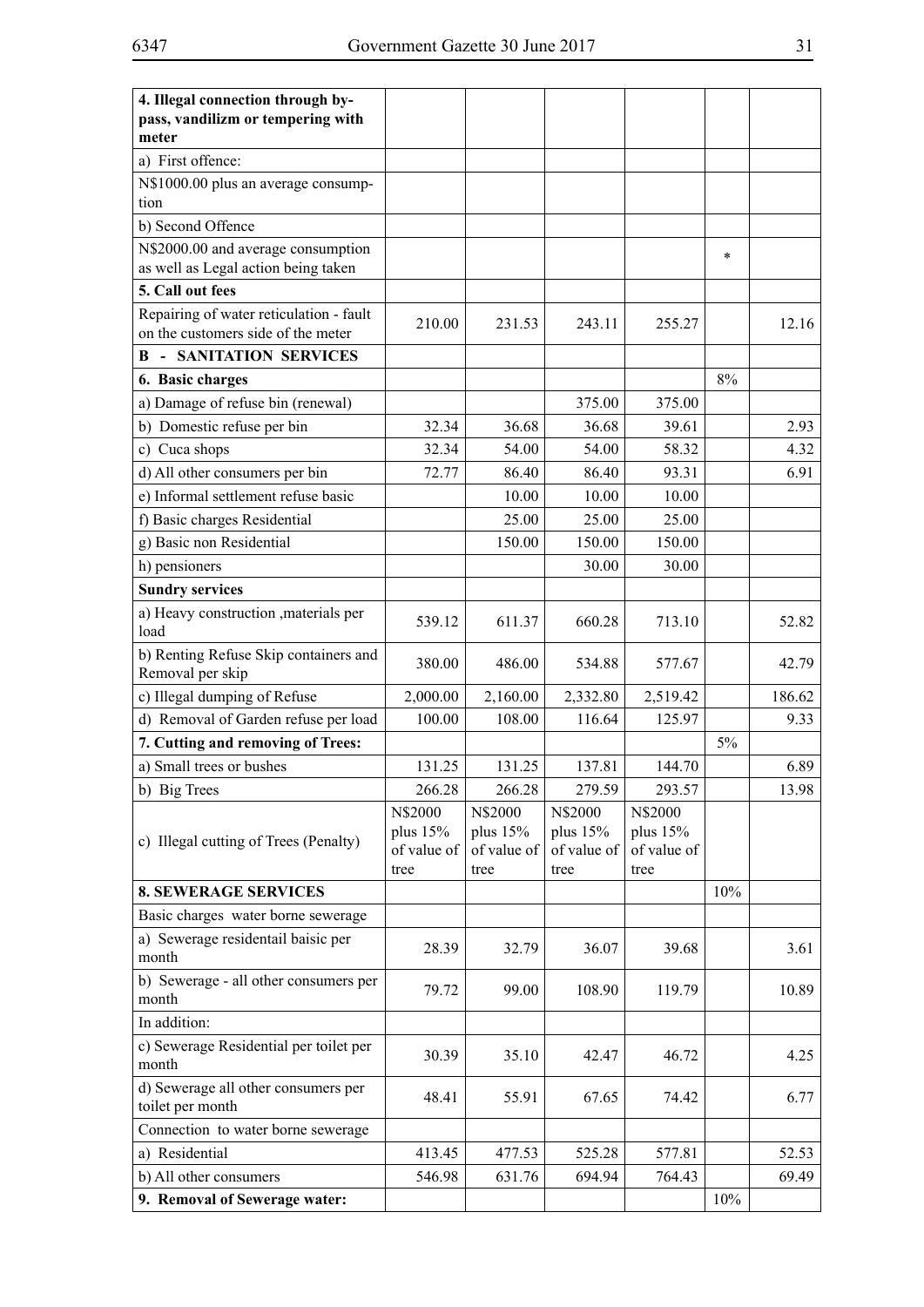| ۰,<br>I |
|---------|
|---------|

| b) Per urban (plus 7.50 per km)<br>415.94<br>343.75<br>457.53<br>503.28<br>45.75<br><b>Sundry</b><br>10%<br>c) Clearing of sewerage Line blockage<br>225.00<br>297.00<br>324.00<br>270.00<br>27.00<br>(plus $7.50$ per km)<br>d) Hiring of Chemical toilets per day<br>18.00<br>150.00<br>180.00<br>195.00<br>213.00<br>(per toilet)<br>C ENVIRONMENTAL HEALTH<br>10.1 Abattoir Inspection fees:<br>a) Cattle, Horse, Donkeys or Mules<br>10.00<br>10.00<br>10.00<br>20.00<br>per head<br>b) Per calf<br>5.00<br>5.00<br>5.00<br>15.00<br>c) Per sheep<br>4.00<br>4.00<br>4.00<br>10.00<br>4.00<br>4.00<br>4.00<br>10.00<br>d) Per goat<br>e) Per Pig<br>2.00<br>2.00<br>2.00<br>5.00<br>f) Slaughtring without permission<br>100.00<br>100.00<br>100.00<br>200.00<br><b>10.2 Meat Inspection fees</b><br>a) Per cattle<br>25.00<br>15.00<br>b) Per sheep<br>c) Per goat<br>15.00<br>d) Per pig<br>15.00<br>11. Fitness Certificate<br>20%<br>a) Hawkers per year<br>66.16<br>79.39<br>$\ast$<br>13.23<br>50.00<br>52.50<br>b) Peddlers per year<br>$\star$<br>13.23<br>50.00<br>52.50<br>66.16<br>79.39<br>c) Summision fee all businesses<br>52.50<br>66.16<br>79.39<br>$\ast$<br>13.23<br>50.00<br>d) Business per year - small<br>$\ast$<br>233.50<br>245.18<br>308.93<br>370.72<br>61.79<br>e) Business per year - medium<br>383.94<br>460.73<br>$\ast$<br>76.79<br>290.20<br>304.71<br>$\ast$<br>243.48<br>Business per year - large<br>920.20<br>966.21<br>1,217.42<br>f<br>1,460.90<br>1,399.02<br>$\ast$<br>352.55<br>g) Business per year - chain<br>1,332.40<br>1,762.76<br>2,115.31<br>$\ast$<br>h) Informal non permanent structure<br>20.00<br>20.00<br>25.20<br>30.24<br>5.04<br>i) Late renewal of Business fitness<br>$10\%$ per<br>Certificate<br>month<br>j) Illegal Hawking<br>300.00<br>k) Illegal street vendors<br>150.00<br>12. Malaria Control (Pest Control<br>services)<br>For every 20 sq meter airspace or part<br>thereof<br>a) Domestic | a) Helao Nafidi Town and Town land<br>per load (Septic tank) | 275.00 | 332.75 | 366.03 | 402.63 | 36.60 |
|------------------------------------------------------------------------------------------------------------------------------------------------------------------------------------------------------------------------------------------------------------------------------------------------------------------------------------------------------------------------------------------------------------------------------------------------------------------------------------------------------------------------------------------------------------------------------------------------------------------------------------------------------------------------------------------------------------------------------------------------------------------------------------------------------------------------------------------------------------------------------------------------------------------------------------------------------------------------------------------------------------------------------------------------------------------------------------------------------------------------------------------------------------------------------------------------------------------------------------------------------------------------------------------------------------------------------------------------------------------------------------------------------------------------------------------------------------------------------------------------------------------------------------------------------------------------------------------------------------------------------------------------------------------------------------------------------------------------------------------------------------------------------------------------------------------------------------------------------------------------------------------------------------------------------------------------------------------------|--------------------------------------------------------------|--------|--------|--------|--------|-------|
|                                                                                                                                                                                                                                                                                                                                                                                                                                                                                                                                                                                                                                                                                                                                                                                                                                                                                                                                                                                                                                                                                                                                                                                                                                                                                                                                                                                                                                                                                                                                                                                                                                                                                                                                                                                                                                                                                                                                                                        |                                                              |        |        |        |        |       |
|                                                                                                                                                                                                                                                                                                                                                                                                                                                                                                                                                                                                                                                                                                                                                                                                                                                                                                                                                                                                                                                                                                                                                                                                                                                                                                                                                                                                                                                                                                                                                                                                                                                                                                                                                                                                                                                                                                                                                                        |                                                              |        |        |        |        |       |
|                                                                                                                                                                                                                                                                                                                                                                                                                                                                                                                                                                                                                                                                                                                                                                                                                                                                                                                                                                                                                                                                                                                                                                                                                                                                                                                                                                                                                                                                                                                                                                                                                                                                                                                                                                                                                                                                                                                                                                        |                                                              |        |        |        |        |       |
|                                                                                                                                                                                                                                                                                                                                                                                                                                                                                                                                                                                                                                                                                                                                                                                                                                                                                                                                                                                                                                                                                                                                                                                                                                                                                                                                                                                                                                                                                                                                                                                                                                                                                                                                                                                                                                                                                                                                                                        |                                                              |        |        |        |        |       |
|                                                                                                                                                                                                                                                                                                                                                                                                                                                                                                                                                                                                                                                                                                                                                                                                                                                                                                                                                                                                                                                                                                                                                                                                                                                                                                                                                                                                                                                                                                                                                                                                                                                                                                                                                                                                                                                                                                                                                                        |                                                              |        |        |        |        |       |
|                                                                                                                                                                                                                                                                                                                                                                                                                                                                                                                                                                                                                                                                                                                                                                                                                                                                                                                                                                                                                                                                                                                                                                                                                                                                                                                                                                                                                                                                                                                                                                                                                                                                                                                                                                                                                                                                                                                                                                        |                                                              |        |        |        |        |       |
|                                                                                                                                                                                                                                                                                                                                                                                                                                                                                                                                                                                                                                                                                                                                                                                                                                                                                                                                                                                                                                                                                                                                                                                                                                                                                                                                                                                                                                                                                                                                                                                                                                                                                                                                                                                                                                                                                                                                                                        |                                                              |        |        |        |        |       |
|                                                                                                                                                                                                                                                                                                                                                                                                                                                                                                                                                                                                                                                                                                                                                                                                                                                                                                                                                                                                                                                                                                                                                                                                                                                                                                                                                                                                                                                                                                                                                                                                                                                                                                                                                                                                                                                                                                                                                                        |                                                              |        |        |        |        |       |
|                                                                                                                                                                                                                                                                                                                                                                                                                                                                                                                                                                                                                                                                                                                                                                                                                                                                                                                                                                                                                                                                                                                                                                                                                                                                                                                                                                                                                                                                                                                                                                                                                                                                                                                                                                                                                                                                                                                                                                        |                                                              |        |        |        |        |       |
|                                                                                                                                                                                                                                                                                                                                                                                                                                                                                                                                                                                                                                                                                                                                                                                                                                                                                                                                                                                                                                                                                                                                                                                                                                                                                                                                                                                                                                                                                                                                                                                                                                                                                                                                                                                                                                                                                                                                                                        |                                                              |        |        |        |        |       |
|                                                                                                                                                                                                                                                                                                                                                                                                                                                                                                                                                                                                                                                                                                                                                                                                                                                                                                                                                                                                                                                                                                                                                                                                                                                                                                                                                                                                                                                                                                                                                                                                                                                                                                                                                                                                                                                                                                                                                                        |                                                              |        |        |        |        |       |
|                                                                                                                                                                                                                                                                                                                                                                                                                                                                                                                                                                                                                                                                                                                                                                                                                                                                                                                                                                                                                                                                                                                                                                                                                                                                                                                                                                                                                                                                                                                                                                                                                                                                                                                                                                                                                                                                                                                                                                        |                                                              |        |        |        |        |       |
|                                                                                                                                                                                                                                                                                                                                                                                                                                                                                                                                                                                                                                                                                                                                                                                                                                                                                                                                                                                                                                                                                                                                                                                                                                                                                                                                                                                                                                                                                                                                                                                                                                                                                                                                                                                                                                                                                                                                                                        |                                                              |        |        |        |        |       |
|                                                                                                                                                                                                                                                                                                                                                                                                                                                                                                                                                                                                                                                                                                                                                                                                                                                                                                                                                                                                                                                                                                                                                                                                                                                                                                                                                                                                                                                                                                                                                                                                                                                                                                                                                                                                                                                                                                                                                                        |                                                              |        |        |        |        |       |
|                                                                                                                                                                                                                                                                                                                                                                                                                                                                                                                                                                                                                                                                                                                                                                                                                                                                                                                                                                                                                                                                                                                                                                                                                                                                                                                                                                                                                                                                                                                                                                                                                                                                                                                                                                                                                                                                                                                                                                        |                                                              |        |        |        |        |       |
|                                                                                                                                                                                                                                                                                                                                                                                                                                                                                                                                                                                                                                                                                                                                                                                                                                                                                                                                                                                                                                                                                                                                                                                                                                                                                                                                                                                                                                                                                                                                                                                                                                                                                                                                                                                                                                                                                                                                                                        |                                                              |        |        |        |        |       |
|                                                                                                                                                                                                                                                                                                                                                                                                                                                                                                                                                                                                                                                                                                                                                                                                                                                                                                                                                                                                                                                                                                                                                                                                                                                                                                                                                                                                                                                                                                                                                                                                                                                                                                                                                                                                                                                                                                                                                                        |                                                              |        |        |        |        |       |
|                                                                                                                                                                                                                                                                                                                                                                                                                                                                                                                                                                                                                                                                                                                                                                                                                                                                                                                                                                                                                                                                                                                                                                                                                                                                                                                                                                                                                                                                                                                                                                                                                                                                                                                                                                                                                                                                                                                                                                        |                                                              |        |        |        |        |       |
|                                                                                                                                                                                                                                                                                                                                                                                                                                                                                                                                                                                                                                                                                                                                                                                                                                                                                                                                                                                                                                                                                                                                                                                                                                                                                                                                                                                                                                                                                                                                                                                                                                                                                                                                                                                                                                                                                                                                                                        |                                                              |        |        |        |        |       |
|                                                                                                                                                                                                                                                                                                                                                                                                                                                                                                                                                                                                                                                                                                                                                                                                                                                                                                                                                                                                                                                                                                                                                                                                                                                                                                                                                                                                                                                                                                                                                                                                                                                                                                                                                                                                                                                                                                                                                                        |                                                              |        |        |        |        |       |
|                                                                                                                                                                                                                                                                                                                                                                                                                                                                                                                                                                                                                                                                                                                                                                                                                                                                                                                                                                                                                                                                                                                                                                                                                                                                                                                                                                                                                                                                                                                                                                                                                                                                                                                                                                                                                                                                                                                                                                        |                                                              |        |        |        |        |       |
|                                                                                                                                                                                                                                                                                                                                                                                                                                                                                                                                                                                                                                                                                                                                                                                                                                                                                                                                                                                                                                                                                                                                                                                                                                                                                                                                                                                                                                                                                                                                                                                                                                                                                                                                                                                                                                                                                                                                                                        |                                                              |        |        |        |        |       |
|                                                                                                                                                                                                                                                                                                                                                                                                                                                                                                                                                                                                                                                                                                                                                                                                                                                                                                                                                                                                                                                                                                                                                                                                                                                                                                                                                                                                                                                                                                                                                                                                                                                                                                                                                                                                                                                                                                                                                                        |                                                              |        |        |        |        |       |
|                                                                                                                                                                                                                                                                                                                                                                                                                                                                                                                                                                                                                                                                                                                                                                                                                                                                                                                                                                                                                                                                                                                                                                                                                                                                                                                                                                                                                                                                                                                                                                                                                                                                                                                                                                                                                                                                                                                                                                        |                                                              |        |        |        |        |       |
|                                                                                                                                                                                                                                                                                                                                                                                                                                                                                                                                                                                                                                                                                                                                                                                                                                                                                                                                                                                                                                                                                                                                                                                                                                                                                                                                                                                                                                                                                                                                                                                                                                                                                                                                                                                                                                                                                                                                                                        |                                                              |        |        |        |        |       |
|                                                                                                                                                                                                                                                                                                                                                                                                                                                                                                                                                                                                                                                                                                                                                                                                                                                                                                                                                                                                                                                                                                                                                                                                                                                                                                                                                                                                                                                                                                                                                                                                                                                                                                                                                                                                                                                                                                                                                                        |                                                              |        |        |        |        |       |
|                                                                                                                                                                                                                                                                                                                                                                                                                                                                                                                                                                                                                                                                                                                                                                                                                                                                                                                                                                                                                                                                                                                                                                                                                                                                                                                                                                                                                                                                                                                                                                                                                                                                                                                                                                                                                                                                                                                                                                        |                                                              |        |        |        |        |       |
|                                                                                                                                                                                                                                                                                                                                                                                                                                                                                                                                                                                                                                                                                                                                                                                                                                                                                                                                                                                                                                                                                                                                                                                                                                                                                                                                                                                                                                                                                                                                                                                                                                                                                                                                                                                                                                                                                                                                                                        |                                                              |        |        |        |        |       |
|                                                                                                                                                                                                                                                                                                                                                                                                                                                                                                                                                                                                                                                                                                                                                                                                                                                                                                                                                                                                                                                                                                                                                                                                                                                                                                                                                                                                                                                                                                                                                                                                                                                                                                                                                                                                                                                                                                                                                                        |                                                              |        |        |        |        |       |
|                                                                                                                                                                                                                                                                                                                                                                                                                                                                                                                                                                                                                                                                                                                                                                                                                                                                                                                                                                                                                                                                                                                                                                                                                                                                                                                                                                                                                                                                                                                                                                                                                                                                                                                                                                                                                                                                                                                                                                        |                                                              |        |        |        |        |       |
|                                                                                                                                                                                                                                                                                                                                                                                                                                                                                                                                                                                                                                                                                                                                                                                                                                                                                                                                                                                                                                                                                                                                                                                                                                                                                                                                                                                                                                                                                                                                                                                                                                                                                                                                                                                                                                                                                                                                                                        |                                                              |        |        |        |        |       |
|                                                                                                                                                                                                                                                                                                                                                                                                                                                                                                                                                                                                                                                                                                                                                                                                                                                                                                                                                                                                                                                                                                                                                                                                                                                                                                                                                                                                                                                                                                                                                                                                                                                                                                                                                                                                                                                                                                                                                                        |                                                              |        |        |        |        |       |
|                                                                                                                                                                                                                                                                                                                                                                                                                                                                                                                                                                                                                                                                                                                                                                                                                                                                                                                                                                                                                                                                                                                                                                                                                                                                                                                                                                                                                                                                                                                                                                                                                                                                                                                                                                                                                                                                                                                                                                        |                                                              |        |        |        |        |       |
|                                                                                                                                                                                                                                                                                                                                                                                                                                                                                                                                                                                                                                                                                                                                                                                                                                                                                                                                                                                                                                                                                                                                                                                                                                                                                                                                                                                                                                                                                                                                                                                                                                                                                                                                                                                                                                                                                                                                                                        | b) Business and other Institutions                           |        |        |        |        |       |
| D: POUNDS                                                                                                                                                                                                                                                                                                                                                                                                                                                                                                                                                                                                                                                                                                                                                                                                                                                                                                                                                                                                                                                                                                                                                                                                                                                                                                                                                                                                                                                                                                                                                                                                                                                                                                                                                                                                                                                                                                                                                              |                                                              |        |        |        |        |       |
| 13. Detention Fees                                                                                                                                                                                                                                                                                                                                                                                                                                                                                                                                                                                                                                                                                                                                                                                                                                                                                                                                                                                                                                                                                                                                                                                                                                                                                                                                                                                                                                                                                                                                                                                                                                                                                                                                                                                                                                                                                                                                                     |                                                              |        |        |        |        |       |
| a) In respect of all animals except<br>sheep and goats, per animal per day or<br>5.00<br>5.00<br>5.00<br>10.00<br>part therof                                                                                                                                                                                                                                                                                                                                                                                                                                                                                                                                                                                                                                                                                                                                                                                                                                                                                                                                                                                                                                                                                                                                                                                                                                                                                                                                                                                                                                                                                                                                                                                                                                                                                                                                                                                                                                          |                                                              |        |        |        |        |       |
| b) Per sheep or goat per day or part<br>2.00<br>2.00<br>2.00<br>5.00<br>thereof                                                                                                                                                                                                                                                                                                                                                                                                                                                                                                                                                                                                                                                                                                                                                                                                                                                                                                                                                                                                                                                                                                                                                                                                                                                                                                                                                                                                                                                                                                                                                                                                                                                                                                                                                                                                                                                                                        |                                                              |        |        |        |        |       |
| 14. Grazing Fees:                                                                                                                                                                                                                                                                                                                                                                                                                                                                                                                                                                                                                                                                                                                                                                                                                                                                                                                                                                                                                                                                                                                                                                                                                                                                                                                                                                                                                                                                                                                                                                                                                                                                                                                                                                                                                                                                                                                                                      |                                                              |        |        |        |        |       |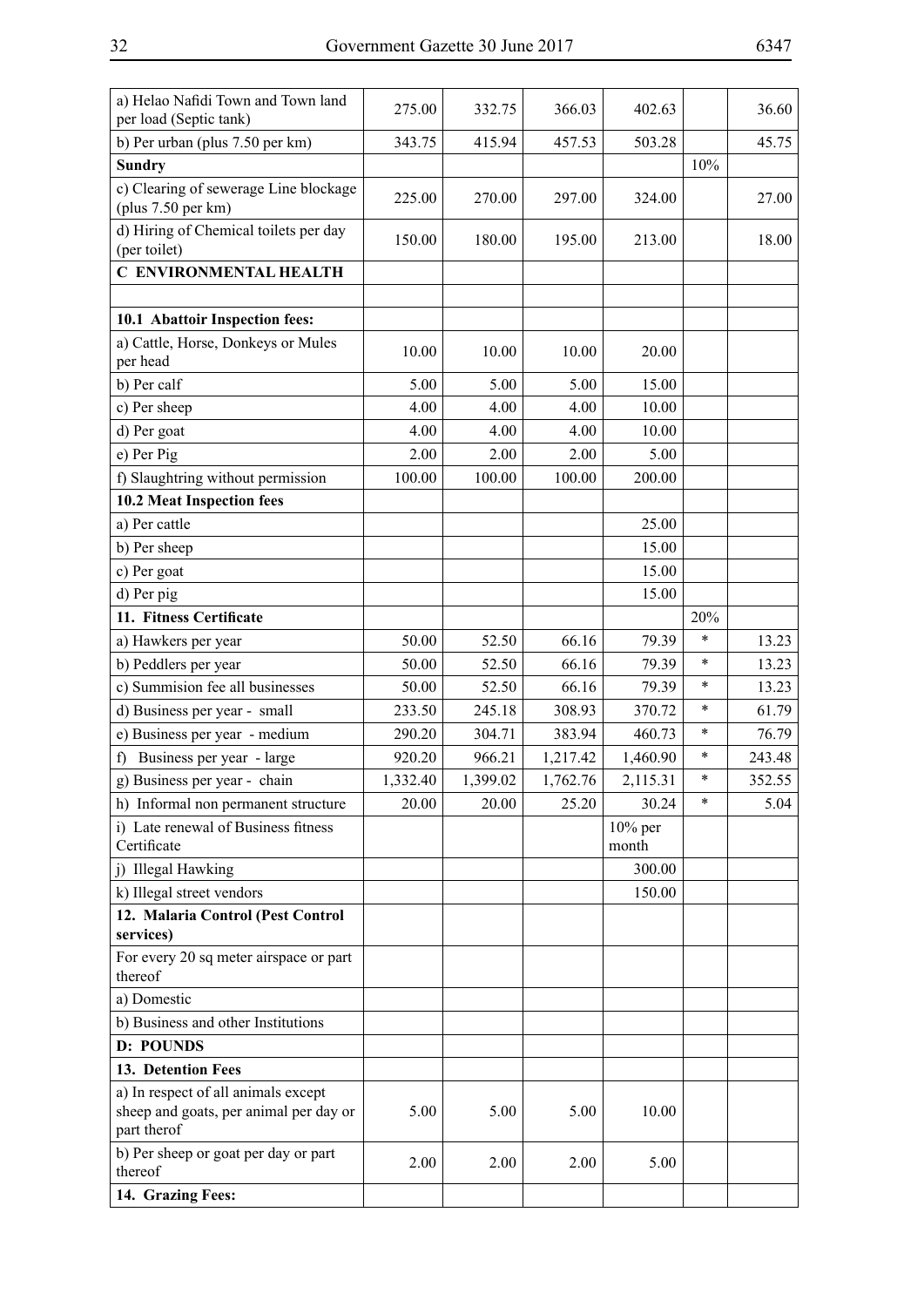| a) In respect of all animals except<br>sheep and goats, per animal per day or<br>part therof | 25.00    | 25.00        | 25.00    | 30.00    |        |       |
|----------------------------------------------------------------------------------------------|----------|--------------|----------|----------|--------|-------|
| b) Per sheep or goat per day or part<br>thereof                                              | 1.50     | 1.50         | 1.50     | 2.00     |        |       |
| 15. Feeding Fees                                                                             |          |              |          |          |        |       |
| a) In respect of all animals except<br>sheep and goats, per animal per day or<br>part therof | 7.50     | 7.50         | 7.50     | 10.00    |        |       |
| b) Per sheep or goat per day or part<br>thereof                                              | 2.00     | 2.00         | 2.00     | 5.00     |        |       |
| 16. Driving Fees                                                                             |          |              |          |          |        |       |
| a) Delivering of animals to the Pound                                                        | 1.00     | 1.00         | 1.00     | 5.00     |        |       |
| per animal (Irrespective of distance)                                                        |          |              |          |          |        |       |
| <b>E: RATES ON RATEABLE</b><br>PROPERTIES AND RENTALS                                        |          |              |          |          | 10%    |       |
| 17. Rates and Taxes                                                                          |          |              |          |          |        |       |
| a) On site Value per N\$1.00 per year                                                        | 0.016    | 0.017        | 0.018    | 0.020    | *      | 0.002 |
| b) On Improvement Value per N\$1.00                                                          |          |              |          |          |        |       |
| per year                                                                                     | 0.010    | 0.010        | 0.012    | 0.013    | $\ast$ | 0.001 |
| <b>Building Clause value</b>                                                                 |          |              |          |          |        |       |
| c) As if improvements were made                                                              | 0.010    | 0.010        | 0.012    | 0.013    | $\ast$ | 0.001 |
| d) Clearance Certificate fee                                                                 | $\theta$ | $\mathbf{0}$ | 250      | 275.00   |        |       |
| c) Valuation certificate fee                                                                 |          |              | 250      | 275.00   |        |       |
| 18. Rental of Informal Settlement                                                            |          |              |          |          | 5%     |       |
| a) Residentail Consumers per plot per<br>month                                               | 21.00    | 23.15        | 24.31    | 25.53    |        | 1.22  |
| b) All other consumers basic charge<br>per month                                             | 77.18    | 85.09        | 89.34    | 93.81    |        | 4.47  |
| 19. Approval of Building Plans                                                               |          |              |          |          | 10%    |       |
| a) Submission of Building Plans Ba-<br>sic-Business                                          | 63.00    | 72.77        | 80.05    | 88.06    |        | 8.01  |
| b) Submission of Building plans ba-<br>sic-Residential                                       | 52.50    | 60.64        | 66.70    | 73.37    |        | 6.67  |
| in addition                                                                                  |          |              |          |          |        |       |
| a) Building plans per square meter<br>- Business                                             | 3.50     | 3.50         | 3.85     | 4.24     |        | 0.39  |
| b) Building plans per square meter -<br>Residential                                          | 2.50     | 2.50         | 2.75     | 3.03     |        | 0.28  |
| c) Boundry wall per square meter                                                             | 1.50     | 1.50         | 1.65     | 1.82     |        | 0.17  |
| <b>Sundry</b>                                                                                |          |              |          |          |        |       |
| a) Searching of erf Boundry pegs per<br>erf                                                  | 84.00    | 97.02        | 106.72   | 117.39   |        | 10.67 |
| b) Construction pf building without an<br>approved plan - penaltey                           | 2,000.00 | 2,000.00     | 2,000.00 | 2,000.00 |        |       |
| c) Excavation on land without permis-<br>sion - penalty                                      | 2,000.00 | 2,000.00     | 2,000.00 | 2,000.00 |        |       |
| d) Building Sand per Load (4 cubic)                                                          |          |              | 300      | 400.00   |        |       |
| 20. Town maps                                                                                |          |              |          |          | 10%    |       |
| a) Per large map A3 downwards                                                                | 66.15    | 76.41        | 84.05    | 92.46    |        | 8.41  |
| b) Per small map A4 upwards                                                                  | 33.08    | 38.20        | 42.02    | 46.22    |        | 4.20  |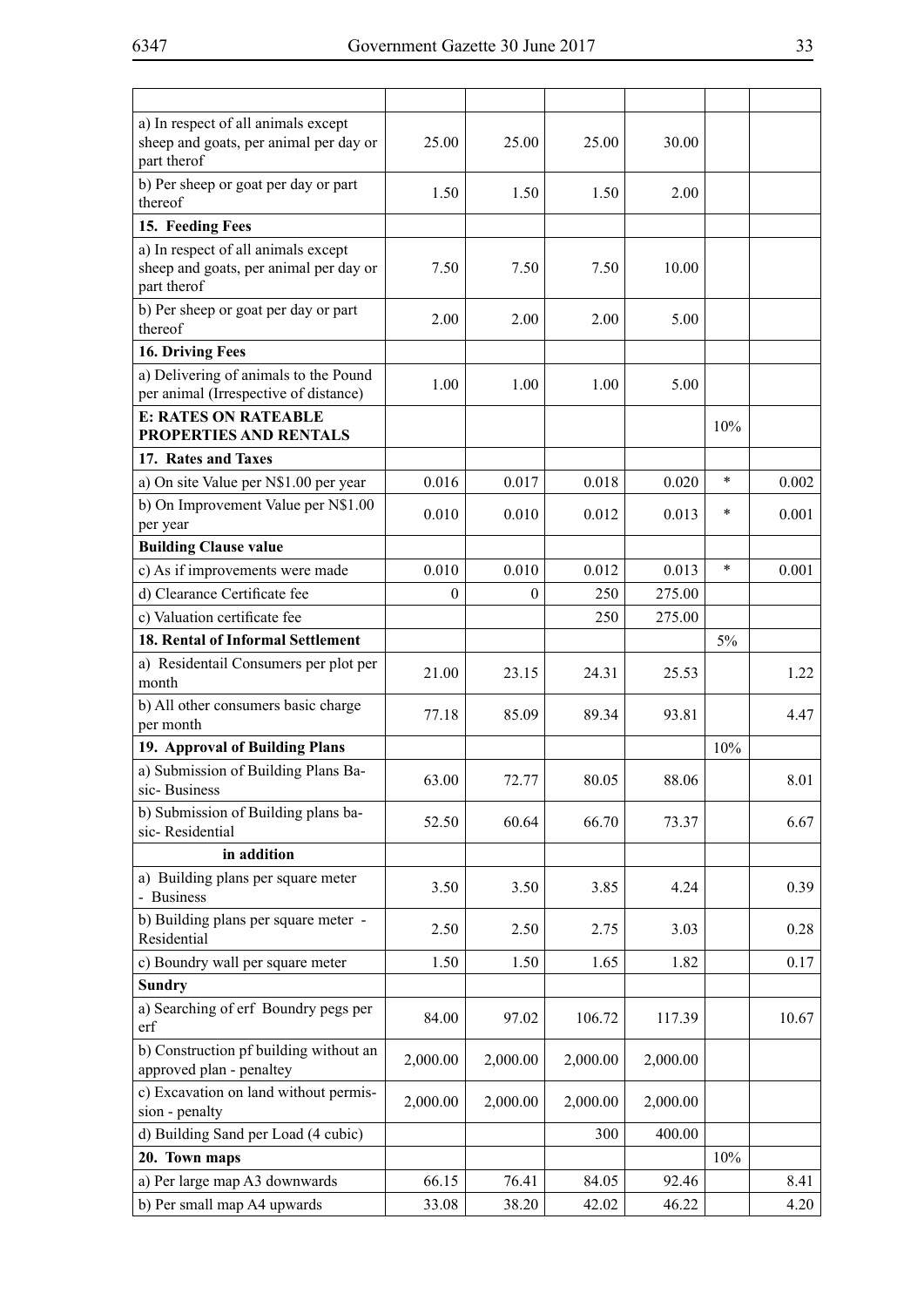| c) Building Plan copies Large                                                                    | 29.40    | 33.96    | 37.36    | 41.10    |     | 3.74   |
|--------------------------------------------------------------------------------------------------|----------|----------|----------|----------|-----|--------|
| d) Building plan copies small                                                                    | 22.05    | 25.47    | 28.02    | 30.82    |     | 2.80   |
| 21. Grave space                                                                                  |          |          |          |          | 5%  |        |
|                                                                                                  |          |          |          |          |     |        |
| a) Child grave space only                                                                        | 21.00    | 23.15    | 24.31    | 25.53    |     | 1.22   |
| b) Adult - grave spac only                                                                       | 31.50    | 34.73    | 36.47    | 38.29    |     | 1.82   |
| c) Digging of the grave is done by<br>family                                                     |          |          |          |          |     |        |
| 22. Open market                                                                                  |          |          |          |          |     |        |
| a) Stall per year                                                                                | 124.20   | 133.05   | 137.71   | 142.53   |     | 4.82   |
| b) Public toilets per month                                                                      | 20.70    | 22.17    | 22.95    | 23.75    |     | 0.80   |
| c) Open space per month                                                                          | 20.70    | 22.17    | 22.95    | 23.48    |     | 0.53   |
| d) Peddlers sale fee per day                                                                     | 16.30    | 17.46    | 18.49    | 5.35     |     |        |
| e) Open stall at new open market per<br>month                                                    |          |          |          | 76.73    |     |        |
| f) Closed stall at the new open market<br>per month                                              |          |          |          | 304.35   |     |        |
| g) Storage room at the new open mar-<br>ket per month                                            |          |          |          | 200.00   |     |        |
| h) Industrial closed stall per month                                                             |          |          |          | 562.65   |     |        |
| i)Hiring of Open Market toilets per<br>month                                                     |          |          |          | 347.83   |     |        |
| j) Hiring of Bus Terminal per month at<br>open market 18%                                        |          |          |          |          |     |        |
| of total income.                                                                                 |          |          |          |          |     |        |
| k) Barbecue meat per month                                                                       |          |          |          | 191.31   |     |        |
| l) Slaughter of goat/sheep/pig (per<br>head)                                                     |          |          |          | 10.00    |     |        |
| m) Slaughter of cattle (per head)                                                                |          |          |          | 173.92   |     |        |
| n) Impounding kraal per head per day                                                             |          |          |          |          |     |        |
| Cattle                                                                                           |          |          |          | 30.44    |     |        |
| Goat                                                                                             |          |          |          | 12.00    |     |        |
| 23. Business Advertisement Levies                                                                |          |          |          |          | 10% |        |
| a) Big Board per month                                                                           | 2,041.20 | 2,245.32 | 2,469.85 | 2,716.84 |     | 246.99 |
| b) Medium Board per month                                                                        | 398.90   | 438.79   | 482.67   | 530.94   |     | 48.27  |
| c) Small board or part thereof                                                                   | 170.10   | 187.11   | 205.82   | 226.40   |     | 20.58  |
| d) Iilegal advertisement regardless<br>of the size of the bill board, plus<br>monthly rental fee |          | 2,000.00 | 2,000.00 | 2,000.00 |     |        |
| HNTC - web advert per month new<br>tariff                                                        |          | 50.00    | 60.00    | 60.00    |     |        |
| 24. Renting of Councils immovable<br>and movable property                                        |          |          |          |          | 10% |        |
| Council houses per month<br>a)                                                                   | 787.50   | 909.57   | 1,000.53 | 1,100.58 |     | 100.05 |
| b) Room per month                                                                                | 315.00   | 363.83   | 400.21   | 440.23   |     | 40.02  |
| Single flats<br>c)                                                                               | 315.00   | 363.83   | 400.21   | 440.23   |     | 40.02  |
| d) Council Flats per month                                                                       | 472.50   | 545.74   | 600.31   | 660.34   |     | 60.03  |
| e)Tents (Marque) per day                                                                         | 2,100.00 | 2,425.50 | 2,668.05 | 2,934.86 |     | 266.81 |
| f) Normal tent per day                                                                           | 1,260.00 | 1,455.30 | 1,600.83 | 1,760.91 |     | 160.08 |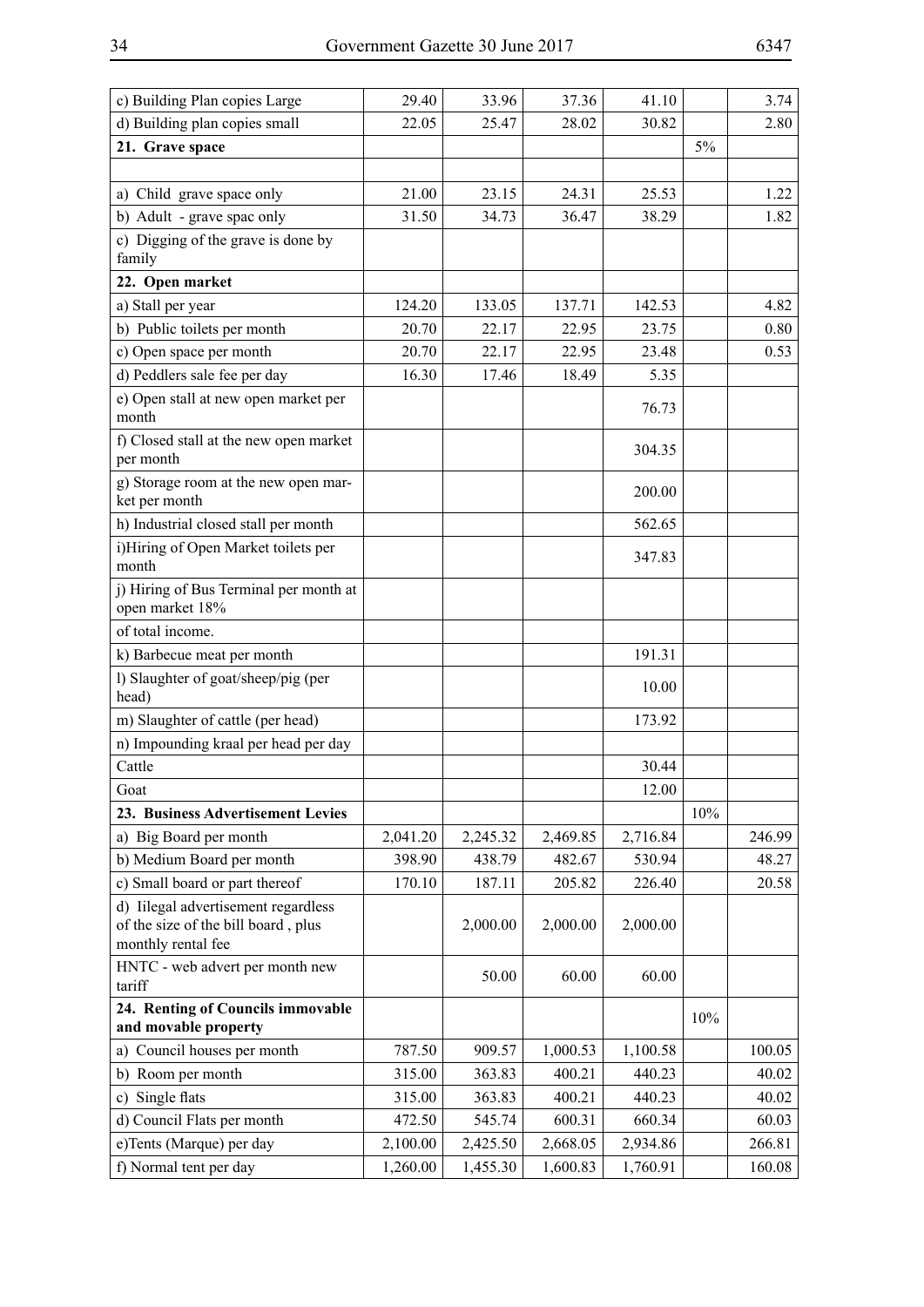| g) Recreational per day time (Small<br>events)           | 262.50   | 303.19   | 333.51   | 366.86   |     | 33.35  |
|----------------------------------------------------------|----------|----------|----------|----------|-----|--------|
| h) Recreational per day time (Large<br>events)           | 525.00   | 606.38   | 667.02   | 733.72   |     | 66.70  |
| i) Hiring of the Expo Hall (Major<br>Hall) per day       |          | 1500     | 2600     | 2,600.00 |     |        |
| j) Hiring of the Expo Hall (Minor<br>Hall) per day       |          |          | 1157     | 1,157.00 |     |        |
| k) Municipal charges                                     |          |          | 553.8    | 553.80   |     |        |
| l) A refundable deposit half of the<br>Hall price        |          |          |          |          |     |        |
| m) use of the toilets during the Expo                    |          |          |          | 1.00     |     |        |
| n) Hiring of the Stage per day                           |          |          |          | 1,950.00 |     |        |
| o) utilasing of Braai stands at the<br>Expo per day      |          |          |          | 50.00    |     |        |
| 25. Occupational Rent                                    |          |          |          |          |     |        |
| i) Unregistered area                                     |          |          |          |          |     |        |
| a) Informal settlement fee                               |          |          | 15.00    | 15.00    |     |        |
| b) Cuca shops                                            | 21.00    | 21.00    | 60.00    | 80.00    |     |        |
| c) Small business                                        | 70.00    | 70.00    | 150.00   | 150.00   |     |        |
| d) Medium business                                       | 150.00   | 150.00   | 350.00   | 350.00   |     |        |
| e) Large Business                                        | 300.00   | 300.00   | 500.00   | 500.00   |     |        |
| f) Complex                                               | 1,500.00 | 1,500.00 |          |          |     |        |
| g) residential                                           |          |          |          | 60.00    |     |        |
| i) On site Value per N\$1.00 per year                    |          | 0.015    | 0.015    | 0.015    |     |        |
| ii) On Improvement Value per N\$1.00<br>per year         |          | 0.010    | 0.010    | 0.010    |     |        |
| f) Chain per unit                                        | 1,000.00 | 1,000.00 |          |          |     |        |
| i) On site Value per N\$1.00 per year                    |          | 0.015    | 0.015    |          |     |        |
| ii) On Improvement Value per N\$1.00<br>per year         |          | 0.010    | 0.010    |          |     |        |
| 26. Plant Hire                                           |          |          |          |          | 45% |        |
| a) Hydro Blast per Hour                                  | 183.75   | 279.76   | 405.65   | 588.19   |     | 182.54 |
| b) Excavator Pock Lain per Hour                          | 492.19   | 749.36   | 1,086.57 | 1,575.53 |     | 488.96 |
| c) Tractor, Trailer per trip                             | 157.50   | 239.80   | 347.71   | 504.18   |     | 156.47 |
| d) Water pump per hour                                   | 136.50   | 207.83   | 301.35   | 436.96   |     | 135.61 |
| e)Tipper Truck per load                                  | 420.00   | 705.60   | 1,128.96 | 1,806.34 |     | 677.38 |
| f) Grade per hour                                        | 577.50   | 800.42   | 1,056.55 | 1,394.65 |     | 338.10 |
| g) Backhoe Loader per hour                               | 262.50   | 441.01   | 705.62   | 1,128.99 |     | 423.37 |
| h) Water tank per load                                   | 220.50   | 335.72   | 486.79   | 705.85   |     | 219.06 |
| i) Drain rods per day (new)                              |          |          | 250      | 260.87   |     |        |
| 27. Fire Brigade Services                                |          |          |          |          |     |        |
| Fire Brigade levy                                        |          |          |          |          |     |        |
| a) Monthly Service levy for Fire Bri-<br>gade per debtor |          | 3.5      | 4.50     | 4.95     |     |        |
| b) Non - residential Levies p/month<br>(compulsary levy) |          | 5.5      | 6.50     | 7.15     |     |        |
| c) Call outs charge to client per hour                   |          | 150      | 150.00   | 150.00   |     |        |
| 28. Sundries                                             |          |          |          |          |     |        |
| a) copy on side                                          |          |          | 0.70     | 0.70     |     |        |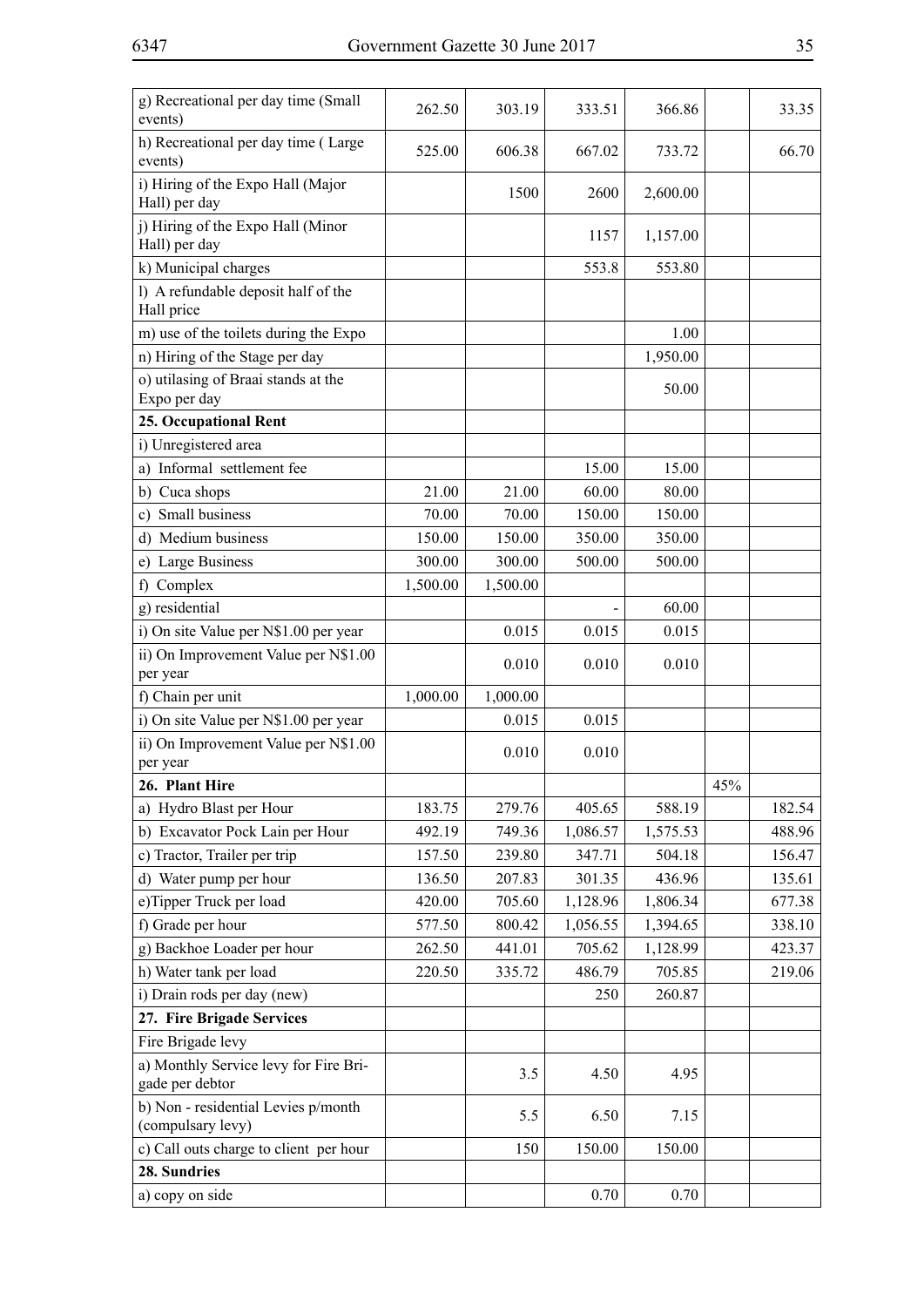| b) copy both side                                          | 1.40   | 1.40   |  |
|------------------------------------------------------------|--------|--------|--|
| c) Copy of council minutes per point                       | 12.00  | 12.00  |  |
| d) Personal Fax fee per page                               | 4.00   | 5.00   |  |
| e) Completion Certificate                                  | 100.00 | 120.00 |  |
| f) Duplicate Taxinvoice                                    | 10.00  | 10.00  |  |
| g) Penalty on refer to drawer (RD)<br>cheque plus bankcost |        | 170.00 |  |
| h) Admin. Fee on sale of erven                             |        | 150.00 |  |

#### **ERF PRICES (**All prices are per square meter)

| Oshikango        |                | 2014/2015       | 2015/2016      |                 | 2016/2017                |                 | 2017/2018 |                 |
|------------------|----------------|-----------------|----------------|-----------------|--------------------------|-----------------|-----------|-----------------|
|                  | Serviced       | Unser-<br>viced | Serviced       | Unser-<br>viced | Serviced                 | Unser-<br>viced | Serviced  | Unser-<br>viced |
| Residential      | 20.00          | $\overline{a}$  | 25.00          |                 | 30.00                    |                 | 30.00     | 25.00           |
| <b>Business</b>  | 53.00          | 47.30           | 60.00          | 47.30           | 65.00                    | 49.50           | 65.00     | 54.50           |
| Low cost housing | 3.00           | $\overline{a}$  | 3.00           |                 | 3.00                     | $\overline{a}$  | 3.00      |                 |
| Ohangwena        | 2014/2015      |                 | 2015/2015      |                 | 2016/2017                |                 | 2017/2018 |                 |
|                  | Serviced       | Unser-<br>viced | Serviced       | Unser-<br>viced | Serviced                 | Unser-<br>viced | Serviced  | Unser-<br>viced |
| Residential      | 20.00          |                 | 25.00          |                 | 30.00                    |                 | 30.00     | 25.00           |
| <b>Business</b>  | 40.00          | 28.10           | 46.00          | 30.00           | 50.00                    | 35.00           | 50.00     | 39.00           |
| Low cost housing | 3.00           |                 | 3.00           |                 | 3.00                     |                 | 3.00      |                 |
| Onhuno           |                | 2014/2015       | 2015/2016      |                 | 2016/2017                |                 |           | 2017/2018       |
|                  | Serviced       | Unser-<br>viced | Serviced       | Unser-<br>viced | Serviced                 | Unser-<br>viced | Serviced  | Unser-<br>viced |
| Residential      | $\overline{a}$ | 12.50           | $\overline{a}$ | 12.50           | -                        | 15.00           | 30.00     | 20.00           |
| <b>Business</b>  | $\blacksquare$ | 12.50           | $\overline{a}$ | 12.50           | $\overline{\phantom{0}}$ | 22.00           | 50.00     | 25.00           |
| Low cost housing |                | 3.00            | -              | 3.00            |                          | 3.00            | 30.00     |                 |
| Omafo/Engela     | 2014/2015      |                 |                | 2015/2016       | 2016/2017                |                 | 2017/2018 |                 |
|                  | Serviced       | Unser-<br>viced | Serviced       | Unser-<br>viced | Serviced                 | Unser-<br>viced | Serviced  | Unser-<br>viced |
| Residential      | 20.00          | $\blacksquare$  | 25.00          |                 | 30.00                    |                 | 30.00     | 20.00           |
| <b>Business</b>  | 40.00          | 18.50           | 46.00          | 20.00           | 50.00                    | 22.00           | 50.00     | 25.00           |
| Low cost housing | 3.00           | $\blacksquare$  | 3.00           |                 | 3.00                     |                 | 3.00      |                 |

The above prices are excluding Value added tax (VAT)

#### **By order of the Council**

### **E. Nghipangelwa Chairperson of the Council Helao NafidiTown Council**

#### **Otjinene Village Council**

 $\overline{\phantom{a}}$  , where  $\overline{\phantom{a}}$ 

No. 241 2017

#### Tariffs 2017/2018

The Otjinene Village Council has under section 30(1)(u) of the Local Authorities Act, 1992 (Act No. 23 of 1992), amended, amend the charges, fees, rates, and other monies payable in respect of services rendered by the Council as set out in the schedule, with effect from 1 July 2016.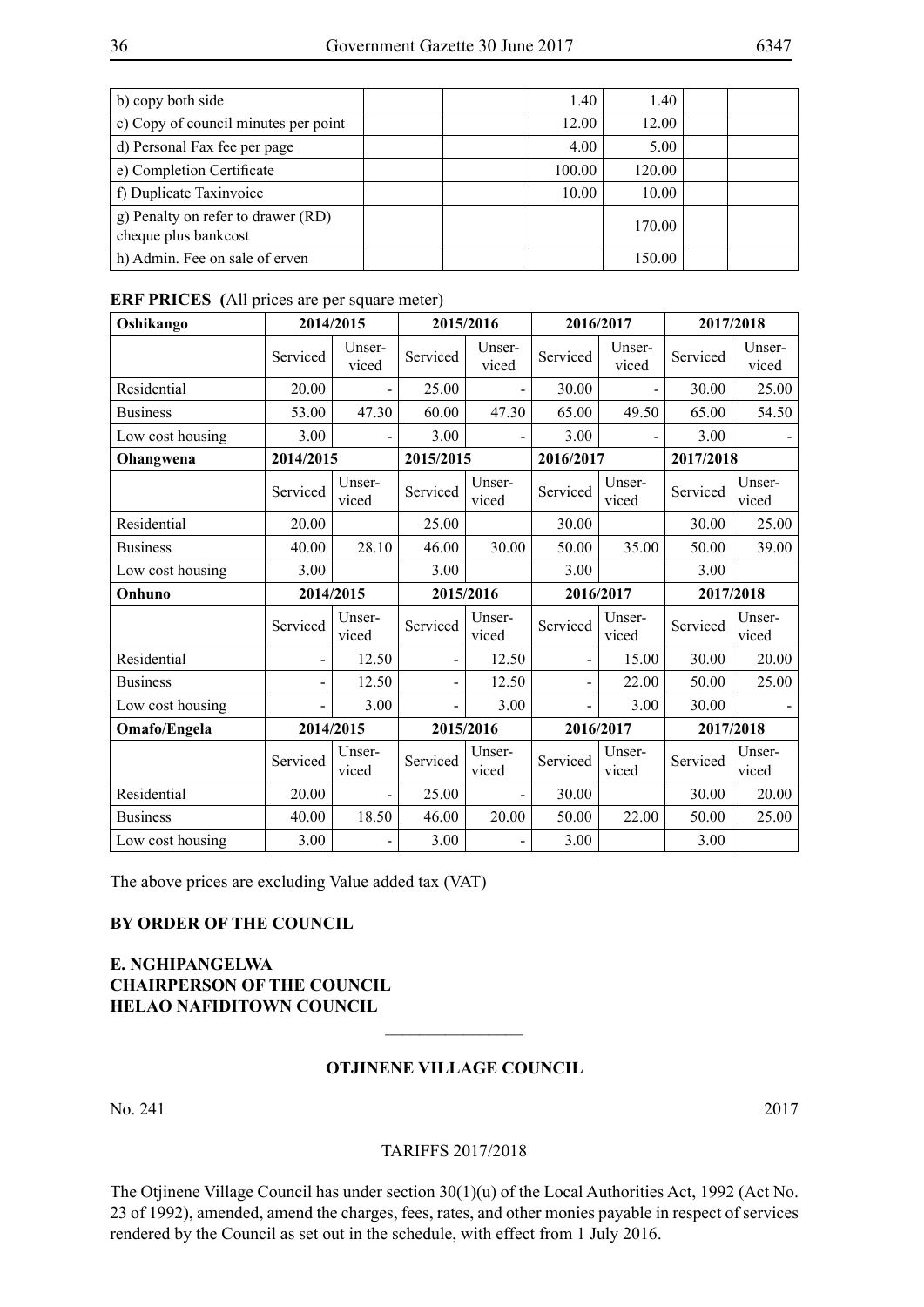| <b>Tariff Description</b>                                                                                     | <b>Existing Tariff</b><br>2016/2017<br>N\$ | <b>Proposed Tariff</b><br>2017/2018<br>N\$ | <b>Increase</b><br>$\frac{0}{0}$ |
|---------------------------------------------------------------------------------------------------------------|--------------------------------------------|--------------------------------------------|----------------------------------|
| <b>SELLING OF ERVEN</b>                                                                                       |                                            |                                            |                                  |
| <b>Residential</b>                                                                                            |                                            |                                            |                                  |
| Otjinene per square meter                                                                                     | 25.00                                      | 25.00                                      | $0.0\%$                          |
| <b>Informal Residential</b>                                                                                   | 10.00                                      | 10.00                                      | $0.0\%$                          |
| <b>Business</b>                                                                                               |                                            |                                            |                                  |
| Otjinene per square meter                                                                                     | 40.00                                      | 40.00                                      | $0.0\%$                          |
| <b>Informal Business</b>                                                                                      | 20.00                                      | 20.00                                      | $0.0\%$                          |
| Institutional (place of instruction and place of<br>worship)                                                  |                                            |                                            |                                  |
| Otjinene per square meter                                                                                     | 40.00                                      | 40.00                                      | $0.0\%$                          |
| Informal                                                                                                      | 20.00                                      | 20.00                                      | $0.0\%$                          |
| Interest per anum                                                                                             | 0.00                                       | 18.00                                      |                                  |
| <b>RATES ON RATEABLE PROPERTIES</b>                                                                           |                                            |                                            |                                  |
| Land                                                                                                          | 0.025                                      | 0.025                                      | $0.0\%$                          |
| Improvement on land                                                                                           | 0.0025                                     | 0.0025                                     | $0.0\%$                          |
| Government                                                                                                    |                                            |                                            |                                  |
| Land: 80%                                                                                                     | 0.025                                      | 0.025                                      | $0.0\%$                          |
| Imprvements                                                                                                   | 0.00025                                    | 0.00025                                    | $0.0\%$                          |
| 20% excemption must be requested Government<br>Institution and approved by Council or 100% will be<br>charged |                                            |                                            |                                  |
| <b>Churches and Schools</b>                                                                                   |                                            |                                            |                                  |
| Land                                                                                                          | 0.025                                      | 0.025                                      | $0.0\%$                          |
| Improvements                                                                                                  | 0.00025                                    | 0.00025                                    | $0.0\%$                          |
| <b>Building Clause</b>                                                                                        | 0.025                                      | 0.025                                      | $0.0\%$                          |
| 2 year penalty                                                                                                | 0.025<br>0.025                             |                                            | $0.0\%$                          |
| Imprvements                                                                                                   | 0.025<br>0.025                             |                                            | $0.0\%$                          |
| 5 year penalty                                                                                                | 0.025                                      | 0.025                                      | $0.0\%$                          |
| <b>Business/Institutional/Industry property</b>                                                               |                                            |                                            |                                  |
| Land - 100%                                                                                                   | 0.035                                      | 0.035                                      | $0.0\%$                          |
| Improvements                                                                                                  | 0.0075                                     | 0.0075                                     | $0.0\%$                          |
| <b>Building Clause</b>                                                                                        | 0.035                                      | 0.035                                      | $0.0\%$                          |
| 2 year penalty: Land                                                                                          | 0.035                                      | 0.035                                      | $0.0\%$                          |
| Improvements                                                                                                  | 0.0075                                     | 0.0075                                     | $0.0\%$                          |
| 5 year penalty                                                                                                | 0.035                                      | 0.035                                      | $0.0\%$                          |
| Improvements                                                                                                  | 0.0075                                     | 0.0075                                     | $0.0\%$                          |
| %5 levey for the Regional Council included in the<br>tariffs.                                                 |                                            |                                            |                                  |
| 1.1 Sundry Charges                                                                                            |                                            |                                            |                                  |
| 1. Issuing of Valuation Certificate: General Public.                                                          | 120.00                                     | 120.00                                     | $0.0\%$                          |
| 2. Issuing of Clearance Certificate: General Public.                                                          | 120.00                                     | 120.00                                     | $0.0\%$                          |
| 3. Issuing of Valuation Certificate: Build Tongether<br>and Shack Dweelers.                                   | 65.00                                      | 65.00                                      | $0.0\%$                          |
| 4. Issuing of Clearance Certificate: Build Together<br>and Shack Dwelers.                                     | 65.00                                      | 65.00                                      | $0.0\%$                          |
| 5. Copy extract of confirmed Council Minutes per<br>Document                                                  | 150.00                                     | 150.00                                     | $0.0\%$                          |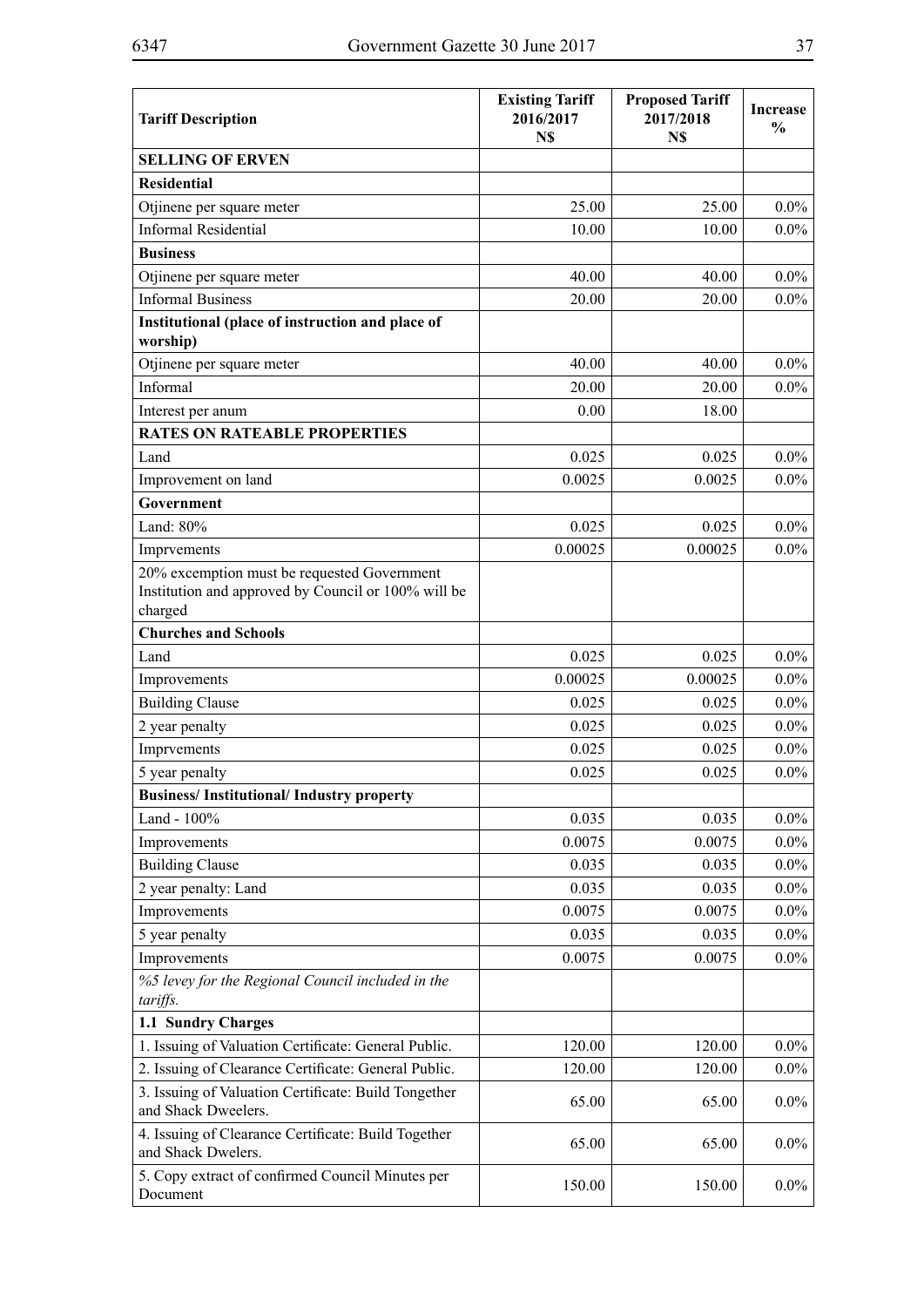| <b>Tender Documents</b>                                                             |               |               |               |
|-------------------------------------------------------------------------------------|---------------|---------------|---------------|
| N\$10 000.00 - N\$100 000.00                                                        | 200.00        | 200.00        | $0.0\%$       |
| N\$100 001.00 - N\$500 000.00                                                       | 250.00        | 250.00        | $0.0\%$       |
| N\$500 001.00 - N\$1 000 000.00                                                     | 300.00        | 300.00        | $0.0\%$       |
| N\$1000 001.00 - N\$1 500 000.00                                                    | 450.00        | 450.00        | $0.0\%$       |
| N\$1 500 001.00 - N\$5 000 000.00                                                   | 500.00        | 500.00        | $0.0\%$       |
| N\$5 000 001.00 and more                                                            | 650.00        | 650.00        | $0.0\%$       |
| <b>1.2 PRICE FOR SERVICED ERVENS</b>                                                |               |               |               |
| 1. Residential                                                                      |               |               |               |
| Otjinene per Square Meter                                                           | 25.00         | 25.00         | $0.0\%$       |
| <b>Informal Residential</b>                                                         | 10.00         | 10.00         | $0.0\%$       |
| 2. Business and Offices                                                             |               |               |               |
| Otjinene per Square Meter                                                           | 40.00         | 40.00         | $0.0\%$       |
| Informal in Otjinene: price per Square Meter                                        | 20.00         | 20.00         | $0.0\%$       |
| 3. Institutional (Place of Instruction and Places of<br><b>Public Worship)</b>      |               |               |               |
| Otjinene per Square Meter                                                           | 40.00         | 40.00         | $0.0\%$       |
| Informal in Otjinene: price per square meter                                        | 20.00         | 20.00         | $0.0\%$       |
| Lease of Land: Business per square meter per year                                   |               | 9.50          | New           |
| <b>1.3 PRICE FOR UN-SERVICED ERVENS</b>                                             |               |               |               |
| Price for partially services agricultural plots in all<br>locations per hactare.    | 40,000.00     | 40,000.00     | $0.0\%$       |
| Price for partially un-services agricultural plots in all<br>locations per hactare. | 30,000.00     | 30,000.00     | $0.0\%$       |
| <b>3. CEMETRY</b>                                                                   |               |               |               |
| Adult: Dug by Council                                                               | 300.00        | 300.00        | $0.0\%$       |
| Adult: Dug by Family                                                                | 100.00        | 100.00        | $0.0\%$       |
| Children: Dug by Council                                                            | 200.00        | 200.00        | $0.0\%$       |
| Children: Dug by Family                                                             | 50.00         | 50.00         | $0.0\%$       |
| 4. FIRE BRIGATE (VOTE 4)                                                            |               |               |               |
| Hiring of fire brigate vehicle for stand by services per<br>hour.                   | 150.00        | 150.00        | $0.0\%$       |
| 5. POUNDING OF ANIMALS                                                              |               |               |               |
| <b>Description</b>                                                                  | <b>Tariff</b> | <b>Tariff</b> | $\frac{0}{0}$ |
| Ponding fee                                                                         |               |               |               |
| Per animal per day                                                                  | 50.00         | 50.00         | $0.0\%$       |
| Water and feeding per animal per day                                                | 20.00         | 20.00         | $0.0\%$       |
| VAT included in the tariff                                                          |               |               |               |
| 6. HEALTH (VOTE 5)                                                                  |               |               |               |
| <b>6.1 Abattoir Inspection</b>                                                      |               |               |               |
| Inspection fee - Cattle per carcass                                                 | 60.00         | 60.00         | $0.0\%$       |
| Inspection fee - Sheep and Goat per carcass                                         | 40.00         | 40.00         | $0.0\%$       |
| Inspection fee - Pig per carcass                                                    | 35.00         | 35.00         | $0.0\%$       |
| Distruction fee - Cattle per carcass                                                | 400.00        | 400.00        | $0.0\%$       |
| Distruction fee - Sheep and Goat per carcass                                        | 250.00        | 250.00        | $0.0\%$       |
| Distruction fee - Pig per carcass                                                   | 230.00        | 230.00        | $0.0\%$       |
| <b>Transport only for outside CBD</b>                                               |               |               |               |
| Transport / Travel per km                                                           | 15.00         | 15.00         | $0.0\%$       |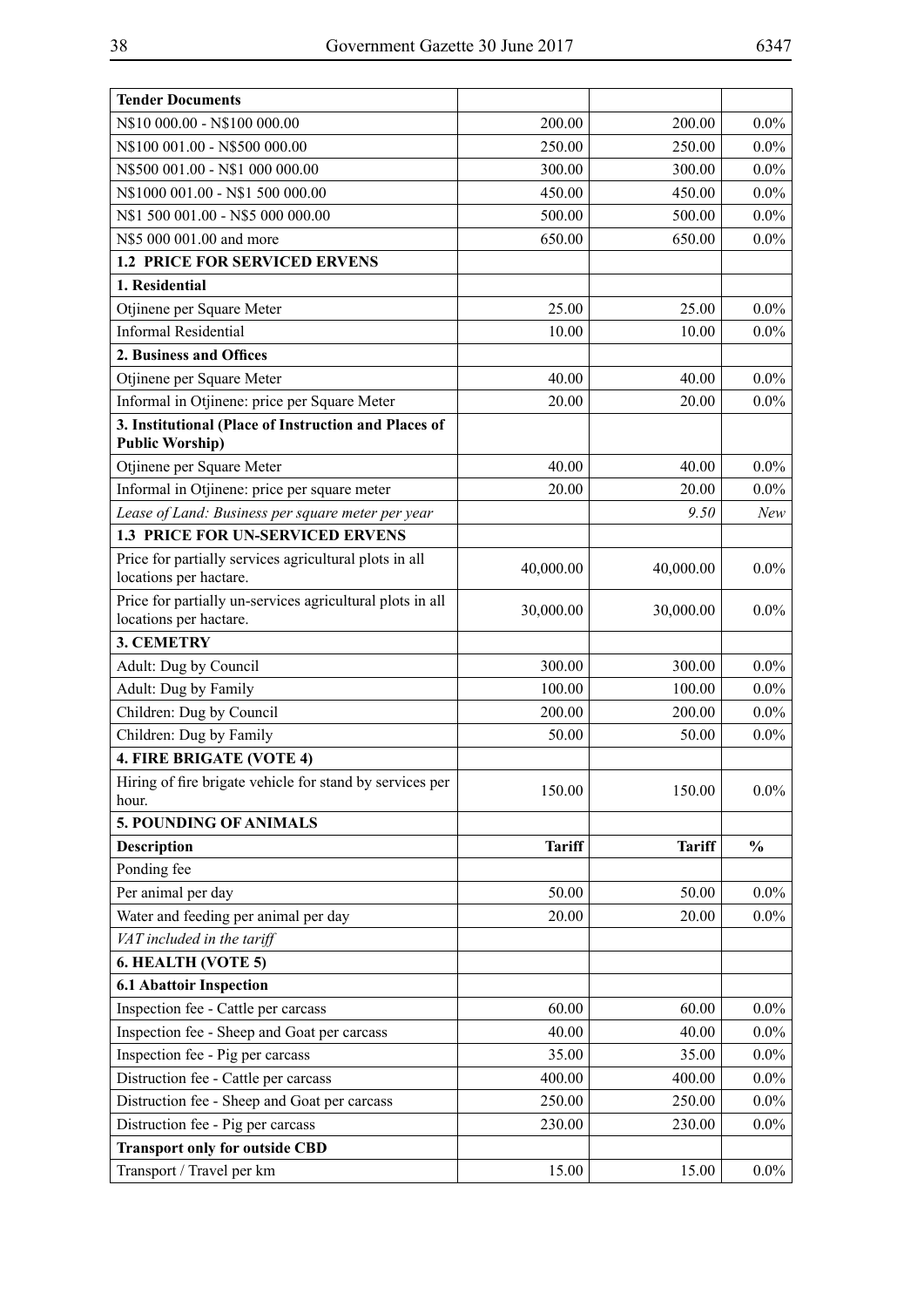| 6.2 Business Registration/ Renewal/ Specilal<br><b>Cosent, Approval Fees and Fittness Fees</b>                                                                                                                                                                                                            |                                                                                                             |                                                                                                             |         |
|-----------------------------------------------------------------------------------------------------------------------------------------------------------------------------------------------------------------------------------------------------------------------------------------------------------|-------------------------------------------------------------------------------------------------------------|-------------------------------------------------------------------------------------------------------------|---------|
| 1. Business Registration and Fittness Certificate                                                                                                                                                                                                                                                         |                                                                                                             |                                                                                                             |         |
| Category 1.                                                                                                                                                                                                                                                                                               |                                                                                                             |                                                                                                             |         |
| Hawkers and Street Ventors                                                                                                                                                                                                                                                                                |                                                                                                             |                                                                                                             | $0.0\%$ |
|                                                                                                                                                                                                                                                                                                           | 150.00                                                                                                      | 150.00                                                                                                      |         |
| Shebeens Registration                                                                                                                                                                                                                                                                                     | 400.00                                                                                                      | 400.00                                                                                                      | $0.0\%$ |
| Home Based Businesses and Stalls                                                                                                                                                                                                                                                                          | 175.00                                                                                                      | 175.00                                                                                                      | $0.0\%$ |
| Category 2.                                                                                                                                                                                                                                                                                               |                                                                                                             |                                                                                                             |         |
| General agricultural dealers (such as Kaap Agri,<br>Agra) grocery stores and building materials suppliers.                                                                                                                                                                                                | 750.00                                                                                                      | 750.00                                                                                                      | $0.0\%$ |
| Whole salers and Warehouses                                                                                                                                                                                                                                                                               | 1,000.00                                                                                                    | 1,000.00                                                                                                    | $0.0\%$ |
| Supermarket and furniture shops                                                                                                                                                                                                                                                                           | 1,250.00                                                                                                    | 1,250.00                                                                                                    | $0.0\%$ |
| Car and vehicle accessories dealers                                                                                                                                                                                                                                                                       | 1,250.00                                                                                                    | 1,250.00                                                                                                    | $0.0\%$ |
| Stationary, clothing stores, insurance brokers and<br>estate agent                                                                                                                                                                                                                                        | 1,250.00                                                                                                    | 1,250.00                                                                                                    | $0.0\%$ |
| Hotel, lodges and other accommondation<br>establishments                                                                                                                                                                                                                                                  | 1,250.00                                                                                                    | 1,250.00                                                                                                    | $0.0\%$ |
| Food outlets, bakeries, salons and pet shops                                                                                                                                                                                                                                                              | 1,250.00                                                                                                    | 1,250.00                                                                                                    | $0.0\%$ |
| Electrical wiring contractors, plumbers, joineries and<br>pipe fitters                                                                                                                                                                                                                                    | 1,250.00                                                                                                    | 1,250.00                                                                                                    | $0.0\%$ |
| Service, station, garages, other oil, gass and fuel<br>depots                                                                                                                                                                                                                                             | 1,500.00                                                                                                    | 1,500.00                                                                                                    | $0.0\%$ |
| Abattoirs and bucheries                                                                                                                                                                                                                                                                                   | 1,250.00                                                                                                    | 1,250.00                                                                                                    | $0.0\%$ |
| Funeral undertakers, optics, cash loans and security<br>companies                                                                                                                                                                                                                                         | 750.00                                                                                                      | 750.00                                                                                                      | $0.0\%$ |
| Proffesionals: Medical Doctors and Practitioners,<br>Legal Practitioners, Notaries and Convedyance,<br>Accountants, Banks, Pharmasist and other<br>proffedsionals not listed.                                                                                                                             | 1,500.00                                                                                                    | 1,500.00                                                                                                    | $0.0\%$ |
| Late registration                                                                                                                                                                                                                                                                                         | Normal<br>registration fee<br>plus10% of the<br>amount after 21<br>days frm the last<br>day of registration | Normal<br>registration fee<br>plus10% of the<br>amount after 21<br>days frm the last<br>day of registration | $0.0\%$ |
| 2. Taxi Fees                                                                                                                                                                                                                                                                                              |                                                                                                             |                                                                                                             |         |
| All taxis operating within the Otjinene Village<br>area - per taxi per year (including annual business<br>registration fee for numbering system etc.)                                                                                                                                                     | 450.00                                                                                                      | 450.00                                                                                                      | $0.0\%$ |
| Late registration - a fine of 10% of annual registration<br>fee will be charged per month or part thereof if<br>renewal is overdue                                                                                                                                                                        |                                                                                                             |                                                                                                             |         |
| 3. Special Consent Non-Refundable Application<br>Fee                                                                                                                                                                                                                                                      |                                                                                                             |                                                                                                             |         |
| Shop, place of assembly, accommodation<br>establishments, additional dwelling unit, resident<br>occupation, place of public worship, block of flats<br>day care centres, place of instruction, institutional<br>buildings, holiday accommodations, hotel, drive-in<br>cafes, town houses and duplex flats | 100.00                                                                                                      | 100.00                                                                                                      | $0.0\%$ |
| Kios, tourism, restaurant, camping site, services<br>industry, landerettes, dry cleaners and business<br>buildings                                                                                                                                                                                        | 150.00                                                                                                      | 150.00                                                                                                      | $0.0\%$ |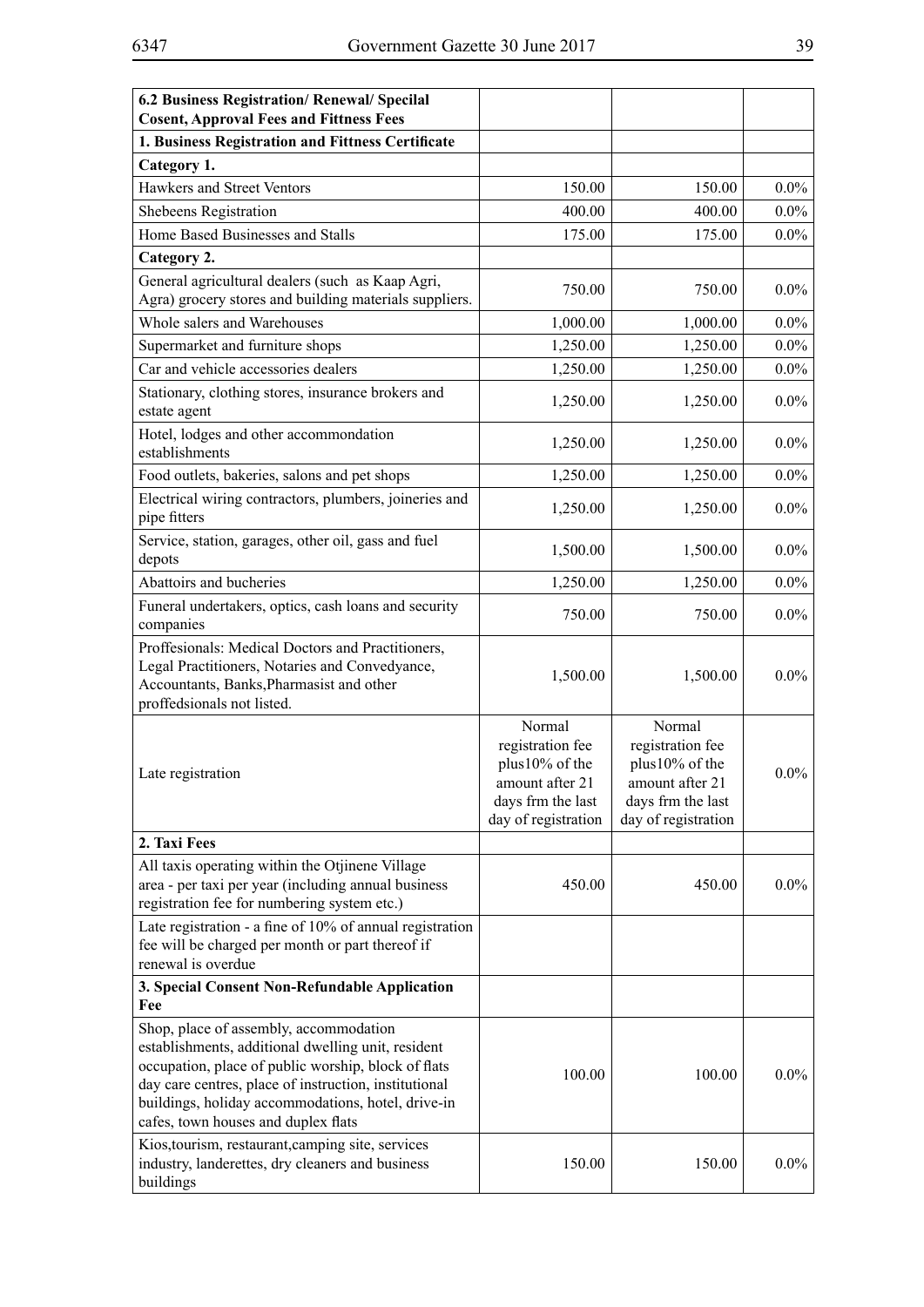| Gambling house, shebeens, place of amusement,<br>warehouse, fuel service stations, public garage, bottle<br>store, funeral parlours and panel beating, noxious<br>industry and farm stalls | 250.00                                                                  | 250.00                                                                  | $0.0\%$ |
|--------------------------------------------------------------------------------------------------------------------------------------------------------------------------------------------|-------------------------------------------------------------------------|-------------------------------------------------------------------------|---------|
| 4. Contractor Licence Application Fees                                                                                                                                                     |                                                                         |                                                                         |         |
| Electrical wiring contarctor"'s licence                                                                                                                                                    | 100.00                                                                  | 100.00                                                                  | $0.0\%$ |
| Plumbing and pipe fitting contractor"'s licence                                                                                                                                            | 100.00                                                                  | 100.00                                                                  | $0.0\%$ |
| VAT is included in the tariffs.                                                                                                                                                            |                                                                         |                                                                         |         |
| Illegal operation (Operating without permission and<br>business registration certificate):                                                                                                 |                                                                         |                                                                         |         |
| Small Business, Hawkers, Street Vendors, Month and<br>Vendors and informal Braai, Kapanas - per offence =<br>N\$500.00                                                                     |                                                                         |                                                                         |         |
| Medium Business - per offence = $N$2$ 000,00                                                                                                                                               |                                                                         |                                                                         |         |
| Large Business - per offence = $N$2 000,00$                                                                                                                                                |                                                                         |                                                                         |         |
| Illegal Shebeens in Otjinene Formal Areas per<br>offence N\$2 000,00                                                                                                                       |                                                                         |                                                                         |         |
| <b>5.3 Pest Control</b>                                                                                                                                                                    |                                                                         |                                                                         |         |
| Spray of pests - Residential / hour per applicant                                                                                                                                          | 150.00                                                                  | 150.00                                                                  | $0.0\%$ |
| Sppray of pests - Business / hour per applicant                                                                                                                                            | 250.00 plus<br>actual cost of<br>poison plus 15%<br>administration fees | 250.00 plus<br>actual cost of<br>poison plus 15%<br>administration fees | $0.0\%$ |
| 5.4 Dog Tax/License                                                                                                                                                                        |                                                                         |                                                                         |         |
| Male Dog per effect 1 July per annum                                                                                                                                                       | 50.00                                                                   | 50.00                                                                   | $0.0\%$ |
| Female dog (bitches) per sterlised dog - effect 1 July<br>per annum                                                                                                                        | 50.00                                                                   | 50.00                                                                   | $0.0\%$ |
| Sterilised female dog (bitches) per sterilisezed dog -<br>effect 1 July per annum (proof of sterilisation must<br>be provided)                                                             | 50.00                                                                   | 50.00                                                                   | $0.0\%$ |
| 6. PUBLIC BUILDINGS (Vote 6):                                                                                                                                                              |                                                                         |                                                                         |         |
| <b>6.1 Community Hall</b>                                                                                                                                                                  |                                                                         |                                                                         |         |
| Tariff per day or oart thereof:                                                                                                                                                            |                                                                         |                                                                         |         |
| a) Activities for profit motive in the private interest<br>(dance,show,business,etc.)                                                                                                      | 1,500.00                                                                | 1,500.00                                                                | $0.0\%$ |
| Refundable deposit                                                                                                                                                                         | 1,000.00                                                                | 1,000.00                                                                | $0.0\%$ |
| b) Activities for profit motive for general public                                                                                                                                         | 500.00                                                                  | 500.00                                                                  | $0.0\%$ |
| Refundable deposit                                                                                                                                                                         | 500.00                                                                  | 500.00                                                                  | $0.0\%$ |
| c) Non-profit activities by general public interest<br>(meeting by sport clubs, schools, political meetings)                                                                               | 200.00                                                                  | 200.00                                                                  | $0.0\%$ |
| Refundable deposit                                                                                                                                                                         | 1,000.00                                                                | 1,000.00                                                                | $0.0\%$ |
| d) Churches and charity organisations                                                                                                                                                      | 200.00                                                                  | 200.00                                                                  | $0.0\%$ |
| Refundable deposit                                                                                                                                                                         | 1,000.00                                                                | 1,000.00                                                                | $0.0\%$ |
| e) Wedding receptions                                                                                                                                                                      | 1,000.00                                                                | 1,000.00                                                                | $0.0\%$ |
| Refundable deposit                                                                                                                                                                         | 1,000.00                                                                | 1,000.00                                                                | $0.0\%$ |
| No refund if the hall is not cleaned until 10H00 the                                                                                                                                       |                                                                         |                                                                         |         |
| next day                                                                                                                                                                                   |                                                                         |                                                                         |         |
| <b>6.2 House Rent</b>                                                                                                                                                                      |                                                                         |                                                                         |         |
| 3 Bedroom House                                                                                                                                                                            |                                                                         | 450.00                                                                  | New     |
| 2 Bedroom House                                                                                                                                                                            |                                                                         | 300.00                                                                  | New     |
| VAT is included in the tariff. For any loss or damage,<br>the replacement cost would be charged accordingly.                                                                               |                                                                         |                                                                         |         |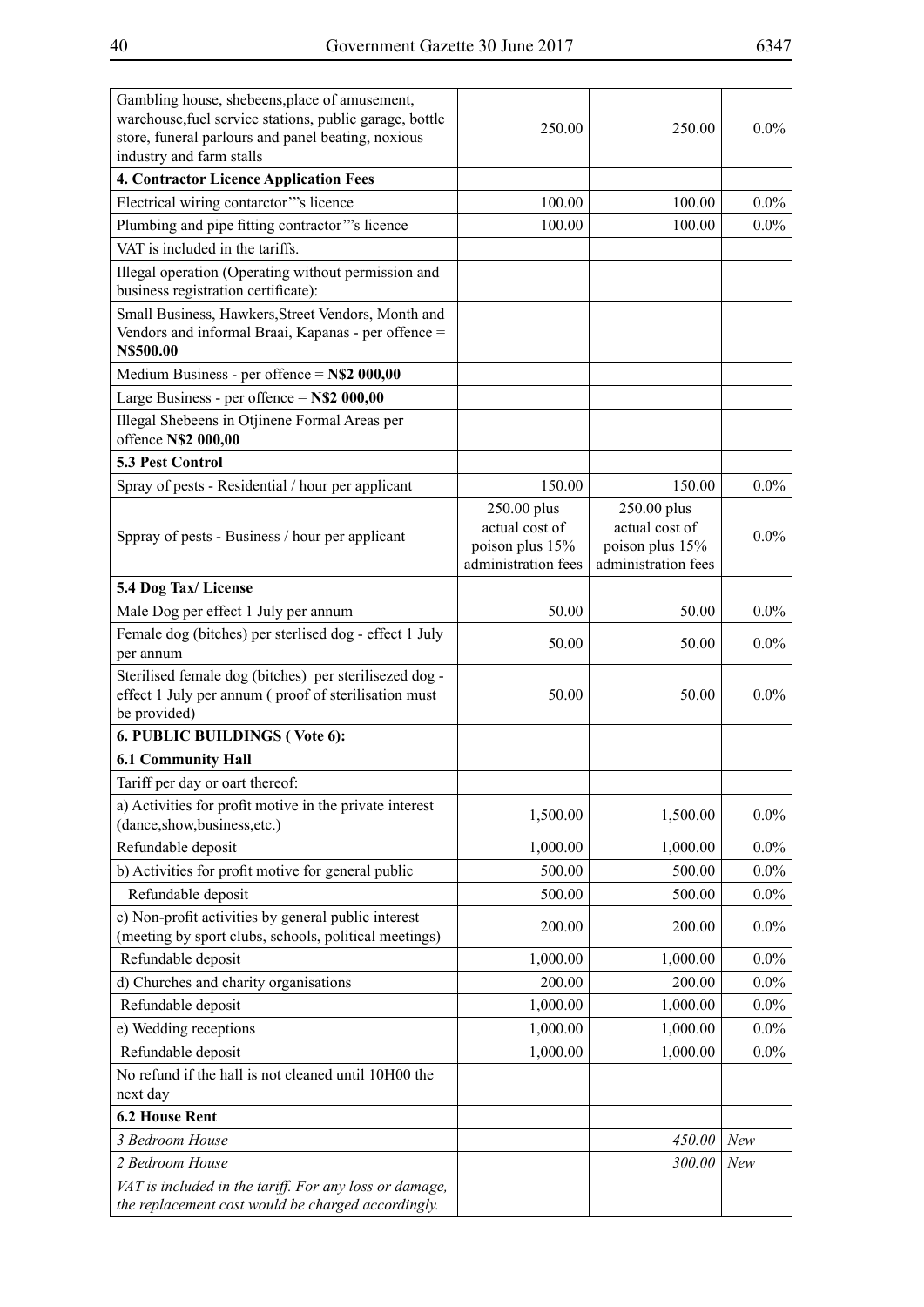| 7. Sewerage (Vote 10):                                                                                                                                                                                                                                                                                                                                                                                                                                            |        |        |         |
|-------------------------------------------------------------------------------------------------------------------------------------------------------------------------------------------------------------------------------------------------------------------------------------------------------------------------------------------------------------------------------------------------------------------------------------------------------------------|--------|--------|---------|
| A. BASIC CHARGES                                                                                                                                                                                                                                                                                                                                                                                                                                                  |        |        |         |
| The owner of any erf, stand or lot with or without<br>improvements shall, where such erf, stand or lot or<br>agricultural land is connected with the Council"'s<br>sewerage system or in case where such supply is<br>available but not made use, pay to the Council<br>monthly in advance, the following charges in respect<br>of each such erf, stand or lot or agricutural land:<br>provided that the charges thus determined shall be the<br>minimum charges. |        |        |         |
| For the first square meters land area or portion<br>thereof.                                                                                                                                                                                                                                                                                                                                                                                                      | 60.00  | 60.00  | $0.0\%$ |
| For every additional 1000 square meters portions<br>thereof.                                                                                                                                                                                                                                                                                                                                                                                                      | 30.00  | 30.00  | $0.0\%$ |
| Maximum charges                                                                                                                                                                                                                                                                                                                                                                                                                                                   | 90.00  | 90.00  | $0.0\%$ |
| <b>B. ADDITIONAL CHARGES</b>                                                                                                                                                                                                                                                                                                                                                                                                                                      |        |        |         |
| a) Private house-for each toilet                                                                                                                                                                                                                                                                                                                                                                                                                                  |        |        |         |
| b) Flat used wholly for residential purposes:<br>additional chargeper flat, excluding the basement,<br>garage, servants quarters and outbuildings: provided<br>that in case where rooms are let soley for occupation<br>without the provision of meals every two rooms<br>under the same roof will be taken as one flat.                                                                                                                                          | 18.00  | 18.00  | $0.0\%$ |
| c) Churches for each toilet                                                                                                                                                                                                                                                                                                                                                                                                                                       | 10.00  | 10.00  | $0.0\%$ |
| d) Church Halls for each toilet                                                                                                                                                                                                                                                                                                                                                                                                                                   | 10.00  | 10.00  | $0.0\%$ |
| e) Colleges, Schools and Hostels                                                                                                                                                                                                                                                                                                                                                                                                                                  | 10.00  | 10.00  | $0.0\%$ |
| Additional charges for every 10 students or scholars<br>or portionof 10, based on the average daily. Total<br>during the preceding calendar year. (a certified<br>return must be furnished to the Council at the end of<br>each year by the principal of the College or School<br>Concerned)                                                                                                                                                                      | 18.00  | 18.00  | $0.0\%$ |
| f) Hostels- for every Bedroom                                                                                                                                                                                                                                                                                                                                                                                                                                     | 25.00  | 25.00  | $0.0\%$ |
| g) Business permises- for the first 2000 square meters<br>floor space. For every additional 250 square meters of<br>floor space or portion thereof.                                                                                                                                                                                                                                                                                                               | 20.00  | 20.00  | $0.0\%$ |
| h) Tank for every 150 square meter of floor space or<br>part of thereof                                                                                                                                                                                                                                                                                                                                                                                           | 20.00  | 20.00  | $0.0\%$ |
| i) Hospitals and nursing homes- for every 150 square<br>meters floor space or part thereof.                                                                                                                                                                                                                                                                                                                                                                       | 20.00  | 20.00  | $0.0\%$ |
| j) Abattoir                                                                                                                                                                                                                                                                                                                                                                                                                                                       | 20.00  | 20.00  | $0.0\%$ |
| k) Recreation and show grounds                                                                                                                                                                                                                                                                                                                                                                                                                                    | 20.00  | 20.00  | $0.0\%$ |
| i) A for every water closet or basin                                                                                                                                                                                                                                                                                                                                                                                                                              | 20.00  | 20.00  | $0.0\%$ |
| ii) For every urinal or basin                                                                                                                                                                                                                                                                                                                                                                                                                                     | 20.00  | 20.00  | $0.0\%$ |
| l) All other premises                                                                                                                                                                                                                                                                                                                                                                                                                                             | 20.00  | 20.00  | $0.0\%$ |
| m) Private work                                                                                                                                                                                                                                                                                                                                                                                                                                                   | 20.00  | 20.00  | $0.0\%$ |
| Actual hour tariff of workers worked +15% Admin                                                                                                                                                                                                                                                                                                                                                                                                                   | 150.00 | 150.00 | $0.0\%$ |
| n) Connections=new - Residential                                                                                                                                                                                                                                                                                                                                                                                                                                  | 383.00 | 383.00 | $0.0\%$ |
| New connections- Commercial, Industrial and<br>Institutional                                                                                                                                                                                                                                                                                                                                                                                                      | 450.00 | 450.00 | $0.0\%$ |
| NOTE: All charges are stated without VAT. VAT will<br>be added for non residential consumers                                                                                                                                                                                                                                                                                                                                                                      |        |        |         |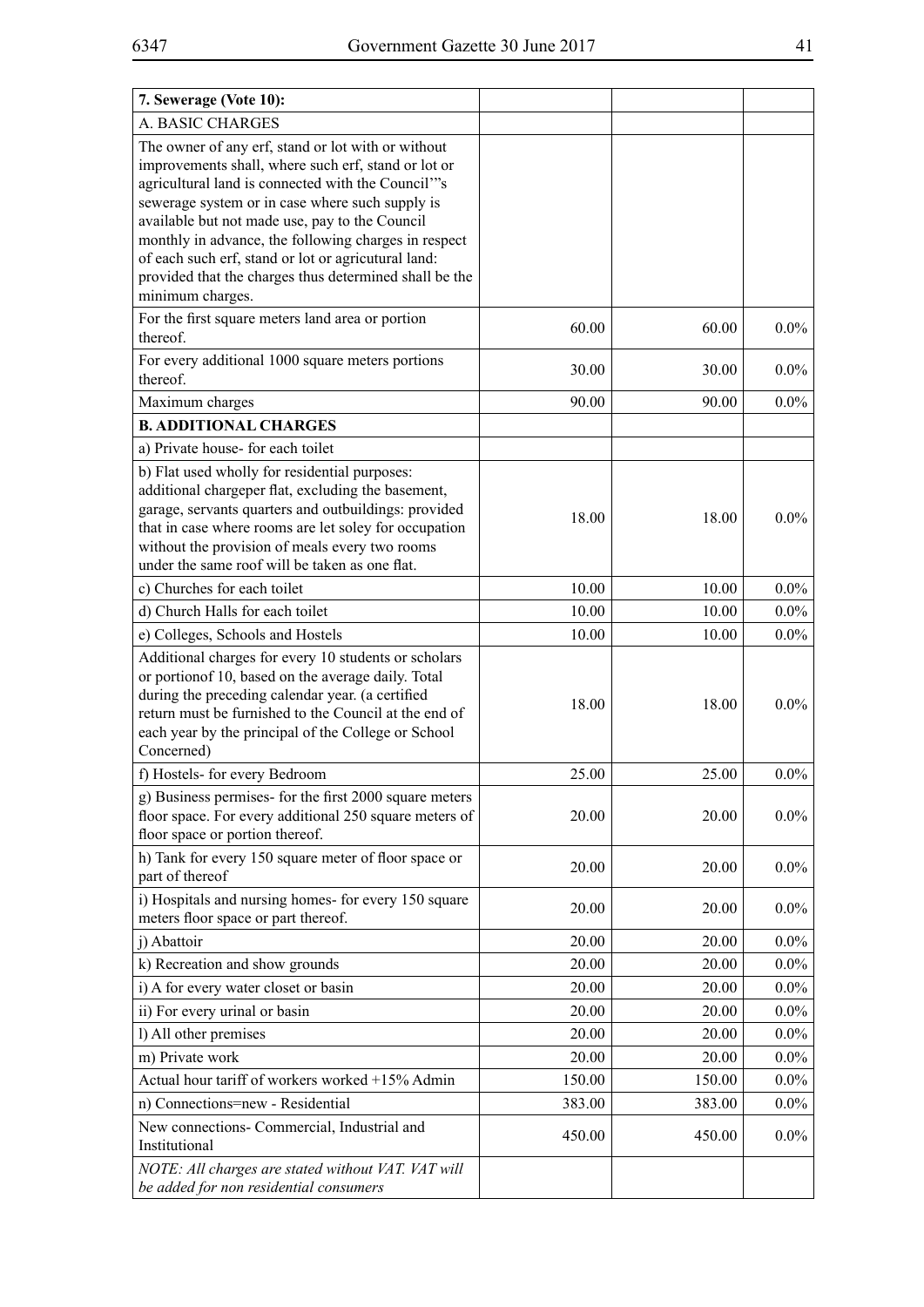| <b>8. SEWERAGE BLOCKAGE</b>                                                               |        |          |            |
|-------------------------------------------------------------------------------------------|--------|----------|------------|
| Unblock the sewer during working hours                                                    | 300.00 | 300.00   | $0.0\%$    |
| Unblock the sewer after working hours                                                     | 500.00 | 500.00   | $0.0\%$    |
| Penalty for illegal sewer connection, tempering                                           |        |          |            |
| and sabotage per incident                                                                 |        |          |            |
| 1. Residential- per offence or 6 month imprison-ment<br>or both                           |        | 2,000.00 | New        |
| 2. All type of business- per offence or 6 month<br>imprisonment                           |        | 2,000.00 | New        |
| 9. SANITATION (Vote11)                                                                    |        |          |            |
| 1. Refuse Removal                                                                         |        |          |            |
| <b>Refuse Removal Basic Business</b>                                                      | 100.00 | 100.00   | $0.0\%$    |
| Refuse Removal Basic Residential                                                          | 50.00  | 50.00    | $0.0\%$    |
| Otjinene per refuse bin- one per week                                                     | 10.00  | 10.00    | $0.0\%$    |
| All business accounts:                                                                    |        |          |            |
| Otjinene per- refuse bin once a week                                                      | 20.00  | 20.00    | $0.0\%$    |
| Otjinene extension per refuse bin- once a week                                            |        |          |            |
| Shabeens per refuse bin- once a week                                                      | 20.00  | 20.00    | $0.0\%$    |
| Bars and Bottle store                                                                     | 35.00  | 35.00    | $0.0\%$    |
| 3m truck load of refuse- per load                                                         | 250.00 | 250.00   | $0.0\%$    |
| 5m truck load of refuse- per load                                                         | 600.00 | 600.00   | $0.0\%$    |
| 2. Garden refuse removal                                                                  |        |          |            |
| Shabeens per refuse bin- once a week                                                      | 250.00 | 250.00   | $0.0\%$    |
| Business- per 10m lorry load- per load or part thereof                                    | 500.00 | 500.00   | $0.0\%$    |
| 3. Removal of building materials/rubbles                                                  |        |          |            |
| Residential- per 5m lorry load or part thereof                                            | 250.00 | 250.00   | $0.0\%$    |
| Business- per 10m lorry load or part thereof                                              | 500.00 | 500.00   | $0.0\%$    |
| Illegal dumping-removal of waste                                                          |        |          |            |
| Reward for reporting confirmed illegal dumping per                                        |        | 2,000.00 | <b>New</b> |
| incident                                                                                  |        |          |            |
| Note: All charges are stated without VAT: VAT will be added for non-residential consumers |        |          |            |
| a) INTEREST LEVIES ON THE<br><b>OUTSTANDING DEBTS</b>                                     |        |          |            |
| Charges of 20% calculated per annum on the                                                |        |          |            |
| outstanding debts. Sundry income will be collected.                                       |        |          |            |
| a) Statement of account                                                                   |        |          |            |
| To print statement of account (municipal bill) per                                        | 7.00   | 7.00     | $0.0\%$    |
| page                                                                                      |        |          |            |
| 11.STREET DEPARTMENT (Vote15)                                                             |        |          |            |
| <b>Sundry income renting of Municipal Eguipment</b>                                       |        |          |            |
| <b>Saving group/Build Together/Social Group</b><br><b>Exclude Contractors</b>             |        |          |            |
| <b>BUILDING SAND</b>                                                                      |        |          |            |
| 3m truck plus sand- per load                                                              | 130.00 | 130.00   | $0.0\%$    |
| 5m truck plus sand- per load                                                              | 150.00 | 150.00   | $0.0\%$    |
| 10m truck plus sand - per load                                                            | 250.00 | 250.00   | $0.0\%$    |
| <b>BUILDING STONES</b>                                                                    |        |          |            |
| 3m truck plus sand plus stones- per load                                                  | 200.00 | 200.00   | $0.0\%$    |
| 5m truck plus sand plus stones- per load                                                  | 250.00 | 250.00   | $0.0\%$    |
| 10m truck plus sand plus stones- per load                                                 | 350.00 | 350.00   | $0.0\%$    |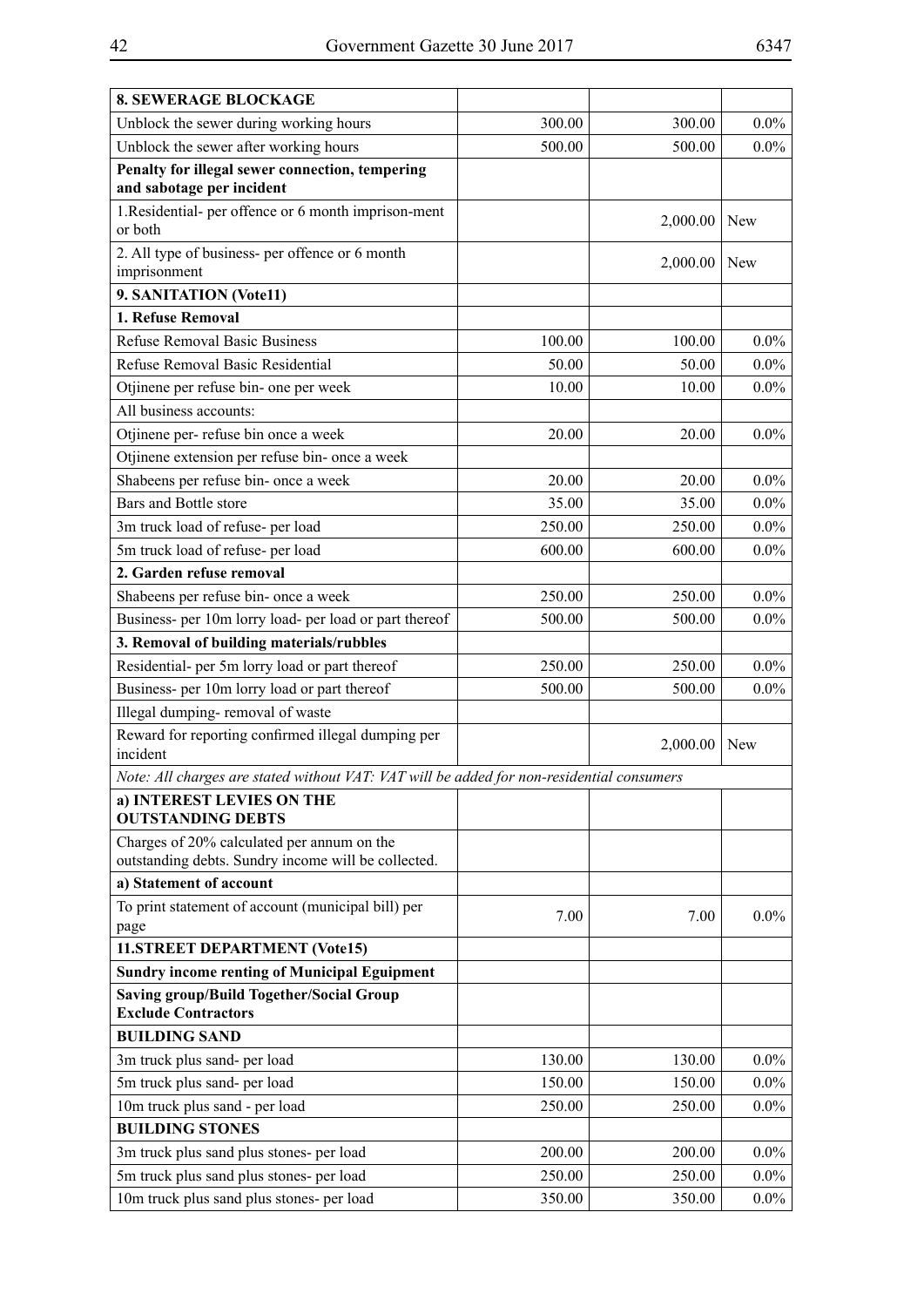| <b>GENERAL PUBLIC</b>                                                            |          |          |         |
|----------------------------------------------------------------------------------|----------|----------|---------|
| <b>BUILDING SAND</b>                                                             |          |          |         |
| 3m truck plus sand- per load                                                     | 500.00   | 500.00   | $0.0\%$ |
| 5m truck plus sand- per load                                                     | 750.00   | 750.00   | $0.0\%$ |
| 10m truck plus sand- per load                                                    | 1,500.00 | 1,500.00 | $0.0\%$ |
| <b>BUILDING STONES</b>                                                           |          |          |         |
| 3m truck plus stones- per load                                                   | 500.00   | 500.00   | $0.0\%$ |
| 5m truck plus stones- per load                                                   | 750.00   | 750.00   | $0.0\%$ |
| 10m truck plus stones                                                            | 1,500.00 | 1,500.00 | $0.0\%$ |
| <b>Building sand and stones (Already Mixed)</b>                                  |          |          |         |
| 3m truck, sand plus stones- per load                                             | 750.00   | 750.00   | $0.0\%$ |
| 5m truck, sand plus stones- per load                                             | 1,200.00 | 1,200.00 | $0.0\%$ |
| 10m truck, sand plus stones- per load                                            | 2,500.00 | 2,500.00 | $0.0\%$ |
| <b>BUILDING SAND</b>                                                             |          |          |         |
| 3m Truck plus sand                                                               | 500.00   | 500.00   | $0.0\%$ |
| 5m truck plus sand- per load                                                     | 750.00   | 750.00   | $0.0\%$ |
| 10m truck plus sand- per load                                                    | 1,500.00 | 1,500.00 | $0.0\%$ |
| <b>BUILDING STONES</b>                                                           |          |          |         |
| 3m truck plus stones- per load                                                   | 750.00   | 750.00   | $0.0\%$ |
| 5m truck plus stones- per load                                                   | 1,000.00 | 1,000.00 | $0.0\%$ |
| 10m truck plus stones- per load                                                  | 2,000.00 | 2,000.00 | $0.0\%$ |
| <b>Building sand and stones (Already Mixed)</b>                                  |          |          |         |
| 3m truck, sand plus stones- per load                                             | 750.00   | 750.00   | $0.0\%$ |
| 5m truck, sand plus stones- per load                                             | 1,000.00 | 1,000.00 | $0.0\%$ |
| 10m truck, sand plus stones- per load                                            | 2,000.00 | 2,000.00 | $0.0\%$ |
| <b>Contractors</b>                                                               |          |          |         |
| <b>Building sand</b>                                                             |          |          |         |
| 3m truck plus sand- per load                                                     | 600.00   | 600.00   | $0.0\%$ |
| 5m truck plus sand- per load                                                     | 1,000.00 | 1,000.00 | $0.0\%$ |
| 10m truck plus sand- per load                                                    | 2,000.00 | 2,000.00 | $0.0\%$ |
| <b>BUILDING SAND AND STONES</b>                                                  |          |          |         |
| 3m truck plus sand plus stones- per load                                         | 1,000.00 | 1,000.00 | $0.0\%$ |
| 5m truck plus sand plus stones- per load                                         | 1,500.00 | 1,500.00 | $0.0\%$ |
| 10m truck plus sand plus stones- per load                                        | 3,000.00 | 3,000.00 | $0.0\%$ |
| Note: VAT is included in the tariffs and delivery                                |          |          |         |
| within Otjinene                                                                  |          |          |         |
| <b>12. VILLAGE ENGINEER'S (TECHNICAL</b><br><b>SERVICES) DEPARTMENT (Vote16)</b> |          |          |         |
| Penalty for building without and approved building<br>plan:                      | 2,000.00 | 2,000.00 | $0.0\%$ |
| Residential                                                                      | 2,000.00 | 2,000.00 | $0.0\%$ |
| General Residential                                                              | 2,000.00 | 2,000.00 | $0.0\%$ |
| <b>Business</b>                                                                  | 2,000.00 | 2,000.00 | $0.0\%$ |
| Industrial                                                                       | 2,000.00 | 2,000.00 | $0.0\%$ |
| Agricultural                                                                     | 2,000.00 | 2,000.00 | $0.0\%$ |
| <b>Building plans:</b>                                                           |          |          |         |
| Size of the building plan:                                                       |          |          |         |
| Building floor area size up to -39m                                              | 7,500.00 | 7,500.00 | $0.0\%$ |
| Building floor area size 40m -59m                                                | 100.00   | 100.00   | $0.0\%$ |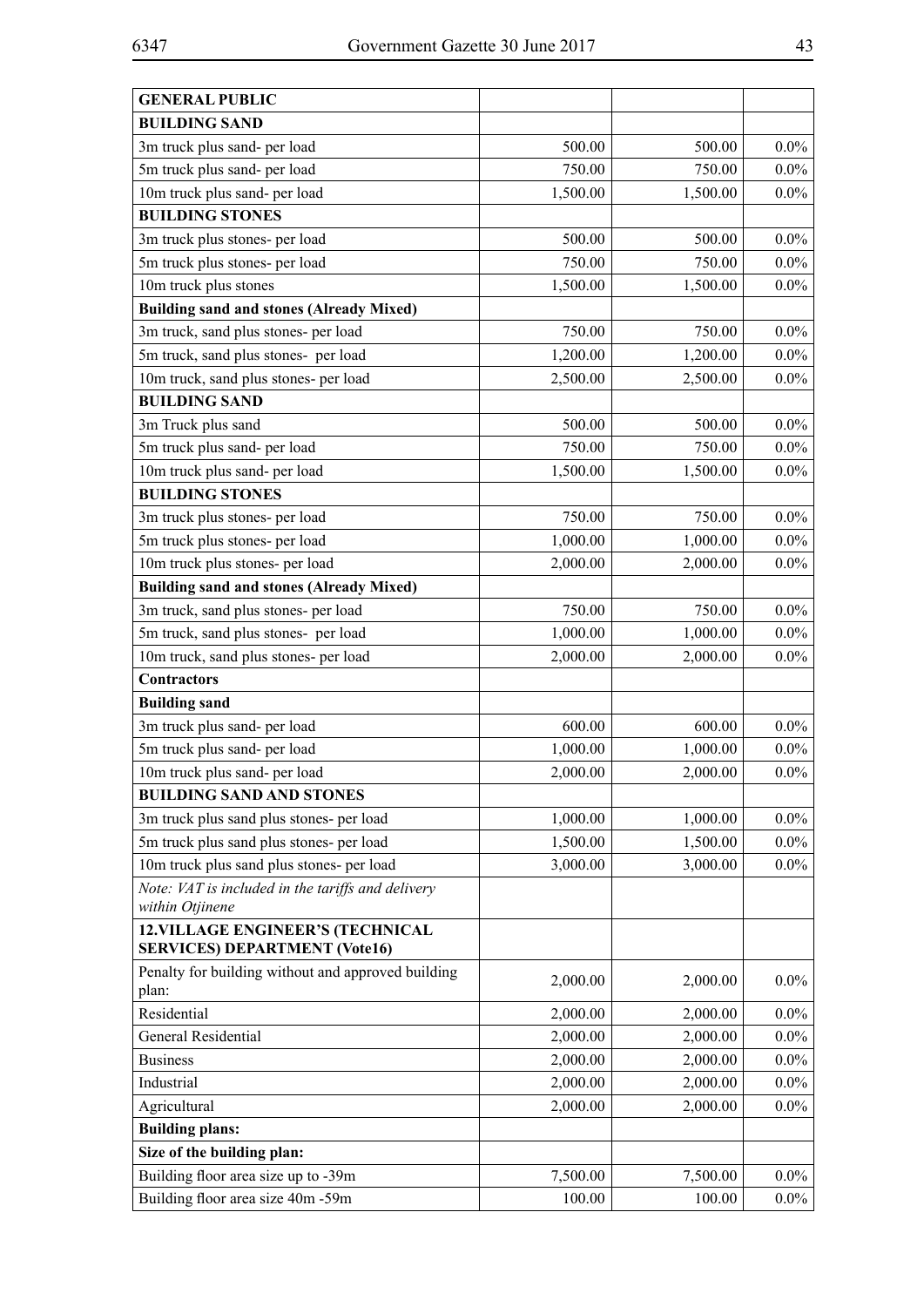| Building floor area size 60m -89m                                                                               | 500.00                                      | 500.00                                      | $0.0\%$ |
|-----------------------------------------------------------------------------------------------------------------|---------------------------------------------|---------------------------------------------|---------|
| Building floor area size 90m -119m                                                                              | 750.00                                      | 750.00                                      | $0.0\%$ |
| Building floor area size 120m -149m                                                                             | 1,000.00                                    | 1,000.00                                    | $0.0\%$ |
| Building floor areasize 150m -499m per plan                                                                     | 2,190.00                                    | 2,190.00                                    | $0.0\%$ |
| Building floor area size 500m and above per square<br>meter                                                     | 500.00                                      | 500.00                                      | $0.0\%$ |
| Renewable of building plan (after expire) all size (per<br>plan)                                                | 240.00                                      | 240.00                                      | $0.0\%$ |
| Scheme house (minimum of 110 incidental type<br>houses)                                                         | First plan above<br>and N\$ 750 per<br>copy | First plan above<br>and N\$ 750 per<br>copy | $0.0\%$ |
| Penalties for illegal buildings (per building)                                                                  | 2,000.00                                    | 2,000.00                                    | $0.0\%$ |
| Penalties for illegal structures, such as backyard<br>shacks, wooden shades and steel frames (per<br>structure) | 1,500.00                                    | 1,500.00                                    | $0.0\%$ |
| <b>Business, Industrial and Agricuture</b>                                                                      |                                             |                                             |         |
| 1. Cost per building floor area (per square meter)                                                              | 2.00                                        | 2.00                                        | $0.0\%$ |
| 2. Structural engineer certificate fee                                                                          | 1,000.00                                    | 1,000.00                                    | $0.0\%$ |
| 3. Inspection fee per visit by Council engineer (in the<br>absence of structural engineer)                      | 500.00                                      | 500.00                                      | $0.0\%$ |
| 4. Final inspection by Council                                                                                  | 800.00                                      | 800.00                                      | $0.0\%$ |
| 5. Approved of boundary wall other that fence (cost<br>per square meter)                                        | 5.00                                        | 5.00                                        | $0.0\%$ |
| 6. Renewable of building plan (after expire all sizes)                                                          | 500.00                                      | 500.00                                      | $0.0\%$ |
| Penalties for illegal structures, such as backyard<br>shacks, wooden shades and steel frames (per<br>structure) | 2,000.00                                    | 2,000.00                                    | $0.0\%$ |
| <b>Copies for Building plans</b>                                                                                |                                             |                                             |         |
| Copy of erf diagram A4/A3 per copy                                                                              | 70.00                                       | 70.00                                       | $0.0\%$ |
| Building Plan copies A4/A3 per copy                                                                             | 50.60                                       | 50.60                                       | $0.0\%$ |
| Building plan A2/A0 per copy                                                                                    | 190.00                                      | 190.00                                      | $0.0\%$ |
| <b>Printing of Town Maps</b>                                                                                    |                                             |                                             |         |
| Town Maps-A4/A3 per copy                                                                                        | Cost of supply<br>plus 30%                  | Cost of supply<br>plus 30%                  | $0.0\%$ |
| Town Maps-A2/A0 per copy                                                                                        | Cost of supply<br>plus 30%                  | Cost of supply<br>plus 30%                  | $0.0\%$ |
| Note: VAT is included in the tariffs                                                                            |                                             |                                             |         |
| <b>Boundry Walls</b>                                                                                            |                                             |                                             |         |
| 1. Cost per wall area per sqare meter                                                                           | 5.00                                        | 5.00                                        | $0.0\%$ |
| 2. Complete site inspection                                                                                     | 2,000.00                                    | 2,000.00                                    | $0.0\%$ |
| Note: VAT is included in the tariffs                                                                            |                                             |                                             |         |
| <b>13. WATER (Vote 20)</b>                                                                                      |                                             |                                             |         |
| <b>13.1 WATER TARRIFS</b>                                                                                       |                                             |                                             |         |
| <b>1. WATER BASIC</b>                                                                                           |                                             |                                             |         |
| 1.1 All Residential                                                                                             |                                             |                                             |         |
| 20mm water pipe and below                                                                                       | 30.00                                       | 30.00                                       | $0.0\%$ |
| 15mm - 25mm water pipe for pensioners                                                                           | 20.00                                       | 20.00                                       | $0.0\%$ |
| 1.2 Business (Commercial, Industrial and<br><b>Institutions</b> )                                               |                                             |                                             |         |
| 25mm water pipe and up                                                                                          | 110.00                                      | 110.00                                      | $0.0\%$ |
| 75mm fire hydrates per fire hydrate                                                                             | 500.00                                      | 500.00                                      | $0.0\%$ |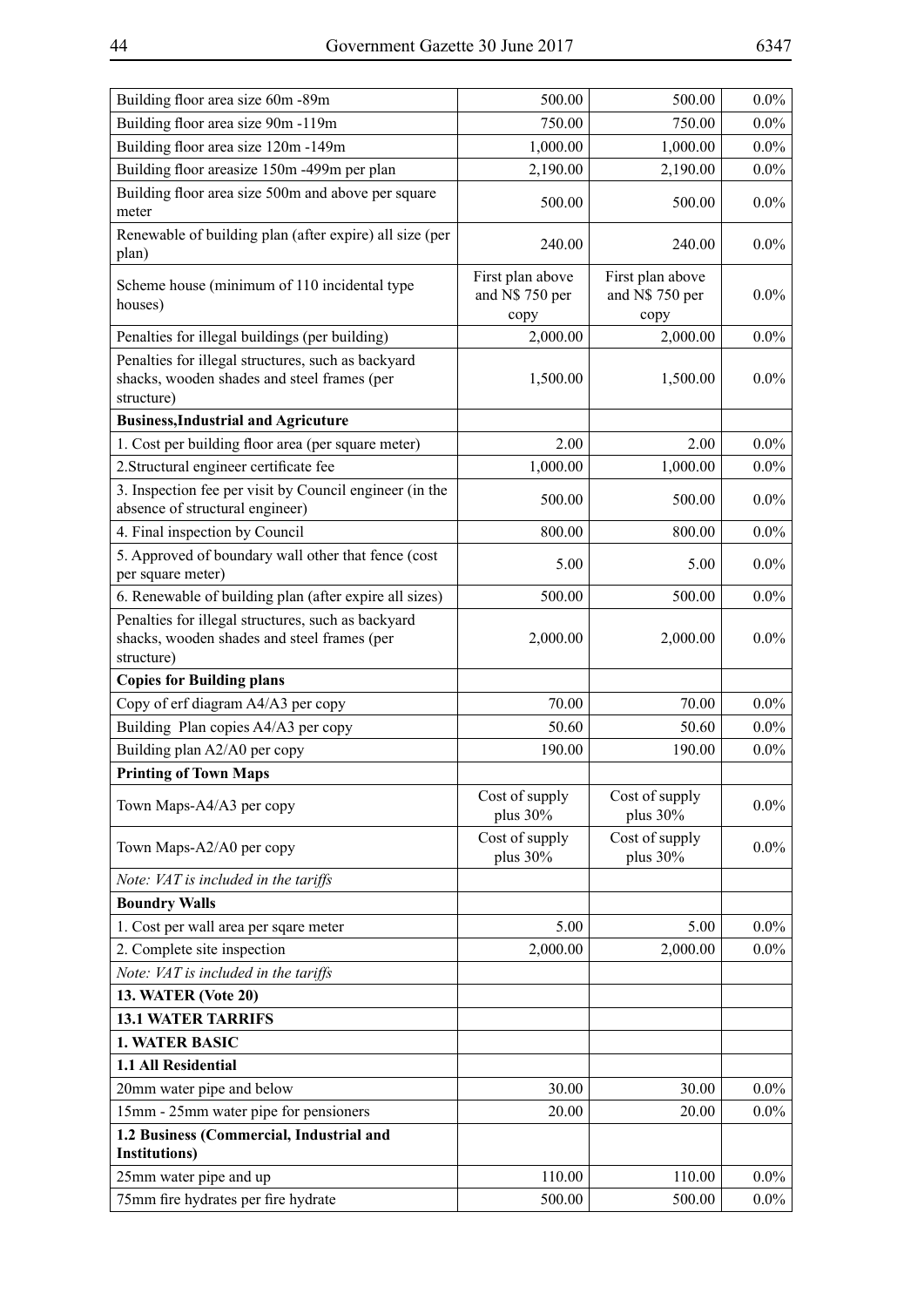| 2. WATER CONSUMPTION (UNITS)                                                                                                                                                    |                                                                                                                               |                                                                                                                               |         |
|---------------------------------------------------------------------------------------------------------------------------------------------------------------------------------|-------------------------------------------------------------------------------------------------------------------------------|-------------------------------------------------------------------------------------------------------------------------------|---------|
| 2.1 Residentional                                                                                                                                                               | 13.50                                                                                                                         | 14.50                                                                                                                         | 7.4%    |
| Pensioners                                                                                                                                                                      | 12.00                                                                                                                         | 14.50                                                                                                                         | 20.8%   |
| Community Tap (25 litres container)                                                                                                                                             | 13.50                                                                                                                         | 13.50                                                                                                                         | $0.0\%$ |
| 2.2 Business (Commercial Industrial and<br><b>Institutions</b> )                                                                                                                |                                                                                                                               |                                                                                                                               |         |
| Otjinene Village Council                                                                                                                                                        | 15.00                                                                                                                         | 15.00                                                                                                                         | $0.0\%$ |
| 2.3 Other                                                                                                                                                                       |                                                                                                                               |                                                                                                                               |         |
| 15mm new connection (per connection meter)                                                                                                                                      | 550.00                                                                                                                        | 550.00                                                                                                                        | $0.0\%$ |
| 15mm new connection (per connection meter)                                                                                                                                      | 550.00                                                                                                                        | 550.00                                                                                                                        | $0.0\%$ |
| 25mm and above new connection (per connection<br>meter)                                                                                                                         | 2,000.00                                                                                                                      | 2,000.00                                                                                                                      | $0.0\%$ |
| 13.2 Other Charges                                                                                                                                                              |                                                                                                                               |                                                                                                                               |         |
| - Reconnection after the water disconnected due to none-payment of the bill = $N$ 250,00$                                                                                       |                                                                                                                               |                                                                                                                               |         |
| - Meter test on the request of the customer $=$ N\$ 1000,00 and refundable if the meter has been faulty.                                                                        |                                                                                                                               |                                                                                                                               |         |
| - Boreholes up to 300 cubic per six months is free of charges, but the fine of N\$ 50,00 per cubic exceeding<br>the limits is payable.                                          |                                                                                                                               |                                                                                                                               |         |
| 13.3 Water consumption deposits                                                                                                                                                 |                                                                                                                               |                                                                                                                               |         |
| Owner                                                                                                                                                                           | 650.00                                                                                                                        | 650.00                                                                                                                        | $0.0\%$ |
| Tenant                                                                                                                                                                          | 750.00                                                                                                                        | 750.00                                                                                                                        | $0.0\%$ |
| <b>Business</b>                                                                                                                                                                 | 1,000.00                                                                                                                      | 1,000.00                                                                                                                      | $0.0\%$ |
| Penalty for illegal water connections, bypass,                                                                                                                                  |                                                                                                                               |                                                                                                                               |         |
| tempering and sabotage per incident.                                                                                                                                            |                                                                                                                               |                                                                                                                               |         |
| Residential - per offence or six months imprisonment<br>or both                                                                                                                 | 2,000.00                                                                                                                      | 2,000.00                                                                                                                      | $0.0\%$ |
| All types of business and Institutions - per offence or<br>six months imprisonment or both                                                                                      | 2,000.00                                                                                                                      | 2,000.00                                                                                                                      | $0.0\%$ |
| Other additional Proposed Fees for 2014/2015<br>Financial year                                                                                                                  |                                                                                                                               |                                                                                                                               |         |
| <b>14. TOWN PLANNING FEES</b>                                                                                                                                                   |                                                                                                                               |                                                                                                                               |         |
| Better fees in the case of rezoning of erven will be<br>charged in terms of section 34 of the Town planning<br>Ordinance, 1954 (Ordinance 18 of 1954), as amended<br>as follows |                                                                                                                               |                                                                                                                               |         |
| - From institutional, private open space no subsidised<br>price to residential or general residential.                                                                          | 50%                                                                                                                           | 50%                                                                                                                           | $0.0\%$ |
| - From institutional, private open space no subsidised<br>price to offence or business                                                                                          | 50%                                                                                                                           | 50%                                                                                                                           | $0.0\%$ |
| - From institutional, private open space subsidised<br>price applicable to any other zoning.                                                                                    | 75% where land<br>has been provided<br>at a subsidised<br>value which is<br>not going to be<br>recovered in any<br>other way. | 75% where land<br>has been provided<br>at a subsidised<br>value which is<br>not going to be<br>recovered in any<br>other way. | $0.0\%$ |
| - Residential to higher densities residential.                                                                                                                                  | 20%                                                                                                                           | 20%                                                                                                                           | $0.0\%$ |
| - Residential to general residential.                                                                                                                                           | 20%                                                                                                                           | 20%                                                                                                                           | $0.0\%$ |
| - Residential, general residential to office or business.                                                                                                                       | 40%                                                                                                                           | 40%                                                                                                                           | $0.0\%$ |
| - Residential, genral residential, business to<br>industrial.                                                                                                                   | 30%                                                                                                                           | 30%                                                                                                                           | $0.0\%$ |
| - Office to business.                                                                                                                                                           |                                                                                                                               | 30%                                                                                                                           | $0.0\%$ |
|                                                                                                                                                                                 | 30%                                                                                                                           |                                                                                                                               |         |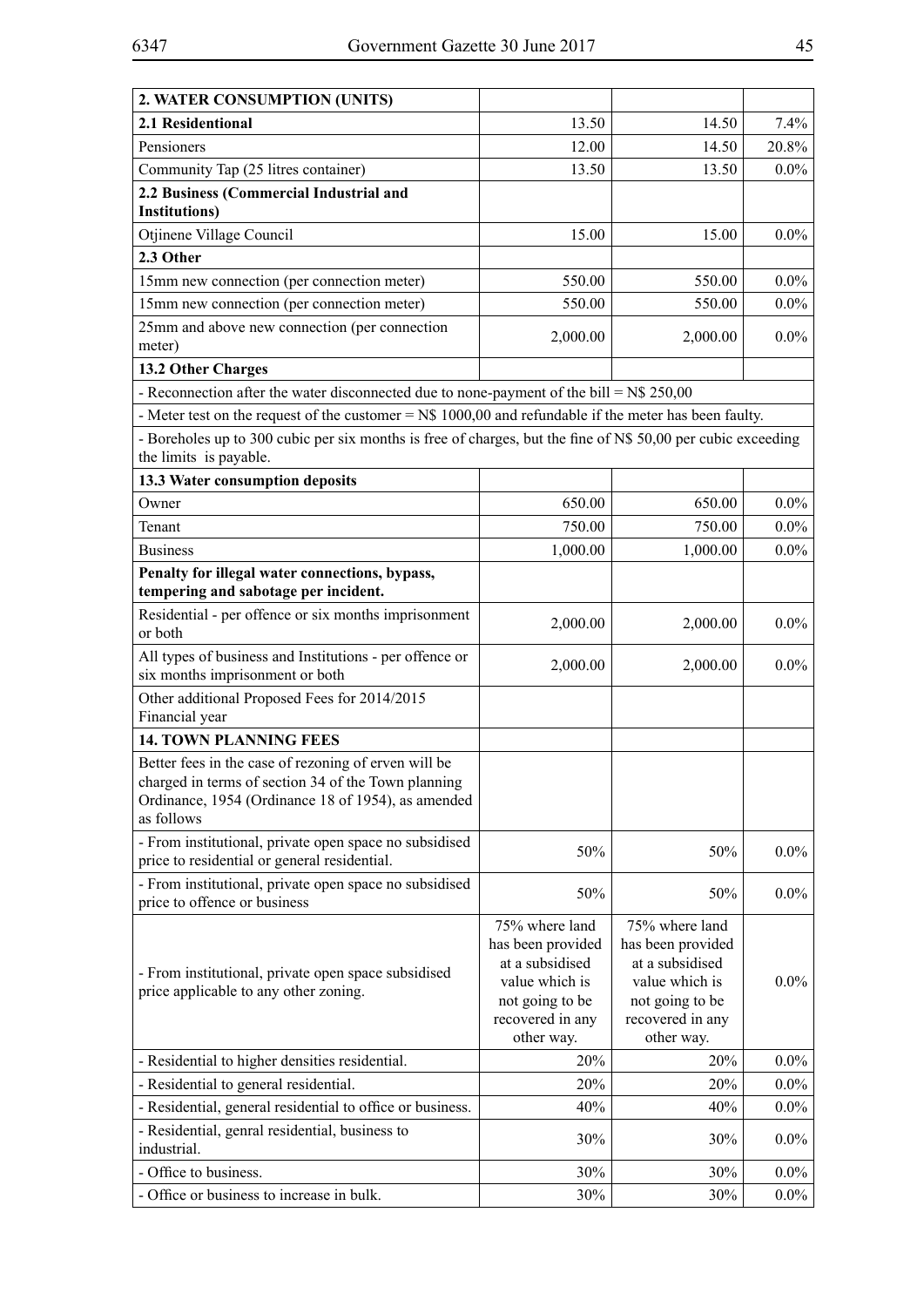| - Any zone to institutional                                                                                                                                                                      | No betterment fee                                                                                                                                                                                                                                                                                                                                                                                                           | No betterment fee                                                                                                                                                                                                                                                                                                                                                                                                          | $0.0\%$ |
|--------------------------------------------------------------------------------------------------------------------------------------------------------------------------------------------------|-----------------------------------------------------------------------------------------------------------------------------------------------------------------------------------------------------------------------------------------------------------------------------------------------------------------------------------------------------------------------------------------------------------------------------|----------------------------------------------------------------------------------------------------------------------------------------------------------------------------------------------------------------------------------------------------------------------------------------------------------------------------------------------------------------------------------------------------------------------------|---------|
| - Any zone to special                                                                                                                                                                            | Own merit up to<br>50%                                                                                                                                                                                                                                                                                                                                                                                                      | Own merit up to<br>50%                                                                                                                                                                                                                                                                                                                                                                                                     |         |
| - Underdetemined or agriculture to any zone                                                                                                                                                      | 30%                                                                                                                                                                                                                                                                                                                                                                                                                         | 30%                                                                                                                                                                                                                                                                                                                                                                                                                        | $0.0\%$ |
| - Special to nay zone                                                                                                                                                                            | No betterment fee                                                                                                                                                                                                                                                                                                                                                                                                           | No betterment fee                                                                                                                                                                                                                                                                                                                                                                                                          | $0.0\%$ |
| - Any zone - where an unauthorized activity or illegal<br>building works is being legalised to any zone                                                                                          | 75% only when<br>legalised use is<br>authorised in terms<br>of the scheme.<br>Unauthorised uses<br>to be terminated<br>if not compatible<br>with surrounfing<br>land uses.                                                                                                                                                                                                                                                  | 75% only when<br>legalised use is<br>authorised in terms<br>of the scheme.<br>Unauthorised uses<br>to be terminated<br>if not compatible<br>with surrounfing<br>land uses.                                                                                                                                                                                                                                                 | $0.0\%$ |
| - State (owned by government) to any zone.                                                                                                                                                       | No bettrment<br>payable provided<br>land is and remain<br>in the state owner-<br>ship.                                                                                                                                                                                                                                                                                                                                      | No bettrment<br>payable provided<br>land is and remain<br>in the state owner-<br>ship.                                                                                                                                                                                                                                                                                                                                     | $0.0\%$ |
| - Municipal to any zone                                                                                                                                                                          | No betterment fee                                                                                                                                                                                                                                                                                                                                                                                                           | No betterment fee                                                                                                                                                                                                                                                                                                                                                                                                          | $0.0\%$ |
| - Township development on private land                                                                                                                                                           | 30%                                                                                                                                                                                                                                                                                                                                                                                                                         | 30%                                                                                                                                                                                                                                                                                                                                                                                                                        | $0.0\%$ |
| - Endowment fees in the case of subdivision of erven<br>will be charged as provided for in the Town-ship<br>and Division of Land Ordinance No.11 of 1963,<br>(Ordinance 11 of 1963), as amended. | Applicants who<br>receive Village<br>approval for sub-<br>division of erven<br>will be require to<br>pay endowment<br>fee of $7.5\%$ of<br>the value of the<br>new portion (s)<br>being created,<br>on or before the<br>registration of the<br>new portion $(s)$ ,<br>and shall be paid<br>into a susspense<br>account created<br>by the Strategic<br>Executive:<br>Finance, Fleet<br>Management,<br>Procuremeth and<br>IT. | Applicants who<br>receive Village<br>approval for sub-<br>division of erven<br>will be require to<br>pay endowment<br>fee of $7.5%$ of<br>the value of the<br>new portion (s)<br>being created,<br>on or before the<br>registration of the<br>new portion $(s)$ ,<br>and shall be paid<br>into a susspense<br>account created<br>by the Strategic<br>Executive:<br>Finance, Fleet<br>Management,<br>Procuremeth and<br>IT. | $0.0\%$ |
| <b>15. LOCAL ECONOMY DEVELOPMENT FEES</b>                                                                                                                                                        |                                                                                                                                                                                                                                                                                                                                                                                                                             |                                                                                                                                                                                                                                                                                                                                                                                                                            |         |
| - Outdoor Advertising (OA) Fees in all location and<br>all sizes:                                                                                                                                |                                                                                                                                                                                                                                                                                                                                                                                                                             |                                                                                                                                                                                                                                                                                                                                                                                                                            |         |
| - Billboards 9 x 6 meter -per month                                                                                                                                                              | 2,500.00                                                                                                                                                                                                                                                                                                                                                                                                                    | 2,500.00                                                                                                                                                                                                                                                                                                                                                                                                                   | $0.0\%$ |
| - Billboard 5.5 x 6 meters -per month                                                                                                                                                            | 2,500.00                                                                                                                                                                                                                                                                                                                                                                                                                    | 2,500.00                                                                                                                                                                                                                                                                                                                                                                                                                   | $0.0\%$ |
| - Billboard 3 x 12 meter per month                                                                                                                                                               | 1,500.00                                                                                                                                                                                                                                                                                                                                                                                                                    | 1,500.00                                                                                                                                                                                                                                                                                                                                                                                                                   | $0.0\%$ |
| - Billboard 3 x 6 meters per month                                                                                                                                                               | 1,000.00                                                                                                                                                                                                                                                                                                                                                                                                                    | 1,000.00                                                                                                                                                                                                                                                                                                                                                                                                                   | $0.0\%$ |
| - Sign Boards: less than 18 square meters per month.                                                                                                                                             | 700.00                                                                                                                                                                                                                                                                                                                                                                                                                      | 700.00                                                                                                                                                                                                                                                                                                                                                                                                                     | $0.0\%$ |
| - Electrical illuminated light boxes                                                                                                                                                             | 500.00                                                                                                                                                                                                                                                                                                                                                                                                                      | 500.00                                                                                                                                                                                                                                                                                                                                                                                                                     | $0.0\%$ |
| - Posters on street poles- per day                                                                                                                                                               | 100.00                                                                                                                                                                                                                                                                                                                                                                                                                      | 100.00                                                                                                                                                                                                                                                                                                                                                                                                                     | $0.0\%$ |
| - Wall wraps- per month                                                                                                                                                                          | 50.00                                                                                                                                                                                                                                                                                                                                                                                                                       | 50.00                                                                                                                                                                                                                                                                                                                                                                                                                      | $0.0\%$ |
| - Illuminated street names signs- per month                                                                                                                                                      | 50.00                                                                                                                                                                                                                                                                                                                                                                                                                       | 50.00                                                                                                                                                                                                                                                                                                                                                                                                                      | $0.0\%$ |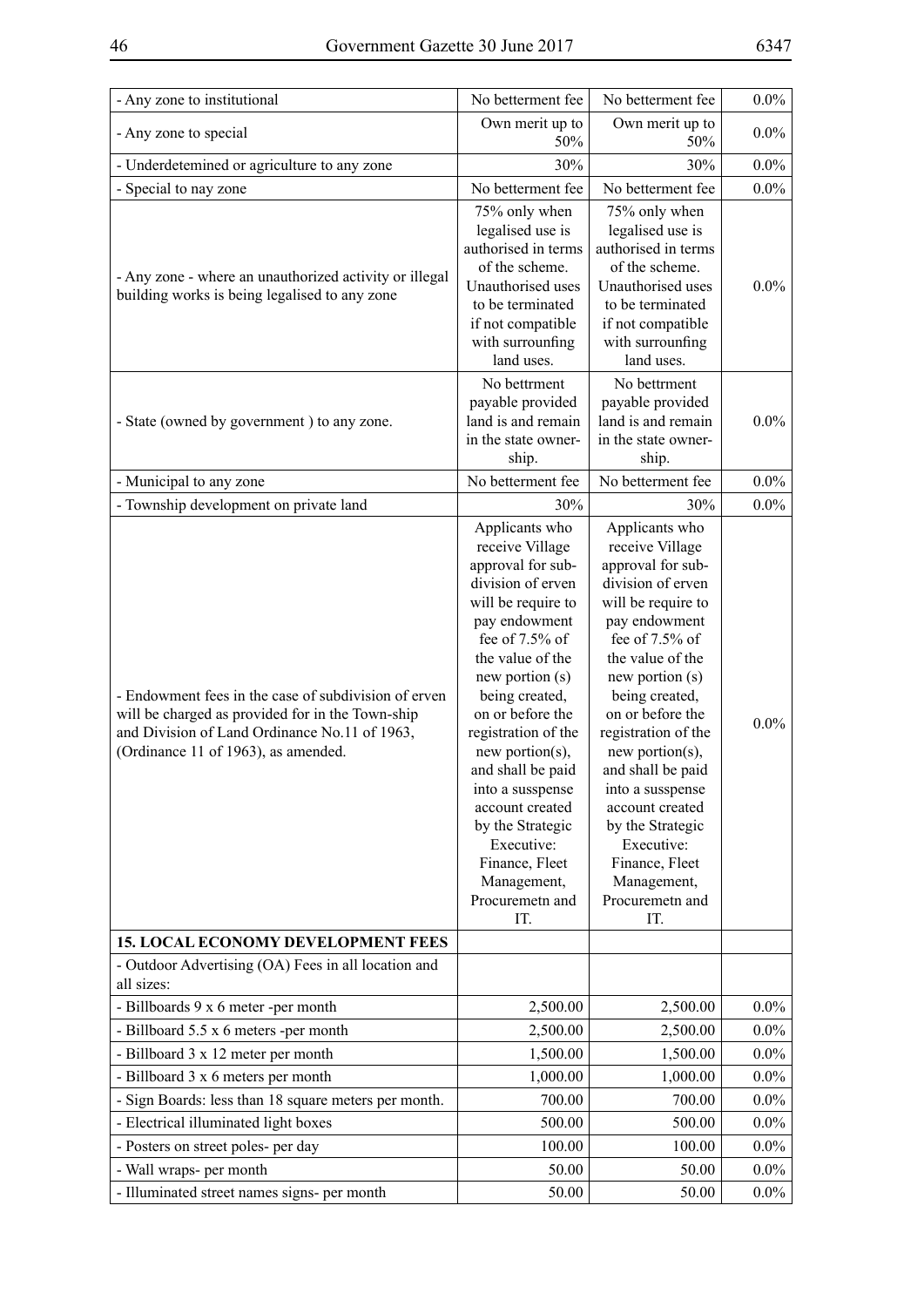| - Estate agent boards- per day                                                                                          | 50.00    | 50.00    | $0.0\%$ |
|-------------------------------------------------------------------------------------------------------------------------|----------|----------|---------|
| - Business sign boards- per month                                                                                       | 100.00   | 100.00   | $0.0\%$ |
| - Advertising on street furniture such as dustbins,<br>concrete refuse drums, bus shelters, taxi ranks, etc.<br>per day | 20.00    | 20.00    | $0.0\%$ |
| - Fire wall advertising per annum                                                                                       | 1,000.00 | 1,000.00 | $0.0\%$ |
| - Sport ground advertisement per annum                                                                                  | 1,500.00 | 1,500.00 | $0.0\%$ |
| - Banners across the road - per day plus own<br>installation                                                            | 50.00    | 50.00    | $0.0\%$ |
| - Other small banners- once off payment plus own<br>installation                                                        | 50.00    | 50.00    | $0.0\%$ |
| - Street vendors per month                                                                                              | 100.00   | 100.00   | $0.0\%$ |
| - Month end vendors only per day                                                                                        | 50.00    | 50.00    | $0.0\%$ |
| <b>16. INFORMAL SETTLEMENTS FEES</b>                                                                                    |          |          |         |
| - Informal Residential flats- per flat and per month                                                                    | 50.00    | 50.00    | $0.0\%$ |
| - Informal Single Residential (more than one<br>corrupgated iron shack on a plot per month                              | 80.00    | 80.00    | $0.0\%$ |
| - Informal Residential flats- per flat and per month                                                                    | 150.00   | 150.00   | $0.0\%$ |
| - Informal Rsidential Grocery Business -per month                                                                       | 150.00   | 150.00   | $0.0\%$ |
| - Informal Residential Bottle Store or Shebeens -per<br>month                                                           | 500.00   | 500.00   | $0.0\%$ |
| - Informal Residential institutional -per month                                                                         | 80.00    | 80.00    | $0.0\%$ |
| - Informal Residential Day Care Centre -per month                                                                       | 60.00    | 60.00    | $0.0\%$ |

#### **BY ORDER OF THE COUNCIL**

## **L. KAUTA CHAIRPERSON OF VILLAGE COUNCIL**

#### **Ondangwa Town Council**

 $\frac{1}{2}$ 

No. 242 2017

#### TARIFF 2017/2018

The Ondangwa Town Council has, under sections 30(1) of the Local Authorities Act, 1992 (Act No. 23 of 1992), as amended, amended the charges, fees, rates and other moneys payable in respect of services rendered by the council as set out in the schedule with effect from 1 July 2017 to 30 June 2018.

| <b>CHAPTER 1: TOWN PLANNING &amp; PROPERTY MANAGEMENT</b> |                                                     |                                                                          |                                               |          |       |                      |
|-----------------------------------------------------------|-----------------------------------------------------|--------------------------------------------------------------------------|-----------------------------------------------|----------|-------|----------------------|
| <b>Tariff Description</b>                                 | <b>Tariff</b><br>2016/17<br><b>Amount</b> in<br>N\$ | <b>New Tariff</b><br><b>Tariff</b><br>2017/18<br><b>Amount</b> in<br>N\$ | <b>Increase</b><br>2017/2018<br>$\frac{0}{0}$ | $\%$     | N\$   | 2017/2018<br>Vat Inc |
| <b>SELLING OF ERVEN</b>                                   |                                                     |                                                                          |                                               |          |       | 40                   |
| Residential lower income (self)<br>help                   |                                                     | 40                                                                       |                                               | 0        |       |                      |
| Residential middle income                                 |                                                     | 80                                                                       |                                               | 0        |       | 80                   |
| Residential higher income                                 |                                                     | 120                                                                      |                                               | $\Omega$ |       | 120                  |
| General residential                                       | 150.00                                              | 150                                                                      | $5\%$                                         | 15%      | 22.50 | 173                  |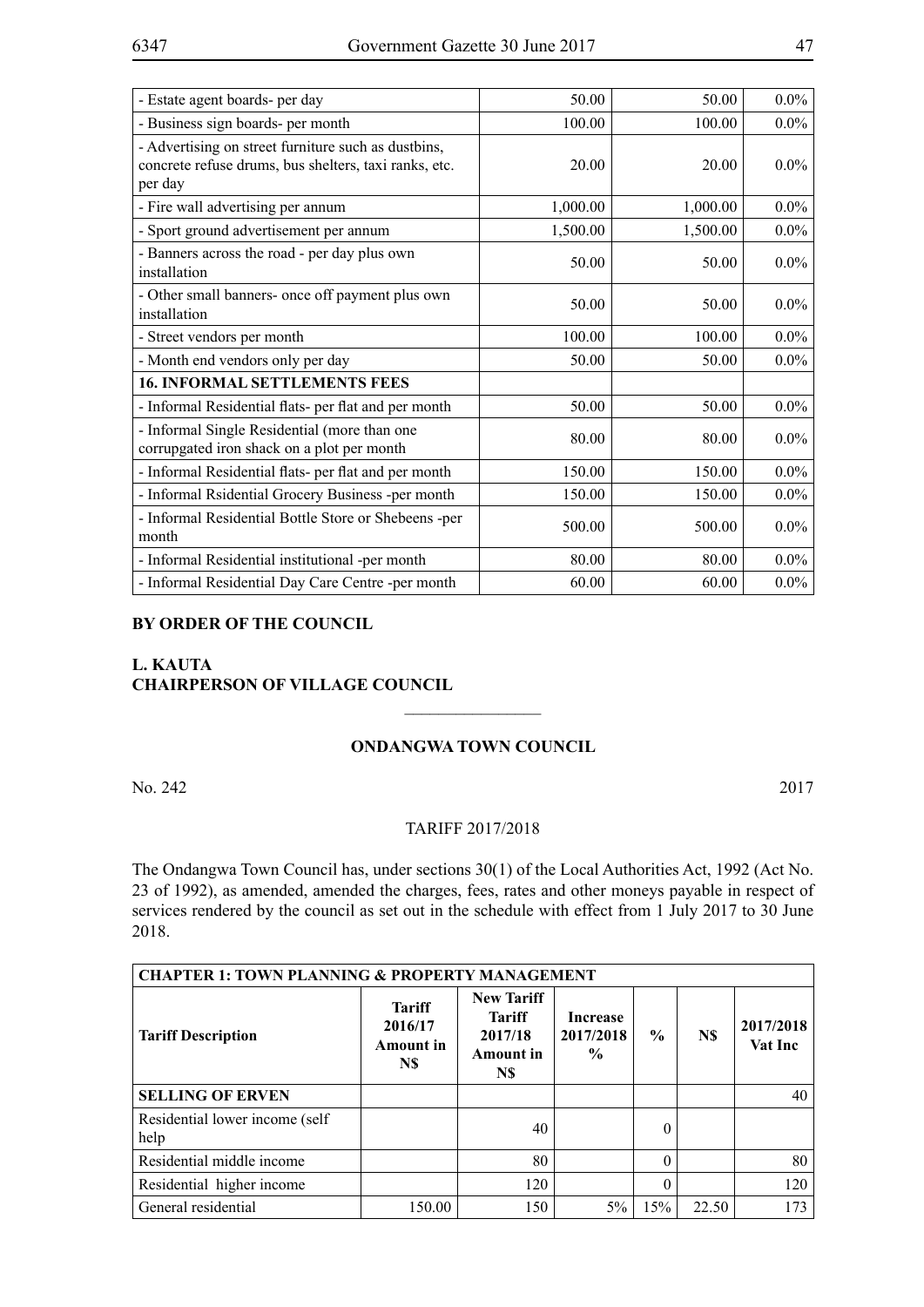$\overline{a}$ 

 $\overline{a}$ 

| <b>Business</b>                                               | 200.00 | 200                                          | 5%    | 15% | 30.00  | 230            |
|---------------------------------------------------------------|--------|----------------------------------------------|-------|-----|--------|----------------|
| Industrial                                                    | 250.00 | 250                                          | 5%    | 15% | 37.50  | 288            |
| Institutional                                                 | 150.00 | 150                                          | $5\%$ | 15% | 22.50  | 173            |
| Agricultural                                                  | 58.00  | 61                                           | 5%    | 15% | 9.14   | 70             |
| Undetermined/un-Serviced Land                                 |        | N\$ 50.00<br>$/s.q.m +$<br>compen-<br>sation |       |     |        |                |
| <b>APPROVAL OF BUILDING</b><br><b>PLANS</b>                   |        |                                              |       |     |        |                |
| Submission fee: Residential                                   | 112.00 | 118                                          | $5\%$ | 15% | 17.64  | 135            |
| Submission fee: Business                                      | 161.00 | 169                                          | $5\%$ | 15% | 25.36  | 194            |
| Residential per square meter of<br>building coverage          | 6.00   | 6                                            | 5%    | 15% | 0.95   | 7              |
| Business per square meter of<br>building coverage             | 6.00   | 6                                            | 5%    | 15% | 0.95   | 7              |
| Boundary walls per square meter                               | 2.00   | $\overline{2}$                               | 5%    | 15% | 0.32   | $\overline{2}$ |
| Identification of erf pegs (formal<br>areas)                  | 331.00 | 348                                          | 5%    | 15% | 52.13  | 400            |
| Identification of erf pegs (informal<br>areas)                | 315.00 | 331                                          | $5\%$ | 15% | 49.61  | 380            |
| PLANNING DEVELOPMENT<br><b>FEES</b>                           |        |                                              |       |     |        |                |
| Betterment fees: Residential to<br><b>General Residential</b> | new    | $25\%$ *(value<br>of the<br>property)        |       |     |        |                |
| Betterment fees: Residential to<br><b>Business</b>            | new    | $40\%$ *(value<br>of the<br>property)        |       |     |        |                |
| Betterment fees: Other Rezonings                              | new    | $25\%$ *(value<br>of the<br>property)        |       |     |        |                |
| <b>Edowment</b> fees                                          | new    | 7.5%<br>*(value<br>of the<br>property)       |       |     |        |                |
| <b>ADMINSTRATION COST</b>                                     |        |                                              |       |     |        |                |
| Administration fees on property<br>sales                      | 788.00 | 827                                          | 5%    | 15% | 124.11 | 952            |
| Application form plots (informal<br>areas)                    | 7.00   | $\overline{7}$                               | 5%    | 15% | 1.10   | 8              |
| Application form plots (formal<br>areas)                      | 16.00  | 17                                           | 5%    | 15% | 2.52   | 19             |
| Application form for relaxing<br>buildings lines              | 16.00  | 17                                           | 5%    | 15% | 2.52   | 19             |
| Application form for consent uses                             | 315.00 | 331                                          | 5%    | 15% | 49.61  | 380            |
| Application form for rezoning,<br>consolidation & subdvision  | 16.00  | 17                                           | 5%    | 15% | 2.52   | 19             |
| NORED letter for electricity                                  | 5.00   | 5                                            | 5%    | 15% | 0.79   | 6              |
| Support letter to finacial<br>institutions                    | 11.00  | 12                                           | 5%    | 15% | 1.73   | 13             |
| Valuation certificate                                         | 56.00  | 59                                           | 5%    | 15% | 8.82   | 68             |
| Sales agreement                                               | 473.00 | 497                                          | 5%    | 15% | 74.50  | 571            |

 $\overline{a}$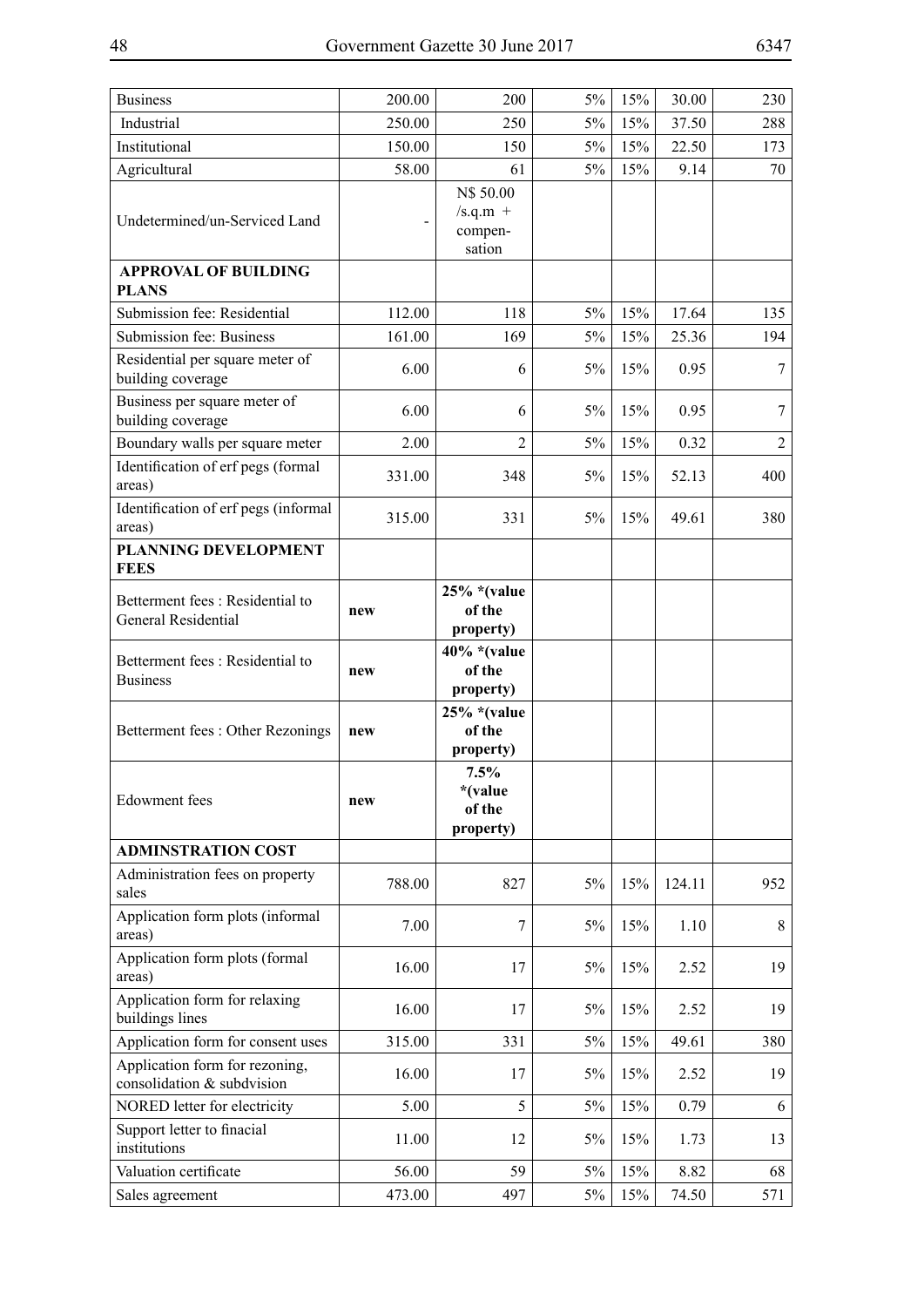| <b>Clearance Certficate</b>                                  | 72.00     | 76     | 5%    | 15%              | 11.34       | 87     |
|--------------------------------------------------------------|-----------|--------|-------|------------------|-------------|--------|
| Site maps/plans A4                                           | 51.00     | 54     | $5\%$ | 15%              | 8.03        | 62     |
| Site maps/plans A3                                           | 53.00     | 56     | $5\%$ | 15%              | 8.35        | 64     |
| Copies Building plans A3                                     | 63.00     | 66     | $5\%$ | 15%              | 9.92        | 76     |
| <b>ADVERTISEMENT PER</b><br><b>MONTH</b>                     |           |        |       |                  |             |        |
| Board (less than 3x3)                                        | 250.00    | 263    | $5\%$ | 15%              | 39.38       | 302    |
| Board (more than 3x3)                                        | 320.00    | 336    | 5%    | 15%              | 50.40       | 386    |
| Board (more than 4x4)                                        | 467.00    | 490    | $5\%$ | 15%              | 73.55       | 564    |
| Network Tower                                                | 3,473.00  | 3647   | $5\%$ | 15%              | 547.00      | 4,194  |
| Illegal advertisements                                       | 2,100.00  | 2205   | $5\%$ | 15%              | 330.75      | 2,536  |
| <b>SITE RENTAL PER MONTH:</b><br><b>INFORMAL SETTLEMENTS</b> |           |        |       |                  |             |        |
| Residential sites                                            | 41.00     | 82     | 100%  | $\boldsymbol{0}$ | 0.00        | 82     |
| <b>Business sites</b>                                        | 227.00    | 431    | 90%   | 15%              | 64.70       | 496    |
| Shebeen                                                      | 50.00     | 100    | 100%  | 15%              | 15.00       | 115    |
| <b>Traditional Homested</b>                                  | 26.00     | 27     | 5%    | 15%              | 4.10        | 31     |
| Lease of Town land                                           | 5,788.00  | 6077   | $5\%$ | 15%              | 911.61      | 6,989  |
| Temporally site rental                                       | 1,389.00  | 1458   | $5\%$ | 15%              | 218.77      | 1,677  |
| Site Rental for Flats                                        |           | 500    | $0\%$ | 15%              | 75.00       | 575    |
| <b>RENTING FLATS</b>                                         |           |        |       |                  |             |        |
| Old age flats                                                | 843.00    | 885    | 5%    | 15%              | 0.00        | 885    |
| One bedroom flat                                             | 2,415.00  | 2415   | 5%    | 15%              | 0.00        | 2,415  |
| Two bedroom flat                                             | 2,990.00  | 2990   | 5%    | 15%              | 0.00        | 2,990  |
| <b>OFFICE RENTAL</b>                                         |           |        |       |                  |             |        |
| Road Authority                                               | 8,401.00  | 9241   | 10%   |                  | 15% 1386.17 | 10,627 |
| <b>GIPF</b>                                                  | 25,557.00 | 28113  | 10%   | 15%              | 4216.91     | 32,330 |
| <b>RATES AND TAXES</b>                                       |           |        |       |                  |             |        |
| Site/Land Residential and<br><b>Business</b>                 | 0.026     | 0.026  | $0\%$ | $\mathbf{0}$     | 0.00        | 0.026  |
| Improvement / Residential and<br><b>Business</b>             | 0.0067    | 0.0067 | $0\%$ | $\boldsymbol{0}$ | 0.00        | 0.0067 |
| <b>CHAPTER 2: WATER, SEWERAGE AND SANITATION</b>             |           |        |       |                  |             |        |
| Residential                                                  | 49.00     | 51     | 5%    | $0\%$            | 0.00        | 51     |
| <b>Business</b>                                              | 192.00    | 202    | $5\%$ | 15%              | 30.24       | 232    |
| Churches and Charity Institutions                            | 133.00    | 140    | 5%    | 15%              | 20.95       | 161    |
| <b>Bulk Meter charges</b>                                    | 348.00    | 365    | 5%    | 15%              | 54.81       | 420    |
| <b>WATER UNIT CHARGES</b>                                    |           |        |       |                  |             |        |
| Residential                                                  | 18.00     | 19     | $8\%$ | $0\%$            | 0.00        | 19     |
| <b>Business</b>                                              | 18.00     | 21     | 15%   | 15%              | 3.11        | 24     |
| <b>Bulk Meter</b>                                            | 56.00     | 59     | 10%   | 15%              | 8.82        | 68     |
| <b>WATER CONNECTION AND</b>                                  |           |        |       |                  |             |        |
| <b>DEPOSIT FEES</b>                                          |           |        |       |                  |             |        |
| <b>Connection: Residential</b>                               | 583.00    | 612    | 5%    | 15%              | 91.82       | 704    |
| <b>Connection: Business</b>                                  | 746.00    | 783    | 5%    | 15%              | 117.50      | 901    |
| <b>Connection: Bulk Water Meter</b>                          | 4,000.00  | 4,200  | 5%    | 15%              | 630.00      | 4830   |
| Reconnection fees: Residential                               | 204.00    | 214    | 5%    | 15%              | 32.13       | 246    |
| Reconnection fees: Business                                  | 291.00    | 306    | 5%    | 15%              | 45.83       | 351    |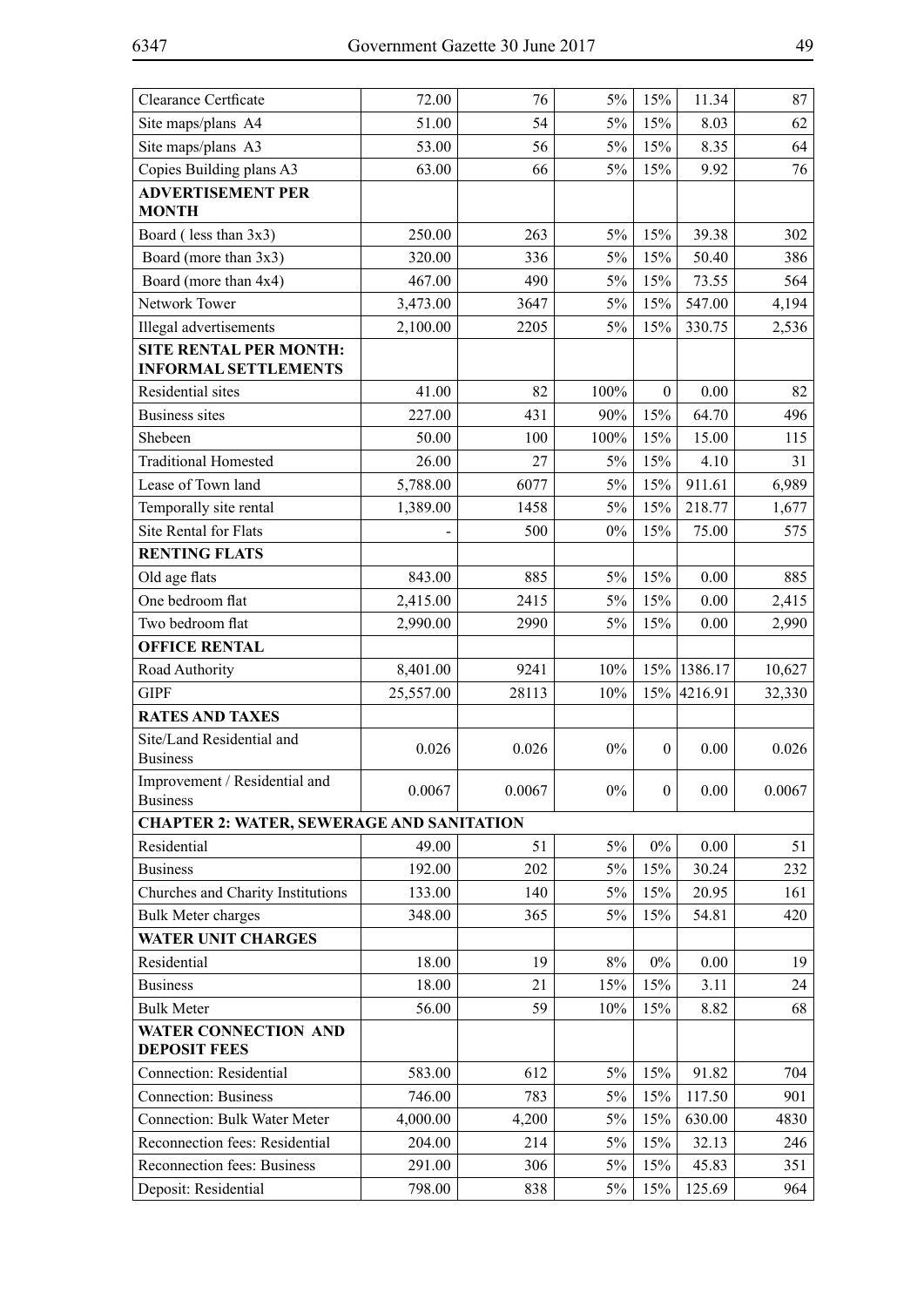| Deposit: Business (25mm-                                                                 |                  |
|------------------------------------------------------------------------------------------|------------------|
| 5%<br>1,824<br>15%<br>273.58<br>1,737.00<br>110mm)                                       | 2097             |
| Deposit Temporaly Residential<br>$5\%$<br>15%<br>472.50<br>3,000.00<br>3,150             | 3623             |
| <b>Deposit Temporaly Business</b><br>$5\%$<br>15%<br>5,000.00<br>5,250<br>787.50         | 6038             |
| <b>OTHER CHARGES</b>                                                                     |                  |
| Payable only if fault is on the<br>256.00<br>269<br>5%<br>$0\%$<br>0.00<br>customer side | 269              |
| 2.50%<br>2.50%<br>2.50%<br>$0\%$<br>0.00<br>Late payment fees                            | $\boldsymbol{0}$ |
| Copy of water statement<br>35.00<br>5%<br>15%<br>5.51<br>37                              | 42               |
| 9<br>Copy of account statement<br>9.00<br>5%<br>15%<br>1.42                              | 11               |
| Reporting of illegal connection<br>200<br>15%<br>30.00<br><b>New</b>                     | 230              |
| <b>Final Notice</b><br>174.00<br>183<br>5%<br>15%<br>27.41                               | 210              |
| <b>SEWERAGE BASIC</b><br><b>CHARGES</b>                                                  |                  |
| Sewerage basics per month<br>53.00<br>56<br>5%<br>$0\%$<br>0.00<br>(Residential)         | 56               |
| Sewerage basics per month<br>107.00<br>112<br>5%<br>15%<br>16.85<br>(Business)           | 129              |
| $\overline{2}$<br>Use of puplic toilets<br>2.00<br>$0\%$<br>15%<br>0.30                  | $\overline{2}$   |
| Sewerage Residential per toilet<br>30.00<br>32<br>5%<br>15%<br>4.73<br>per month         | 36               |
| Sewerage Business per toilet per<br>39.00<br>41<br>5%<br>15%<br>6.14<br>month            | 47               |
| <b>Sewerage Connection</b>                                                               |                  |
| <b>Connection: Residential</b><br>707<br>15%<br>106.00<br>673.00<br>5%                   | 813              |
| <b>Connection: Business</b><br>149.15<br>947.00<br>994<br>5%<br>15%                      | 1144             |
| <b>SANITATION BASIC</b><br><b>CHARGES</b>                                                |                  |
| Residential Garden Refuse<br>42<br>10%<br>$0\%$<br>0.00<br>38.00                         | 42               |
| <b>Residential Domestic Refuse</b><br>10%<br>55.00<br>$0\%$<br>0.00<br>61                | 61               |
| 65<br>15%<br>62.00<br>$5\%$<br>9.77<br>Churches Refuse                                   | 75               |
| <b>Institutional Garden Refuse</b><br>702.00<br>744<br>6%<br>15%<br>111.62               | 856              |
| General Dealer-Wholesale<br>840.00<br>10%<br>15%<br>138.60<br>924                        | 1063             |
| General Dealer-Retail<br>840.00<br>924<br>10%<br>15%<br>138.60                           | 1063             |
| Other eg.<br>5%<br>15%<br>19.22<br>122.00<br>128<br>Office, Shebeens, Cucashop           | 147              |
| Heavy Material (constructions)<br>882.00<br>1058<br>20%<br>15%<br>158.76<br>per load     | 1217             |
| Illegal refuse dumping<br>109.46<br>695.00<br>730<br>5%<br>15%                           | 839              |
| Refuse skip and Removal per skip<br>200.97<br>1276.00<br>1340<br>5%<br>15%               | 1541             |
| molok bin high volume<br>2300.00<br>2415<br>15%<br>5%<br>362.25                          | 2777             |
| molok bin low volume<br>1621.00<br>1702<br>15%<br>255.31<br>5%                           | 1957             |
| <b>ANIMAL IMPOUNDMENT</b>                                                                |                  |
| Cattle/Donkey/Horses per day<br>24.00<br>25<br>5%<br>15%<br>3.78                         | 29               |
| Goat/Sheep per day<br>13.00<br>5%<br>15%<br>1.95<br>13                                   | 15               |
| Pig per day<br>101.00<br>$5\%$<br>15%<br>15.91<br>106                                    | 122              |
| Piglets per day<br>15%<br>50.00<br>50<br>5%<br>7.50                                      | 58               |
| <b>CHAPTER 3: PUBLIC HEALTH</b>                                                          |                  |
| <b>FUMIGATION FEE</b>                                                                    |                  |
| 22.00<br>15%<br>Standard room<br>23<br>5%<br>3.47                                        | 27               |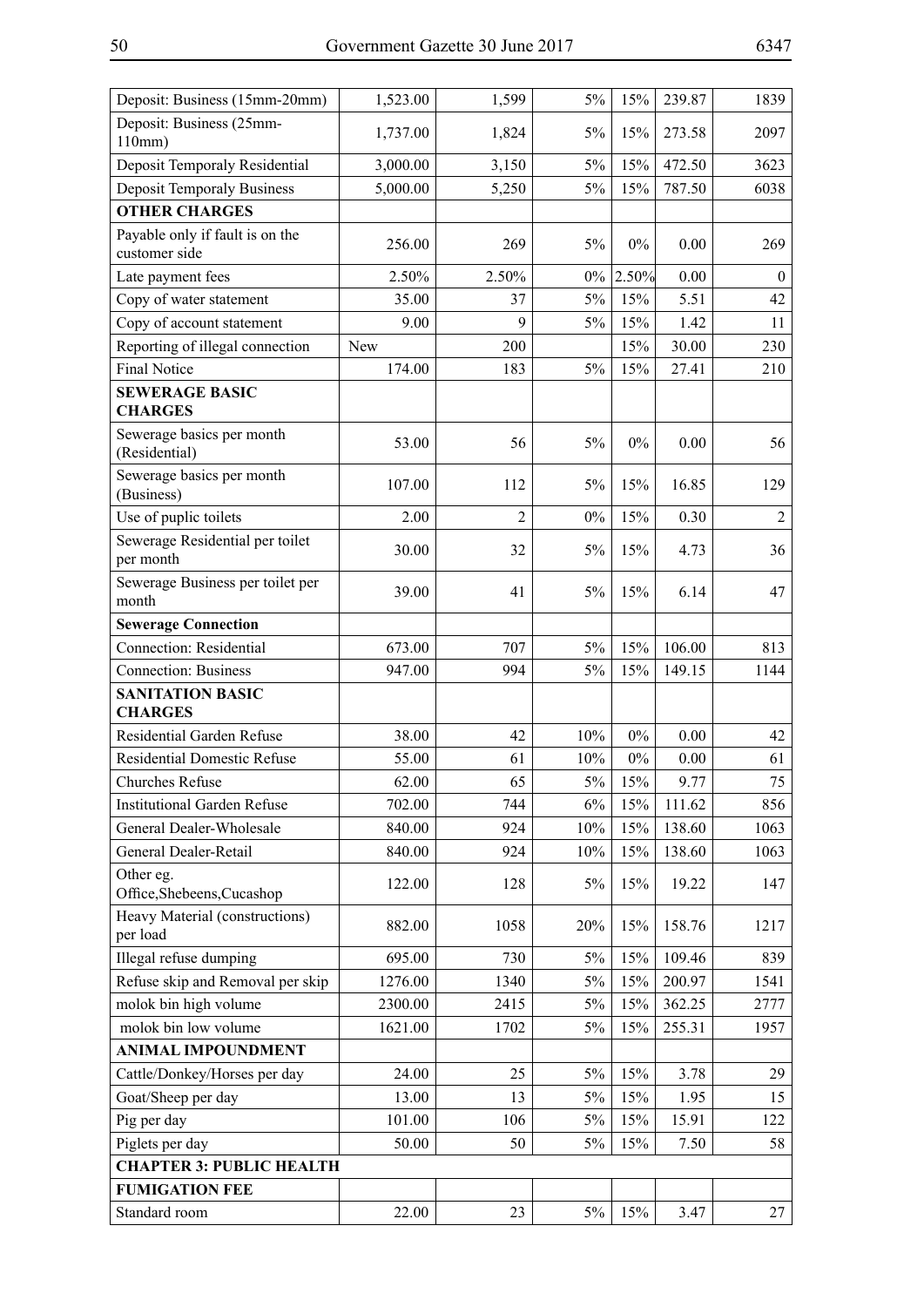| <b>ABATTOIR: Slaughtering fees</b>                                           |          |      |       |     |              |          |
|------------------------------------------------------------------------------|----------|------|-------|-----|--------------|----------|
| per cattle<br>Cattle                                                         | 105.00   | 110  | $5\%$ | 15% | 16.54        | 127      |
|                                                                              | 37.00    | 39   | $5\%$ | 15% |              |          |
| Calves                                                                       | 24.00    | 25   | 5%    | 15% | 5.83<br>3.78 | 45<br>29 |
| Sheep                                                                        |          |      |       |     |              |          |
| Goats                                                                        | 24.00    | 25   | $5\%$ | 15% | 3.78         | 29       |
| Pigs                                                                         | 58.00    | 61   | 5%    | 15% | 9.14         | 70       |
| Piglets                                                                      | 24.00    | 25   | $5\%$ | 15% | 3.78         | 29       |
| <b>GRAVE NUMBER PLATES</b>                                                   |          |      |       |     |              |          |
| National                                                                     | 107.00   | 151  | 41%   | 15% |              | 151      |
| Foreigner                                                                    | 331.00   | 348  | 5%    | 15% |              | 348      |
| <b>BUSINESS AND FITNESS</b><br><b>CERTIFICATE AND</b><br><b>REGISTRATION</b> |          |      |       |     |              |          |
| Inspection fees per Km                                                       | 10.00    | 11   | 10%   | 15% | 1.65         | 13       |
| Application                                                                  | 10.00    | 11   | 10%   | 15% | 1.65         | 13       |
| Correction of Certificate and<br>Duplicate                                   | 50.00    | 60   | 20%   | 15% | 9.00         | 69       |
| First registration of Business                                               | 128.00   | 134  | 5%    | 15% | 20.16        | 155      |
| Hawkers                                                                      | 102.00   | 110  | 8%    | 15% | 16.52        | 127      |
| General Dealer w/sale                                                        | 695.00   | 834  | 20%   | 15% | 125.10       | 959      |
| General Dealer retail and<br>Furniture shops                                 | 637.00   | 733  | 15%   | 15% | 109.88       | 842      |
| Hotel                                                                        | 767.00   | 805  | 5%    | 15% | 120.80       | 926      |
| Food product                                                                 | 332.00   | 402  | 21%   | 15% | 60.26        | 462      |
| Factories                                                                    | 767.00   | 1089 | 42%   | 15% | 163.37       | 1253     |
| All non-food retail                                                          | 322.00   | 399  | 24%   | 15% | 59.89        | 459      |
| Tailoring                                                                    | 281.00   | 306  | 9%    | 15% | 45.94        | 352      |
| Micro landing financial<br>institutions                                      | 383.00   | 498  | 30%   | 15% | 74.69        | 573      |
| Financial institutions                                                       | 765.00   | 1086 | 42%   | 15% | 162.95       | 1249     |
| Pharmacies                                                                   | 765.00   | 1086 | 42%   | 15% | 162.95       | 1249     |
| Cuca shop                                                                    | 291.00   | 306  | 5%    | 15% | 45.83        | 351      |
| Carwash                                                                      | 368.00   | 412  | 12%   | 15% | 61.82        | 474      |
| Salon and hair products                                                      | 257.00   | 308  | 20%   | 15% | 46.26        | 355      |
| Grave Stones and funeral services                                            | 765.00   | 803  | 5%    | 15% | 120.49       | 924      |
| Construction companies                                                       | 765.00   | 803  | 5%    | 15% | 120.49       | 924      |
| Filling stations                                                             | 1,021.00 | 1225 | 20%   | 15% | 183.78       | 1409     |
| Shebeen                                                                      | 534.00   | 561  | 5%    | 15% | 84.11        | 645      |
| Guest houses, b&b, lodges, pensions                                          | 729.00   | 838  | 15%   | 15% | 125.75       | 964      |
| Garages and spare parts                                                      | 729.00   | 765  | 5%    | 15% | 114.82       | 880      |
| Security companies                                                           | 383.00   | 402  | 5%    | 15% | 60.32        | 462      |
| Import and export offices                                                    | 383.00   | 402  | 5%    | 15% | 60.32        | 462      |
| Training institutions                                                        | 765.00   | 803  | 5%    | 15% | 120.49       | 924      |
| Flats                                                                        | 510.00   | 536  | 5%    | 15% | 80.33        | 616      |
| Medical practitioners                                                        | 765.45   | 1010 | 32%   | 15% | 151.56       | 1162     |
| Parastatal and private company                                               | 1,654.00 | 1737 | 5%    | 15% | 260.51       | 1997     |
| Kindergardens                                                                | 244.00   | 256  | 5%    | 15% | 38.43        | 295      |
| Real estate                                                                  | 500.00   | 525  | $5\%$ | 15% | 78.75        | 604      |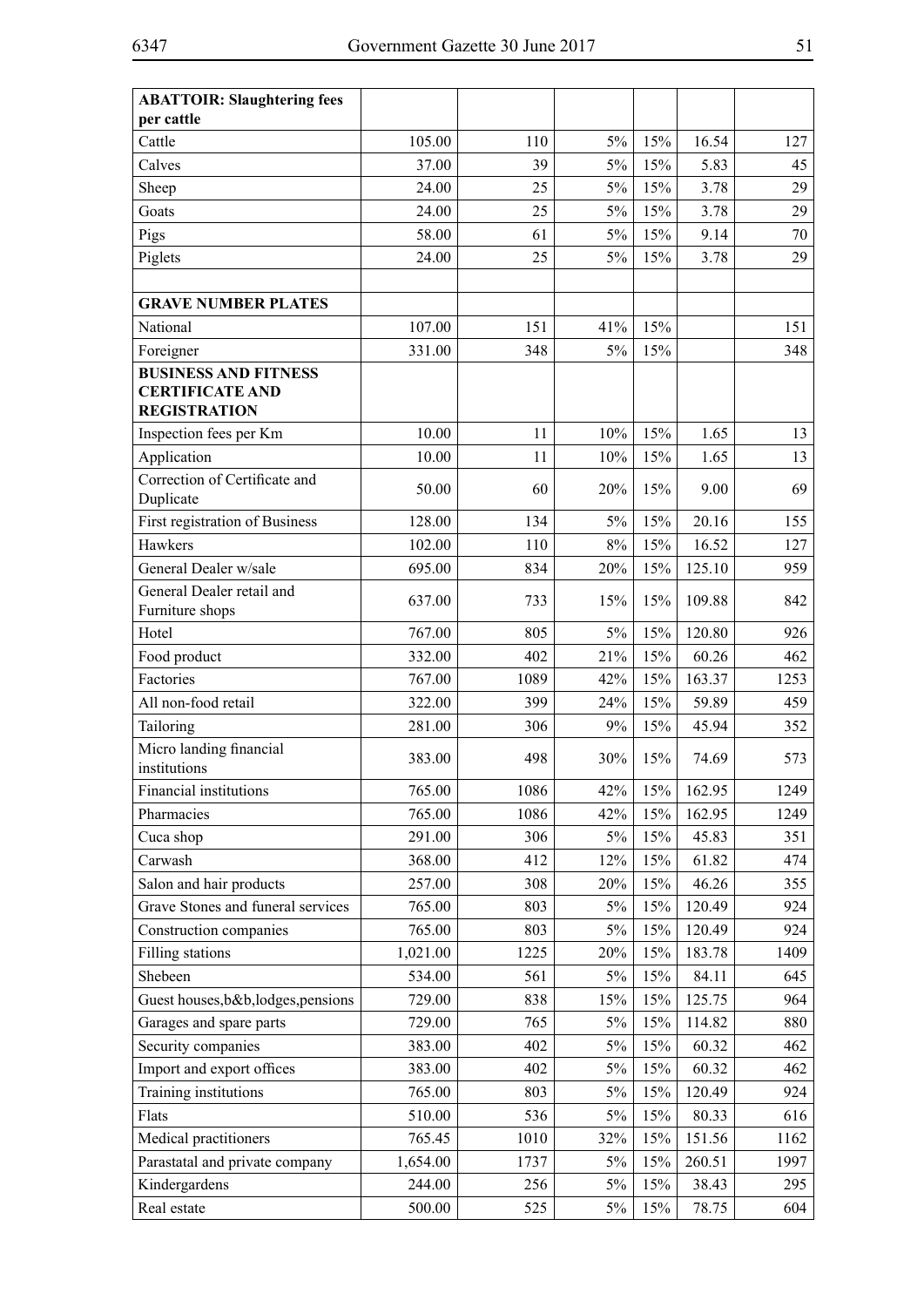| Bars / Pubs                                             | 486.00   | 603  | 24%    | 15%              | 90.40  | 693    |  |  |
|---------------------------------------------------------|----------|------|--------|------------------|--------|--------|--|--|
| <b>Bakery</b>                                           | 324.00   | 768  | 137%   | 15%              | 115.18 | 883    |  |  |
| Electrical companies                                    | 525.00   | 604  | 15%    | 15%              | 90.56  | 694    |  |  |
| <b>Butchery</b>                                         | 729.00   | 765  | 5%     | 15%              | 114.82 | 880    |  |  |
| Temporary Charitable gatherings                         | 315.00   | 331  | $5\%$  | 15%              | 49.61  | 380    |  |  |
| Dislay of cars for sale (per car)                       | 100.00   | 105  | 5%     | 15%              | 15.75  | 121    |  |  |
| <b>OPEN MARKET KIOSKS</b>                               |          |      |        |                  |        |        |  |  |
| Food preparation                                        | 420.00   | 441  | 5%     | 15%              | 66.15  | 507    |  |  |
| Tailoring                                               | 256.00   | 441  | 20%    | 15%              | 66.15  | 507    |  |  |
| Salons                                                  | 420.00   | 441  | 5%     | 15%              | 66.15  | 507    |  |  |
| Open space                                              | 53.00    | 56   | 5%     | 15%              | 8.35   | 64     |  |  |
| Cool container                                          | 128.00   | 134  | 5%     | 15%              | 20.16  | 155    |  |  |
| Own Containers                                          | 256.00   | 269  | $5\%$  | 15%              | 40.32  | 309    |  |  |
| <b>Barbeque Stands</b>                                  | 63.00    | 66   | 5%     | 15%              | 9.92   | 76     |  |  |
| Container use per day                                   | 128.00   | 134  | $5\%$  | 15%              | 20.16  | 155    |  |  |
| Daily Trade                                             | 10.00    | 11   | $5\%$  | 15%              | 1.58   | 12     |  |  |
| Open space (Omwandi & Okano)                            | 16.00    | 17   | $5\%$  | 15%              | 2.52   | 19     |  |  |
| SME Internet café                                       | 11.00    | 12   | $5\%$  | 15%              | 1.73   | 13     |  |  |
| Street Kiosk (rental of space)                          | 158.00   | 166  | 5%     | 15%              | 24.89  | 191    |  |  |
| Okamwandi Hosting of Events                             | 300      | 315  | 5%     | 15%              | 47.25  | 362    |  |  |
| <b>CHAPTER 4: PLANT HIRE, PTO AND LEASE AND RENTING</b> |          |      |        |                  |        |        |  |  |
| <b>PLANT HIRE</b>                                       |          |      |        |                  |        |        |  |  |
| Road grader                                             | 809.00   | 890  | $10\%$ | 15%              | 133.49 | 1023   |  |  |
| Road grader                                             | 389.00   | 408  | 5%     | 15%              | 61.27  | 470    |  |  |
| <b>JCB</b>                                              | 608.00   | 638  | $5\%$  | 15%              | 95.76  | 734    |  |  |
| Sewer Cleaner (hydroblast:<br>outside town boundaries)  | 1,737.00 | 1824 | 5%     | 15%              | 273.58 | 2097   |  |  |
| Sewer Cleaner (residential)                             | 735.00   | 772  | 5%     | 15%              | 115.76 | 888    |  |  |
| Sewer Cleaner (Business)                                | 735.00   | 772  | $5\%$  | 15%              | 115.76 | 888    |  |  |
| Lowbed Truck per km                                     | 30.00    | 30   | $5\%$  | 15%              | 4.50   | 35     |  |  |
| Lowbed Truck per Load                                   | 767.00   | 805  | 5%     | 15%              | 120.80 | 926    |  |  |
| Tipper Trailer refuse removal                           |          | 500  | $0\%$  | 15%              | 75.00  | 575    |  |  |
| Tipper Truck (refuse removal) per                       |          | 730  | $0\%$  | 15%              | 109.50 | 840    |  |  |
| load                                                    |          |      |        |                  |        |        |  |  |
| PTO AND LEASE                                           |          |      |        |                  |        |        |  |  |
| <b>Residential</b>                                      |          |      |        |                  |        |        |  |  |
| up 1000m <sup>2</sup> - 2000m <sup>2</sup>              | 100.00   | 200  | 100%   | $\boldsymbol{0}$ | 0.00   | 200.00 |  |  |
| up 2001m <sup>2</sup> - 3000m <sup>2</sup>              | 128.00   | 256  | 100%   | $\mathbf{0}$     | 0.00   | 256.00 |  |  |
| up 1001m <sup>2</sup> - 3000m <sup>2</sup>              | 181.00   | 362  | 100%   | $\mathbf{0}$     | 0.00   | 362.00 |  |  |
| <b>Business</b>                                         |          |      |        |                  |        |        |  |  |
| up to $1000m^2$                                         | 214.00   | 428  | 100%   | 15%              | 64.20  | 492    |  |  |
| $1000m^2 - 2000m^2$                                     | 295.00   | 590  | 100%   | 15%              | 88.50  | 679    |  |  |
| $2001m^2 - 3000m^2$                                     | 361.00   | 722  | 100%   | 15%              | 108.30 | 830    |  |  |
| $3001m^2 - 4000m^2$                                     | 431.00   | 862  | 100%   | 15%              | 129.30 | 991    |  |  |
| $4001m^2 - 5000m^2$                                     | 495.00   | 990  | 100%   | 15%              | 148.50 | 1139   |  |  |
| $5001m^2 - 6000m^2$                                     | 563.00   | 1126 | 100%   | 15%              | 168.90 | 1295   |  |  |
| $6001m^2 - 7000m^2$                                     | 643.00   | 1286 | 100%   | 15%              | 192.90 | 1479   |  |  |
| $70001m^2 - 8000m^2$                                    | 698.00   | 1396 | 100%   | 15%              | 209.40 | 1605   |  |  |
| $8001m^2 - 9000m^2$                                     | 734.00   | 1468 | 100%   | 15%              | 220.20 | 1688   |  |  |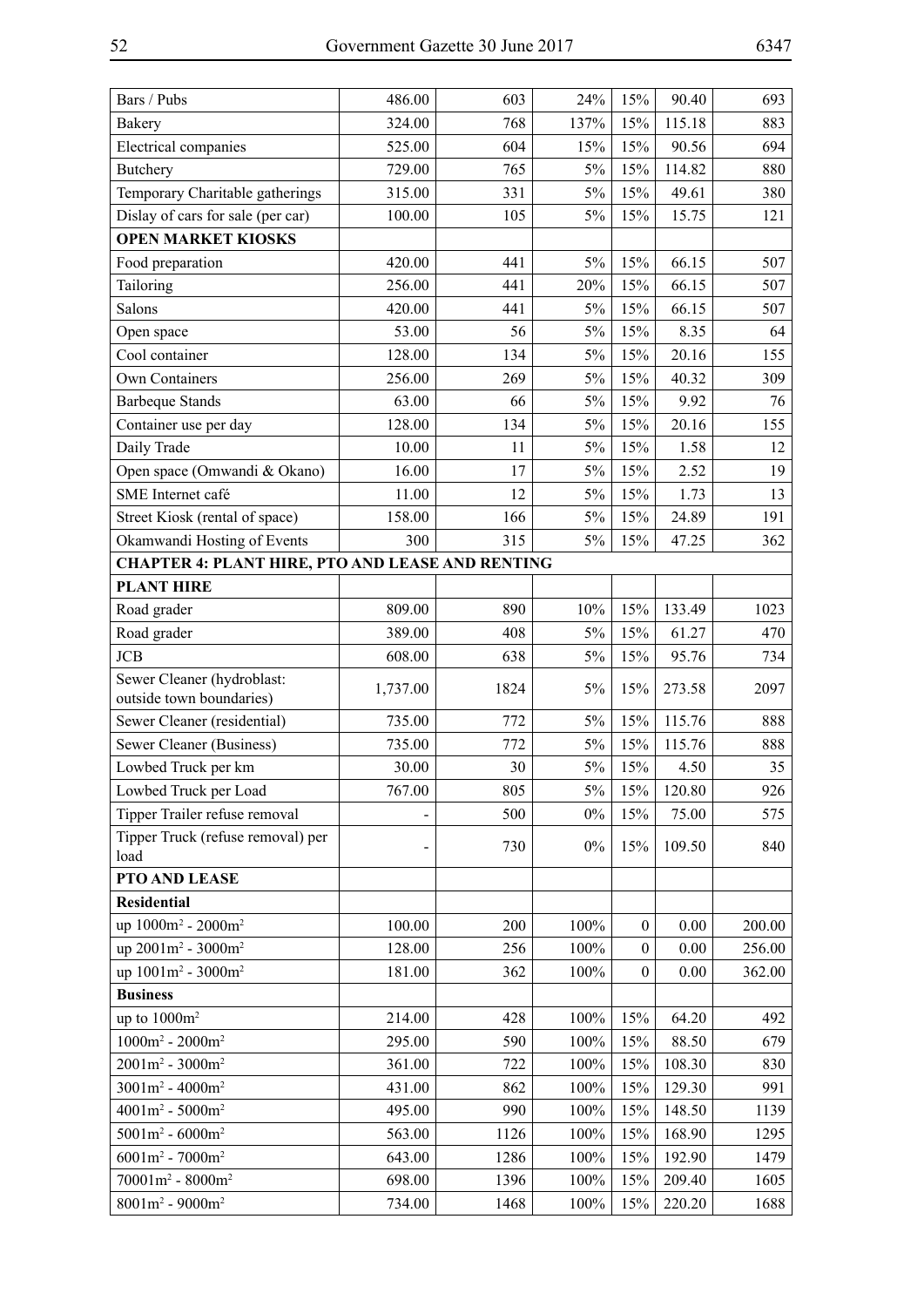| $9001m^2 - 10000m^2$                                                            | 832.00   | 1664 | 100%  | 15% | 249.60 | 1914 |
|---------------------------------------------------------------------------------|----------|------|-------|-----|--------|------|
| $10001m^2 - 12000m^2$                                                           | 696.00   | 1392 | 100%  | 15% | 208.80 | 1601 |
| <b>RENTING OF TOWN HALL</b>                                                     |          |      |       |     |        |      |
| <b>Deposit Refundable</b>                                                       | 1,544.00 | 1544 | 10%   | 15% | 231.60 | 1776 |
| Any Activity (oluno Hall) per day                                               | 1,544.00 | 1544 | 10%   | 15% | 231.60 | 1776 |
| <b>Deposit Refundable</b>                                                       | 2,500.00 | 2500 | 10%   | 15% | 375.00 | 2875 |
| Trade Fair Main Hall per day                                                    | 2,500.00 | 2500 | 10%   | 15% | 375.00 | 2875 |
| Trade Fair Mini Hall per day                                                    | 1,544.00 | 1544 | 10%   | 15% | 231.60 | 1776 |
| Trade Fair (open space)                                                         |          | 3043 | $0\%$ | 15% | 456.52 | 3500 |
| Trade Fair                                                                      |          |      |       |     |        |      |
| <b>PENALTIES</b>                                                                |          |      |       |     |        |      |
| Illegal Construction (Business)                                                 | 5,000.00 | 5000 | $0\%$ | 15% | 750.00 | 5750 |
| Illegal Construction (Residential)                                              | 2,000.00 | 2000 | $0\%$ | 15% | 300.00 | 2300 |
| Illegal construction on existing<br>structure (Business)                        | 5,000.00 | 5000 | $0\%$ | 15% | 750.00 | 5750 |
| Illegal construction on existing<br>structure (Residential)                     | 2,000.00 | 2000 | $0\%$ | 15% | 300.00 | 2300 |
| Illegal excavation of sand on<br>municipal land                                 | 2,000.00 | 2000 | $0\%$ | 15% | 300.00 | 2300 |
| Illegal slaughtering on an animals<br>at other places than slaughtering<br>slab | 500.00   | 500  | $0\%$ | 15% | 75.00  | 575  |
| Illegal dumping                                                                 | 600.00   | 600  | $0\%$ | 15% | 90.00  | 690  |
| Illegal night soil disposal                                                     | 800.00   | 800  | $0\%$ | 15% | 120.00 | 920  |
| Illegal trading without a licence<br>(hawkers)                                  | 150.00   | 150  | $0\%$ | 15% | 22.50  | 173  |
| Illegal trading without a licence<br>(bar, cuca shop, shebeen)                  | 500.00   | 500  | $0\%$ | 15% | 75.00  | 575  |
| <b>Illegal Business</b>                                                         | 1,000.00 | 1000 | $0\%$ | 15% | 150.00 | 1150 |
| Illegal obstruction of water flow                                               | 2,000.00 | 2000 | $0\%$ | 15% | 300.00 | 2300 |
| Illegal connection: Residential<br>(3000 plus average consumption)              | 3,000.00 | 3000 | $0\%$ | 15% | 450.00 | 3450 |
| Illegal connection: Business (5000<br>plus average consumption)                 | 5,000.00 | 5000 | $0\%$ | 15% | 750.00 | 5750 |
| Damage of water and sewerage<br>network cost of repair plus<br>average usage    | 5,000.00 | 5000 | 0%    | 15% | 750.00 | 5750 |
| Illegal display of cars for sale                                                | 500.00   | 500  | $0\%$ | 15% | 75.00  | 575  |

 $\frac{1}{2}$ 

## **BY ORDER OF COUNCIL**

**P. Amwele Mayor of Ondangwa Town**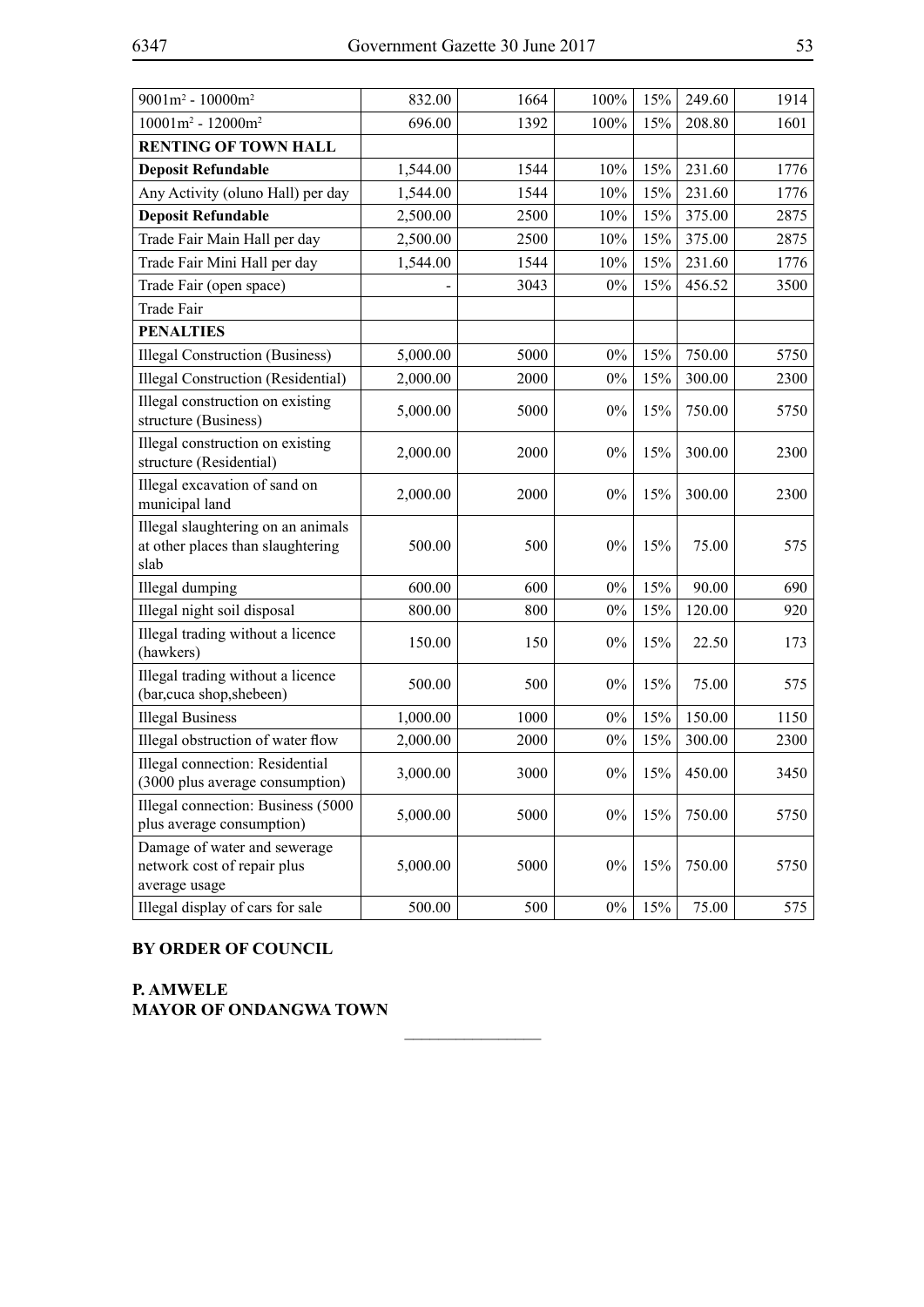## **LÜDERITZ TOWN COUNCIL**

No. 243 2017

## TARIFFS 2017/2018

Valid From 1 July 2017 to 30 June 2018.

## **ELECTRICITY**

| <b>Description</b>                                | Charge           |                                |                                |
|---------------------------------------------------|------------------|--------------------------------|--------------------------------|
| <b>DOMESTIC PREPAID</b>                           | <b>PEAK TIME</b> | <b>STANDARD</b><br><b>TIME</b> | <b>OFF-PEAK</b><br><b>TIME</b> |
| UNIT CHARGE N\$/KWH - LOW<br><b>SEASON</b>        |                  | 1.9364                         |                                |
| ECB LEVY N\$/KWH                                  | 0.0160           |                                |                                |
| NEF LEVY N\$/KWH                                  | 0.0108           |                                |                                |
| DOMESTIC SP (20-40 AMPS) (1A)                     | <b>PEAK TIME</b> | <b>STANDARD</b><br><b>TIME</b> | <b>OFF-PEAK</b><br><b>TIME</b> |
| <b>UNIT CHARGE N\$/KWH - LOW</b><br><b>SEASON</b> |                  | 1.366                          |                                |
| <b>BASIC CHARGE N\$/AMP/MONTH</b>                 | 4.6332           |                                |                                |
| <b>ECB LEVY N\$/KWH</b>                           | 0.0160           |                                |                                |
| NEF LEVY N\$/KWH                                  | 0.0108           |                                |                                |
| <b>DOMESTIC SP (LESS THAN 20 AMPS)</b><br>(1A)    | <b>PEAK TIME</b> | <b>STANDARD</b><br><b>TIME</b> | <b>OFF-PEAK</b><br><b>TIME</b> |
| <b>UNIT CHARGE N\$/KWH - LOW</b><br><b>SEASON</b> |                  | 1.5919                         |                                |
| <b>BASIC CHARGE N\$/AMP/MONTH</b>                 | 4.3956           |                                |                                |
| ECB LEVY N\$/KWH                                  | 0.0160           |                                |                                |
| NEF LEVY N\$/KWH                                  | 0.0108           |                                |                                |
| <b>DOMESTIC SP (MORE THAN 40)</b><br>AMPS(1B)     | <b>PEAK TIME</b> | <b>STANDARD</b><br><b>TIME</b> | <b>OFF-PEAK</b><br><b>TIME</b> |
| <b>UNIT CHARGE N\$/KWH - LOW</b><br><b>SEASON</b> |                  | 1.7939                         |                                |
| <b>BASIC CHARGE N\$/AMP/MONTH</b>                 | 7.6032           |                                |                                |
| ECB LEVY N\$/KWH                                  | 0.0160           |                                |                                |
| NEF LEVY N\$/KWH                                  | 0.0108           |                                |                                |
| <b>DOMESTIC TP (25 AMPS AND UP)</b><br>(2B)       | <b>PEAK TIME</b> | <b>STANDARD</b><br><b>TIME</b> | <b>OFF-PEAK</b><br><b>TIME</b> |
| <b>UNIT CHARGE N\$/KWH - LOW</b><br><b>SEASON</b> | 1.5919           | 1.5919                         | 1.5919                         |
| UNIT CHARGE N\$/KWH - HIGH<br><b>SEASON</b>       | 1.8058           | 1.8058                         | 1.8058                         |
| <b>BASIC CHARGE N\$/AMP/MONTH</b>                 | 25.068           |                                |                                |
| ECB LEVY N\$/KWH                                  | 0.0160           |                                |                                |
| NEF LEVY N\$/KWH                                  | 0.0108           |                                |                                |
| <b>DOMESTIC TP (LESS THAN 25</b><br>AMPS(2A)      | <b>PEAK TIME</b> | <b>STANDARD</b><br><b>TIME</b> | <b>OFF-PEAK</b><br><b>TIME</b> |
| UNIT CHARGE N\$/KWH - LOW<br><b>SEASON</b>        | 1.5919           | 1.5919                         | 1.5919                         |
| UNIT CHARGE N\$/KWH - HIGH<br><b>SEASON</b>       | 1.8058           | 1.8058                         | 1.8058                         |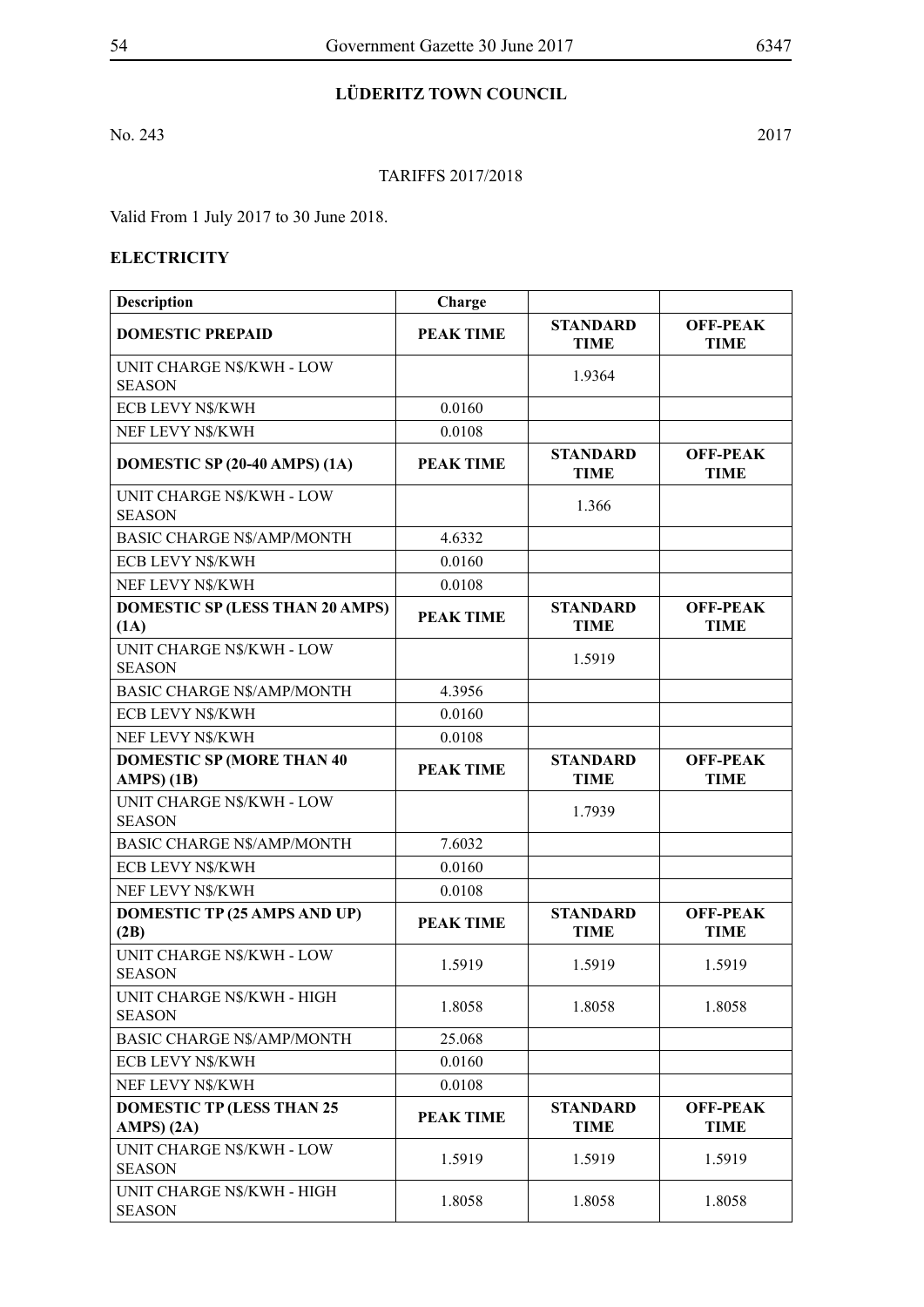| <b>BASIC CHARGE N\$/AMP/MONTH</b>                 | 23.9976          |                                |                                |
|---------------------------------------------------|------------------|--------------------------------|--------------------------------|
| ECB LEVY N\$/KWH                                  | 0.0160           |                                |                                |
| NEF LEVY N\$/KWH                                  | 0.0108           |                                |                                |
| <b>BUSINESS PREPAID</b>                           | <b>PEAK TIME</b> | <b>STANDARD</b><br><b>TIME</b> | <b>OFF-PEAK</b><br><b>TIME</b> |
| UNIT CHARGE N\$/KWH - LOW<br><b>SEASON</b>        |                  | 2.1384                         |                                |
| ECB LEVY N\$/KWH                                  | 0.0160           |                                |                                |
| NEF LEVY N\$/KWH                                  | 0.0108           |                                |                                |
| <b>BUSINESS SP (20 - 40 AMPS) (1A)</b>            | <b>PEAK TIME</b> | <b>STANDARD</b><br><b>TIME</b> | <b>OFF-PEAK</b><br><b>TIME</b> |
| <b>UNIT CHARGE N\$/KWH - LOW</b><br><b>SEASON</b> |                  | 1.7939                         |                                |
| <b>BASIC CHARGE N\$/AMP/MONTH</b>                 | 4.6332           |                                |                                |
| ECB LEVY N\$/KWH                                  | 0.0160           |                                |                                |
| NEF LEVY N\$/KWH                                  | 0.0108           |                                |                                |
| <b>BUSINESS SP (LESS THAN 20 AMPS)</b><br>(1A)    | <b>PEAK TIME</b> | <b>STANDARD</b><br><b>TIME</b> | <b>OFF-PEAK</b><br><b>TIME</b> |
| <b>UNIT CHARGE N\$/KWH - LOW</b><br><b>SEASON</b> |                  | 1.5919                         |                                |
| <b>BASIC CHARGE N\$/AMP/MONTH</b>                 | 4.3956           |                                |                                |
| <b>ECB LEVY N\$/KWH</b>                           | 0.0160           |                                |                                |
| NEF LEVY N\$/KWH                                  | 0.0108           |                                |                                |
| <b>BUSINESS SP (MORE THAN 40 AMPS)</b><br>(1B)    | <b>PEAK TIME</b> | <b>STANDARD</b><br><b>TIME</b> | <b>OFF-PEAK</b><br><b>TIME</b> |
| UNIT CHARGE N\$/KWH - LOW<br><b>SEASON</b>        |                  | 1.7939                         |                                |
| <b>BASIC CHARGE N\$/AMP/MONTH</b>                 | 7.6032           |                                |                                |
| ECB LEVY N\$/KWH                                  | 0.0160           |                                |                                |
| NEF LEVY N\$/KWH                                  | 0.0108           |                                |                                |
| <b>BUSINESS TP (25 AMPS AND UP) (2B)</b>          | <b>PEAK TIME</b> | <b>STANDARD</b><br><b>TIME</b> | <b>OFF-PEAK</b><br><b>TIME</b> |
| UNIT CHARGE N\$/KWH - LOW<br><b>SEASON</b>        | 1.5919           | 1.5919                         | 1.5919                         |
| UNIT CHARGE N\$/KWH - HIGH<br><b>SEASON</b>       | 1.8058           | 1.8058                         | 1.8058                         |
| <b>BASIC CHARGE N\$/AMP/MONTH</b>                 | 25.068           |                                |                                |
| ECB LEVY N\$/KWH                                  | 0.0160           |                                |                                |
| NEF LEVY N\$/KWH                                  | 0.0108           |                                |                                |
| <b>BUSINESS TP (LESS THAN 25 AMPS)</b><br>(2A)    | <b>PEAK TIME</b> | <b>STANDARD</b><br><b>TIME</b> | <b>OFF-PEAK</b><br><b>TIME</b> |
| UNIT CHARGE N\$/KWH - LOW<br><b>SEASON</b>        | 1.5919           | 1.5919                         | 1.5919                         |
| UNIT CHARGE N\$/KWH - HIGH<br><b>SEASON</b>       | 1.8058           | 1.8058                         | 1.8058                         |
| <b>BASIC CHARGE N\$/AMP/MONTH</b>                 | 23.9976          |                                |                                |
| ECB LEVY N\$/KWH                                  | 0.0160           |                                |                                |
| NEF LEVY N\$/KWH                                  | 0.0108           |                                |                                |
| <b>LARGE POWER USERS</b>                          | <b>PEAK TIME</b> | <b>STANDARD</b><br><b>TIME</b> | <b>OFF-PEAK</b><br><b>TIME</b> |
| UNIT CHARGE N\$/KWH - LOW<br><b>SEASON</b>        | 2.0909           | 1.8770                         | 1.2830                         |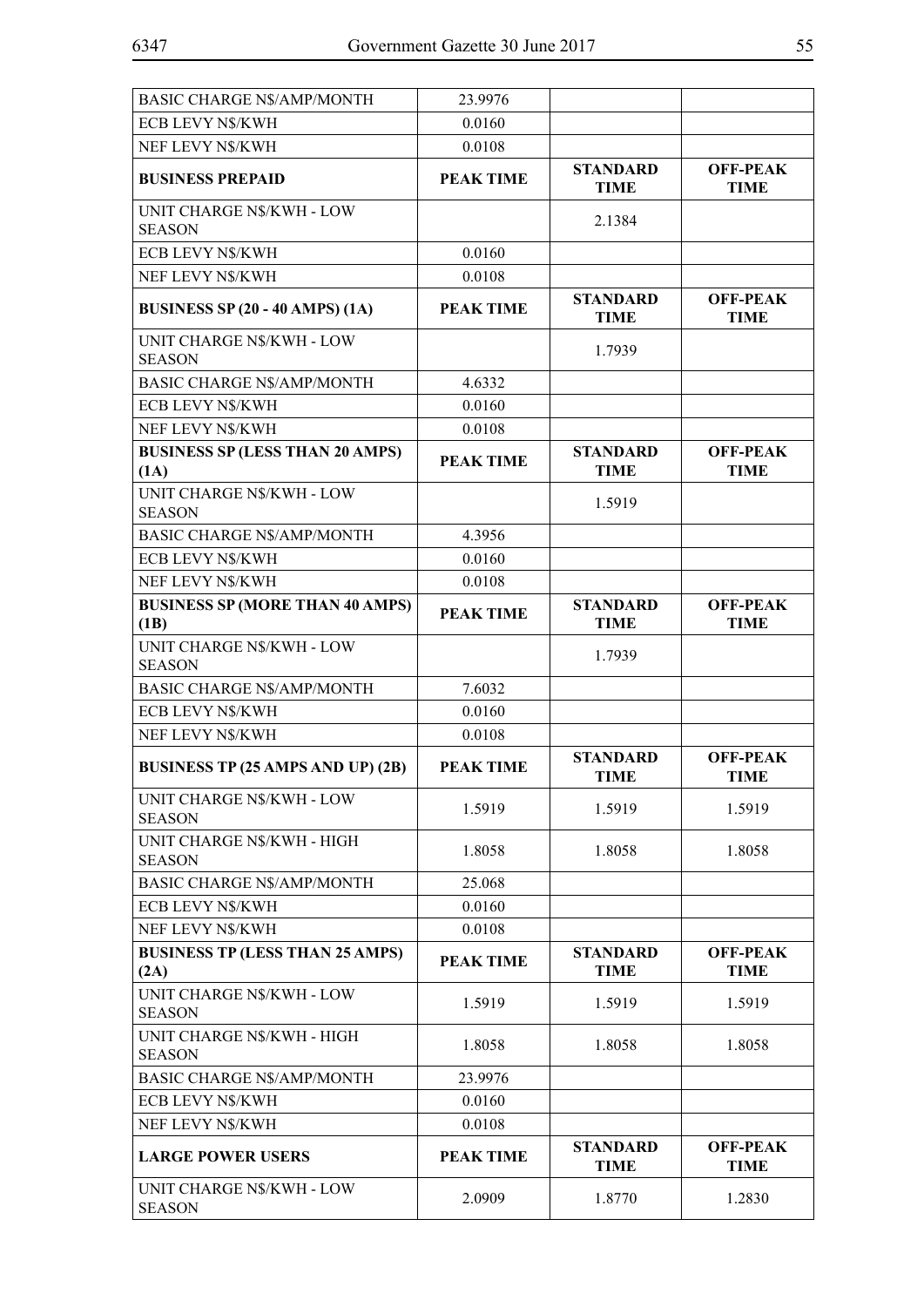| UNIT CHARGE N\$/KWH - HIGH<br><b>SEASON</b>                                                 | 3.967                              | 2.0671                                                                                                          | 1.3306                         |
|---------------------------------------------------------------------------------------------|------------------------------------|-----------------------------------------------------------------------------------------------------------------|--------------------------------|
| <b>BASIC CHARGE N\$/AMP/MONTH</b>                                                           |                                    |                                                                                                                 |                                |
| <b>ECB LEVY N\$/KWH</b>                                                                     | 0.0160                             |                                                                                                                 |                                |
| NEF LEVY N\$/KWH                                                                            | 0.0108                             |                                                                                                                 |                                |
| <b>DEPARTMENTAL &amp; SPORTS</b><br><b>GROUNDS</b>                                          | <b>PEAK TIME</b>                   | <b>STANDARD</b><br><b>TIME</b>                                                                                  | <b>OFF-PEAK</b><br><b>TIME</b> |
| <b>UNIT CHARGE N\$/KWH - LOW</b><br><b>SEASON</b>                                           |                                    | 1.9364                                                                                                          |                                |
| <b>ECB LEVY N\$/KWH</b>                                                                     | 0.0160                             |                                                                                                                 |                                |
| NEF LEVY N\$/KWH                                                                            | 0.0108                             |                                                                                                                 |                                |
| <b>AVAILABILITY OF ELECTRICITY</b>                                                          |                                    | PER M <sup>2</sup>                                                                                              |                                |
| <b>UNIT CHARGE N\$/KWH - LOW</b><br><b>SEASON</b>                                           |                                    | 0.1901                                                                                                          |                                |
| <b>ECB LEVY N\$/KWH</b>                                                                     | 0.0160                             |                                                                                                                 |                                |
| NEF LEVY N\$/KWH                                                                            | 0.0108                             |                                                                                                                 |                                |
| New Connections                                                                             | Actual cost +<br>Admin Fee + VAT   |                                                                                                                 |                                |
| Reconnection due account being in arrears                                                   |                                    | 351.33                                                                                                          |                                |
| Disconnection/reconnection on consumer<br>request                                           |                                    | 150.00                                                                                                          |                                |
| Pensioners                                                                                  |                                    | Exempted                                                                                                        |                                |
| <b>SECURITY DEPOSITS</b>                                                                    |                                    |                                                                                                                 |                                |
| Residential, Pensioners & Old Age<br>Homes                                                  |                                    | 672.10                                                                                                          |                                |
| <b>Government Institutions &amp; NGO's</b>                                                  |                                    | 2,000.00                                                                                                        |                                |
| <b>Businesses</b>                                                                           |                                    | Based on average<br>monthly consump-<br>tion with mini-<br>mum of N\$2,000<br>(Equivalent to<br>bank guarantee) |                                |
| Alteration/Relocation/Reapair or<br>substitution of Electrical meter on<br>consumer requets | Actual $cost +$<br>Admin Fee + VAT |                                                                                                                 |                                |
| Illegal tampering - First offence                                                           |                                    | 1,900.00                                                                                                        | 2,500.00                       |
| Illegal tampering - Second Offence                                                          |                                    | Lega Action                                                                                                     |                                |

## \* OLD AGE HOMES QUALIFY FOR A 40% DISCOUNT ON THE PUBLISHED CHARGES SUBJECT TO COUNCIL APPROVAL

## \* VAT IS CHARGED ON NON-BUSINESS CUSTOMERS

| <b>Tariff Description</b>      | 2014/2015<br><b>Tariff</b><br>N\$ | 2015/2016<br><b>Existing</b><br><b>Tariff</b><br>N\$ | 2016/2017<br><b>Existing</b><br><b>Tariff</b><br>N\$ | 2017/2018<br><b>NEW</b><br><b>Tariff</b><br>N\$ | Increase<br>$\frac{6}{9}$ |
|--------------------------------|-----------------------------------|------------------------------------------------------|------------------------------------------------------|-------------------------------------------------|---------------------------|
| Water:                         |                                   |                                                      |                                                      |                                                 |                           |
| <b>Residential Consumption</b> |                                   |                                                      |                                                      |                                                 |                           |
| $0-8m3$ per month              | 12.85                             | 14.50                                                | 16.36                                                | 18.47                                           | 12.85                     |
| $9 - 30m3$ per month           | 18.03                             | 19.83                                                | 22.38                                                | 25.25                                           | 12.85                     |
| $30 - 60m3$ per month          | 24.94                             | 27.43                                                | 30.95                                                | 34.93                                           | 12.85                     |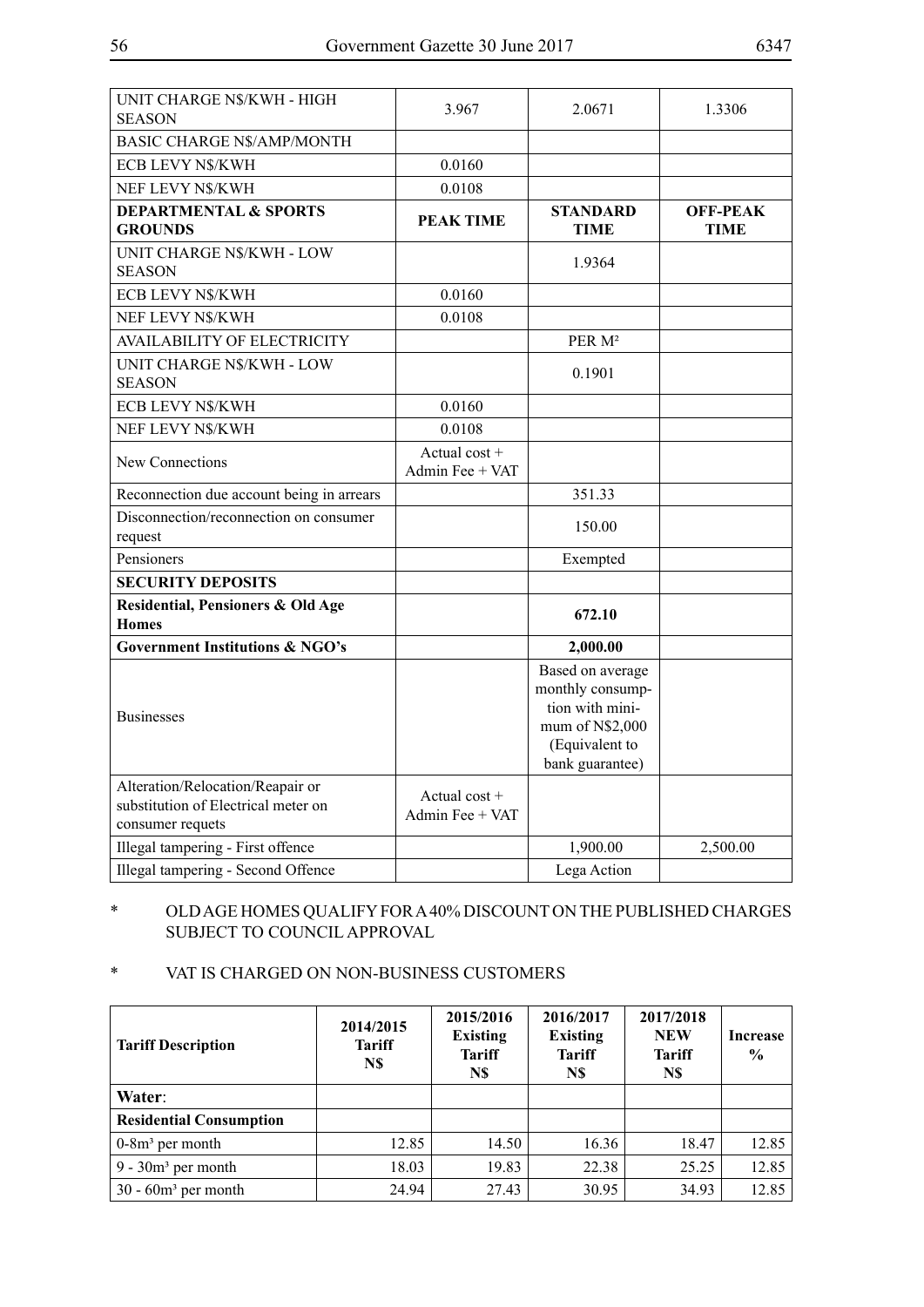| $60m^3$ > per month                                 | 38.02                                                                        | 41.82                               | 47.19    | 53.26    | 12.85 |
|-----------------------------------------------------|------------------------------------------------------------------------------|-------------------------------------|----------|----------|-------|
| <b>Non - Residential</b>                            |                                                                              |                                     |          |          |       |
| Consumption                                         |                                                                              |                                     |          |          |       |
| $0 - 500m3$ per month                               | 22.43                                                                        | 25.12                               | 28.35    | 31.99    | 12.85 |
| 501 - 1000m <sup>3</sup> per month                  | 25.49                                                                        | 28.55                               | 32.22    | 36.36    | 12.85 |
| 1001 - 1200 $m^3$ > per month                       | 28.13                                                                        | 31.50                               | 35.55    | 40.12    | 12.85 |
| $1201m^3$ > per month                               | 30.68                                                                        | 34.37                               | 38.79    | 43.77    | 12.85 |
| Departmental                                        |                                                                              | Equivalent<br>to Namwater<br>Tariff |          |          |       |
| <b>Basic Charges</b>                                |                                                                              |                                     |          |          |       |
| 15mm                                                | 34.22                                                                        | 37.64                               | 42.48    | 47.94    | 12.85 |
| 20 <sub>mm</sub>                                    | 78.12                                                                        | 85.93                               | 96.97    | 109.43   | 12.85 |
| 25mm                                                | 113.65                                                                       | 125.05                              | 141.12   | 159.25   | 12.85 |
| 40mm                                                | 317.64                                                                       | 349.40                              | 394.30   | 444.97   | 12.85 |
| 50mm                                                | 444.66                                                                       | 489.13                              | 551.98   | 622.91   | 12.85 |
| 80mm                                                | 635.26                                                                       | 698.79                              | 788.58   | 889.92   | 12.85 |
| 110mm                                               | 826.35                                                                       | 908.99                              | 1,025.80 | 1,157.61 | 12.85 |
| Empty serviced erf/plots                            | Empty serviced<br>erf where<br>water supply<br>is available but<br>not used  | 37.64                               | 42.48    | 47.94    | 12.85 |
| Pensioners                                          |                                                                              | Exempted                            |          |          |       |
| Pre-paid Users                                      |                                                                              |                                     |          |          |       |
| per m <sup>3</sup>                                  | 12.04                                                                        | 19.83                               | 23.80    | 30.94    | 30.00 |
| per 25 lt                                           |                                                                              |                                     |          |          |       |
| Replacement Tag/Token                               | Actual cost +<br>admin fee+ VAT                                              |                                     |          |          |       |
| New Connections                                     | Actual cost +<br>admin fee+ VAT                                              |                                     |          |          |       |
| Reconnection due to account<br>in arrears           | 351.33                                                                       | 351.33                              | 396.48   | 447.42   | 12.85 |
| Pensioners                                          | Exempted                                                                     |                                     |          |          |       |
| Disconnection/Reconnections<br>on consumers request | 150.00                                                                       | 150                                 | 169.28   | 191.03   | 12.85 |
| <b>Security Deposits -</b><br>Refundable            |                                                                              |                                     |          |          |       |
| Residential, Pensioners & Old<br>age homes          | Based on<br>Average<br>monthly<br>consumption<br>with minimum<br>of N\$672   | 672.00                              | 672.00   | 672.00   |       |
| GRN institutions and NGO's                          | Based on<br>Average<br>monthly<br>consumption<br>with minimum<br>of N\$ 1000 |                                     | 1,000.00 | 1,000.00 |       |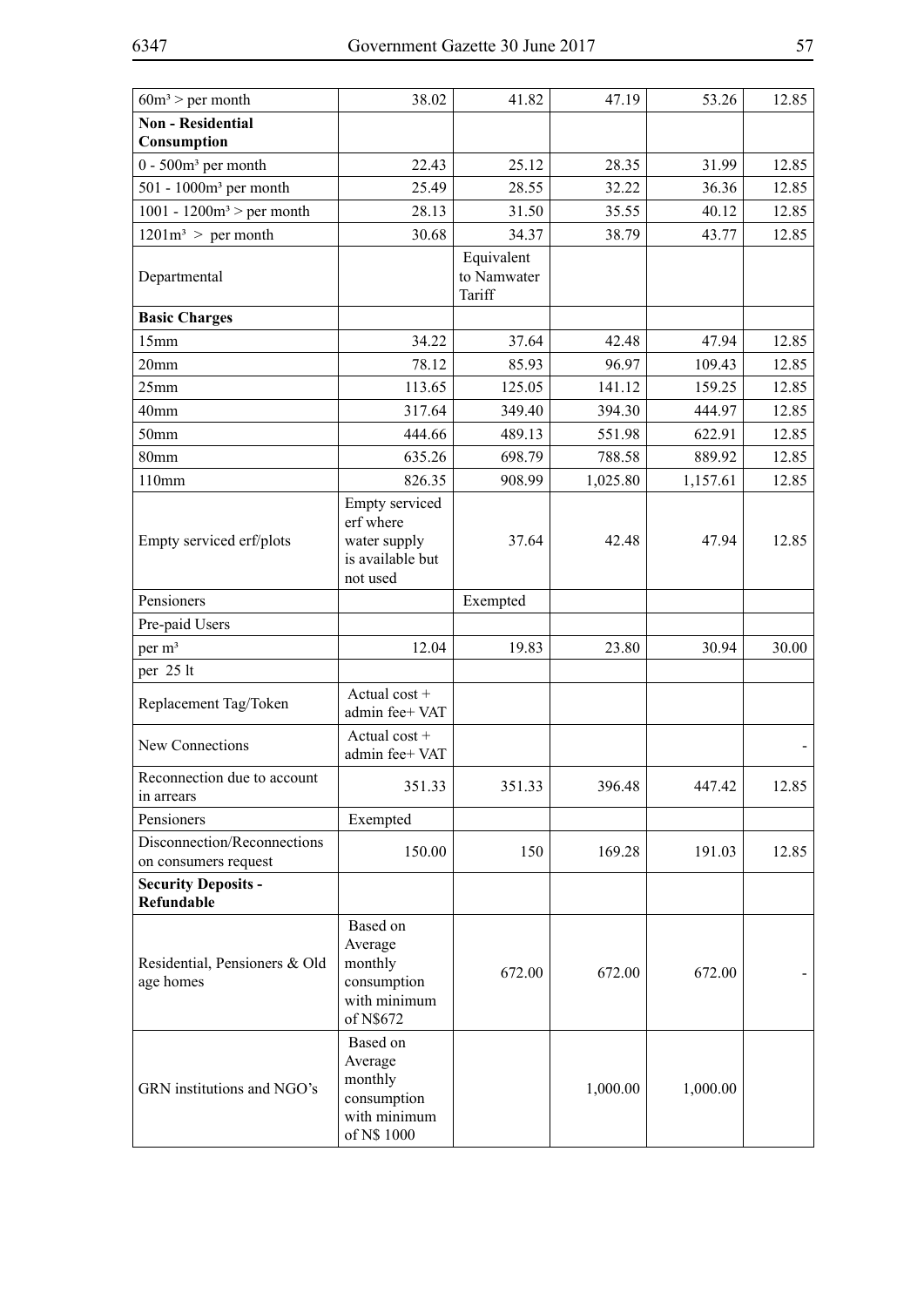| <b>Businesses</b>                                                                     | Based on<br>Average<br>monthly<br>consumption<br>with minimum<br>of N\$ 2000               |          | 2,000.00 | 2,000.00 |       |
|---------------------------------------------------------------------------------------|--------------------------------------------------------------------------------------------|----------|----------|----------|-------|
| Alteration/Relocation/Repair<br>or substitution of water meter<br>on consumer request | Actual $cost +$<br>admin fee+ VAT                                                          |          |          |          |       |
| <b>Illegal tampering</b>                                                              |                                                                                            |          |          |          |       |
| First offence                                                                         | 1,900.00                                                                                   | 2,000.00 | 2,000.00 | 2,000.00 |       |
| Second offence                                                                        | legal action                                                                               |          |          |          |       |
| <b>Sewerage</b>                                                                       |                                                                                            |          |          |          |       |
| <b>Basic charges</b>                                                                  |                                                                                            |          |          |          |       |
| Area - 7 & Amilema                                                                    | 30.00                                                                                      | 30.00    | 30.00    | 39.00    | 30.00 |
| Residential, GRN institutions,<br>NGO's                                               | 39.73                                                                                      | 43.70    | 48.07    | 52.88    | 10.00 |
| Flats, Business and Industrial                                                        | 79.63                                                                                      | 91.57    | 100.73   | 110.80   | 10.00 |
| Empty serviced erf                                                                    | <b>Empty</b> services<br>erf where<br>sewerage<br>services is<br>available but<br>not used |          |          |          |       |
| Pensioners                                                                            | Exempted                                                                                   |          |          |          |       |
| Waste water disposal per m <sup>3</sup>                                               |                                                                                            |          |          |          |       |
| Residential, GRN institutions,<br>NGO's                                               | 3.82                                                                                       | 4.20     | 4.62     | 5.08     | 10.00 |
| <b>Business</b>                                                                       | 4.08                                                                                       | 4.69     | 5.16     | 5.67     | 10.00 |
| Pumping of sewerage per<br>load                                                       |                                                                                            |          |          |          |       |
| Domestic per load                                                                     | 5000 Lt                                                                                    | 396.00   | 435.60   | 479.16   | 10.00 |
| Business per load                                                                     | 5000 Lt                                                                                    | 1,732.50 | 1,905.75 | 2,096.33 | 10.00 |
| Outside of town boundaries<br>per load                                                | labour cost +<br>AA rates + tariff                                                         | 1,732.50 | 1,905.75 | 2,096.33 | 10.00 |
| Km fee                                                                                | AA tariffs                                                                                 |          |          |          |       |
| <b>Blockages</b>                                                                      |                                                                                            |          |          |          |       |
| Residential                                                                           | Actual cost +<br>admin fee+ VAT                                                            |          |          |          |       |
| <b>Businesses</b>                                                                     | Actual cost +<br>admin fee+ VAT                                                            |          |          |          |       |
| New Connections                                                                       | Actual cost +<br>admin fee+ VAT                                                            |          |          |          |       |
| Illegal connections and or<br>tampering                                               |                                                                                            |          |          |          |       |
| First offence                                                                         | 1,900.00                                                                                   | 2,000.00 | 2,200.00 | 2,420.00 | 10.00 |
| Second offence                                                                        | Legal action                                                                               |          |          |          |       |
| Hydroblast                                                                            |                                                                                            |          |          |          |       |
| <b>Cleansing (Refuse)</b>                                                             |                                                                                            |          |          |          |       |
| Domestic and churches                                                                 | 78.12                                                                                      | 85.93    | 94.52    | 103.98   | 10.00 |
| pensioners                                                                            | Exempted                                                                                   |          |          |          |       |
| <b>Businesses</b>                                                                     |                                                                                            |          |          |          |       |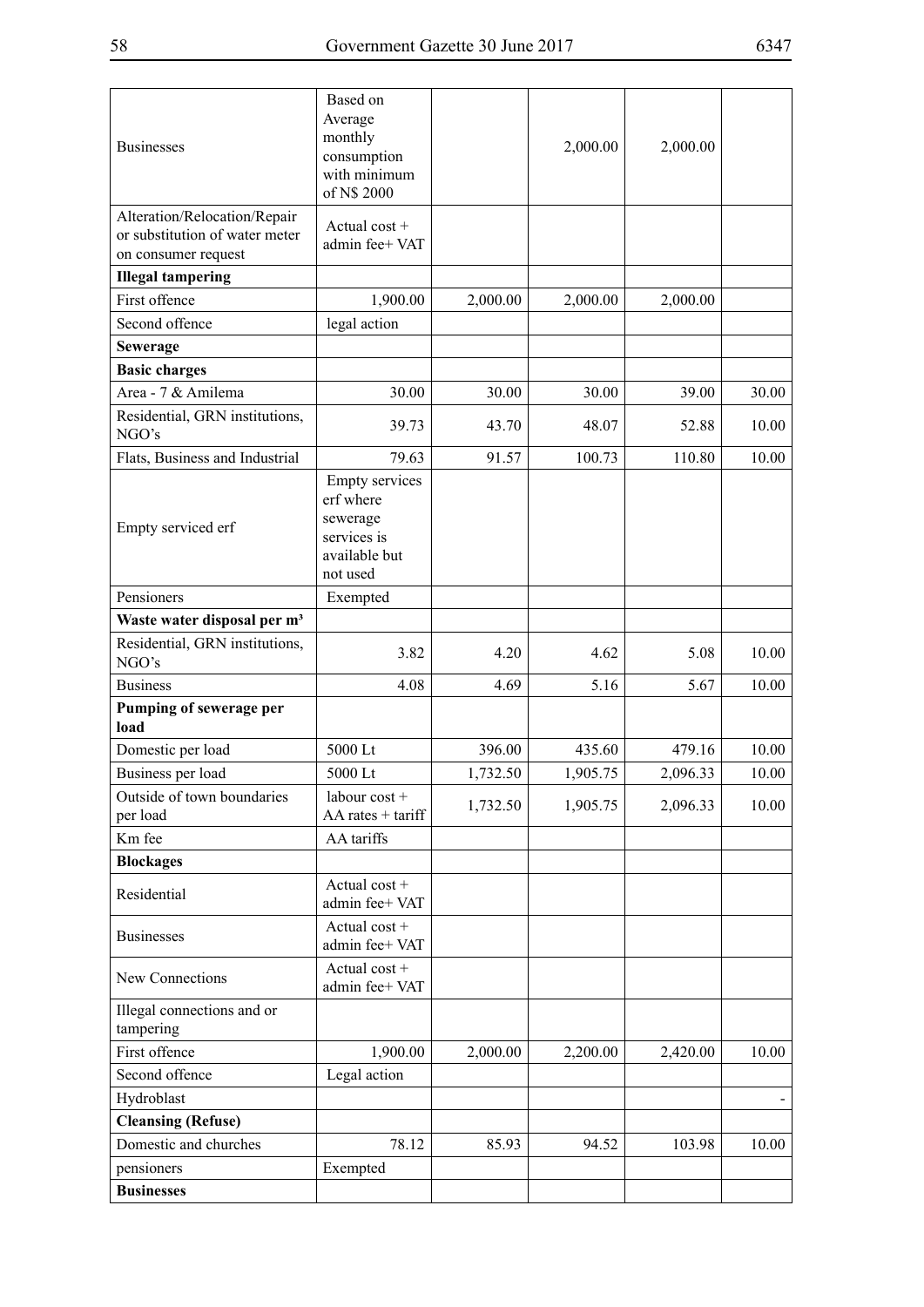| One removal per week                                    | 135.74                                                                                        | 149.31 | 164.24 | 180.67 | 10.00 |
|---------------------------------------------------------|-----------------------------------------------------------------------------------------------|--------|--------|--------|-------|
| Two removals per week                                   | 322.28                                                                                        | 354.51 | 389.96 | 428.96 | 10.00 |
| Three removals per week                                 | 519.93                                                                                        | 571.92 | 629.11 | 692.02 | 10.00 |
| Area 7 & Amilema                                        |                                                                                               |        | 30.00  | 39.00  | 30.00 |
| <b>Removal of refuse(without</b><br>standard container) |                                                                                               |        |        |        |       |
| One removal per week                                    | 148.24                                                                                        | 163.06 | 179.37 | 197.30 | 10.00 |
| Two removals per week                                   | 322.28                                                                                        | 354.51 | 389.96 | 428.96 | 10.00 |
| <b>Rental of skip</b>                                   |                                                                                               |        |        |        |       |
| Rental and Removal of 6m <sup>3</sup><br>refuse skip    | Per load or part<br>thereof                                                                   | 608.77 | 699.65 | 769.62 | 10.00 |
| Renting                                                 | Per load or part<br>thereof                                                                   | 385.00 | 423.50 | 465.85 | 10.00 |
| Renting                                                 | Per load or part<br>thereof                                                                   | 96.25  | 105.88 | 116.47 | 10.00 |
| <b>Disposal tariff</b>                                  |                                                                                               |        |        |        |       |
| Residential per bin                                     | 4.13                                                                                          | 4.75   | 5.23   | 5.75   | 10.00 |
| Business and Institutions per<br>bin                    | 9.08                                                                                          | 10.90  | 11.99  | 13.19  | 10.00 |
| Dumping site disposal fee                               |                                                                                               |        |        |        |       |
| Light delivery vehicle per load                         | 73.95                                                                                         | 81.35  | 89.49  | 98.43  | 10.00 |
| Truck per load                                          | 139.52                                                                                        | 153.47 | 168.82 | 185.70 | 10.00 |
| <b>Bin Rental (240 Ltr Wheely</b><br>bin)               |                                                                                               |        |        |        |       |
| For functions per bin                                   | 40.00                                                                                         | 40.00  | 44.00  | 48.40  | 10.00 |
| Replacement of 240 ltr<br>Wheely bin                    | Replacement<br>$cost + admin$<br>fee +VAT                                                     |        |        |        |       |
| <b>Availability Fee (Basic)</b>                         |                                                                                               |        |        |        |       |
|                                                         |                                                                                               |        |        |        |       |
| Residential and Business                                | <b>Empty services</b><br>erf where<br>cleansing<br>services are<br>available but<br>not used. | 38.50  | 42.35  | 46.59  | 10.00 |
| <b>Business</b>                                         | <b>Businesses</b><br>that are not<br>using Council's<br>cleansing<br>services                 | 149.31 | 164.24 | 180.67 | 10.00 |
| Refuse remoival services -<br><b>Informal Areas</b>     | per household                                                                                 | 30.30  | 33.33  | 36.66  | 10.00 |
| <b>Town Planning</b>                                    |                                                                                               |        |        |        |       |
| <b>Building plan fees</b>                               |                                                                                               |        |        |        |       |
| Basic charge - Building and<br><b>Structures</b>        |                                                                                               | 69.30  | 76.23  | 83.85  | 10.00 |
| Basic charge - Inerior<br>Alterations                   |                                                                                               | 69.30  | 76.23  | 83.85  | 10.00 |
| Boundry walls                                           |                                                                                               | 1.32   | 1.45   | 1.60   | 10.00 |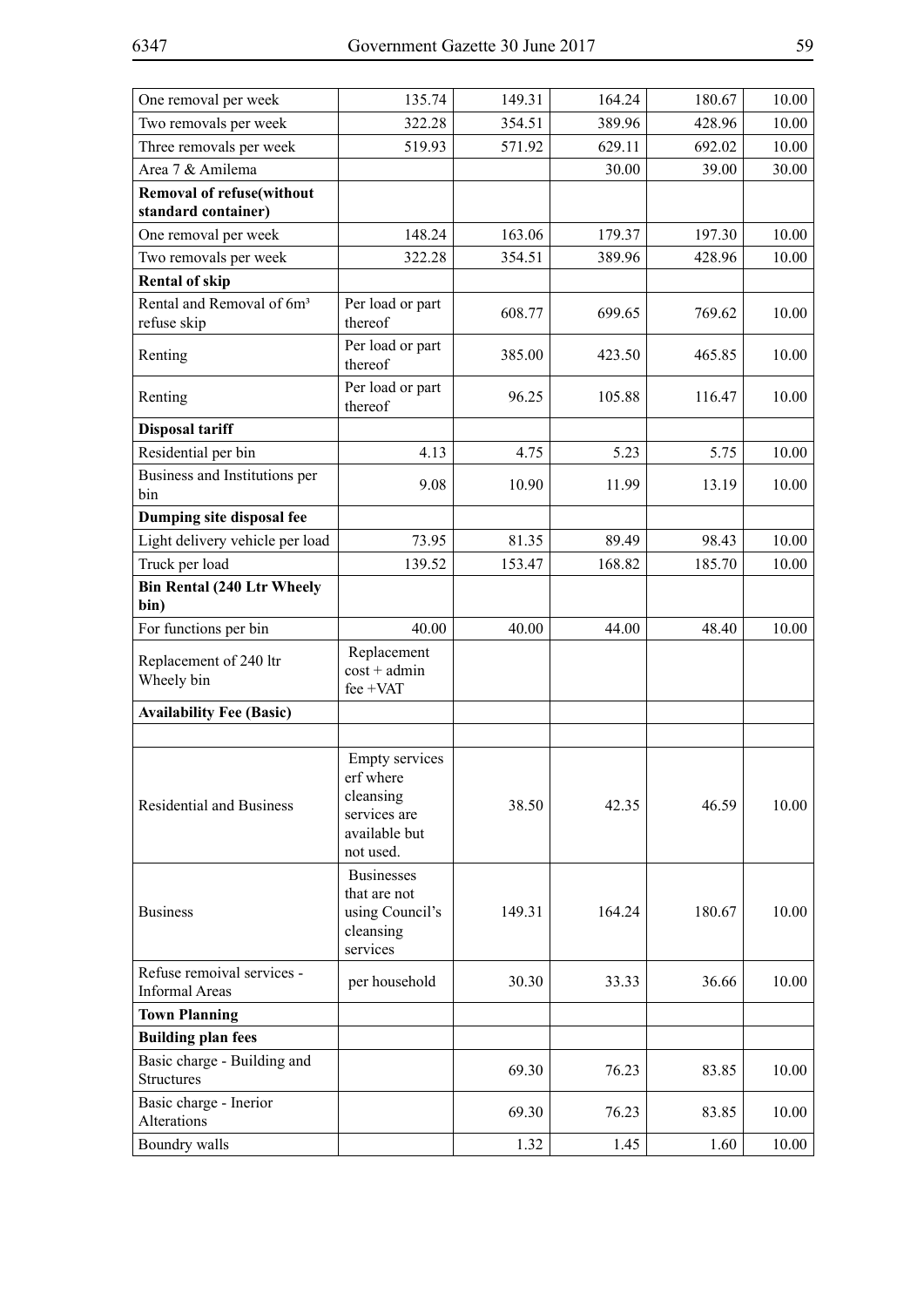| Additional charge                                                            | Amount<br>payable based<br>on floor area<br>of building/<br>structure per m <sup>2</sup>              | 2.42     | 2.66     | 2.93     | 10.00 |
|------------------------------------------------------------------------------|-------------------------------------------------------------------------------------------------------|----------|----------|----------|-------|
| Renewal of Building Permit                                                   | The Council<br>charges a<br>renewal fee<br>when the<br>building permit<br>expires after<br>each year. | 60.38    | 6642     | 73.06    | 10.00 |
| Dupilcate of building plans                                                  |                                                                                                       |          |          |          |       |
| A <sub>4</sub>                                                               | per set                                                                                               | 60.00    | 66.00    | 72.60    | 10.00 |
| A <sub>3</sub>                                                               | per set                                                                                               | 84.00    | 92.40    | 101.64   | 10.00 |
| Township maps                                                                |                                                                                                       |          |          |          |       |
| A4                                                                           | per copy                                                                                              | 60.00    | 66.00    | 72.60    | 10.00 |
| A <sub>3</sub>                                                               | per copy                                                                                              | 48.00    | 52.80    | 58.08    | 10.00 |
| <b>Fines</b>                                                                 |                                                                                                       |          |          |          |       |
| Erection of any fence/building<br>without any pegs being<br>identified       |                                                                                                       | 2,000.00 | 2,200.00 | 2,420.00 | 10.00 |
| Illegal sand mining on<br>municipal land                                     |                                                                                                       | 2,000.00 | 2,200.00 | 2,420.00 | 10.00 |
| <b>Construction without</b><br>certified building plans                      |                                                                                                       |          |          |          |       |
| First offence                                                                |                                                                                                       | 2,000.00 | 2,200.00 | 2,420.00 | 10.00 |
| second offence                                                               | Legal action                                                                                          |          |          |          | 10.00 |
| Removal of building rubble                                                   |                                                                                                       |          |          |          | 10.00 |
| Domestic                                                                     | Per load or part<br>thereoff                                                                          | 427.80   | 470.58   | 517.64   | 10.00 |
| <b>Business</b>                                                              | Per load or part<br>thereoff                                                                          | 450.00   | 495.00   | 544.50   | 10.00 |
| Advertising structures/sign,<br>billboards                                   |                                                                                                       |          |          |          | 10.00 |
| $\leq 8$ m <sup>2</sup>                                                      | application fee                                                                                       | 330.00   | 363.00   | 399.30   | 10.00 |
|                                                                              | Yearly<br>renewable<br>permit                                                                         | 660.00   | 726.00   | 798.60   | 10.00 |
| $\geq$ 8 m <sup>2</sup> - $\leq$ 15m <sup>2</sup>                            | Application fee                                                                                       | 330.00   | 363.00   | 399.30   | 10.00 |
|                                                                              | Yearly<br>renewable<br>permit                                                                         | 750.00   | 825.00   | 907.50   | 10.00 |
| $\geq$ 15m <sup>2</sup>                                                      | Application fee                                                                                       | 330.00   | 363.00   | 399.30   | 10.00 |
|                                                                              | Yearly<br>renewable<br>permit                                                                         | 1,200.00 | 1,320.00 | 1,452.00 | 10.00 |
| <b>Banners</b>                                                               | per event/<br>banner                                                                                  |          | 220.00   | 242.00   | 10.00 |
| Any other sign such as signs<br>for sale of goods ar projecting<br>sign etc. | per event/sign                                                                                        | 110.00   | 121.00   | 133.10   | 10.00 |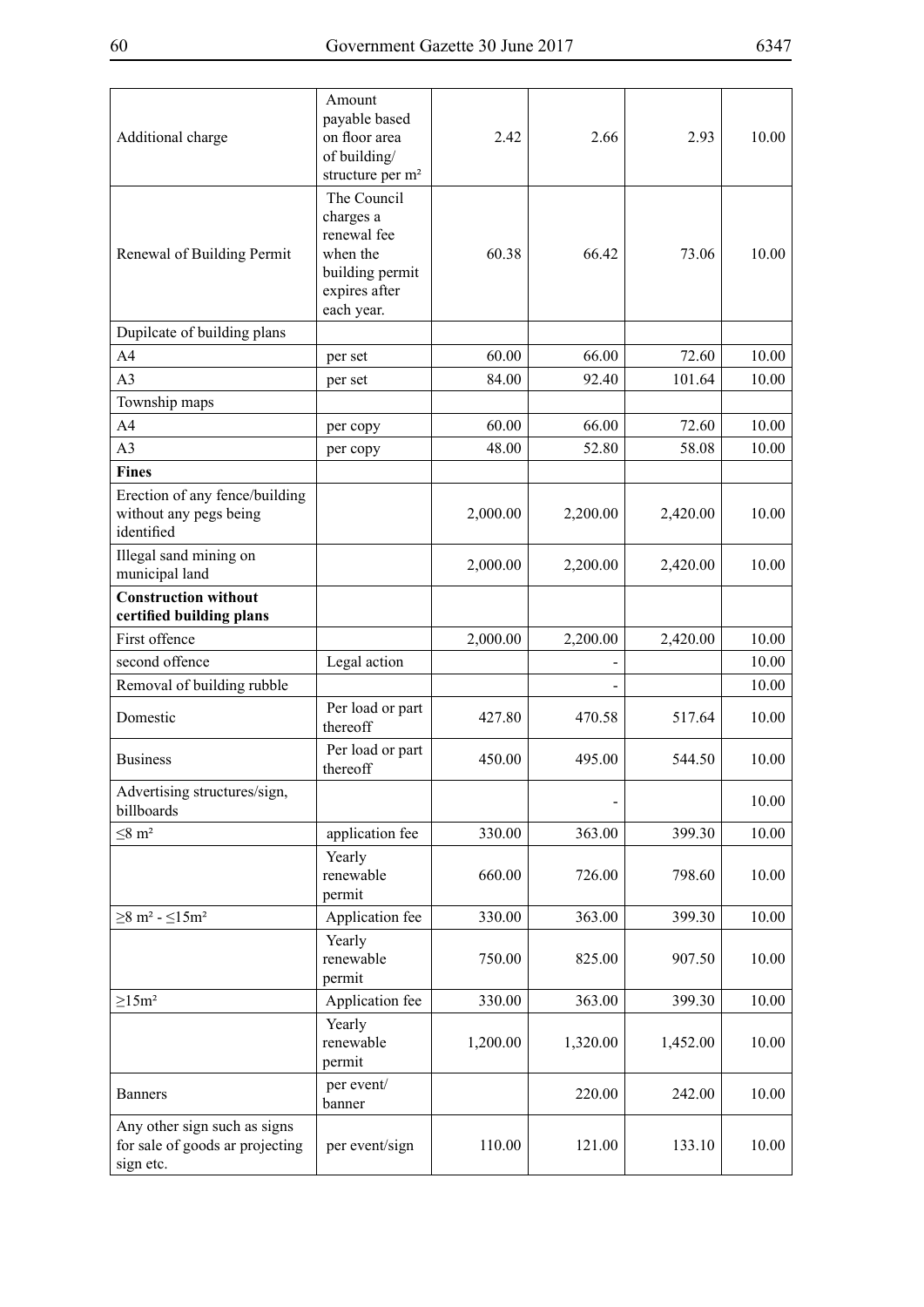| Any other sign such as estate<br>agents boards, posters/signs on<br>premises etc. | per event                                    | 220.00 | 242.00 | 266.20 | 10.00  |
|-----------------------------------------------------------------------------------|----------------------------------------------|--------|--------|--------|--------|
| Auctioneer's notice -<br>registration fee                                         | per event                                    | 220.00 | 242.00 | 266.20 | 10.00  |
| Unauthorised advertising<br>structures/signs, Billboards                          | per event                                    | 330.00 | 363.00 | 399.30 | 10.00  |
| <b>Properties (Rates &amp; Taxes)</b>                                             |                                              |        |        |        |        |
| Site/Land Value per N\$ of                                                        |                                              |        |        |        |        |
| value p/a                                                                         |                                              |        |        |        |        |
| Nautilus proper                                                                   |                                              | 0.0497 | 0.8522 | 0.0497 |        |
| Benguela proper                                                                   |                                              | 0.0170 | 0.1790 | 0.0170 |        |
| Luderitz proper                                                                   |                                              | 0.0497 | 0.8522 | 0.0497 |        |
| <b>Improvements value, per N\$</b><br>of value p/a                                |                                              |        |        |        |        |
| Nautilus proper                                                                   |                                              | 0.0099 | 0.0099 | 0.0099 |        |
| Benguela proper                                                                   |                                              | 0.0050 | 0.0050 | 0.0050 |        |
| Luderitz proper                                                                   |                                              | 0.0107 | 0.0107 | 0.0107 |        |
| <b>Building Clause - per N\$ of</b><br>value p/a                                  |                                              |        |        |        |        |
| Nautilus proper                                                                   |                                              | 0.0099 | 0.0099 | 0.0099 |        |
| Benguela proper                                                                   |                                              | 0.0050 | 0.0050 | 0.0050 |        |
| Luderitz proper                                                                   |                                              | 0.0107 | 0.0107 | 0.0107 |        |
| Cancellation of erven<br>purchased                                                |                                              | 500.00 | 550.00 | 605.00 | 10.00  |
| Valuation certificate                                                             |                                              | 208.73 | 229.60 | 252.56 | 10.00  |
| Copy of valuation certificate                                                     |                                              | 50.00  | 50.00  | 55.00  | 10.00  |
| Beacons replacement                                                               | Actual $cost +$<br>Admin fee +<br><b>VAT</b> |        |        |        |        |
| Erf Diagram (Site plan)                                                           |                                              |        |        |        |        |
| Residential                                                                       |                                              | 110.00 | 121.00 | 133.10 | 10.00  |
| Business & Industrial                                                             |                                              | 275.00 | 302.50 | 332.75 | 10.00  |
| <b>SME</b>                                                                        |                                              | 77.00  | 84.70  | 93.17  | 10.00  |
| NGO's, Government &<br>Parastatals                                                |                                              | 165.00 | 181.50 | 199.65 | 10.00  |
| <b>Administration costs</b>                                                       |                                              |        |        |        |        |
| Sale of property - Advertising<br>& Gazetting                                     |                                              | 434.50 | 477.95 | 525.75 | 10.00  |
| Sale of Erf and lease<br>agreements                                               |                                              | 110.00 | 220.00 | 440.00 | 100.00 |
| Change of ownership<br>(Informal areas)                                           |                                              | 165.00 | 181.50 | 199.65 | 10.00  |
| P.T.O tariffs (Unserviced                                                         |                                              |        |        |        |        |
| plots)                                                                            |                                              |        |        |        |        |
| Residential                                                                       | per m <sup>2</sup> /per<br>month             | 0.61   | 0.67   | 0.74   | 10.00  |
| <b>Institutions and Business</b>                                                  | per m <sup>2</sup> /per day                  | 0.33   | 0.36   | 0.40   | 10.00  |
| Lease (Unserviced plots)                                                          |                                              |        |        |        |        |
| $\leq$ 1000m <sup>2</sup>                                                         | per $m^2$ /per<br>month                      | 1.10   | 1.21   | 1.33   | 10.00  |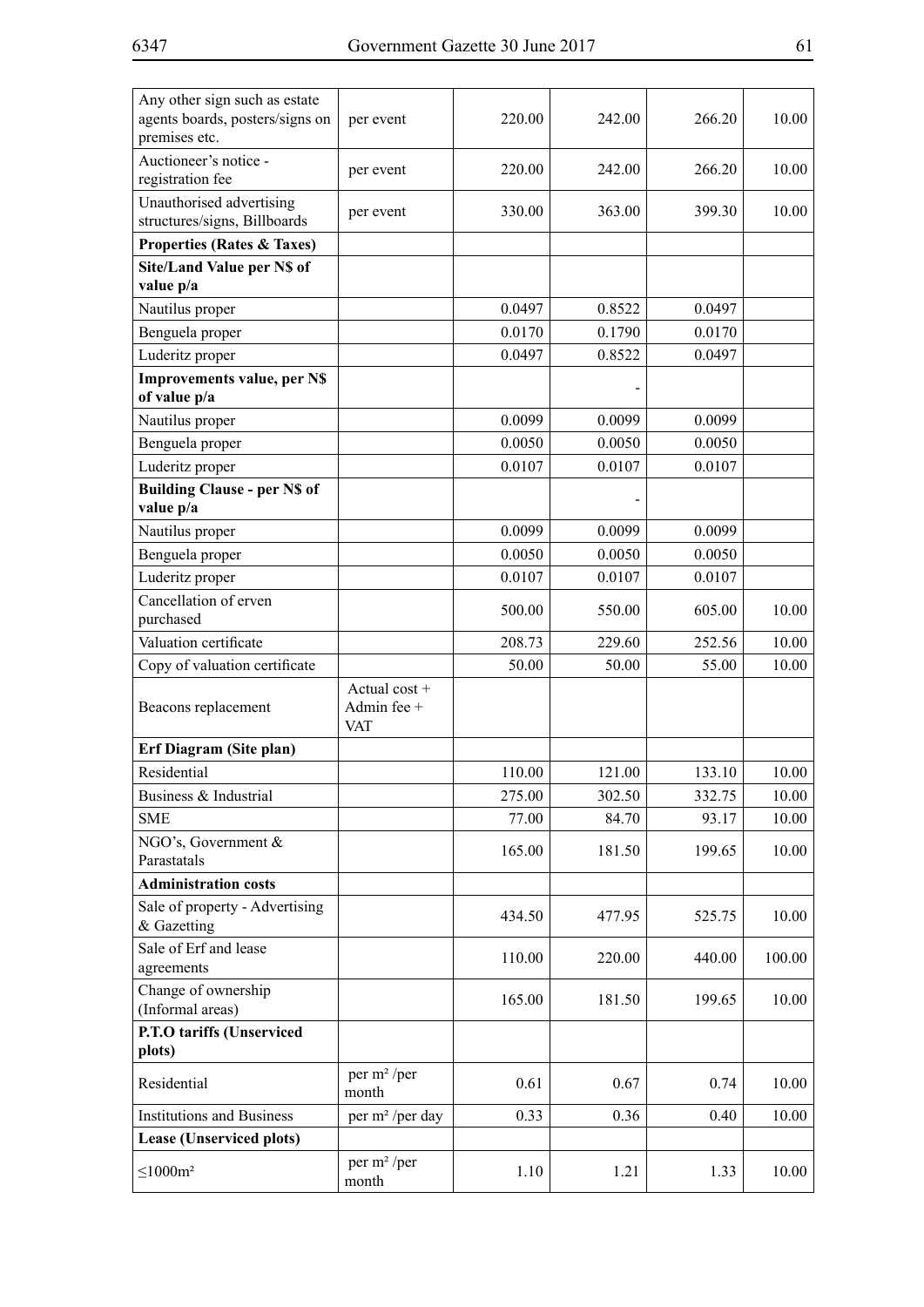| $1001 m2 - 10000 m2$                | per m <sup>2</sup> /per<br>month           | 0.55   | 0.61     | 0.67     | 10.00 |
|-------------------------------------|--------------------------------------------|--------|----------|----------|-------|
| 10000m <sup>2</sup> and above       | per m <sup>2</sup> /per<br>month           | 0.25   | 0.28     | 0.30     | 10.00 |
| <b>Side Walk rentals</b>            |                                            |        |          |          | 10.00 |
| $0m^2 - 50m^2$                      | per m <sup>2</sup> /per day                | 11.77  | 12.95    | 14.24    | 10.00 |
| $51m^2 - 100m^2$                    | per m <sup>2</sup> /per day                | 10.20  | 11.22    | 12.34    | 10.00 |
| $101m^2 - 150m^2$                   | per m <sup>2</sup> /per day                | 9.36   | 10.30    | 11.33    | 10.00 |
| $151m^2 - 200m^2$                   | per m <sup>2</sup> /per day                | 7.81   | 8.59     | 9.45     | 10.00 |
| <b>House rentals</b>                |                                            |        |          |          |       |
| Benguela proper - Area 2            |                                            | 223.21 | 245.53   | 270.08   | 10.00 |
| Luderitz proper - Staff             | 2% of basic<br>salary                      |        |          |          |       |
| Room rental                         |                                            |        |          |          |       |
| Nautilus single quarters            | per room per<br>month                      | 148.23 | 163.05   | 179.36   | 10.00 |
| Compound                            | per room per<br>month                      | 102.85 | 113.14   | 124.45   | 10.00 |
| Benguela Old kitchen                | per room per<br>month                      | 199.65 | 219.62   | 241.58   | 10.00 |
| Benguela Old kitchen shops          | per room per<br>month                      | 22.00  | 24.20    | 26.62    | 10.00 |
| <b>Site rental (Informal Areas)</b> |                                            |        |          |          |       |
| Area - 7                            |                                            | 70.00  | 70.00    |          |       |
| Amilema and surrounding             |                                            | 70.00  | 70.00    |          |       |
| Donkerhoek                          |                                            | 70.00  | 70.00    |          |       |
| Old Location                        |                                            | 70.00  | 70.00    |          |       |
| <b>CIVIC BUILDINGS</b>              |                                            |        |          |          |       |
| Rental                              |                                            |        |          |          |       |
| Security deposit - Refundable       |                                            |        | 750.00   | 750.00   |       |
| Meetings, workshops                 |                                            | 396.75 | 436.43   | 480.07   | 10.00 |
| Weddings, events, birthdays         |                                            | 991.88 | 1,091.07 | 1,200.17 | 10.00 |
| Dances                              |                                            | 991.88 | 1,091.07 | 1,200.17 | 10.00 |
| Dramatic performences               |                                            | 517.50 | 569.25   | 626.18   | 10.00 |
| <b>Cancellation fees</b>            |                                            |        |          |          |       |
| Meetings, workshops                 |                                            | 198.34 | 198.34   | 198.34   |       |
| Weddings, events, birthdays         |                                            | 495.94 | 495.94   | 495.94   |       |
| Dances                              |                                            | 495.94 | 495.94   | 495.94   |       |
| Dramatic performences               |                                            | 258.75 | 258.75   | 258.75   |       |
| <b>Other Rentals</b>                |                                            |        |          |          |       |
| Chair rentals                       | each                                       | 2.20   | 2.20     |          |       |
| Table rentals                       | each                                       | 22.00  | 22.00    |          |       |
| Broken/stolen chairs                | Actual cost +<br>Admin fee +<br><b>VAT</b> |        |          |          |       |
| Valombola kindergarten              | per m <sup>2</sup>                         | 11.00  | 12.10    |          | 10.00 |
| Benguela finance office             | per m <sup>2</sup>                         | 22.00  | 24.20    |          | 10.00 |
| Benguela Hall office rent           | per m <sup>2</sup>                         | 22.00  | 24.20    |          | 10.00 |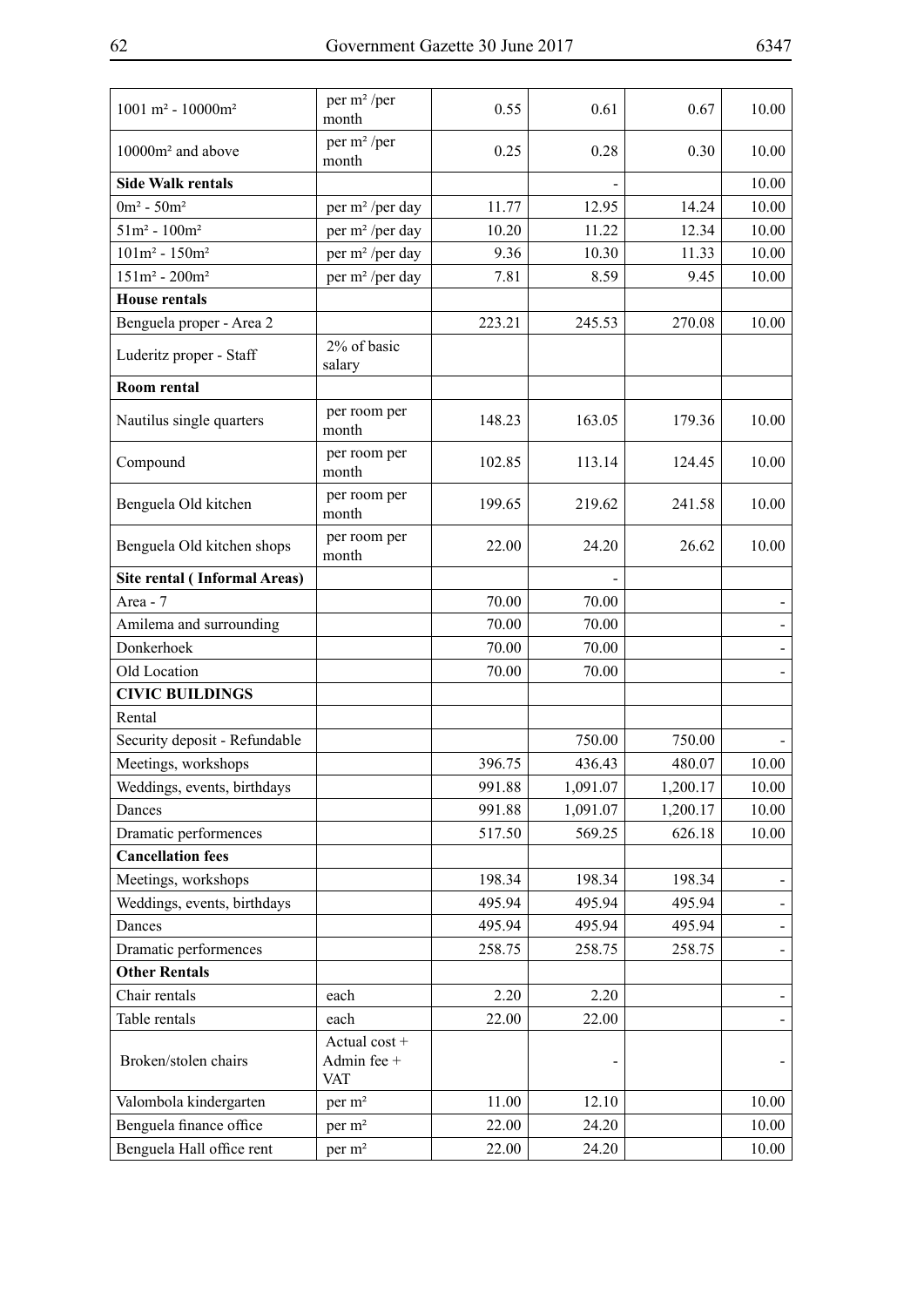| <b>ROADS &amp; STREETS</b>                                  |                                                                                                                                         |          |          |          |       |
|-------------------------------------------------------------|-----------------------------------------------------------------------------------------------------------------------------------------|----------|----------|----------|-------|
| <b>Hiring of equipment</b>                                  |                                                                                                                                         |          |          |          |       |
| (including operator + VAT)                                  |                                                                                                                                         |          |          |          |       |
| Compressor                                                  | Per hour                                                                                                                                | 552.00   | 607.20   | 667.92   | 10.00 |
| Front-End loader                                            | Per hour                                                                                                                                | 663.78   | 730.16   | 803.17   | 10.00 |
| Grader                                                      | Per hour                                                                                                                                | 603.74   | 664.11   | 730.53   | 10.00 |
| Tanker                                                      | Per hour                                                                                                                                | 285.38   | 313.92   | 345.31   | 10.00 |
| Tipper                                                      | Per hour                                                                                                                                | 812.32   | 893.55   | 982.91   | 10.00 |
| Cherry Picker                                               | Per hour                                                                                                                                | 812.32   | 893.55   | 982.91   | 10.00 |
| <b>PARKS &amp; RECREATION</b>                               |                                                                                                                                         |          |          |          |       |
| <b>Aeroplane Beach &amp; Agate</b><br><b>Beach (events)</b> |                                                                                                                                         |          |          |          | 10.00 |
| <b>Business</b>                                             | per day                                                                                                                                 | 350.00   | 385.00   | 423.50   | 10.00 |
| Institutions and Individuals                                | per day                                                                                                                                 | 350.00   | 385.00   | 423.50   | 10.00 |
| Illegal occupation                                          | per day                                                                                                                                 | 350.00   | 385.00   | 423.50   | 10.00 |
| <b>Monthly Fire service fee</b><br>Levy                     |                                                                                                                                         |          |          |          |       |
| Residential and Churches                                    | A monthly Fire<br>service Levy is<br>to be levied for<br>the provision<br>of fire fighting<br>services within<br>the town<br>boundaries | 1.50     | 1.50     |          |       |
| <b>Business</b>                                             |                                                                                                                                         | 7.00     | 7.00     |          |       |
| Industrial                                                  |                                                                                                                                         | 15.00    | 15.00    |          |       |
| Institution, Government and<br>parastatals                  |                                                                                                                                         | 10.50    | 10.50    |          |       |
| <b>HEALTH</b>                                               |                                                                                                                                         |          |          |          |       |
| Registration of Business Fee                                |                                                                                                                                         |          |          |          |       |
| Formal food preparations<br>premises                        | per annum                                                                                                                               | 1,302.44 | 1,432.68 | 1,575.95 | 10.00 |
| Formal Pre-pack food<br>premises                            | per annum                                                                                                                               | 868.30   | 955.13   | 1,050.64 | 10.00 |
| Formal non-food premises,<br>shebeens and Taxi's            | per annum                                                                                                                               | 500.94   | 551.03   | 606.14   | 10.00 |
| Informal premises                                           | per annum                                                                                                                               | 117.78   | 129.56   | 142.51   | 10.00 |
| churches and schools                                        | per annum                                                                                                                               | 45.00    | 49.50    | 54.45    | 10.00 |
| Occupations                                                 | per annum                                                                                                                               | 100.00   | 110.00   | 121.00   | 10.00 |
| Contractors                                                 | per annum                                                                                                                               | 250.00   | 250.00   | 250.00   |       |
| Duplicate certificates                                      |                                                                                                                                         | 20.50    | 22.55    | 24.81    | 10.00 |
| Business transfer and Name<br>Change                        |                                                                                                                                         | 30.00    | 33.00    | 36.30    | 10.00 |
| <b>Temporary Certificates</b>                               |                                                                                                                                         |          |          |          |       |
| Hawkers and Pedlars                                         | Per day                                                                                                                                 | 34.50    | 37.95    | 41.75    | 10.00 |
| cakes and Barbeques                                         | Per day                                                                                                                                 | 34.50    | 37.95    | 41.75    | 10.00 |
| Churches and Schools                                        | Per day                                                                                                                                 | 34.50    | 37.95    | 41.75    | 10.00 |
| <b>Penalty on Late payment</b><br>(Business registration)   |                                                                                                                                         |          |          |          |       |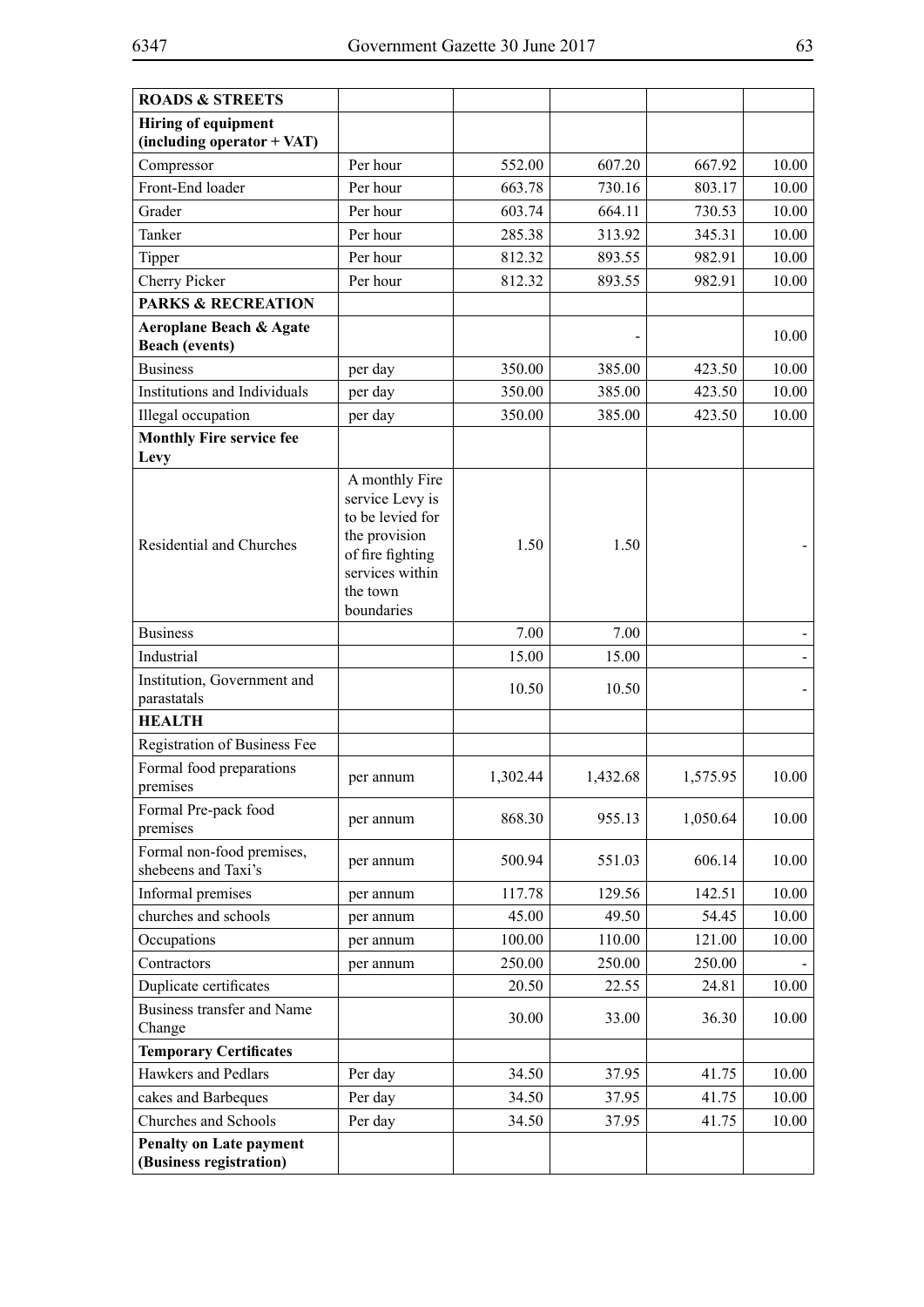| 10% of gazetted price of<br>registration certificate shall<br>be levied after expiry date<br>and thereafter 10% on the<br>outstanding amount every<br>month. | <b>Expiry Date:</b><br>31 March each<br>year |          |          |          |        |
|--------------------------------------------------------------------------------------------------------------------------------------------------------------|----------------------------------------------|----------|----------|----------|--------|
| <b>Meat Inspections</b>                                                                                                                                      |                                              |          |          |          |        |
| Animals- per cattle                                                                                                                                          |                                              | 29.73    | 32.70    | 35.97    | 10.00  |
| - per sheep                                                                                                                                                  |                                              | 20.10    | 22.11    | 24.32    | 10.00  |
| - per pig                                                                                                                                                    |                                              | 23.83    | 26.21    | 28.83    | 10.00  |
| <b>FINE for Slaughtering</b><br>without permission on public<br>space                                                                                        |                                              | 10.00    | 200.00   | 300.00   | 50.00  |
| Dog Licence                                                                                                                                                  |                                              |          |          |          |        |
| Registration                                                                                                                                                 |                                              |          |          |          |        |
| Female (unspayed)                                                                                                                                            |                                              | 120.00   | 132.00   | 145.20   | 10.00  |
| Female (spayed)                                                                                                                                              |                                              | 96.00    | 105.60   | 116.16   | 10.00  |
| Male                                                                                                                                                         |                                              | 96.00    | 105.60   | 116.16   | 10.00  |
| Impoundment of dogs                                                                                                                                          |                                              | 60.00    | 66.00    | 72.60    | 10.00  |
| Duplicate license                                                                                                                                            |                                              | 5.00     | 10.00    | 20.00    | 100.00 |
| <b>CEMETERY</b>                                                                                                                                              |                                              |          |          |          |        |
| <b>Burial Fees</b>                                                                                                                                           |                                              |          |          |          |        |
| Adults                                                                                                                                                       | per grave                                    | 1,022.76 | 1,125.04 | 1,237.54 | 10.00  |
| Children                                                                                                                                                     | per grave                                    | 533.92   | 587.31   | 646.04   | 10.00  |
| Pensioners and Destitute (as<br>per Council register)                                                                                                        | per grave                                    | 511.38   | 511.38   |          |        |
| <b>SUNDRIES</b>                                                                                                                                              |                                              |          |          |          |        |
| <b>COPIES</b>                                                                                                                                                |                                              |          |          |          |        |
| <b>Black A3</b>                                                                                                                                              | per copy                                     | 2.75     | 2.75     |          |        |
| <b>Black A4</b>                                                                                                                                              | per copy                                     | 2.09     | 2.09     |          |        |
| Duplicate accounts                                                                                                                                           | per copy                                     | 10.00    | 10.00    |          |        |
| <b>Account History Statement</b>                                                                                                                             | per copy                                     | 20.00    | 20.00    |          |        |
| Dishonoured cheques - In<br>addition to bank charges                                                                                                         |                                              | 237.60   | 261.36   | 287.50   | 10.00  |
| <b>Tender Documents</b>                                                                                                                                      | Per cheque                                   | 154.00   | 169.40   | 186.34   | 10.00  |
| $\leq$ N\$100,000                                                                                                                                            |                                              |          |          |          |        |
| $\geq$ N\$100,000 -N\$500,000                                                                                                                                |                                              | 110.00   | 121.00   |          | 10.00  |
| $\geq$ N\$500,000                                                                                                                                            |                                              | 275.00   | 302.50   |          | 10.00  |
| Interest on overdue accounts                                                                                                                                 | percentage of<br>outstanding<br>debt         | 1.25     | 1.25     | 0.50     |        |
| Clearance Certificate                                                                                                                                        |                                              | 237.60   | 261.36   | 287.50   | 10.00  |
| Adminiatration fee is 15% of<br>the actual cost                                                                                                              |                                              |          |          |          |        |
| Actual cost will be the cost<br>of the material(s), labour,<br>transport, equipment                                                                          |                                              |          |          |          |        |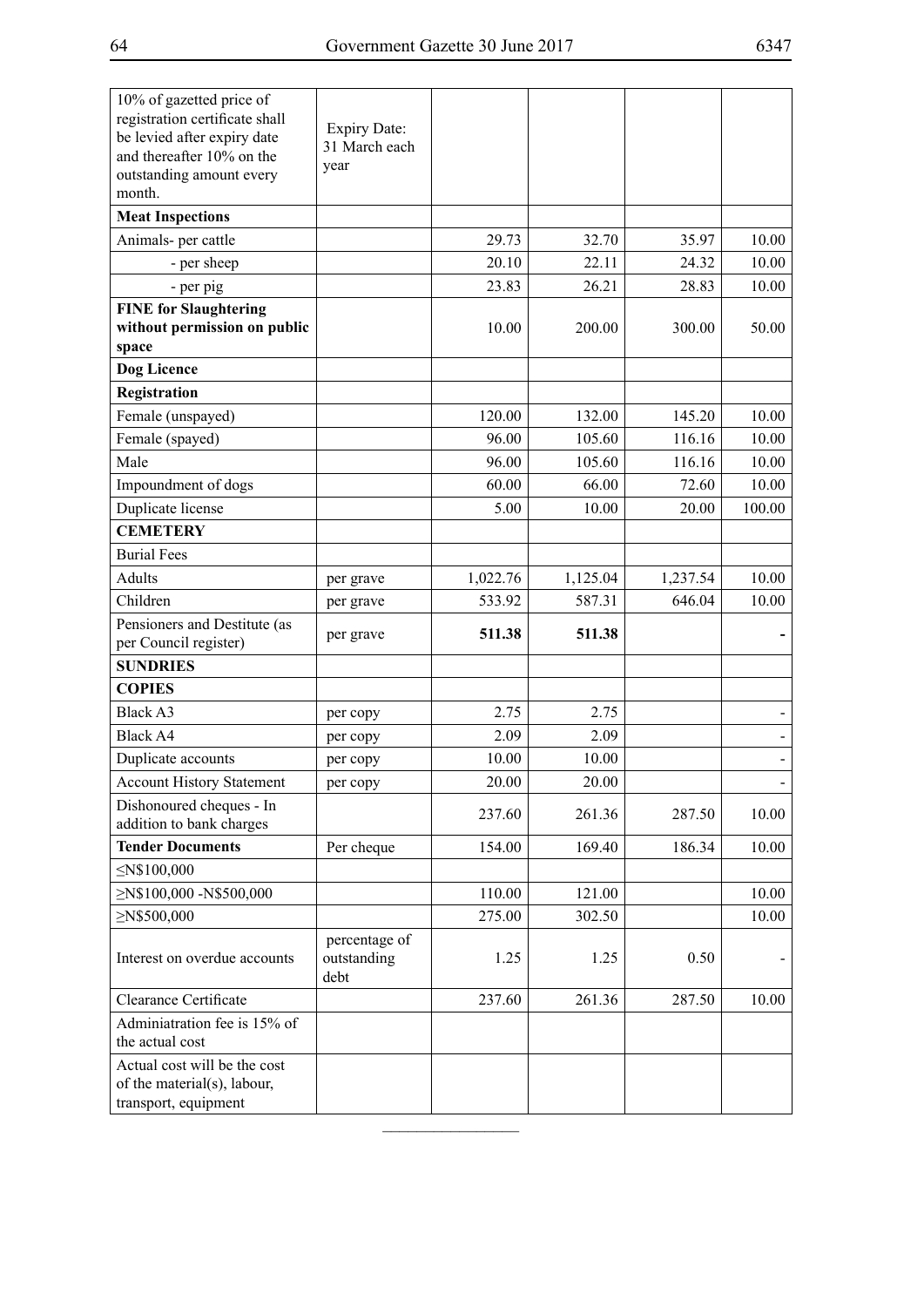### **GOBABIS MUNICIPALITY**

No. 244 2017

#### TARIFFS 2017/018

The Council of the Gobabis Municipality, under Section 30 1)(u) of the Local Authorities, 1992 (Act No. 23 of 1992), as amended, determine its charges, fees and other moneys receivable in respect of any services rendered during the financial year ending 30 June 2018 as set out in this Tariffs Schedule with effect from 1 July 2017.

## 1 *RATES AND TAXES (Vote 101) :*

#### **Recommended Tariff :**

|                                     | <b>TARIFF</b><br>2015/2016<br>N\$ | <b>Tariff</b><br>2016/2017<br>N\$ | <b>Tariff</b><br>2017/2018<br>N\$ | $\frac{0}{0}$ |
|-------------------------------------|-----------------------------------|-----------------------------------|-----------------------------------|---------------|
| <b>Residential Properties:</b>      |                                   |                                   |                                   |               |
| Land $-100\%$                       | 0.081879                          | 0.085972                          | 0.085972                          | $0\%$         |
| Improvements $-100\%$               | 0.014143                          | 0.014850                          | 0.014850                          | $0\%$         |
| Land $-80\%$                        | 0.065502                          | 0.068777                          | 0.068777                          | $0\%$         |
| Improvements $-80\%$                | 0.011314                          | 0.011879                          | 0.011879                          | $0\%$         |
| Land $-25%$                         | 0.020469                          | 0.021492                          | 0.021492                          | $0\%$         |
| Improvements $-25\%$                | 0.003534                          | 0.003710                          | 0.003710                          | $0\%$         |
| <b>Building Clause</b>              | 0.019285                          | 0.020249                          | 0.020249                          | $0\%$         |
| 2 Year Penalty: Land                | 0.223307                          | 0.234472                          | 0.234472                          | $0\%$         |
| Un Improvements                     | 0.038573                          | 0.040501                          | 0.040501                          | $0\%$         |
| 5 Year Penalty: Land                | 0.446612                          | 0.468942                          | 0.468942                          | $0\%$         |
| Un Improvements                     | 0.077141                          | 0.080998                          | 0.080998                          | $0\%$         |
| <b>Businesses / Institutional /</b> |                                   |                                   |                                   |               |
| <b>Industries Properties:</b>       |                                   |                                   |                                   |               |
| Land $-100\%$                       | 0.1055621                         | 0.137230                          | 0.095772                          | $-30%$        |
| Improvements $-100\%$               | 0.0182332                         | 0.0237032                         | 0.018855                          | $-20%$        |
| Land $-80\%$                        | 0.084449                          | 0.109783                          | 0.076618                          | $-30%$        |
| Improvements $-80\%$                | 0.01459                           | 0.018967                          | 0.015084                          | $-20%$        |
| Land $-25%$                         | 0.026389                          | 0.034305                          | 0.023943                          | $-30%$        |
| Improvements $-25\%$                | 0.003856                          | 0.005012                          | 0.004714                          | $-6\%$        |
| <b>Building Clause</b>              | 0.035064                          | 0.052596                          | 0.052596                          | $0\%$         |
| 2 Year Penalty: Land                | 0.406011                          | 0.609016                          | 0.609016                          | $0\%$         |
| Un Improvements                     | 0.195                             | 0.2925                            | 0.2925                            | $0\%$         |
| 5 Year Penalty: Land                | 0.812022                          | 1.218033                          | 1.218033                          | $0\%$         |
| Un Improvements                     | 0.210                             | 0.315                             | 0.315                             | $0\%$         |

The 5 % levied for the Regional Council is included in the tariffs.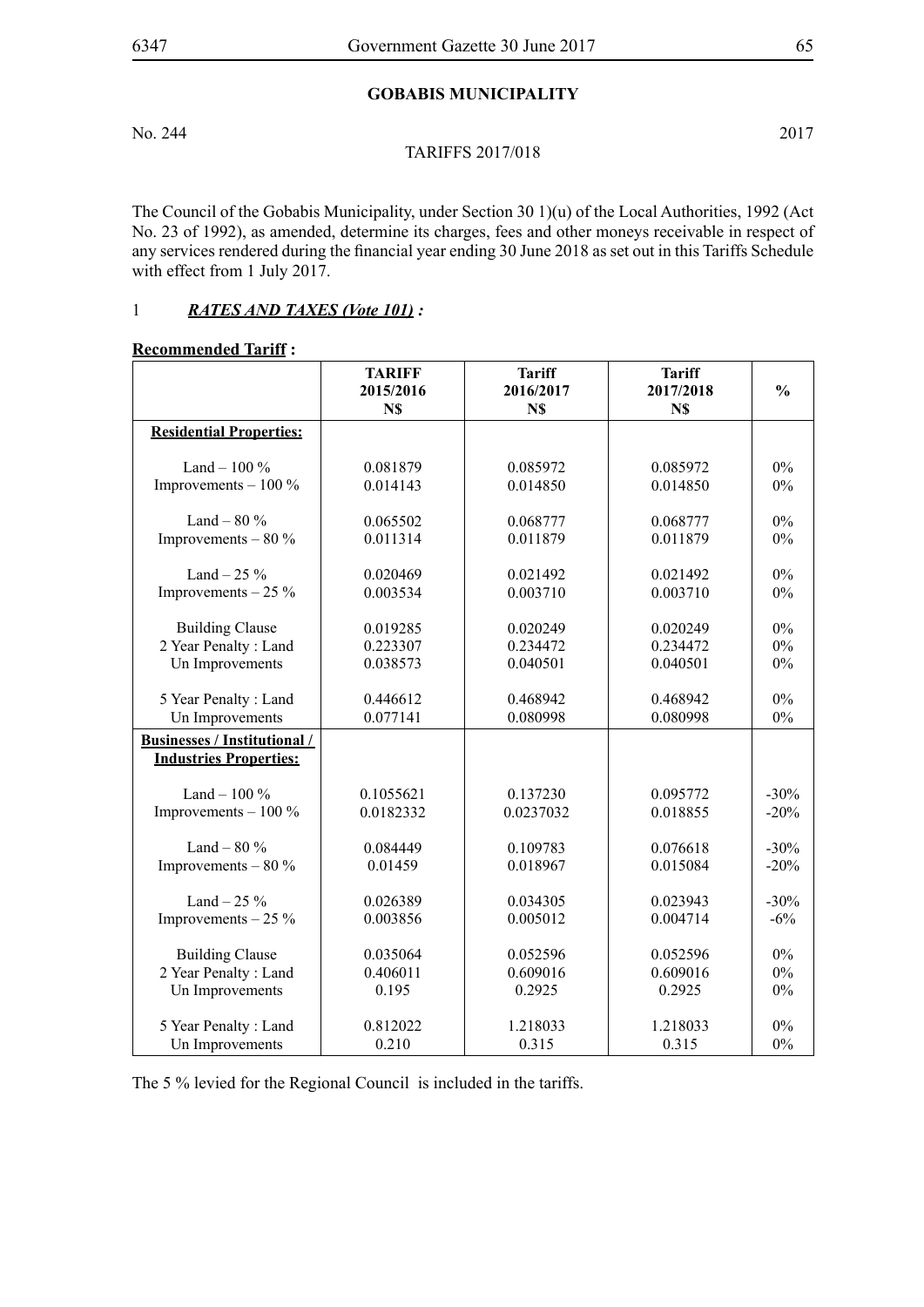## **1.1 Sundry charges:**

| <b>Description</b>                                           | <b>TARIFF</b><br>2015/2016<br>N\$ | <b>Tariff</b><br>2016/2017<br>N\$ | <b>Tariff</b><br>2017/2018<br>N\$ | $\frac{0}{0}$ |
|--------------------------------------------------------------|-----------------------------------|-----------------------------------|-----------------------------------|---------------|
| <b>Sundry charges:</b>                                       |                                   |                                   |                                   |               |
| 1) Issuing of valuation certificate – Gen. Public            | 234.00                            | 234.00                            | 234.00                            | $0\%$         |
| 2) Issuing of clearance certificate – Gen. Public            | 234.00                            | 234.00                            | 234.00                            | $0\%$         |
| 3) Issuing of valuation certificate - B/Together/Mapange     | 105.30                            | 105.30                            | 105.30                            | $0\%$         |
| 4) Issuing of clearance certificate-B/Together/Map           | 105.30                            | 105.30                            | 105.30                            | $0\%$         |
| 5) Copy extract of confirmed Council Minutes per<br>document | 200.00                            | 200.00                            | 200.00                            |               |
| <b>Tender Documents:</b>                                     |                                   |                                   |                                   |               |
| $N$10,000 - N$100,000$                                       | 450.00                            | 450.00                            | 450.00                            | $0\%$         |
| $N$100,001 - N$500,000$                                      | 675.00                            | 675.00                            | 675.00                            | $0\%$         |
| $N$500,001 - N$1,000,000$                                    | 825.00                            | 825.00                            | 825.00                            | $0\%$         |
| $N$1,000,001 - N$1,500,000$                                  | 975.00                            | 975.00                            | 975.00                            | $0\%$         |
| $N$1,500,001 - N$5,000,000$                                  | 1200.00                           | 1200.00                           | 1200.00                           | $0\%$         |
| N\$5,000,001 and more                                        | 1500.00                           | 1500.00                           | 1500.00                           | $0\%$         |
| VAT is included in the tariffs                               |                                   |                                   |                                   |               |

# **1.2 PRICE FOR SERVICED ERVEN:**

| <b>Description</b>                                                   | <b>TARIFF</b><br>2015/2016<br>N\$ | <b>Tariff</b><br>2016/2017<br>N\$ | <b>Tariff</b><br>2017/2018<br>N\$ | $\frac{0}{0}$ |
|----------------------------------------------------------------------|-----------------------------------|-----------------------------------|-----------------------------------|---------------|
| 1. Residential                                                       |                                   |                                   |                                   |               |
| Gobabis - price per square meter                                     | 72.60                             | 43.56                             | 43.56<br>152.46                   | $0\%$<br>250% |
| Nossobville - price per square meter                                 | 58.08                             | 34.85                             | 34.85<br>104.55                   | $0\%$<br>200% |
| Epako - price per square meter                                       | 50.82                             | 30.49                             | 30.49<br>91.47                    | $0\%$<br>200% |
| 2. All General Residential                                           |                                   |                                   |                                   |               |
| Gobabis - price per square meter                                     | 122.10                            | 61.05                             | 61.05<br>213.66                   | $0\%$<br>250% |
| Nossobville - price per square meter                                 | 97.68                             | 48.84                             | 48.84<br>146.52                   | $0\%$<br>200% |
| Epako - price per square meter                                       | 85.47                             | 42.74                             | 42.74<br>128.22                   | $0\%$<br>200% |
| 4. Institutional (Place of Instruction & Place of Public<br>Worship) |                                   |                                   |                                   |               |
| Gobabis - price per square meter                                     | 159.39                            | 111.57                            | 111.57<br>167.36                  | $0\%$<br>50%  |
| Nossobville - price per square meter                                 | 112.20                            | 78.54                             | 78.54<br>117.81                   | $0\%$<br>50%  |
| Epako - price per square meter                                       | 99.00                             | 69.30                             | 69.30<br>103.95                   | $0\%$<br>50%  |
| 5. All Industrial & Special                                          |                                   |                                   |                                   |               |
| Gobabis - price per square meter                                     | 212.52                            | 148.76                            | 148.76<br>223.14                  | $0\%$<br>50%  |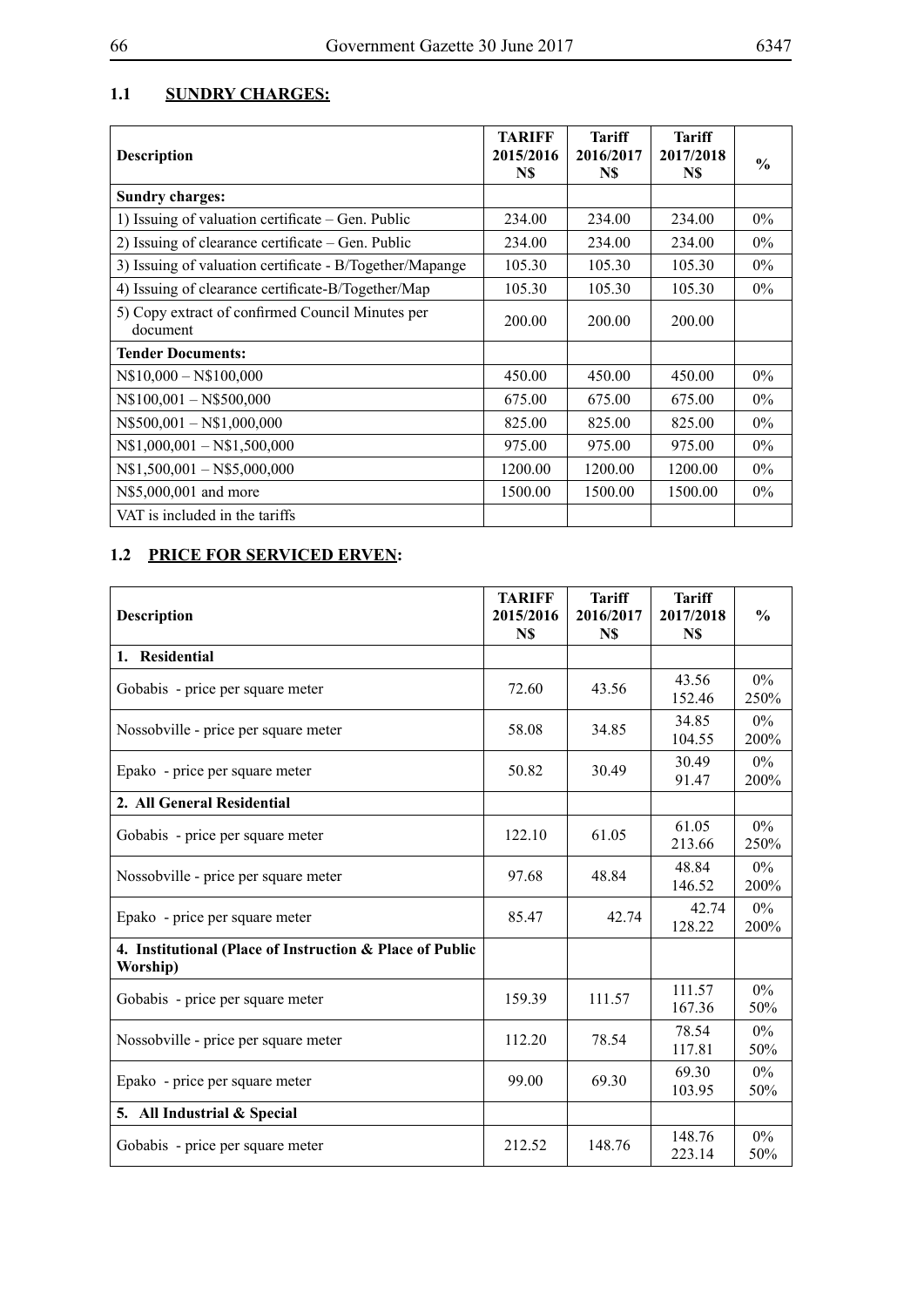| 6. All Business & Office             |        |        |                  |              |
|--------------------------------------|--------|--------|------------------|--------------|
| Gobabis - price per square meter     | 191.27 | 114.76 | 114.76<br>172.14 | $0\%$<br>50% |
| Nossobville - price per square meter | 170.01 | 102.00 | 102.00<br>153.00 | $0\%$<br>50% |
| Epako - price per square meter       | 148.76 | 89.25  | 89.25<br>133.88  | $0\%$<br>50% |
| VAT is included in the price         |        |        |                  |              |

## **1.3 PRICE FOR UNSERVICED ERVEN:**

### • **All under listed unserviced erven tariffs are subject to conditions set by Council and approval by the Minister of MURD.**

| <b>Description</b>                                                       | <b>TARIFF</b><br>2015/2016<br>N\$ | <b>Tariff</b><br>2016/2017<br>N\$ | <b>Tariff</b><br>2017/2018<br>N\$ | $\frac{0}{0}$ |
|--------------------------------------------------------------------------|-----------------------------------|-----------------------------------|-----------------------------------|---------------|
| 1. Residential                                                           |                                   |                                   |                                   |               |
| Gobabis - price per square meter                                         | 36.30                             | 25.41                             | 25.41<br>30.50                    | $0\%$<br>20%  |
| Nossobville - price per square meter                                     | 29.04                             | 20.33                             | 20.33<br>24.40                    | $0\%$<br>20%  |
| Epako - price per square meter                                           | 25.41                             | 17.79                             | 17.79<br>21.35                    | $0\%$<br>20%  |
| 2. All General Residential                                               |                                   |                                   |                                   |               |
| Gobabis - price per square meter                                         | 55.00                             | 38.50                             | 38.50<br>46.20                    | $0\%$<br>20%  |
| Nossobville - price per square meter                                     | 45.00                             | 31.50                             | 31.50<br>37.80                    | $0\%$<br>20%  |
| Epako - price per square meter                                           | 35.00                             | 24.50                             | 24.50<br>29.40                    | $0\%$<br>20%  |
| 3. Institutional (Place of Instruction & Place of Pub-<br>lic Worship)   |                                   |                                   |                                   |               |
| Gobabis - price per square meter                                         | 60.00                             | 42.00                             | 42.00<br>50.40                    | $0\%$<br>20%  |
| Nossobville - price per square meter                                     | 50.00                             | 35.00                             | 35.00<br>42.00                    | 0%<br>20%     |
| Epako - price per square meter                                           | 45.00                             | 31.50                             | 31.50<br>37.80                    | $0\%$<br>20%  |
| 4. All Industrial & Special                                              |                                   |                                   |                                   |               |
| Gobabis - price per square meter                                         | 106.26                            | 74.38                             | 74.38<br>111.57                   | $0\%$<br>50%  |
| 5. All businesses & Offie                                                |                                   |                                   |                                   |               |
| Gobabis - price per square meter                                         | 80.00                             | 56.00                             | 56.00<br>67.20                    | $0\%$<br>20%  |
| Nossobville - price per square meter                                     | 60.00                             | 42.00                             | 42.00<br>50.40                    | $0\%$<br>20%  |
| Epako - price per square meter                                           | 50.00                             | 35.00                             | 35.00<br>42.00                    | $0\%$<br>20%  |
| <b>Agricultural</b><br>6.                                                |                                   |                                   |                                   |               |
| Price for un-serviced agricultural plots in all locations per<br>hectare | 10,000.00                         | 10,000.00                         | 10,000.00<br>15,000.00            | $0\%$<br>50%  |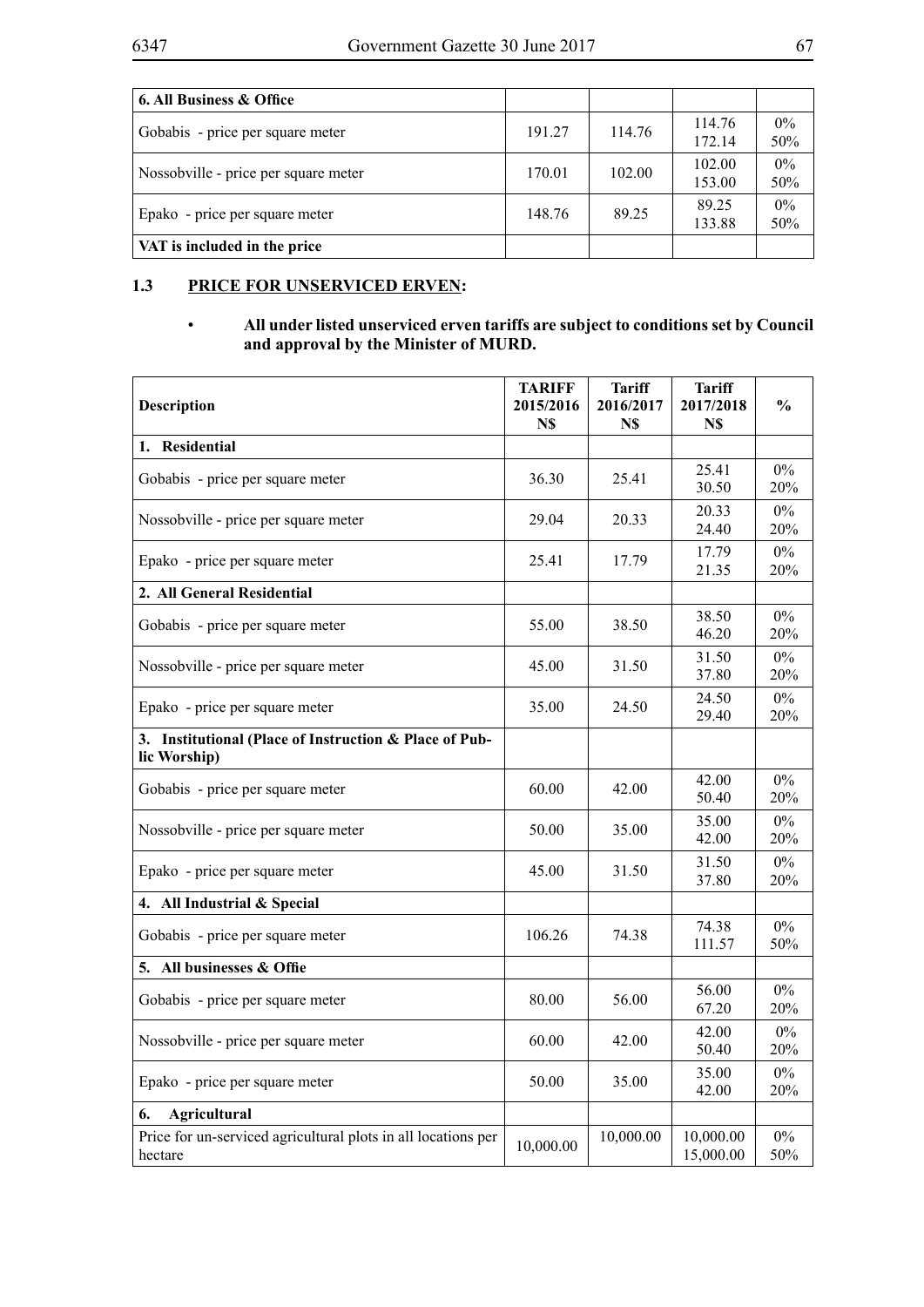| 7. Townlands of Gobabis No. 114                                                 |       |       |                |              |
|---------------------------------------------------------------------------------|-------|-------|----------------|--------------|
| Greenfield piece of land for housing development – price<br>per square meter    | 00.00 | 12.00 | 12.00<br>15.6  | $0\%$<br>30% |
| Greenfield piece of land for businesses development –<br>price per square meter | 00.00 | 15.00 | 15.00<br>19.50 | $0\%$<br>30% |
| VAT is included in the price                                                    |       |       |                |              |

## *2. CEMETERY (Vote 1) :*

## **Gobabis , Nossobville & Epako :**

| <b>GOBABIS</b>                                          | <b>TARIFF</b><br>2015/2016<br>N\$ | <b>Tariffs</b><br>2016/2017<br>N\$ | <b>Tariffs</b><br>2017/2018<br>N\$ | $\frac{0}{0}$ |
|---------------------------------------------------------|-----------------------------------|------------------------------------|------------------------------------|---------------|
| Adults- Grave dug by the Council                        | 964.30                            | 1060.73                            | 1060.73                            | $0\%$         |
| Adults- Grave dug by Family                             | 432.62                            | 475.89                             | 475.89                             | $0\%$         |
| Children - Grave dug by the Council                     | 355.56                            | 391.12                             | 391.12                             | $0\%$         |
| Children - Grave dug by the family                      | 240.00                            | 264.00                             | 264.00                             | $0\%$         |
| Ashes into the exits grave                              | 400.00                            | 440.00                             | 440.00                             | $0\%$         |
| Staggered grave                                         | 1,339.32                          | 1,339.32                           | 1,339.32                           | $0\%$         |
| Reserved grave                                          | 2,818.59                          | 2,818.59                           | 2,818.59                           | $0\%$         |
| Reburial fee                                            | 4,017.96                          | 4,017.96                           | 4,017.96                           | $0\%$         |
| Staggered grave dug by family                           | 669.66                            | 669.66                             | 669.66                             | $0\%$         |
| <b>NOSSOBVILLE</b>                                      |                                   |                                    |                                    |               |
| Adults- Grave dug by the Council                        | 593.72                            | 593.72                             | 593.72                             | $0\%$         |
| Adults- Grave dug by Family                             | 279.06                            | 279.06                             | 279.06                             | $0\%$         |
| Children - Grave dug by the Council                     | 229.36                            | 229.36                             | 229.36                             | $0\%$         |
| Children - Grave dug by the family                      | 170.00                            | 187.00                             | 187.00                             | 0%            |
| Ashes into the exits grave                              | 400.00                            | 400.00                             | 400.00                             | $0\%$         |
| Staggered grave                                         | 989.54                            | 989.54                             | 989.54                             | $0\%$         |
| Staggered grave dug by family under Council supervision | 494.77                            | 494.77                             | 494.77                             | $0\%$         |
| Reserved grave                                          | 1,908.99                          | 1,908.99                           | 1,908.99                           | $0\%$         |
| Reburial fee                                            | 2,770.72                          | 2,770.72                           | 2,770.72                           | $0\%$         |
| <b>EPAKO</b>                                            |                                   |                                    |                                    |               |
| Adults- Grave dug by the Council                        | 460.22                            | 460.22                             | 460.22                             | $0\%$         |
| Adults- Grave dug by Family                             | 158.30                            | 158.30                             | 158.30                             | $0\%$         |
| Destitute adults / children grave dug by family         | 132.00                            | 132.00                             | 132.00                             | $0\%$         |
| Children - Grave dug by the Council                     | 219.38                            | 219.38                             | 219.38                             | $0\%$         |
| Ashes into exists grave                                 | 240.00                            | 240.00                             | 240.00                             | $0\%$         |
| Staggered grave                                         | 767.04                            | 767.04                             | 767.04                             | $0\%$         |
| Reserved grave                                          | 1,905.36                          | 1,905.36                           | 1,905.36                           | $0\%$         |
| Reburial fee                                            | 2,147.72                          | 2147.72                            | 2147.72                            | $0\%$         |
| Staggered grave dug by family under Council supervision | 383.52                            | 383.52                             | 383.52                             | $0\%$         |

(VAT is included in the tariffs)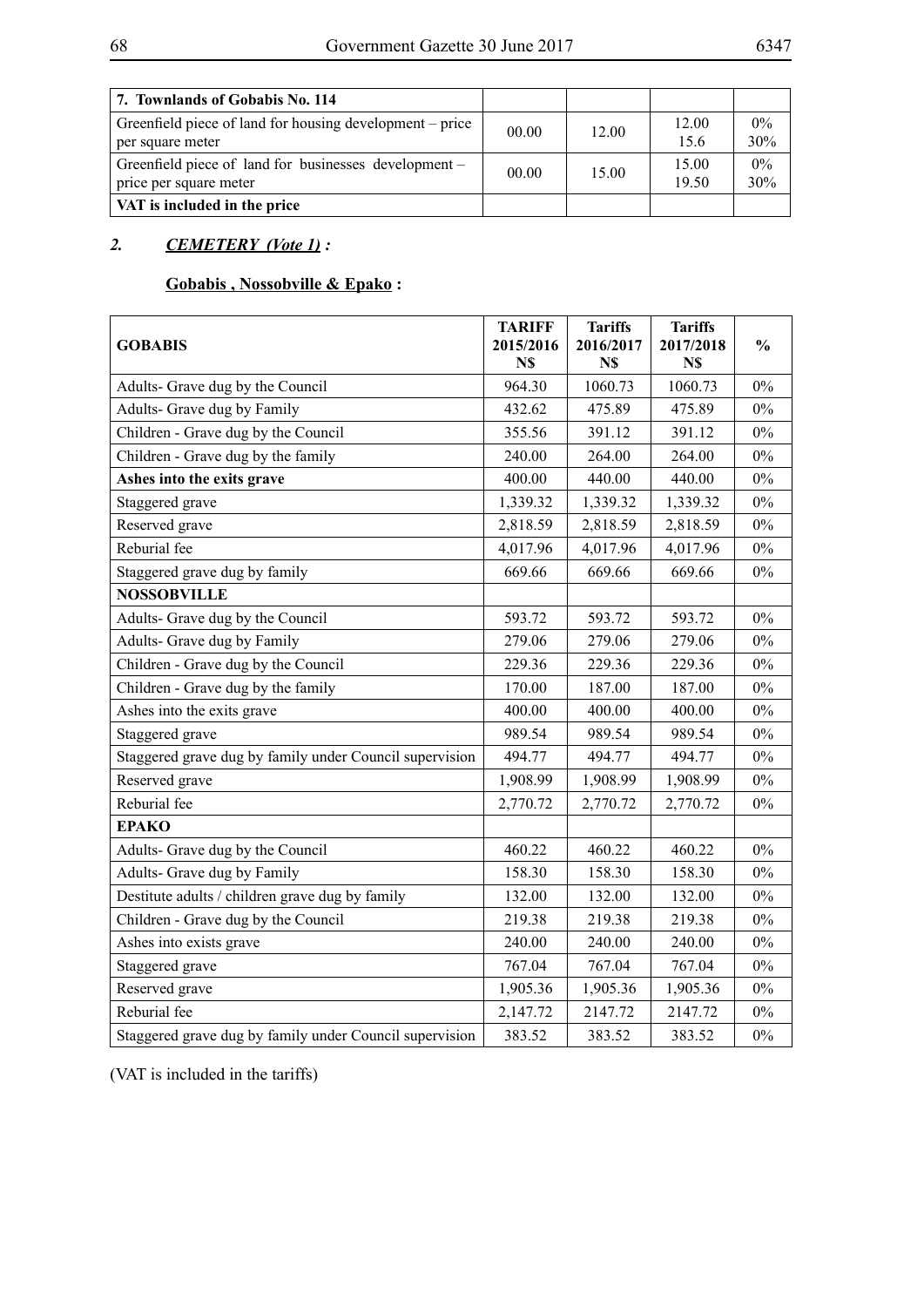| 3. | <b>FIRE BRIGADE</b> (Vote 2): |  |
|----|-------------------------------|--|
|    |                               |  |

| 1. Fire Brigade Vehicle                                                                      | <b>TARIFF</b><br>2015/2016<br>N\$ | <b>Tariff</b><br>2016/2017<br>N\$ | <b>Tariff</b><br>2017/2018<br>N\$ | $\frac{0}{0}$ |
|----------------------------------------------------------------------------------------------|-----------------------------------|-----------------------------------|-----------------------------------|---------------|
| Disaster Management levy – per residential $\&$ insti-<br>(a)<br>tutional property per month | 5.00                              | 5.00                              | 5.00                              | $0\%$         |
| Disaster management levy – per business, office $\&$<br>(b)<br>industrial property per month | 10.00                             | 10.00                             | 10.00                             | $0\%$         |
| Fire brigade services rendered outside municipal<br>(c)<br>boundaries:                       |                                   |                                   |                                   |               |
| Per km travelled to any incidents<br>(i)                                                     | 0.00                              | 100.00                            | 100.00                            | $0\%$         |
| (ii) Per km travelled to accident scenes                                                     | 0.00                              | 150.00                            | 150.00                            | $0\%$         |
| (iii) Hiring of a fire brigade vehicle for standby ser-<br>$vices - per day$                 | 350.00                            | 350.00                            | 350.00                            | $0\%$         |
| 2. Ambulance Services:                                                                       |                                   |                                   |                                   |               |
| Basic life support services rendered to the patients<br>(a)<br>within Municipal Boundaries:  |                                   |                                   |                                   |               |
| Call out in town $-$ for pensioners per call<br>(i)                                          | 50.00                             | 0.00                              | 0.00                              | $0\%$         |
| (ii) Call out in town - Other residents per call                                             | 313.20                            | 100.00                            | 100.00                            | $0\%$         |
| Basic life support services rendered to patients out-<br>(b)<br>side Municipal Boundaries:   |                                   |                                   |                                   |               |
| Per kilometre travelled with a patient<br>(i)                                                | 15.00                             | 10.00                             | 10.00                             | $0\%$         |
| Schools – hiring of an ambulance for standby services per<br>day                             | 250.00                            | 250.00                            | 250.00                            | $0\%$         |
| All others - hiring of an ambulance for standby services<br>– per day                        | 350.00                            | 350.00                            | 350.00                            | 0%            |

## 4. *TOWN GROUNDS AND POUND (Vote 4) :*

## 4.1 **Rental income generated from Municipal Farmlands:**

| <b>PLOT NAME</b>                                                             | <b>TARIFF</b><br>2015/2016<br>N\$ | <b>Tariff</b><br>2016/2017<br>N\$ | <b>Tariff</b><br>2017/2018<br>N\$ | $\frac{6}{9}$ | <b>Reason</b> |
|------------------------------------------------------------------------------|-----------------------------------|-----------------------------------|-----------------------------------|---------------|---------------|
| Nuwehoop A                                                                   | 4,350.00                          | 4,350.00                          | 2,900.00                          | $\theta$      |               |
| Nuwehoop B                                                                   | 5,440.00                          | 5,440.00                          | 3,200.00                          | 0             |               |
| Nuwehoop C                                                                   | 3,565.00                          | 3,565.00                          | 3,100.00                          | 0             |               |
| Kaukurust A                                                                  | 7,360.00                          | 7,360.00                          | 4,600.00                          | 0             |               |
| Kaukurust B                                                                  | 7,680.00                          | 7,680.00                          | 4,800.00                          | 0             | Waiting       |
| Kaukurust C                                                                  | 7,792.40                          | 7,792.40                          | 5,600.00                          | 0             |               |
| Rivier Kampe                                                                 | 14,706.00                         | 14,706.00                         | 8,600.00                          | 0             |               |
| Kruger Kampe                                                                 | 20,680.00                         | 20,680.00                         | 9,400.00                          | 0             | Ęū            |
| Witpan                                                                       | 17,625.00                         | 17,625.00                         | 11,750.00                         | 0             |               |
| Blouputz                                                                     | 20,884.50                         | 20,884.50                         | 13,650.00                         | 0             | actual        |
| Woelbos                                                                      | 24,000.00                         | 24,000.00                         | 15,000.00                         | 0             |               |
| Reuter                                                                       | 20,000.00                         | 20,000.00                         | 15,500.00                         | 0             | piq           |
| Hiring of the horse racing turf (portion 122)                                | new                               | new                               | 5,000.00                          | $\theta$      |               |
| of the reminder of Farm Townland No. 114)                                    |                                   |                                   |                                   |               |               |
| N\$ 5,000.00 per day or part thereof plus N\$<br>5,000.00 refundable deposit |                                   |                                   |                                   |               |               |

VAT is included in the tariffs.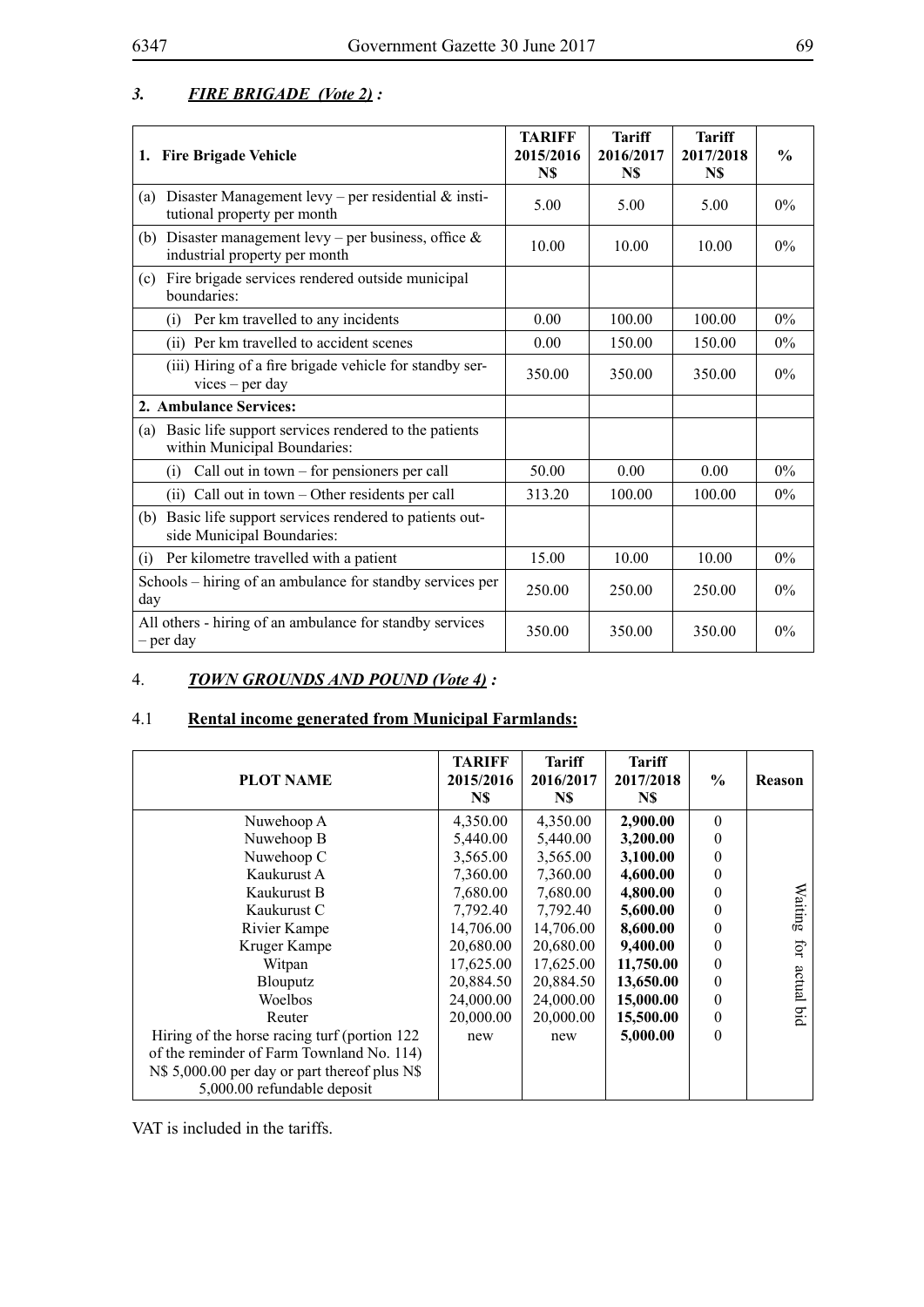## **4.2 Pounding Fees:**

|                                           | <b>TARIFF</b><br>2015/2016<br>N\$ | <b>Tariff</b><br>2016/2017<br>N\$ | <b>Tariff</b><br>2017/2018<br>N\$ | $\frac{6}{9}$ |
|-------------------------------------------|-----------------------------------|-----------------------------------|-----------------------------------|---------------|
| Per animal per day                        | 144.90                            | 144.90                            | 144.90                            | $0\%$         |
| Water and feeding per animal $\&$ per day | 25.00                             | 25.00                             | 25.00                             | $0\%$         |

(VAT is included in the tariffs)

## **5.** *HEALTH (Vote 5):*

## **5.1** *ABATTOIR INSPECTIONS:*

|                                                 | <b>TARIFF</b><br>2015/2016<br>N\$ | Tariff<br>2016/2017<br>N\$ | Tariff<br>2017/2018<br>N\$ | $\%$     |
|-------------------------------------------------|-----------------------------------|----------------------------|----------------------------|----------|
| Inspection fee – Cattle per carcass             | 60.00                             | 60.00                      | 60.00                      | $\Omega$ |
| Inspection fee – Sheep/goat per carcass         | 40.00                             | 40.00                      | 40.00                      | $\theta$ |
| Inspection fee $-$ Pig per carcass              | 35.00                             | 35.00                      | 35.00                      | $\theta$ |
| Destruction fee – Cattle per carcass            | 400.00                            | 400.00                     | 400.00                     | $\theta$ |
| Destruction fee - Sheep/goat per carcass        | 250.00                            | 250.00                     | 250.00                     | $\Omega$ |
| Destruction fee – Pig per carcass               | 230.00                            | 230.00                     | 230.00                     | $\Omega$ |
| <b>Transport only for abattoir outside CBD:</b> |                                   |                            |                            |          |
| Transport/travel per kilometre                  | 15.00                             | 15.00                      | 15.00                      | $\Omega$ |

(VAT is included in the tariffs)

### **5.2 NEW Business Registration AND FITNESS CERTIFICATE Fees Once a Year and 15% VAT Included**

| Tariff:                                        |                                   |                                   |                                   |               |
|------------------------------------------------|-----------------------------------|-----------------------------------|-----------------------------------|---------------|
| <b>Description</b>                             | <b>TARIFF</b><br>2015/2016<br>N\$ | <b>Tariff</b><br>2016/2017<br>N\$ | <b>Tariff</b><br>2017/2018<br>N\$ | $\frac{0}{0}$ |
| (A) Liquor Shops per annum                     |                                   |                                   |                                   |               |
| Sheeben<br>(i)                                 | 690.00                            | 690.00                            | 690.00                            | $0\%$         |
| Special liquor bar<br>(ii)                     | 2243.59                           | 2243.59                           | 2243.59                           | $0\%$         |
| Combined bar and restaurant<br>(iii)           | 2438.69                           | 2438.69                           | 2438.69                           | $0\%$         |
| (iv) Liquor wholesale                          | 2926.43                           | 2926.43                           | 2926.43                           | $0\%$         |
| Combined bar and gambling house<br>(v)         | 2536.24                           | 2536.24                           | 2536.24                           | $0\%$         |
| (B) Clothing Shops per annum                   |                                   |                                   |                                   | $0\%$         |
| Retail clothing<br>(i)                         | 2062.50                           | 2062.50                           | 2062.50                           | $0\%$         |
| Wholesale clothing<br>(ii)                     | 2475.00                           | 2475.00                           | 2475.00                           | $0\%$         |
| (iii) Textile clothing                         | 2145.00                           | 2145.00                           | 2145.00                           | $0\%$         |
| <b>Financial Institutions per annum</b><br>(C) |                                   |                                   |                                   | $0\%$         |
| Cash loan<br>$\left( 1\right)$                 | 1062.50                           | 1062.50                           | 1062.50                           | $0\%$         |
| Bank<br>(ii)                                   | 2775.00                           | 2775.00                           | 2775.00                           | $0\%$         |
| Insurance companies<br>(iii)                   | 2145.00                           | 2145.00                           | 2145.00                           | $0\%$         |
| (D) Grocery/Food Stores per annum              |                                   |                                   |                                   | $0\%$         |
| <b>General Dealer</b><br>(i)                   | 2405.00                           | 2405.00                           | 2405.00                           | $0\%$         |
| Supermarket<br>(i)                             | 2700.75                           | 2700.75                           | 2700.75                           | $0\%$         |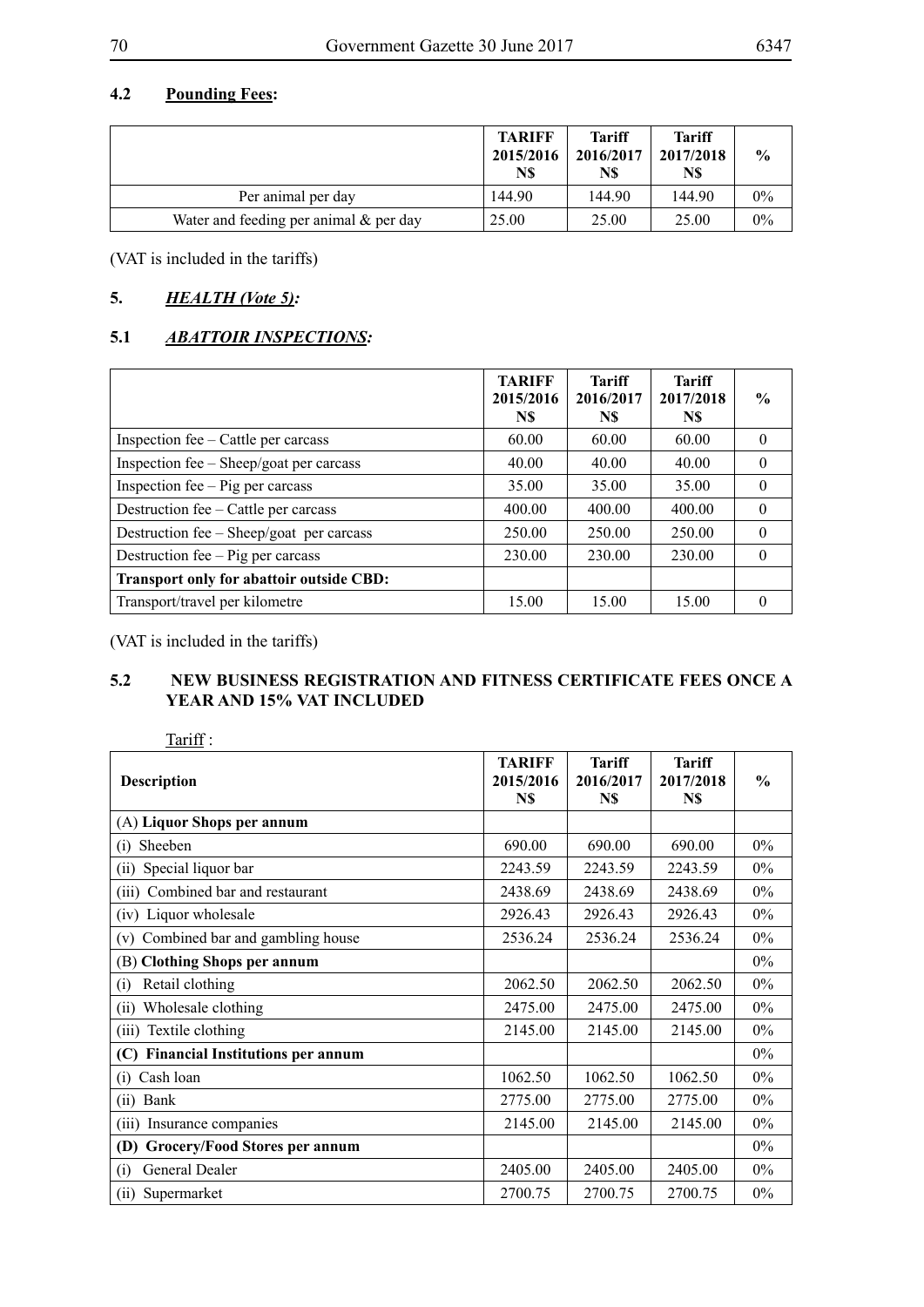| (iii) Food Manufacturing                                           | 4500.00                                                                                     | 4500.00                                                                                       | 4500.00                                                                                       | 0%             |
|--------------------------------------------------------------------|---------------------------------------------------------------------------------------------|-----------------------------------------------------------------------------------------------|-----------------------------------------------------------------------------------------------|----------------|
| (iv) Combined supermarket and restaurant                           | 6500.00                                                                                     | 6500.00                                                                                       | 6500.00                                                                                       | $0\%$          |
| (v) Restaurant/eating house/take away                              | 2080.00                                                                                     | 2080.00                                                                                       | 2080.00                                                                                       | 0%             |
| (vi) Coffee shop                                                   | 2000.00                                                                                     | 2000.00                                                                                       | 2000.00                                                                                       | $0\%$          |
| (vii) Butchery/Fish sales                                          | 2437.50                                                                                     | 2437.50                                                                                       | 2437.50                                                                                       | $0\%$          |
| (viii) Caravans                                                    | 1000.00                                                                                     | 1000.00                                                                                       | 1000.00                                                                                       | $0\%$          |
| (ix) Mini Market                                                   | 2000.00                                                                                     | 2000.00                                                                                       | 2000.00                                                                                       | 0%             |
| $(x)$ Catering                                                     |                                                                                             |                                                                                               |                                                                                               |                |
| - Large catering business                                          | 00.00<br>00.00                                                                              | 2500.00                                                                                       | 2500.00                                                                                       | $0\%$<br>$0\%$ |
| - SME catering business                                            |                                                                                             | 1500.00                                                                                       | 1500.00                                                                                       | $0\%$          |
| (xi) Bakery                                                        | 2080.00                                                                                     | 2080.00                                                                                       | 2080.00                                                                                       |                |
| (E) Other Businesses per annum                                     |                                                                                             |                                                                                               |                                                                                               |                |
| (i) Hawkers and street vendors                                     | 252.88                                                                                      | 252.88                                                                                        | 252.88                                                                                        | 0%             |
| (ii) Home based business and stalls at the Yellow & Blue<br>Market | 276.00                                                                                      | 276.00                                                                                        | 276.00                                                                                        | 0%             |
| (iii) Gambling house                                               | 2340.00                                                                                     | 2340.00                                                                                       | 2340.00                                                                                       | $0\%$          |
| (iv) Furniture shop                                                | 2160.00                                                                                     | 2160.00                                                                                       | 2160.00                                                                                       | $0\%$          |
| (v) Airtime shop                                                   | 1020.00                                                                                     | 1020.00                                                                                       | 1020.00                                                                                       | $0\%$          |
| (vi) Abattoirs                                                     | 2535.65                                                                                     | 2535.65                                                                                       | 2535.65                                                                                       | $0\%$          |
| (vii) Noxious industry businesses                                  | 3750.00                                                                                     | 3750.00                                                                                       | 3750.00                                                                                       | $0\%$          |
| (viii) Accommodation                                               |                                                                                             |                                                                                               |                                                                                               |                |
| Campsite                                                           | 1900.00                                                                                     | 1900.00                                                                                       | 1900.00                                                                                       | $0\%$          |
| $1 - 5$ rooms                                                      | 2280.00                                                                                     | 2280.00                                                                                       | 2280.00                                                                                       | 0%             |
| 6-10 rooms                                                         | 2470.00                                                                                     | 2470.00                                                                                       | 2470.00                                                                                       | 0%             |
| $11 - 20$ rooms                                                    | 2660.00                                                                                     | 2660.00                                                                                       | 2660.00                                                                                       | $0\%$          |
| Above 20 rooms                                                     | 2850.00                                                                                     | 2850.00                                                                                       | 2850.00                                                                                       | $0\%$          |
| (ix) Construction / transport business                             | 3500.00                                                                                     | 3500.00                                                                                       | 3500.00                                                                                       | 0%             |
| $(x)$ Medical & related services                                   | 2775.00                                                                                     | 2775.00                                                                                       | 2775.00                                                                                       | $0\%$          |
| (xi) Security services                                             | 1105.00                                                                                     | 1105.00                                                                                       | 1105.00                                                                                       | 0%             |
| (xii) Salon / barber shop                                          | 1600.00                                                                                     | 1600.00                                                                                       | 1600.00                                                                                       | $0\%$          |
| (xiii) Car wash                                                    | 2700.00                                                                                     | 2700.00                                                                                       | 2700.00                                                                                       | $0\%$          |
| (xiv) Funeral parlour                                              | 1275.00                                                                                     | 1275.00                                                                                       | 1275.00                                                                                       | $0\%$          |
| (xv) Stationary / book store / computer shops                      | 1980.00                                                                                     | 1980.00                                                                                       | 1980.00                                                                                       | $0\%$          |
| (xvi) Educational training                                         | 2340.00                                                                                     | 2340.00                                                                                       | 2340.00                                                                                       | $0\%$          |
| (xvii) Legal services                                              | 2220.00                                                                                     | 2220.00                                                                                       | 2220.00                                                                                       | $0\%$          |
| (xviii) Service centres / filling stations                         | 2800.00                                                                                     | 2800.00                                                                                       | 2800.00                                                                                       | $0\%$          |
| (xix) Pest control / cleaning services                             | 2500.00                                                                                     | 2500.00                                                                                       | 2500.00                                                                                       | $0\%$          |
| (xx) Car & vehicle accessory dealers                               | 2701.43                                                                                     | 2701.43                                                                                       | 2701.43                                                                                       | $0\%$          |
| (xxi) Driving schools                                              | 2500.00                                                                                     | 1500.00                                                                                       | 1500.00                                                                                       | $0\%$          |
| (xxii) Other Unlisted Business Traders                             | 2000.00                                                                                     | 2000.00                                                                                       | 2000.00                                                                                       | $0\%$          |
| Late registration for all                                          | Normal<br>registration<br>plus 25%<br>after 21<br>days from<br>the last day<br>of registra- | Normal<br>registration<br>plus $25%$<br>after 21<br>days from<br>the last day<br>of registra- | Normal<br>registration<br>plus $25%$<br>after 21<br>days from<br>the last day<br>of registra- | $0\%$          |
|                                                                    | tion                                                                                        | tion                                                                                          | tion                                                                                          |                |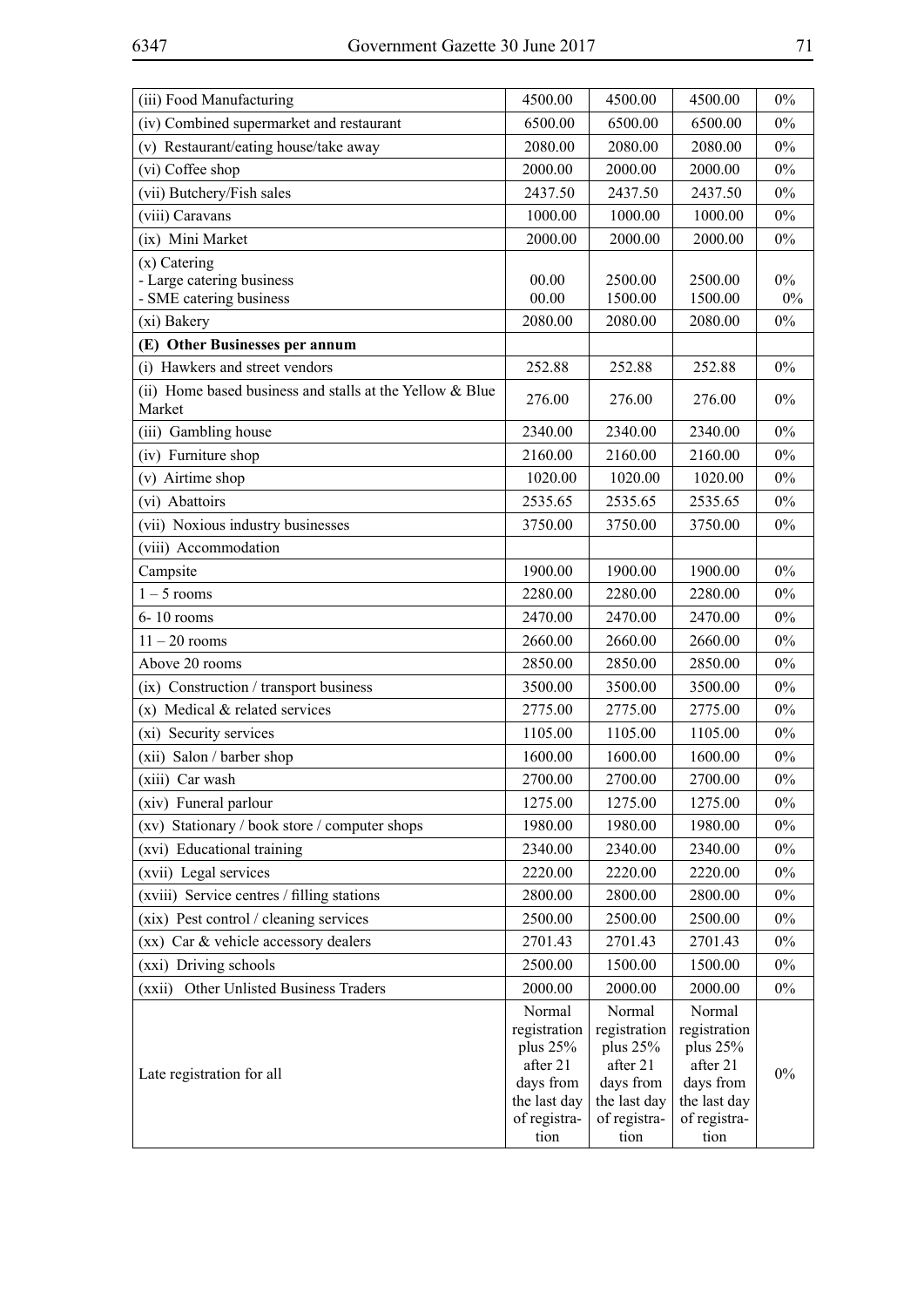| 2. Taxi Fees:                                                                                                                                                                                                                                                                                              |          |         |         |         |
|------------------------------------------------------------------------------------------------------------------------------------------------------------------------------------------------------------------------------------------------------------------------------------------------------------|----------|---------|---------|---------|
| All taxis operating within the Gobabis Municipal Area –<br>per taxi and per year (includes annual business registration<br>fee and fee for numbering system etc.)                                                                                                                                          | 750.00   | 800.00  | 800.00  | $0\%$   |
| Late Registration – a fine of $10\%$ of Annual Registration<br>Fee will be charged per month or part thereof if renewal<br>is overdue.                                                                                                                                                                     | 10%      | 10%     | 10%     | $0\%$   |
| Penalty for illegal taxi operation                                                                                                                                                                                                                                                                         | 2,500.00 | 2500.00 | 2500.00 | 0%      |
| Parking at undersignated parking place                                                                                                                                                                                                                                                                     | 00.00    | 1500.00 | 1500.00 | $0\%$   |
| 3. Council Special Consent Fee Per Year                                                                                                                                                                                                                                                                    |          |         |         |         |
| Shop, place of assembly, accommodation establishments,<br>additional dwelling unit, resident occupation, places of<br>public worship, block of flats, day care centre, place of<br>instruction, institutional buildings, holiday accommoda-<br>tion, hotel, drive in cafes, town houses, and duplex flats. | 200.00   | 200.00  | 200.00  | $0\%$   |
| Kiosk, tourist facility, tourism, restaurant, camping site,<br>service industries, launderettes, dry cleanettes and busi-<br>ness building.                                                                                                                                                                | 300.00   | 300.00  | 300.00  | $0\%$   |
| Gambling house, shebeens, place of amusement, ware-<br>houses, petrol service stations, public garage, bottle store,<br>funeral parlours and chapels, panel beating, noxious<br>industry, and farm stall.                                                                                                  | 500.00   | 500.00  | 500.00  | $0\%$   |
| 4. Contractor Licence Application Fee                                                                                                                                                                                                                                                                      |          |         |         |         |
| Electrical wiring contractor's licence                                                                                                                                                                                                                                                                     | 115.00   | 115.00  | 00.00   | $-100%$ |
| Plumbing & pipe fitting contractor's licence                                                                                                                                                                                                                                                               | 115.00   | 115.00  | 00.00   | $-100%$ |

VAT is included in the tariffs

Item moved to Electricity tariff schedules

### **5.3 BUSINESS REGISTRATION RENEWAL AND FITNESS CERTIFICATE Fees Once a Year and 15% VAT Included**

| <b>Description</b>                             | <b>TARIFF</b><br>2015/2016<br>N\$ | <b>Tariff</b><br>2016/2017<br>N\$ | <b>Tariff</b><br>2017/2018<br>N\$ | $\frac{0}{0}$    |
|------------------------------------------------|-----------------------------------|-----------------------------------|-----------------------------------|------------------|
| (A) Liquor Shops per annum                     |                                   |                                   |                                   |                  |
| Sheeben<br>(i)                                 | 600.00                            | 600.00                            | 600.00                            | $\boldsymbol{0}$ |
| Special liquor bar<br>(i)                      | 1950.95                           | 1950.95                           | 1950.95                           | $\theta$         |
| Combined bar and restaurant<br>(iii)           | 1950.95                           | 1950.95                           | 1950.95                           | $\theta$         |
| (iv) Liquor wholesale                          | 1950.95                           | 1950.95                           | 1950.95                           | $\theta$         |
| Combined bar and gambling house<br>(v)         | 1950.95                           | 1950.95                           | 1950.95                           | $\theta$         |
| (B) Clothing Shops per annum                   |                                   |                                   |                                   |                  |
| Retail clothing<br>(i)                         | 1650.00                           | 1650.00                           | 1650.00                           | $\theta$         |
| Wholesale clothing<br>(ii)                     | 1650.00                           | 1650.00                           | 1650.00                           | $\theta$         |
| Textile clothing<br>(iii)                      | 1650.00                           | 1650.00                           | 1650.00                           | $\boldsymbol{0}$ |
| <b>Financial Institutions per annum</b><br>(C) |                                   |                                   |                                   |                  |
| Cash loan<br>$\left( 1 \right)$                | 850.00                            | 850.00                            | 850.00                            | $\theta$         |
| Bank<br>(ii)                                   | 1850.00                           | 1850.00                           | 1850.00                           | $\theta$         |
| (iii) Insurance companies                      | 1650.00                           | 1650.00                           | 1650.00                           | $\theta$         |
| <b>Grocery/Food Stores per annum</b><br>(D)    |                                   |                                   |                                   |                  |
| General Dealer<br>(i)                          | 1850.00                           | 1850.00                           | 1850.00                           | $0\%$            |
| Supermarket<br>(ii)                            | 1800.50                           | 1800.50                           | 1800.50                           | $0\%$            |
| (iii) Food Manufacturing                       | 4000.00                           | 4000.00                           | 4000.00                           | $0\%$            |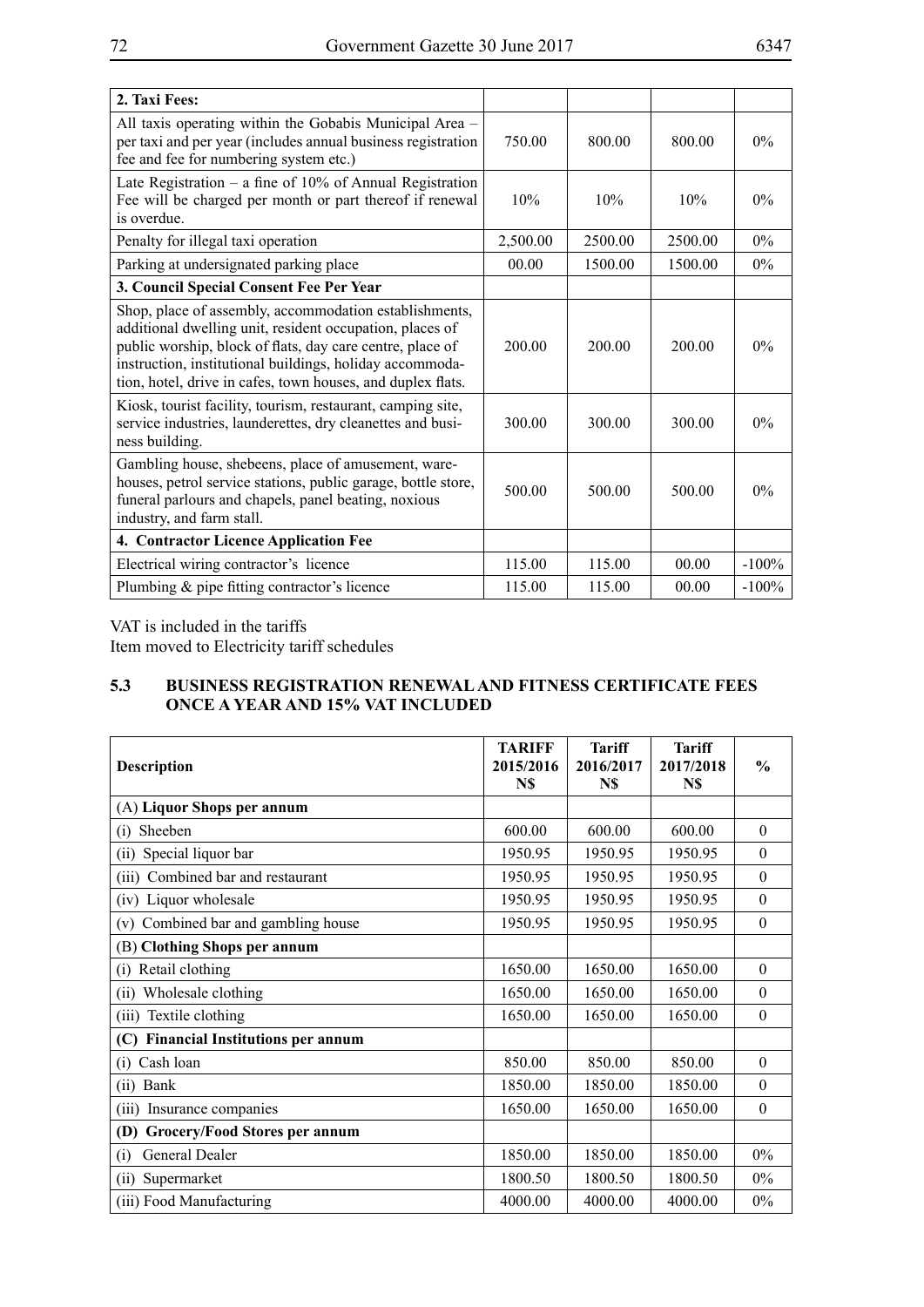| (iv) Combined supermarket and restaurant                                                | 6000.00 | 6000.00 | 6000.00            | 0%              |
|-----------------------------------------------------------------------------------------|---------|---------|--------------------|-----------------|
| (v) Restaurant/eating house/take away                                                   | 1600.00 | 1600.00 | 1600.00            | 0%              |
| (vi) Coffee shop                                                                        | 1700.00 | 1700.00 | 1700.00            | 0%              |
| (vii) Butchery/Fish sales                                                               | 1950.00 | 1950.00 | 1950.00            | $0\%$           |
| (viii) Mobile food - caravans                                                           | 700.00  | 700.00  | 700.00             | 0%              |
| (ix) Mini Market                                                                        | 1500.00 | 1500.00 | 1500.00            | $0\%$           |
| $(x)$ Catering                                                                          |         |         |                    |                 |
| - Large catering business                                                               | 700.00  | 700.00  | 700.00             | 0%              |
| - SME catering business                                                                 | 240.00  | 240.00  | 240.00             | $0\%$           |
| (xi) Bakery                                                                             | 1600.00 | 1600.00 | 1600.00            | $0\%$<br>$0\%$  |
| (E) Other Businesses per annum<br>(i) Hawkers and street vendors                        | 219.90  | 219.90  | 219.90             | $0\%$           |
| (ii) Home based business and stalls at the Yellow & Blue                                |         |         |                    |                 |
| Market                                                                                  | 240.00  | 240.00  | 240.00             | 0%              |
| (iii) Gambling house                                                                    | 1950.00 | 1950.00 | 1950.00            | $0\%$           |
| (iv) Furniture shop                                                                     | 1800.50 | 1800.50 | 1800.50            | $0\%$           |
| (v) Airtime shop                                                                        | 850.00  | 850.00  | 850.00             | $0\%$           |
| (vi) Abattoirs                                                                          | 1950.50 | 1950.50 | 1950.50            | $0\%$           |
| (vii) Noxious industry businesses                                                       | 2500.00 | 2500.00 | 2500.00            | $0\%$           |
| (viii) Accommodation                                                                    |         |         |                    | $0\%$           |
| Campsite                                                                                | 1900.00 | 1900.00 | 1900.00<br>1500.00 | $0\%$<br>$-21%$ |
| $1 - 5$ rooms                                                                           | 1900.00 | 1900.00 | 1900.00<br>1900.00 | $0\%$<br>$0\%$  |
| $6 - 10$ rooms                                                                          | 1900.00 | 1900.00 | 1900.00<br>2280.00 | $0\%$<br>20%    |
| $11 - 20$ rooms                                                                         | 1900.00 | 1900.00 | 1900.00<br>2470.00 | $0\%$<br>30%    |
| Above 20 rooms                                                                          | 1900.00 | 1900.00 | 1900.00<br>2660.00 | $0\%$<br>40%    |
| (ix) Construction business                                                              | 1700.00 | 1700.00 | 1700.00            | $0\%$           |
| (x) Transporting business                                                               | 2500.00 | 2500.00 | 2500.00            | 0%              |
| (xi) Medical & related services                                                         | 1850.00 | 1850.00 | 1850.00            | $0\%$           |
| (xii) Security services                                                                 | 750     | 750     | 750                | $0\%$           |
| (xiii) Salon / barber shop                                                              | 800.00  | 800.00  | 800.00             | $0\%$           |
| (xiv) Car wash                                                                          | 1000.00 | 1000.00 | 1000.00            | $0\%$           |
| (xv) Funeral parlour                                                                    | 850     | 850     | 850                | $0\%$           |
| (xvi) Stationary / book store / computer shops                                          | 1650.00 | 1650.00 | 1650.00            | $0\%$           |
| (xvii) Educational training                                                             | 1950.00 | 1950.00 | 1950.00            | $0\%$           |
| (xviii) Legal services                                                                  | 1850.00 | 1850.00 | 1850.00            | $0\%$           |
| (xix) Service centres / filling stations                                                | 2500.00 | 2500.00 | 2500.00            | $0\%$           |
| (xx) Pest control / cleaning services                                                   | 1500.00 | 1500.00 | 1500.00            | $0\%$           |
| (xxi) Car & vehicle accessory dealers                                                   | 1800.95 | 1800.95 | 1800.95            | $0\%$           |
| (xxii) Driving schools                                                                  | 1000.00 | 1000.00 | 1000.00            | $0\%$           |
| (xxiii) Taxi business                                                                   | 800.00  | 800.00  | 800.00             | $0\%$           |
| Other Unlisted Business Traders<br>(xxiv)                                               | 1500.00 | 1500.00 | 1500.00            | $0\%$           |
| (xxv) Issuing of a food stuff condemnation certificate per<br>certificate & per request | 1000.00 | 1000.00 | 1000.00            | $0\%$           |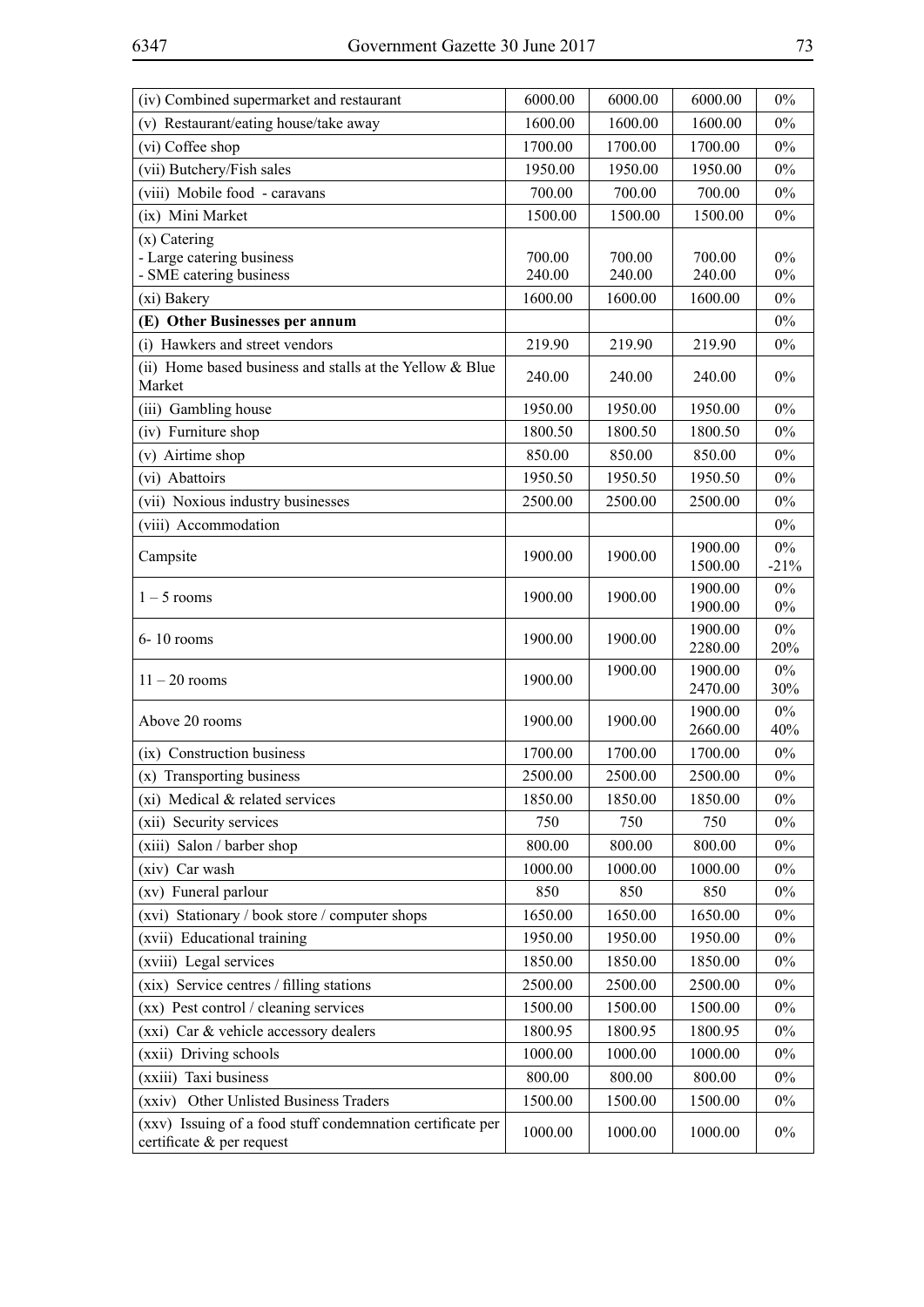| Late registration for all | Normal       | Normal                            | Normal       |       |
|---------------------------|--------------|-----------------------------------|--------------|-------|
|                           | registration | registration                      | registration |       |
|                           | plus $25%$   | plus $25%$                        | plus $25%$   |       |
|                           | after 21     | after 21                          | after 21     | $0\%$ |
|                           | days from    | days from                         | days from    |       |
|                           | the last day | the last day $\vert$ the last day |              |       |
|                           | of registra- | of registra-                      | of registra- |       |
|                           | tion         | tion                              | tion         |       |

VAT is included in the tariffs

# *5.4 PENALTIES AMOUNT AS LISTED PLUS 15% FINES* **Per OFFENCE**

| <b>Description</b>                                                                                                                                     | <b>TARIFF</b><br>2015/2016 | <b>Tariff</b><br>2016/2017 | <b>Tariff</b><br>2017/2018 | $\frac{0}{0}$ |
|--------------------------------------------------------------------------------------------------------------------------------------------------------|----------------------------|----------------------------|----------------------------|---------------|
|                                                                                                                                                        | N\$                        | N\$                        | N\$                        |               |
| Indecent public behaviour                                                                                                                              | 300.00                     | 300.00                     | 300.00                     | $0\%$         |
| Public nuisance                                                                                                                                        | 500.00                     | 500.00                     | 500.00                     | $0\%$         |
| Littering in the streets $&$ sidewalks                                                                                                                 | 300.00                     | 300.00                     | 300.00                     | $0\%$         |
| Street fund raising without permission from Council                                                                                                    | 500.00                     | 500.00                     | 500.00                     | $0\%$         |
| Exercise of business in unauthorised areas                                                                                                             | 300.00                     | 300.00                     | 300.00                     | $0\%$         |
| Failure to display business registration or fitness certifi-<br>cate inside the business premises                                                      | 3000.00                    | 3000.00                    | 3000.00                    | $0\%$         |
| Illegal dumping of household waste - residential                                                                                                       | 2000.00                    | 2000.00                    | 2000.00                    | $0\%$         |
| Illegal dumping of waste - business                                                                                                                    | 3500.00                    | 3500.00                    | 3500.00                    | $0\%$         |
| Illegal dumping of building rubbles - residential                                                                                                      | 3500.00                    | 3500.00                    | 3500.00                    | $0\%$         |
| Illegal dumping of building rubbles - business                                                                                                         | 5000.00                    | 5000.00                    | 5000.00                    | $0\%$         |
| Unclean developed residential yards and street frontage                                                                                                | 500.00                     | 500.00                     | 500.00                     | $0\%$         |
| Unclean developed business properties yards and street<br>frontage                                                                                     | 1500.00                    | 1500.00                    | 1500.00                    | $0\%$         |
| Storage of vehicle scraps on residential properties                                                                                                    | 2000.00                    | 2000.00                    | 2000.00                    | $0\%$         |
| Storage of vehicle scraps on business properties except<br>garages and panel beaters                                                                   | 3500.00                    | 3500.00                    | 3500.00                    | $0\%$         |
| Unclean undeveloped residential properties with owners                                                                                                 | 1000.00                    | 1000.00                    | 1000.00                    | 0%            |
| Unclean undeveloped business properties with owners                                                                                                    | 2500.00                    | 2500.00                    | 2500.00                    | $0\%$         |
| Person overcrowding his/her premises                                                                                                                   | 500.00                     | 500.00                     | 500.00                     | $0\%$         |
| Person constructing backyard shacks, wooden shades and<br>steel frames (per structure)                                                                 | 1000.00                    | 1000.00                    | 1000.00<br>1800.00         | $0\%$<br>80%  |
| Penalties for illegal structures, such as backyard shacks,<br>wooden shades and steel frames (per structure) on busi-<br>nesses premises               | 4,200.00                   | 4,200.00                   | 4,200.00                   | $0\%$         |
| Person erecting any building without sufficient latrine<br>accommodation for his/her workmen                                                           | 500.00                     | 500.00                     | 500.00                     | $0\%$         |
| Person keeping / allowing to keep animals/game/poultry<br>causing nuisance                                                                             | 1000.00                    | 1000.00                    | 1000.00                    | $0\%$         |
| Person introducing/allowing to introduce butcher's meat<br>into an urban area                                                                          | 500.00                     | 500.00                     | 500.00                     | $0\%$         |
| An abattoir or business keeping uninspected butchers<br>meat in the abattoir business premises or selling such<br>butchers meat to the general public: |                            |                            | 6500.00                    | <b>NEW</b>    |
| Hawkers & street vendors with no registration certificate                                                                                              | 500.00                     | 500.00                     | 500.00                     | $0\%$         |
| Barbers/hairdressers failing to keep apparatus and other<br>equipment in a clean/sanitary condition                                                    | 300.00                     | 300.00                     | 300.00                     | $0\%$         |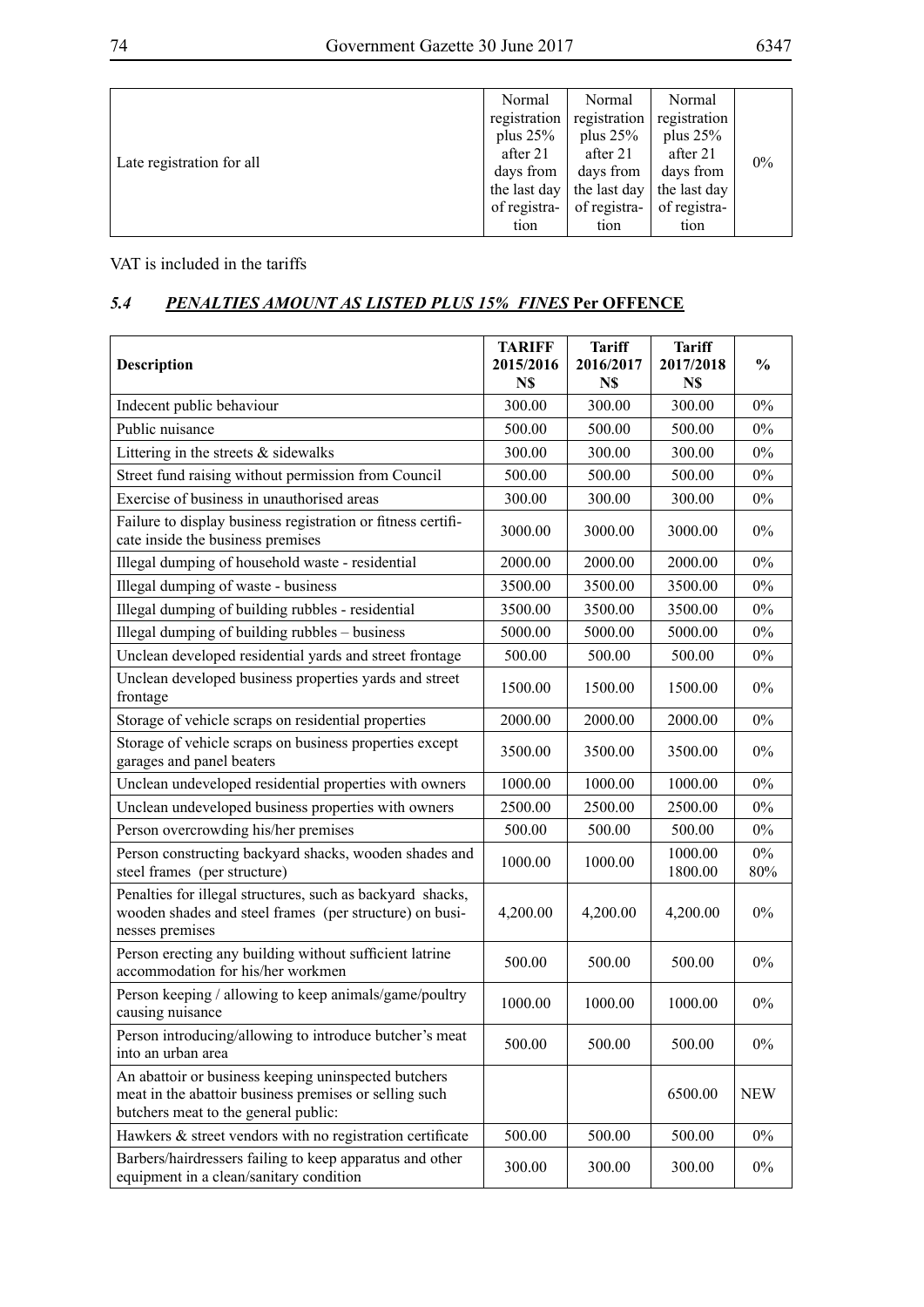| Barbers/hairdressers operating without the necessary<br>disinfecting box apparatus                                                        | 300.00  | 300.00  | 300.00  | $0\%$ |
|-------------------------------------------------------------------------------------------------------------------------------------------|---------|---------|---------|-------|
| Person selling food through a food vending machine not<br>approved by a health officer                                                    | 500.00  | 500.00  | 500.00  | $0\%$ |
| Person conducting business without the business registra-<br>tion or fitness certificate                                                  | 3500.00 | 3500.00 | 3500.00 | $0\%$ |
| Person carrying on a trade failing to register in terms of<br>the general health regulations                                              | 4000.00 | 4000.00 | 4000.00 | $0\%$ |
| Person hinders/obstructs a health officer in execution on<br>any duty (refuses to furnish information required)                           | 500.00  | 500.00  | 500.00  | $0\%$ |
| Person selling certain canned foodstuffs which are brown<br>rusted or damaged                                                             | 1500.00 | 1500.00 | 1500.00 | $0\%$ |
| Person selling confectionary and other processed meat<br>products without the necessary protection against flies<br>and dust              | 500.00  | 500.00  | 500.00  | $0\%$ |
| Person selling meal/similar products/spices infected with<br>weevils/insects                                                              | 3500.00 | 3500.00 | 3500.00 | $0\%$ |
| Person engaged in foodstuffs business failing to maintain<br>premises/containers/vehicle repairs                                          | 500.00  | 500.00  | 500.00  | $0\%$ |
| Person engaged in foodstuffs business using unclean<br>vessel/utensil/container/paper for containing/wrapping of<br>food                  | 500.00  | 500.00  | 500.00  | $0\%$ |
| Person engaged in foodstuffs business failing to provide<br>toilet facilities free of charge to his/her customers                         | 1500.00 | 1500.00 | 1500.00 | $0\%$ |
| Person engaged in foodstuffs business failing to prevent<br>food from being handled unnecessary                                           | 500.00  | 500.00  | 500.00  | $0\%$ |
| Person engaged in foodstuffs business failing to protect<br>food to be delivered to the customer from contamination<br>by dust/dirt/flies | 500.00  | 500.00  | 500.00  | $0\%$ |
| Person engaged in foodstuffs business failing to provide<br>clean overalls to his/her employees                                           | 500.00  | 500.00  | 500.00  | $0\%$ |
| Person engaged in foodstuffs business failing to ensure<br>that overalls are worn at all times                                            | 500.00  | 500.00  | 500.00  | $0\%$ |
| Person engaged in foodstuffs business failing to keep<br>such overalls in change rooms when not in use                                    | 500.00  | 500.00  | 500.00  | $0\%$ |
| Person engaged in foodstuffs business failing to provide<br>hot and cold running water/soap/clean towels to his/her<br>customers          | 500.00  | 500.00  | 500.00  | $0\%$ |

VAT is included in the tariffs

# *5.5 PEST CONTROL:*

|                                                                              | <b>TARIFF</b><br>2015/2016<br>N\$                                        | <b>Tariff</b><br>2016/2017<br>N\$                                      | <b>Tariff</b><br>2017/2018<br>N\$                                      | $\frac{6}{9}$ |
|------------------------------------------------------------------------------|--------------------------------------------------------------------------|------------------------------------------------------------------------|------------------------------------------------------------------------|---------------|
| Spray of pests - Residential /hour per applicant                             | 304.28                                                                   | 304.28                                                                 | 304.28                                                                 | $0\%$         |
| Spray of pests-Business / hour per applicant                                 | 349.92<br>Plus actual<br>cost of poi-<br>son plus<br>$15%$ admin<br>fess | 349.92<br>Plus actual<br>cost of poi-<br>son plus<br>15% admin<br>fess | 349.92<br>Plus actual<br>cost of poi-<br>son plus<br>15% admin<br>fess | $0\%$         |
| Spray of chemicals on wood products destined for export<br>purposes per load | 3500.00                                                                  | 3500.00                                                                | 3500.00                                                                | $0\%$         |

(VAT is included in the tariffs)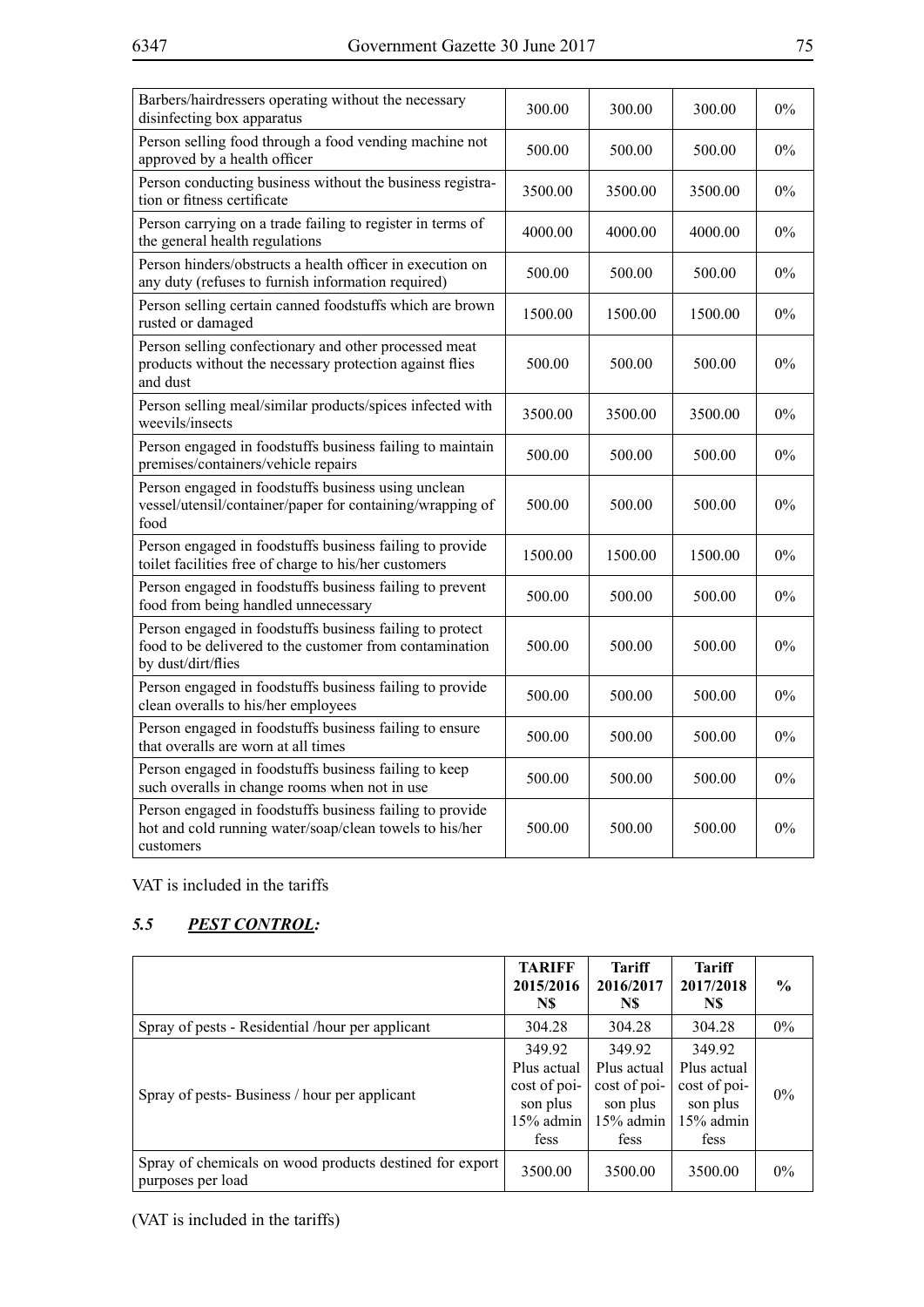## **5.6 DOG TAX AND IMPOUNDING FEES**

|                                                                                                                               | <b>TARIFF</b><br>2015/2016<br>N\$ | Tariff<br>2016/2017<br>N\$          | Tariff<br>2017/2018<br>N\$          | $\frac{6}{9}$ |
|-------------------------------------------------------------------------------------------------------------------------------|-----------------------------------|-------------------------------------|-------------------------------------|---------------|
| Male dog per dog-effect from January per dog per<br>annum                                                                     | 90.00                             | 90.00                               | 90.00                               | $0\%$         |
| Unsterilized female dog (bitches) per dog-effect from<br>January per dog per annum                                            | 100.00                            | 100.00                              | 100.00                              | $0\%$         |
| Sterilized female dog (bitches) per dog-effect from<br>January per dog per annum (proof of sterilization must<br>be provided) | 95.00                             | 95.00                               | 95.00                               | $0\%$         |
| Impounding fee per dog $&$ per day                                                                                            | 75.00                             | 75.00                               | 75.00                               | $0\%$         |
| Penalty for late dog registration per dog                                                                                     | 00 <sup>2</sup>                   | Normal<br>tariff plus<br>N\$ 200.00 | Normal<br>tariff plus<br>N\$ 200.00 | $0\%$         |
| Penalty for keeping unregistered (illegal dogs per dog)                                                                       | 0 <sub>0</sub>                    | 1000.00                             | 1000.00                             | $0\%$         |

# **6.** *PUBLIC BUILDINGS (Vote 6) :*

## **6.1 Community Halls, Strabenkinder Hall, Freedom Square Building:**

| Description                                                                                                                                                                                                                          | <b>TARIFF</b><br>2015/2016<br>N\$ | <b>Tariff</b><br>2016/2017<br>N\$ | <b>Tariff</b><br>2017/2018<br>N\$ | $\frac{0}{0}$  |
|--------------------------------------------------------------------------------------------------------------------------------------------------------------------------------------------------------------------------------------|-----------------------------------|-----------------------------------|-----------------------------------|----------------|
| Tariff per day or part thereof:                                                                                                                                                                                                      |                                   |                                   |                                   |                |
| a) Activities for profit motive in private interest (dance,<br>show, business) etc                                                                                                                                                   | 3,367.43                          | 3,367.43                          | 3,367.43                          | $0\%$          |
| Refundable deposit                                                                                                                                                                                                                   | 2,640.40                          | 2,640.40                          | 2,640.40                          | $0\%$          |
| b) Activities for profit motive for general public interest                                                                                                                                                                          | 795.93                            | 875.52                            | 875.52                            | $0\%$          |
| Refundable deposit                                                                                                                                                                                                                   | 1,500.00                          | 1,500.00                          | 1,500.00                          | $0\%$          |
| c) No-profit activities by general public interest (meetings<br>by sport clubs, schools, political meetings)                                                                                                                         | 380.84                            | 418.92                            | 418.92                            | 0%             |
| Refundable deposit                                                                                                                                                                                                                   | 1,500.00                          | 1,500.00                          | 1,500.00                          | $0\%$          |
| d) Churches and charity organizations                                                                                                                                                                                                | 450.00                            | 585.00                            | 585.00                            | $0\%$          |
| Refundable deposit                                                                                                                                                                                                                   | 1,500.00                          | 1,500.00                          | 1,500.00                          | $0\%$          |
| e) Wedding receptions                                                                                                                                                                                                                | 1,100.00                          | 1,210.00                          | 1,210.00                          | $0\%$          |
| Refundable deposit                                                                                                                                                                                                                   | 1,500.00                          | 1,500.00                          | 1,500.00                          | 0%             |
| No refund if a hall not cleaned until 10h00 the next day.                                                                                                                                                                            |                                   |                                   |                                   |                |
| No refund if posters and decorations are directly placed<br>on the wall of the community hall (s), as well as when the<br>walls and floor of the halls are not cleaned to the satisfac-<br>tion of the care taker and administrator. |                                   |                                   |                                   |                |
| f) Rental of Strassenkinder Hall in Freedom Square, pub-<br>lic institutions and individuals                                                                                                                                         | 550.00                            | 605.00                            | 605.00                            | $0\%$          |
| Wedding receptions<br>Refundable deposit                                                                                                                                                                                             | 770.00<br>1,000.00                | 847.00<br>1,000.00                | 847.00<br>1,000.00                | $0\%$<br>$0\%$ |
| g) Rental of the Council building in Nossobville, old age<br>home by a church, public institutions and individuals                                                                                                                   | 550.00                            | 605.00                            | 605.00                            | $0\%$          |
| Wedding receptions<br>Refundable deposit                                                                                                                                                                                             | 770.00<br>1000.00                 | 847.00<br>1000.00                 | 847.00<br>1000.00                 | $0\%$<br>0%    |

VAT is included in the tariffs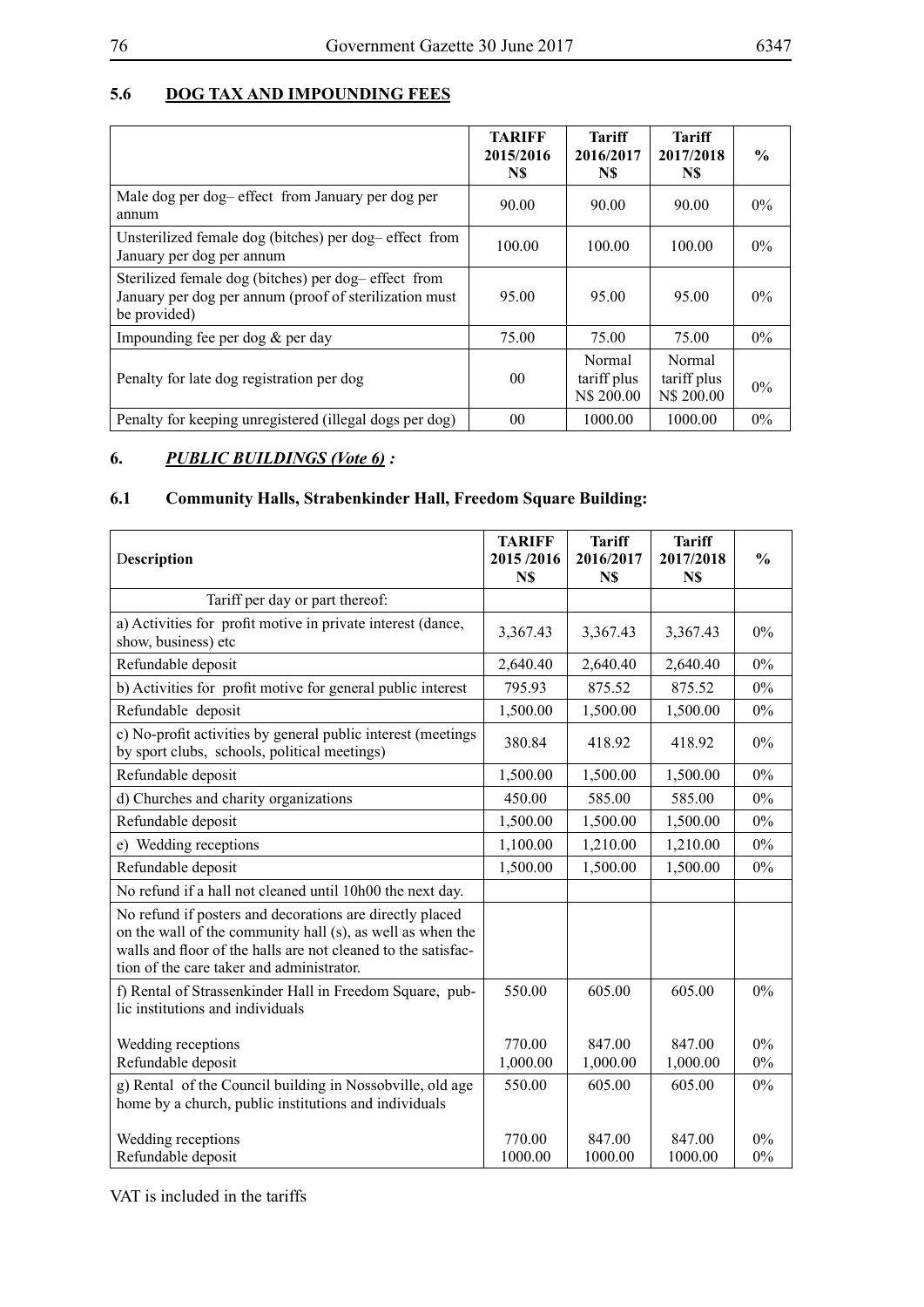# **6.2** *Hire of potable toilets*

| <b>Description</b>            | <b>TARIFF</b><br>2015/2016<br>N\$ | <b>Tariff</b><br>2016/2017<br>N\$ | <b>Tariff</b><br>2017/2018<br>N\$ | $\frac{6}{9}$ |
|-------------------------------|-----------------------------------|-----------------------------------|-----------------------------------|---------------|
| Portable Toilet per day       | 500.00                            | 500.00                            | 500.00                            | $0\%$         |
| Refundable deposit per toilet | 9.350.00                          | 1.000.00                          | 1.000.00                          | $0\%$         |

VAT is included in the tariffs. For any loss or damage, the replacement cost would be charged accordingly (actual cost).

## **7.** *STAFF HOUSING (Vote 8) :*

| <b>Description</b>                 | <b>TARIFF</b><br>2015/2016<br>N\$ | Tariff<br>2016/2017<br>N\$ | <b>Tariff</b><br>2017/2018<br>N\$ | $\frac{0}{0}$ |
|------------------------------------|-----------------------------------|----------------------------|-----------------------------------|---------------|
| House $1$ – Technical per month    | 4,500.00                          | 0.00                       | 0.00                              | $0\%$         |
| House – Epako per month per person | 3.000.00                          | 1,000.00                   | 1,000.00                          | $0\%$         |
| Technical House Outside Flat       |                                   |                            | 1500.00                           | New           |

Epako Municipal house – rental fess of N\$ 1,000.00 per person per room per month.

## **8.** *SEWERAGE (Vote 10) :*

|                                                                                                                                                                                                                                                                                                                                                                                                                                                                           | <b>TARIFF</b><br>2015/2016<br>N\$ | <b>Tariff</b><br>2016/2017<br>N\$ | <b>Tariff</b><br>2017/2018<br>N\$ | $\frac{0}{0}$ |
|---------------------------------------------------------------------------------------------------------------------------------------------------------------------------------------------------------------------------------------------------------------------------------------------------------------------------------------------------------------------------------------------------------------------------------------------------------------------------|-----------------------------------|-----------------------------------|-----------------------------------|---------------|
| A. BASIC CHARGES:                                                                                                                                                                                                                                                                                                                                                                                                                                                         |                                   |                                   |                                   |               |
| The owner of any erf, stand or lot with or without improve-<br>ments shall, where such erf, stand or lot or agricultural<br>land is connected with the Council's sewerage system or<br>in case where such supply is available but not made use<br>of, pay to the Council, monthly in advance, the following<br>charges in respect of each such erf, stand or lot or agricul-<br>tural land : provided that the charges thus determined shall<br>be the mini mum charge :- |                                   |                                   |                                   |               |
| For the first 2000 square meters land area or portion<br>thereof.                                                                                                                                                                                                                                                                                                                                                                                                         | 79.98                             | 79.98                             | 79.98                             | $0\%$         |
| For every additional 1000 square meters of land area or<br>portion thereof.                                                                                                                                                                                                                                                                                                                                                                                               | 49.30                             | 49.30                             | 49.30                             | $0\%$         |
| Maximum charges                                                                                                                                                                                                                                                                                                                                                                                                                                                           | 179.99                            | 179.99                            | 179.99                            | 0%            |
| <b>B.</b><br><b>ADDITIONAL CHARGES:</b>                                                                                                                                                                                                                                                                                                                                                                                                                                   |                                   |                                   |                                   |               |
| The following amounts, in addition to those speci-<br>$1$ .<br>fied in A above, shall be paid quarterly in advance by<br>the owners of all premises which are connected to the<br>Council's sewerage system:                                                                                                                                                                                                                                                              |                                   |                                   |                                   |               |
| a)<br>Private Houses - For each private house                                                                                                                                                                                                                                                                                                                                                                                                                             | 32.78                             | 32.78                             | 32.78                             | $0\%$         |
| Flats used wholly for residential purposes : Ad-<br>b)<br>ditional charge per flat, excluding the basement, garage,<br>servants quarters and outbuildings : Provided that in<br>cases where rooms are let solely for occupation without<br>the provision of meals every two rooms under the same<br>roof will be taken as one flat                                                                                                                                        | 32.78                             | 32.78                             | 32.78                             | $0\%$         |
| Churches - For each Church<br>c)                                                                                                                                                                                                                                                                                                                                                                                                                                          | 98.74                             | 98.74                             | 98.74                             | $0\%$         |
| d)<br>Church Halls:                                                                                                                                                                                                                                                                                                                                                                                                                                                       |                                   |                                   |                                   |               |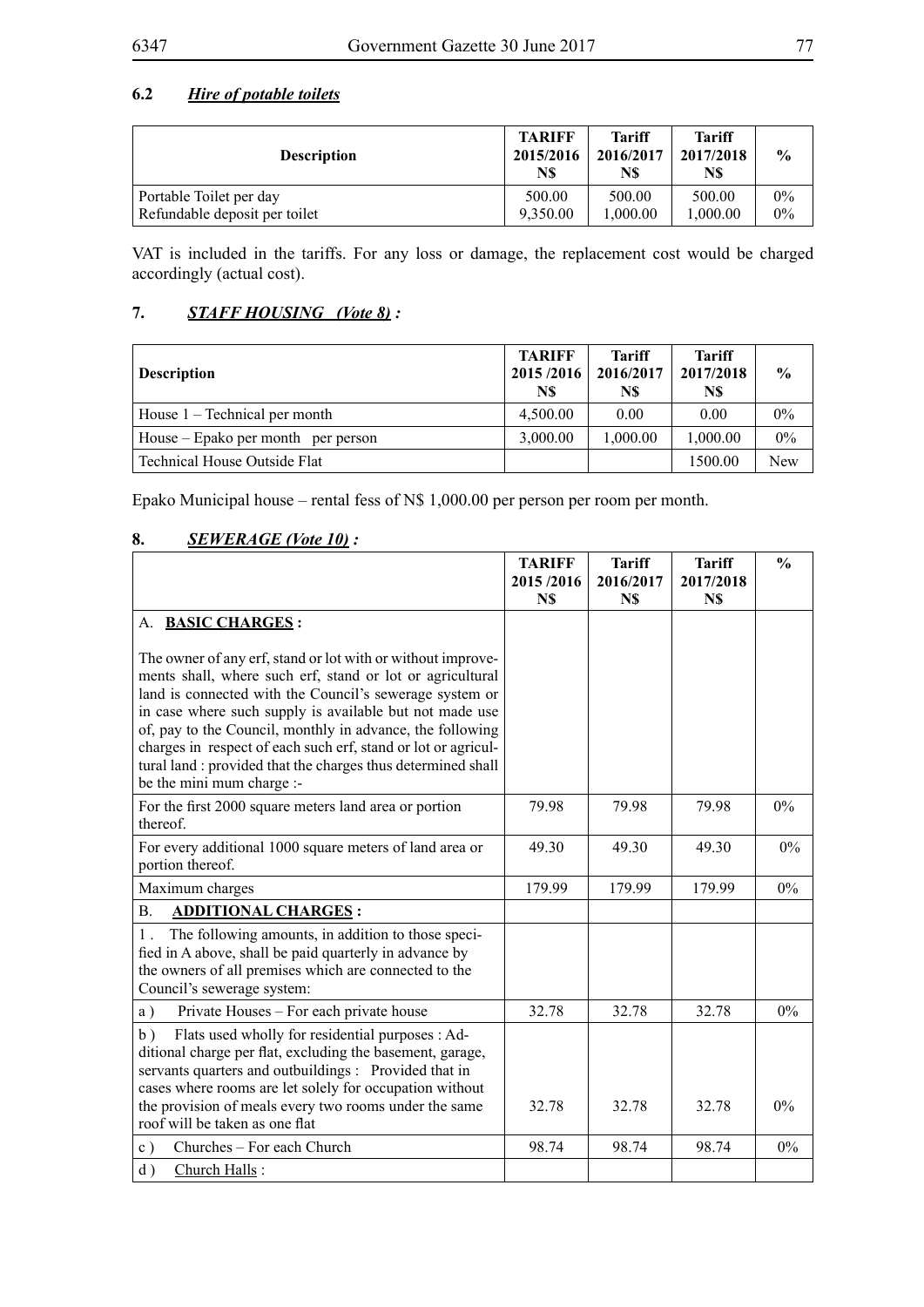| Additional charge for each hall used for ecclesiastical<br>purposes only and from which on revenue is derived                                                                                                                                                                          | 32.78  | 32.78  | 32.78  | $0\%$ |
|----------------------------------------------------------------------------------------------------------------------------------------------------------------------------------------------------------------------------------------------------------------------------------------|--------|--------|--------|-------|
| Colleges, Schools and Hostels:<br>e)                                                                                                                                                                                                                                                   |        |        |        |       |
| Additional charge for every 10 students or scholars or<br>portion of 10, based on the average daily<br>Total during the preceding calendar year. (A certified<br>return must be furnished to the Council at the end of each<br>calendar year by the principal of the College or School |        |        |        |       |
| concerned)                                                                                                                                                                                                                                                                             | 32.78  | 32.78  | 32.78  | $0\%$ |
| f)<br>Hotels - For every Bedroom                                                                                                                                                                                                                                                       | 32.78  | 32.78  | 32.78  | $0\%$ |
| Business premises – For the first 2000 square me-<br>g)<br>ter floor space. For every additional 250 square meter<br>of floor space or portion thereof                                                                                                                                 | 119.58 | 119.58 | 119.58 | $0\%$ |
| Coffee Shop – For every 150 square meter of floor<br>h)<br>space, or part thereof                                                                                                                                                                                                      | 32.78  | 32.78  | 32.78  | $0\%$ |
| $\mathbf{i}$ )<br>Hospitals and nursing homes - For every 150 square<br>meter of floor space or part thereof                                                                                                                                                                           | 32.78  | 32.78  | 32.78  | $0\%$ |
| j)<br>Abattoir                                                                                                                                                                                                                                                                         | 774.76 | 774.76 | 774.76 | $0\%$ |
| Recreation and show grounds:<br>k)                                                                                                                                                                                                                                                     |        |        |        | $0\%$ |
| $\mathbf{i}$ )<br>for every water closet or basin                                                                                                                                                                                                                                      | 32.78  | 32.78  | 32.78  | $0\%$ |
| $\overline{ii}$ )<br>for every urinal or basin                                                                                                                                                                                                                                         | 32.78  | 32.78  | 32.78  | $0\%$ |
| All other premises :<br>1)                                                                                                                                                                                                                                                             |        |        |        | $0\%$ |
| For every water closet or urinal on such premises, an ad-<br>ditional charge thereof                                                                                                                                                                                                   | 32.78  | 32.78  | 32.78  | $0\%$ |
| For every urinal or basin on such premises, installed, an<br>additional charge thereof                                                                                                                                                                                                 | 32.78  | 32.78  | 32.78  | $0\%$ |
| Private Work:<br>m)                                                                                                                                                                                                                                                                    |        |        |        |       |
| Actual hour tariff of workers worked $+15\%$ Admin cost                                                                                                                                                                                                                                |        |        |        |       |
| n) Connections : - New connections - Residential<br>- New connection - Commercial, Industrial $\&$                                                                                                                                                                                     | 383.92 | 383.92 | 383.92 | 0%    |
| Institutional                                                                                                                                                                                                                                                                          | 639.86 | 639.86 | 639.86 | 0%    |

## **NOTE : All charges are stated without VAT. VAT will be added for non-residential consumers**

## *Sewerage Blockages :*

| <b>Description</b>                     | <b>TARIFF</b><br>2015/2016<br>N\$ | Tariff<br>2016/2017<br>N\$ | <b>Tariff</b><br>2017/2018<br>N\$ | $\%$  |
|----------------------------------------|-----------------------------------|----------------------------|-----------------------------------|-------|
| Unblock the sewer during working hours | 365.00                            | 41975                      | 419.75                            | $0\%$ |
| Unblock the sewer after working hours  | 731.40.00                         | 841.11                     | 841.11                            | $0\%$ |

## NOTE: **VAT is included in the tariffs**

## **Penalty for illegal sewer connection, tempering and sabotage per incident**

|                                                                           | <b>TARIFF</b><br>2015/2016<br>N\$ | <b>Tariff</b><br>2016/2017<br>N\$ | <b>Tariff</b><br>2017/2018<br>N\$ | $\frac{0}{0}$ |
|---------------------------------------------------------------------------|-----------------------------------|-----------------------------------|-----------------------------------|---------------|
| Residential – per offence or 6 months imprison-<br>ment or both           | 2,750.00                          | 3,025.00                          | 3,025.00                          | $0\%$         |
| All types of business – per offence or 6 months im-<br>prisonment or both | 4,800.00                          | 5,280.00                          | 5,280.00                          | $0\%$         |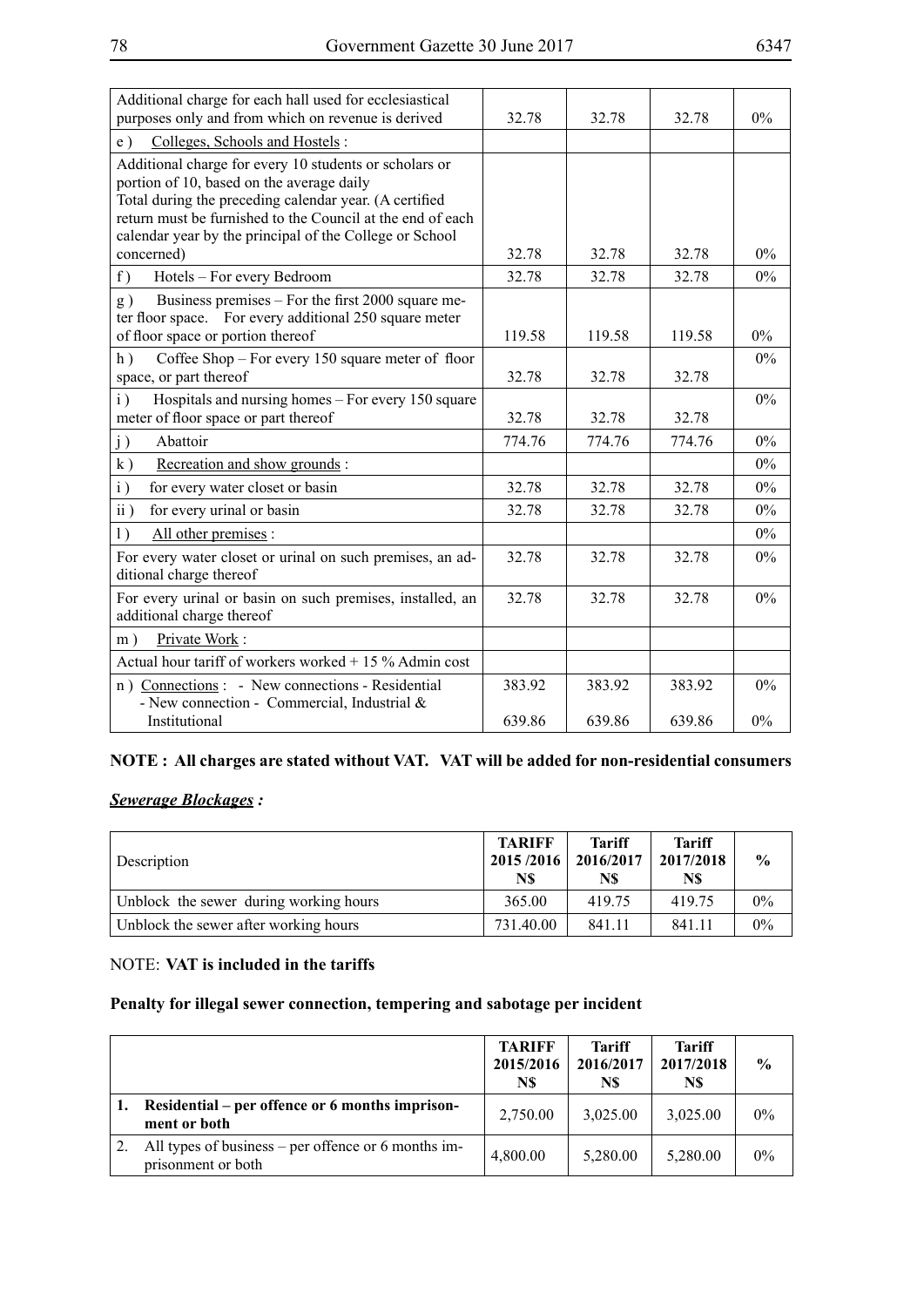# 9. *SANITATION (Vote 11) :*

| <b>DESCRIPTION FOR REFUSE REMOVAL</b>                                                                                                             | <b>TARIFF</b><br>2015/2016<br>N\$ | <b>Tariff</b><br>2016/2017<br>N\$ | <b>Tariff</b><br>2017/2018<br>N\$ | $\frac{0}{0}$ |
|---------------------------------------------------------------------------------------------------------------------------------------------------|-----------------------------------|-----------------------------------|-----------------------------------|---------------|
| <b>REFUSE REMOVAL FOR DOMESTIC &amp; BUSI-</b><br><b>NESSES</b>                                                                                   |                                   |                                   |                                   |               |
| Removal of domestic refuse at Residential in all Gobabis,<br>including houses situated on business & industrial erven,<br>extension 4 x per month | 141.78                            | 155.96                            | 155.96                            | $0\%$         |
| Removal of domestic refuse at Residential in all Nos-<br>sobville including houses situated on business erven,<br>extensions 4 x per month        | 133.07                            | 146.38                            | 146.38                            | $0\%$         |
| Removal of domestic refuse at Residential in all Epako &<br>Rakutuka including houses situated on business erven,<br>extensions 4 x per month     | 128.10                            | 140.91                            | 140.91                            | $0\%$         |
| Removal of refuse at Small Businesses - 4 x per month                                                                                             | 512.16                            | 512.16                            | 512.16                            | $0\%$         |
| Removal of refuse at Large Business & Industrial Areas<br>4 x per month                                                                           | 3200.00                           | 3200.00                           | 3200.00                           | $0\%$         |
| Additional refuse removal per load                                                                                                                | 350.00                            | 350.00                            | 350.00                            | $0\%$         |
| Removal of refuse at legal Sheebens / liquor outlets at<br>Residential zoned erven with Council Special Consent 4<br>x per month -                | 400.00                            | 600.00                            | 600.00                            | $0\%$         |
| Removal of refuse at legal Sheebens / liquor outlets at<br>Business zoned erven with Council Special Consent 4 x<br>per month -                   | new                               | new                               | 1,200.00                          | new           |
| Refuse removal for Informal Settlements 4 x per month                                                                                             | 50.00                             | 50.00                             | 50.00                             | $0\%$         |
| <b>REMOVAL OF REFUSE AS INSTITUTIONS</b>                                                                                                          |                                   |                                   |                                   |               |
| Schools 4 x per months                                                                                                                            | 500.00                            | 550.00                            | 550.00                            | $0\%$         |
| Hostels 4 x per month                                                                                                                             | 580.00                            | 638.00                            | 638.00                            | $0\%$         |
| Offices 4 x per month                                                                                                                             | 350.00                            | 385.00                            | 385.00                            | $0\%$         |
| Clinics 4 x per month                                                                                                                             | 805.00                            | 885.50                            | 885.50                            | $0\%$         |
| Hospital 4 per month                                                                                                                              | 2530.00                           | 2783.00                           | 2783.00                           | $0\%$         |
| Place of instruction or training institutions 4 x per month                                                                                       | 950.00                            | 1045.00                           | 1045.00                           | $0\%$         |
| Churches 4 per month                                                                                                                              | 250.00                            | 275.00                            | 275.00                            | $0\%$         |
| Parastatals 4 x per month                                                                                                                         | 350.00                            | 385.00                            | 385.00                            | $0\%$         |
| Old Age Home, Preschools and Kindergartens 4 x per<br>months                                                                                      | 250.00                            | 275.00                            | 275.00                            | $0\%$         |
| <b>CUTTING AND REMOVAL OF TREES:</b>                                                                                                              |                                   |                                   |                                   |               |
| Small trees or bushes residential and churches per load or<br>part thereof                                                                        | 500.00                            | 500.00                            | 500.00                            | $0\%$         |
| Small trees or bushes Business & Industrial Area per load<br>or part thereof                                                                      | 1000.00                           | 1000.00                           | 1000.00                           | $0\%$         |
| Big trees residential $&$ churches per load or part thereof                                                                                       | 1000.00                           | 1000.00                           | 1000.00                           | $0\%$         |
| Big trees Business $\&$ Industrial per load or part thereof                                                                                       | 2000.00                           | 2000.00                           | 2000.00                           | $0\%$         |
| <b>REMOVAL OF BUILDING MATERIALS / RUB-</b><br><b>BLES</b>                                                                                        |                                   |                                   |                                   |               |
| Residential -per 10m <sup>3</sup> Lorry load or part thereof                                                                                      | 525.00                            | 630.00                            | 630.00                            | $0\%$         |
| Businesses – per $10m3$ Lorry load or part thereof                                                                                                | 1050.00                           | 1155.00                           | 1155.00                           | $0\%$         |
| <b>LEASING OF DUSTBINS &amp; SKIP CONTAINERS</b>                                                                                                  |                                   |                                   |                                   |               |
| Residential per day or part thereof                                                                                                               | 40.00                             | 44.00                             | 44.00                             | $0\%$         |
| Business & Industrial Area per day or part thereof                                                                                                | 80.00                             | 88.00                             | 88.00                             | $0\%$         |
| Institution per day or part thereof                                                                                                               | 50.00                             | 55.00                             | 55.00                             | $0\%$         |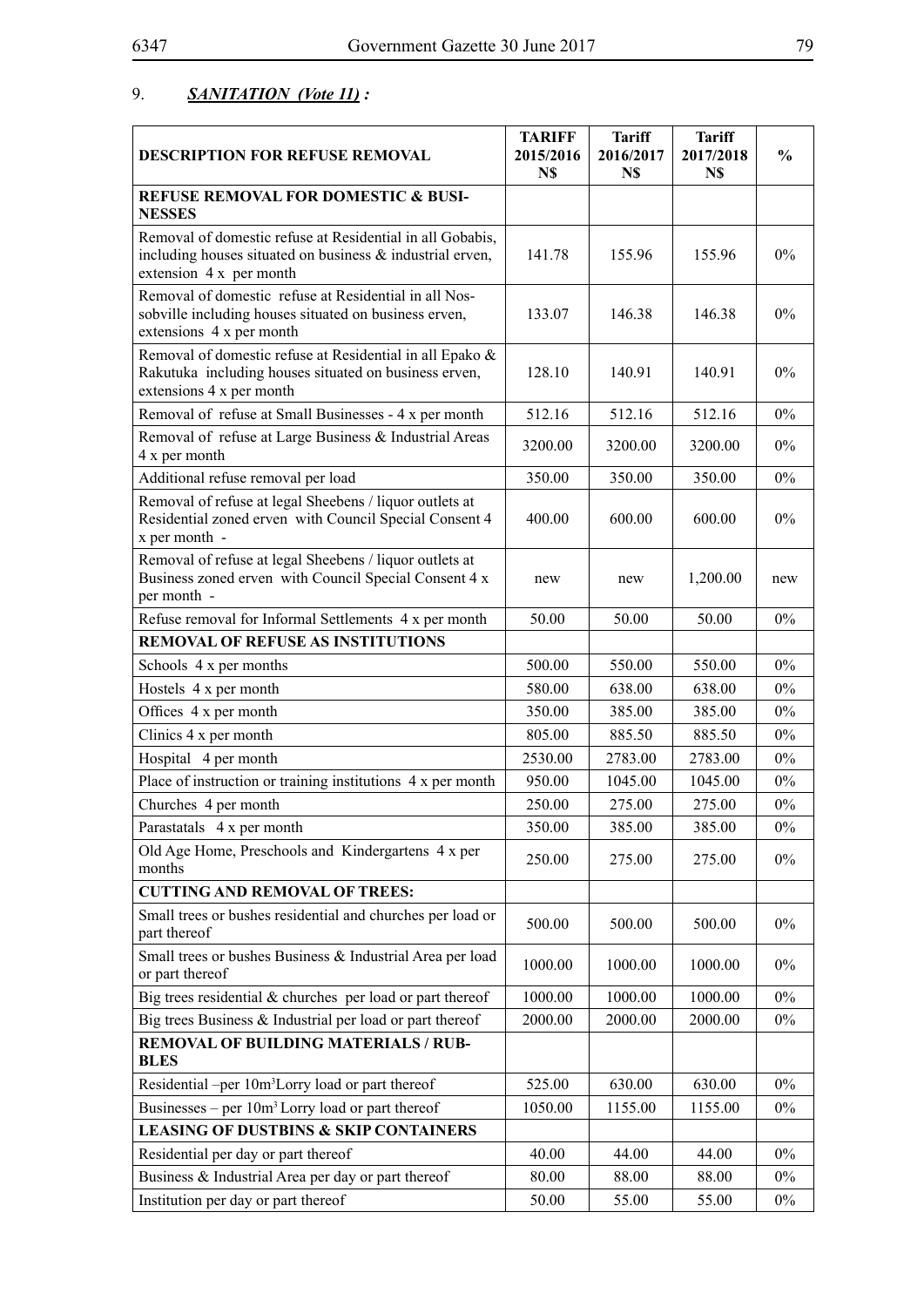| ۰,<br>۰,<br>× |  |
|---------------|--|
|---------------|--|

| Skip Container per day or part thereof                         | 500.00   | 550.00  | 550.00  | $0\%$ |
|----------------------------------------------------------------|----------|---------|---------|-------|
| Illegal dumping – removal of waste                             | 3,750.00 | 4125.00 | 4125.00 | $0\%$ |
| Reward for reporting confirmed illegal dumping per<br>incident | 330.00   | 363.00  | 363.00  | $0\%$ |
| Destruction of goods per hour or part thereof                  | 960.00   | 1056.00 | 1056.00 | $0\%$ |

## **NOTE: All charges are stated without VAT. VAT will be added for non-residential consumers.**

## **10.** *FINANCE DEPARTMENT (Vote 12) :*

| <b>Description of charges</b>                               | <b>TARIFF</b><br>2015/2016<br>N\$ | Tariff<br>2016/2017<br>N\$ | Tariff<br>2017/2018<br>N\$ | $\frac{6}{9}$ |
|-------------------------------------------------------------|-----------------------------------|----------------------------|----------------------------|---------------|
| To reprint statement of account (municipal bill) - per page | 7.70                              | 7.70                       | 7.70                       | 0%            |
| Interest charged for non-payment of accounts                | 20%                               | 20%                        | 20%                        | 0%            |

Interest for 20% is compounded interest which calculated daily on the outstanding debts and compounded monthly.

## **11.** *INTERGRATED BIO-SYSTEM :*

## *Rental of Sewerage Plot :*

|                                                    | <b>TARIFF</b><br>2015/2016<br>N\$ | <b>Tariff</b><br>$2016/2017$   2017/2018<br>N\$ | <b>Tariff</b><br>N\$ | $\frac{6}{9}$ |
|----------------------------------------------------|-----------------------------------|-------------------------------------------------|----------------------|---------------|
| Renting Sewerage Plot - per month and VAT included | 8.779.41                          | 8.779.41                                        | 9.218.38             | 5%            |

## **12.** *STREETS DEPARTMENT (Vote 15):*

# **Sundry Income: Renting of Municipal Equipment:-**

| Description                                          | <b>TARIFF</b><br>2015/2016<br>N\$ | <b>Tariff</b><br>2016/2017<br>N\$ | <b>Tariff</b><br>2017/2018<br>N\$ | $\frac{0}{0}$ |
|------------------------------------------------------|-----------------------------------|-----------------------------------|-----------------------------------|---------------|
| 1. Saving Groups / Build Together / Mapange / Social |                                   |                                   |                                   |               |
| <b>Group, Exclude Contractors</b>                    |                                   |                                   |                                   |               |
| <b>BUILDING SAND</b>                                 |                                   |                                   |                                   |               |
| 3 m <sup>3</sup> Truck plus sand - per load          | 149.44                            | 164.38                            | 164.38                            | $0\%$         |
| 5 m <sup>3</sup> Truck plus sand - per load          | 181.45                            | 199.60                            | 199.60                            | $0\%$         |
| 10 m <sup>3</sup> Truck plus sand - per load         | 268.24                            | 295.06                            | 295.06                            | $0\%$         |
| <b>BUILDING STONES</b>                               |                                   |                                   |                                   |               |
| 3 m <sup>3</sup> Truck plus stones - per load        | 149.44                            | 164.38                            | 164.38                            | $0\%$         |
| 5 m <sup>3</sup> Truck plus stones - per load        | 181.45                            | 199.60                            | 199.60                            | $0\%$         |
| 10 m <sup>3</sup> Truck plus stones - per load       | 268.24                            | 295.06                            | 295.06                            | $0\%$         |
| <b>BUILDING SAND AND STONES (ALREADY MIXED)</b>      |                                   |                                   |                                   |               |
| 3 m <sup>3</sup> Truck, sand plus stones - per load  | 224.16                            | 246.58                            | 246.58                            | $0\%$         |
| 5 m <sup>3</sup> Truck, sand plus stones - per load  | 272.18                            | 299.40                            | 299.40                            | $0\%$         |
| 10 m <sup>3</sup> Truck, sand plus stones - per load | 402.36                            | 442.60                            | 442.60                            | $0\%$         |
| <b>HIRING OF TRUCKS</b>                              |                                   |                                   |                                   |               |
| Grader & Front End Loader – per hour                 | 608.08                            | 668.89                            | 668.89                            | $0\%$         |
| Liebherr Excavator – per hour                        | 608.08                            | 668.89                            | 668.89                            | $0\%$         |
| TLB Fiat - per hour                                  | 557.87                            | 613.66                            | 613.66                            | $0\%$         |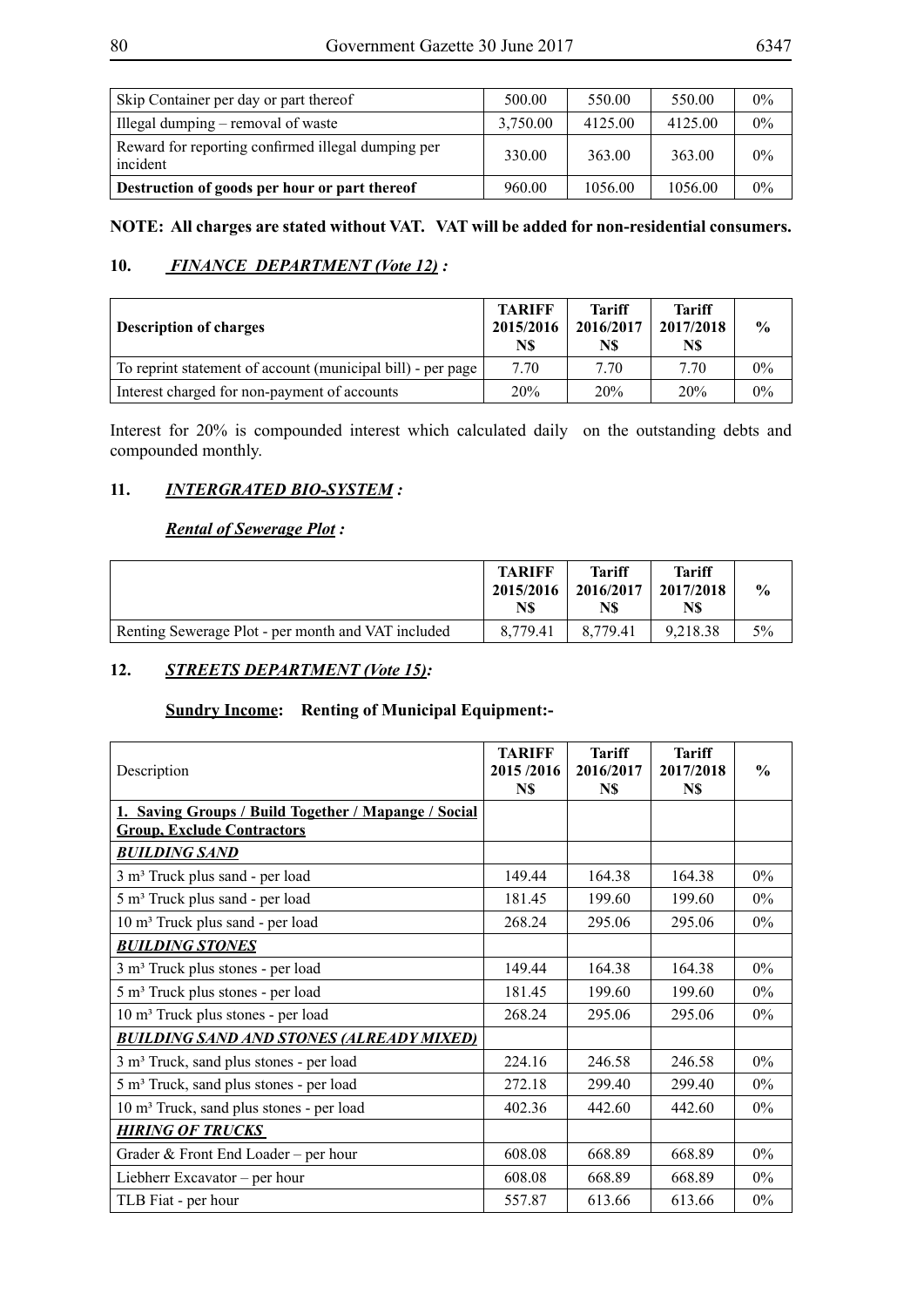| Compactor - per hour                                             | 253.00   | 278.30   | 278.30         | $0\%$        |
|------------------------------------------------------------------|----------|----------|----------------|--------------|
| Compressor - per hour                                            | 176.00   | 193.60   | 193.60         | $0\%$        |
| Water Lorry – per load                                           | removed  |          |                |              |
| Own water lorry - per load                                       | removed  |          |                |              |
| 10m <sup>3</sup> - water lorry per km (water charged separately) | 12.50    | 12.50    | 12.50<br>20.00 | $0\%$<br>60% |
| Borehole water per m3 per month                                  | 16.35    | 16.35    | 16.35          | $0\%$        |
| Cherry Picker - per hour                                         | 270.00   | 270.00   | 270.00         | $0\%$        |
| 2.<br><b>GENERAL PUBLIC</b>                                      |          |          |                |              |
| <b>BUILDING SAND</b>                                             |          |          |                |              |
| 3 m <sup>3</sup> Truck plus sand - per load                      | 628.45   | 628.45   | 628.45         | $0\%$        |
| 5 m <sup>3</sup> Truck plus sand - per load                      | 952.20   | 952.20   | 952.20         | $0\%$        |
| 10 m <sup>3</sup> Truck plus sand - per load                     | 1,904.40 | 1,904.40 | 1,904.40       | $0\%$        |
| <b>BUILDING STONES</b>                                           |          |          |                |              |
| 3 m <sup>3</sup> Truck plus stones - per load                    | 634.80   | 634.80   | 634.80         | $0\%$        |
| 5 m <sup>3</sup> Truck plus stones - per load                    | 1,058.00 | 1,058.00 | 1,058.00       | $0\%$        |
| 10 m <sup>3</sup> Truck plus stones - per load                   | 2,116.00 | 2,116.00 | 2,116.00       | $0\%$        |
| <b>BUILDING SAND AND STONES (ALREADY MIXED)</b>                  |          |          |                |              |
| 3 m <sup>3</sup> Truck, sand plus stones - per load              | 952.20   | 952.20   | 952.20         | $0\%$        |
| 5 m <sup>3</sup> Truck, sand plus stones - per load              | 1,587.00 | 1,587.00 | 1,587.00       | $0\%$        |
| 10 m <sup>3</sup> Truck, sand plus stones - per load             | 3,174.00 | 3,174.00 | 3,174.00       | $0\%$        |
| <b>HIRING OF TRUCKS</b>                                          |          |          |                |              |
| Grader & Front End Loader – per hour                             | 800.11   | 800.11   | 800.11         | $0\%$        |
| Liebherr Excavator - per hour                                    | 800.11   | 800.11   | 800.11         | $0\%$        |
| TLB Fiat – per housr                                             | 569.25   | 569.25   | 569.25         | $0\%$        |
| Compactor - per hour                                             | 253.00   | 253.00   | 253.00         | $0\%$        |
| Compressor – per hour                                            | 176.00   | 176.00   | 176.00         | $0\%$        |
| 10m3- water lorry per km(water charged separately)               | 25.00    | 25.00    | 25.00          | $0\%$        |
| Borehole water per m3 per load                                   | 20.00    | 20.00    | 20.00          | $0\%$        |
| Cherry Picker - per hour                                         | 270.00   | 270.00   | 270.00         | $0\%$        |
| <u>3. Schools / Churches / Sport Organizations</u>               |          |          |                |              |
| <b>BUILDING SAND</b>                                             |          |          |                |              |
| 3 m <sup>3</sup> Truck plus sand - per load                      | 459.84   | 459.84   | 459.84         | $0\%$        |
| 5 m <sup>3</sup> Truck plus sand - per load                      | 764.00   | 764.00   | 764.00         | $0\%$        |
| 10 m <sup>3</sup> Truck plus sand - per load                     | 1,532.80 | 1,532.80 | 1,532.80       | $0\%$        |
| <b>BUILDING STONES</b>                                           |          |          |                |              |
| 3 m <sup>3</sup> Truck plus stones - per load                    | 459.84   | 459.84   | 459.84         | $0\%$        |
| 5 m <sup>3</sup> Truck plus stones - per load                    | 764.00   | 764.00   | 764.00         | $0\%$        |
| 10 m <sup>3</sup> Truck plus stones - per load                   | 1,532.80 | 1,532.80 | 1,532.80       | $0\%$        |
| <b>BUILDING SAND AND STONES (ALREADY MIXED)</b>                  |          |          |                |              |
| 3 m <sup>3</sup> Truck, sand plus stones - per load              | 689.76   | 689.76   | 689.76         | $0\%$        |
| 5 m <sup>3</sup> Truck, sand plus stones - per load              | 1,145.60 | 1,145.60 | 1,145.60       | $0\%$        |
| 10 m <sup>3</sup> Truck, sand plus stones - per load             | 2,299.20 | 2,299.20 | 2,299.20       | $0\%$        |
| <b>HIRING OF TRUCKS</b>                                          |          |          |                |              |
| Grader & Front End Loader - per hour                             | 800.12   | 800.12   | 800.12         | $0\%$        |
| Liebherr Excavator - per hour                                    | 800.12   | 800.12   | 800.12         | $0\%$        |
| TLB Fiat - per hour                                              | 569.25   | 569.25   | 569.25         | $0\%$        |
| Compactor - per hour                                             | 253.00   | 253.00   | 253.00         | $0\%$        |
| Compressor – per hour                                            | 176.00   | 176.00   | 176.00         | $0\%$        |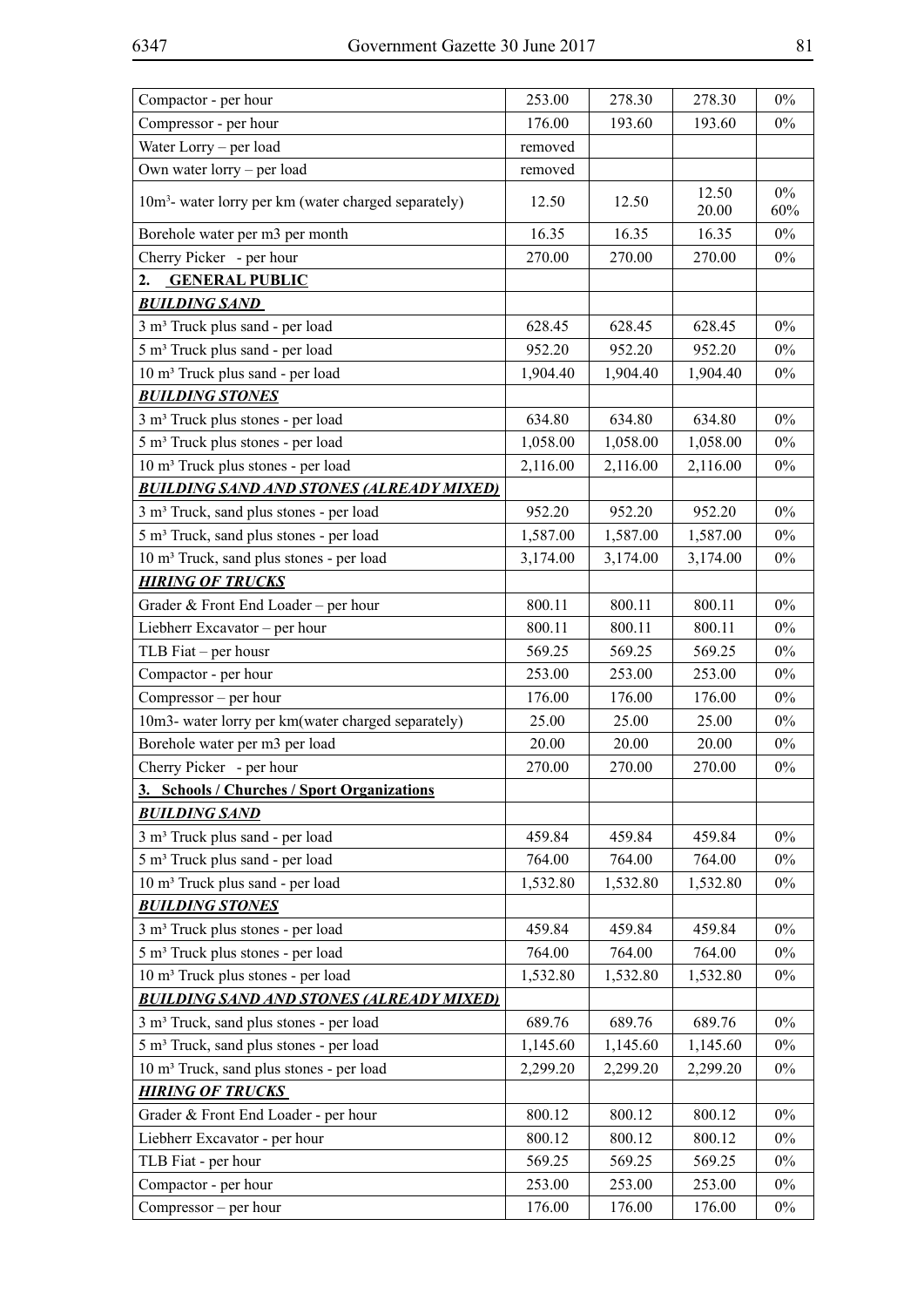| ۰,<br>×<br>۰, |  |
|---------------|--|
|---------------|--|

| Water Lorry - per load                                           |          | $\overline{a}$ | $\overline{a}$ |               |
|------------------------------------------------------------------|----------|----------------|----------------|---------------|
| Own water lorry – per load                                       |          |                |                |               |
| 10m3- water lorry per km(water charged separately)               | 25.00    | 25.00          | 25.00          | $0\%$         |
| Borehole water per m3                                            | 20.00    | 20.00          | 20.00          | $0\%$         |
| Cherry Picker - per hour                                         | 270.00   | 270.00         | 270.00         | $0\%$         |
| <b>4. CONTRACTORS</b>                                            |          |                |                |               |
| <b>BUILDING SAND</b>                                             |          |                |                |               |
| 3 m <sup>3</sup> Truck plus sand - per load                      | 694.80   | 694.80         | 694.80         | $0\%$         |
| 5 m <sup>3</sup> Truck plus sand - per load                      | 1,158.00 | 1,158.00       | 1,158.00       | $0\%$         |
| 10 m <sup>3</sup> Truck plus sand - per load                     | 2,316.00 | 2,316.00       | 2,316.00       | $0\%$         |
| <b>BUILDING STONES</b>                                           |          |                |                |               |
| 3 m <sup>3</sup> Truck plus stones - per load                    | 694.80   | 694.80         | 694.80         | 0%            |
| 5 m <sup>3</sup> Truck plus stones - per load                    | 1,158.00 | 1,158.00       | 1,158.00       | $0\%$         |
| 10 m <sup>3</sup> Truck plus stones - per load                   | 2,316.00 | 2,316.00       | 2,316.00       | $0\%$         |
| <b>BUILDING SAND AND STONES (ALREADY MIXED)</b>                  |          |                |                |               |
| 3 m <sup>3</sup> Truck, sand plus stones - per load              | 1,042.20 | 1,042.20       | 1,042.20       | $0\%$         |
| 5 m <sup>3</sup> Truck, sand plus stones - per load              | 1,737.00 | 1,737.00       | 1,737.00       | $0\%$         |
| 10 m <sup>3</sup> Truck, sand plus stones - per load             | 3,474.00 | 3,474.00       | 3,474.00       | $0\%$         |
| <b>HIRING OF TRUCKS</b>                                          |          |                |                |               |
| Grader & Front End Loader - per hour                             | 800.12   | 800.12         | 800.12         | $0\%$         |
| Liebherr Excavator - per hour                                    | 800.12   | 800.12         | 800.12         | $0\%$         |
| TLB Fiat $-$ per hour                                            | 569.25   | 569.25         | 569.25         | $0\%$         |
| Compactor – per hour                                             | 253.00   | 253.00         | 253.00         | $0\%$         |
| Compressor – per hour                                            | 176.00   | 176.00         | 176.00         | $0\%$         |
| 10 m <sup>3</sup> - water lorry per km(water charged separately) | 25.00    | 25.00          | 25.00<br>50.00 | $0\%$<br>100% |
| Borehole water per m3 per load                                   | 20.00    | 20.00          | 20.00          | $0\%$         |
| Cherry Picker - per hour                                         | 270.00   | 270.00         | 270.00         | $0\%$         |
| Jack hammer per hour                                             | 250.00   | 250.00         | 250.00         | $0\%$         |
| Penalty for illegal mining of sands and stone                    | 4,000.00 | 4,000.00       | 4,000.00       | $0\%$         |

NOTE: **VAT is included in the tariffs and delivery within Gobabis**

# **13. LEGARE COMPLEX AND AMPHITHEATRE- Rental Income:**

|                 | <b>LEGARE - NORMAL RATE PER DAY TIME /</b><br><b>NIGHT TIME</b>                             | <b>TARIFF</b><br>2015/2016<br>N\$ | <b>Tariff</b><br>2016/2017<br>N\$ | <b>Tariff</b><br>2017/2018<br>N\$ | $\frac{6}{9}$  |
|-----------------|---------------------------------------------------------------------------------------------|-----------------------------------|-----------------------------------|-----------------------------------|----------------|
| 1.              | Rent of Sports ground                                                                       |                                   |                                   |                                   |                |
| $\mathbf{i}$    | League $&$ tournament games per day or part<br>thereof<br>Refundable deposit                | 876.65<br>1,000.00                | 876.65<br>1000.00                 | 876.65<br>1000.00                 | $0\%$<br>$0\%$ |
| $\overline{11}$ | National tournament per day or part thereof                                                 | 956.34                            | 956.34                            | 956.34                            | $0\%$          |
|                 | Refundable deposit                                                                          | 1,000.00                          | 1000.00                           | 1000.00                           | $0\%$          |
| iii)            | Shows, dancing etc per day or part thereof                                                  | 3,187.80                          | 3506.58                           | 3506.58                           | $0\%$          |
|                 | Refundable deposit                                                                          | 2,310.00                          | 2,541.00                          | 2,541.00                          | $0\%$          |
| iv)             | Public rally / meetings, and church services                                                | 478.18                            | 525.99                            | 525.99                            | $0\%$          |
|                 | Refundable deposit                                                                          | 1,000.00                          | 1000.00                           | 1000.00                           | $0\%$          |
| (v)             | Graduation ceremony                                                                         | 1,000.00                          | 1100.00                           | 1100.00                           | $0\%$          |
|                 | Refundable deposit                                                                          | 1,000.00                          | 1000.00                           | 1000.00                           | $0\%$          |
| (vi)            | School tournament, athletics, league game per<br>day or part thereof.<br>Refundable deposit | 478.18<br>1,000.00                | 525.99<br>1000.00                 | 525.99<br>1000.00                 | $0\%$<br>$0\%$ |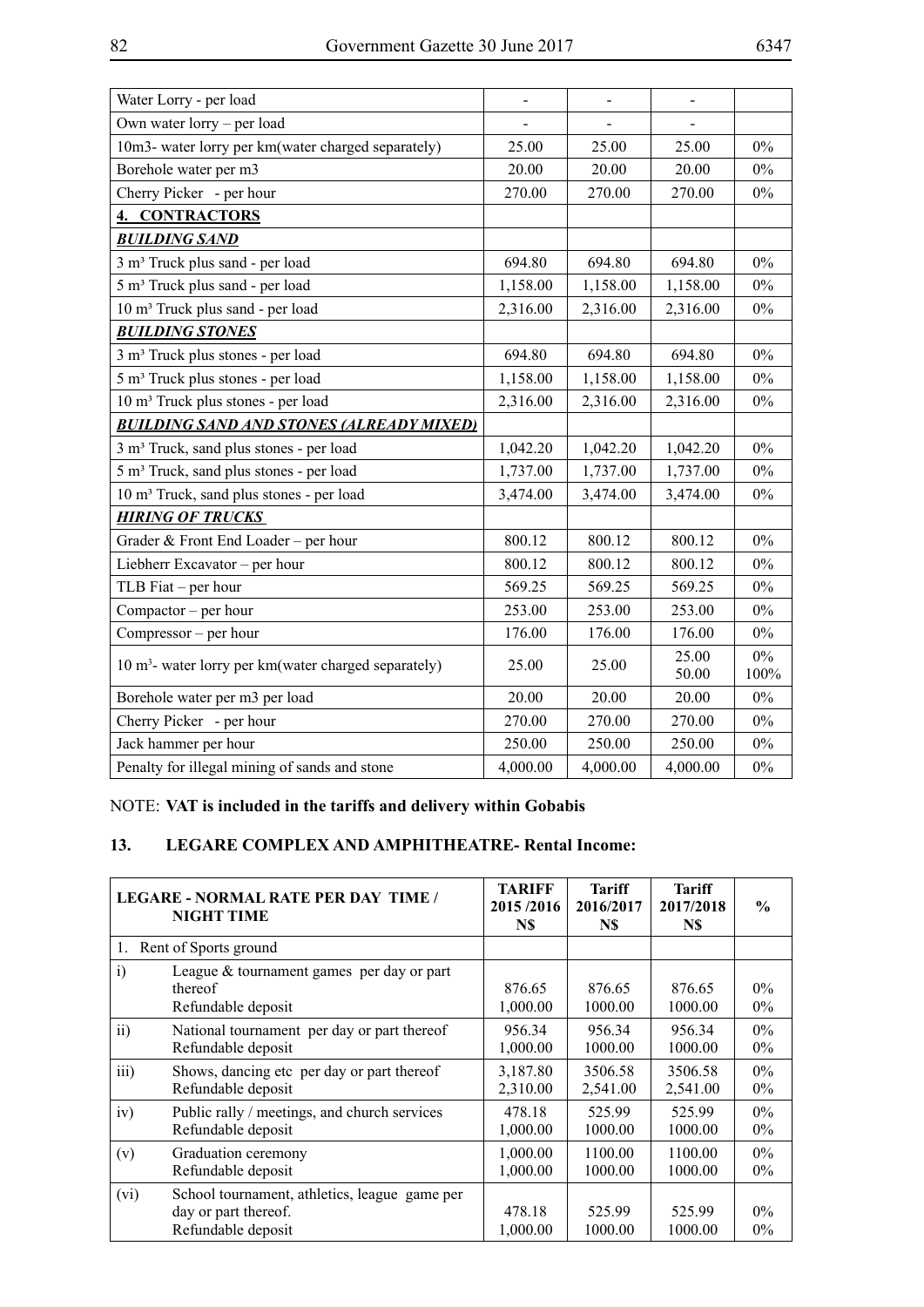| (vii)  | Rental of the kiosk and cool room per day or<br>part thereof (the right to use the kiosk is reserved<br>to the Council Social / Sports Club) usage of |                |          |          |        |
|--------|-------------------------------------------------------------------------------------------------------------------------------------------------------|----------------|----------|----------|--------|
|        | electricity included                                                                                                                                  | 0 <sub>0</sub> | 1650.00  | 650.00   | $-61%$ |
|        | Refundable deposit                                                                                                                                    | 0 <sub>0</sub> | 1,500.00 | 1,500.00 | $0\%$  |
| (viii) | Rental of the cool room only per day or part<br>thereof (the right to use the cool room is re-                                                        |                |          |          |        |
|        | served to the Council Social / Sports Club).                                                                                                          | 0 <sub>0</sub> | 500.00   | 500.00   | $0\%$  |
|        | Refundable deposit                                                                                                                                    | $00\,$         | 1500.00  | 1500.00  | $0\%$  |
| (ix)   | Rental of the Netball Court per day or part                                                                                                           |                |          |          |        |
|        | thereof                                                                                                                                               | 500.00         | 550.00   | 550.00   | $0\%$  |
|        | Refundable deposit                                                                                                                                    | 600.00         | 600.00   | 600.00   | $0\%$  |
| (x)    | Rental of Field B for practice purposes per day                                                                                                       |                |          |          |        |
|        | or part thereof                                                                                                                                       | 400.00         | 440.00   | 440.00   | $0\%$  |
|        | Refundable deposit                                                                                                                                    | 500.00         | 500.00   | 500.00   | $0\%$  |
| (xi)   | Rental of lockable business stalls per day or part                                                                                                    |                |          |          |        |
|        | thereof                                                                                                                                               | 0 <sub>0</sub> | 500.00   | 500.00   | $0\%$  |
|        | Refundable deposit                                                                                                                                    | $00\,$         | 1000.00  | 1000.00  | $0\%$  |
| (xii)  | Rental of open air business stalls per day or part                                                                                                    |                |          |          |        |
|        | thereof                                                                                                                                               | 0 <sub>0</sub> | 250.00   | 250.00   | $0\%$  |
|        | Refundable                                                                                                                                            | 00             | 1000.00  | 1000.00  | $0\%$  |
|        |                                                                                                                                                       |                |          |          |        |

## NOTE: **VAT is included in the tariffs**

## **14.** *TOWN ENGINEER'S (TECHNICAL SERVICES) DEPARTMENT (Vote 16):*

|                                                             | <b>TARIFF</b><br>2015/2016<br>N\$ | <b>Tariff</b><br>2016/2017<br>N\$ | <b>Tariff</b><br>2017/2018<br>N\$ | $\%$    |
|-------------------------------------------------------------|-----------------------------------|-----------------------------------|-----------------------------------|---------|
| Penalty for building without an approved building<br>plan : |                                   |                                   |                                   |         |
| Residential                                                 | 3,750.00                          | 4,500.00                          | 9,000.00                          | $100\%$ |
| General Residential                                         | 4,500.00                          | 5,400.00                          | 10,800.00                         | 100%    |
| <b>Businesses</b>                                           | 6,000.00                          | 7,200.00                          | 14,400.00                         | 100%    |
| Industrial                                                  | 9,000.00                          | 10,800.00                         | 21,600.00                         | 100%    |
| Agricultural                                                | 9,000.00                          | 10,800.00                         | 21,600.00                         | 100%    |
| Institutions                                                | 00 <sup>°</sup>                   | 2,500.00                          | 5,000.00                          | 100%    |
| Penalty for building boundary wall without approved<br>plan | 0 <sub>0</sub>                    | 2,500.00                          | 5,000.00                          | 100%    |
| Penalty for building without inspection                     | 0 <sub>0</sub>                    | 2,500.00                          | 5,000.00                          | 100%    |

## *15. Building Plans (Perusal):*

|       | Size of the building plan                                                 | <b>TARIFF</b><br>2015/2016<br>N\$ | <b>Tariff</b><br>2016/2017<br>N\$ | <b>Tariff</b><br>2017/2018<br>N\$ | $\frac{6}{9}$ |
|-------|---------------------------------------------------------------------------|-----------------------------------|-----------------------------------|-----------------------------------|---------------|
| (i)   | Building floor area: size up to $-39 \text{ m}^2$                         | 149.10                            | 149.10                            | 149.10                            | $0\%$         |
| (ii)  | Building floor area: size 40 m <sup>2</sup> - 59 m <sup>2</sup>           | 231.00                            | 231.00                            | 231.00                            | $0\%$         |
| (iii) | Building floor area: size 60 m <sup>2</sup> - 89 m <sup>2</sup>           | 933.98                            | 933.98                            | 933.98                            | $0\%$         |
| (iv)  | Building floor area: size 90 m <sup>2</sup> - 119 m <sup>2</sup>          | 1,113.00                          | 1,113.00                          | 1,113.00                          | $0\%$         |
| (v)   | Building floor area: size $120 \text{ m}^2$ - $149 \text{ m}^2$           | 1,533.53                          | 1,533.53                          | 1,533.53                          | $0\%$         |
| (vi)  | Building floor area: size $150 \text{ m}^2$ - 499 m <sup>2</sup> per plan | 2,300.29                          | 2,300.29                          | 2,300.29                          | $0\%$         |
| (vii) | Building floor area: size $500 \text{ m}^2$ and above per<br>square metre | 5.00                              | 5.00                              | 5.00                              | $0\%$         |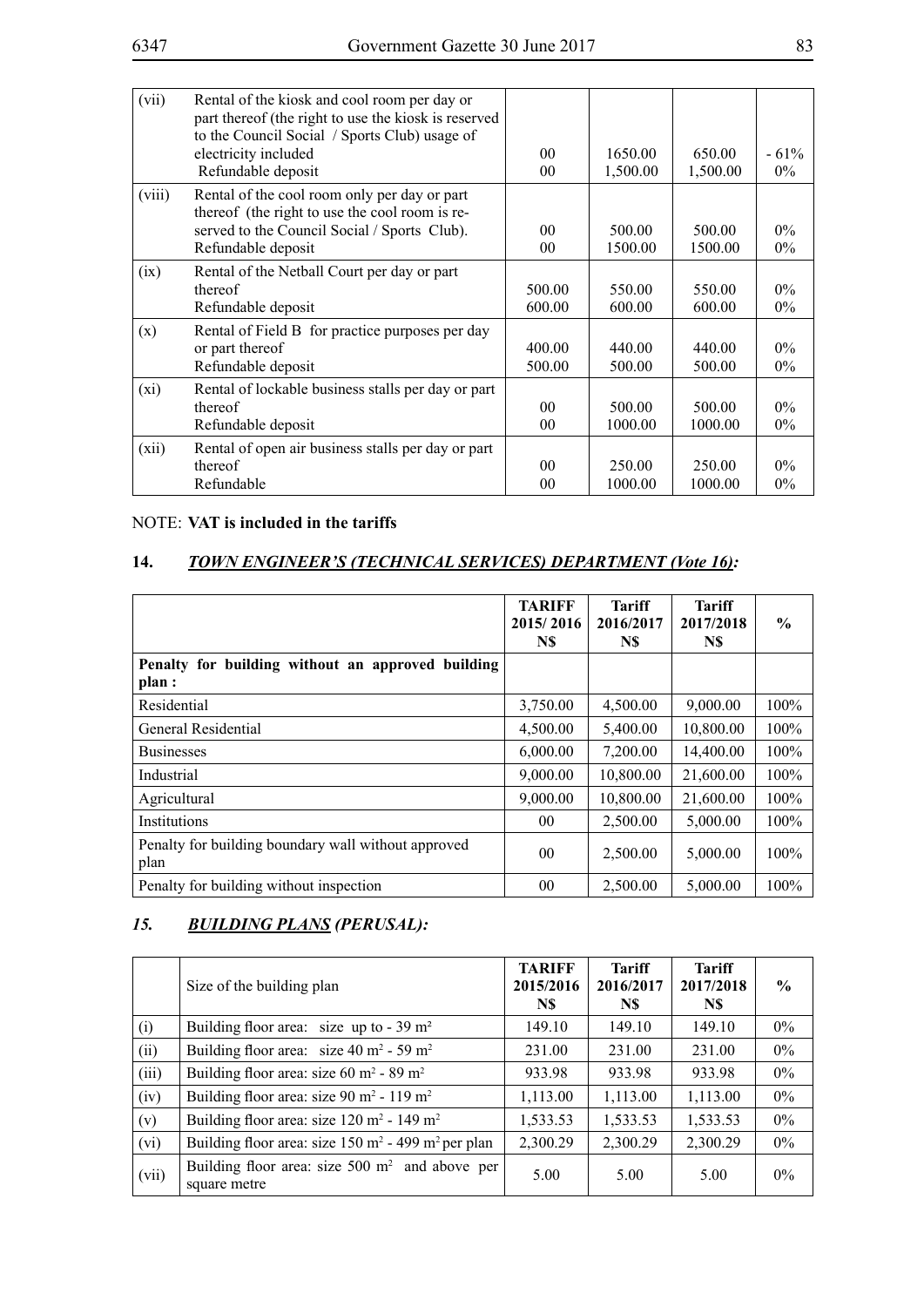| (viii) | scrutinize after 3rd snag                                                                                 | 200.00                        | 200.00                                           | 200.00                                           | $0\%$            |
|--------|-----------------------------------------------------------------------------------------------------------|-------------------------------|--------------------------------------------------|--------------------------------------------------|------------------|
| (ix)   | Assistance on drainage                                                                                    | 500.00                        | 500.00                                           | 500.00                                           | $0\%$            |
| (x)    | Re-approval of building plan (after expire) $-$ all<br>sizes (per plan)                                   | 240.00                        | 240.00                                           | 240.00                                           | $0\%$            |
| (xi)   | Scheme houses (minimum of 10 incidental type<br>houses)                                                   |                               | First plan<br>as above<br>and 750.00<br>per copy | First plan<br>as above<br>and 750.00<br>per copy | $0\%$            |
| (xii)  | Diversion from the approved plan                                                                          | 2,500.00                      | 2,500.00                                         | 2,500.00                                         | $0\%$            |
|        | Business, Industrial, Agricultural & Institu-<br>tional                                                   |                               |                                                  |                                                  |                  |
|        | Cost per building floor area (per square metre)<br>1.                                                     | 11.00                         | 11.00                                            | 11.00                                            | $0\%$            |
|        | $\overline{2}$ .<br>Structural Engineer certificate fee                                                   | 1,100.00                      | 1,100.00                                         | 1,100.00                                         | $0\%$            |
|        | 3 <sub>1</sub><br>Inspection fee per visit by Council Engineer<br>(in the absence of structural Engineer) | 550.00                        | 550.00                                           | 550.00                                           | $0\%$            |
|        | Final inspection by Council<br>4.                                                                         | 880.00                        | 880.00                                           | 880.00                                           | $0\%$            |
|        | Approved of boundary wall other than fence<br>5.<br>(cost per square metre)                               | 22.00                         | 22.00                                            | 22.00<br>0.00                                    | $0\%$<br>$-100%$ |
|        | Renewal of building plan (after expire) – all<br>6.<br>sizes (per plan)                                   | 1,500.00                      | 1,500.00                                         | 1,500.00                                         | $0\%$            |
|        | 7.<br>Diversion from approved plan                                                                        | 2,500.00                      | 2,500.00                                         | 2,500.00                                         | $0\%$            |
|        | <b>Copies for Building Plans:</b>                                                                         |                               |                                                  |                                                  |                  |
|        | Copy of erf diagram A4/A3 per copy                                                                        | 70.00                         | 5.00                                             | 5.00                                             | $0\%$            |
|        | Building plan copies A4/A3 per copy                                                                       | 50.60                         | 10.00                                            | 10.00                                            | 0%               |
|        | Building plan copies A2/A0 per copy                                                                       | 190.00                        | 190.00                                           | 190.00                                           | $0\%$            |
|        | <b>Printing of Town Maps:</b>                                                                             |                               |                                                  |                                                  |                  |
|        | Town Maps $-A4/A3$ per copy                                                                               | Cost of<br>supply plus<br>30% | Cost of<br>supply plus<br>30%                    | Cost of<br>supply plus<br>30%                    | $0\%$            |
|        | Town Maps $-A2/A0$ per copy                                                                               | Cost of<br>supply plus<br>30% | Cost of<br>supply plus<br>30%                    | Cost of<br>supply plus<br>30%                    | $0\%$            |

(VAT is included in the tariffs) See Boundary wall tariff

## **16.** *Boundary Wall*

|                                                                                                | <b>TARIFF</b><br>2015/2016<br>N\$ | Tariff<br>2016/2017<br>N\$ | <b>Tariff</b><br>2017/2018<br>N\$ | $\frac{6}{9}$   |
|------------------------------------------------------------------------------------------------|-----------------------------------|----------------------------|-----------------------------------|-----------------|
| Fence or panel support by poles on stab concrete base                                          | 00.00                             | 00.00                      | 00.00                             | $0\%$           |
| Fence or panel support by poles on strip concrete footing                                      | 50.00                             | 50.00                      | 50.00                             | $0\%$           |
| Fence or panel support by poles on strip concrete footing<br>and dwarf wall                    | 100.00                            | 100.00                     | 100.00                            | $0\%$           |
| Cost per wall area (per metre)<br>Maximum 2 meter height (2m+ Town Engineer's discre-<br>tion) | 5.00                              | 5.00                       | 2.00<br>5.00                      | $-60%$<br>$0\%$ |
| Complete building site inspections:                                                            |                                   |                            |                                   |                 |
| Town                                                                                           | 2,000.00                          | 2,000.00                   | 2,000.00                          | $0\%$           |
| Nossobville                                                                                    | 1,500.00                          | 1,500.00                   | 1,500.00                          |                 |
| Epako / Rakutuka                                                                               | 800.00                            | 800.00                     | 800.00                            |                 |
| re-inspection fees                                                                             | 400.00                            | 400.00                     | 400.00                            | $0\%$           |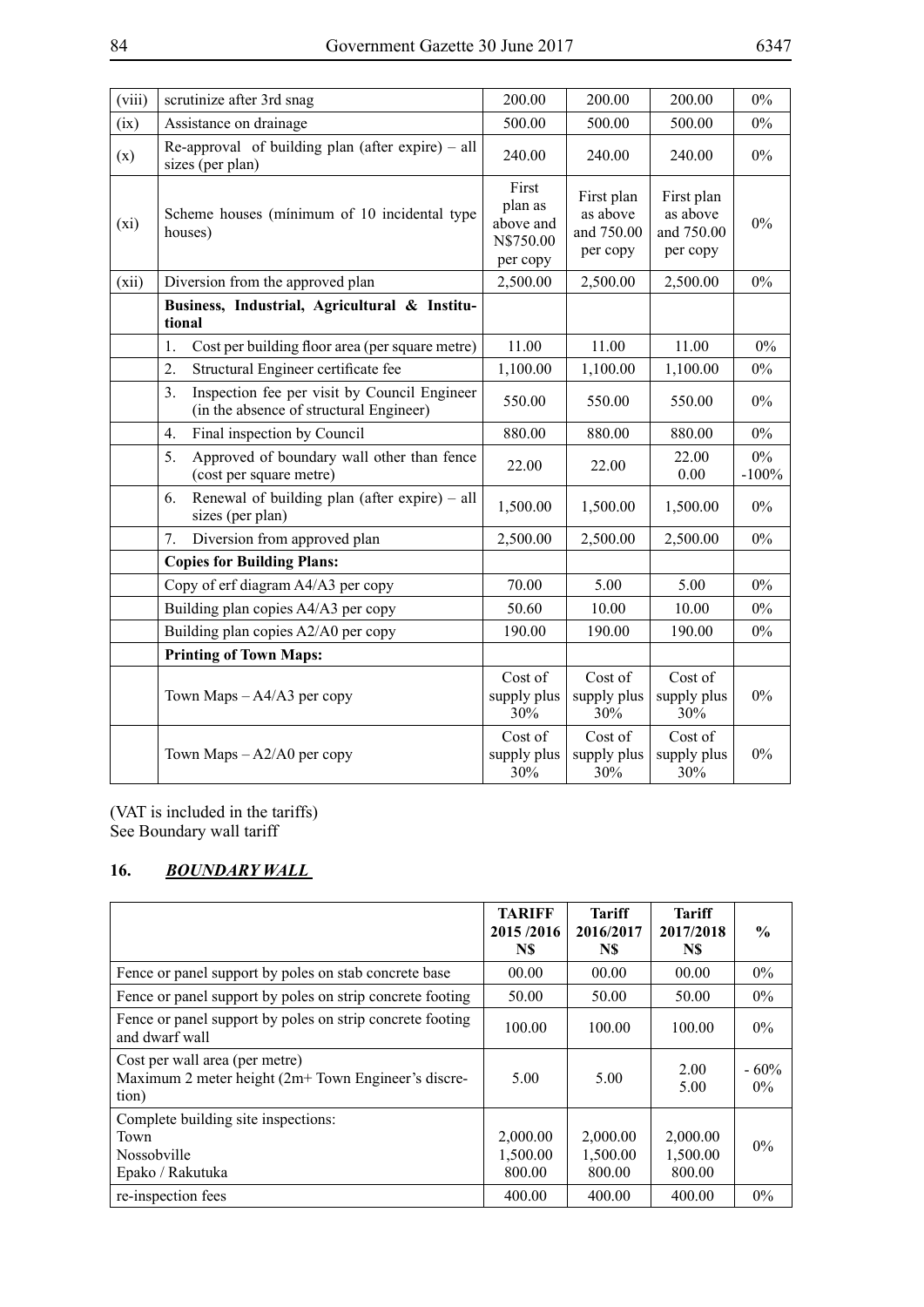(VAT is included in the tariffs)

# **17.** *WATER TARIFFS (vote 20)*

| <b>1. WATER BASIC</b>                                                                           | <b>TARIFF</b><br>2015/2016<br>N\$ | <b>Tariff</b><br>2016/2017<br>N\$ | <b>Tariff</b><br>2017/2018<br>N\$ | $\frac{0}{0}$  |
|-------------------------------------------------------------------------------------------------|-----------------------------------|-----------------------------------|-----------------------------------|----------------|
| <b>All Residential</b><br>1.1                                                                   |                                   |                                   |                                   |                |
| 15 mm water pipe and below                                                                      | 32.05                             | 35.25                             | 37.01                             | $5\%$          |
| 25 mm water pipe and up                                                                         | 33.58                             | 36.93                             | 38.77                             | $5\%$          |
| $15$ mm $-25$ mm water pipe for pensioners                                                      | 20.00                             | 21.00                             | 21.00                             | $0\%$          |
| 1.2 WATER CONSUMPTION (UNITS)                                                                   |                                   |                                   |                                   |                |
| <b>Residential</b>                                                                              |                                   |                                   |                                   |                |
| Conversional water: = All residential at all locations /<br>extensions                          | 16.75                             | 18.42                             | 18.97<br>20.16                    | 3%<br>9.5%     |
| Conversional water: = Huis Deon Louw - Pensioners -<br>per cubic                                | 12.15                             | 12.75                             | 12.75<br>18.63                    | $0\%$<br>46%   |
| Prepaid water: = Huis Deon Louw - Pensioners - per<br>cubic                                     | 00.00                             | 00.00                             | 23.65                             | <b>New</b>     |
| Conversional water for Epako Old Age Home - Pension-<br>$ers - per cubic$                       | 1.60                              | 1.76                              | 1.76<br>18.63                     | $0\%$<br>956%  |
| Conversional water for confirmed Pensioners - all resi-<br>dential per cubic                    | 10.00                             | 10.00                             | 10.00                             | $0\%$          |
| Prepaid water for all Formal locations / extensions and<br>Informal Settlements:: $=$ per cubic | 21.50                             | 23.65                             | 23.65                             | $0\%$          |
| Prepaid water for confirmed pensioners - per cubic                                              | 00                                | 12.00                             | 23.65                             | 97%            |
| Community tap per 25 litres container                                                           | 1.00                              | 1.00                              | 1.00                              | $0\%$          |
| 2. Businesses (Commercial, Industrial & Institutions)                                           |                                   |                                   |                                   |                |
| <b>WATER BASIC</b><br>2.1                                                                       |                                   |                                   |                                   |                |
| Businesses (Commercial, Industrial & Institutions)                                              |                                   |                                   |                                   |                |
| 25 mm water pipe                                                                                | 35.64                             | 39.20                             | 41.94<br>42.33                    | 7%<br>$8\%$    |
| 25.5 - 37,5 mm water pipe                                                                       | 62.52                             | 68.77                             | 73.58<br>79.46                    | 7%<br>$8\%$    |
| 38,5 - 75 mm water pipe                                                                         | 114.94                            | 126.43                            | 135.28<br>136.54                  | 7%<br>$8\%$    |
| 75.5 - 100 mm water pipe                                                                        | 188.50                            | 207.35                            | 22186<br>223.93                   | $7\%$<br>8%    |
| 100.5 - 150 mm water pipe                                                                       | 207.82                            | 228.60                            | 244.60<br>246.88                  | 7%<br>$8\%$    |
| 150.5 mm and up water pipe                                                                      | 290.56                            | 319.61                            | 341.98<br>345.18                  | 7%<br>$8\%$    |
| 75 mm - per fire hydrate                                                                        | 540.00                            | 594.00                            | 635.58<br>641.52                  | $7\%$<br>$8\%$ |
| 2.2<br><b>WATER CONSUMPTION (UNITS)</b>                                                         |                                   |                                   |                                   |                |
| Conventional water: $=$ All locations / extensions – per<br>cubic                               | 20.91                             | 24.04                             | 25.72                             | 7%             |
| Prepaid water per cubic: $=$ All locations / extensions -<br>per cubic                          | 30.48                             | 35.05                             | 37.50                             | 7%             |
| Other water related services fees:<br>3.                                                        |                                   |                                   |                                   |                |
| 15 mm new connection (per connection meter)                                                     | 1,815.00                          | 1,815.00                          | 1,815.00                          | $0\%$          |
| 20 mm new connection (per connection meter)                                                     | 3,025.00                          | 3,025.00                          | 3,025.00                          | $0\%$          |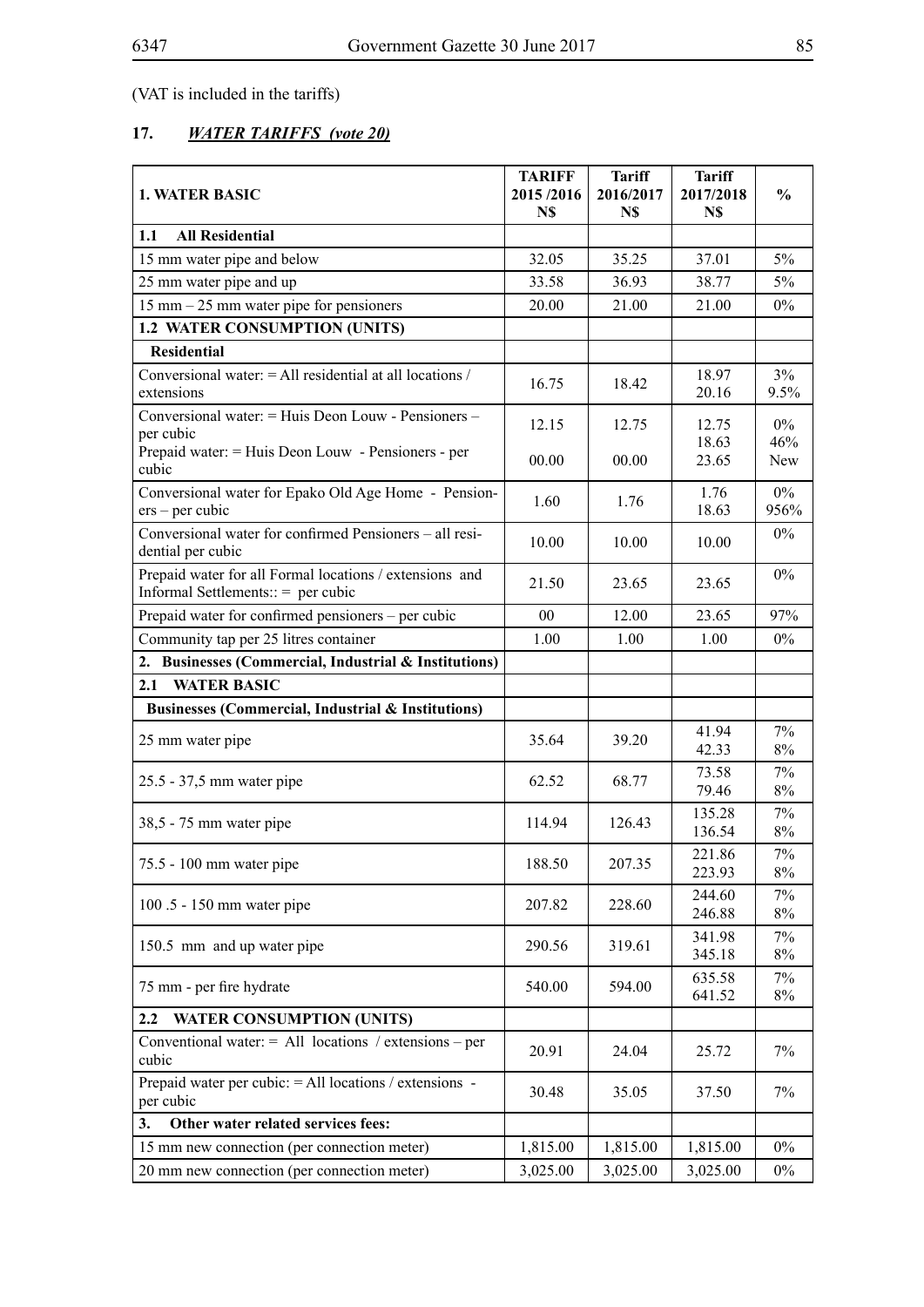| 25 mm and above new connection (per connection<br>meter)                     | 4,235.00                   | 4,235.00                   | 4,235.00                   | $0\%$ |
|------------------------------------------------------------------------------|----------------------------|----------------------------|----------------------------|-------|
| Fire connection (per connection meter)                                       | Actual cost<br>plus $10\%$ | Actual cost<br>plus $10\%$ | Actual cost<br>plus $10\%$ | $0\%$ |
| Prepaid connection 15mm new kent meter (per connec-<br>tion meter)           | 1,500.00                   | 1,500.00                   | 1,500.00                   | $0\%$ |
| Prepaid connection 15mm replace conventional meter<br>(per connection meter) | 2,500.00                   | 2,500.00                   | 2,500.00                   | $0\%$ |
| Prepaid forced replacement (per connection meter)                            | $50/50$ ratio              | $50/50$ ratio              | $50/50$ ratio              | $0\%$ |

## **NOTE: All charges are stated without VAT. VAT will be added for non-residential consumers.**

## **17.1 Other Charges:**

|                                                                      | <b>Tariff</b><br>2015/2016<br>N\$ | Tariff<br>2016/2017<br>N\$ | <b>Tariff</b><br>2016/2017<br>N\$ | $0\%$ |
|----------------------------------------------------------------------|-----------------------------------|----------------------------|-----------------------------------|-------|
| Water reconnection fees for the non-payment accounts                 | 350.00                            | 350.00                     | 350.00                            | $0\%$ |
| Application of water meter test and refundable if meter is<br>faulty | 200.00                            | 200.00                     | 200.00                            | $0\%$ |
| Cost for prepaid water meter $-$ per meter                           | Actual cost<br>plus $10\%$        | Actual cost<br>plus $10\%$ | Actual cost<br>plus $10\%$        | $0\%$ |
| Cost for prepaid water card $-$ per card                             | Actual cost<br>plus $10\%$        | Actual cost<br>plus $10\%$ | Actual cost<br>plus $10\%$        | $0\%$ |
| Installation cost                                                    | 500.00                            | 500.00                     | 500.00                            | $0\%$ |
| boreholes                                                            | $10.00$ per<br>cubic              | $10.00$ per<br>cubic       | 15.00 per<br>cubic                | 50%   |

# **18.** *Water consumption deposits (Consumer deposits):*

| <b>Water Consumer Deposit</b>          | <b>TARIFF</b><br>2015/2016<br>N\$ | <b>Tariff</b><br>2016/2017<br>N\$ | <b>Tariff</b><br>2017/2018<br>N\$ | $\frac{6}{6}$ |
|----------------------------------------|-----------------------------------|-----------------------------------|-----------------------------------|---------------|
| Owner                                  | 650.00                            | 650.00                            | 650.00                            | $0\%$         |
| Tenant                                 | 760.00                            | 760.00                            | 760.00                            | $0\%$         |
| <b>Businesses</b>                      | 3 months<br>average of<br>account | 3 months<br>average of<br>account | 3 months<br>average of<br>account | $0\%$         |
| Starting consumer deposit – businesses | 4,000.00                          | 4,000.00                          | 4,000.00                          | 0%            |

## **Penalties for illegal water connections, bypass, tempering, and sabotage per incident:**

|                                                                             | <b>TARIFF</b><br>2015/2016<br>N\$ | <b>Tariff</b><br>2016/2017<br>N\$ | <b>Tariff</b><br>2017/2018<br>N\$ | $\frac{0}{0}$ |
|-----------------------------------------------------------------------------|-----------------------------------|-----------------------------------|-----------------------------------|---------------|
| Residential - per offence or 6 months imprisinment or both                  | 3,000.00                          | 4,500.00                          | 9,000.00                          | 100%          |
| All types of businesses - per offence or 6 months impris-<br>onment or both | 6,000.00                          | 9,000.00                          | 18,000.00                         | $100\%$       |
| Illegal drilling of boreholes per offence or 6 months im-<br>prisonment     |                                   |                                   | 15,000.00                         | <b>NEW</b>    |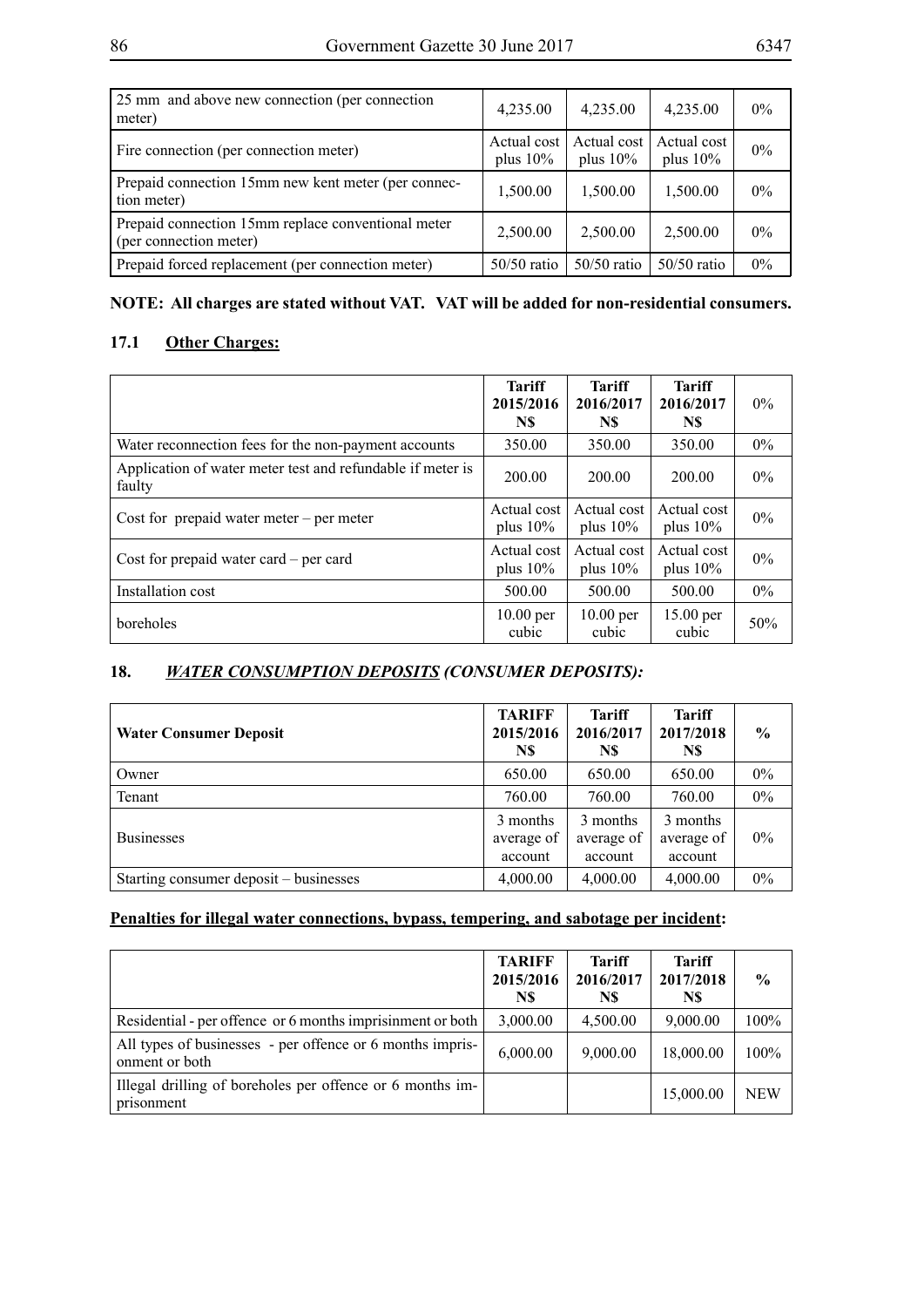# **19.** *Town Planning Fees :*

| <b>Description</b><br><b>ZONING</b>                                                                 |                                      | <b>TARIFF</b><br>2015/2016<br>N\$                                                                                                                                                                    | <b>Tariff</b><br>2016/2017<br>N\$                                                                                                                                                                    | Tariff<br>2017/2018<br>N\$                                                                                                                                                                           | $\frac{0}{0}$ |
|-----------------------------------------------------------------------------------------------------|--------------------------------------|------------------------------------------------------------------------------------------------------------------------------------------------------------------------------------------------------|------------------------------------------------------------------------------------------------------------------------------------------------------------------------------------------------------|------------------------------------------------------------------------------------------------------------------------------------------------------------------------------------------------------|---------------|
| <b>Previous zoning</b>                                                                              | New zoning                           |                                                                                                                                                                                                      |                                                                                                                                                                                                      |                                                                                                                                                                                                      |               |
| Institutional, private open<br>space – no subsidized price                                          | Residential general resi-<br>dential | 50%                                                                                                                                                                                                  | 50%                                                                                                                                                                                                  | 50%                                                                                                                                                                                                  | $0\%$         |
| Institutional, private open<br>space – no subsidized price                                          | Office & businesses                  | 50%                                                                                                                                                                                                  | 50%                                                                                                                                                                                                  | 50%                                                                                                                                                                                                  | $0\%$         |
| Institutional, private open<br>space – subsidized price ap-<br>plicable                             | Any other zoning                     | 75%<br>where land<br>had been<br>provided at<br>a subsi-<br>dised value<br>which is<br>not going<br>to be re-<br>covered in<br>any other<br>way                                                      | 75%<br>where land<br>had been<br>provided at<br>a subsi-<br>dised value<br>which is<br>not going<br>to be re-<br>covered in<br>any other<br>way                                                      | 75%<br>where land<br>had been<br>provided at<br>a subsi-<br>dised value<br>which is<br>not going<br>to be re-<br>covered in<br>any other<br>way                                                      | 0%            |
| Residential                                                                                         | Higher densities residential         | 20%                                                                                                                                                                                                  | 20%                                                                                                                                                                                                  | 20%                                                                                                                                                                                                  | $0\%$         |
| Residential                                                                                         | General residential                  | 20%                                                                                                                                                                                                  | 20%                                                                                                                                                                                                  | 20%                                                                                                                                                                                                  | 0%            |
| Residential,<br>general resi-<br>dential                                                            | Offices or businesses                | 40%                                                                                                                                                                                                  | 40%                                                                                                                                                                                                  | 40%                                                                                                                                                                                                  | $0\%$         |
| Residential, general<br>resi-<br>dential, business                                                  | Industrial                           | 30%                                                                                                                                                                                                  | 30%                                                                                                                                                                                                  | 30%                                                                                                                                                                                                  | $0\%$         |
| Office                                                                                              | <b>Businesses</b>                    | 30%                                                                                                                                                                                                  | 30%                                                                                                                                                                                                  | 30%                                                                                                                                                                                                  | $0\%$         |
| Office or businesses                                                                                | Increased in bulk                    | 30%                                                                                                                                                                                                  | 30%                                                                                                                                                                                                  | 30%                                                                                                                                                                                                  | $0\%$         |
| Any zone                                                                                            | Institutional                        | No better-<br>ment fees                                                                                                                                                                              | No better-<br>ment fees                                                                                                                                                                              | No better-<br>ment fees                                                                                                                                                                              |               |
| Any zone                                                                                            | Special                              | On own<br>merits to<br>50%                                                                                                                                                                           | On own<br>merits to<br>50%                                                                                                                                                                           | On own<br>merits to<br>50%                                                                                                                                                                           | $0\%$         |
| <b>Undetermined Agriculture</b>                                                                     | Any zone                             | 30%                                                                                                                                                                                                  | 30%                                                                                                                                                                                                  | 30%                                                                                                                                                                                                  | 0%            |
| Special                                                                                             | Any zone                             | No better-<br>ment fess                                                                                                                                                                              | No better-<br>ment fess                                                                                                                                                                              | No better-<br>ment fess                                                                                                                                                                              | $0\%$         |
| Any zone – where an unau-<br>thorized activity or illegal<br>building works is being le-<br>galised | Any zone                             | 75% only<br>when<br>legalised<br>use is<br>authorized<br>in terms of<br>the scheme<br>(unau-<br>thorized<br>uses to<br>be termi-<br>nated if not<br>compatible<br>with sur-<br>rounding<br>land uses | 75% only<br>when<br>legalised<br>use is<br>authorized<br>in terms of<br>the scheme<br>(unau-<br>thorized<br>uses to<br>be termi-<br>nated if not<br>compatible<br>with sur-<br>rounding<br>land uses | 75% only<br>when<br>legalised<br>use is<br>authorized<br>in terms of<br>the scheme<br>(unau-<br>thorized<br>uses to<br>be termi-<br>nated if not<br>compatible<br>with sur-<br>rounding<br>land uses | $0\%$         |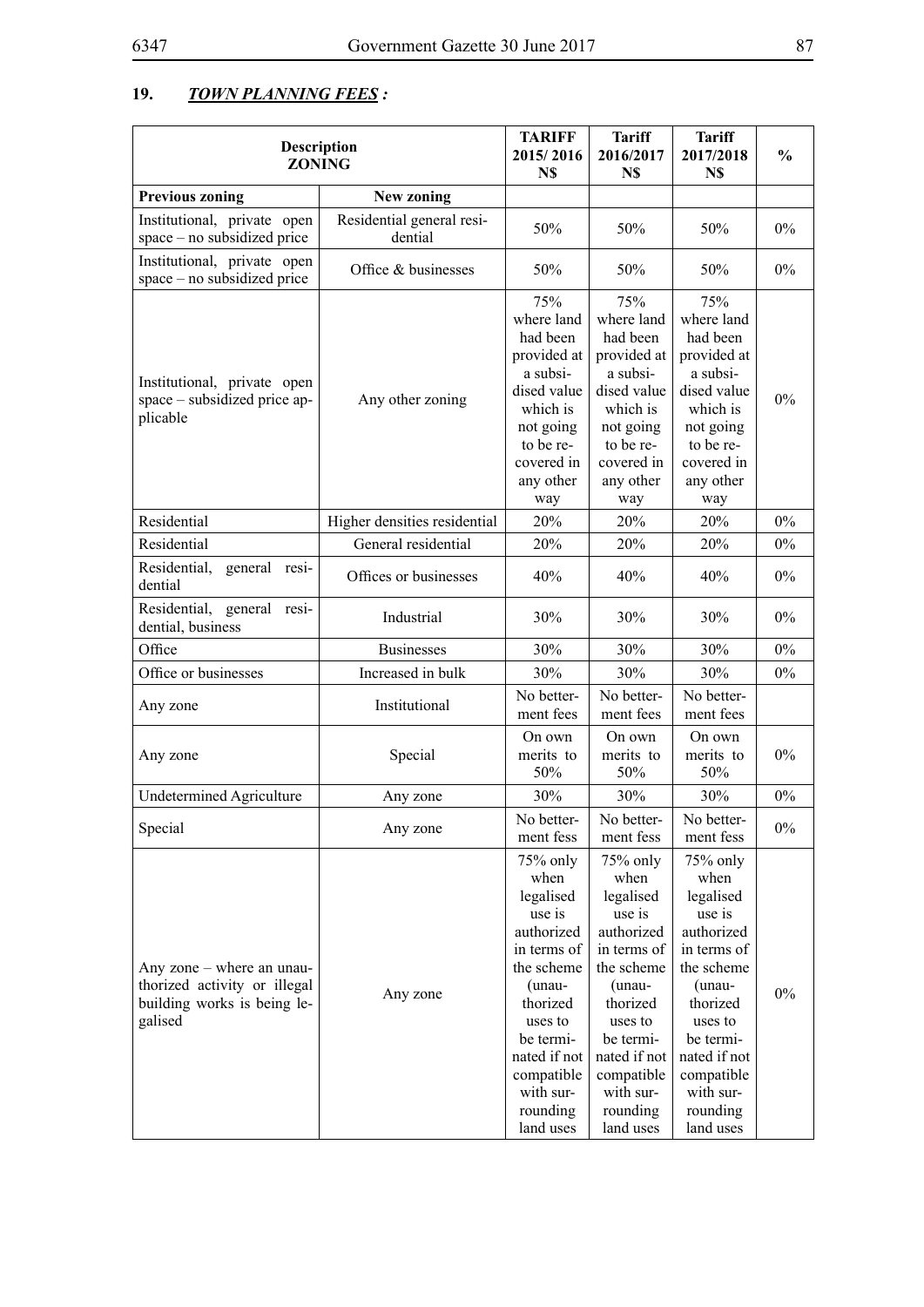| State (owned by GRN)                                                                                                                                                                                     | Any zone | No better-<br>ment fee<br>payable<br>provided<br>land is and<br>remains in<br>State own-<br>ership                                                                                                                                                                                                                                                                                                          | No better-<br>ment fee<br>payable<br>provided<br>land is and<br>remains in<br>State own-<br>ership                                                                                                                                                                                                                                                                                                          | No better-<br>ment fee<br>payable<br>provided<br>land is and<br>remains in<br>State own-<br>ership                                                                                                                                                                                                                                                                                                          | 0% |
|----------------------------------------------------------------------------------------------------------------------------------------------------------------------------------------------------------|----------|-------------------------------------------------------------------------------------------------------------------------------------------------------------------------------------------------------------------------------------------------------------------------------------------------------------------------------------------------------------------------------------------------------------|-------------------------------------------------------------------------------------------------------------------------------------------------------------------------------------------------------------------------------------------------------------------------------------------------------------------------------------------------------------------------------------------------------------|-------------------------------------------------------------------------------------------------------------------------------------------------------------------------------------------------------------------------------------------------------------------------------------------------------------------------------------------------------------------------------------------------------------|----|
| State (state owned enter-<br>prises)                                                                                                                                                                     | Any zone | <b>Betterment</b><br>fee to be<br>based on<br>existing<br>legal usage<br>before<br>rezoning                                                                                                                                                                                                                                                                                                                 | <b>Betterment</b><br>fee to be<br>based on<br>existing<br>legal usage<br>before<br>rezoning                                                                                                                                                                                                                                                                                                                 | <b>Betterment</b><br>fee to be<br>based on<br>existing<br>legal usage<br>before<br>rezoning                                                                                                                                                                                                                                                                                                                 | 0% |
| Municipal                                                                                                                                                                                                | Any zone | No better-<br>ment fees                                                                                                                                                                                                                                                                                                                                                                                     | No better-<br>ment fees                                                                                                                                                                                                                                                                                                                                                                                     | No better-<br>ment fees                                                                                                                                                                                                                                                                                                                                                                                     | 0% |
| Township development on<br>private land                                                                                                                                                                  | Any zone | 30%                                                                                                                                                                                                                                                                                                                                                                                                         | 30%                                                                                                                                                                                                                                                                                                                                                                                                         | 30%                                                                                                                                                                                                                                                                                                                                                                                                         |    |
| Endowment fees in the case<br>of subdivision of erven will<br>be charged as provided for<br>in the Townships and Divi-<br>sion of Land ordinance No.<br>11 of 1963 (Ordinance 11 of<br>1963) as amended. |          | Appli-<br>cants who<br>receive<br>municipal<br>approval<br>for subdi-<br>vision of<br>erven will<br>be required<br>to pay<br>endow-<br>ment fee<br>of 7.5% of<br>the value<br>of the new<br>portion<br>(s) being<br>created, on<br>or before<br>registration<br>of the new<br>portion (s)<br>and shall<br>be paid<br>into the<br>Council<br>suspense<br>account<br>created by<br>Finance<br>Depart-<br>ment | Appli-<br>cants who<br>receive<br>municipal<br>approval<br>for subdi-<br>vision of<br>erven will<br>be required<br>to pay<br>endow-<br>ment fee<br>of 7.5% of<br>the value<br>of the new<br>portion<br>(s) being<br>created, on<br>or before<br>registration<br>of the new<br>portion (s)<br>and shall<br>be paid<br>into the<br>Council<br>suspense<br>account<br>created by<br>Finance<br>Depart-<br>ment | Appli-<br>cants who<br>receive<br>municipal<br>approval<br>for subdi-<br>vision of<br>erven will<br>be required<br>to pay<br>endow-<br>ment fee<br>of 7.5% of<br>the value<br>of the new<br>portion<br>(s) being<br>created, on<br>or before<br>registration<br>of the new<br>portion (s)<br>and shall<br>be paid<br>into the<br>Council<br>suspense<br>account<br>created by<br>Finance<br>Depart-<br>ment | 0% |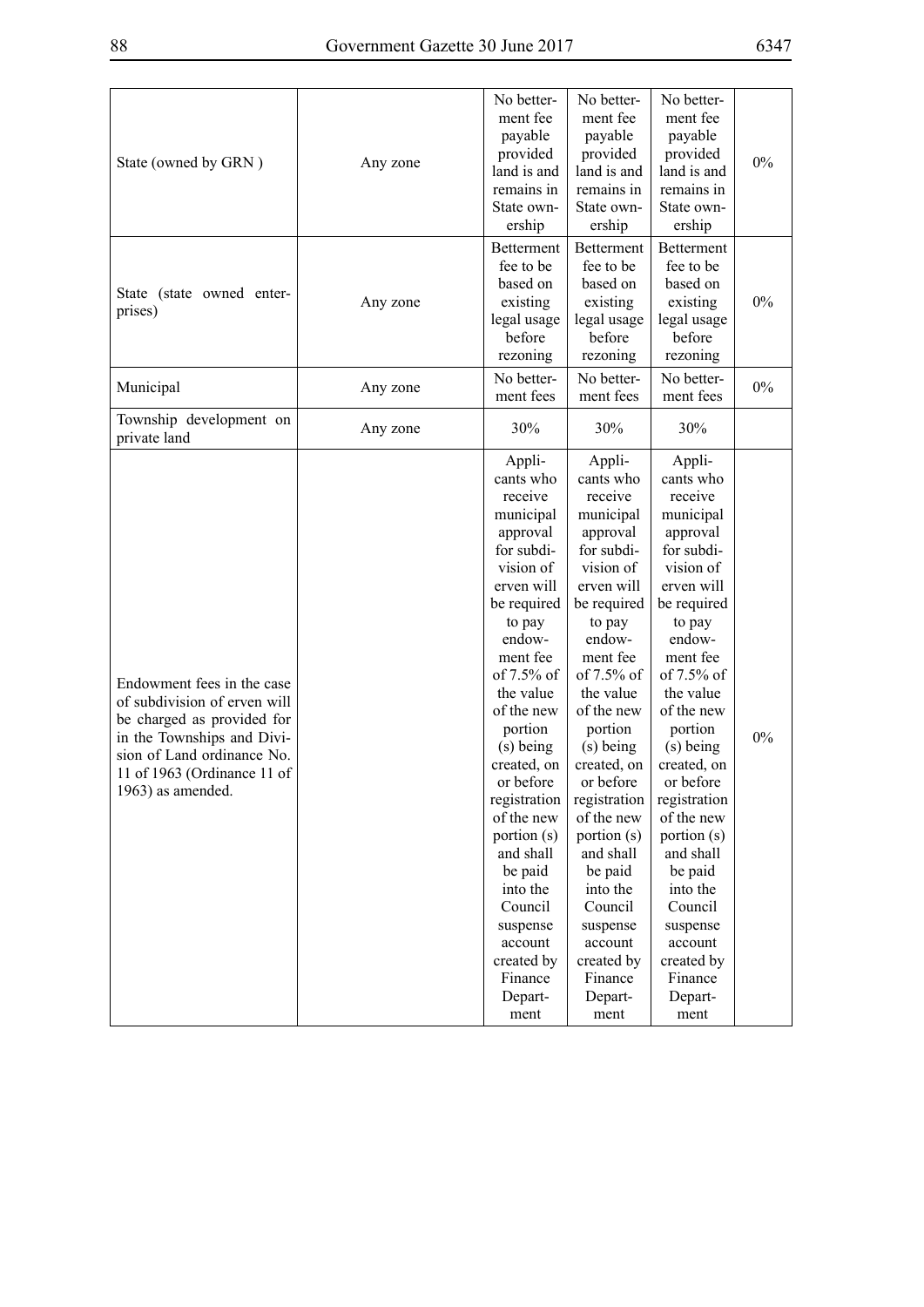|                                                     |        |       | N\$         |     |
|-----------------------------------------------------|--------|-------|-------------|-----|
|                                                     |        |       | 2,000.00    |     |
|                                                     |        |       | fine and in |     |
|                                                     |        |       | the case of |     |
|                                                     |        |       | a continu-  |     |
|                                                     |        |       | ing offence |     |
|                                                     |        |       | or contra-  |     |
| Illegal land use activities                         |        |       | vention an  |     |
| (i.e. contravention of the                          |        |       | additional  |     |
|                                                     |        | 00.00 | fine of     |     |
| Gobabis Town Planning<br>Scheme provisions) per of- | 00.00. |       | N\$ 50.00   | new |
| fence or contravention.                             |        |       | for every   |     |
|                                                     |        |       | day upon    |     |
|                                                     |        |       | which the   |     |
|                                                     |        |       | offence     |     |
|                                                     |        |       | or contra-  |     |
|                                                     |        |       | vention     |     |
|                                                     |        |       | continued   |     |
|                                                     |        |       | may be      |     |
|                                                     |        |       | imposed.    |     |

# **20.** *Local Economic Development Fees :*

| <b>Description</b>                                                                                              | <b>TARIFF</b><br>2015/2016<br>N\$ | <b>Tariff</b><br>2016/2017<br>N\$ | <b>Tariff</b><br>2017/2018<br>N\$ | $\frac{0}{0}$  |
|-----------------------------------------------------------------------------------------------------------------|-----------------------------------|-----------------------------------|-----------------------------------|----------------|
| 1. Billboards 9 x 6 meters per month                                                                            | 2500.00                           | 1000.00                           | 1000.00<br>1050.00                | $0\%$<br>5%    |
| 2. Billboards $5.5 \times 6$ meters – per month                                                                 | 2000.00                           | 800.00                            | 800.00<br>840.00                  | $0\%$<br>5%    |
| 3. Billboards $3 \times 12$ meters – per month                                                                  | 1500.00                           | 750.00                            | 750.00<br>787.50                  | $0\%$<br>5%    |
| 4. Billboards $3 \times 6$ meters – per month                                                                   | 1000.00                           | 500.00                            | 500.00<br>525.00                  | $0\%$<br>5%    |
| 5. Sign boards: less than 18 square meters per month                                                            | 700.00                            | 420.00                            | 420.00<br>441.00                  | $0\%$<br>5%    |
| 6. Electrical illuminated light boxes excluding elect. usage<br>p/month                                         | 500.00                            | 350.00                            | 350.00<br>367.50                  | $0\%$<br>5%    |
| 7. Posters on street light poles per month                                                                      | 100.00                            | 100.00                            | 100.00<br>105.00                  | $0\%$<br>5%    |
| 8. Wall wraps – per month                                                                                       | 50.00                             | 50.00                             | 50.00<br>52.50                    | $0\%$<br>$5\%$ |
| 9. Illuminated street names signs per month                                                                     | 500.00                            | 500.00                            | 500.00<br>525.00                  | 0%<br>5%       |
| 10. Estate agents boards - per day                                                                              | 100.00                            | 100.00                            | 100.00<br>105.00                  | $0\%$<br>5%    |
| 11. Business sign boards – per month                                                                            | 350.00                            | 350.00                            | 350.00<br>367.50                  | $0\%$<br>$5\%$ |
| 12. Advertising on sidewalks, traffic islands and municipal<br>land p/day                                       | 100.00                            | 100.00                            | 100.00<br>105.00                  | $0\%$<br>$5\%$ |
| 13. Advertising on street furniture such as dustbins, con-<br>crete refuse, buses, shelters, taxi ranks per day | 70.00                             | 70.00                             | 70.00<br>73.50                    | $0\%$<br>5%    |
| 14. Fire wall advertisements per month                                                                          | 1000.00                           | 1000.00                           | 1000.00<br>1050.00                | 0%<br>5%       |
| 14. Sports ground advertisements per month                                                                      | 1000.00                           | 1000.00                           | 1000.00<br>1050.00                | $0\%$<br>$5\%$ |
| 15. Banners across the roads – per day plus own installa-<br>tion                                               | 1500.00                           | 1,500.00                          | 1,500.00<br>1575.00               | $0\%$<br>5%    |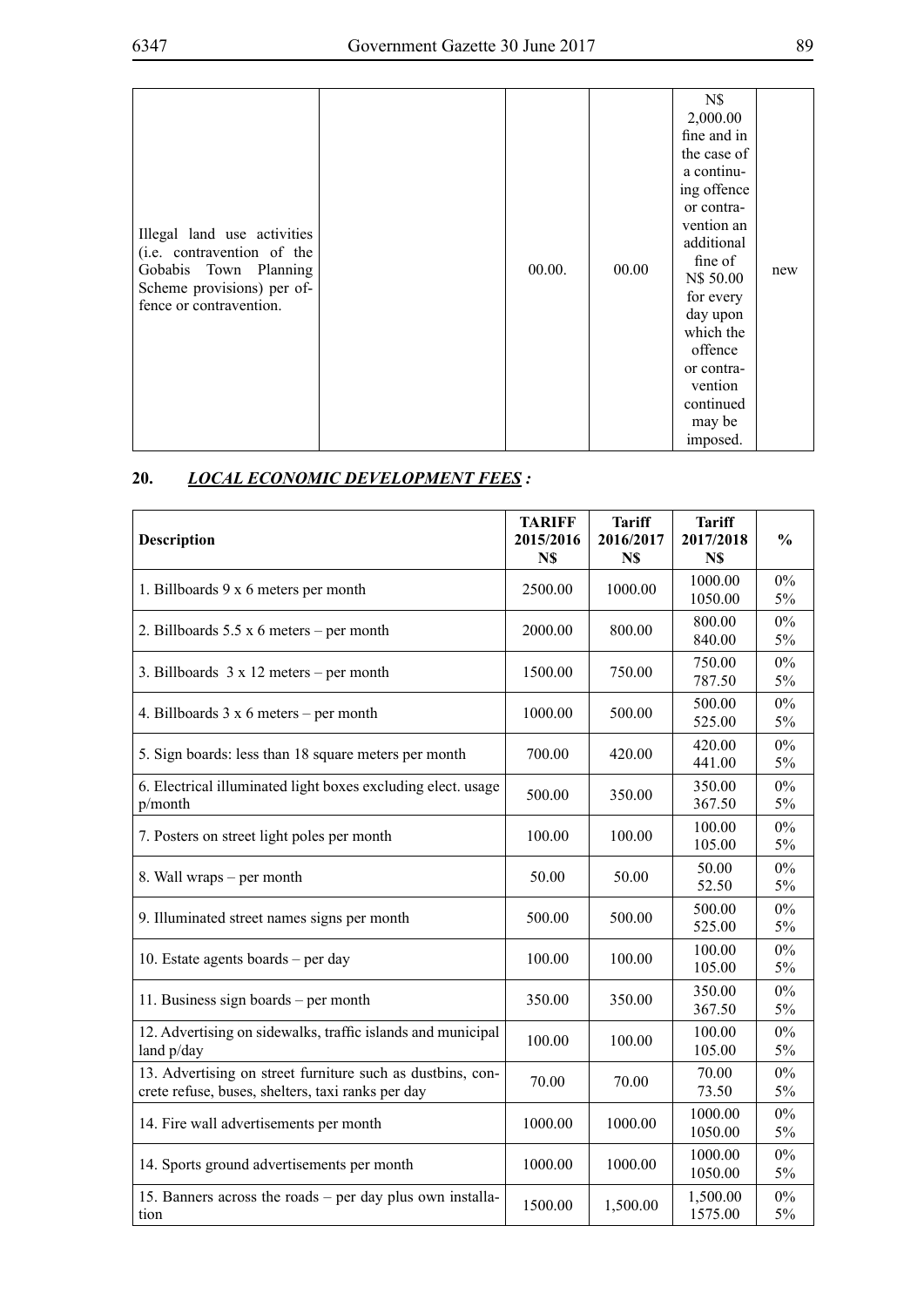<u> 1980 - Johann Barbara, martxa alemaniar a</u>

 $\overline{\phantom{a}}$ 

 $\overline{a}$ 

| 16. Other small banners – once off plus own installation                   | 150.00         | 150.00  | 150.00<br>157.50   | $0\%$<br>5%     |
|----------------------------------------------------------------------------|----------------|---------|--------------------|-----------------|
| 17. Rotating boards per month                                              | 0 <sub>0</sub> | 618.75  | 618.75<br>649.69   | 0%<br>$5\%$     |
| 20. Temporary sign – per month                                             | 00             | 618.75  | 618.75<br>649.69   | $0\%$<br>5%     |
| 21. Advertisement on municipal notice boards per month                     | 00             | 150.00  | 150.00<br>157.50   | $0\%$<br>$5\%$  |
| 22. Advertisement boards and banners bigger than 1 square<br>meter $p/m$   | 00             | 500.00  | 500.00<br>525.00   | $0\%$<br>$5\%$  |
| 23. Advertisement board and banners smaller than 1 meter<br>p/month        | 00             | 400.00  | 400.00<br>420.00   | $0\%$<br>5%     |
| 24. Advertisement boards and banners bigger than 1 square<br>meter per day | 00             | 20.00   | 20.00<br>21.00     | $0\%$<br>$5\%$  |
| 25. Advertisement boards and banners smaller than 1 me-<br>ter per day     | 0 <sub>0</sub> | 15.00   | 15.00<br>15.75     | $0\%$<br>5%     |
| 26. Advertisement on Municipal notice boards per day                       | 00             | 10.00   | 10.00              | $0\%$           |
| 27. Street vendors                                                         | 100.00         | 100.00  | 100.00             | $0\%$           |
| 28. Month end vendors only per day                                         | 50.00          | 50.00   | 50.00              | $0\%$           |
| 29. Benjamin Kutiva Kangootui Taxi Rank vendors per<br>month               | 150.00         | 85.00   | 85.00              | $0\%$           |
| 30. Long distance transport operators levy per month                       | 00             | 250.00  | 250.00             | $0\%$           |
| 31. Mobile food carts per month                                            | 0 <sub>0</sub> | 150.00  | 150.00             | $0\%$           |
| 32. Saturday street market only per day                                    | 0 <sub>0</sub> | 50.00   | 50.00<br>52.50     | $0\%$<br>5%     |
| 33. Municipal car wash bay rental per month                                | 00             | 2500.00 | 2500.00<br>1000.00 | $0\%$<br>$-60%$ |
| 34. Penalty for illegal adverts regardless of size                         | 00             | 2000.00 | 2000.00<br>2100.00 | $0\%$<br>$5\%$  |
| 35. Storage of illegal adverts regardless of the size per day              | 00             | 250.00  | 250.00<br>262.50   | $0\%$<br>$5\%$  |

# **21.** *Informal Settlements Fees :*

| <b>Description</b>                                                                             | <b>TARIFF</b><br>2015/2016<br>N\$ | <b>Tariffs</b><br>2016/2017<br>N\$ | <b>Tariffs</b><br>2017/2018<br>N\$ | $\frac{6}{9}$ |
|------------------------------------------------------------------------------------------------|-----------------------------------|------------------------------------|------------------------------------|---------------|
| Informal Single Residential (one corrugated iron shack on<br>$a plot$ ) – per month            | 50.00                             | 50.00                              | 50.00                              | $0\%$         |
| Informal Single Residential (more than one corrugated)<br>iron shack on a $plot$ ) – per month | 80.00                             | 80.00                              | 80.00                              | $0\%$         |
| Informal Residential Flats – per flat and per month                                            | 150.00                            | 150.00                             | 150.00                             | $0\%$         |
| Informal Residential Grocery Business – per month                                              | 150.00                            | 150.00                             | 150.00                             | $0\%$         |
| Informal Residential Bottle Store or Shebeen – per month                                       | 500.00                            | 500.00                             | 500.00                             | $0\%$         |
| Informal Residential Institutional – per month                                                 | 80.00                             | 80.00                              | 80.00                              | $0\%$         |
| Informal Residential Day Care Centre – per month                                               | 60.00                             | 60.00                              | 60.00                              | $0\%$         |

 $\overline{\phantom{a}}$  , where  $\overline{\phantom{a}}$ 

## **L. Iipinge CHAIRPERSON OF THE MUNICIPAL COUNCIL**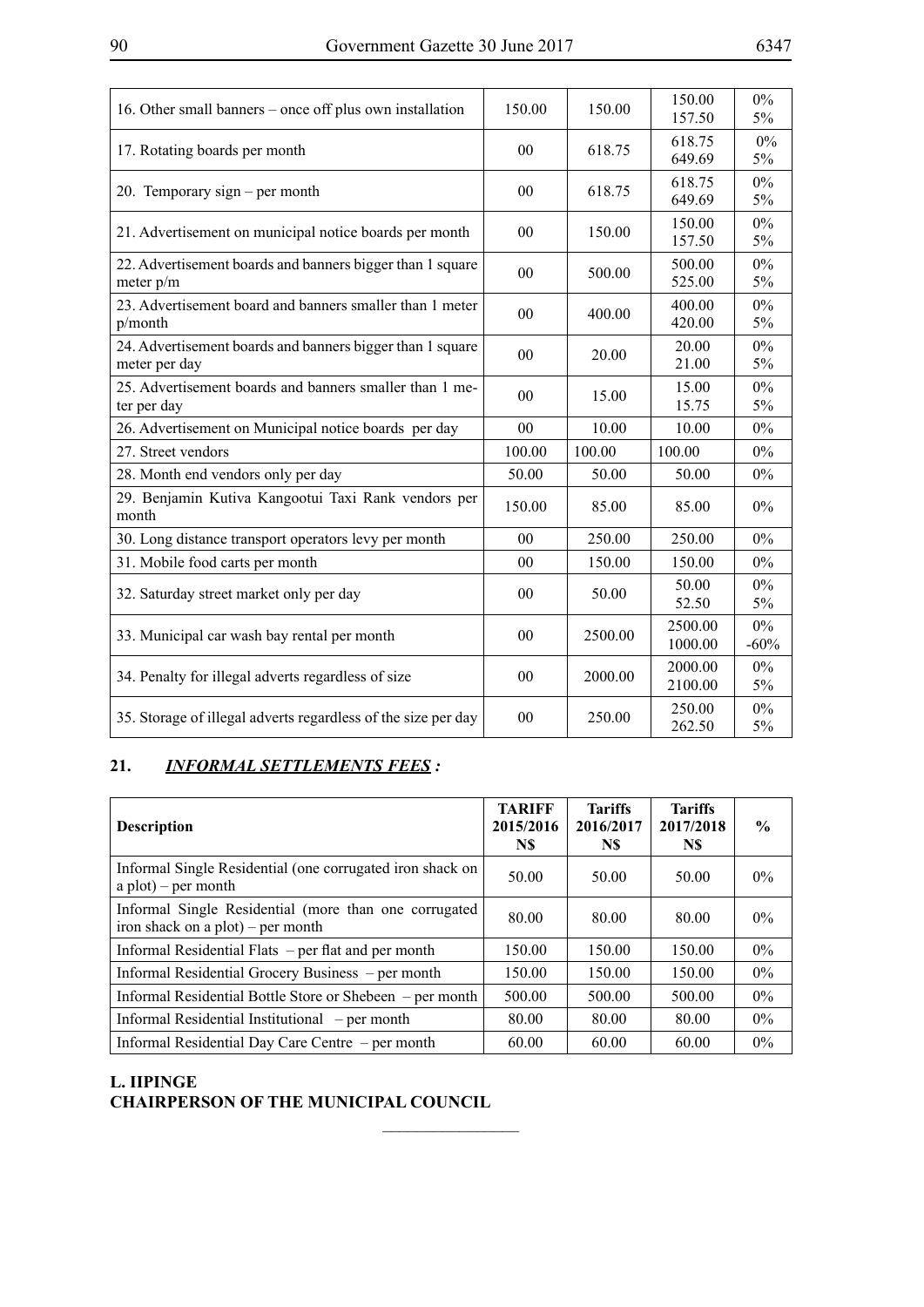## **OMUTHIYA TOWN COUNCIL**

No. 245 2017

#### Tariffs for 2017/2018

**Tariff Description Note 2016/2017 Existing Tariff N\$ 2017/2018 Proposed Tariff N\$ 2017/2018 Increase % A. WATER Deposit Residential** 275 285 3.6% Townland, Shackdellewers & Reception area 275 NEW General Residential and the set of the set of the set of the set of the set of the NEW Sectional title 300 NEW Business 500 1,200 140.0% Office 650 NEW Institutional 450 480 6.7% Government  $\begin{array}{|c|c|c|c|c|c|c|c|c|c|c|} \hline \text{Goverment} && 600 & 800 & 33.3\% \hline \end{array}$ Construction companies /developer for  $r_{\text{residential}}$  2,500  $\begin{vmatrix} 2,500 \\ 4.0\% \end{vmatrix}$  4.0% Construction companies / developer non residential 3,000 3,200 6.7% Bulk users  $\begin{array}{|c|c|c|c|c|c|c|c|c|} \hline \end{array}$   $\begin{array}{|c|c|c|c|c|c|c|c|} \hline \end{array}$   $\begin{array}{|c|c|c|c|c|c|} \hline \end{array}$   $\begin{array}{|c|c|c|c|c|} \hline \end{array}$   $\begin{array}{|c|c|c|c|c|} \hline \end{array}$   $\begin{array}{|c|c|c|c|c|} \hline \end{array}$   $\begin{array}{|c|c|c|c|c|} \hline \end{array}$ **Water Basic Charges Residential consumers per month** Low income 40 45 12.5% Medium  $45 \mid 30 \mid 11.1\%$ High Income 46 55 19.6% Townland ,Receptions & Shackdweller 40 New **Business** Small  $125$  130 4.0% Medium  $155$  160  $3.2\%$ Large  $165$  170  $170$  3.0% Government 200  $200$  210  $5.0\%$ Chain stores 200  $\vert$  200  $\vert$  220  $\vert$  10.0% General Residential 110 170 New Office 175 NEW Sectional title 100 New Non- profit organistation/ institutional 110 120 9.1% **WATER UNIT CHARGES** Residential (Per cubic meter) 14 14.3% Townland ,Receptions & Shackdweller 15 15 New Business (Per cubic meter) 17 19 11.8% Government and Others (Per cubic meter)  $20 \mid 22 \mid 10.0\%$ **SERVICE FEES Water connection materials** New connections - Materials Actual Cost 2006  $+ 20%$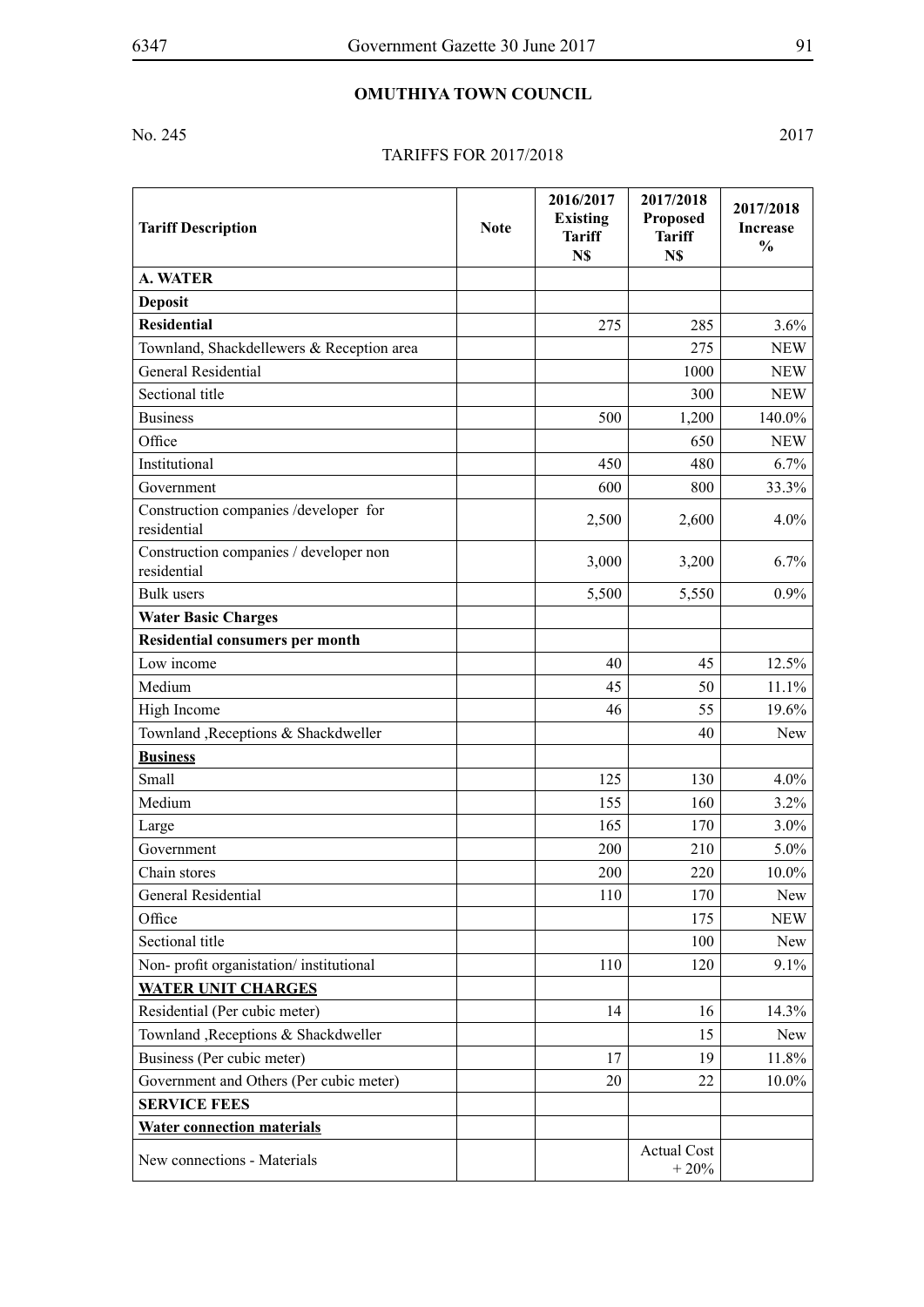| ۰,<br>I |
|---------|
|---------|

| <b>Water connection fees</b>                                             |                 |                              |          |
|--------------------------------------------------------------------------|-----------------|------------------------------|----------|
| <b>Connection fees for Business</b>                                      | 150             | 200                          | 33.3%    |
| Connection fees for Government and Prastatals                            | 500             | 550                          | $10.0\%$ |
| <b>Connection fees for Residential</b>                                   | 110             | 120                          | 9.1%     |
| Connection fees for Construction Company/<br>Developers                  | 1,220           | 1,300                        | 6.6%     |
| <b>Connection Bulk Users</b>                                             | 1,220           | 1,500                        | 23.0%    |
| Connection fees Institutional                                            | 280             | 300                          | 7.1%     |
| water reconnection fee                                                   |                 |                              |          |
| Re-connection fees Residental                                            | 280             | 300                          | 7.1%     |
| Re-connection fees Business, Government and<br>others                    | 500             | 550                          | $10.0\%$ |
| Re-connection fees (on request)                                          | 170             | 250                          | 47.1%    |
| water disconnection fee                                                  |                 |                              |          |
| Disconnection fees (on request)                                          | 170             | 250                          | 47.1%    |
| Late Payment                                                             | 2.50%           | 2.50%                        | $0.0\%$  |
| <b>Illegal Connection fees</b>                                           |                 |                              |          |
| (i) First offence                                                        | 2,000           | 2,000                        | $0.0\%$  |
| (ii) Second offence                                                      | Legal<br>Action |                              |          |
| Call out fees (repairs, payable if the fault is on<br>the customer side) |                 |                              |          |
| Materials                                                                |                 | <b>Actual Cost</b><br>$+20%$ |          |
| Labour (on work order)                                                   |                 |                              |          |
| Artisan per hour                                                         | 200             | 250                          | 25.0%    |
| Team member per hour                                                     | 100             | 150                          | 50.0%    |
| <b>B. SEWERAGE</b>                                                       |                 |                              |          |
| <b>Basic Charge</b>                                                      |                 |                              |          |
| <b>Residential</b>                                                       |                 |                              |          |
| Low Income                                                               | 35              | 35                           | $0.0\%$  |
| Medium Income                                                            | 45              | 45                           | $0.0\%$  |
| High income                                                              | 55              | 55                           | $0.0\%$  |
| Shackdellewers                                                           |                 | 33                           | New      |
| Office                                                                   |                 | 155                          | New      |
| Sectional title                                                          |                 | 45                           | New      |
| General residentials (Flats)                                             | 135             | 140                          | 3.7%     |
| <b>Business</b>                                                          |                 |                              |          |
| Large                                                                    | 160             | 170                          | 6.3%     |
| Medium                                                                   | 120             | 135                          | 12.5%    |
| Small                                                                    | 80              | 90                           | 12.5%    |
| Government and Parastatals                                               | 210             | 235                          | 11.9%    |
| Chain store                                                              | 200             | 210                          | $5.0\%$  |
| Institutional / Non profit organisation                                  | 115             | 120                          | 4.3%     |
| Schools and hospitals                                                    | 250             | 260                          | $4.0\%$  |
| <b>SEWER PER TOILET</b>                                                  |                 |                              |          |
| <b>Residential</b>                                                       |                 |                              |          |
| Low Income                                                               | 20              | 22                           | $10.0\%$ |
| Medium Income                                                            | 28              | 30                           | 7.1%     |
|                                                                          |                 |                              |          |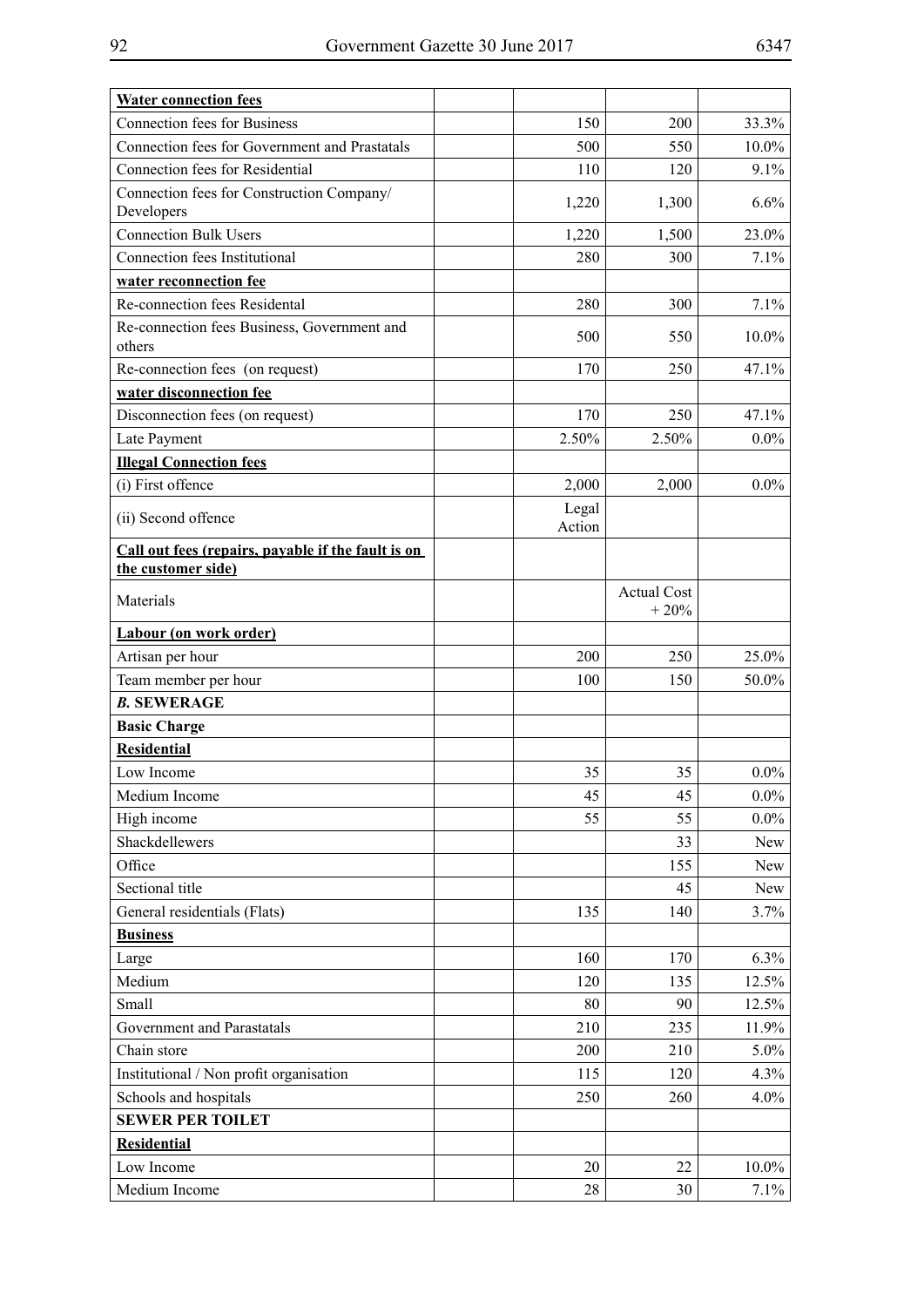| High Income                                       | 34                 | 36     | 5.9%       |
|---------------------------------------------------|--------------------|--------|------------|
| <b>Business</b>                                   | 80                 | 90     | 12.5%      |
| Sectional title                                   |                    | 25     | <b>New</b> |
| General Residetialsn (Flats)                      | 45                 | 50     | 11.1%      |
| Government and others                             | 80                 | 85     | 6.3%       |
| Office                                            |                    | 90     | new        |
| Schools and hospitals                             | 95                 | 100    | 5.3%       |
| Emptying Sewer Tank per tank                      | 700                | 800    | 14.3%      |
| Disposal of sewerage per trip                     | 80                 | 100    | 25.0%      |
| <b>SEWER SERVICE FEES</b>                         |                    |        |            |
| <b>Connection fees</b>                            |                    |        |            |
| Residential                                       | 360                | 400    | 11.1%      |
| <b>Business</b>                                   | 480                | 500    | 4.2%       |
| Government and others                             | 500                | 520    | 4.0%       |
| Non-Profit Organisation                           | 430                | 440    | 2.3%       |
| Construction Companies / developers               | 670                | 700    | 4.5%       |
| <b>Illegal Connection fees</b>                    |                    |        |            |
| (i) First offence                                 | 2000               | 2000   | $0.0\%$    |
| (ii) Second offence                               |                    | Legal  |            |
|                                                   |                    | Action |            |
| C. REFUSE REMOVALS SERVICES                       |                    |        |            |
| Residential                                       | 40                 | 42     | 5.0%       |
| General residential                               | 400                | 420    | $5.0\%$    |
| Hair dress                                        | 45                 | 55     | 22.2%      |
| Shebeen                                           | 92                 | 98     | 6.5%       |
| Restaurant                                        | 75                 | 80     | 6.7%       |
| Complex with renting units                        | 1600               | 1650   | 3.1%       |
| Super market/shops/butcheries/filling stations    | 800                | 850    | 6.3%       |
| Secondary schools with hostel per month           | 2800               | 3000   | 7.1%       |
| Primary, Combined and Junior Schools              | 1500               | 1600   | 6.7%       |
| Open market                                       | 160                | 170    | $6.3\%$    |
| Hospital Per Month                                | 3000               | 3200   | 6.7%       |
| Government Institutions                           | 850                | 900    | 5.9%       |
| Other Institutions                                | 400                | 420    | $5.0\%$    |
| Parastatals                                       | 600                | 620    | 3.3%       |
| Reception area & shackdellwers                    | 20                 | 22     | 10.0%      |
| <b>Garden refuse per occation</b>                 |                    |        |            |
| Residential                                       | 80                 | 100    | 25.0%      |
| <b>Business</b>                                   | 130                | 150    | 15.4%      |
| Church                                            | 60                 | 65     | 8.3%       |
| Light Industrial                                  | 800                | 850    | $6.3\%$    |
| Building rubbers (construction material) per load | 800                | 850    | 6.3%       |
| Refuse Bin                                        | Actual cost<br>15% | 15%    |            |
| Removal of trees and bushes                       | 550                | 600    | 9.1%       |
| Renting of Refuse Skipper Bins per Event          | 450                | 500    | 11.1%      |
| Renting of Refuse bins per day per bin            | 45                 | 50     | 11.1%      |
| Renting of pit latrine huts (per day)             | 120                | 130    | 8.3%       |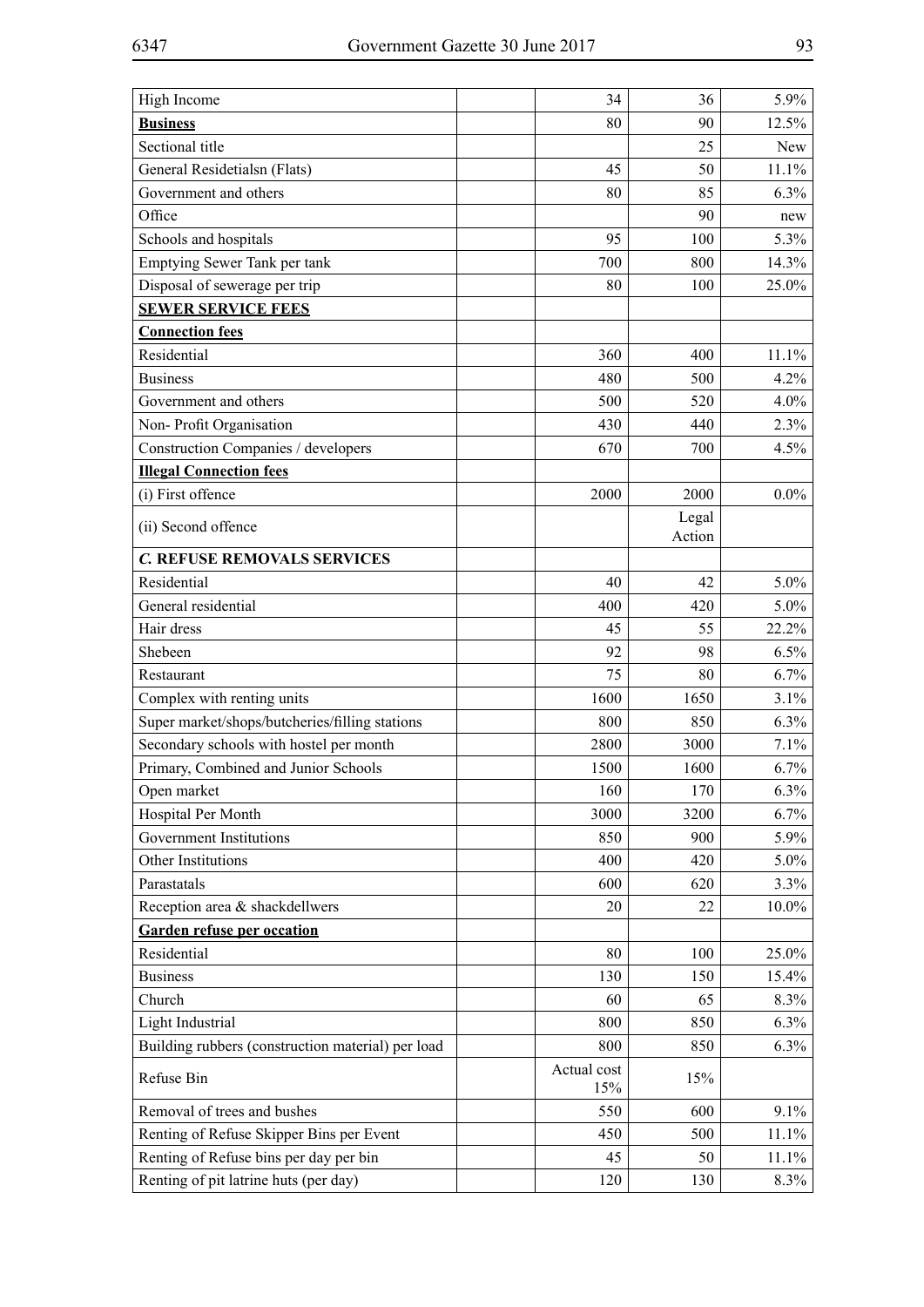| Illegal refuse dumping & misuse of refuse<br>drums fees |              |                           |              |
|---------------------------------------------------------|--------------|---------------------------|--------------|
| (i) First offence                                       | 500          | 500                       | $0.0\%$      |
| (ii) Second offence                                     | 2000         | 2000                      | $0.0\%$      |
| (iii) Third offence                                     |              |                           |              |
| <b>D. FIRE FIGHTING BASIC FEES</b>                      |              | legal Action              |              |
|                                                         |              |                           |              |
| Residential                                             | 6            | 6                         | $0.0\%$      |
| <b>Business</b>                                         | 10<br>12     | 10<br>12                  | $0.0\%$      |
| Governement and parastatals                             |              |                           | $0.0\%$      |
| Call out inside the town with account                   |              | free of<br>charge         |              |
| call out outside the town work done                     |              | N\$ 350 plus<br>15 per KM |              |
| False Call out                                          | 200          | N\$ 300 plus<br>15 per KM |              |
| Call out within town without account                    | 400          | 420                       |              |
| E. STREET VENDORS/ HAWKERS (PER<br><b>MONTH</b> )       |              |                           |              |
| Hawkers                                                 |              | 50                        | <b>New</b>   |
| Bulk hawker (per day)                                   |              | 150                       | <b>New</b>   |
| Small                                                   | 35           | $\mathbf{0}$              | discontinued |
| Medium                                                  | 55           | $\theta$                  | discontinued |
| Kiosk                                                   | 155          | 160                       | 3.2%         |
| Occasional(per day)                                     | 15           | 15                        | $0.0\%$      |
| <b>Illegal Vending</b>                                  |              |                           |              |
| first offence                                           | 500          | 500                       |              |
| Second Offence                                          | 2000         | 2000                      |              |
| Third                                                   |              | Legal action              |              |
| F. PROPERTY MANAGEMENT                                  |              |                           |              |
| <b>SELLING OF ERVEN</b>                                 |              |                           |              |
| Residential (As per valuation roll)                     |              |                           |              |
| Business (As per valuation roll)                        |              |                           |              |
| <b>Clearance Certificate</b>                            | 60           | 100                       | 66.7%        |
| Administration fee on sale of erven                     | 110          | 120                       | 9.1%         |
| Administration fee on cancellation / buying             | 20% of the   |                           |              |
| back the plot                                           | total amount |                           |              |
|                                                         | paid         |                           |              |
| <b>G. RATES ON RATEABLE PROPERTIES</b>                  |              |                           |              |
| -land                                                   | 0.0459       | 0.0459                    | $0.0\%$      |
| -improvement on land                                    | 0.00916      | 0.00916                   | $0.0\%$      |
| <b>SHACKDWELLERS</b>                                    |              |                           |              |
| land                                                    |              | 0.013                     | new          |
| improvement on land                                     |              | 0.002                     | new          |
| <b>PORTION</b>                                          |              |                           |              |
| land                                                    |              | 0.028                     | new          |
| improvement                                             |              | 0.004                     | new          |
| H. BUILDING PLANS AND INSPECTIONS                       |              |                           |              |
| On Submission of Building plan basic charges            |              |                           |              |
| Residential                                             | 100          | 110                       | 10.0%        |
| <b>Business</b>                                         | 250          | 280                       | 12.0%        |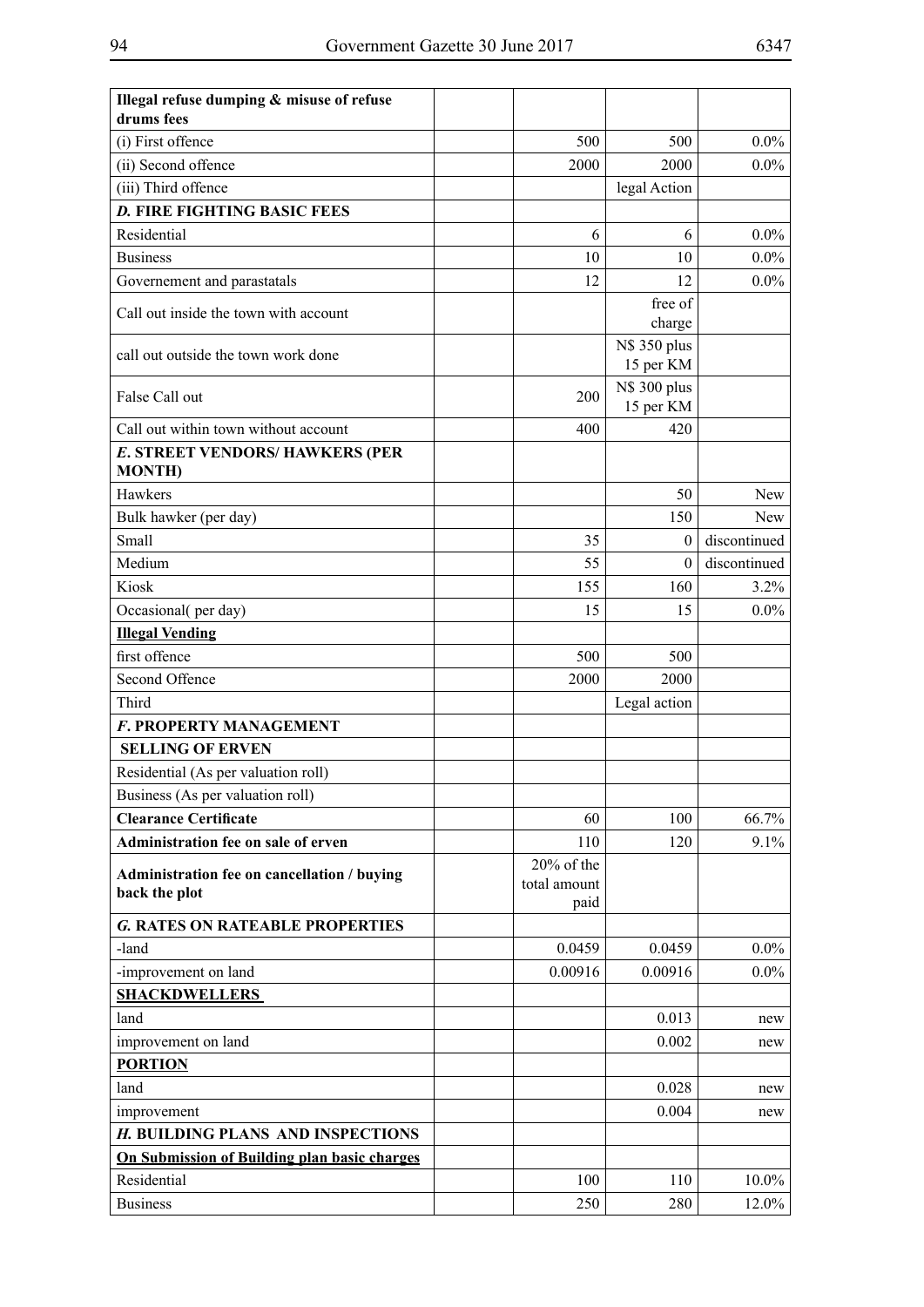| Institutional                                                                                            | 100                       | 150                          | 50.0%   |
|----------------------------------------------------------------------------------------------------------|---------------------------|------------------------------|---------|
| <b>Approval fees</b>                                                                                     |                           |                              |         |
| Residential per square meter                                                                             | 7                         | 8                            | 14.3%   |
| Business per square meter                                                                                | 16                        | 17                           | 6.3%    |
| Boundary wall per square meter                                                                           | 5                         | 6                            | 20.0%   |
| <b>Illegal construction (Construction without</b><br>approved building plan)                             | 2000                      | 2000                         | $0.0\%$ |
| Changing of approved plan without council<br>approval (penalty)                                          | 5000                      | 5000                         | $0.0\%$ |
| <b>Building plan copies - Not approved</b>                                                               |                           |                              |         |
| A <sub>4</sub>                                                                                           | 15                        | 16                           | 6.7%    |
| A <sub>3</sub>                                                                                           | 22                        | 23                           | 4.5%    |
| Copies of maps on demand (survey<br>records, general plan, diagrams, municipal<br>services layouts, etc) |                           |                              |         |
| A <sub>4</sub>                                                                                           | 15                        | 16                           | 6.7%    |
| A <sub>3</sub>                                                                                           | 27                        | 28                           | 3.7%    |
| Boundary beacon (pegs) Search(relocation)                                                                |                           |                              |         |
| Residential (per erf)                                                                                    | 140                       | 145                          | $3.6\%$ |
| Business and others (per erf)                                                                            | 200                       | 230                          | 15.0%   |
| Any other erf more than 1000 square meters                                                               | 500                       | 560                          | 12.0%   |
| Any other erf more than 4000 square meters                                                               | 1000                      | 1200                         | 20.0%   |
| Removal of Beacon pernalty per peg                                                                       | Actual cost<br>plus $15%$ |                              | #VALUE  |
| Resubmission of building plans after the<br>expiry date.                                                 |                           |                              |         |
| Residential                                                                                              | 100                       | 120                          | 20.0%   |
| Business and others                                                                                      | 150                       | 180                          | 20.0%   |
| Developers                                                                                               | 270                       | 280                          | 3.7%    |
| Boundary wall per m <sup>2</sup>                                                                         | 2.5                       | 3                            | 20.0%   |
| <b>Illegal construction (Construction without</b><br>approved Building plan)                             | 2000                      | 2000                         | $0.0\%$ |
| I. SAND, LOAM, CLAY, STONES, GRAVEL<br>SOIL COLLECTION FOR CONSTRUCTION<br>PURPOSE(PERCUBIC METER).      |                           |                              |         |
| Own transport                                                                                            |                           |                              |         |
| Building sand per cubic meter                                                                            | 18                        | 20                           |         |
| <b>Gravel Town Council Transport</b><br>(Per load, sand & machinery inclusive)                           | 900                       | 950                          | 5.6%    |
| <b>Building Sand Town Council Transport</b><br>(Per load, sand & machinery inclusive)                    | 900                       | 950                          | $5.6\%$ |
| <b>Illegal Excavation of Sand in the Townland</b>                                                        |                           |                              |         |
| First Offence                                                                                            | 500                       | 500                          | $0.0\%$ |
| Second offence                                                                                           | 1000                      | 1000                         | $0.0\%$ |
| Mining of sand and gravel without council<br>approval per load                                           |                           | <b>2000 plus</b><br>per load |         |
| J. RENTING OF MACHINES AND<br><b>EQUIPMENTS</b>                                                          |                           |                              |         |
| Loading of Sand per load (when equipment is on<br>site                                                   | 250                       | 260                          | $4.0\%$ |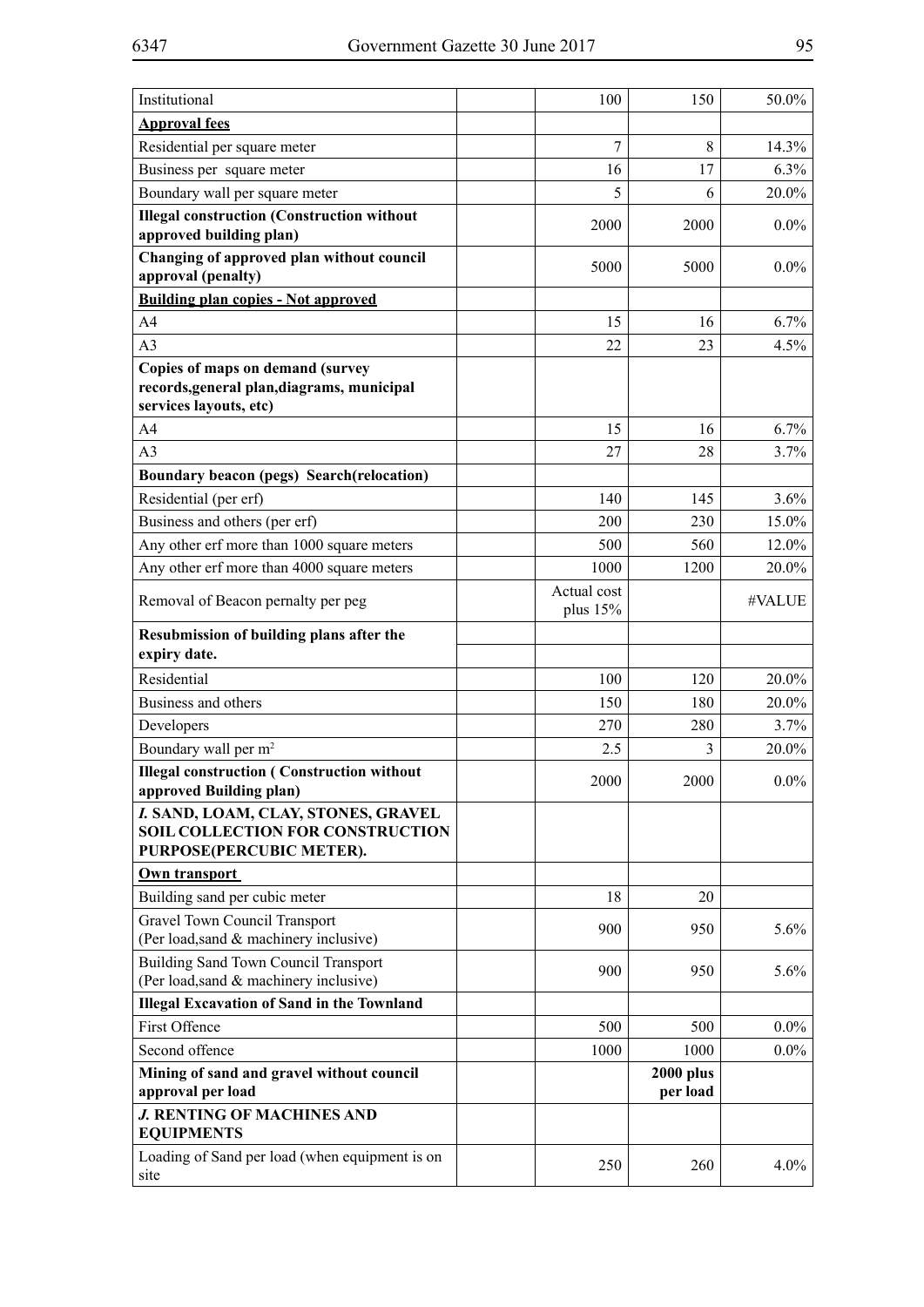| Excavator/loader Rent per hour(outside N\$ 15 per<br>KM)               | 800  | 850  | 6.3%    |
|------------------------------------------------------------------------|------|------|---------|
| Tipper Truck 7 tone (Outside the town N\$ 15 per<br>KM)                | 1200 | 1300 | 8.3%    |
| Grader (per hour outside the town N\$15 per KM)                        | 1500 | 1800 | 20.0%   |
| Plastic Chairs per chair per day                                       | 4    | 4    | $0.0\%$ |
| Sewer cleaner hydro brust per hour (Outside the<br>Town Per KM N\$ 15) | 300  | 350  | 16.7%   |
| Compact machine small per hour                                         | 250  | 300  | 20.0%   |
| Compact machine big per hour                                           | 320  | 400  | 25.0%   |
| Tractor (Outside the Town Per KM N\$ 15)                               | 650  | 700  | 7.7%    |
| PA System Per day                                                      | 500  | 600  | 20.0%   |
| Water Pumping Machine Per Hour                                         | 400  | 450  | 12.5%   |
| Board Room Per event                                                   | 700  | 800  | 14.3%   |
| Cleaning Rods per day                                                  | 210  | 250  | 19.0%   |
| Generator per day                                                      | 700  | 720  | 2.9%    |
| Events in the park per day                                             | 700  | 750  | 7.1%    |
| Events in the Sport field per day                                      | 500  | 520  | 4.0%    |
| Events at the springs per day                                          | 500  | 520  | 4.0%    |
| Car wash rental per month                                              | 400  | 450  | 12.5%   |
| K. POUND FEES (DETENTION FEES)                                         |      |      |         |
| Cattle / Donkey (per day per animal)                                   | 12   | 12   | $0.0\%$ |
| Sheep (per day per animal)                                             | 8    | 8    | $0.0\%$ |
| Goats (per day per animal)                                             | 9    | 9    | $0.0\%$ |
| Pigs (per day per animal)                                              | 15   | 15   | $0.0\%$ |
| <b>L.GRAZING FEES</b>                                                  |      |      |         |
| Cattle (per day per animal)                                            | 5    | 6    | 20.0%   |
| Sheep (per day per animal)                                             | 2.5  | 3    | 20.0%   |
| Goats (per day per animal)                                             | 2.5  | 3    | 20.0%   |
| Pigs (per day per animal)                                              | 2.5  | 3    | 20.0%   |
| <b>Public Health</b>                                                   |      |      |         |
| <b>Abbattor: Inspection fees</b>                                       |      |      |         |
| Cattle                                                                 | 25   | 25   | $0.0\%$ |
| Goats                                                                  | 15   | 20   | 33.3%   |
| Sheep                                                                  | 15   | 15   | $0.0\%$ |
| pigs                                                                   | 15   | 15   | $0.0\%$ |
| <b>Illegal slaughter of Animals</b>                                    | 150  | 150  | $0.0\%$ |
| M. REGISTRATION AND RENEWAL OF<br><b>BUSINESS FEES</b>                 |      |      |         |
| Driving schools                                                        | 200  | 220  | 10.0%   |
| Chain Store                                                            | 850  | 900  | 5.9%    |
| <b>Large Business</b>                                                  | 650  | 700  | 7.7%    |
| <b>Medium Business</b>                                                 | 450  | 500  | 11.1%   |
| <b>Small Business</b>                                                  | 220  | 250  | 13.6%   |
| Hawkers                                                                | 110  | 120  | 9.1%    |
| Peddlers                                                               | 110  | 120  | 9.1%    |
| <b>Financial Institutions</b>                                          | 1200 | 1500 | 25.0%   |
| Garage                                                                 | 300  | 350  | 16.7%   |
| <b>Service Stations</b>                                                | 1200 | 1300 | 8.3%    |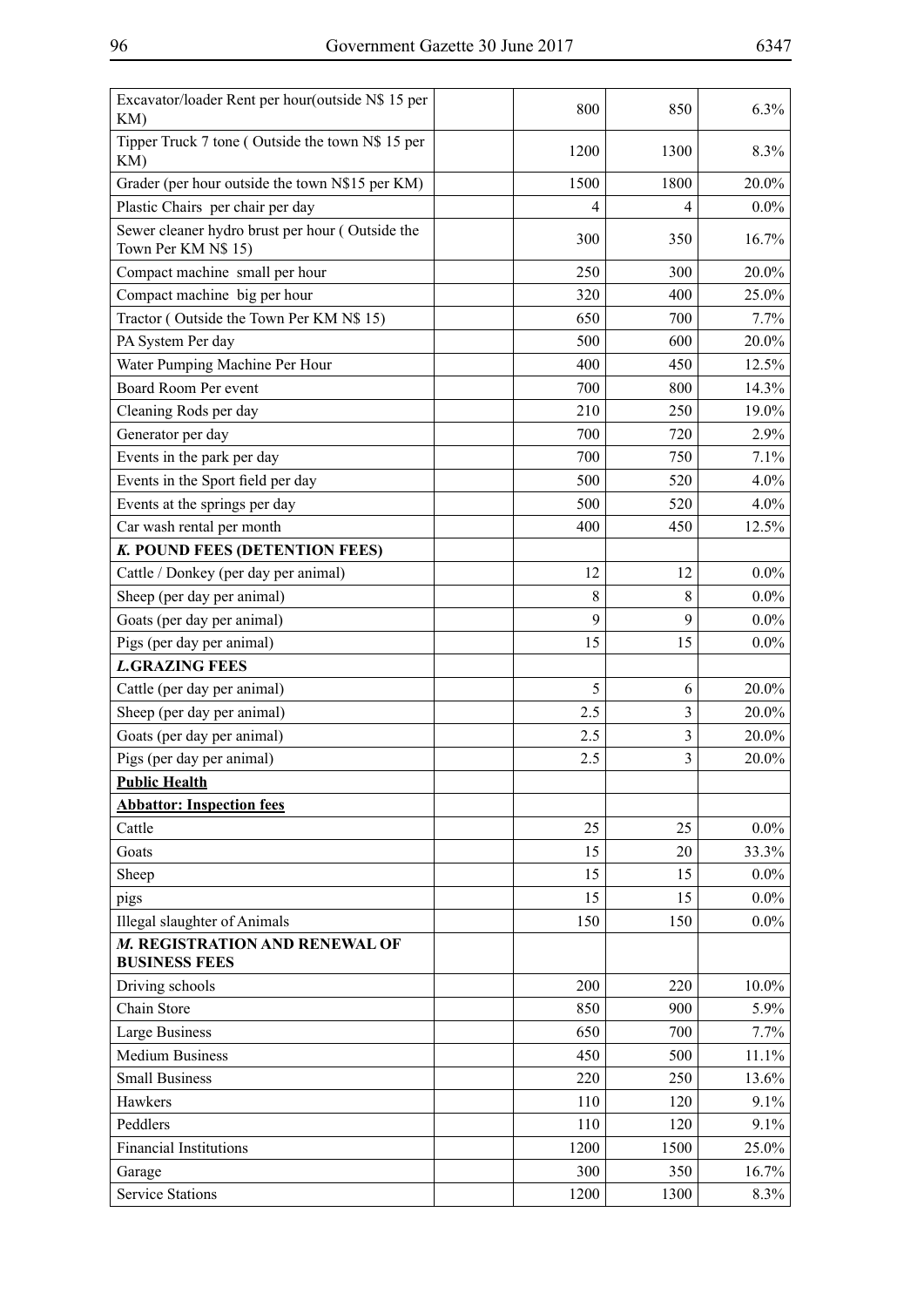| Restaurant                                                                                                  |     | 300            | 350            | 16.7%      |
|-------------------------------------------------------------------------------------------------------------|-----|----------------|----------------|------------|
| Sheebens                                                                                                    |     | 270            | 300            | 11.1%      |
| Salons and barbershop                                                                                       |     | 170            | 200            | 17.6%      |
| Cuca shops                                                                                                  |     | 120            | 150            | 25.0%      |
| Tuckshop                                                                                                    |     | 100            | 120            | 20.0%      |
| Car wash                                                                                                    |     | 200            | 220            | 10.0%      |
| Cash Loans                                                                                                  |     | 500            | 550            | 10.0%      |
| N. FITNESS CERTIFICATE AND RENEWAL                                                                          |     |                |                |            |
| <b>FEES</b>                                                                                                 |     |                |                |            |
| Certificate of fitness and inspection                                                                       |     | 50             | 120            | 140.0%     |
| Penalty on late payment (all type of certificates)                                                          |     | 100            | 150            | 50.0%      |
| O. PHOTO COPIES                                                                                             |     |                |                |            |
| A <sub>4</sub>                                                                                              |     | $\overline{2}$ | $\overline{2}$ | $0.0\%$    |
| A <sub>3</sub>                                                                                              |     | $\overline{4}$ | 5              | 25.0%      |
| Fax (in Namibia)                                                                                            |     | 8              | 9              | 12.5%      |
| Fax (out side Namibia)                                                                                      |     | 16             | 17             | 6.3%       |
| Fax incoming per page                                                                                       |     | 8              | 9              | 12.5%      |
| Invoice Duplicate(per invoice)                                                                              | New | 25             | 30             | 20.0%      |
| Account statement (per page)                                                                                | New | 10             | 15             | 50.0%      |
| printing of documents back and white A4(per                                                                 |     | 3              | 4              | <b>NEW</b> |
| page                                                                                                        |     |                |                |            |
| P. ADVERTISEMENT BILL BOARD<br><b>FEES</b> per month                                                        |     |                |                |            |
| Any type of business direction, signs or board                                                              |     | 55             | 60             | 9.1%       |
| <b>Big Business</b>                                                                                         |     | 550            | 570            | 3.6%       |
| <b>Small Business</b>                                                                                       |     | 110            | 120            | 9.1%       |
| Illegal Advertisement penalty                                                                               |     | 500            | 500            | $0.0\%$    |
| Pole Advert                                                                                                 |     |                | Negotiable     |            |
| Q. SITE RENTALS                                                                                             |     |                |                |            |
| <b>Residential sites</b>                                                                                    |     |                |                |            |
| (a) Up to $1000m^2$                                                                                         |     | 60             | 65             | $0.0\%$    |
| (b) Above $1000m^2 - 2000m^2$                                                                               |     | 70             | 75             | 7.1%       |
| (c) Above $2000m^2 - 3000m^2$                                                                               |     | 90             | 95             | 5.6%       |
| (d) Above $3000m^2$ for every $1000m^2$ or part<br>thereof above 3000m <sup>2</sup> an additional rental of |     | 84             | 90             | 7.1%       |
| Reception area residential only                                                                             |     | 32             | 35             | 9.4%       |
| <b>Reception area Business</b>                                                                              |     | 110            | 120            | 9.1%       |
| <b>Business sites</b>                                                                                       |     |                |                |            |
| (a) Up to $1000m^2$                                                                                         |     | 260            | 260            | 76.9%      |
| (b) Above 1 000m <sup>2</sup> - 2 000m <sup>2</sup>                                                         |     | 460            | 460            | 43.5%      |
| (c) Above $2000m^2 - 3000m^2$                                                                               |     | 660            | 660            | $0.0\%$    |
| (d) Above $3000m^2$ for every $1000m^2$ or part                                                             |     | 65             | 65             | $0.0\%$    |
| thereof above 3000m <sup>2</sup> an additional rental of                                                    |     |                |                |            |
| <b>NON GOVERNMENTAL</b><br>ORGANISATION AND SPORT CLUBS                                                     |     |                |                |            |
| <b>Residential site</b>                                                                                     |     |                |                |            |
| (a) Up to $1000m^2$                                                                                         |     | 40             | 39             | $0.0\%$    |
| (b) Above 1 000m <sup>2</sup> - 2 000m <sup>2</sup>                                                         |     | 55             | 52             | $0.0\%$    |
| (c) Above $2000m^2 - 3000m^2$                                                                               |     | 75             | 69             | $0.0\%$    |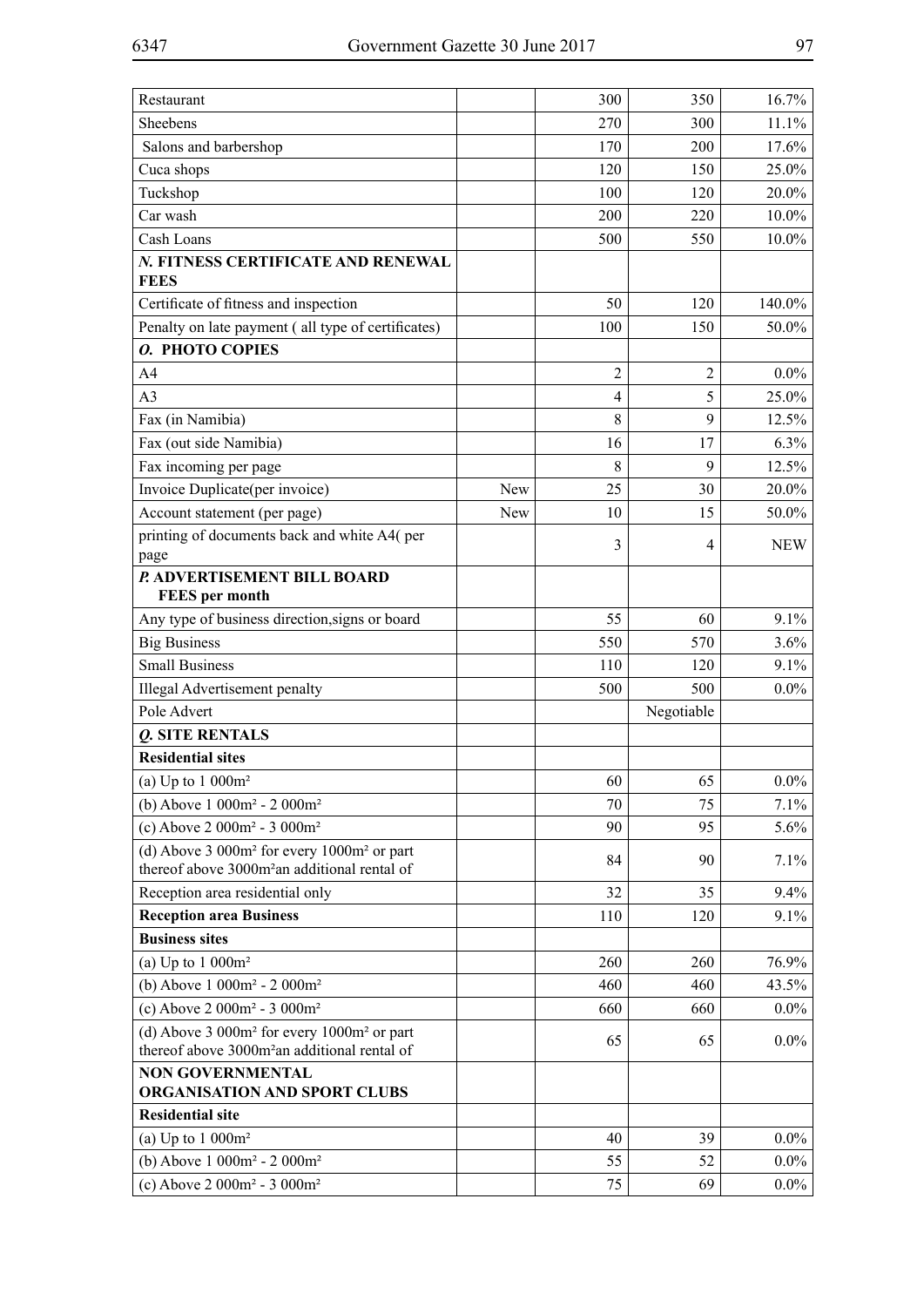| (d) Above $3000m^2$ for every $1000m^2$ or part<br>thereof above 3000m <sup>2</sup> an additional rental of |                                                           | 125  | 120  | $0.0\%$    |
|-------------------------------------------------------------------------------------------------------------|-----------------------------------------------------------|------|------|------------|
| <b>Business site</b>                                                                                        |                                                           |      |      |            |
| (a) Up to $1000m^2$                                                                                         |                                                           | 40   | 40   | $0.0\%$    |
| (b) Above $1000m^2 - 2000m^2$                                                                               |                                                           | 55   | 60   | $0.0\%$    |
| (c) Above $2000m^2 - 3000m^2$                                                                               |                                                           | 25   | 25   | $-100.0\%$ |
| (d) Above $3000m^2$ for every $1000m^2$ or part<br>thereof above 3000m <sup>2</sup> an additional rental of |                                                           | 25   | 25   | $0.0\%$    |
| Church Sites and other Institutional uses (per year<br>irrespective of m <sup>2</sup> ).                    |                                                           | 35   | 35   | $0.0\%$    |
| <b>Leasing of land</b>                                                                                      |                                                           |      |      |            |
| General residential per square meter                                                                        |                                                           | 0.2  | 0.2  | $0.0\%$    |
| Business per square meter                                                                                   |                                                           | 0.4  | 0.4  | $0.0\%$    |
| Town Land per square meter                                                                                  |                                                           | 0.05 | 0.05 | $0.0\%$    |
| Leasing of Public open space per square meter                                                               |                                                           | 0.1  | 0.1  | $0.0\%$    |
| Agricultural per square meter                                                                               |                                                           | 0.08 | 0.08 |            |
| Institutional                                                                                               |                                                           | 0.1  | 0.1  | $0.0\%$    |
| Deposit on lease on Industrial; township and town<br>land                                                   | 50% of<br>the total<br>current<br>valuation<br>roll value |      |      |            |
| R. CEMETRY FEES,                                                                                            |                                                           |      |      |            |
| Per grave site                                                                                              |                                                           |      |      |            |
| Still born                                                                                                  |                                                           | 70   | 75   | 7.1%       |
| Child 0-12 Ages                                                                                             |                                                           | 80   | 80   | $0.0\%$    |
| 13 years-Above                                                                                              |                                                           | 85   | 90   | $5.9\%$    |
| High standards grave site                                                                                   |                                                           | 650  | 660  | 1.5%       |
| Reservation on the high standard grave site                                                                 |                                                           | 760  | 770  | 1.3%       |
| Reservation of grave site                                                                                   |                                                           | 610  | 620  | 1.6%       |
| Reservation annual fee                                                                                      |                                                           | 130  | 140  | 7.7%       |
| Reservation on high standard annual fee                                                                     |                                                           | 150  | 155  | 3.3%       |
| <b>Mowing of Grass</b>                                                                                      |                                                           |      |      |            |
| Mowing of grass in town per day max.5 people                                                                |                                                           |      |      |            |

## **BY ORDER OF THE COUNCIL**

## **T. N. NGHILALULWA CHAIRPERSON OF THE COUNCIL OMUTHIYA TOWN COUNCIL**

## **MUNICIPALITY OF OUTJO**

 $\frac{1}{2}$ 

No. 246 2017

#### TARIFF 2017/2018

The Council of the Municipality of Outjo has, under section 30(1)(u) of the Local Authorities Act, 1992 (Act No. 23 of 1992) as amended, further amends the tariff structure for the financial year ending 30 June 2018 as set out in the Schedule with effect from the 1st of July 2017.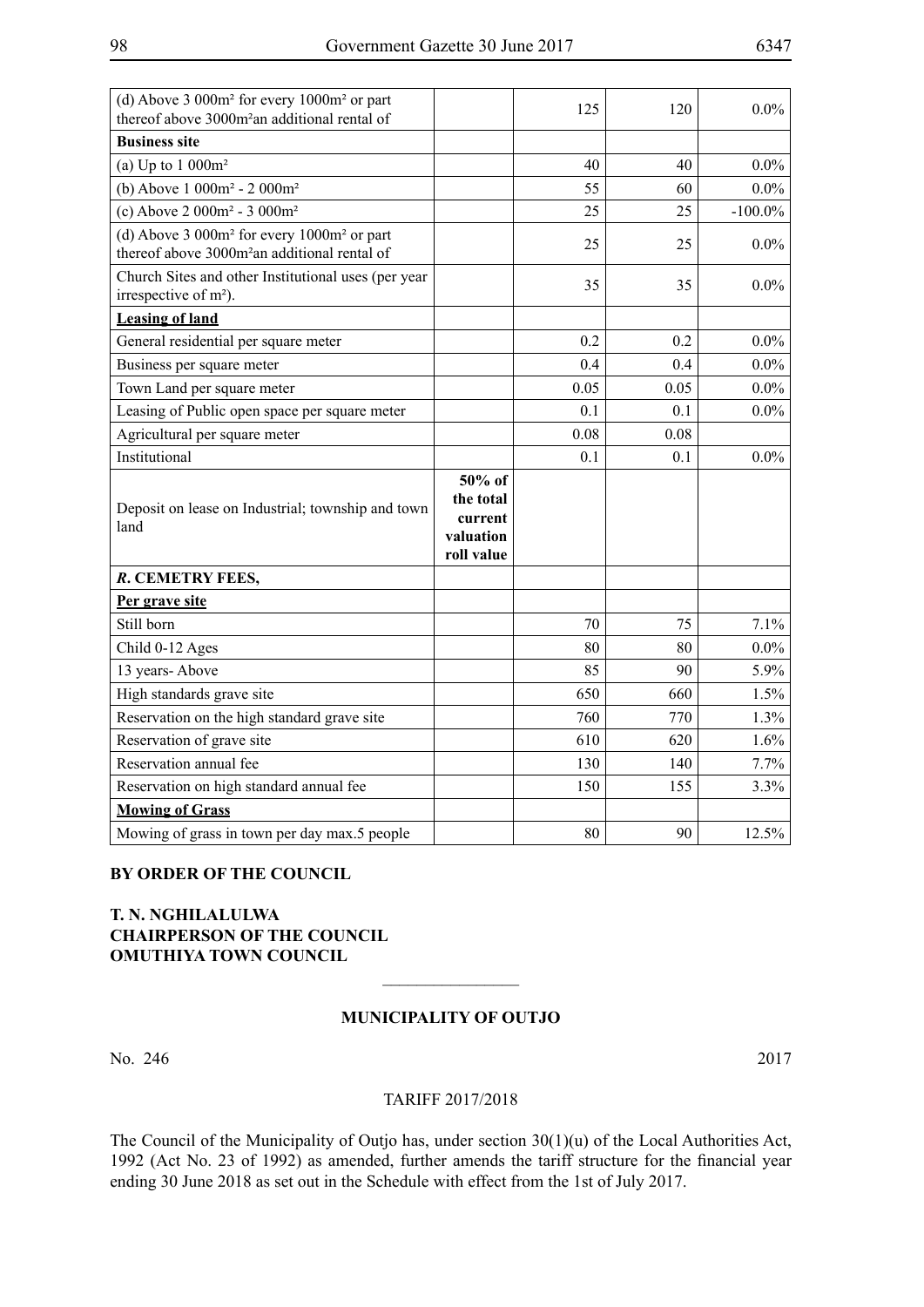## SCHEDULE

| Regula-            |                                                                                                               | Old                | <b>New</b>    | $\frac{0}{0}$    |
|--------------------|---------------------------------------------------------------------------------------------------------------|--------------------|---------------|------------------|
| tion No.           | <b>Details</b>                                                                                                | <b>Tariff</b>      | <b>Tariff</b> | <b>Increased</b> |
| $\mathbf{1}$       | <b>WATER</b>                                                                                                  | 2016/17            | 2017/18       | 2017/18          |
| 1.1                | <b>SUPPLY OF WATER</b>                                                                                        |                    |               |                  |
| (a)                | Basic charge:                                                                                                 |                    |               |                  |
|                    | (i) Industrial $&$ Business                                                                                   | 85.00              | 93.50         | 10.00%           |
|                    | (ii) Domistic                                                                                                 | 70.00              | 77.00         | 10.00%           |
| (b)                | Industrial and Business water, per kl                                                                         | 12.50              | 13.75         | 10.00%           |
| (c)                | Domestic water, per kl                                                                                        | 12.10              | 13.31         | 10.00%           |
| (d)                | Prepaid water, Informal Settlement Area per kl                                                                | 25.20              | 28.00         | $11.11\%$        |
| (e)                | Prepaid water, Formal per kl                                                                                  | 40.00              | 40.00         | <b>New</b>       |
| 1.2                | <b>TESTING OF WATER METERS</b>                                                                                | 472.00             | 520.00        | 10.17%           |
| 1.3                | <b>NEW WATER CONNECTIONS</b>                                                                                  |                    |               |                  |
|                    | Per connection pipe:-                                                                                         |                    |               |                  |
| (a)                | With a maximum diameter of 20 mm only domestic                                                                | 1516.00            | 1668.00       | 10.03%           |
| (b)                | With a diameter exceeding 20 mm, but not exceed-<br>ing 25 mm- only domestic                                  | 2344.00<br>2578.00 |               | 9.98%            |
| (c)                | With a diameter exceeding 25 mm, as well as all<br>business and industrial connection actual cost plus<br>15% |                    |               |                  |
| 1.4                | <b>SUNDRY WATER FEES AND CHARGES</b>                                                                          |                    |               |                  |
| (a)                | For connection on request of the consumer:-                                                                   |                    |               |                  |
|                    | (i) during office hours                                                                                       | 131.00             | 145.00        | 10.69%           |
|                    | (ii) after office hours                                                                                       | 270.00             | 270.00        | $0.00\%$         |
| (b)                | Reconnection after a disconnection (cut off)                                                                  | 216.00             | 238.00        | 10.19%           |
| (c)                | Disconnection on request of consumer                                                                          | 131.00             | 145.00        | 10.69%           |
| (d)                | Special meter reading on request of consumer                                                                  | 129.00             | 142.00        | 10.08%           |
| (e)                | New prepaid water meter token (cost recovery) -<br>Cost price + $15%$                                         |                    |               |                  |
| (f)                | Duplicate Token for prepaid water meters (cost<br>recovery) - Cost price + $15\%$                             |                    |               |                  |
| 1.5                | <b>ILLEGAL CONNECTIONS CHARGES</b>                                                                            |                    |               |                  |
| (a)                | (i) Bypass of water meter or temparing - First of-<br>fence                                                   | 500.00             | 550.00        | 10.00%           |
|                    | (ii) Bypass of water meter or temparing - Second<br>offence                                                   | 1500.00            | 1650.00       | 10.00%           |
|                    | (iii) Legal Action                                                                                            |                    |               |                  |
| (g)                | For any other work or service on request of consum-<br>ers, actual cost plus 15%                              |                    |               |                  |
| $\boldsymbol{2}$   | <b>SEWERAGE</b>                                                                                               |                    |               |                  |
| 2.1                | <b>DRAINAGE TARIFFS</b>                                                                                       |                    |               |                  |
| $\boldsymbol{A}$ . | <b>BASIC CHARGES</b>                                                                                          |                    |               |                  |
| (a)                | First 1500 square meters                                                                                      | 110.00             | 121.00        | 10.00%           |
| (b)                | For every additional 1000 square meters or portion<br>thereof                                                 | 29.00              | 32.00         | 10.34%           |
| (c)                | With a maximum charge of                                                                                      | 541.00             | 595.00        | 9.98%            |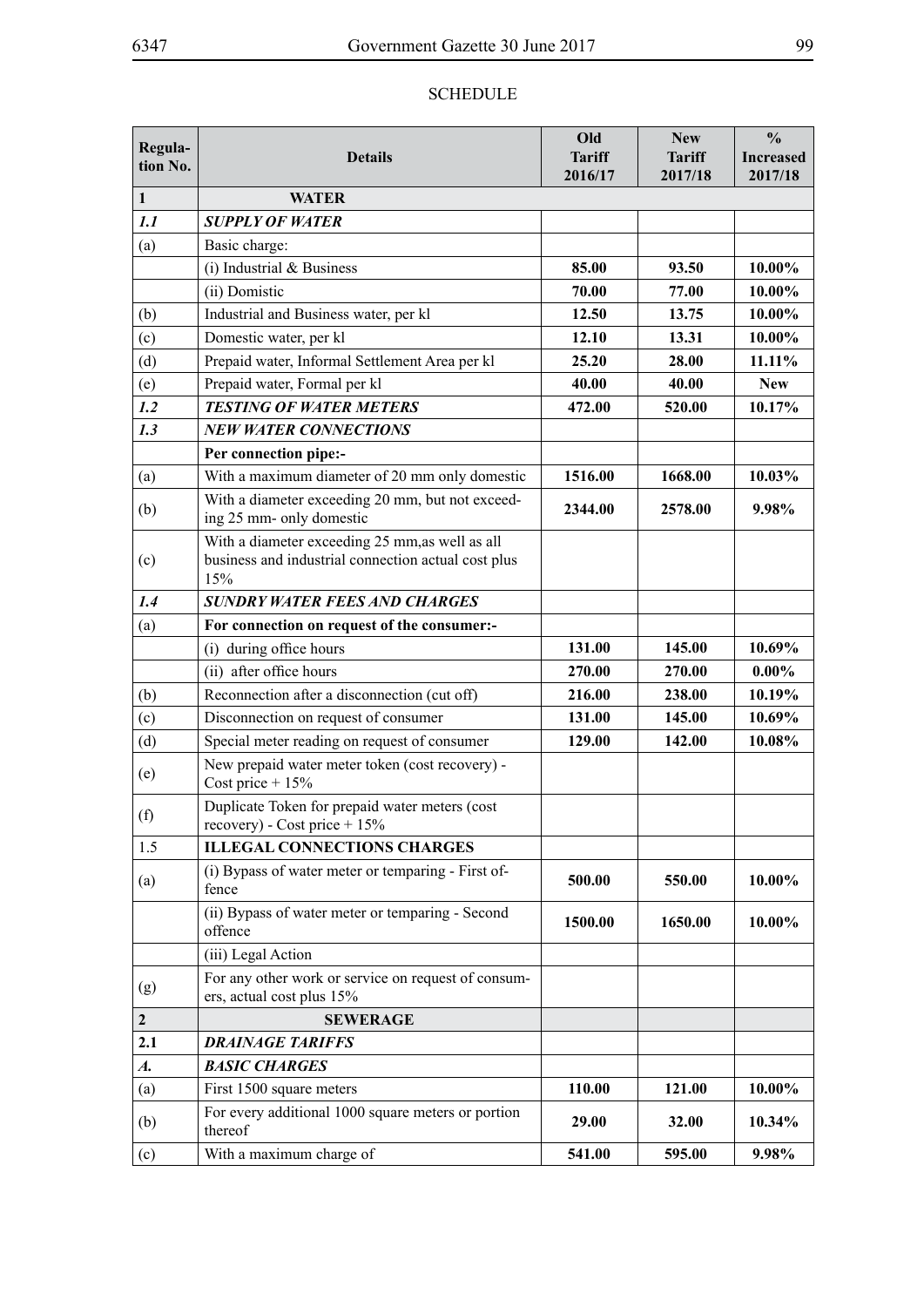| 2.2         | <b>ADDITIONAL CHARGE</b>                                                                        |        |         |        |
|-------------|-------------------------------------------------------------------------------------------------|--------|---------|--------|
|             | The following amounts shall be added monthly in<br>addition to those specified in A above:-     |        |         |        |
| (a)         | Dwelling – for each dwelling                                                                    | 110.00 | 121.00  | 10.00% |
| (b)         | Flats – for each flat used wholly for residential<br>purposes                                   | 110.00 | 121.00  | 10.00% |
| (c)         | Church - for each church                                                                        | 110.00 | 121.00  | 10.00% |
| (d)         | Church halls - additional charges for each hall                                                 | 110.00 | 121.00  | 10.00% |
| (e)         | College, school crèches, hostels and old age<br>homes:-                                         |        |         |        |
|             | (i) For every water closet or urinal – an additional<br>charge of                               | 209.00 | 230.00  | 10.05% |
|             | (ii) For every urinal or basin installed – an additional<br>charge of                           | 209.00 | 230.00  | 10.05% |
| (f)         | Hotels – for every one bedroom                                                                  | 110.00 | 121.00  | 10.00% |
| (g)         | Business premises - for every 100 square meters<br>floor space or part thereof                  | 110.00 | 121.00  | 10.00% |
| (h)         | Hospitals – for every bed available for patients                                                | 110.00 | 121.00  | 10.00% |
| (i)         | Goals and police stations:-                                                                     |        |         |        |
|             | (i) For every water closet or urinal on such property                                           | 209.00 | 230.00  | 10.05% |
|             | (ii) For every urinal or basin installed on such prop-<br>erty                                  | 209.00 | 230.00  | 10.05% |
| (j)         | <b>Stadium and exhibition buildings:-</b>                                                       |        |         |        |
|             | (i) For every water closet or urinal on such property                                           | 110.00 | 121.00  | 10.00% |
|             | (ii) For every urinal or basin installed on such prop-<br>erty                                  | 110.00 | 121.00  | 10.00% |
| (k)         | All other public or institutional buildings:-                                                   |        |         |        |
|             | (i) For every water closet or urinal on such property                                           | 209.00 | 230.00  | 10.05% |
|             | (ii) For every urinal or basin installed on such prop-<br>erty                                  | 209.00 | 230.00  | 10.05% |
| 2.3         | FOR THE REMOVAL OF SLOPWATER/SUC-<br><b>TION PUMP</b>                                           |        |         |        |
| (a)         | A minimum monthly charge, for which one load of<br>not more than 6 cubic meters will be removed | 209.00 | 230.00  | 10.05% |
| (b)         | For each additional load of 6 cubic meters or part<br>thereof:                                  |        |         |        |
|             | (i) during office hours                                                                         | 209.00 | 230.00  | 10.05% |
|             | (ii) after office hours                                                                         | 314.00 | 345.00  | 9.87%  |
|             |                                                                                                 |        |         |        |
| 2.5         | <b>SUNDRY SEWERAGE FEES AND CHARGES</b>                                                         |        |         |        |
| $\mathbf A$ | Disconnection of a drainage installation                                                        | 366.00 | 403.00  | 10.11% |
| B           | Cleaning of blockage - drainage installation:-                                                  |        |         |        |
|             | (i) Weekdays – for the first half-hour                                                          | 287.00 | 316.00  | 10.10% |
|             | - for every half-hour thereafter                                                                | 144.00 | 158.00  | 9.72%  |
|             | (ii) Sundays and public holidays – for the first half-<br>hour                                  | 542.00 | 596.00  | 9.96%  |
|             | - for every half-hour thereafter                                                                | 272.00 | 300.00  | 10.29% |
| $\mathbf C$ | New junctions to main sewerage line:-                                                           |        |         |        |
| (a)         | Private residential premises                                                                    | 889.00 | 978.00  | 10.01% |
| (b)         | For all other properties                                                                        | 967.00 | 1064.00 | 10.03% |
| (c)         | Excavations - Actual cost + $15\%$ surcharges                                                   |        |         |        |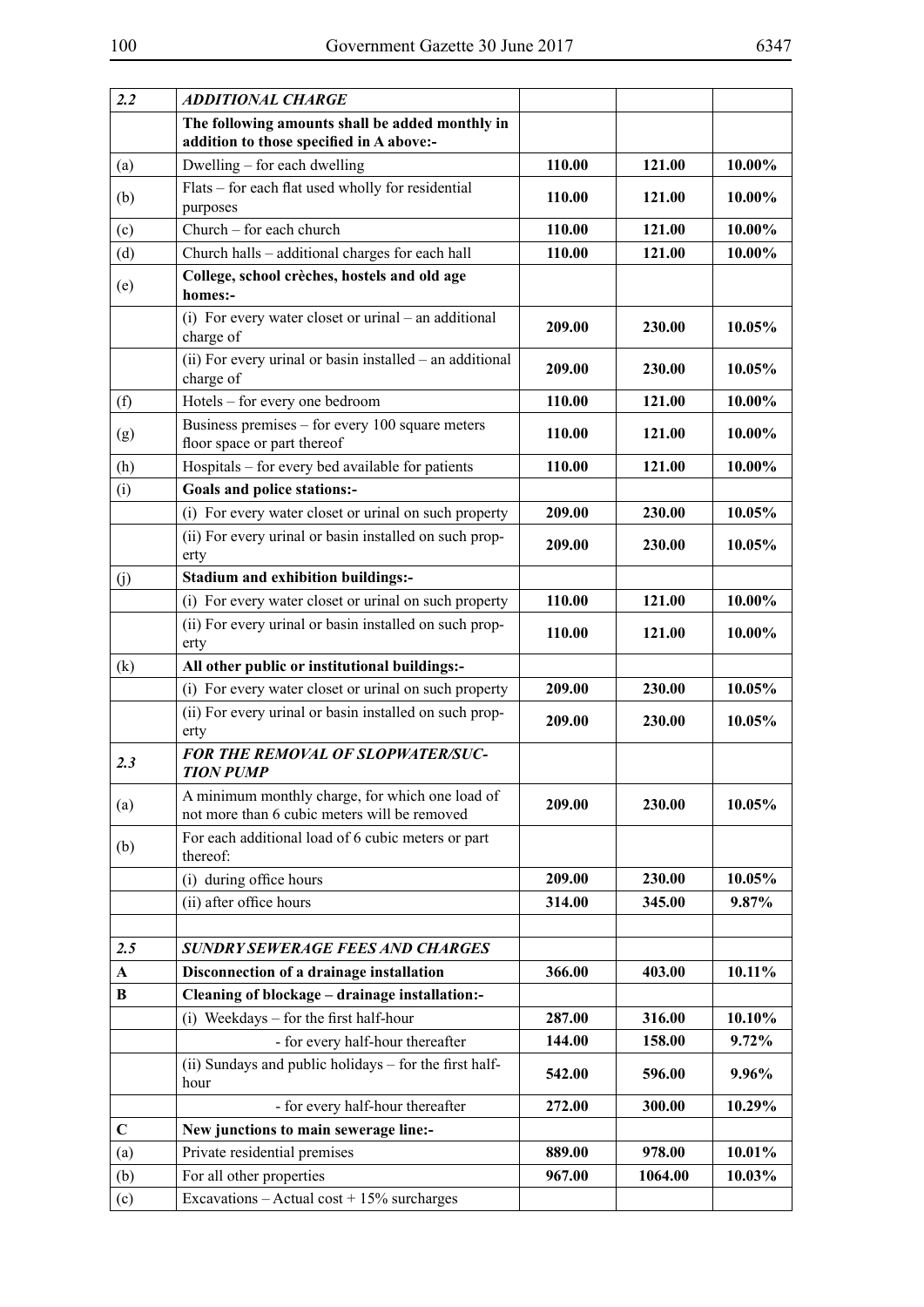| (d)                | Rent of Sewerage plot - As per lease agreement                                                                                                     |         |         |          |
|--------------------|----------------------------------------------------------------------------------------------------------------------------------------------------|---------|---------|----------|
| $\overline{3}$     | <b>REFUSE REMOVAL</b>                                                                                                                              |         |         |          |
| 3.1                | <b>FOR THE REMOVAL OF DOMESTIC REFUSE</b>                                                                                                          |         |         |          |
| (a)                | Once weekly per standard refuse bin per month                                                                                                      | 102.00  | 112.00  | 9.80%    |
| (b)                | Twice weekly per standard refuse bin per month                                                                                                     | 204.00  | 225.00  | 10.29%   |
| (c)                | Per vacant erf per month                                                                                                                           | 63.00   | 70.00   | 11.11%   |
| (d)                | Penalties for dumping of domestic refuse on the side<br>walk (pavement)                                                                            | 392.00  | 435.00  | 10.97%   |
| 3.2                | FOR THE REMOVAL OF INDUSTRIAL/GAR-<br><b>DEN REFUSE</b>                                                                                            |         |         |          |
| (a)                | Industrial/garden refuse inside the premises, per load                                                                                             | 110.00  | 121.00  | 10.00%   |
| (b)                | Industrial/garden refuse on side walk (pavement) per<br>load                                                                                       | 183.00  | 201.00  | $9.84\%$ |
| (c)                | Industrial/garden refuse on special request premises,<br>per load                                                                                  | 347.00  | 385.00  | 10.95%   |
| (d)                | Building rubble, per load                                                                                                                          | 431.00  | 475.00  | 10.21%   |
| (e)                | Cleaning of side walk (pavement), per meter                                                                                                        | 111.00  | 122.00  | 9.91%    |
| (f)                | Hoeing of plots, per square meter                                                                                                                  | 7.50    | 8.25    | 10.00%   |
| $\overline{4}$     | <b>CEMETERY</b>                                                                                                                                    |         |         |          |
| 4.1                | OUTJO – CEMETERY A & B                                                                                                                             |         |         |          |
| $\boldsymbol{A}$ . | <b>FEES FOR EXCLUSIVE RIGHT OF BURIAL</b>                                                                                                          |         |         |          |
| (a)                | Reservation of grave space                                                                                                                         | 1015.00 | 1117.00 | 10.05%   |
| $\boldsymbol{B}$   | <b>INTERMENT FEES</b>                                                                                                                              |         |         |          |
| (a)                | For burials on weekdays:                                                                                                                           |         |         |          |
|                    | (i) Grave space (per grave)                                                                                                                        | 370.00  | 407.00  | 10.00%   |
|                    | (ii) Digging of grave by the Municipality on request<br>by the applicants/family                                                                   | 418.00  | 460.00  | 10.05%   |
| (b)                | For burials on Saturdays, Sundays and public<br>holidays:                                                                                          |         |         |          |
|                    | (i) Grave space (per grave)                                                                                                                        | 630.00  | 695.00  | 10.32%   |
|                    | (ii) Digging of grave by the Municipality on request<br>by the applicant/family                                                                    | 418.00  | 460.00  | 10.05%   |
| (c)                | For burials of stillborn children and children under<br>the age of 6 years: 50% of the fees charge in sub<br>items (a) or (b), as the case may be. |         |         |          |
| $\mathbf C$        | For re-opening and refilling of a grave, transferring<br>and interring remains in a freshly-prepared grave,<br>and altering register.              | 1410.00 | 1551.00 | 10.00%   |
| 4.2                | ETOSHAPOORT - CEMETERY C                                                                                                                           |         |         |          |
| $\boldsymbol{A}$ . | <b>FEES FOR EXCLUSIVE RIGHT OF BURIAL</b>                                                                                                          |         |         |          |
| (a)                | Reservation of grave space                                                                                                                         | 916.00  | 1008.00 | 10.04%   |
| $\boldsymbol{B}$   | <b>INTERMENT FEES</b>                                                                                                                              |         |         |          |
| (a)                | Grave space (per space)                                                                                                                            | 185.00  | 203.00  | $9.73\%$ |
| (b)                | Digging of grave by the Municipality on request by<br>the applicant/family                                                                         | 395.00  | 434.50  | 10.00%   |
| (c)                | For burials of stillborn children and children under<br>the age of 6 years: 50% of the fees charge in sub<br>items (a) or (b), as the case may be. |         |         |          |
| $\boldsymbol{C}$   | <b>FEES FOR EXHUMATION</b>                                                                                                                         |         |         |          |
| (a)                | For re-opening and refilling of a grave, transferring<br>and interring remains in a freshly-prepared grave,<br>and altering register.              | 1410.00 | 1551.00 | 10.00%   |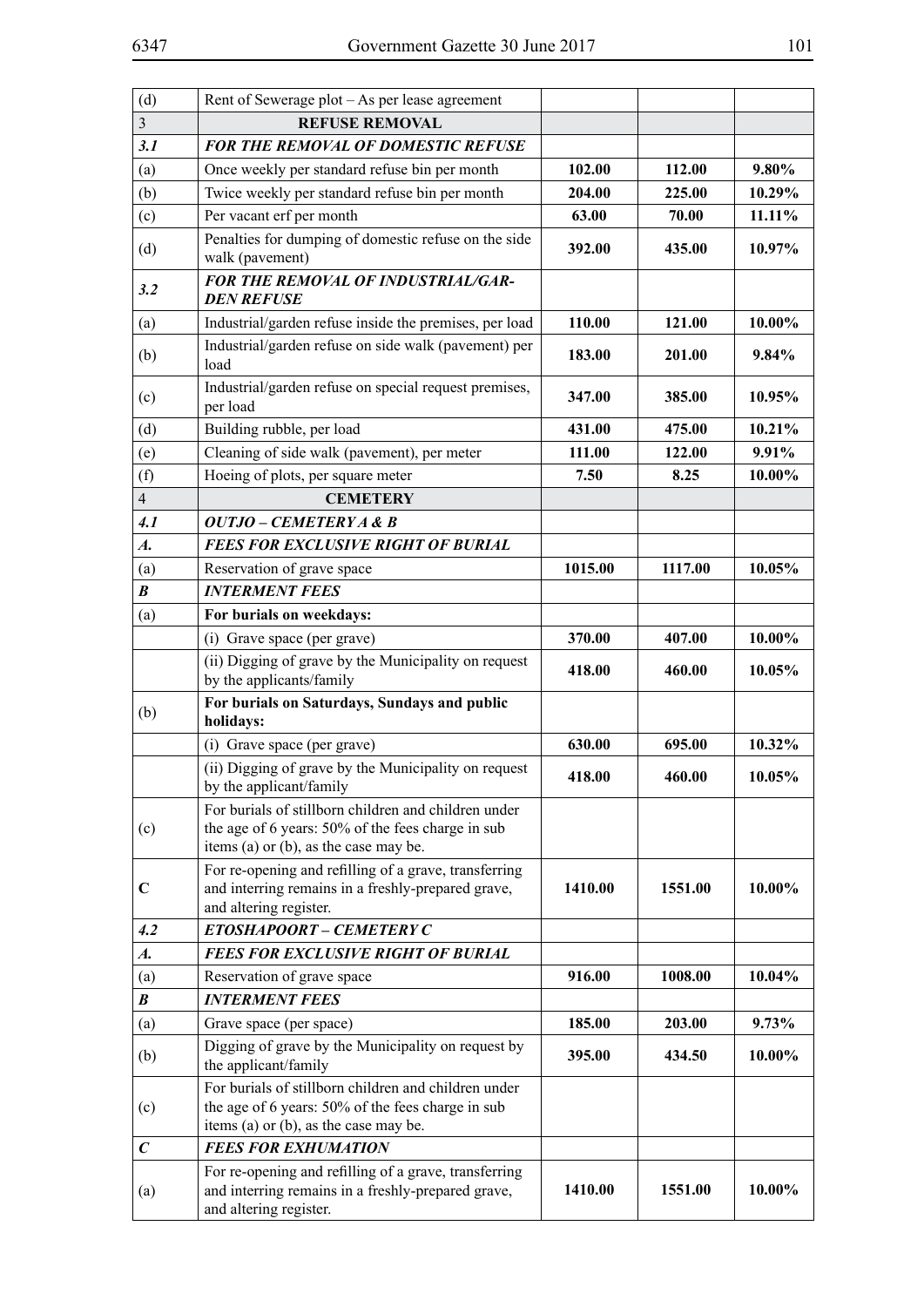| $\mathbf{D}$    | <b>CEMETERY - REGISTER AND OFFICE FEES</b>                                                                                                                       |                |         |        |
|-----------------|------------------------------------------------------------------------------------------------------------------------------------------------------------------|----------------|---------|--------|
| (a)             | For a certified extract from the register of burials                                                                                                             | 30.00<br>33.00 |         | 10.00% |
| (b)             | For a certificate of transfer and registering transfer of<br>a grave space                                                                                       | 27.35          | 30.00   | 9.69%  |
| (c)             | For examining the registers                                                                                                                                      | 13.00          | 15.00   | 15.38% |
| 5               | <b>RATES AND TAXES ON RATEABLE PROP-</b><br><b>ERTY</b>                                                                                                          |                |         |        |
| 5.1             | <b>RATES ON AGRICULTURAL PROPERTIES</b><br><b>WITHIN THE BOUNDARIES OF OUTJO</b><br><b>TOWNLANDS</b>                                                             |                |         |        |
| (a)             | On the site value of ratable property $-$ site value<br>multiply                                                                                                 | 0.0018         | 0.0020  | 11.11% |
| (b)             | On the improvement value of ratable property $-$ im-<br>provement value multiply                                                                                 | 0.0044         | 0.0048  | 9.09%  |
| 5.2             | <b>RATES ON ALL OTHER ERVEN</b>                                                                                                                                  |                |         |        |
| (a)             | On the site value of ratable property $-$ site value<br>multiply                                                                                                 | 0.044          | 0.048   | 9.09%  |
| (b)             | On the improvement value of ratable property $-$ im-<br>provement value multiply                                                                                 | 0.0044         | 0.0048  | 9.09%  |
|                 | * Rates calculated per annum, but are payable in<br>monthly installments.                                                                                        |                |         |        |
| 6               | <b>HOUSING</b>                                                                                                                                                   |                |         |        |
| 6.1             | <b>RENT OF PLOTS</b>                                                                                                                                             |                |         |        |
| (a)             | Rent of residential plots – per month or part of a<br>month                                                                                                      | 131.00         | 144.00  | 9.92%  |
| 6.2             | <b>ACCOMMODATION IN MUNICIPAL FLATS</b>                                                                                                                          |                |         |        |
| (a)             | Per flat on erven 420 and 421 Etoshapoort, per<br>month or part of a month                                                                                       | 751.00         | 830.00  | 10.52% |
| (b)             | Per flat on Portion 193, Etoshapoort, per month or<br>part of a month                                                                                            | 849.00         | 935.00  | 10.13% |
| 6.3             | <b>HOUSE RENT, PER MONTH OR PART OF A</b><br><b>MONTH</b>                                                                                                        |                |         |        |
| (a)             | B-type (luxury) houses - per month or part of a<br>month                                                                                                         | 1030.00        | 1135.00 | 10.19% |
| (b)             | C-type 4 room (renovated) houses - per month or<br>part of a month                                                                                               | 510.00         | 565.00  | 10.78% |
| (c)             | Zinc houses (Erf no. 351, 352, 504 & 505) - per<br>month                                                                                                         | 95.00          | 105.00  | 10.53% |
| (d)             | OMO Houses - per month or part of a month                                                                                                                        | 673.00         | 740.00  | 9.96%  |
| (e)             | Social Houses - Per month or part of a month                                                                                                                     | 1810.00        | 1995.00 | 10.22% |
| $7\overline{ }$ | <b>BUILDING PLAN FEES</b>                                                                                                                                        |                |         |        |
| 7.1             | <b>LICENSE FEES</b>                                                                                                                                              |                |         |        |
| (a)             | Issue of license to a plumber                                                                                                                                    | 340.00         | 375.00  | 10.29% |
| (b)             | Issue of license to a drain layer                                                                                                                                | 340.00         | 375.00  | 10.29% |
| 7.2             | <b>BUILDING PLANS FEES</b>                                                                                                                                       |                |         |        |
| (a)             | Based on floor area of the building, per 10 square<br>meters, or the part thereof (with a minimum of N\$<br>25.00 per plan). The application, plans and particu- | 33.00          | 36.00   | 9.09%  |
|                 | lars shall not be considered until such fees have been<br>paid.                                                                                                  |                |         |        |
| 7.3             | <b>BUILDING DEFAULTS PENALTIES</b>                                                                                                                               |                |         |        |
|                 | (i) Building without approved building plan:                                                                                                                     |                |         |        |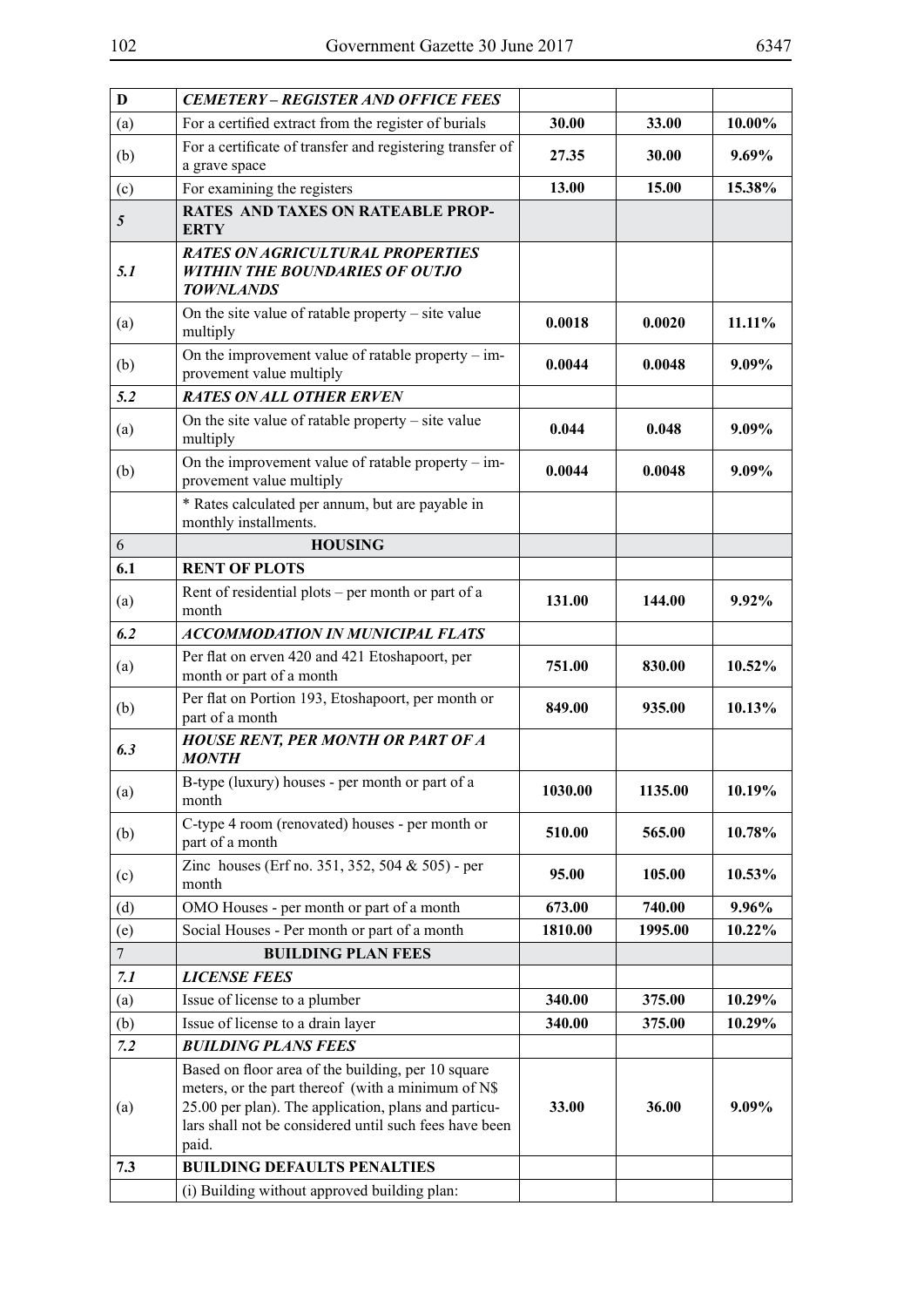|                | - Residential                                                                             | 2000.00 | 2200.00 | 10.00% |
|----------------|-------------------------------------------------------------------------------------------|---------|---------|--------|
|                | - Business                                                                                | 2000.00 | 2200.00 | 10.00% |
|                | (i) Building with approved building plan, but no<br>inspection                            | 2000.00 | 2200.00 | 10.00% |
| 7.4            | <b>ENDOWMENT FEES</b>                                                                     |         |         |        |
|                | (i) Subdivision - $7,5\%$ of the value of the new por-<br>tions being created             |         |         |        |
|                | (ii) Consolidation - $7,5%$ of the value of the new<br>portions being created             |         |         |        |
| 7.5            | <b>BETTERMENT FEES</b>                                                                    |         |         |        |
|                | An amount of not more than 75% of the increased<br>value of the new property              |         |         |        |
| 8              | <b>DOG TAX</b>                                                                            |         |         |        |
| 8.1            | <b>LICENSE FEES</b>                                                                       |         |         |        |
| (a)            | For every dog (Licenses must be obtained annually<br>for all dogs older than six months.) | 116.00  | 128.00  | 10.34% |
| 9 <sup>°</sup> | <b>TOWN LANDS &amp; POUND FEES</b>                                                        |         |         |        |
| 9.1            | <b>DETENTION FEES</b>                                                                     |         |         |        |
| (a)            | All animals, except sheep and goats, per animal per<br>day or part of a day               | 33.00   | 36.00   | 9.09%  |
| (b)            | Per sheep or goat per day or part of a day                                                | 13.00   | 15.00   | 15.38% |
| 9.2            | <b>GRAZING FEES</b>                                                                       |         |         |        |
| (a)            | All animals, except sheep and goats, per animal per<br>day or part of a day               | 20.00   | 22.00   | 10.00% |
| (b)            | Per sheep or goat per day or part of a day                                                | 6.00    | 7.00    | 16.67% |
| 9.3            | <b>FEEDING FEES</b>                                                                       |         |         |        |
| (a)            | All animals, except sheep and goats, per animal per<br>day or part of a day               | 50.00   | 55.00   | 10.00% |
| (b)            | Per sheep or goat per day or part of a day                                                | 13.00   | 15.00   | 15.38% |
| 9.4            | <b>DRIVING FEES</b>                                                                       |         |         |        |
| (a)            | Per animal irrespective of the distance driven                                            | 7.00    | 8.00    | 14.29% |
| 9.5            | <b>BRANDING FEES IN TERMS OF REGULA-</b><br><b>TION 32</b>                                |         |         |        |
|                | Per animal                                                                                | 11.00   | 12.00   | 9.09%  |
| 9.6            | <b>RENT OF CAMPS</b>                                                                      |         |         |        |
| (a)            | As per lease agreement with the lessees - Portions 1<br>to $11$                           |         |         |        |
| 9.7            | <b>RENT OF PORTIONS OF CAMPS</b>                                                          |         |         |        |
| (a)            | For business purposes, per ha. per month                                                  | 523.00  | 575.00  | 9.94%  |
| (b)            | For any other purpose, per ha. per month                                                  | 13.00   | 15.00   | 15.38% |
| 10             | <b>SALE OF ERVEN</b>                                                                      |         |         |        |
| 10.1           | <b>SALE OF ERVEN</b>                                                                      |         |         |        |
| A.             | <b>Residential erven:</b>                                                                 |         |         |        |
| (a)            | Outjo                                                                                     |         |         |        |
|                | (i) Town erven north of Koedoe street, per square<br>metre                                | 138.00  | 155.00  | 12.32% |
|                | (ii) Town erven west of Buitekent street, per square<br>metre                             | 83.00   | 92.00   | 10.84% |
|                | (iii) Rest of town erven, square metre                                                    | 83.00   | 92.00   | 10.84% |
| (b)            | Etoshapoort                                                                               |         |         |        |
|                | (i) Erven Extention 5, Etoshapoort                                                        | 83.00   | 92.00   | 10.84% |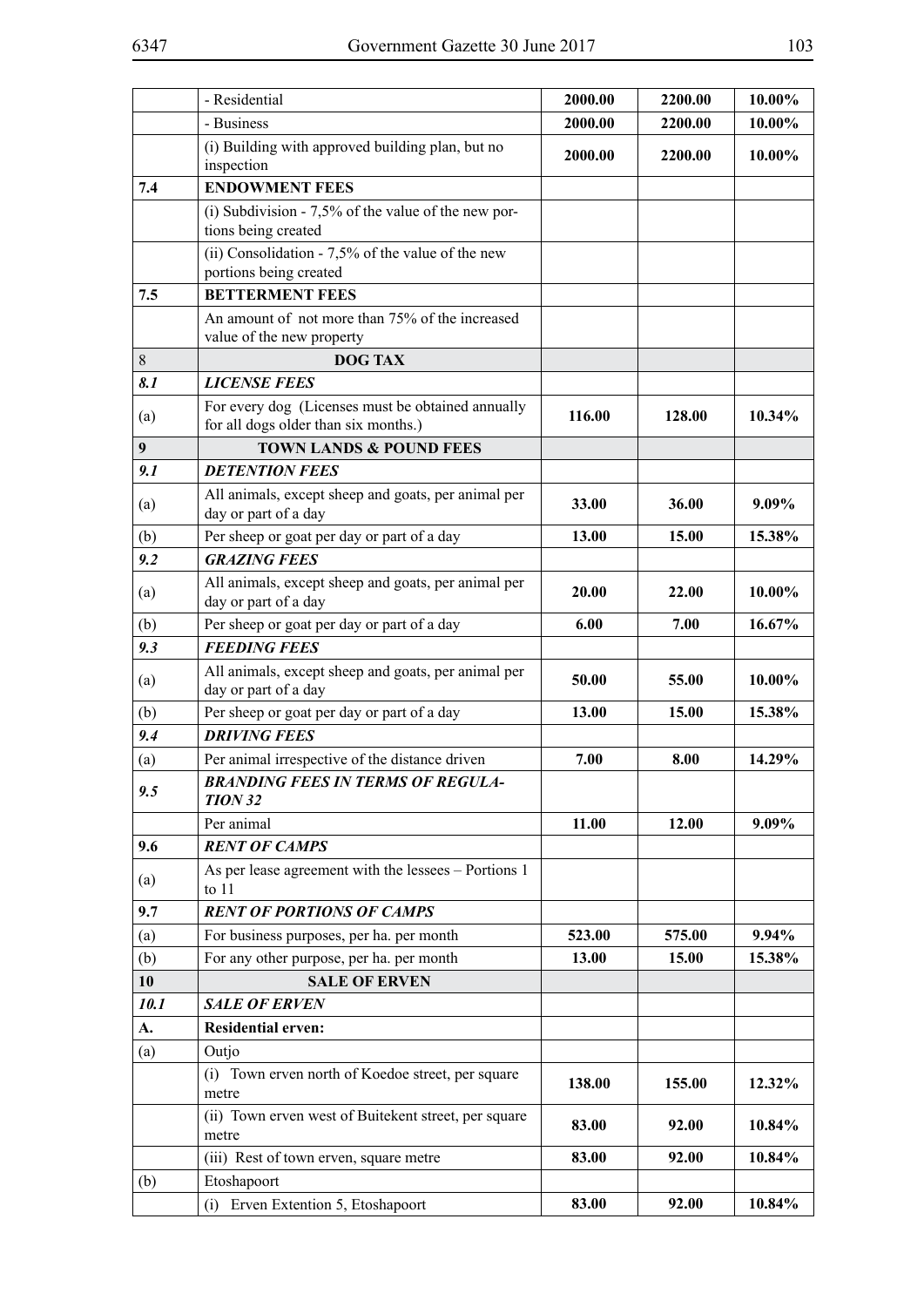|           | (ii) Erven south of M. Mclean street, per square<br>metre                  | 55.00   | 60.00   | 9.09%    |
|-----------|----------------------------------------------------------------------------|---------|---------|----------|
|           | (iii) All erven made available for Social Housing,<br>per square metre     | 10.00   | 11.00   | 10.00%   |
| <b>B.</b> | <b>Business erven:</b>                                                     |         |         |          |
| (a)       | Outjo                                                                      |         |         |          |
|           | (i) All business erven, per square metre-Outjo                             | 160.00  | 176.00  | 10.00%   |
| (b)       | Etoshapoort                                                                |         |         |          |
|           | All business erven, per square metre-<br>(i)<br>Etoshapoort                | 160.00  | 176.00  | 10.00%   |
|           | (ii) All business erven, unsurveyed and unserviced,<br>per square metre    | 73.00   | 80.00   | 9.59%    |
| C.        | <b>Industrial erven:</b>                                                   |         |         |          |
|           | (i) Per square metre                                                       | 28.75   | 32.00   | 11.30%   |
|           | (ii) Per square meter, with electricity                                    | 34.00   | 38.00   | 11.76%   |
| D.        | <b>Town lands:</b>                                                         |         |         |          |
|           | (i) Townlands (portion for business purposes), per<br>square metre         | 11.00   | 12.00   | 9.09%    |
| 11        | <b>SUNDRY SERVICES</b>                                                     |         |         |          |
| 11.1      | <b>COMPETENCY CERTIFICATES FOR BUSI-</b><br><b>NESSES</b>                  |         |         |          |
|           | Business registration Food Premises Formal<br>(1)                          | 876.00  | 965.00  | 10.16%   |
|           | (ii) Business registration Food premises Informal                          | 438.00  | 485.00  | 10.73%   |
|           | (iii) Business registration General Dealers (Non<br>Food)/Filling Stations | 755.00  | 835.00  | 10.60%   |
|           | (iii) Business registration Industries, Hotels &<br>Lodges                 | 1200.00 | 1320.00 | 10.00%   |
| 11.2      | <b>TAXI REGISTRATION FEES</b>                                              |         |         |          |
|           | (i) Taxi / Business registration certificate (annual<br>fee)               | 655.00  | 655.00  | $0.00\%$ |
|           | (ii) Penalty - Illegal operation                                           | 392.00  | 435.00  | 10.97%   |
| 11.3      | <b>OPEN MARKET AND STREET TRADING</b>                                      |         |         |          |
|           | (i) Open stand per day                                                     | 5.00    | 5.00    | $0.00\%$ |
|           | (ii) Hawkers and Peddlers, per day                                         | 27.00   | 27.00   | $0.00\%$ |
| 11.4      | <b>PHOTOCOPIES</b>                                                         |         |         |          |
|           | (i) Photocopies – per copy for A3 and A4 (maxi-<br>mum 50 at a time)       | 9.00    | 10.00   | 11.11%   |
|           | (ii) Town maps on A3 paper per copy (Black and<br>white)                   | 31.00   | 34.00   | 9.68%    |
| 11.5      | <b>FAXES</b>                                                               |         |         |          |
|           | $\text{Fax} - \text{send}$ (per page)<br>(i)                               | 18.00   | 20.00   | 11.11%   |
|           | (ii) Fax – received (per page)                                             | 9.00    | 10.00   | 11.11%   |
| 11.6      | <b>CERTIFICATES ISSUED</b>                                                 |         |         |          |
| (a)       | Clearance certificate                                                      | 21.00   | 23.00   | 9.52%    |
| (b)       | Valuation certificate                                                      | 21.00   | 23.00   | 9.52%    |
| 11.7      | <b>RENT OF MUNICIPAL EQUIPMENT &amp; OTHER</b><br><b>SERVICES</b>          |         |         |          |
| (a)       | Front end load – per hour                                                  | 1045.00 | 1150.00 | 10.05%   |
| (b)       | Grader – per hour                                                          | 1294.00 | 1425.00 | 10.12%   |
| (c)       | Compressor (jack hammer) – per hour                                        | 876.00  | 965.00  | 10.16%   |
| (d)       | Bulldozer - per hour                                                       | 1307.00 | 1440.00 | 10.18%   |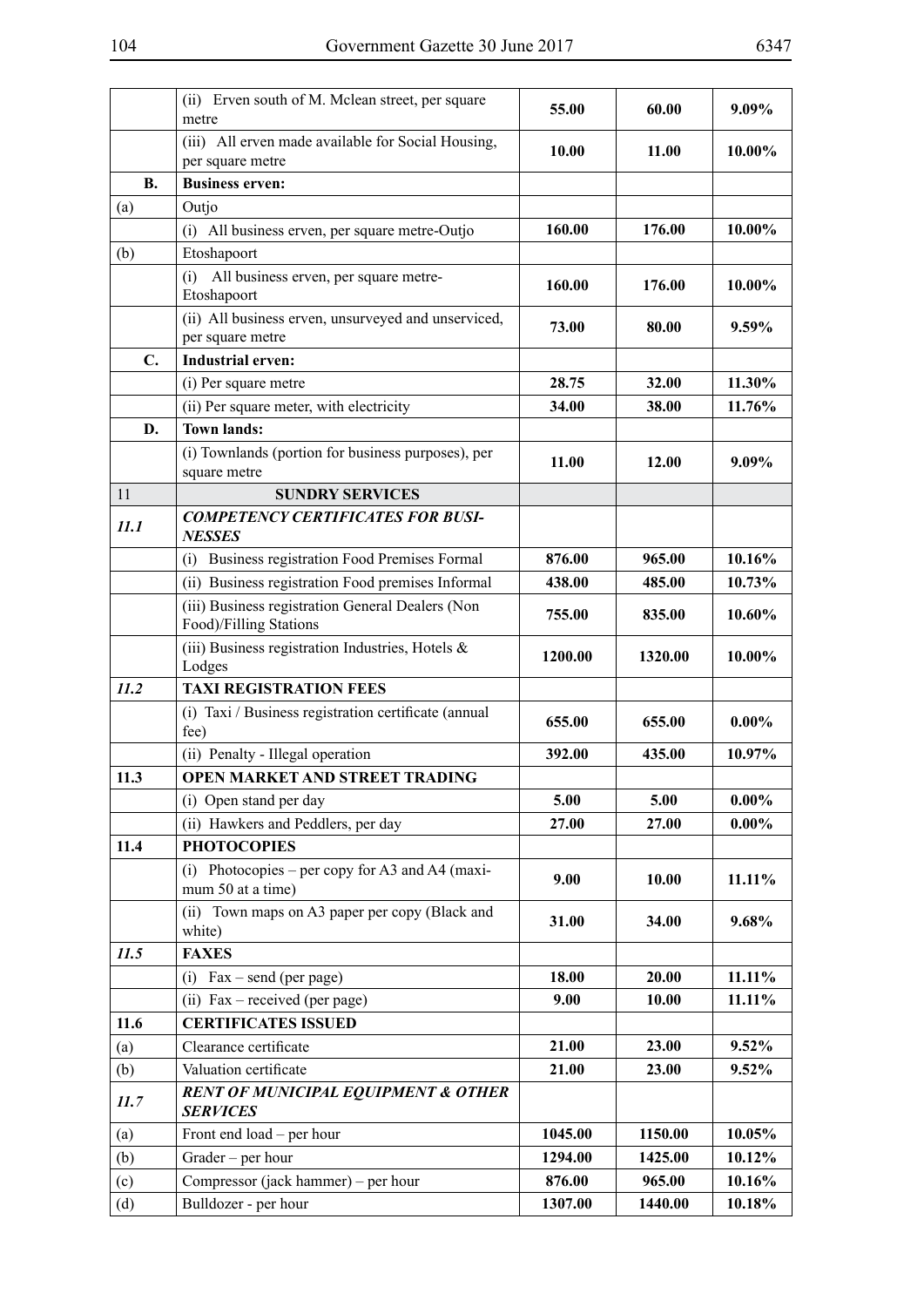| (e)   | Water tank (1000L) per day                                                              | 196.00  | 216.00  | 10.20%    |
|-------|-----------------------------------------------------------------------------------------|---------|---------|-----------|
|       | * Depend on availability of the equipment                                               |         |         |           |
| 11.8  | <b>GARDEN SOIL</b>                                                                      |         |         |           |
| (a)   | Garden soil or filling delivered – per load of 5 cubic<br>meter                         | 1150.00 | 1265.00 | 10.00%    |
| (b)   | Garden soil or filling with own transport - per load<br>of 5 cubic meter                | 131.00  | 145.00  | 10.69%    |
| 11.9  | <b>CUTTING AND REMOVING OF TREES</b>                                                    |         |         |           |
| (a)   | Per tree                                                                                | 392.00  | 431.00  | 9.95%     |
| 11.10 | <b>ADVERTISEMENT BOARDS AND BANNERS</b>                                                 |         |         |           |
| (a)   | <b>Monthly:</b>                                                                         |         |         |           |
|       | (i) Advertisement boards and banners bigger than 1<br>square metre                      | 484.00  | 532.00  | 9.92%     |
|       | (ii) Advertisement boards and banners smaller than<br>1 square metre                    | 327.00  | 360.00  | 10.09%    |
| (b)   | Daily:                                                                                  |         |         |           |
|       | Advertisement boards and banners bigger than<br>(i)<br>1 square metre                   | 15.00   | 17.00   | 13.33%    |
|       | (ii) Advertisement boards and banners smaller than<br>1 square metre                    | 11.00   | 12.00   | 9.09%     |
|       | (iii) Advertisement on Municipal notice board                                           | 7.00    | 8.00    | 14.29%    |
| 11.11 | <b>ADVERTISEMENT IN THE MUNICIPAL</b><br><b>NEWSLETTER</b>                              |         |         |           |
|       | 30cm x 22cm A4 full page - Black & White<br>(i)                                         | 784.00  | 862.00  | 9.95%     |
|       | 30cm x 22cm A4 full page - Colour<br>(ii)                                               | 1045.00 | 1150.00 | 10.05%    |
|       | (iii) 22cm x 16 cm $\frac{1}{2}$ page (land scape) - Black &<br>White                   | 392.00  | 431.00  | 9.95%     |
|       | (iv) $22 \text{cm} \times 16 \text{cm}$ $\frac{1}{2} \text{page}$ (land scape) - Colour | 458.00  | 504.00  | 10.04%    |
|       | (v) $16cm \times 11.5cm \frac{1}{4} Page (portrait) - Black &$<br>White                 | 209.00  | 230.00  | 10.05%    |
|       | (vi) 16cm x 11.5cm 1/4 Page (portrait) - Colour                                         | 262.00  | 288.00  | 9.92%     |
|       | (vii) $16cm \times 11.5cm \frac{1}{4} Page (portrait) - Black &$<br>White - SME         | 100.00  | 110.00  | $10.00\%$ |
|       | (viii) 16cm x 11.5cm 1/4 Page (portrait) - Colour -<br><b>SME</b>                       | 150.00  | 165.00  | 10.00%    |
|       | (ix) 11.5 x 8.5cm Classifieds - Black & White                                           | 65.00   | 72.00   | 10.77%    |
|       | $(x)$ 11.5 x 8.5cm Classifieds - Colour                                                 | 105.00  | 116.00  | 10.48%    |
| 11.12 | <b>BIDDING DOCUMENTS</b>                                                                |         |         |           |
| (a)   | Contract value                                                                          |         |         |           |
|       | 0 - N\$200 000<br>(i)                                                                   | 242.00  | 270.00  | 11.57%    |
|       | (ii) N\$200001 - N\$500 000                                                             | 394.00  | 435.00  | 10.41%    |
|       | (iii) N\$500001 and above                                                               | 653.00  | 720.00  | 10.26%    |
| 11.13 | <b>LEASE OF RECREATIONAL ITEMS TO THE</b><br><b>PUBLIC</b>                              |         |         |           |
| (a)   | Table per day                                                                           | 35.00   | 38.50   | 10.00%    |
| (b)   | Chair per day                                                                           | 7.00    | 8.00    | 14.29%    |
| (c)   | Podium per day                                                                          | 250.00  | 275.00  | 10.00%    |
| (d)   | Sound system per day                                                                    | 500.00  | 550.00  | 10.00%    |
| (e)   | Overhead projector & screen per day                                                     | 800.00  | 880.00  | 10.00%    |
| (f)   | Refundable Deposit                                                                      | 400.00  | 440.00  | 10.00%    |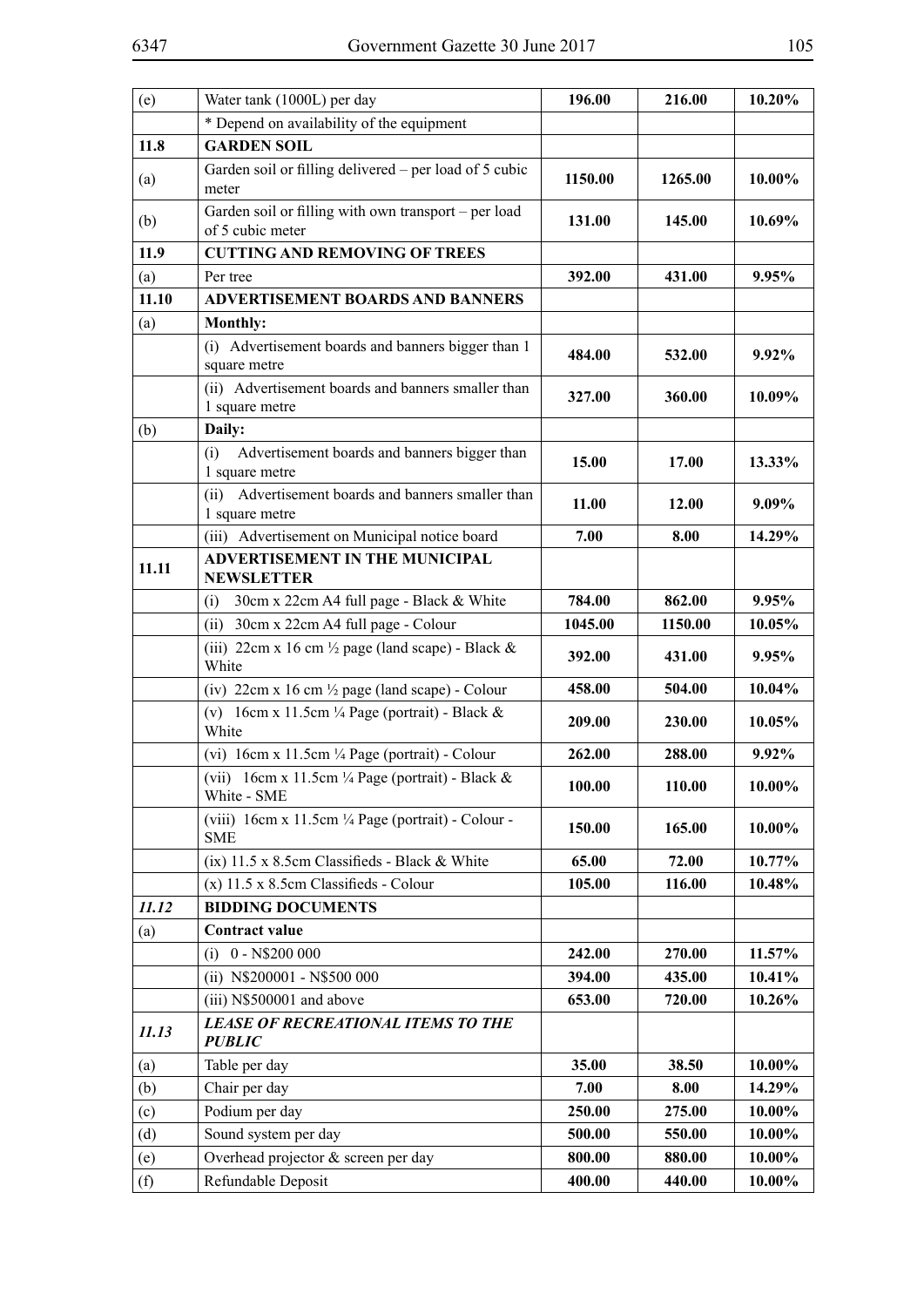| (g)   | Transport for tables and chairs: To and from custom-<br>ers per trip                                 |         | 200.00  | <b>New</b> |
|-------|------------------------------------------------------------------------------------------------------|---------|---------|------------|
| 11.14 | <b>RENT COMMUNITY HALL - ETOSHAPOORT &amp;</b><br><b>CONFERENCE ROOM</b>                             |         |         |            |
| (a)   | Schools for educational purposes – per occasion /<br>youth group                                     |         |         |            |
|       | - Rent<br>(i)                                                                                        | 0.00    | 0.00    | $0.00\%$   |
|       | (ii) - Deposit (Refundable)                                                                          | 575.00  | 635.00  | 10.43%     |
|       | Fundraising activities for schools, youth groups $\&$                                                |         |         |            |
| (b)   | churches -                                                                                           |         |         |            |
|       | Per occasion                                                                                         |         |         |            |
|       | - Rent<br>(i)                                                                                        | 280.00  | 310.00  | 10.71%     |
|       | (ii) - Deposit (Refundable)                                                                          | 575.00  | 635.00  | 10.43%     |
| (c)   | Meetings for political parties, etc. - per occasion                                                  |         |         |            |
|       | - Rent<br>(i)                                                                                        | 721.00  | 795.00  | 10.26%     |
|       | - Deposit (Refundable)<br>(ii)                                                                       | 575.00  | 635.00  | 10.43%     |
| (d)   | Weddings                                                                                             |         |         |            |
|       | - Rent<br>(i)                                                                                        | 823.00  | 905.00  | $9.96\%$   |
|       | (ii) - Deposit (Refundable)                                                                          | 575.00  | 635.00  | 10.43%     |
|       | Namibian music bands / groups, sport clubs – per                                                     |         |         |            |
| (e)   | day/night                                                                                            |         |         |            |
|       | (i)<br>- Rent                                                                                        | 811.00  | 895.00  | 10.36%     |
|       | (ii) - Deposit (Refundable)                                                                          | 575.00  | 635.00  | 10.43%     |
| (f)   | Foreign music bands / groups per day/night                                                           |         |         |            |
|       | - Rent<br>(i)                                                                                        | 2335.00 | 2569.00 | 10.02%     |
|       | (ii) - Deposit (Refundable)                                                                          | 575.00  | 635.00  | 10.43%     |
| (g)   | Churches (conferences and gatherings) per day/nigth                                                  |         |         |            |
|       | (i)<br>- Rent                                                                                        | 394.00  | 435.00  | 10.41%     |
|       | (ii) - Deposit (Refundable)                                                                          | 266.00  | 295.00  | 10.90%     |
|       | * Deposit will not be refunded if the hall is not clean<br>and in same condition as received         |         |         |            |
| (h)   | Meetings and workshops per day or part thereof -<br>conference room                                  | 500.00  | 550.00  | 10.00%     |
| (i)   | Office space - extension office per month                                                            | 2500.00 | 2750.00 | 10.00%     |
| 11.15 | <b>SPORT GROUNDS</b>                                                                                 |         |         |            |
| (a)   | Rent of Sport ground to a Soccer Club for:                                                           |         |         |            |
|       | (i) League games per weekend: Premier League<br>Club                                                 | 1155.00 | 1270.00 | 9.96%      |
|       | (ii) League games per weekend: 1st $& 2nd$ Divison<br>Clubs                                          | 440.00  | 485.00  | 10.23%     |
|       | (iii) Tournament for a weekend                                                                       | 1045.00 | 1150.00 | 10.05%     |
|       | (iv) National tournament per day                                                                     | 2035.00 | 2240.00 | 10.07%     |
|       | (ii) - Deposit (Refundable)                                                                          |         | 635.00  | <b>New</b> |
|       | * Deposit will not be refunded if the sport ground is<br>not clean and in same condition as received |         |         |            |
| (b)   | Annual rents for clubs and schools for training:                                                     |         |         |            |
|       | Sport facilities Outjo and Etoshapoort - per club<br>(i)<br>per annum                                | 1950.00 | 2145.00 | 10.00%     |
|       | Rugby field Ombinda - per club per annum<br>(ii)                                                     | 880.00  | 970.00  | 10.23%     |
|       | (iii) Tennis courts - per club per annum                                                             | 1101.00 | 1210.00 | 9.90%      |
|       |                                                                                                      |         |         |            |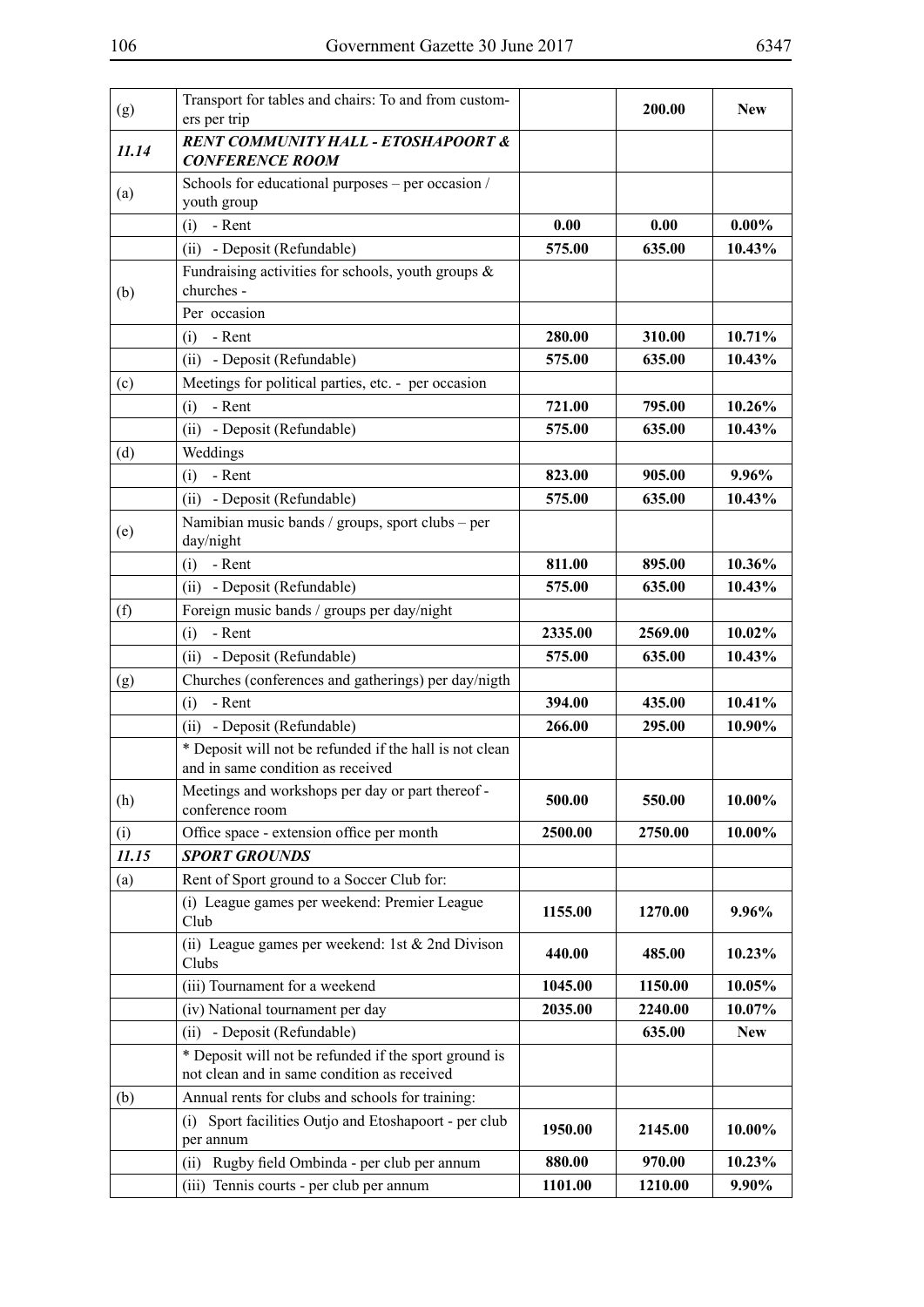|       | (iv) Schools for sport facilities in Outjo - per school<br>per annum                | 2342.00  | 2575.00  | 9.95%     |
|-------|-------------------------------------------------------------------------------------|----------|----------|-----------|
|       | (v) Schools in Etoshapoort for Etoshapoort sport-<br>grounds - per school per annum | 842.00   | 930.00   | 10.45%    |
| (c)   | Other usages of Sport Grounds:                                                      |          |          |           |
|       | (i) Rent of Sport Grounds for occasions other than<br>for sport activities, per day | 1100.00  | 1210.00  | 10.00%    |
|       | At all sportgrounds prepaid electricity available,<br>from Cenored                  |          |          |           |
| 11.16 | <b>SAND MINING</b>                                                                  |          |          |           |
| (a)   | Sand/soil per cubic meter own transport on the site:                                |          |          |           |
|       | (i) Residential                                                                     | 55.00    | 60.50    | 10.00%    |
|       | (ii) Business                                                                       | 120.00   | 132.00   | 10.00%    |
| (b)   | Sand/soil Mining permit per Financial year:                                         |          |          |           |
|       | 300 cibic meter per annum                                                           | 20574.00 | 22630.00 | 9.99%     |
| (c)   | Illegal mining pf sand/soil - Penalty:                                              |          |          |           |
|       | (i) Residential                                                                     | 1600.00  | 1760.00  | 10.00%    |
|       | (ii) Business                                                                       | 2500.00  | 2750.00  | 10.00%    |
| 12    | <b>FIRE BRIGADE</b>                                                                 |          |          |           |
| (a)   | <b>Fire-Master and Firemen</b>                                                      |          |          |           |
|       | (i) Call outs per half a hour or part thereof (all fires<br>and call outs)          | 95.00    | 105.00   | $10.53\%$ |
|       | (ii) Called but did not render service:                                             |          |          |           |
|       | = Office hours per call out                                                         | 30.00    | 33.00    | 10.00%    |
|       | $=$ After hours per call out                                                        | 60.00    | 66.00    | 10.00%    |
|       | Penalties for arson                                                                 | 3215.00  | 3535.00  | 9.95%     |
| (b)   | Water used per cubic meter                                                          | 28.50    | 31.35    | 10.00%    |
| (c)   | Special services: Actual cost plus 15%                                              |          |          |           |
| 13    | <b>ABATTOIR INSPECTION FEES</b>                                                     |          |          |           |
| (a)   | <b>Inspection fees</b>                                                              |          |          |           |
|       | (i) Cattle                                                                          | 31.00    | 35.00    | 12.90%    |
|       | (ii) Calf (up to $100 \text{ kg}$ )                                                 | 18.00    | 20.00    | 11.11%    |
|       | (iii) Sheep                                                                         | 14.00    | 15.00    | 7.14%     |
|       | (iv) Goat                                                                           | 14.00    | 15.00    | 7.14%     |
|       | $(v)$ Pig                                                                           | 18.00    | 20.00    | 11.11%    |
|       | (vi) Porkling (up to $20 \text{ kg}$ )                                              | 14.00    | 15.00    | 7.14%     |
| 14    | <b>AERODROME LANDING FEES</b>                                                       |          |          |           |
| (a)   | Landing fees according to maximum weight of<br>Aeroplane up to:                     |          |          |           |
|       | (i)<br>500 kg                                                                       | 13.00    | 15.00    | 15.38%    |
|       | 1000 kg<br>(ii)                                                                     | 25.00    | 27.00    | 8.00%     |
|       | (iii)<br>$1500$ kg                                                                  | 37.00    | 40.00    | 8.11%     |
|       | (iv)<br>2000 kg                                                                     | 49.00    | 55.00    | 12.24%    |
|       | 2500 kg<br>(v)                                                                      | 60.00    | 65.00    | 8.33%     |
|       | 3000 kg<br>(vi)                                                                     | 73.00    | 80.00    | 9.59%     |
|       | $(vii)$ 4000 kg                                                                     | 84.00    | 95.00    | 13.10%    |
|       | $(viii)$ 5000 $kg$                                                                  | 97.00    | 105.00   | 8.25%     |
|       | $(ix)$ 6000 kg                                                                      | 109.00   | 120.00   | 10.09%    |
|       | Thereafter for every 2000 kg or part thereof                                        | 24.00    | 26.00    | 8.33%     |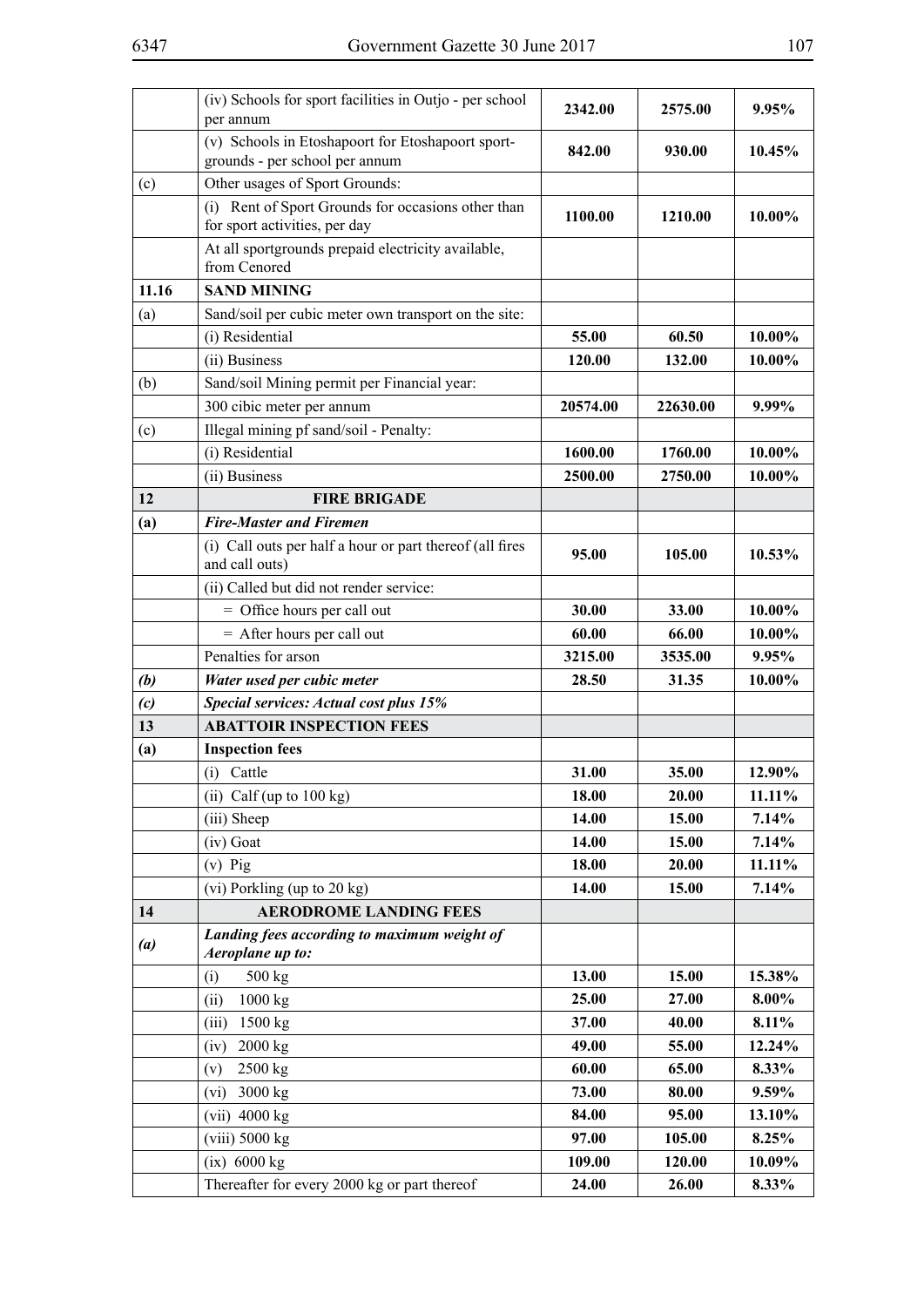| (b) | Landing fees according to maximum weight of<br>Helicopter up to:                                                                                                                    |         |         |        |
|-----|-------------------------------------------------------------------------------------------------------------------------------------------------------------------------------------|---------|---------|--------|
|     | 500 kg<br>(i)                                                                                                                                                                       | 2.30    | 2.55    | 10.87% |
|     | 1000 kg<br>(ii)                                                                                                                                                                     | 5.00    | 5.50    | 10.00% |
|     | 1500 kg<br>(iii)                                                                                                                                                                    | 8.00    | 9.00    | 12.50% |
|     | 2000 kg<br>(iv)                                                                                                                                                                     | 10.00   | 11.00   | 10.00% |
|     | 2500 kg<br>(v)                                                                                                                                                                      | 12.00   | 13.00   | 8.33%  |
|     | 3000 kg<br>(vi)                                                                                                                                                                     | 14.00   | 15.00   | 7.14%  |
|     | $(vii)$ 4000 kg                                                                                                                                                                     | 17.00   | 19.00   | 11.76% |
|     | $(viii)$ 5000 $kg$                                                                                                                                                                  | 19.00   | 21.00   | 10.53% |
|     | $(ix)$ 6000 kg                                                                                                                                                                      | 22.00   | 24.00   | 9.09%  |
|     | Thereafter for every 2000 kg or part thereof                                                                                                                                        | 5.00    | 5.50    | 10.00% |
| 15  | <b>AMBULANCE SERVICES</b>                                                                                                                                                           |         |         |        |
| (a) | Basic life support services rendered to patients<br>within 100 km radius                                                                                                            |         |         |        |
|     | Up to 15 minutes<br>(i)                                                                                                                                                             | 338.00  | 365.00  | 7.99%  |
|     | Up to 30 minutes<br>(ii)                                                                                                                                                            | 677.00  | 735.00  | 8.57%  |
|     | Up to 45 minutes<br>(iii)                                                                                                                                                           | 1015.00 | 1100.00 | 8.37%  |
|     | Up to 60 minutes<br>(iv)                                                                                                                                                            | 1353.00 | 1485.00 | 9.76%  |
|     | Every 15 minutes thereafter or part thereof<br>(v)                                                                                                                                  | 321.00  | 355.00  | 10.59% |
| (b) | Basic life support services rendered to patients out-<br>side 100 km radius                                                                                                         |         |         |        |
|     | Per km. travelled by patient > 100 km.<br>(i)                                                                                                                                       | 15.00   | 16.50   | 10.00% |
|     | (ii) Per km. non patient carrying kilometres, $> 100$<br>km. to a maximum of N\$3 120.00                                                                                            | 7.50    | 8.25    | 10.00% |
| 16  | <b>FEES IN ARREAR</b>                                                                                                                                                               |         |         |        |
|     | Where accounts remain unpaid after the 7th day of<br>the month following the month during which the<br>service was rendered, interest at a rate of 15% per<br>annum will be levied. |         |         |        |

### **By order of the Council**

## **M.T.S Sheya CHAIRPERSON OF THE COUNCIL**

## **MUNICIPALITY OF HENTIES BAY**

 $\overline{\phantom{a}}$  , where  $\overline{\phantom{a}}$ 

No. 247 2017

### TARIFFS 2017/2018

## **AMENDED ASSESSMENT RATES AS PER APPROVED NEW VALUATION ROLL 2015-2019**

| Zoning<br>Code | <b>Land Value Per Annum</b> | Approved                        | <b>New</b>                      |                        | <b>Penalty Rates</b> |                   |
|----------------|-----------------------------|---------------------------------|---------------------------------|------------------------|----------------------|-------------------|
|                |                             | 16/17<br>N\$<br><b>Excl Vat</b> | 17/18<br>N\$<br><b>Excl Vat</b> | $\frac{0}{0}$<br>17/18 | $2 - 5$<br>16/17     | $5 - Up$<br>16/17 |
|                | Residential                 | 0.0108                          | 0.0119                          | 10%                    | 0.0238               | 0.0475            |
| 2              | General Residential 1       | 0.0119                          | 0.0131                          | 10%                    | 0.0262               | 0.0524            |
|                | General Residential 2       | 0.0130                          | 0.0143                          | 10%                    | 0.0286               | 0.0572            |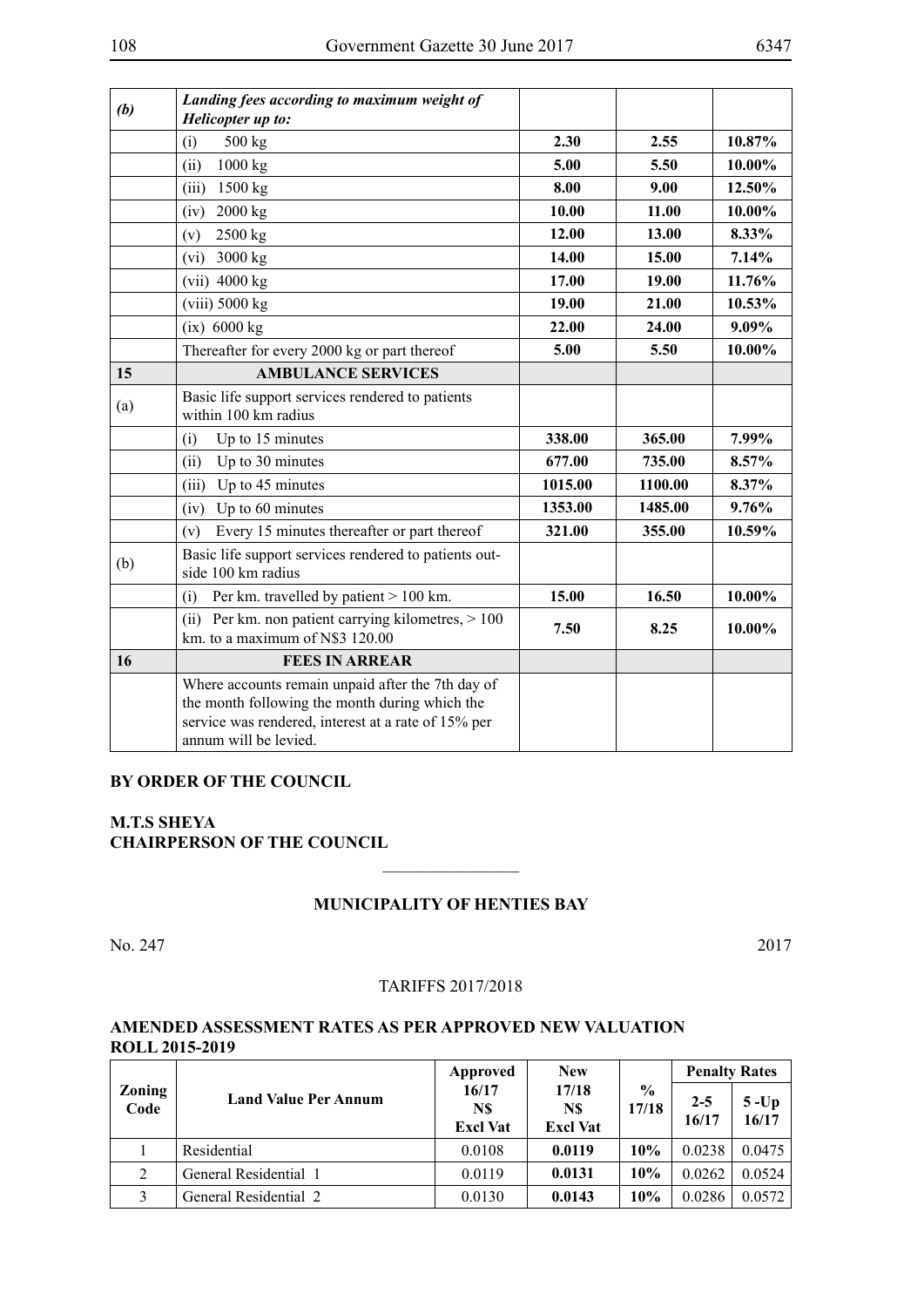| $\overline{4}$ | General Business (Includes<br>homebased business)                                              | 0.0216                                                                 | 0.0222           | 3%  | 0.0445 | 0.0890 |  |
|----------------|------------------------------------------------------------------------------------------------|------------------------------------------------------------------------|------------------|-----|--------|--------|--|
| 5              | Light Industrial                                                                               | 0.0173                                                                 | 0.0190           | 10% | 0.0381 | 0.0761 |  |
| 6              | General Industrial                                                                             | 0.0194                                                                 | 0.0213           | 10% | 0.0427 | 0.0854 |  |
| 7              | Institutional                                                                                  | 0.0205                                                                 | 0.0223           | 9%  | 0.0447 | 0.0894 |  |
| 8              | NEW: AGRICULTURAL/SMALL<br><b>HOLDINGS</b>                                                     | 0.0205                                                                 | 0.0223           | 9%  | 0.0447 | 0.0894 |  |
| 9              | <b>NEW: ALL OTHER</b><br><b>CLASSIFICATIONS</b> (Government;<br>Special Uses; Local Authority) | 0.0194                                                                 | 0.0211           | 9%  | 0.0423 | 0.0846 |  |
| 10             | <b>NEW: SPECIAL</b>                                                                            | 0.0194                                                                 | 0.0213           | 10% | 0.0447 | 0.0854 |  |
| 93             | <b>NEW: LOCAL AUTHORITY</b>                                                                    | 0.0194                                                                 | 0.0213           | 10% | 0.0447 | 0.0854 |  |
| 94             | NEW: PUBLIC OPEN SPACE                                                                         |                                                                        | 0.0000           |     |        |        |  |
| 95             | <b>EXEMPTED</b>                                                                                |                                                                        | 0.0000           |     |        |        |  |
|                | <b>BUILDINGS/IMPROVEMENTS</b><br>PER ANNUM(Residential)                                        | 0.0041                                                                 | 0.0045           | 10% |        |        |  |
|                | <b>BUILDINGS/IMPROVEMENTS</b><br>PER ANNUM(Other):                                             |                                                                        | 0.0000           |     |        |        |  |
|                | (Bussiness; Institutional; Industrial<br>etc.) (New)                                           | 0.0043                                                                 | 0.0047           | 10% |        |        |  |
|                | <b>BUILDING CLAUSE</b>                                                                         | <b>4 X ERF VALUE TWO YEARS AFTER FIRST</b><br><b>REGISTRATION DATE</b> |                  |     |        |        |  |
|                | PLEASE TAKE NOTE OF PENALTY RATES ON UNIMPROVED PROPERTIES APPLICABLE                          |                                                                        |                  |     |        |        |  |
|                |                                                                                                | <b>AS FROM 1 SEPTEMBER 2015:</b>                                       |                  |     |        |        |  |
|                | PENALTY RATE ON UNIMPROVED<br><b>PROPERTIES 2-5 YEARS PER MONTH</b>                            | (Site Value)                                                           | 2 x monthly rate |     |        |        |  |
|                | PENALTY RATE ON UNIMPROVED<br><b>PROPERTIES 5 AND MORE YEARS P/M</b>                           | (Site Value)                                                           | 4 x monthly rate |     |        |        |  |
|                | PLEASE NOTE: PENALTY RATE ON UN-IMPROVED PROPERTIES OLDER THAN TWO YEARS                       |                                                                        |                  |     |        |        |  |

### **WATER SERVICES (NAMWATER INCREASED 14% B76ease as from 1 July 2017)**

|                                                                                                   | 15/16<br>N\$    | 16/17<br>N\$    | 17/18<br>N\$    | $\frac{6}{9}$<br>17/18 |  |
|---------------------------------------------------------------------------------------------------|-----------------|-----------------|-----------------|------------------------|--|
|                                                                                                   | <b>Excl Vat</b> | <b>Excl Vat</b> | <b>Excl Vat</b> | 10%                    |  |
| <b>BASIC CHARGES RESIDENTIAL (VAT ex-</b><br>cluded)                                              | 66.96           | 73.66           | 81.03           |                        |  |
| PENSIONER TARIFF: IF PROPERTY IS REGISTERED IN PENSIONERS NAME (PROOF<br><b>MUST BE SUPPLIED)</b> |                 |                 |                 |                        |  |
| <b>BASIC CHARGES: PENSIONERS (N\$30 TO</b><br><b>BE SUBSIDISED)</b>                               |                 | 40.66           | 40.66           | $\mathbf{0}$           |  |
| <b>BASIC CHARGES BUSINESS (Vat Excluded)</b>                                                      |                 | 88.00           | 96.80           | 10%                    |  |
| <b>SCALE</b>                                                                                      |                 |                 |                 |                        |  |
| Kilo Litre                                                                                        |                 | VAT excluded    |                 |                        |  |
| $1 - 15$                                                                                          | 13.68           | 15.05           | 16.86           | 12%                    |  |
| $16 - 30$                                                                                         | 20.57           | 22.63           | 25.35           | 12%                    |  |
| $31 - 60$                                                                                         | 32.82           | 36.10           | 40.43           | 12%                    |  |
| $61 - Upwards$                                                                                    | 36.38           | 40.02           | 44.82           | 12%                    |  |
| PENSIONER TARIFF: IF PROPERTY IS REGISTERED IN PENSIONERS NAME (PROOF<br><b>MUST BE SUPPLIED)</b> |                 |                 |                 |                        |  |
| $1 - 15$                                                                                          | 12.60           | 13.86           | 13.86           | $0\%$                  |  |
| $16 - 30$                                                                                         | 18.94           | 20.83           | 20.83           | $0\%$                  |  |
| $31 - 60$                                                                                         | 30.23           | 33.25           | 33.25           | $0\%$                  |  |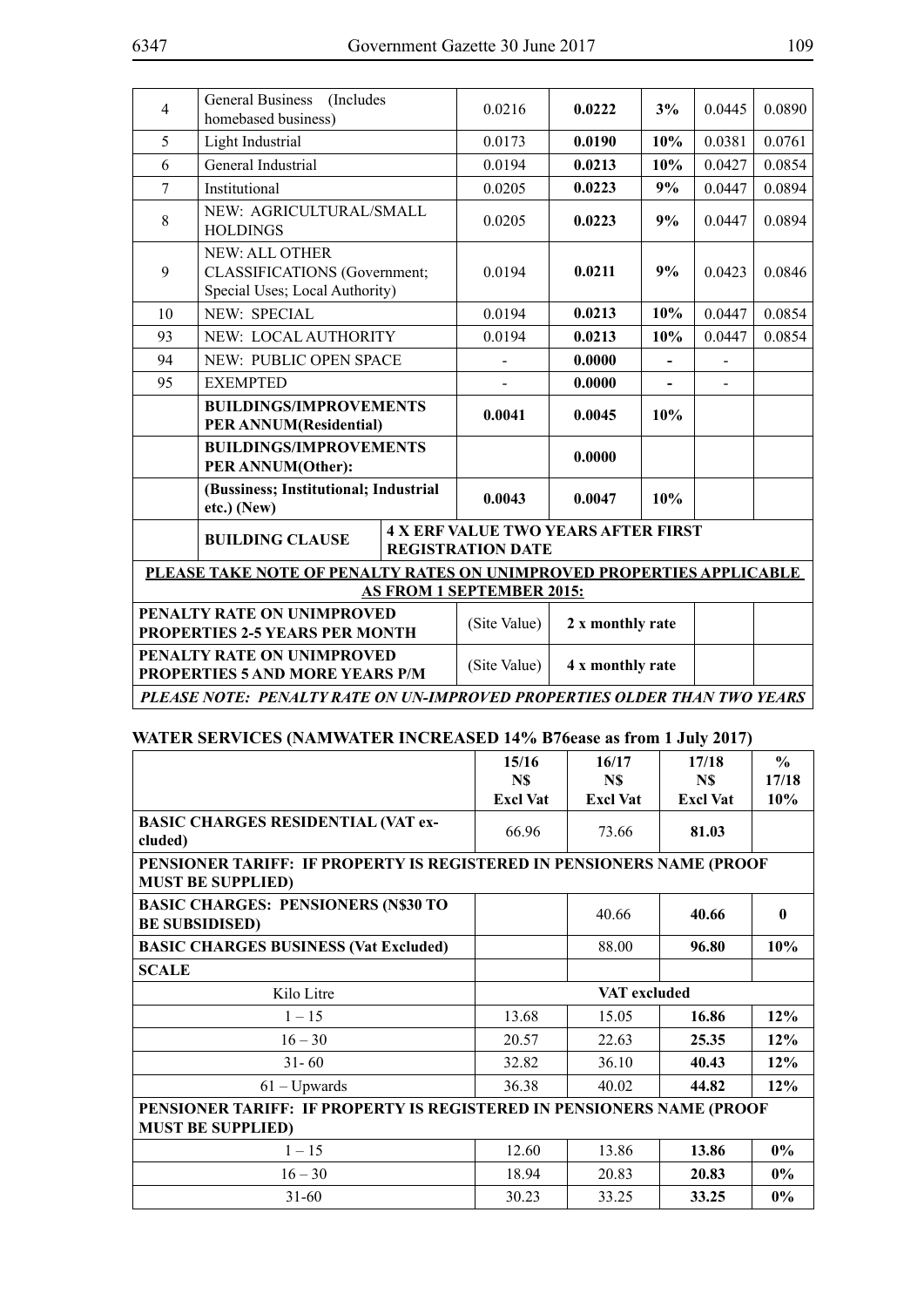| $61 - Upwards$                                                                                                   | 33.51                                            | 36.86                                                 | 36.86                                                | $0\%$            |
|------------------------------------------------------------------------------------------------------------------|--------------------------------------------------|-------------------------------------------------------|------------------------------------------------------|------------------|
| bulk pre-paid water tariff:                                                                                      |                                                  |                                                       |                                                      |                  |
| <b>PRE - PAID WATER</b>                                                                                          |                                                  |                                                       |                                                      |                  |
| $0 - 5$                                                                                                          | 79.52                                            | 87.47                                                 | 97.97                                                | 12%              |
| 6-UPWARDS                                                                                                        | 30.92                                            | 34.01                                                 | 38.09                                                | 12%              |
| PLUS PERCENTAGE ON ARREARS AS PER                                                                                |                                                  |                                                       |                                                      |                  |
| <b>AGREEMENT PER CLIENT</b>                                                                                      |                                                  |                                                       |                                                      |                  |
| PENSIONER TARIFF: IF PROPERTY IS REGISTERED IN PENSIONERS NAME (PROOF<br><b>MUST BE SUPPLIED)</b>                |                                                  |                                                       |                                                      |                  |
| $0 - 5$                                                                                                          | 73.24                                            | 80.56                                                 | 88.62                                                | $\bf{0}$         |
| 6 - UPWARDS                                                                                                      | 28.48                                            | 31.33                                                 | 34.46                                                | $\bf{0}$         |
| Bulk average users above 100 units per month                                                                     | 20.57                                            | 22.63                                                 | 22.63                                                |                  |
| <b>Galg Water Tariffs per unit</b>                                                                               | 27.15                                            | 29.87                                                 | 33.45                                                | 12%              |
| <b>GREY WATER TARIFF CHARGES (AS PER</b><br><b>CONTRACT</b> )                                                    | $3.42$ p/l <sup>3</sup>                          | $3.77$ p/l <sup>3</sup>                               | $3.77$ p/l <sup>3</sup>                              | 12%              |
| Pre-paid water connection fee (OLD SYSTEM<br>DICONTINUED)                                                        | 1,113.00                                         | discontin-<br>ued                                     |                                                      |                  |
| Pre-paid water connection fee (NEW SYSTEM &<br><b>METERS</b> )                                                   |                                                  | <b>TARIFF TO BE SUBMITTED IN</b><br><b>SUBMISSION</b> |                                                      |                  |
| NEW PRE-PAY SYSTEM: Water connection fee                                                                         |                                                  |                                                       | $Actual +$<br>25%                                    | Actual<br>$+25%$ |
| Reset Pre-Pay Meters                                                                                             | 299.25                                           | 323.19                                                | 349.05                                               | 8%               |
| Pre-Pay water meter tokens                                                                                       | 142.67                                           | 154.08                                                | 166.41                                               | 8%               |
| <b>NEW PRE-PAY SYSTEM: TOKENS</b>                                                                                |                                                  |                                                       |                                                      |                  |
| New Connection (Residential)                                                                                     | 1,347.20                                         | 1,454.98                                              | 1,571.38                                             | 8%               |
| New Connection (other) standarized only                                                                          |                                                  | 2,105.90                                              | 2,274.37                                             | 8%               |
| New Connection: Business/Industrial/On request                                                                   |                                                  |                                                       | <b>Actuals</b><br>$+20\%$ Plus<br><b>VAT</b>         |                  |
| New Water Management Device                                                                                      |                                                  | <b>TARIFF TO BE SUBMITTED IN</b><br><b>SUBMISSION</b> |                                                      | <b>NEW</b>       |
| Plus Deposit for owners (Residential)                                                                            | 634.41                                           | 685.16                                                | 739.97                                               | 8%               |
| Deposit required for tenants (2xOwner's dep.)                                                                    | 1,268.82                                         | 1,370.33                                              | 1,479.96                                             | 8%               |
| Deposit (Other)                                                                                                  | 1,500.00                                         | 1,620.00                                              | 1,749.60                                             | 8%               |
| Illegal Connection or Tempering with the water me-                                                               |                                                  |                                                       |                                                      |                  |
| ter (1st offence) plus consumption                                                                               | 2,782.50                                         | 2,000.00                                              | 2,000.00                                             | <b>ACT</b>       |
| Illegal Connection or Tempering with the water me-<br>ter (2nd offence) plus legal action                        |                                                  |                                                       | 5,000.00                                             | <b>ACT</b>       |
| <b>MISCELLANEOUS CHARGES</b>                                                                                     |                                                  |                                                       |                                                      |                  |
| <b>CONNECTION FEES AS PER STRUCTURE</b>                                                                          |                                                  |                                                       |                                                      |                  |
| Disconnection on Agreement                                                                                       | 7028.00                                          | 75.90                                                 | 81.97                                                | 8%               |
| Temporary Disconnection required by consumer                                                                     | 70.28                                            | 75.90                                                 | 81.97                                                | 8%               |
| Reconnection following temporary disconnection                                                                   | 70.28                                            | 75.90                                                 | 81.97                                                | 8%               |
| Disconnection and reconnection due to none pay-<br>ment of account or breach of contract                         | $82.59 +$<br>15% VAT<br>plus Deposit<br>of 45.45 | $94.15 +$<br>15% VAT<br>plus Deposit<br>of 51.81      | 250.00<br>$+15%$<br>VAT plus<br>Deposit of<br>150.00 | $In-$<br>creased |
| <b>COLLECTION FEES AS PER STRUCTURE</b>                                                                          |                                                  |                                                       |                                                      |                  |
| <b>SPECIAL READING OF METERS</b>                                                                                 |                                                  |                                                       |                                                      |                  |
| Special reading taken at request of a consumer<br>questioning the accuracy of a reading and is found<br>correct. | 70.27                                            | 75.89                                                 | 81.96                                                | 8%               |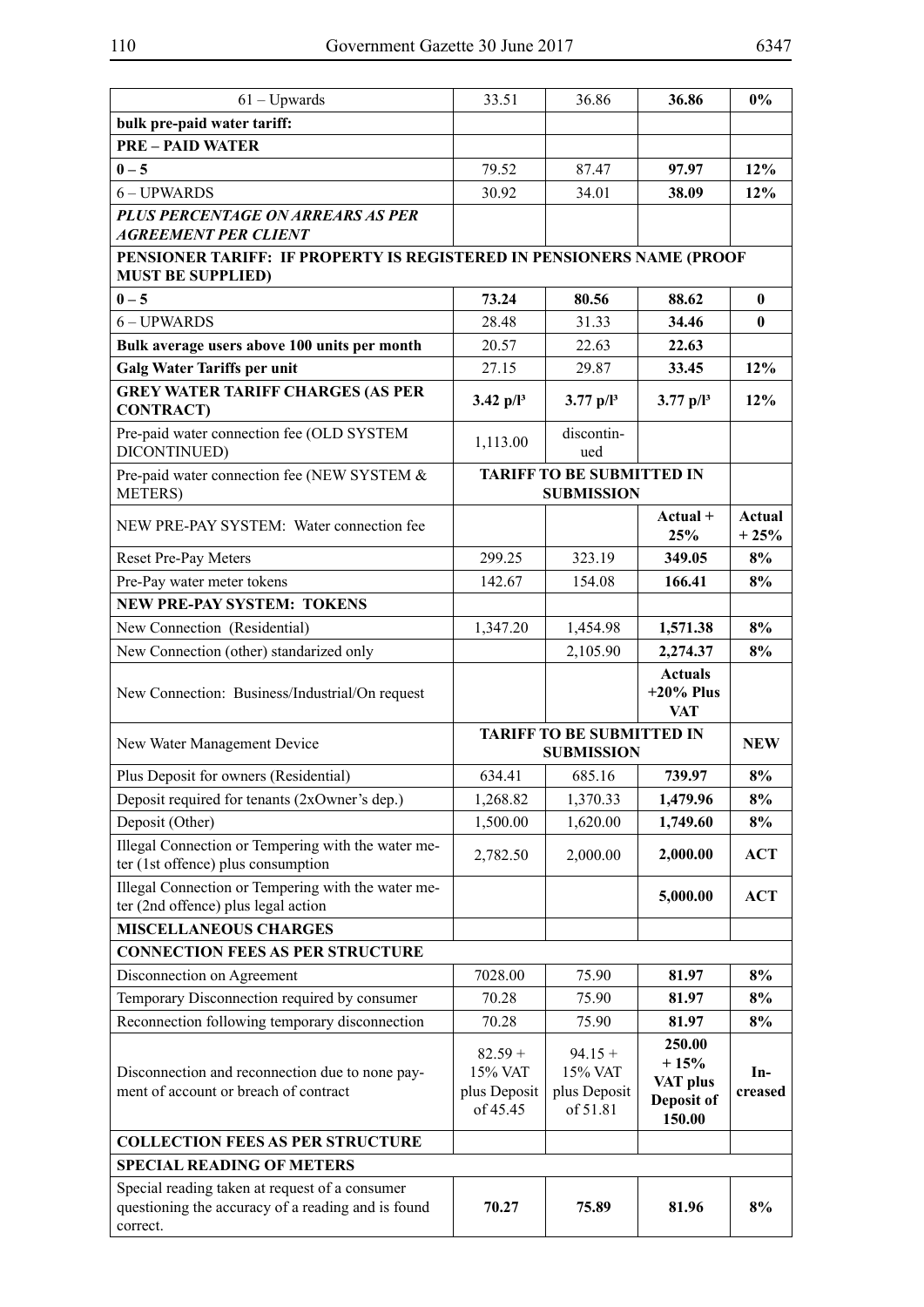| <b>MOVE METER ON REQUEST OF OWNER</b>                                                                            | 676.88     | 731.03       | 789.51     | 8%    |
|------------------------------------------------------------------------------------------------------------------|------------|--------------|------------|-------|
| <b>TESTING OF METERS</b>                                                                                         |            |              |            |       |
| Not satisfied with a meter reading and wanted it tested the following procedure:                                 |            |              |            |       |
| Apply in writing to the Council within 10 days of                                                                |            |              |            |       |
| the last day of the month during which the reading in                                                            | $826.28 +$ | $892.39 +$   | $963.80 +$ | 8%    |
| question was taken, and the meter shall be tested on<br>payment of a deposit of:                                 | <b>VAT</b> | VAT          | VAT        |       |
| If the meter is correct, the deposit shall be forfeited; If the meter is proved incorrect, the Council shall re- |            |              |            |       |
| fund the deposit, repair the meter and reconnect without charge. The meter shall be considered to be regis-      |            |              |            |       |
| tering correctly if the error is not more than 2,5% either way                                                   |            |              |            |       |
| PENALTY FEE FOR CONNECTING OF WATER AFTER                                                                        |            | 184.68       | 199.45     | 8%    |
| <b>HOURS DUE TO CUT OFF ON ARREARS (Excl VAT)</b>                                                                |            |              |            |       |
| <b>PRE-PAY TARIFFS FOR SUBMISSION</b><br>2015/2016:                                                              |            |              |            |       |
| <b>PRE - PAID WATER</b>                                                                                          |            |              |            |       |
| $0 - 5$                                                                                                          | 69.75      | 79.52        | 89.06      | 12%   |
| 6 - UPWARDS                                                                                                      | 27.12      | 30.92        | 34.63      | 12%   |
| PLUS PERCENTAGE ON ARREARS AS PER                                                                                |            |              |            |       |
| <b>AGREEMENT PER CLIENT</b>                                                                                      |            |              |            |       |
| PENSIONER TARIFF: IF PROPERTY IS REGISTERED IN PENSIONERS NAME (PROOF                                            |            |              |            |       |
| <b>MUST BE SUPPLIED)</b>                                                                                         |            |              |            |       |
| $0 - 5$                                                                                                          |            | 83.5         |            |       |
| 6-UPWARDS                                                                                                        |            | 32.47        |            |       |
| <b>Current Basic Fees for Conventional Meters per</b>                                                            |            |              |            |       |
| month:                                                                                                           |            |              |            |       |
|                                                                                                                  | Normal     | Pensioner    |            |       |
| Water                                                                                                            | 81.03      | 40.66        |            |       |
| Refuse                                                                                                           | 76.33      | 65.44        |            |       |
| Sewerage                                                                                                         | 84.30      | 69.81        |            |       |
| levies                                                                                                           | 16.00      | 16.00        |            |       |
| Per Month Total                                                                                                  | 257.66     | 175.91       |            |       |
|                                                                                                                  |            |              |            |       |
| <b>SCALE</b>                                                                                                     |            |              |            |       |
| Kilo Litre                                                                                                       |            | VAT excluded |            |       |
| $1 - 15$                                                                                                         | 12.00      | 13.68        |            |       |
| $16 - 30$                                                                                                        | 18.04      | 20.57        |            |       |
| $31 - 60$                                                                                                        | 28.79      | 32.82        |            |       |
| $61 - Upwards$                                                                                                   | 31.91      | 36.38        |            |       |
| PENSIONER TARIFF: IF PROPERTY IS REGISTERED IN PENSIONERS NAME (PROOF<br><b>MUST BE SUPPLIED)</b>                |            |              |            |       |
| $1 - 15$                                                                                                         |            | 12.60        |            |       |
| $16 - 30$                                                                                                        |            | 18.94        |            |       |
| $31 - 60$                                                                                                        |            | 30.23        |            |       |
| $61 - Upwards$                                                                                                   |            | 33.51        |            |       |
| <b>Current Basic Fees for Conventional Meters per</b>                                                            |            |              |            |       |
| month/Pre-Pay Percentage on tariff:                                                                              |            |              |            |       |
|                                                                                                                  | Normal     | Percentage   |            |       |
| Water                                                                                                            | 81.03      | 31.34        | 15.67      |       |
| Water Usage 1 kilolitres @ 13.68/12.68 (Minimum<br>Tariff)                                                       | 16.86      | 6.52         | 3.26       | 13.68 |
| Refuse                                                                                                           | 76.33      | 29.53        | 14.76      |       |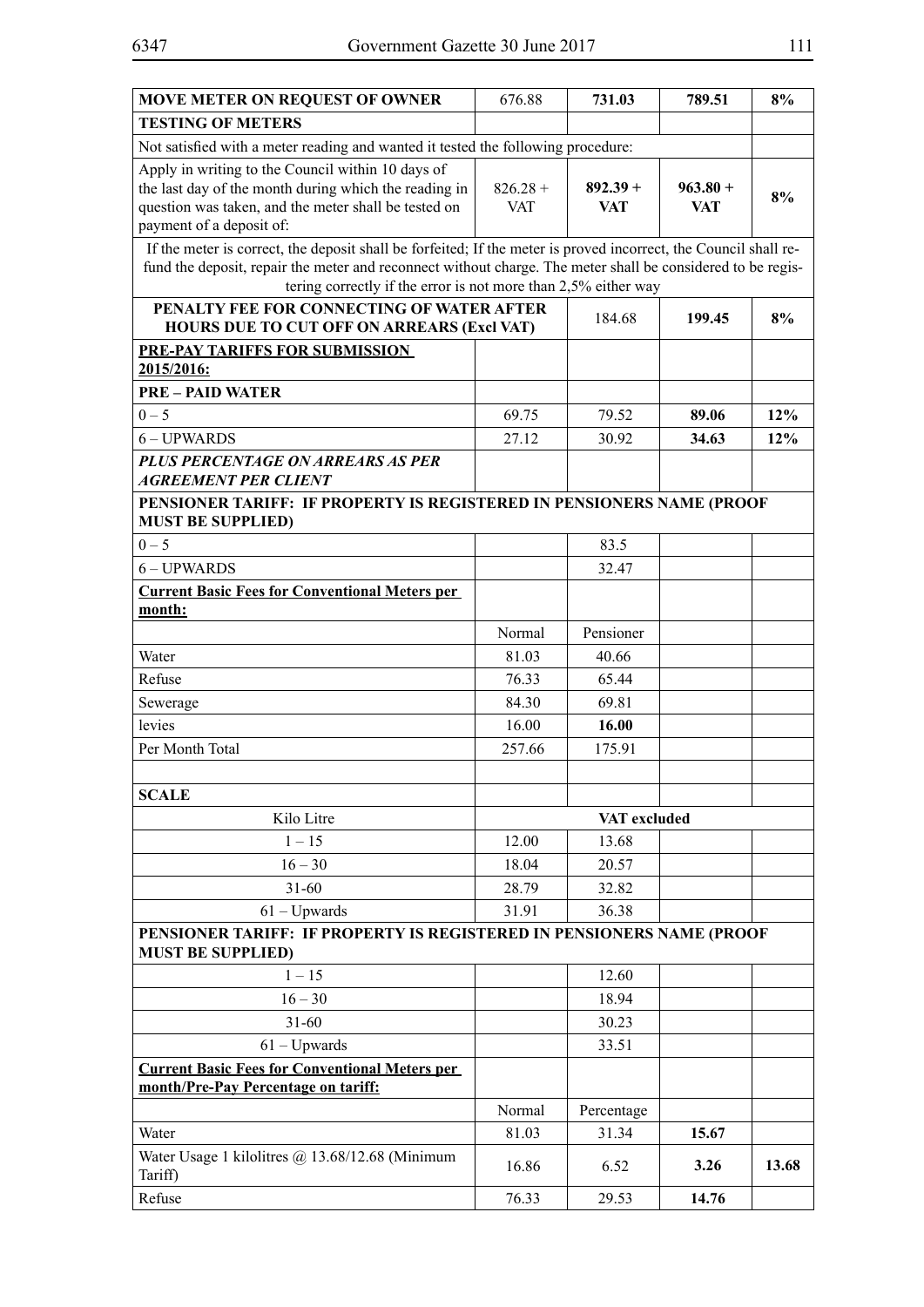| Sewerage                                                                                                | 84.30  | 32.61      | 16.30 |  |
|---------------------------------------------------------------------------------------------------------|--------|------------|-------|--|
| Per Month Total                                                                                         | 258.52 | 100.00     | 50.00 |  |
| Tariff Pre Pay per 1 kilolitre                                                                          | 97.97  |            |       |  |
| Water basic                                                                                             | 30.71  | 92.12      |       |  |
| Water Usage                                                                                             | 6.39   | 19.17      |       |  |
| Refuse                                                                                                  | 28.93  | 86.78      |       |  |
| Sewerage                                                                                                | 31.95  | 95.84      |       |  |
| <b>TOTAL</b>                                                                                            | 97.97  | 293.91     |       |  |
| TO RECOVER THE BASICS FOR MONTH PER<br>PROPERTY, MINIMUM OF 3,000 LITRES (3KL)<br><b>MUST BE BOUGHT</b> |        |            |       |  |
| <b>Current Basic Fees for Conventional Meters per</b>                                                   |        |            |       |  |
| month/Pre-Pay Percentage on tariff:                                                                     |        |            |       |  |
|                                                                                                         | Normal | Percentage |       |  |
| Water                                                                                                   | 81.03  | 31.34      |       |  |
| Water Usage 1 kilolitres @ 13.68/12.68 (Minimum<br>Tariff)                                              | 16.86  | 6.52       |       |  |
| Refuse                                                                                                  | 76.33  | 29.53      |       |  |
| Sewerage                                                                                                | 84.30  | 32.61      |       |  |
| Per Month Total                                                                                         | 258.52 | 100.00     |       |  |
| Tariff Pre Pay per 1 kilolitre                                                                          | 97.97  |            |       |  |
| Water basic                                                                                             | 30.71  |            |       |  |
| Water Usage                                                                                             | 6.39   |            |       |  |
| Refuse                                                                                                  | 28.93  |            |       |  |
| Sewerage                                                                                                | 31.95  |            |       |  |
| <b>TOTAL</b>                                                                                            | 97.97  |            |       |  |
| TO RECOVER THE BASICS FOR MONTH<br>PER PROPERTY, MINIMUM OF 3,000 LITRES<br>(3KL) MUST BE BOUGHT        |        |            |       |  |

# **BUSINESS REGISTRATION FEE: 01 APRIL 2017 TO 31 MARCH 2018**

| <b>VAT EXCLUDED</b>                                                                                                                                                           |                                 |                                |                                 |                        |
|-------------------------------------------------------------------------------------------------------------------------------------------------------------------------------|---------------------------------|--------------------------------|---------------------------------|------------------------|
|                                                                                                                                                                               | 14/15<br>N\$<br><b>INCL VAT</b> | 15/16<br>N\$<br><b>INCLVAT</b> | 16/17<br>N\$<br><b>EXCL VAT</b> | $\frac{6}{6}$<br>16/17 |
| <b>BUSINESS:</b>                                                                                                                                                              |                                 |                                |                                 |                        |
| Turnover up to N\$ 50 000.00 per anum                                                                                                                                         | 391.96                          | 423.32                         | 457.19                          | 8%                     |
| Turnover above N\$ 50 000.00 per anum                                                                                                                                         | 787.86                          | 850.89                         | 918.96                          | 8%                     |
| Businesses not registered (ILLEGAL PENALTY)                                                                                                                                   | 450.00                          | 486.00                         | 524.88                          | 8%                     |
| PLEASE NOTE: ALL BUSINESSES WILL BE CHARGED AS OVER N\$50,000 PER ANNUM,<br>UNLESS PROOF OF FINANCIAL STATEMENTS ARE PROVIDED TO PROOF INCOME OF<br><b>UNDER N\$50,000-00</b> |                                 |                                |                                 |                        |
| Hawkers, Informal Trades or Business first day<br>application:                                                                                                                | 73.39                           | 79.26                          | 85.60                           | 8%                     |
| For next days                                                                                                                                                                 | 48.95                           | 52.87                          | 57.10                           | 8%                     |
| Home occupation businesses (if registered)                                                                                                                                    | 250.00                          | 270.00                         | 291.60                          | 8%                     |
| Home occupation businesses (ILLEGAL<br>PENALTY)                                                                                                                               | 500.00                          | 540.00                         | 583.20                          | 8%                     |
| Shebeens (if registered)                                                                                                                                                      | 250.00                          | 270.00                         | 291.60                          | 8%                     |
| Shebeens (ILLEGAL PENALTY)                                                                                                                                                    | 500.00                          | 540.00                         | 583.20                          | 8%                     |
| Private Schools, Old Age homes, Kinder garden, etc<br>(Schools, Churches to be exempted)                                                                                      | 200.00                          | 216.00                         | 233.28                          | 8%                     |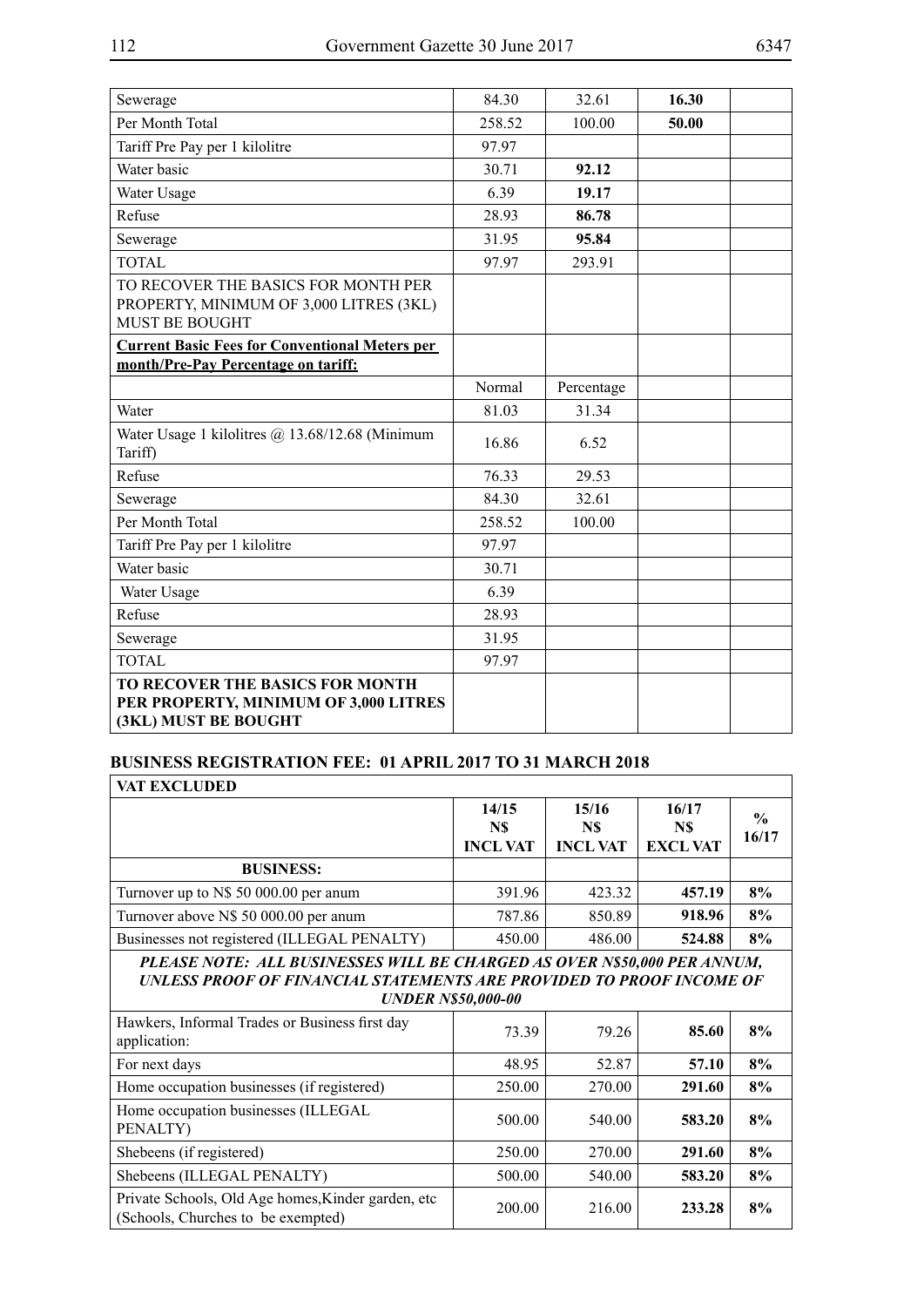| Industries                                                                                         | 750.00 | 810.00 | 874.80 | 8% |  |
|----------------------------------------------------------------------------------------------------|--------|--------|--------|----|--|
| Open Market, Street Market, Flea Market once off<br>registration                                   | 250.00 | 270.00 | 291.60 | 8% |  |
| Taxi's, Public Transport                                                                           | 250.00 | 270.00 | 291.60 | 8% |  |
| Holiday Rental houses levy per month (if registered)                                               | 80.00  | 86.40  | 93.31  | 8% |  |
| Holiday Rental houses levy per month (ILLEGAL<br>PENALTY)                                          | 350.00 | 378.00 | 408.24 | 8% |  |
| <b>Duplicate Certificate</b>                                                                       | 50.00  | 54.00  | 58.32  | 8% |  |
| Penalty clause "A late fee of 20% per anum shall be charged in addition to the registration fee in |        |        |        |    |  |
| respect of each application submitted after 31 March of particular year.                           |        |        |        |    |  |

# **CLEANSING SERVICES**

| <b>REFUSE:</b>                                                                                                        | 15/16<br>N\$<br><b>Excl Vat</b> | 16/17<br>N\$<br><b>Excl Vat</b> | 17/18<br>N\$<br><b>Excl Vat</b>       | $\frac{0}{0}$<br>17/18 |
|-----------------------------------------------------------------------------------------------------------------------|---------------------------------|---------------------------------|---------------------------------------|------------------------|
| Removal of domestic refuse at residential premises<br>per month (code 1)                                              | 65.44                           | 70.68                           | 76.33                                 | 8                      |
| Rental of Wheelbin per month (Residential)                                                                            |                                 | 25.00                           | 27.00                                 | 8                      |
| Rental of Wheelbin per month (Business)                                                                               |                                 | 35.00                           | 37.80                                 | 8                      |
| Rental of Wheelie Bind per month (Omdel)                                                                              |                                 | 5.00                            | <b>10.00</b>                          |                        |
| If Wheelie Bin is lost/vandalized etc, full price $+25\%$ will be<br>charged for replacement                          |                                 |                                 | <b>Actual cost</b><br><b>Plus 25%</b> |                        |
| Removal of refuse at business premises: (Per Month)                                                                   |                                 |                                 |                                       |                        |
| operations<br><b>Business</b><br>form<br>general<br>residential<br>properties (Code 2)                                | 88.50                           | 95.58                           | 103.23                                | 8                      |
| Small Business Properties Per month (code 3)                                                                          | 211.56                          | 228.48                          | 246.76                                | 8                      |
| Medium Business Properties Per month (code 4)                                                                         | 473.10                          | 510.95                          | 551.83                                | 8                      |
| Bulk Business Refuse (Code 5&10)                                                                                      | 604.75                          | 653.13                          | 705.38                                | 8                      |
| Body Corporates/Complex etc per unit (code 7-8) P/<br>$UNIT(1-6 units)$                                               | 44.00                           | 70.68                           | 76.33                                 | 8                      |
| Bulk Body Corporates/Complex etc per unit (Code<br>9) $P/UNIT(7+units)$                                               | 38.50                           | 70.68                           | 76.33                                 | 8                      |
| Removal of refuse other than domestic refuse, per<br>truck load or part thereof.                                      | 390.96                          | 422.24                          | 456.02                                | 8                      |
| Penalty removal of refuse bags                                                                                        |                                 | 150.00                          | 162.00                                | 8                      |
| Removal of Refuse bags on request                                                                                     | 55.01                           | 59.41                           | 64.16                                 | 8                      |
| Garden Refuse (also if in black bags, Compactor<br>does not allow for Garden Refuse) PER LOAD PER<br><b>ERF</b>       |                                 | 150.00                          | 162.00                                | 8                      |
| Open space and street cleaning                                                                                        | 8.19                            | 8.19                            | 8.85                                  | 8                      |
| Lease of chemical toilet unit: (Excl. transport, penalty applicable if not returned in same condition as<br>received) |                                 |                                 |                                       |                        |
| for the first day                                                                                                     | 130.63                          | 350.00                          | 350.00                                | <b>NEW</b>             |
| for every following day                                                                                               | 143.69                          | 300.00                          | 300.00                                | <b>NEW</b>             |
| PLUS: Deposit repayable if returned is same<br>condition                                                              | 1,500.00                        | 1,500.00                        | 1,500.00                              | $\bf{0}$               |
| Rental of refuse bins1401 (First day )(Min of 2 per<br>event)                                                         | 99.02 plus<br><b>VAT</b>        | 106.95 plus<br><b>VAT</b>       | 115.60 plus<br><b>VAT</b>             | 8                      |
| Rental of refuse bins 140 l (min of 2 per event)                                                                      | 38.43<br>thereafter             | 41.51<br>plus VAT<br>thereafter | 44.80<br>plus VAT<br>thereafter       | 8                      |
| PLUS: Deposit repayable if returned in same<br>condition                                                              | 500                             | 500                             | 500.00                                | $\boldsymbol{0}$       |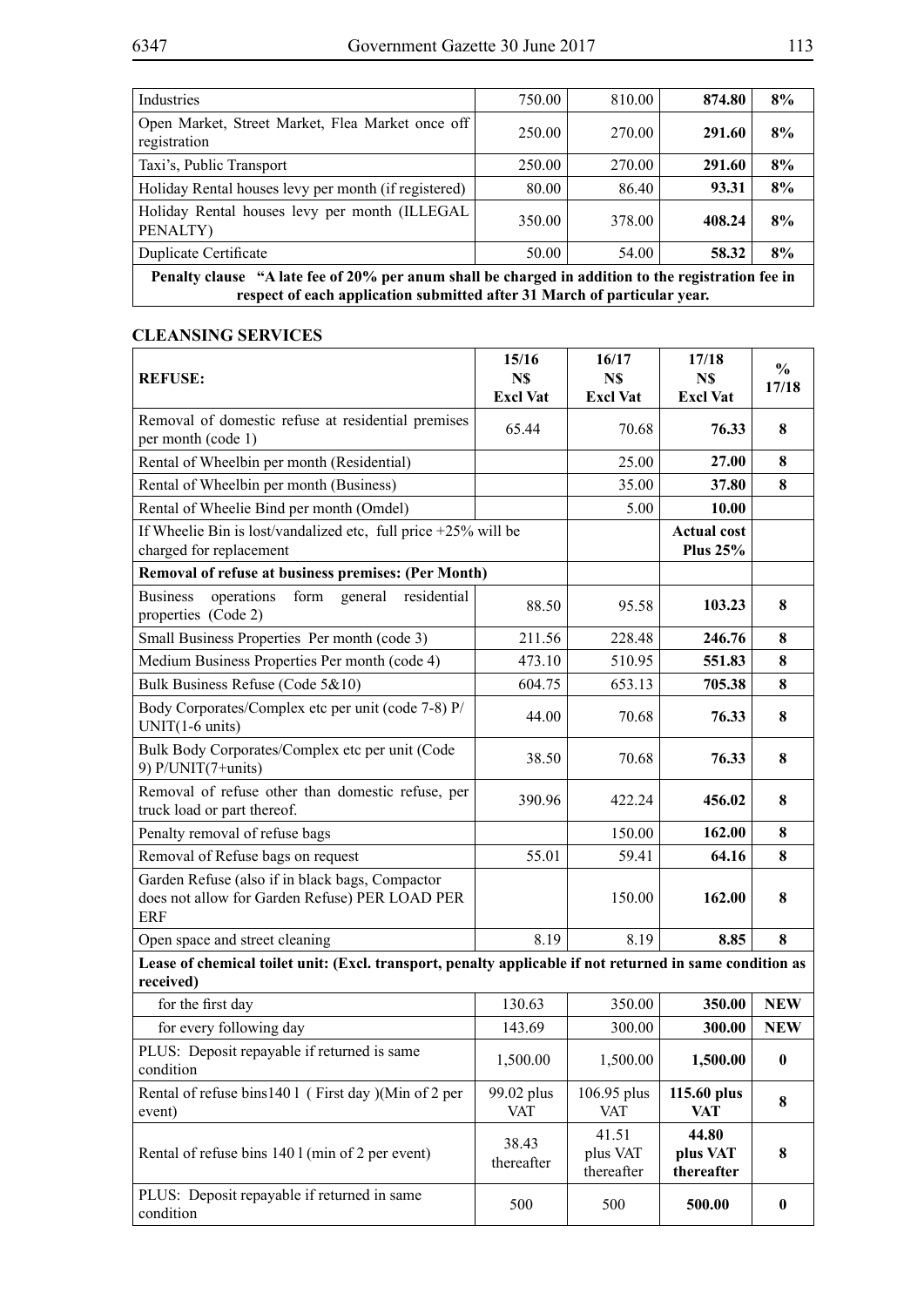| Sale of refuse bins(Excl. VAT)                                                                                                                                                                                                        |                            |                                       |                             |          |
|---------------------------------------------------------------------------------------------------------------------------------------------------------------------------------------------------------------------------------------|----------------------------|---------------------------------------|-----------------------------|----------|
| Small refuse bins(1201)                                                                                                                                                                                                               | $cost+25% +$<br><b>VAT</b> | $cost+20% +$<br><b>VAT</b>            | $cost+20\% +$<br><b>VAT</b> |          |
| Big refuse bins (140 l)                                                                                                                                                                                                               | $cost+25% +$<br><b>VAT</b> | $\cos t + 20\% +$<br><b>VAT</b>       | $cost+20\% +$<br><b>VAT</b> |          |
| Compactor Wheelie Bins (2401)                                                                                                                                                                                                         |                            | $cost+20\% +$<br><b>VAT</b>           | $cost+20\% +$<br><b>VAT</b> | new      |
| Illegal refuse dumping cost recovering (incl if not in<br>black refuse bags)                                                                                                                                                          | 2,000.00                   | 2,000.00                              | 2,000.00                    | $\bf{0}$ |
| Cleaning of erven by Municipality per request (not<br>sand removal)                                                                                                                                                                   | 150.00 P/H                 | 162.00 P/H                            | 175.00 P/H                  | 8        |
| <b>SEWERAGE SERVICES:</b>                                                                                                                                                                                                             |                            |                                       |                             |          |
| Sewerage per load or part thereof:                                                                                                                                                                                                    |                            |                                       |                             |          |
| Residential customers - Basic charges.                                                                                                                                                                                                | 69.81                      | 80.28                                 | 84.30                       | 5%       |
| Penalty if request is without need                                                                                                                                                                                                    | 287.50                     | <b>TO BE</b><br>CAN-<br><b>CELLED</b> |                             | 5%       |
| Normal hours tariff (08h00-15h00)                                                                                                                                                                                                     | 205.59                     | 236.43                                | 248.25                      | 5%       |
| After Hours (16h00-17h00; After Hours; weekends;<br>public holidays etc.                                                                                                                                                              | 411.17                     | 472.85                                | 496.49                      | 5%       |
| Businesses/Instutional/General Residential etc. Basic<br>charges (New)                                                                                                                                                                | 96.30                      | 110.75                                | 116.28                      | 5%       |
| Plus: Rate per toilet                                                                                                                                                                                                                 | 10.00                      | 11.50                                 | 12.08                       | 5%       |
| Other than residential – Pumping requested during<br>working days between 08H00 and 15H00 (Per load/<br>part thereof). N\$ 222.04 is applicable for additional<br>pumping during the same month(N\$ 222.04 per<br>pump) excluding VAT | 205.59                     | 236.43                                | 248.25                      | 5%       |
| Pumping requested during working days between<br>16H00 and 17H00, after hours, weekends and public<br>holidays:                                                                                                                       | 2 x normal<br>tariff       | 2 x normal<br>tariff                  | 2 x normal<br>tariff        | 5%       |
| Residential: Vacuum Sewerage Basic                                                                                                                                                                                                    | 112.83                     | 129.75                                | 136.24                      | 5%       |
| Plus: Rate per toilet                                                                                                                                                                                                                 | 10.00                      | 11.50                                 | 12.08                       | 5%       |
| Other (Bus, Inst etc): Vacuum Sewerage Basic                                                                                                                                                                                          | 545.00                     | 626.75                                | 658.09                      | 5%       |
| Plus: Rate per toilet                                                                                                                                                                                                                 | 10.00                      | 11.50                                 | 12.08                       | 5%       |
| Bulk Vacuum sewerage p/unit (more than one unit<br>on premises)                                                                                                                                                                       | 62.99                      | 72.44                                 | 76.06                       | 5%       |
| Plus: Rate per toilet                                                                                                                                                                                                                 | 10.00                      | 11.50                                 | 12.08                       | 5%       |
| Vacuum Sewerage connection of new buildings<br>(Residential)                                                                                                                                                                          | 1,502.49                   | 1,727.86                              | 1,814.26                    | 5%       |
| Plus: Rate per toilet                                                                                                                                                                                                                 | 10.00                      | 11.50                                 | 12.08                       | 5%       |
| Vacuum Sewerage connection of new buildings<br>(Other)                                                                                                                                                                                | 2,500.00                   | 2,875.00                              | 3,018.75                    | 5%       |
| Plus: Rate per toilet                                                                                                                                                                                                                 | 10.00                      | 11.50                                 | 12.08                       | 5%       |
| Vacuum Sewerage Connection on existing<br>residential buildings                                                                                                                                                                       | 430.68                     | 495.28                                | 520.05                      | 5%       |
| Plus: Rate per toilet                                                                                                                                                                                                                 | 10.00                      | 11.50                                 | 12.08                       | 5%       |
| Vacuum Sewerage Connection on existing (other)<br>buildings                                                                                                                                                                           | 1,000.00                   | 1,150.00                              | 1,207.50                    | 5%       |
| Plus: Rate per toilet                                                                                                                                                                                                                 | 10.00                      | 11.50                                 | 12.08                       | 5%       |
| Deblocking of Drain pipes (on owners side of<br>property)                                                                                                                                                                             | 590.64                     | 679.24                                | 713.20                      | 5%       |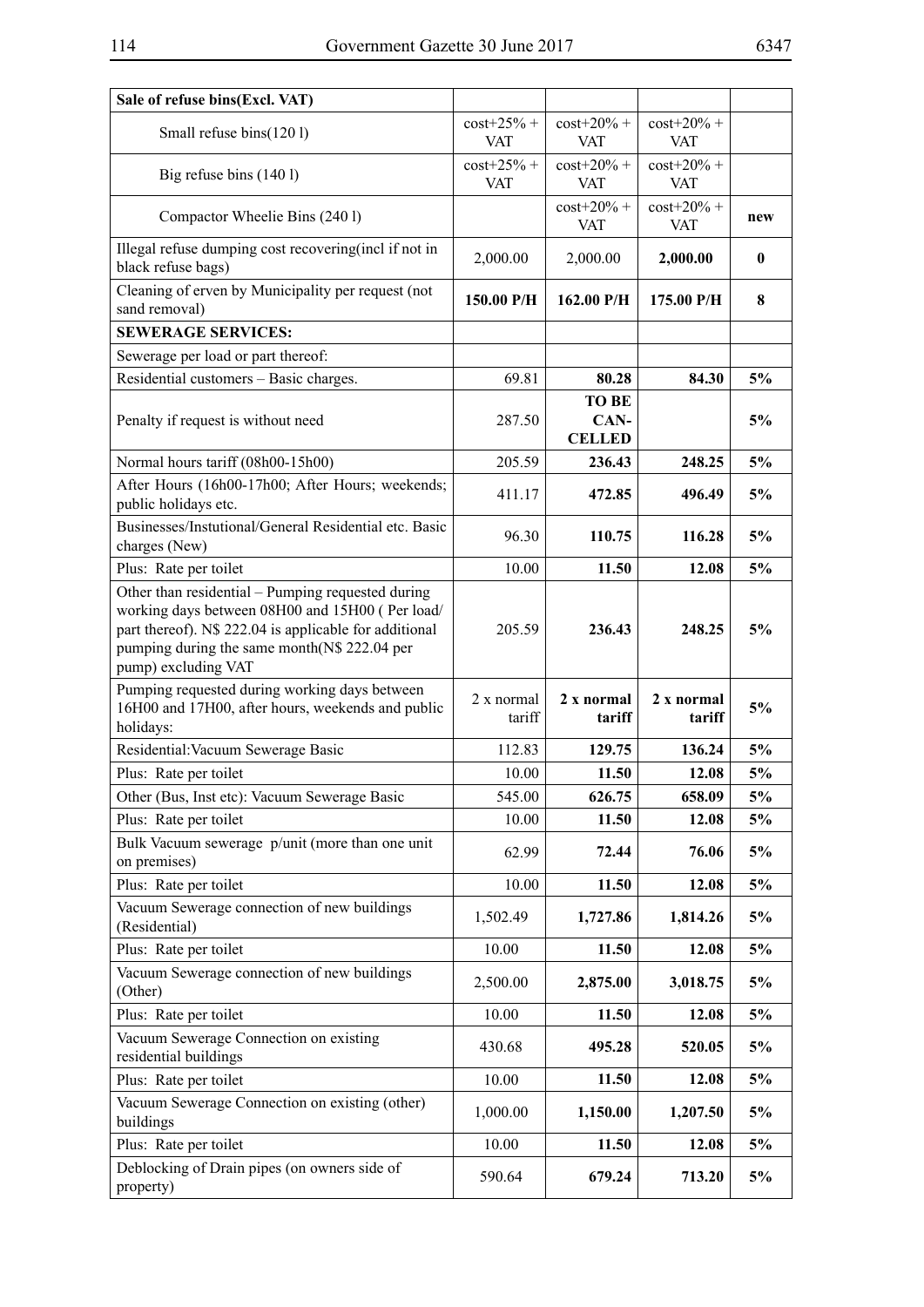| Shifting of Chamber / Drain Connection (on request) | 1.168.98 | 1.344.33 | 1.411.54 | 5% |
|-----------------------------------------------------|----------|----------|----------|----|
| Repair to leaking drain lines (on owners side of    | 590.64   | 679.24   | 713.20   | 5% |
| property)                                           |          |          |          |    |

### **CEMETERY**

|                                                                                                       | 15/16<br><b>VAT</b><br><b>Excluded</b><br>N\$ | 16/17<br><b>VAT</b><br><b>Excluded</b><br>N\$ | 17/2018<br><b>VAT</b><br><b>Excluded</b><br>N\$ | $\frac{0}{0}$<br>17/18 |
|-------------------------------------------------------------------------------------------------------|-----------------------------------------------|-----------------------------------------------|-------------------------------------------------|------------------------|
| For the exclusive right (reservation) of burial per<br>grave                                          | 418.09                                        | 480.80                                        | 552.92                                          | 15%                    |
| If prepared by the Council for interment in grave of<br>the remains of:                               |                                               |                                               |                                                 |                        |
| An adult - Normal grave                                                                               | 888.06                                        | 1,021.27                                      | 1,174.46                                        | 15%                    |
| An adult with masonry grave                                                                           | 3,729.85                                      | 4,289.33                                      | 4,932.73                                        | 15%                    |
| A child – Normal grave                                                                                | 621.64                                        | 714.89                                        | 822.12                                          | 15%                    |
| An child with masonry grave                                                                           | 2,610.87                                      | 3,002.50                                      | 3,452.88                                        | 15%                    |
| If prepared by an authorised person or a relative of<br>the person to be entered in such grave space: |                                               |                                               |                                                 |                        |
| An adult                                                                                              | 177.62                                        | 204.26                                        | 234.90                                          | 15%                    |
| A child                                                                                               | 106.57                                        | 122.56                                        | 140.94                                          | 15%                    |
| For the interment of ashes no niche 53                                                                | 186.50                                        | 186.50                                        | <b>ON HOLD</b>                                  |                        |
| Over weekends a surcharge of such fees                                                                | 50%                                           | 50%                                           | 50%                                             | 15%                    |
| <b>COLUBARIUM (BURIAL WALL):</b>                                                                      |                                               |                                               |                                                 |                        |
| For the exclusive right (reservation) of niche                                                        | 1,605.00                                      | 1,974.95                                      | 2,271.19                                        | 15%                    |

#### **DOG TAX**

|                                                                        | 15/16<br>N\$<br><b>Excl Vat</b> | 16/17<br>N\$<br><b>Excl Vat</b> | 17/18<br>N\$<br><b>Excl Vat</b> | $\frac{0}{0}$<br>17/18 |  |  |
|------------------------------------------------------------------------|---------------------------------|---------------------------------|---------------------------------|------------------------|--|--|
| For each first unspayed bitch (female dog)                             | 56.09                           | 64.50                           | 74.18                           | 15%                    |  |  |
| For each additional unspayed bitch (female dog)                        | 97.50                           | 112.13                          | 128.95                          | 15%                    |  |  |
| First and the second dog (Male) or spayed bitch<br>(female dog)        | 42.09                           | 48.40                           | 55.66                           | 15%                    |  |  |
| Third, and each additional dog (Male), or spayed<br>bitch (female dog) | 70.09                           | 80.60                           | 92.69                           | 15%                    |  |  |
| Penalty fee for dog without lisence (Per Dog: Male<br>or Female)       | 300.00                          | 345.00                          | 396.75                          | 15%                    |  |  |
| Note:                                                                  |                                 |                                 |                                 |                        |  |  |
| No VAT applicable on dog tax                                           |                                 |                                 |                                 |                        |  |  |
| PLEASE NOTE: ROUTINE INSPECTIONS WILL BE DONE ON MONTHLY BASIS AND     |                                 |                                 |                                 |                        |  |  |

**PENALTY FEES WILL BE CHARGED TO ACCOUNTS; AND/OR DOGS WILL BE TAKEN IN CUSTODY FOR FURTHER PROCEDURES TO FOLLOW AS PER REGULATIONS.**

#### **ADVERTISEMENT**

| PER ANNUM:                                    | 15/16<br>N\$<br><b>Excl Vat</b> | 16/17<br>N\$<br><b>Excl Vat</b> | 17/18<br>N\$<br><b>Excl Vat</b> | $\frac{6}{9}$<br>17/18 |
|-----------------------------------------------|---------------------------------|---------------------------------|---------------------------------|------------------------|
| Municipal Boundary wall and/or Sports fields  | $453.75/M^2$                    | $521.80/M^2$                    | $574.00 / M^2$                  | 10%                    |
| Privately owned Boundary Wall per advert      | 150                             | 172.50                          | 186.30                          | 8%                     |
| Site Rental (Sign Boards per board)<br>173.16 |                                 | 1,385.85                        | 1,496.72                        | 8%                     |
| (Size up to 2x2 meter)                        |                                 |                                 | $\overline{\phantom{0}}$        |                        |
| Site Rental (Sign Boards per board)           | 350.00                          | 2,450.00                        | 2,646.00                        | 8%                     |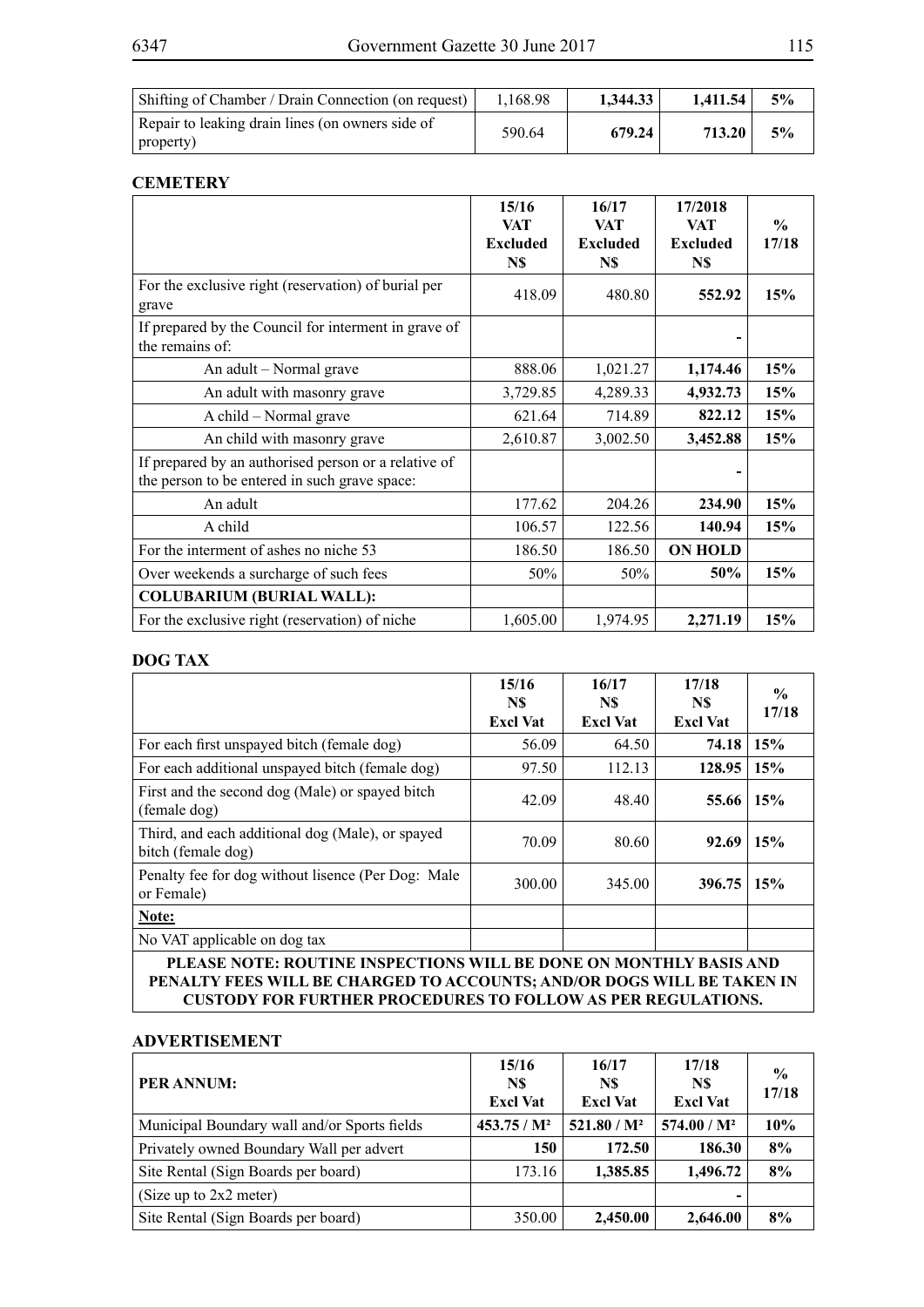| (Size above 2x2 meter)                                                                                                                          |                         |        |        |     |
|-------------------------------------------------------------------------------------------------------------------------------------------------|-------------------------|--------|--------|-----|
| Penalty fee for application not submitted within<br>one month of new bookyear, and/or illegal boards;<br>payment not finalized (PER SIGN BOARD) |                         | 503.13 | 553.44 | 10% |
| PLEASE NOTE: APPLICATION FORM TO BE SUBMITTED EACH YEAR ON/BEFORE 31                                                                            |                         |        |        |     |
|                                                                                                                                                 | JULY                    |        |        |     |
| NEW:                                                                                                                                            |                         |        |        |     |
| <b>Encroachment</b> fees                                                                                                                        | p/m                     | 86.25  | 99.19  | 15% |
| <b>Horizontal Banner per event</b>                                                                                                              | p/e                     | 115.00 | 132.25 | 15% |
| Vertical Banner per event                                                                                                                       | p/e                     | 115.00 | 132.25 | 15% |
| Vertical Banner per event on the lamp pole                                                                                                      | p/e                     | 115.00 | 132.25 | 15% |
| Posters per event per poster                                                                                                                    | p/e                     | 11.50  | 13.23  | 15% |
| Estate agent notice /m2 twelve months                                                                                                           | p/y                     | 500.00 | 550.00 | 10% |
| <b>Auctioneer's notice twelve months</b>                                                                                                        | $\mathbf{p}/\mathbf{y}$ | 287.50 | 330.63 | 15% |
| Air space signs indefinite                                                                                                                      | $\mathbf{p}/\mathbf{y}$ | 575.00 | 661.25 | 15% |
| <b>PLEASE NOTE: APPLICATION FORM TO BE SUBMITTED EACH YEAR ON/BEFORE 31</b><br>JULY, OTHERWISE PENALTY WILL BE APPLICABLE                       |                         |        |        |     |

## **BUILDING REGULATIONS**

|                                                                                                                                                                                                                             | 15/16<br>N\$<br><b>Excl Vat</b> | 16/17<br>N\$<br><b>Excl Vat</b> | 17/18<br>N\$<br><b>Excl Vat</b> | $\frac{0}{0}$<br>17/18 |
|-----------------------------------------------------------------------------------------------------------------------------------------------------------------------------------------------------------------------------|---------------------------------|---------------------------------|---------------------------------|------------------------|
| Copy of erf diagram per copy A3                                                                                                                                                                                             | 10.00                           | 11.50                           | 13.23                           | 15%                    |
| Copy of erf diagram per copy A4                                                                                                                                                                                             | 5.00                            | 5.75                            | 6.61                            | 15%                    |
| Scrutinising of plans of any building, structure<br>or advertising sign submitted in terms of this<br>regulations of approval:                                                                                              |                                 |                                 |                                 |                        |
| Basic charges for any plan or any structure of<br>building                                                                                                                                                                  | 310.75                          | 357.36                          | 410.96                          | 15%                    |
| Additional amount payable based on floor area of<br>building or structure unlimited                                                                                                                                         | 1.51 Per M <sup>2</sup>         | 1.62 Per M <sup>2</sup>         | 1.86 Per<br>M <sup>2</sup>      | 15%                    |
| Boundary wall per meter structure                                                                                                                                                                                           | 1.62 Per M                      | 1.86 Per M                      | 2.20 Per M                      | 15%                    |
| Interim illegal buildings/structure per month/per<br>square meter                                                                                                                                                           | 100.00 $p/m$<br>$p/m^2$         | 115.00 $p/m$<br>$p/m^2$         | 132.30.00<br>$p/m p/m^2$        | 15%                    |
| Contractor signs – per sign per property                                                                                                                                                                                    | 222.04                          | 255.35                          | 293.65                          | 15%                    |
| PENALTY FOR SIGNS NOT PAID (PER SIGN)                                                                                                                                                                                       | 267.50                          | 307.63                          | 353.77                          | 15%                    |
| PENALTY FOR ILLEGAL BUILDING<br><b>ACTIVITIES (New)</b>                                                                                                                                                                     |                                 | 20,000.00                       | 2,000.00                        | new                    |
| Re-inspection after final inspection for purpose<br>of rectifying anomalies as regards:                                                                                                                                     |                                 |                                 |                                 |                        |
| Re-inspection                                                                                                                                                                                                               | 177.62                          | 204.26                          | 234.90                          | 15%                    |
| Re-instatement of expired building building plans<br>after 12 months                                                                                                                                                        | 177.62                          | 204.26                          | 234.90                          | 15%                    |
| Compulsory up front payment of building rubble<br>deposit, refundable upon certification to the Council<br>that no rubble heaps were sighted during the final<br>inspection. (NB** ONLY VALID FOR TWELVE<br><b>MONTHS</b> ) | 583.57                          | 1,750.71                        | 1,890.77                        | 8%                     |
| Plan updated submitted tariff once off (PER<br>PROPERTY IF SUBMITTED BEFORE 31/12/16)                                                                                                                                       |                                 | 250                             | 287.50                          | 15%                    |
| Penalty fee on properties without updated building<br>plans on file                                                                                                                                                         |                                 | 2500                            | 2,500.00                        | $\bf{0}$               |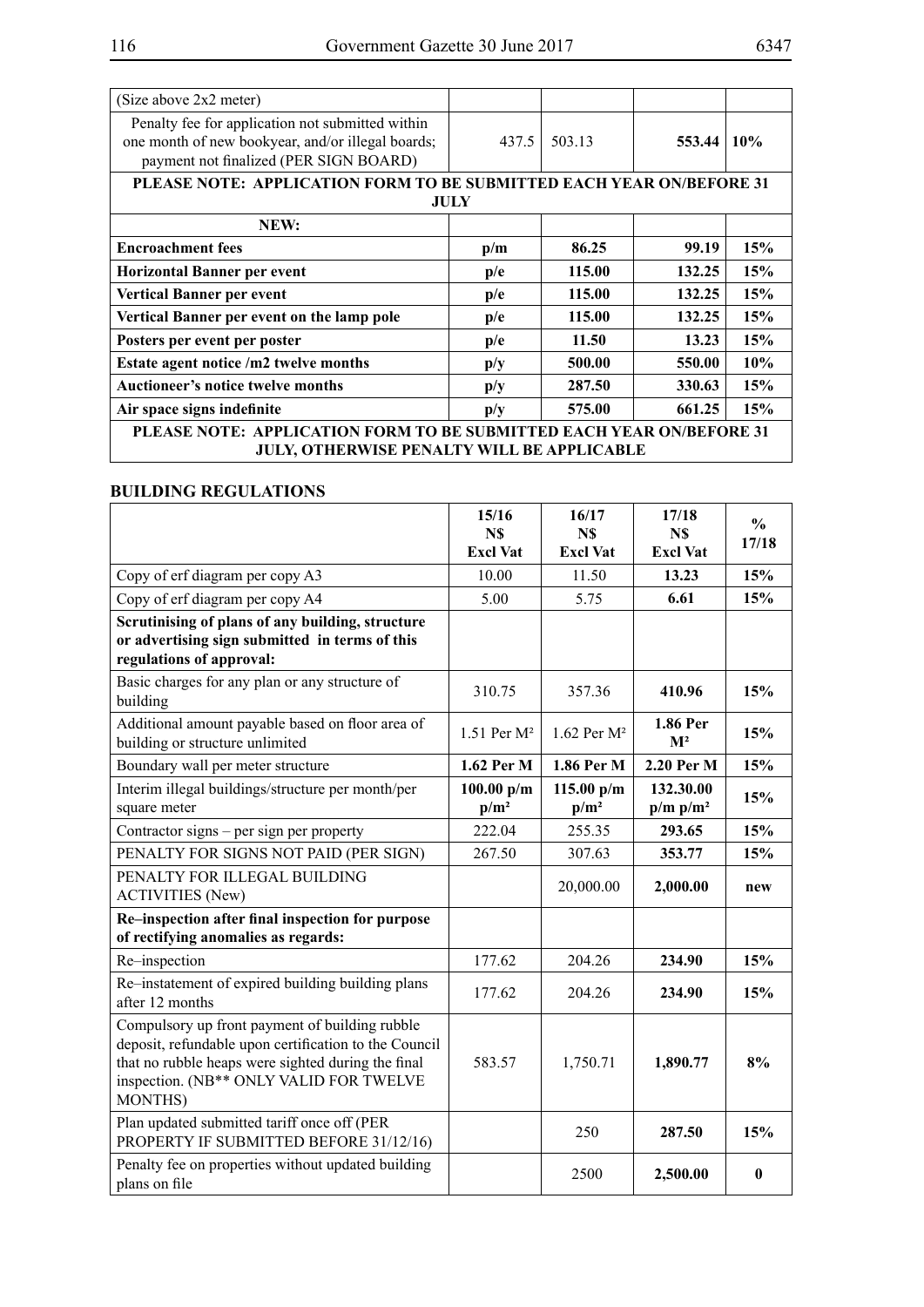#### **PLEASE NOTE: PENALTY FEE APPLICABLE AS FROM 1 JANUARY 2016 IF NO UPDATED BUILDING PLANS ARE ON FILE AT MUNICIPALITY TO AMOUNT OF N\$2,500-00 PER PROPERTY NOT LATER THAN 31 DECEMBER 2015**

PROGRESS REPORT RATE AS FROM 1 JUNE PROGRESS REPORT RATE AS FROM TJUNE<br>2016 P/M<sup>2</sup> FOR VALUATION PURPOSES 2,500.00 3,500.00

#### **FIRE BRIGADE**

| THE FOLLOWING FEES SHALL BE PAID TO THE COUNCIL IN RESPECT OF THE<br><b>FOLLOWING SERVICES BY THE OWNER OR OCCUPIER OF THE PREMISES ON WHICH</b><br><b>SERVICES ARE RENDERED:</b> |                                 |                                 |                                 |                        |
|-----------------------------------------------------------------------------------------------------------------------------------------------------------------------------------|---------------------------------|---------------------------------|---------------------------------|------------------------|
|                                                                                                                                                                                   | 15/16<br>N\$<br><b>Excl Vat</b> | 16/17<br>N\$<br><b>Excl Vat</b> | 17/18<br>N\$<br><b>Excl Vat</b> | $\frac{0}{0}$<br>17/18 |
| <b>FIRE FIGHTING</b>                                                                                                                                                              |                                 |                                 |                                 |                        |
| Fire Protection services compulsary fee per month<br>per property on all ratable properties (New)<br>Residential                                                                  | 210.00                          | 2.42                            | 2.78                            | 15%                    |
| Fire Protection services compulsary fee per month<br>per property on all ratable properties (New)<br>Business & Other excl Residential                                            | 5.25                            | 5.25                            | 6.04                            | 15%                    |
| Any other actual expenses as may be incurred by<br>the Council.                                                                                                                   | <b>Actual Cost</b><br>$+25%$    |                                 |                                 |                        |

#### **MISCELLANEOUS CHARGES**

|                                                                                                        | 15/16                      | 16/17                      | 17/18                      |               |
|--------------------------------------------------------------------------------------------------------|----------------------------|----------------------------|----------------------------|---------------|
| <b>GENERAL: STORES AND EQUIPMENT</b>                                                                   | N\$                        | N\$                        | N\$                        | $\frac{0}{0}$ |
|                                                                                                        | <b>Excl Vat</b><br>$+ VAT$ | <b>Excl Vat</b><br>$+ VAT$ | <b>Excl Vat</b><br>$+ VAT$ | 17/18         |
| <b>LATE PAYMENT CHARGES (DECREASED</b>                                                                 |                            |                            |                            |               |
| <b>FOR NEW YEAR)</b>                                                                                   | 0.480                      | 0.240                      | 0.240                      | $\mathbf{0}$  |
| <b>INTEREST RATE DECREASED FOR 2015/2016, NO INTEREST FOR CLIENTS WITH</b>                             |                            |                            |                            |               |
|                                                                                                        | <b>ARRANGEMENTS</b>        |                            |                            |               |
| <b>COMMISSION ON SALARY DEDUCTIONS</b>                                                                 | 5%                         | $5\%$                      | 5%                         |               |
| <b>AMBULANCE OUTSIDE TOWN</b><br><b>BOUNDARIES</b>                                                     | 4.75 / KM                  | 5.08/KM                    | 5.49 / KM                  | 8%            |
| <b>ISSUING OF CLEARANCE CERTIFICATE</b>                                                                | 133.24                     | 143.90                     | 155.41                     | 8%            |
| <b>C/C MUST INCLUDE BUILDING</b>                                                                       |                            |                            |                            |               |
| <b>COMPLIANCE CERTIFICATE</b>                                                                          |                            |                            |                            |               |
| <b>ISSUING OF VALUATION CERTIFICATE</b>                                                                | 133.24                     | 143.90                     | 155.41                     | 8%            |
| <b>ISSUING OF ENDOWMENT CERTIFICATE</b>                                                                |                            | 143.90                     | 155.41                     | 8%            |
| Debtors namelist on request (VAT Excluded)<br>Printed                                                  | 439.81                     | 474.99                     | 512.99                     | 8%            |
| Debtors namelist (VAT Excluded) Soft Copy<br><b>Excel Format</b>                                       | 267.50                     | 288.90                     | 312.01                     | 8%            |
| These lists will be supplied if paid in advance, and requested with 5 working days in advance, it will |                            |                            |                            |               |
| either be printed or mailed to mail address supplied                                                   |                            |                            |                            |               |
| Reprint of accounts per page                                                                           | 5.35                       | 5.78                       | 6.24                       | 8%            |
| Copies or any other documents per page                                                                 | 5.35                       | 5.78                       | 6.24                       | 8%            |
| Outgoing/Incoming faxes                                                                                | 7.00                       | 7.56                       | 8.16                       | 8%            |
| Dishonored cheques/Debit Orders (Penalty)                                                              | 150.00                     | 162.00                     | 174.96                     | 8%            |
| Sport Field Rental Per Day                                                                             | 100.00                     | 125.00                     | 156.25                     | 25%           |
| Sport field Deposit for event(refundable after<br>inspection)                                          |                            |                            | 1,000.00                   | <b>NEW</b>    |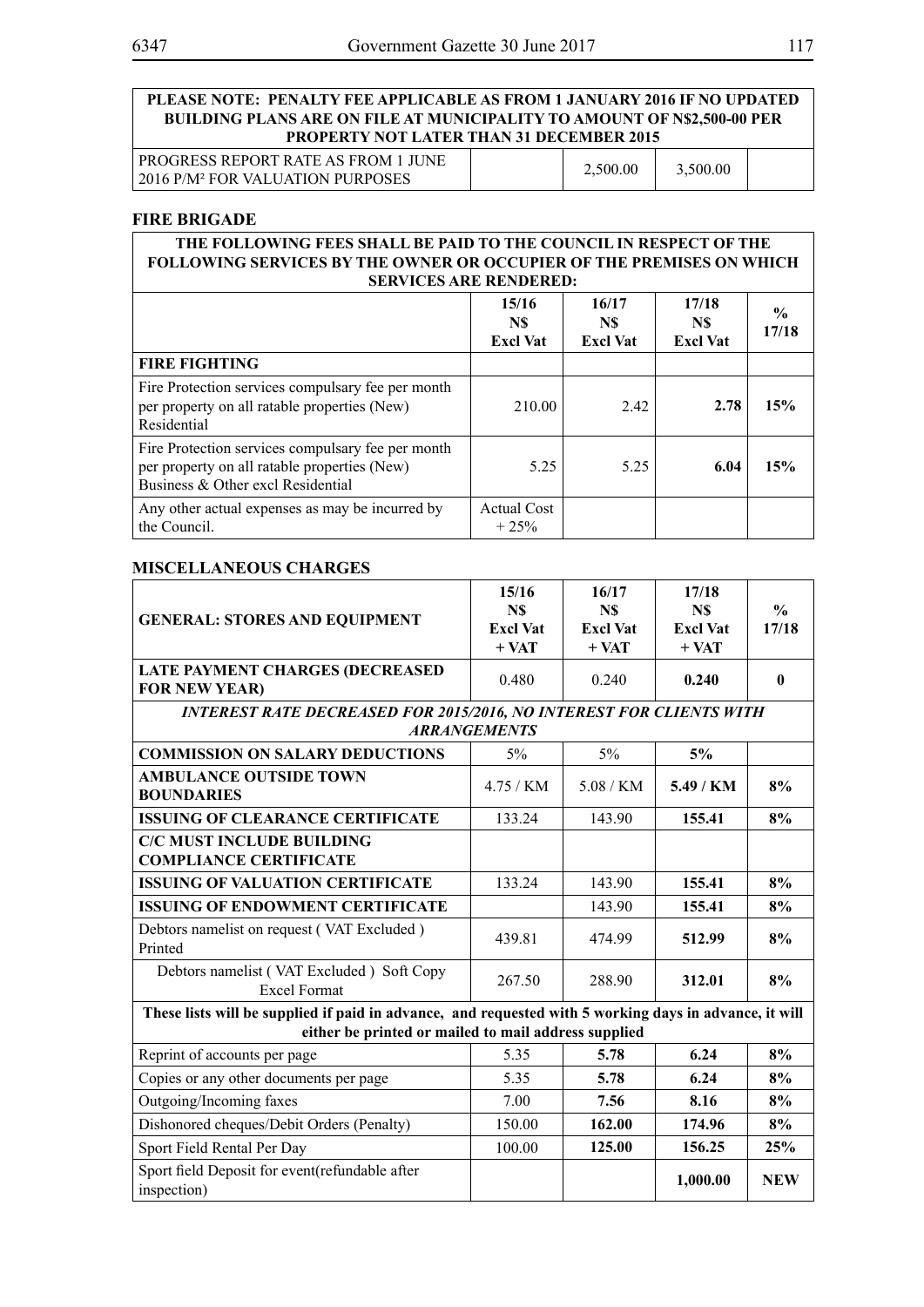| ۰,<br>×<br>۰, |  |
|---------------|--|
|---------------|--|

| Sand Removal on request p/m <sup>3</sup>                           | <b>Quotations</b><br>On request |                                                     |                                                     |          |
|--------------------------------------------------------------------|---------------------------------|-----------------------------------------------------|-----------------------------------------------------|----------|
| Sand Quarry lease per year (as per contract) excl                  | 16500.00                        | 17820.00                                            | 19245.56                                            | 8%       |
| VAT Plus p/m <sup>3</sup> tariff                                   | 20.00 $p/m^3$                   | 23.30 $p/m^3$                                       | 25.20 $p/m^3$                                       |          |
| Sand Quarry Deposit (New)                                          | 5,000.00                        | 5,000.00                                            | 5,000.00                                            | 0        |
| Hangers rental per year excl vat                                   | 1,680.00                        | 1,814.40                                            | 1,959.55                                            | 8%       |
| Hanger Deposit (New)                                               | 550.00                          | 550.00                                              | 550.00                                              | $\bf{0}$ |
| Sand Mining p/m <sup>3</sup> tariff                                |                                 | 20.00 $p/m^3$                                       | $21.60$ p/m <sup>3</sup>                            | 8%       |
| <b>IMPLEMENT CHARGES: (SUNDRIES) - VAT Excluded</b>                |                                 |                                                     |                                                     |          |
| ALL TARIFFS AND MONTHLY TAX INVOICES TO BE ROUNDED OFF (DRY RATES) |                                 |                                                     |                                                     |          |
| Compactor (Per Hour)                                               | 250.00 /H                       | 270.00 /H                                           | 291.60 /H                                           | 8%       |
| Graders (Per Hour)                                                 | 650.00 /H                       | 702.00 /H                                           | 758.16 /H                                           | 8%       |
| Water Tankers (per hour)                                           | $250.00/H +$                    | $270.00$ /H +                                       | $291.60/H +$                                        | 8%       |
|                                                                    | 25.00 /KM                       | 27.00 /KM                                           | 29.20 /KM                                           |          |
| Tipper                                                             | 300.00 /H                       | 324.00 /H                                           | 349.92 /H                                           | 8%       |
| Sand Blasting (per hour) or part thereof                           | 106.33/H                        | 114.84/H                                            | 124.03/H                                            | 8%       |
| Megafoon                                                           | 35.52 / DAY                     | 38.37 / DAY                                         | 41.44 / DAY                                         | 8%       |
| Front end Loader                                                   | 443.18 / H                      | 478.64 / H                                          | 516.93/H                                            | 8%       |
| <b>Red Gravel</b>                                                  | 30.44 / M <sup>3</sup>          | 350.00 / M <sup>3</sup>                             | 385.00 / M <sup>3</sup>                             | 10%      |
| Building sand                                                      | 30.44 / M <sup>3</sup>          | 90.00 / M <sup>3</sup>                              | 99.00 / M <sup>3</sup>                              | 10%      |
| Sifted sand                                                        | 62.57 / M <sup>3</sup>          | 150.00 / M <sup>3</sup>                             | 165.00 / M <sup>3</sup>                             | 10%      |
| Concrete Mixer                                                     | 37.74p/h or<br>222.95p/d        | $40.76$ p/h<br>or 240.79<br>$\mathbf{p}/\mathbf{d}$ | 44.02 $p/h$<br>or 260.10<br>$\mathbf{p}/\mathbf{d}$ | 8%       |
| Chainsaw                                                           | 33.38 / day                     | 100.00 /<br>day                                     | 108.00 /<br>day                                     | 8%       |
| Public address system                                              | 336.77/<br>day                  | 363.72/<br>day                                      | 392.92/<br>day                                      | 8%       |
| Generator only                                                     | 300p/d                          | 324.00 p/d                                          | 349.95 p/d                                          | 8%       |
| Compressor (small)                                                 | 200p/d                          | $216.00$ p/d                                        | 233.28 p/d                                          | 8%       |
| Any other charges not specified:                                   |                                 |                                                     |                                                     |          |
| Actual cost plus surcharges of 25% on such cost plus VAT           |                                 |                                                     |                                                     |          |

### **RENTAL OF MUNICIPAL PROPERTIES**

|                                                                                                                                                                                        | 15/16 | 16/17<br>N\$<br><b>Excl Vat</b> | 17/18<br>N\$<br><b>Excl Vat</b><br>$+$ VAT | $\frac{0}{0}$ |
|----------------------------------------------------------------------------------------------------------------------------------------------------------------------------------------|-------|---------------------------------|--------------------------------------------|---------------|
| <b>Rent of Municipal Chamber P/D</b>                                                                                                                                                   |       | 270.00                          | 21.60                                      | 8%            |
| Where a house is rented or occupied an agreement is entered between the Municipality and the<br>tenant and rent increase can take place as prescribed by the Council from time to time |       |                                 |                                            |               |
| ALL Town leases are subjected to contract                                                                                                                                              |       |                                 |                                            |               |
| Booking of any area (beach etc.) for functions/events per day:                                                                                                                         |       |                                 |                                            |               |
| <b>Site Rentals Events</b>                                                                                                                                                             |       | 1,650.00                        | 1,782.00                                   | 8%            |
| (Penalty if not paid in advance)                                                                                                                                                       |       | 1,000.00                        | 1,000.00                                   | new           |
| Deposit for site rentals (Refundable if complying<br>with regulations)                                                                                                                 |       | 1,000.00                        | 1,000.00                                   | 0             |
| (ILLEGAL USE OF PUBLIC AREAS)                                                                                                                                                          |       | 5,000.00                        | 5,000.00                                   | <b>New</b>    |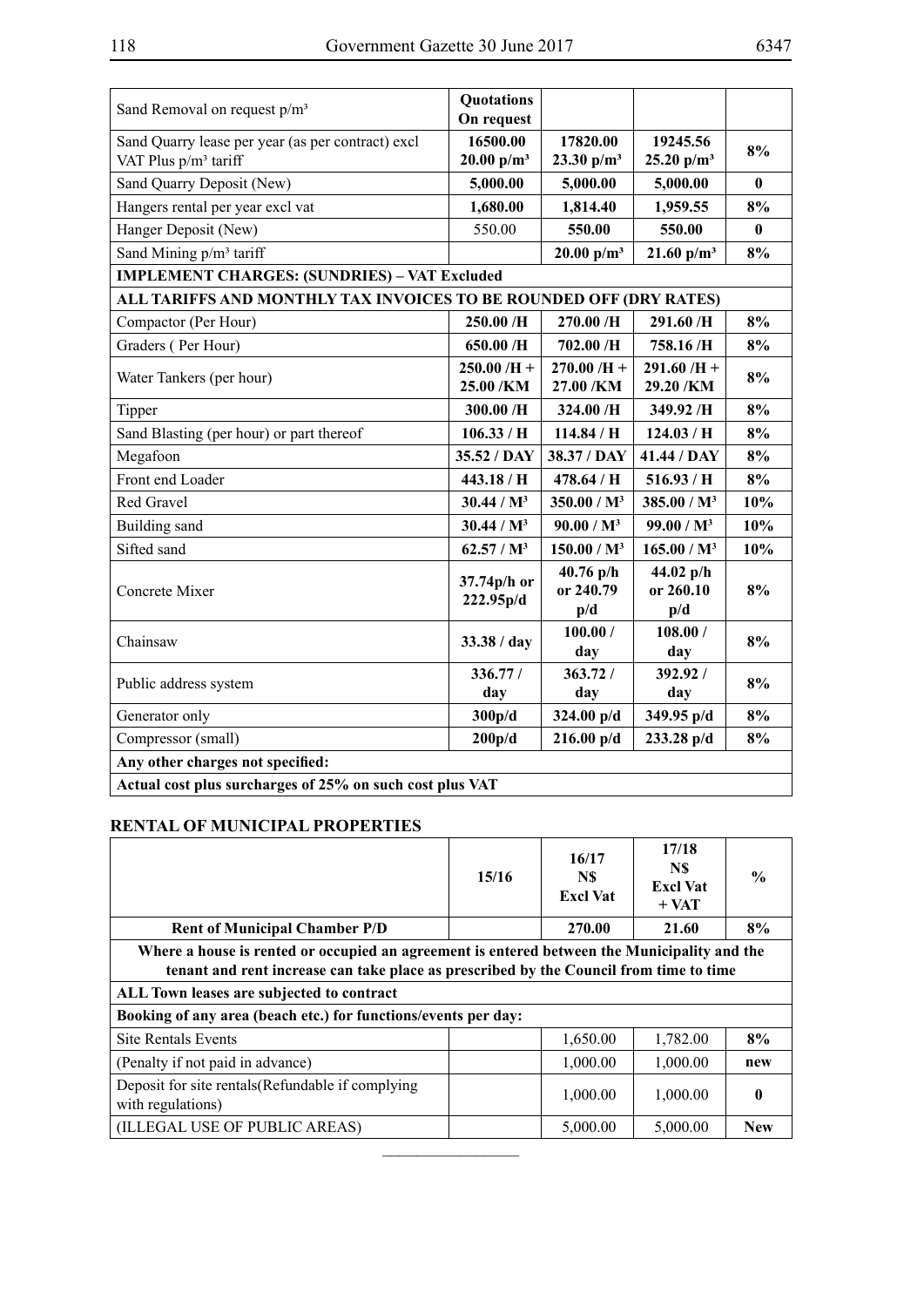### **OTJIWARONGO MUNICIPALITY**

No. 248 2017

#### TARIFFS 2017/2018

In terms of Section 30(1)(u) of Local Authorities Act, 1992 (Act No.23 of 1992) as amended, Otjiwarongo Municipality determined the tariff structure for 2016/2017 financial year as per attached list with effect from 1 July 2017.

Otjiwarongo Municipality has under section 30(i) and 73(i) of the Local Authorities Act, 1992 (Act No. 23 of 1992) determined the charges, fees rates, and other money payable is respect of services rendered by the Council as set out in the Schedule below with effect from 1 July 2017. All tariffs in this schedule are excluding Value Added Tax (VAT).

Tariffs flagged with a \* are exempt from VAT.

#### **RATES AND TAXES**

|                                                            | 2015/16 | 2016/17 | 2017/18 |
|------------------------------------------------------------|---------|---------|---------|
| <b>ORWETOVENI LAND USE</b>                                 |         |         |         |
| Site Value/Land value tariff                               | 0.0458  | 0.0432  | 6%      |
| Improvements value tariff                                  | 0.0063  | 0.0066  | 6%      |
| <b>OTJIWARONGO LAND USE</b>                                |         |         |         |
| Site Value/Land value tariff                               | 0.0458  | 0.0432  | 6%      |
| Improvements value tariff                                  | 0.0092  | 0.0087  | 6%      |
| <b>BUSINESS/INDUSTRIAL/SPECIAL CONSENTS/RESI-</b>          |         |         |         |
| DENTIAL OCCUPATIONS/OTHER LAND USE                         |         |         |         |
| Site Value/Land value tariff                               | 0.0556  | 0.0515  | 8%      |
| Improvements value tariff                                  | 0.0073  | 0.0068  | 8%      |
| Government Institution use tariff [20% reduction will      |         |         |         |
| apply as per LA $73(4)$ (a) (i) ]                          |         |         |         |
| Site/Land value tariff                                     | 0.0618  | 0.0618  | $0\%$   |
| Improvement value tariff                                   | 0.0082  | 0.0082  | $0\%$   |
| Agricultural/Rural use tariff [75% reduction will apply as |         |         |         |
| per LA 73(4)(a) (ii) ]                                     |         |         |         |
| Site/Land value tariff                                     | 0.0515  | 0.0515  | $0\%$   |
| Improvement value tariff                                   | 0.0068  | 0.0068  | $0\%$   |
| Penalty Rate Fee - (LA Sect. 76A)                          |         |         |         |
| Site/Land value tariff                                     | 0.0773  | 0.0773  | $0\%$   |
| Improvement value tariff                                   | 0.0102  | 0.0102  | $0\%$   |

### **CEMETERY**

|                                                       |            | 2016/17 | 2017/18 | Increase /<br><b>Decrease</b> |
|-------------------------------------------------------|------------|---------|---------|-------------------------------|
| <b>CEMETERY GRAVE SPACE</b><br>(PER GRAVE)            | Town       | 1590.00 | 1650.00 | $3.77\%$                      |
| <b>CEMETERY GRAVE SPACE</b><br>(PER GRAVE)            | Orwetoveni | 910.00  | 910.00  | $0.00\%$                      |
| DIGGING/CLOSED OF GRAVES                              | Machine    | 1820.00 | 1950.00 | 7.14%                         |
| <b>GRAVE RESERVATION FEE</b>                          |            | 0.00    | 200.00  | $0.00\%$                      |
| <b>GRAVE RESERVATION ANNUAL</b><br><b>RENEWAL FEE</b> |            | 0.00    | 100.00  | $0.00\%$                      |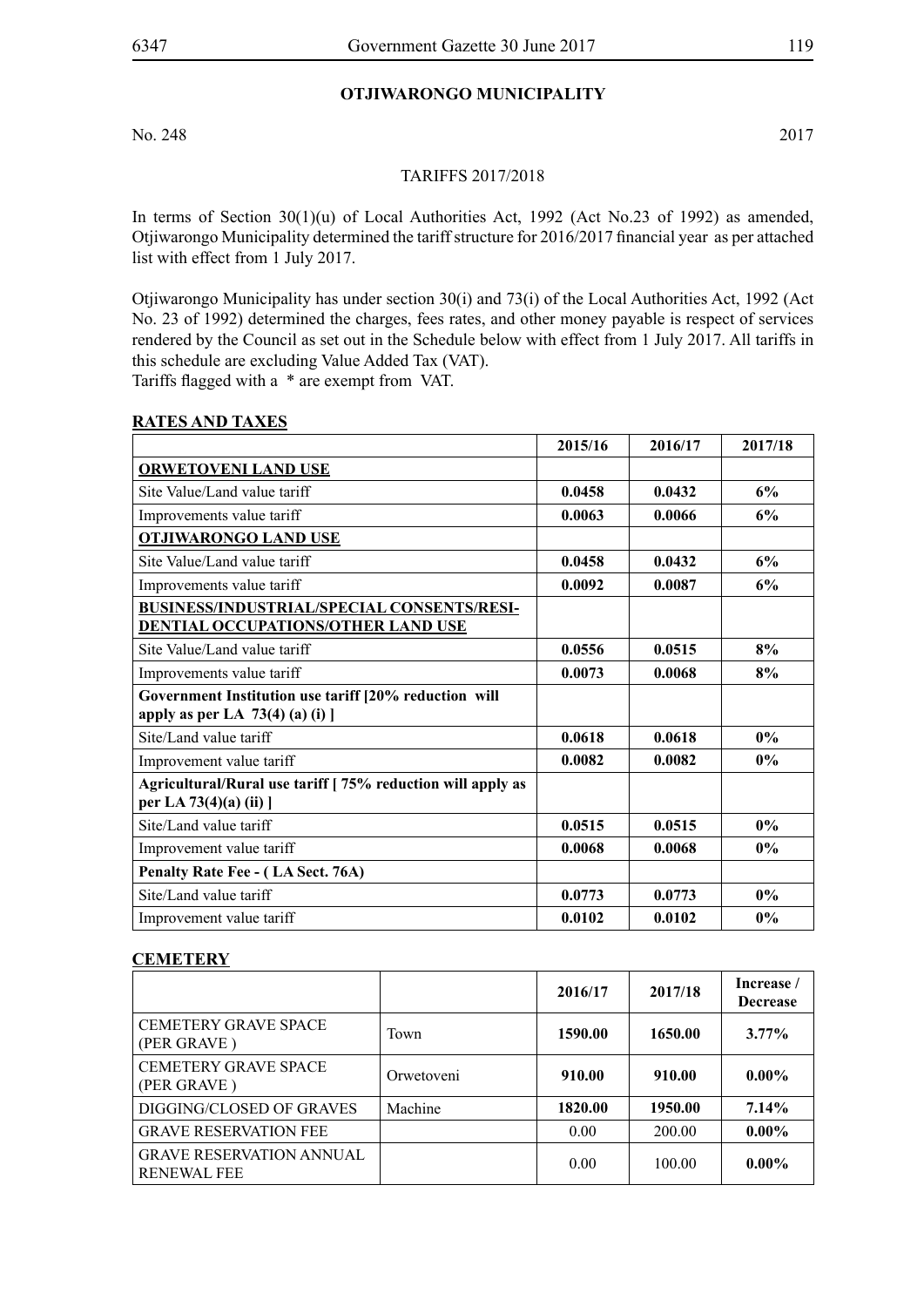|                    | <b>GRAVES RESERVED</b>                                         | Payable by applicant<br>as per tariff during the<br>year of burial | 1820.00 | 1950.00 | 7.14%    |
|--------------------|----------------------------------------------------------------|--------------------------------------------------------------------|---------|---------|----------|
|                    | WALL OF REMEMBERANCE                                           |                                                                    | 320.00  | 340.00  | 6.25%    |
| <b>RE-INTERING</b> |                                                                | per grave                                                          | 2450.00 | 2600.00 | 6.12%    |
| <b>ISTER</b>       | DIGEST FROM FUNERAL REG-                                       |                                                                    | 75.00   | 80.00   | $6.67\%$ |
|                    | <b>INVESTIGATION OF REGISTER</b>                               |                                                                    | 75.00   | 80.00   | $6.67\%$ |
| NOTE:              | <b>DISINTERMENT OF A BODY</b>                                  |                                                                    |         |         |          |
|                    | FAMILY MUST MAKE AN ARRANGEMENT WITH THE UNDERTAKER AND POLICE |                                                                    |         |         |          |
| $\mathfrak{D}$     | MUNICIPALITY MUST BE INFORMED                                  |                                                                    |         |         |          |

## **FIRE-BRIGADE**

| <b>ALLOWANCES PAYABLE:</b>                                                                                             | 2016/17 | 2017/18 | <b>Increase</b> |
|------------------------------------------------------------------------------------------------------------------------|---------|---------|-----------------|
| 1. CALL OUTS: AFTER HOURS ONLY                                                                                         |         |         |                 |
| 1.1 FIRE CHIEF, DEPUTY CHIEF, STATION OFFICER                                                                          |         |         |                 |
| per call for all fires and incidents                                                                                   | 100.00  | 106.00  | $6.00\%$        |
| 1.2 FIRE CHIEF, DEPUTY CHIEF, STATION<br><b>OFFICER, FIREMEN to PLATOON LEADER and NON</b><br><b>PERMANENT MEMBERS</b> |         |         |                 |
| per half hour or part thereof for all fires and incidents                                                              | 46.20   | 48.97   | $6.00\%$        |
| 2. PRACTICES:                                                                                                          |         |         |                 |
| (FOUR PRACTICE SESSIONS PER MONTH PLUS<br>STANDBY SERVICES INCLUDED)                                                   |         |         |                 |
| <b>FIRE-MAN</b>                                                                                                        |         |         |                 |
| PER PRACTICE SESSION                                                                                                   | 81.40   | 86.28   | $6.00\%$        |
| FULL MONTH (FOUR PRACTICE SESSIONS)                                                                                    | 319.00  | 338.13  | $6.00\%$        |
| <b>SENIOR FIREMAN</b>                                                                                                  |         |         |                 |
| PER PRACTICE SESSION                                                                                                   | 83.00   | 87.98   | $6.00\%$        |
| FULL MONTH (EIGHT PRACTICE SESSIONS)                                                                                   | 332.00  | 351.91  | $6.00\%$        |
| <b>LEADING FIREMAN</b>                                                                                                 |         |         |                 |
| PER PRACTICE SESSION                                                                                                   | 86.00   | 91.16   | $6.00\%$        |
| FULL MONTH (EIGHT PRACTICE SESSIONS)                                                                                   | 344.00  | 364.63  | $6.00\%$        |
| <b>PLATOON LEADER</b>                                                                                                  |         |         |                 |
| PER PRACTICE SESSION                                                                                                   | 89.00   | 94.34   | $6.00\%$        |
| FULL MONTH (EIGHT PRACTICE SESSIONS)                                                                                   | 356.00  | 377.36  | $6.00\%$        |
| <b>STATION OFFICER</b>                                                                                                 |         |         |                 |
| PER PRACTICE SESSION                                                                                                   | 90.00   | 95.40   | $6.00\%$        |
| FULL MONTH (EIGHT PRACTICE SESSIONS)                                                                                   | 360.00  | 381.59  | $6.00\%$        |
| <b>DEPUTY FIRE CHIEF</b>                                                                                               |         |         |                 |
| PER PRACTICE SESSION                                                                                                   | 100.00  | 106.00  | $6.00\%$        |
| FULL MONTH (EIGHT PRACTICE SESSIONS)                                                                                   | 400.00  | 424.00  | $6.00\%$        |
| <b>FIRE CHIEF</b>                                                                                                      |         |         |                 |
| PER PRACTICE SESSION                                                                                                   | 110.00  | 116.60  | $6.00\%$        |
| FULL MONTH (EIGHT PRACTICE SESSIONS)                                                                                   | 440.00  | 466.40  | $6.00\%$        |
| 3. ORWETOVENI FIRE-STATION HOUSE:                                                                                      |         |         |                 |
| ALLOWANCE PER MONTH                                                                                                    | 110.00  | 116.60  | $6.00\%$        |

## **TRAFFIC CONTROL FEES**

|  | <b>ALLOWANCES PAYABLE:</b> | 2016/1′ | 2017/18 | Increase |
|--|----------------------------|---------|---------|----------|
|--|----------------------------|---------|---------|----------|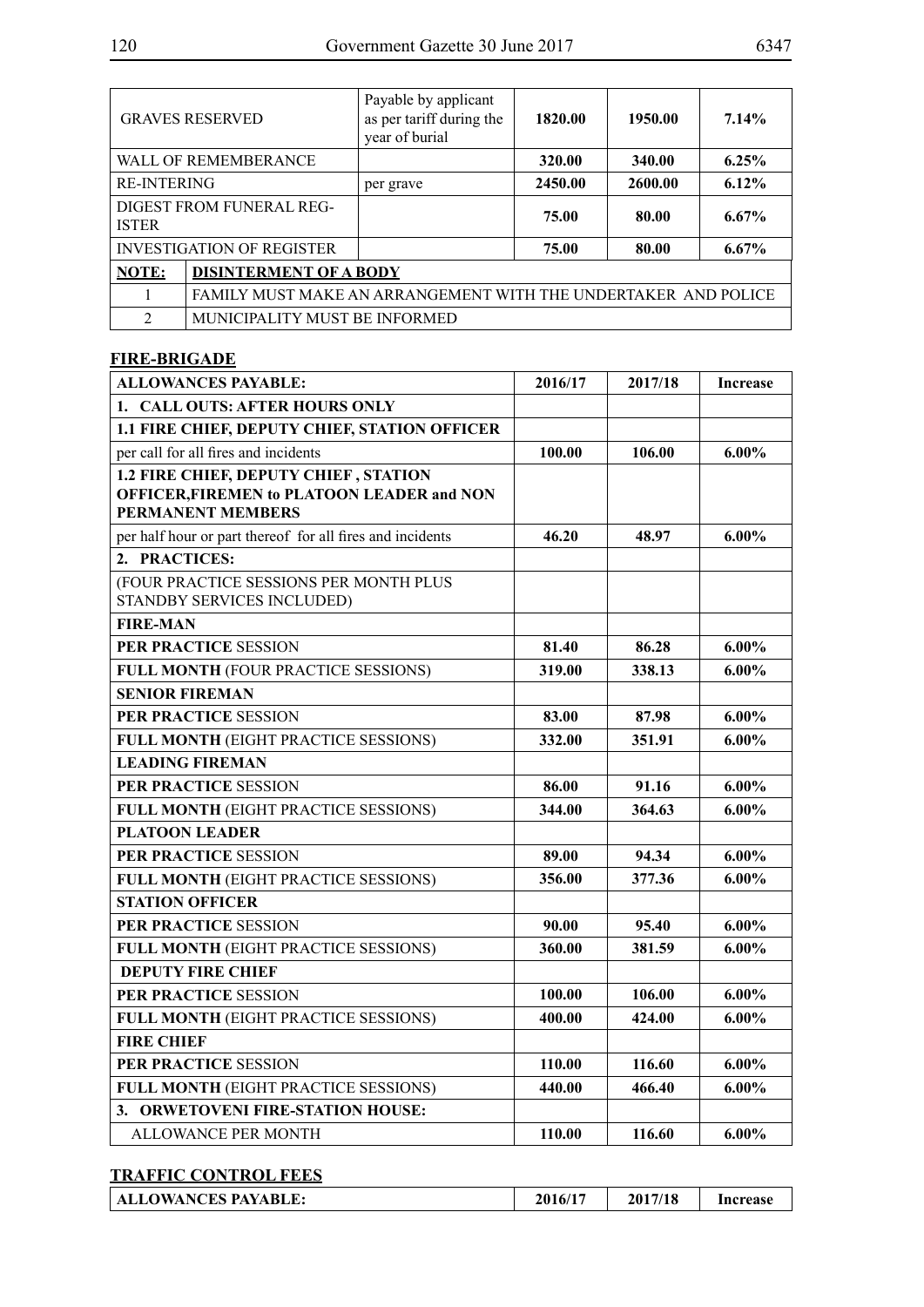| 1. ESCORT FEES:                                                          |                      |                      |          |
|--------------------------------------------------------------------------|----------------------|----------------------|----------|
| 1.1 Presidential Escorts                                                 | NO.<br><b>CHARGE</b> | NO.<br><b>CHARGE</b> |          |
| 1.2 Escorts for Military Convoys                                         | NO.<br><b>CHARGE</b> | NO.<br><b>CHARGE</b> |          |
| 1.3 OTHER (Street prosessions like sport, carneval, funeral,<br>$etc.$ ) |                      |                      |          |
| During working hours                                                     | NO.<br><b>CHARGE</b> | NO.<br><b>CHARGE</b> |          |
| After Hours - Per Vehicle / hour                                         | 127.20               | 134.83               | $6.00\%$ |
| 1.4 Road Signs Deposit                                                   | 1060.00              | 1,123.60             | $6.00\%$ |

## **ANIMAL POUNDING FEES**

| <b>ALLOWANCES PAYABLE:</b>                               |                     | 2015/16 | 2016/17 | 2017/18 | <b>Increase</b> |
|----------------------------------------------------------|---------------------|---------|---------|---------|-----------------|
| <b>POUND FEES</b>                                        | per animal          | 214.00  | 226.84  | 250.00  | $9.26\%$        |
| <b>FEES FOR GRAZING /FEED-</b><br><b>ING</b>             | per day             | 80.00   | 84.80   | 95.00   | 10.74%          |
| Fees are doubled in respect of ani-<br>mals fed in pound |                     |         |         |         |                 |
| <b>DRIVING FEES</b>                                      | per km              | 21.00   | 22.26   | 25.00   | 10.96%          |
| <b>DAMAGE ASSESSMENT FEES</b>                            | per assess-<br>ment | 490.00  | 519.40  | 580.00  | 10.45%          |
| <b>MUNICIPAL BRAND FEE</b>                               | per animal          | 61.00   | 64.66   | 80.00   | 19.18%          |

## **ENVIRONMENTAL HEALTH**

|                                                    | 2016/17                      | 2017/18                      | <b>Increase</b> |
|----------------------------------------------------|------------------------------|------------------------------|-----------------|
| <b>REGISTRATION AND INSPECTION FEES (BUSINESS-</b> |                              |                              |                 |
| $ES$ ):                                            |                              |                              |                 |
| <b>LOW RISK</b>                                    | 245.00                       | 259.70                       | $6.00\%$        |
| <b>MEDIUM RISK</b>                                 | 660.00                       | 670.00                       | $6.00\%$        |
| <b>HIGH RISK</b>                                   | 1600.00                      | 1696.00                      | $6.00\%$        |
| LATE CHARGE ON RE-REGISTRATION [PER MONTH]         | $50\%$ of<br>tariff          | $50\%$ of<br>tariff          |                 |
| PENALTY - ILLEGAL OPERATION                        | 3200.00                      | 3392.00                      | $6.00\%$        |
| <b>FUMIGATION</b>                                  |                              |                              |                 |
| FOR EVERY 20 M2 AIRSPACE OR PART THEREOF           | <b>Actual cost</b><br>$+20%$ | <b>Actual cost</b><br>$+20%$ |                 |
| <b>ABATTOIR INSPECTION FEES:</b>                   |                              |                              |                 |
| <b>CATTLE</b>                                      | 47.70                        | 51.00                        | $6.00\%$        |
| CALVES (UP TO 100 KG.)                             | 28.62                        | 30.33                        | $6.00\%$        |
| <b>SHEEP</b>                                       | 19.08                        | 20.22                        | $6.00\%$        |
| <b>GOATS</b>                                       | 19.08                        | 20.22                        | $6.00\%$        |
| <b>PIGS</b>                                        | 38.16                        | 40.45                        | $6.00\%$        |
| PORKLINGS (UP TO 20 KG.)                           | 19.08                        | 20.22                        | $6.00\%$        |
| <b>DOG TAX:</b>                                    |                              |                              |                 |
| FOR EVERY UNCASTRATED BITCH                        | 31.80                        | 33.00                        | $6.00\%$        |
| ANY OTHER DOG EXCEPT AN UNCASTRATED BITCH -        |                              |                              |                 |
| <b>ONE DOG</b>                                     | 10.60                        | 11.24                        | $6.00\%$        |
| <b>MORE THAN TWO DOGS - PER DOG</b>                | 31.80                        | 33.00                        | $6.00\%$        |
| <b>PENALTIES:</b>                                  |                              |                              |                 |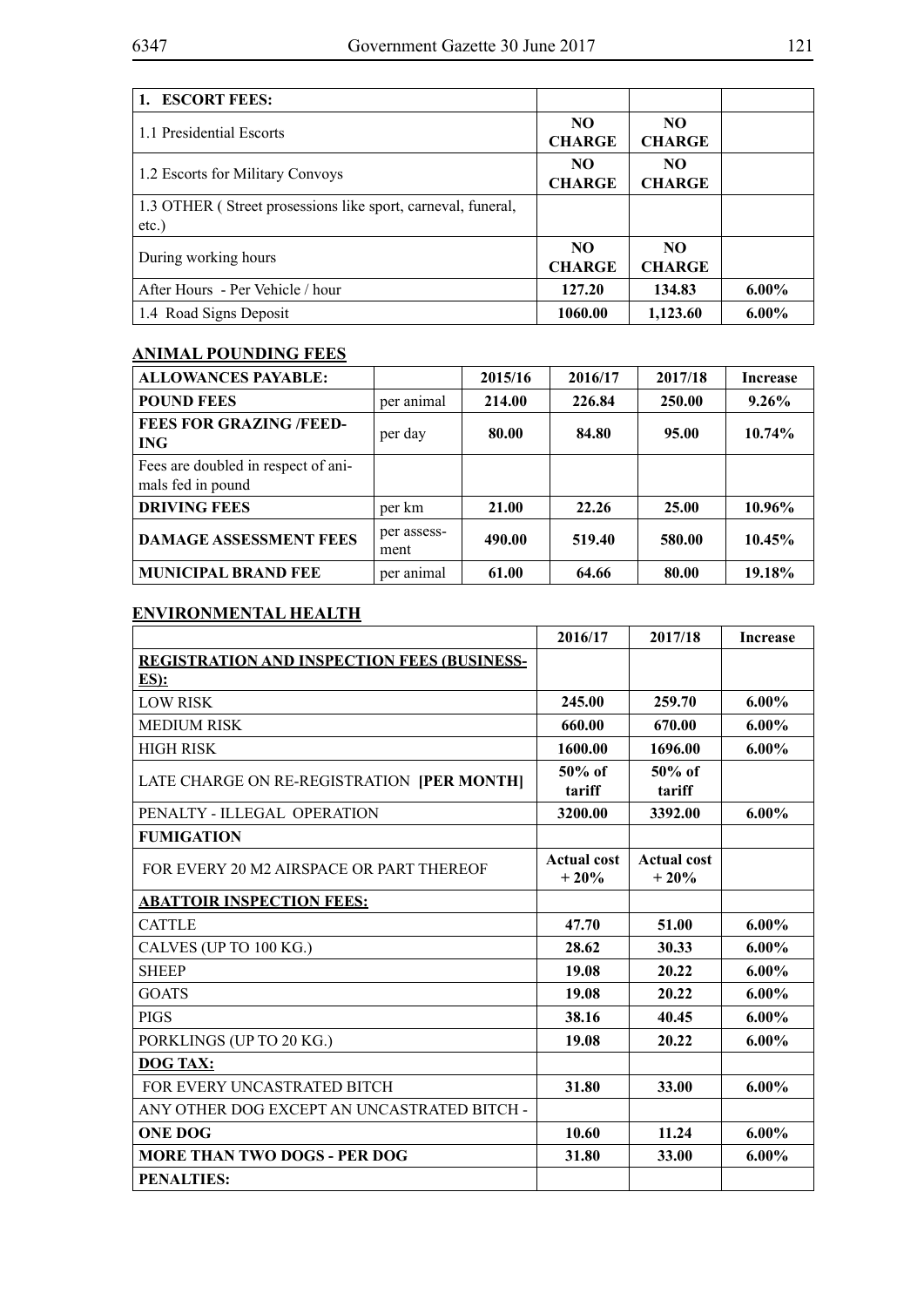| A FINE OF 10% PER MONTH OR PART THEREOF WILL<br>BE CHARGED WITH EFFECT FROM 1 MARCH EACH<br>YEAR. |        |        |          |
|---------------------------------------------------------------------------------------------------|--------|--------|----------|
| <b>BEE KEEPING FEES</b>                                                                           |        |        |          |
| Permit for the keeping of Bees inside Municipal Boundary                                          | 424.00 | 449.44 | $6.00\%$ |
| <b>REMOVAL AND DISPOSAL OF CARCASSES:</b>                                                         |        |        |          |
| <b>LARGE STOCK/OTHER</b>                                                                          | 154.00 | 200.00 | 30%      |
| <b>SMALL STOCK</b>                                                                                | 55.00  | 70.00  | 27%      |

## **RENT: MUNICIPAL FACILITIES**

|                                                                  |              | 2015/16          | 2016/17          | 2017/18     | <b>Increase</b> |
|------------------------------------------------------------------|--------------|------------------|------------------|-------------|-----------------|
| <b>SHOW HALL</b>                                                 | per occasion | 2200             | 2200             | 2500        | 12.00%          |
| <b>SHOW HALL - REFUNDABLE DE-</b><br><b>POSIT PAYABLE</b>        | per occasion | 2000             | 3000             | 3300        | 9.09%           |
| PREPARATION FEE OF HALLS<br>(BEFORE THE OCCASION)                | per occasion |                  | 150              | <b>200</b>  | 25.00%          |
| PARESIS COFFEE STANDS                                            | per occasion | 350              | 350              | 400         | 12.50%          |
| <b>LECTURE HALL</b>                                              | per occasion |                  | 500              | 1500        | 66.67%          |
| <b>LECTURE HALL - REFUNDABLE</b><br><b>DEPOSIT PAYABLE</b>       | per occasion |                  | 1500             | 2000        | 25.00%          |
| <b>SWANEVELDER HALL</b>                                          | per occasion | 1500             | 1000             | <b>1500</b> | 33.33%          |
| <b>SWANEVELDER HALL - REFUND-</b><br><b>ABLE DEPOSIT PAYABLE</b> | per occasion | 2000             | 3000             | 3000        | $0.00\%$        |
| <b>SECONDARY SCHOOL</b>                                          | per year     | 4800             | 4800             | 4800        | $0.00\%$        |
| PRIMARY SCHOOL                                                   | per year     | 2400             | 2400             | 4800        | 50.00%          |
| <b>TARR FIELD</b>                                                | per occasion | 160              | 160              | 1500        | 89.33%          |
| <b>TARR FIELD - CARS SPINNING</b>                                | per occasion | $\mathbf{0}$     | $\mathbf{0}$     | 3000        | 100.00%         |
| <b>RENT STABLES FOR ONE LARGE</b><br><b>STOCK PER HEAD</b>       | per day      | 35               | 35               | 120         | 70.83%          |
| <b>RENT STABLES FOR ONE SMALL</b><br><b>STOCK PER HEAD</b>       | per day      | 8                | 8                | 30          | 73.33%          |
| PARESIS SPORT GROUNDS PER<br><b>FIELD</b>                        | per occasion | 1150             | 1150             | 1500        | 23.33%          |
| <b>MOKATI SPORT GROUNDS PER</b><br><b>FIELD</b>                  | per occasion | 1150             | 1150             | 1500        | 23.33%          |
| <b>SPORT GROUND - REFUNDABLE</b><br><b>DEPOSIT PAYABLE</b>       | per occasion | 1000             | 1000             | 1500        | 33.33%          |
| PARESIS SPORT GROUNDS PER<br><b>PRACTICE</b>                     | per occasion | 90               | 90               | <b>100</b>  | 10.00%          |
| <b>MOKATI SPORT GROUNDS PER</b><br><b>PRACTICE</b>               | per occasion | 90               | 90               | <b>100</b>  | 10.00%          |
| <b>TENNIS COURT</b>                                              | per occasion | 160              | 160              | 200         | 20.00%          |
| TENNIS COURT PER PRACTICE                                        | per occasion | 30               | 30               | 30          | $0.00\%$        |
| <b>NETBALL COURT</b>                                             | per occasion | 160              | 160              | <b>200</b>  | 20.00%          |
| NETBALL COURT PRACTICE                                           | per occasion | 30               | 30               | 50          | 40.00%          |
| <b>KEY / PAD LOCK DEPOSIT</b>                                    | per occasion | $\boldsymbol{0}$ | $\mathbf{0}$     | 150         | $0.00\%$        |
| <b>POP-UP MARKETS</b>                                            | Per occasion | $\boldsymbol{0}$ | $\boldsymbol{0}$ | 300         | $\frac{0}{0}$   |
| <b>BRAAI FACILITIES</b>                                          | Per Stand    | $\boldsymbol{0}$ | $\boldsymbol{0}$ | <b>100</b>  | $\frac{0}{0}$   |
| <b>INDIVIDUAL ACCESS CARDS</b>                                   | Per year     | $\boldsymbol{0}$ | $\boldsymbol{0}$ | 100         | $\frac{0}{0}$   |

**TOWN PLANNING**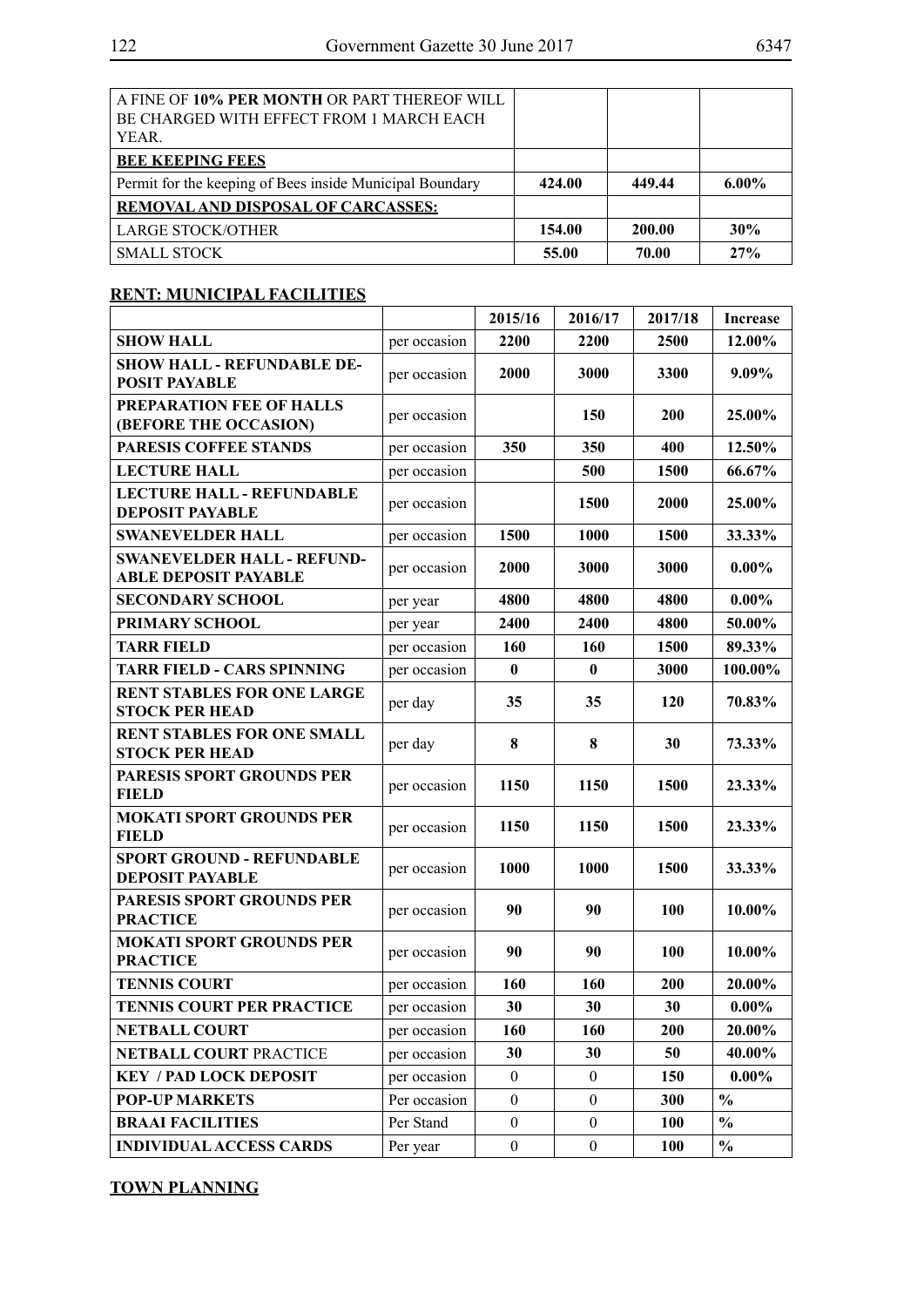|                                                            | 2016/17                       | 2017/18                      | <b>Increase</b>              |
|------------------------------------------------------------|-------------------------------|------------------------------|------------------------------|
| <b>EXCEEDINGS:</b>                                         |                               |                              |                              |
| 1.1 STOEP AND CONCRETE ROOFS - PER YEAR                    | 73.00                         | 80.00                        | $9.59\%$                     |
| 1.2 FLATS WITH COMMON BALCONY - PER YEAR                   | 73.00                         | 80.00                        | 9.59%                        |
| <b>1.3 BALCONIES - PER YEAR</b>                            | 125.00                        | 135.00                       | 8.00%                        |
| 1.4 BALCONY ROOMS - PER YEAR                               | 210.00                        | 230.00                       | 9.52%                        |
| 2. APPROVAL OF BUILDING PLANS:                             |                               |                              |                              |
| 2.1 Tariff per $m^2$ building (extension)                  | N\$7 / max<br><b>N\$ 2500</b> | NS7/max<br><b>N\$ 2500</b>   |                              |
| 2.2 Submission of building plan - Non refundable Deposit   | 0.00                          | 0.00                         | $0.00\%$                     |
| 2.3 Re submisssion of building plans due to non compliance | 130.00                        | 150.00                       | 15.38%                       |
| 2.4 PENALTY - ILLEGAL OPERATION                            | 3000.00                       | 3500.00                      | 16.67%                       |
| 2.5 Admin fees for building plans lapse                    | 400.00                        | 450.00                       | 12.50%                       |
| 2.6 Renting of side walks                                  | 5.00                          | 5.50                         | 10.00%                       |
| 2. PHOTOCOPIES:                                            |                               |                              |                              |
| 2.1 GENERAL COPIES - A4                                    | 25.00                         | 27.00                        | 8.00%                        |
| 2.2 LARGE COPIES<br>$- A3$                                 | 31.00                         | 33.00                        | 6.45%                        |
| 3. TOWN MAP:                                               |                               |                              |                              |
| COPY OF TOWN MAP                                           | <b>Actual cost</b><br>$+10%$  | <b>Actual cost</b><br>$+10%$ | <b>Actual cost</b><br>$+10%$ |

## **SEWERAGE**

|                                                                                                                                                |                                | 2016/17 | 2017/18 | <b>Increase</b> |
|------------------------------------------------------------------------------------------------------------------------------------------------|--------------------------------|---------|---------|-----------------|
| LEVY:                                                                                                                                          |                                |         |         |                 |
| Residential 1                                                                                                                                  | per main connection            | 73.00   | 80.00   | 9.59%           |
| Residential 2                                                                                                                                  | per every living unit          | 73.00   | 80.00   | 9.59%           |
| Institutional                                                                                                                                  | per main connection            | 73.00   | 80.00   | 9.59%           |
| Schools / Hostels                                                                                                                              | per every 5 pupils             | 73.00   | 80.00   | 9.59%           |
| Hotels                                                                                                                                         | per every 4 rooms              | 143.00  | 157.00  | 9.79%           |
| Private Hospitals                                                                                                                              | per every 10 beds              | 143.00  | 157.00  | 9.79%           |
| Business for every 200 sqm floor<br>space                                                                                                      | per every 200/m floor<br>space | 143.00  | 157.00  | 9.79%           |
| Municipality                                                                                                                                   | every urinal/basi              | 60.00   | 65.00   | 8.33%           |
| Dry Toilet System                                                                                                                              | every toilet                   | 33.00   | 36.00   | 9.09%           |
| <b>SEWERAGE BLOCKAGES:</b>                                                                                                                     |                                |         |         |                 |
| 4.1 OPENING AND CLEANING OF BLOCKAGES -                                                                                                        |                                |         |         |                 |
| <b>WORKING HOURS</b>                                                                                                                           |                                | 385.00  | 420.00  | 9.09%           |
| <b>AFTER HOURS</b>                                                                                                                             |                                | 715.00  | 785.00  | 9.79%           |
| 4.2 IF ANY ADDISIONAL WORK IS RENDERED TO<br>REMOVE THE CAUSE OF THE BLOCKAGE, THE COST<br>IS CALCULATED ON A BASIS OF ACTUAL COST PLUS<br>15% |                                |         |         |                 |
| REMOVAL OF SEWERAGE WATER PER LOAD OF                                                                                                          |                                |         |         |                 |
| <b>4536 LITRES-</b>                                                                                                                            |                                |         |         |                 |
| <b>TOWN</b>                                                                                                                                    |                                | 495.00  | 550.00  | 11.11%          |
| PERI-URBAN (OUTSIDE TOWN within 10km radius)<br>PER CALL OUT                                                                                   |                                | 495.00  | 550.00  | 11.11%          |
| KILOMETER CHARGE                                                                                                                               |                                | 33.00   | 35.00   | 6.06%           |
| <b>NAMPOWER</b>                                                                                                                                |                                | 715     | 775     | 8.39%           |
| <b>NAMWATER</b>                                                                                                                                |                                | 880     | 960     | 9.09%           |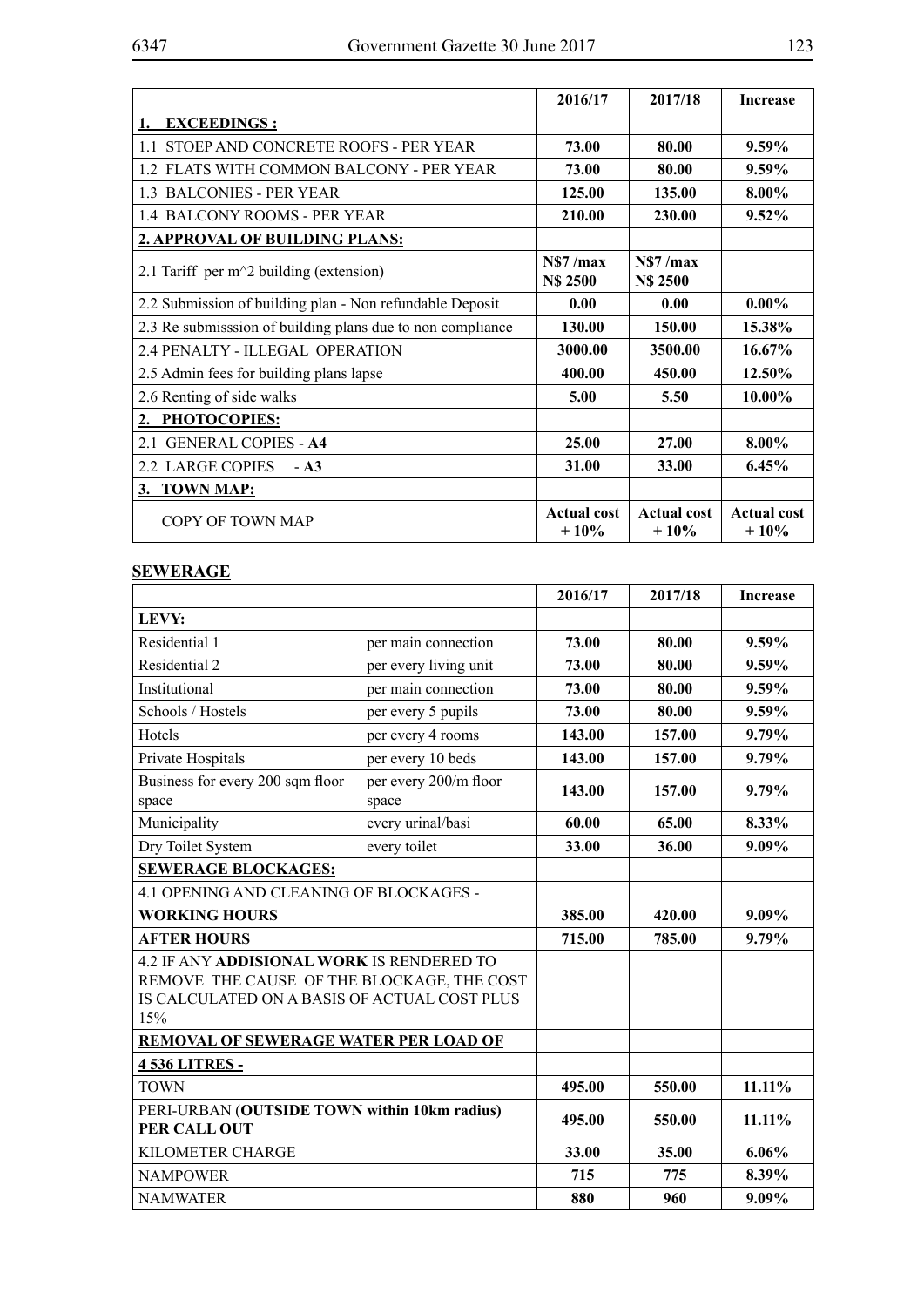| OTJITAZU                  | 990  | 1080 | $9.09\%$ |
|---------------------------|------|------|----------|
| <b>NDF SHOOTING RANGE</b> | 1100 | 1200 | 9.09%    |

## **SANITATION**

|                                                      |          | 2016/17            | 2017/18            | <b>Increase</b> |
|------------------------------------------------------|----------|--------------------|--------------------|-----------------|
| <b>BUSINESS</b>                                      |          |                    |                    |                 |
| Basic Charge if Municipal Services are not used      | per erf  | 147.40             | 160.00             |                 |
| <b>ONE REMOVALS PER WEEK FOR ONE BIN</b>             | per bin  | 147.40             | 160.00             | 9%              |
| TWO REMOVALS PER WEEK FOR ONE BIN                    | per bin  | 246.40             | 270.40             | 10%             |
| <b>THREE REMOVALS PER WEEK FOR ONE</b><br><b>BIN</b> | per bin  | 330.00             | 363.00             | 10%             |
| <b>FIVE REMOVALS PER WEEK FOR ONE BIN</b>            | per bin  | 489.50             | 540.00             | 10%             |
| REFUSE BIN Replacement                               | per bin  | <b>Actual cost</b> | <b>Actual cost</b> |                 |
| REFUSE BIN Hire per day                              | per bin  | 81.40              | 90.00              | $11\%$          |
| SKIP CONTAINER Hire per day                          | per skip | 817.30             | 900.00             | 10%             |
| <b>DOMESTIC</b>                                      |          |                    |                    |                 |
| Basic Charge if Municipal Services are not used      | per erf  | 121.00             | 121.00             |                 |
| <b>ONE REMOVALS PER WEEK FOR ONE BIN</b>             | per bin  | 121.00             | 121.00             | $-0\%$          |
| <b>TWO REMOVALS PER WEEK FOR ONE BIN</b>             | per bin  | 201.30             | 201.30             | $0\%$           |
| <b>THREE REMOVALS PER WEEK FOR ONE</b><br><b>BIN</b> | per bin  | 268.40             | 268.40             | $-0\%$          |
| <b>FIVE REMOVALS PER WEEK FOR ONE BIN</b>            | per bin  | 403.70             | 403.70             | $-0\%$          |
| <b>CLEANING OF VACANT PRIVATE ERVEN</b>              | p/sqm    | 6.00               | 6.50               | 8%              |
| <b>ILLEGAL DUMPING</b>                               | per load | 1700.00            | 2000.00            | 18%             |

#### **WATER TARIFFS**

|                                                               |                           | 2016/17 | 2017/18 | <b>Increase</b> |
|---------------------------------------------------------------|---------------------------|---------|---------|-----------------|
| <b>CONVENTIONAL WATER - RESI-</b><br><b>DENTIAL/OTHER USE</b> | <b>PER CUBIC METER</b>    | 26.30   | 27.00   | 2.66%           |
| <b>CONVENTIONAL WATER - BUSI-</b><br><b>NESS USE</b>          | <b>PER CUBIC METER</b>    | 32.50   | 37.00   | 13.85%          |
| PRE PAID WATER - RESIDENTIAL<br><b>USE</b>                    |                           |         |         |                 |
| Tariff 1 - First 6000 liters per month                        | <b>PER CUBIC METER</b>    | 12.00   | 14.00   | 16.67%          |
| Tariff 2 - Above 6000 up to 15000 liters<br>per month         | <b>PER CUBIC METER</b>    | 26.00   | 28.00   | 7.69%           |
| Tariff 3 - Above 15000 liters per month                       | PER CUBIC METER           | 38.88   | 38.88   | $0.00\%$        |
| <b>Tariff 4 - Pensioners First 3000 litres</b><br>per month   | <b>PER CUBIC METER</b>    | Free    | Free    | $0.00\%$        |
| <b>Tariff 5 - Pensioners Above 3000 litres</b><br>per month   | PER CUBIC METER           | 38.88   | 38.88   | $0.00\%$        |
| PRE PAID WATER - INFORMAL<br><b>USE</b>                       | <b>PER CUBIC METER</b>    | 43.20   | 45.00   | 4.17%           |
| <b>BASIC CHARGES - ALL ERVEN</b>                              | <b>PER MONTH</b>          | 33.00   | 36.00   | 9.09%           |
| <b>SEWERAGE WATER</b>                                         | PER CUBIC METER           | 12.48   | 13.50   | 8.17%           |
| <b>PRICE OF TOKEN - Cost recovery</b>                         |                           |         |         |                 |
| <b>OTHER</b>                                                  |                           |         |         |                 |
|                                                               |                           |         |         |                 |
| 15 mm NEW CONNECTION                                          | PER CONNECTION<br>(METER) | 4576    | 4576    | $0.00\%$        |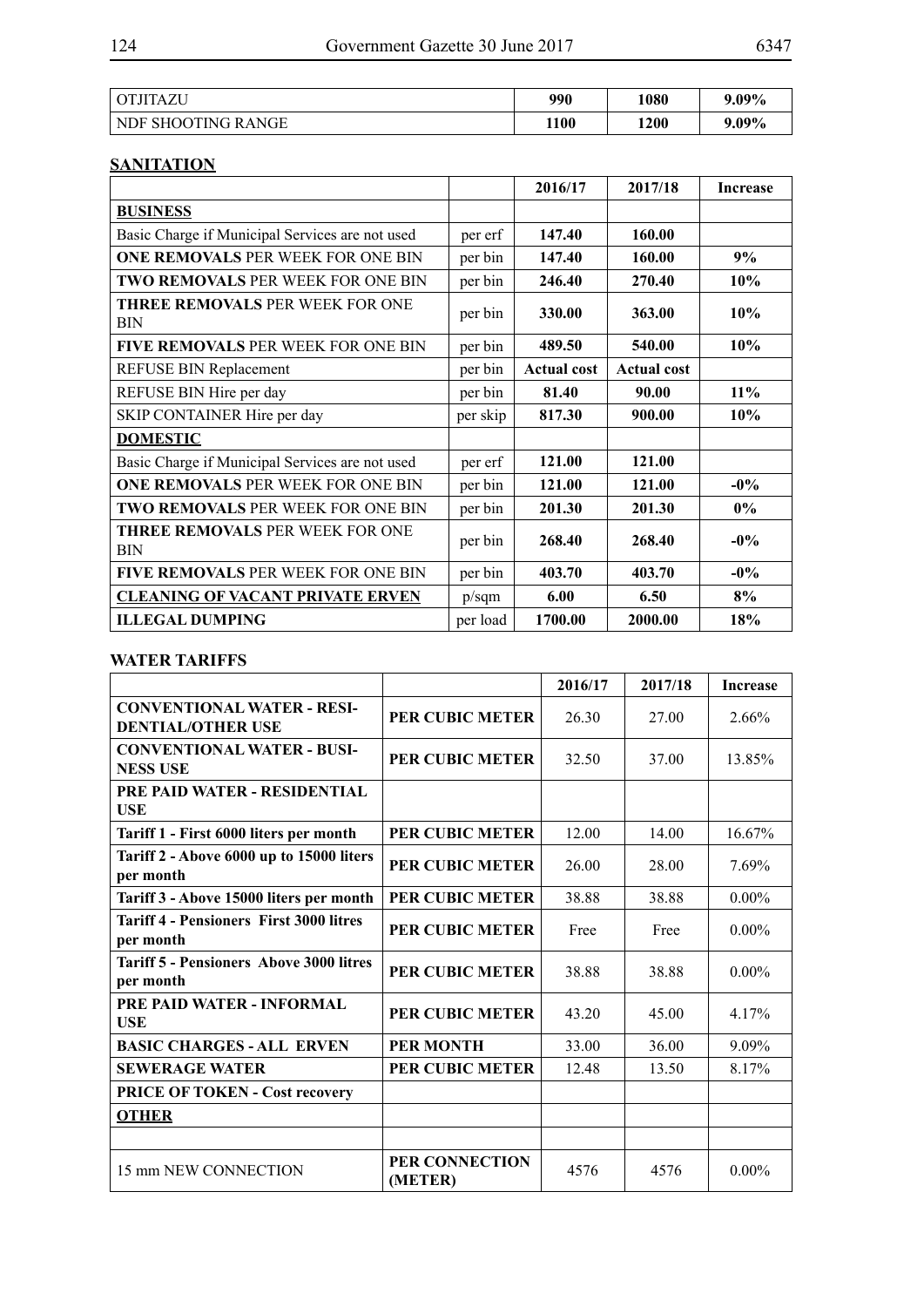| 20 mm NEW CONNECTION                                                     | PER CONNECTION<br>(METER) | 5262 | 5262 | $0.00\%$ |
|--------------------------------------------------------------------------|---------------------------|------|------|----------|
| <b>FIRE CONNECTION</b>                                                   | PER CONNECTION<br>(METER) |      |      |          |
| PREPAID CONNECTION 15mm NEW<br><b>KENT METER</b>                         | PER CONNECTION<br>(METER) | 3456 | 3700 | 7.06%    |
| PREPAID CONNECTION 15mm Re-<br>place Conventional Meter                  | PER CONNECTION<br>(METER) | 2808 | 3000 | 6.84%    |
| PREPAID CONNECTION 15mm NEW<br>TAG METER - Informal Area                 | PER CONNECTION<br>(METER) |      |      |          |
| PREPAID Forced Replacement - add<br>cost to meter 50/50 ratio to recover | PER CONNECTION<br>(METER) | 3888 | 4200 | 8.02%    |
| <b>ILLEGAL CONNECTION OF WATER</b><br><b>AND TAMPERING</b>               |                           | 7260 | 7400 | 1.93%    |
| DISCONNECTION OF WATER ON<br><b>REQUEST OF CUSTOMER</b>                  |                           | 190  | 200  | 5.26%    |
| FOR RE-CONNECTION AFTER CUS-<br><b>TOMER REQUEST</b>                     |                           | 190  | 200  | 5.26%    |
| <b>RECONNECTION - METER RE-</b><br>MOVED DUE NON PAYMENT                 |                           | 888  | 1000 | 12.61%   |
| <b>RECONNECTION - METER SEALED</b><br>DUE NON PAYMENT                    |                           | 222  | 265  | 19.37%   |
| <b>SPECIAL METER READING</b>                                             |                           | 86   | 90   | 4.65%    |
| <b>TEST OF METERS</b>                                                    |                           | 440  | 500  | 13.64%   |
| OTHER WORK DONE ON REQUEST<br>OF CUSTOMER                                |                           |      |      |          |

## **GENERAL**

|                               |                 | 2016/17 | 2017/18 | Increase |
|-------------------------------|-----------------|---------|---------|----------|
| <b>STANDBY ALLOWANCES:</b>    |                 |         |         |          |
| SUPERVISOR /FOREMAN           | <b>PER WEEK</b> | 133     | 133     | $0\%$    |
| ASSISTANT / ASSISTANT FOREMAN | PER WEEK        | 54      | 54      | 0%       |

## **FINANCE TARIFFS**

|                                                          |                              | 2016/17 | 2017/18     | Increase |
|----------------------------------------------------------|------------------------------|---------|-------------|----------|
| <b>DEPOSIT - OWNER/CONSUMER</b>                          | PER ACCOUNT                  | 2000    | <b>2000</b> | $0\%$    |
| <b>DEPOSIT - CONSUMER</b>                                | PER ACCOUNT                  | 3000    | 3000        | $0\%$    |
| DEPOSIT - BUSINESS - SMALL                               | PER ACCOUNT                  | 5000    | 5000        | $0\%$    |
| <b>DEPOSIT-BUSINESS-LARGE</b>                            | PER ACCOUNT                  | 10000   | 10000       | $0\%$    |
| RECON DUE TO NO PAYMENT<br>ADVICES FOR MULTIPLE ACCOUNTS | PER ACCOUNT                  | 10      | 10          | $0\%$    |
| PRINT OF DUPLICATE ACCOUNTS                              | PER PAGE                     | 10      | 10          | $0\%$    |
| <b>DEBT COLLECTION FEE</b>                               | PER LETTER                   | 70      | 70          | $0\%$    |
| <b>ITC LISTING</b>                                       | <b>PER</b><br><b>ACCOUNT</b> | 25      | 25          | $0\%$    |
| <b>ITC ENQUIRY</b>                                       | <b>PER</b><br><b>ACCOUNT</b> | 50      | 50          | $0\%$    |
| <b>ITC TRACE ALERT</b>                                   | <b>PER</b><br><b>ACCOUNT</b> | 100     | 100         | $0\%$    |
| PENALTY FOR LATE PAYMENTS-<br><b>INTEREST RATE</b>       | PER MONTH                    | 10      | 10          | $0\%$    |
| <b>RETURN MAIL ADDRESS</b>                               | PER ACCOUNT                  | 50      | 50          | $0\%$    |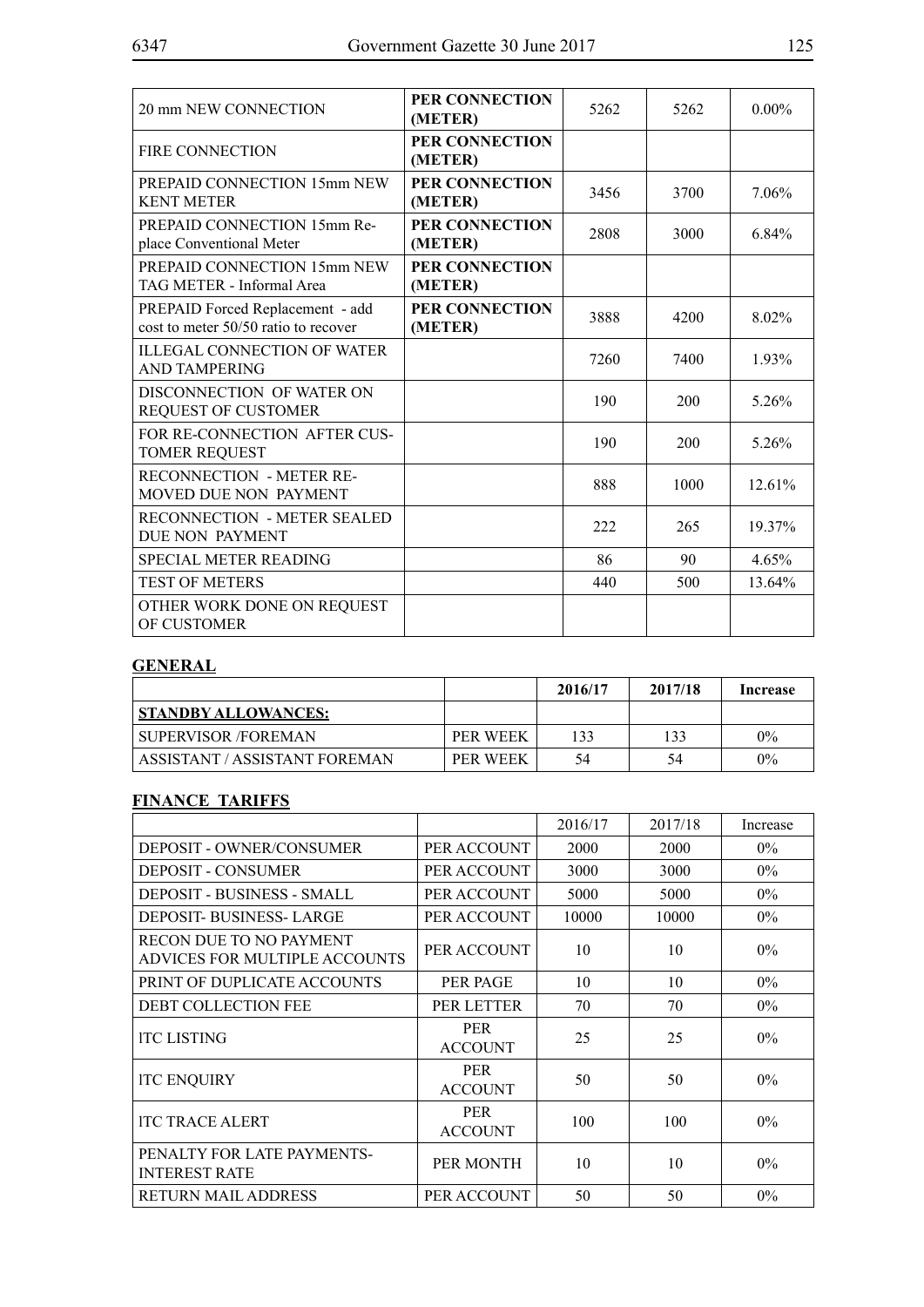### **B. Haimbondi The Mayor Otjiwarongo Municipality**

#### **MUNICIPALITY OF SWAKOPMUND**

 $\frac{1}{2}$ 

No. 249 2017

#### TARIFFS 2017 / 2018

#### **LEVYING OF RATES AND RATEABLE PROPERTY**

The Council of the Municipality of Swakopmund under Section 73(1) of the Local Authorities Act. 1992 (Act No. 23 of 1992) as amended, determines the rates payable in respect of the rateable property for the financial year ending 30 June 2018 as set out in the Schedule. Effective 01 July 2017.

#### *1. LEVYING OF RATES AND RATEABLE PROPERTY*

#### **1.1 ALL ERVEN IN TOWNSHIPS**

- (a) On the site value of rateable property N\$0.016026 cent per dollar of such value per annum.
- (b) On the improvement value of rateable property N\$0.007399 cent per dollar of such value per annum.

#### **1.2 SMALL HOLDINGS**

- (a) Businesses:
	- (i) On site value: N\$0.044849, less 60% per dollar per year.
	- (ii) On improvement value: N\$0.009026, less 60% per dollar per year.

#### (b) Agriculture:

- (i) On site value: N\$0.004477, less 60% per dollar per year.
- (ii) On improvement value: N\$0.001815, less 60% per dollar per year.

#### **AMENDMENT OF SEWERAGE AND DRAINAGE REGULATIONS**

The Council of the Municipality of Swakopmund under Section 30(1)(u) of the Local Authorities Act, 1992 (Act No. 23 of 1992) as amended further amends the Regulations Relating to Sewerage and Drainage, Notice 273 of 2016, as set out in the Annexure for Tariffs and Fines: Effective 01 July 2017.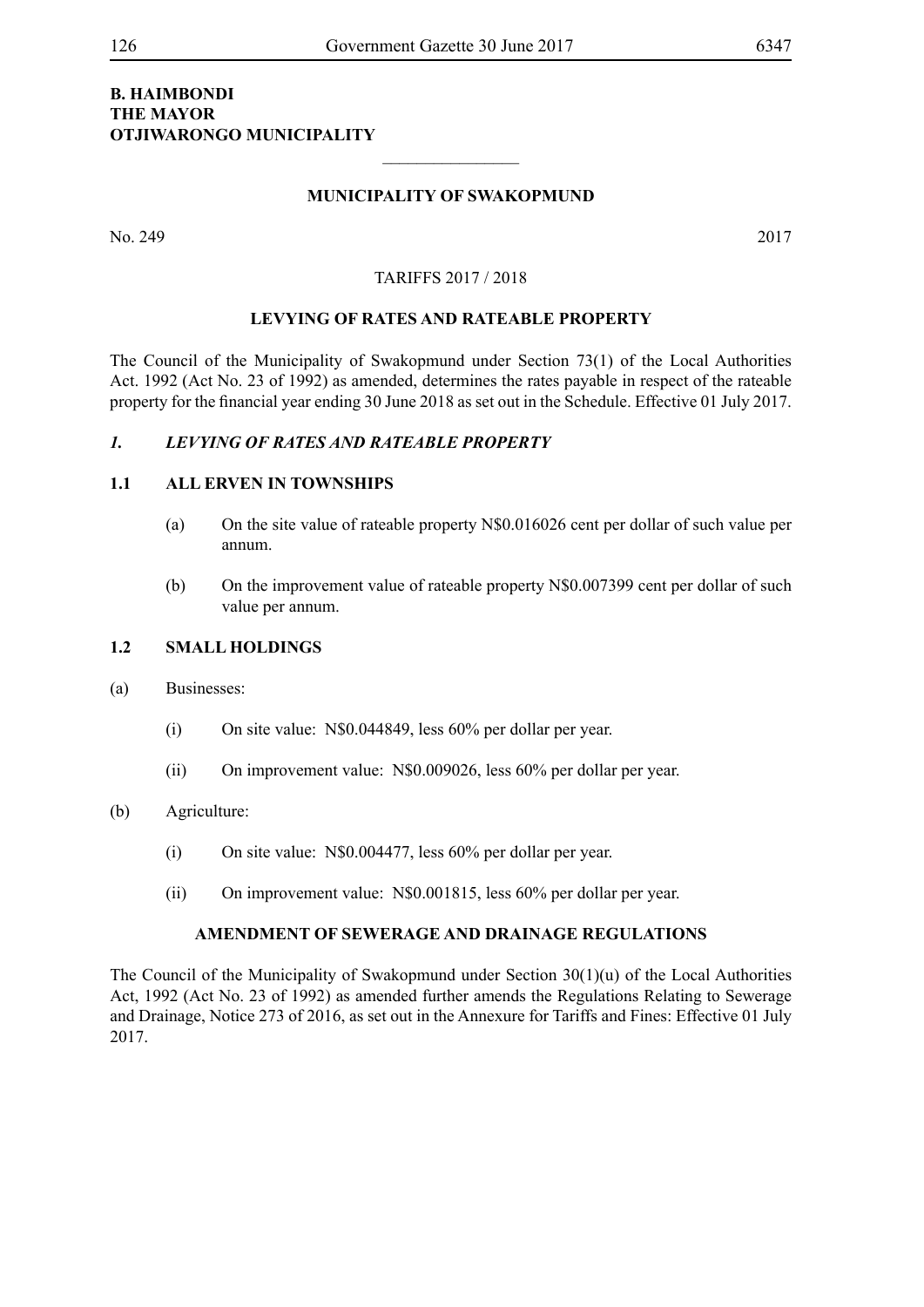### **A. ANNEXURE FOR TARIFFS AND FINES**

### **(a) Tariffs** (Regulation 8 & 9)

|        |                                                                                                                                                                                                      | 2016/2017                      |                                     | 2017/2018                      |                                                        |
|--------|------------------------------------------------------------------------------------------------------------------------------------------------------------------------------------------------------|--------------------------------|-------------------------------------|--------------------------------|--------------------------------------------------------|
|        |                                                                                                                                                                                                      | <b>Basic</b><br><b>Tariffs</b> | <b>Additional</b><br><b>Tariffs</b> | <b>Basic</b><br><b>Tariffs</b> | <b>Additional</b><br><b>Tariffs</b>                    |
|        | <b>Property / Use</b>                                                                                                                                                                                |                                |                                     | (N\$) per<br>month             | (N <sub>s</sub> )<br>per / $m^3$<br>portable<br>water) |
| (i)    | Household & Sectional Title Deeds                                                                                                                                                                    | 150.00                         | 4.20                                | 165.00                         | 4.60                                                   |
| (ii)   | Flats                                                                                                                                                                                                | 179.30                         | 6.10                                | 197.20                         | 6.70                                                   |
| (iii)  | Dry Businesses and Industries (thus pro-<br>ducing predominantly domestic sewage)                                                                                                                    | 139.20                         | 4.20                                | 153.10                         | 4.60                                                   |
| (iv)   | Wet Business and Industries (producing<br>higher volumes un-concentrated sewage<br>- 250 mg/l and chemical oxygen demand<br>regularly less than 750 mg/l, and not<br>exceeding any other parameters) | 179.30                         | 6.10                                | 197.20                         | 6.70                                                   |
| (v)    | Wet Business and Industries (thus<br>producing concentrated sewage – thus<br>suspended solids regularly more than<br>250 mg/l and chemical oxygen demand<br>regularly more than 750 mg/l)            | 150.00                         | 4.20                                | 165.00                         | 4.60                                                   |
| (vi)   | Old Age Homes, Churches & Charity<br>Institutions                                                                                                                                                    | 150.00                         | 4.20                                | 165.00                         | 4.60                                                   |
| (vii)  | Schools, Hostels & Hospitals                                                                                                                                                                         | 179.30                         | 6.10                                | 197.20                         | 6.70                                                   |
| (viii) | Departmental / Governmental                                                                                                                                                                          | 139.20                         | 3.40                                | 153.10                         | 3.70                                                   |
| (ix)   | <b>Bungalows</b>                                                                                                                                                                                     | 139.50                         | 3.40                                | 153.40                         | 3.70                                                   |
| (x)    | Undeveloped                                                                                                                                                                                          | 139.20                         | N/A                                 | 153.10                         | N/A                                                    |
| (xi)   | <b>Senior Citizens</b>                                                                                                                                                                               | 139.20                         | 4.20                                | 153.10                         | 4.60                                                   |
| (xii)  | Lions Club                                                                                                                                                                                           | 121.85                         | 4.20                                | 134.00                         | 4.60                                                   |

#### **B. ANNEXURE G - POLICY FOR DISPOSAL OF HAULED SEWAGE** (Regulation 50(4))

### **(a) Disposal of Hauled Sewage in contravention of the Regulations** (Paragraph 2)

The fine shall include and must be determined as a minimum fine of Eight Hundred and Fifty Namibia Dollar (N\$ 850.00) or such amount as Gazetted at the time of the non-compliant disposal:

- (i) plus the cost to clean up the disposal / spillage as determined by Council in hand with resources used:
- (ii) plus administration cost of 25% of the cost to clean up the spillage

### **(b) Sewage Disposal Permit**

(Paragraph 4)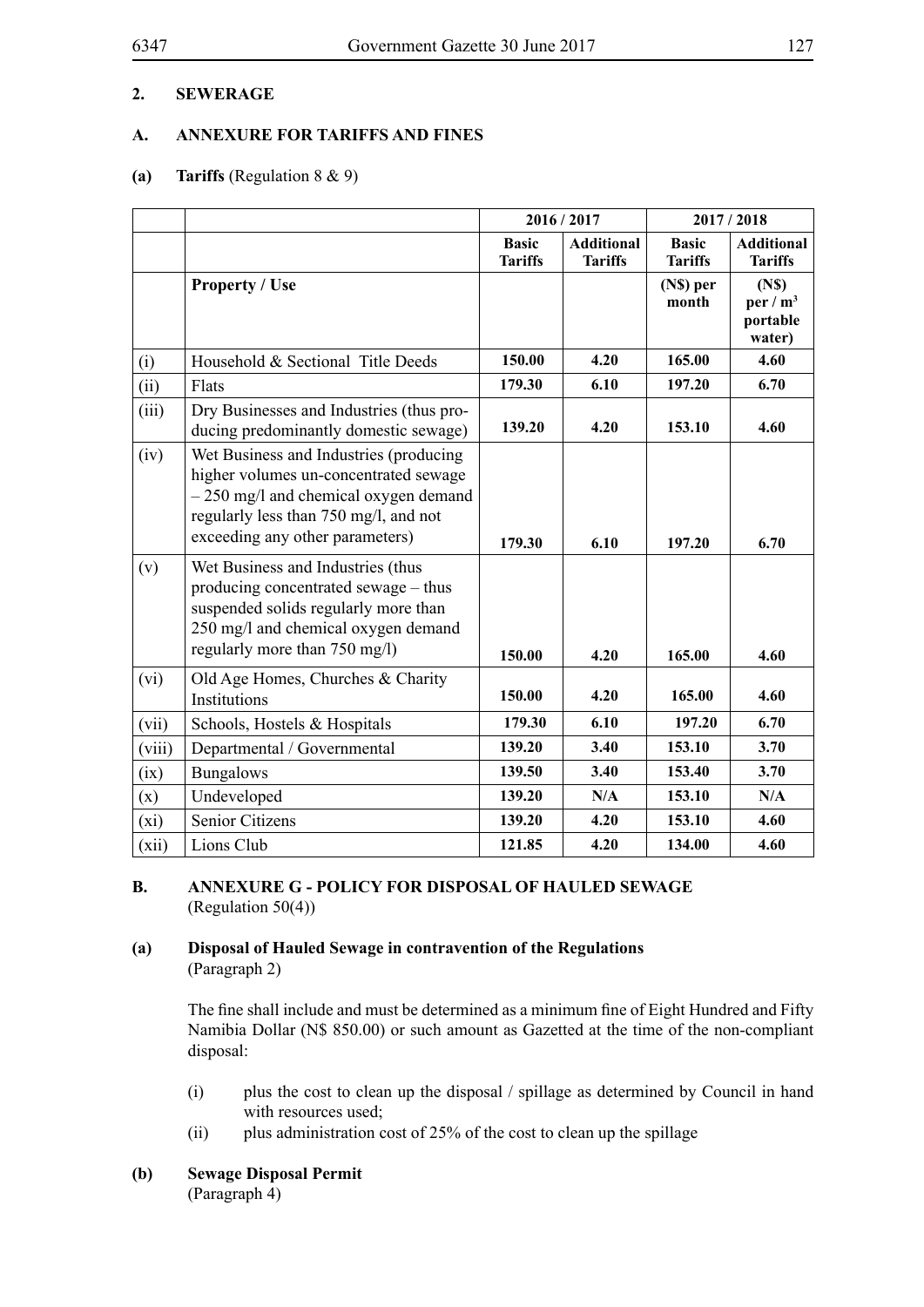The cost for a Disposal Permit valid for six months must be Sixty Namibia Dollar (N\$ 60.00) or such amount as Gazetted at the time of the non-compliant disposal

#### **(c) Disposal Fee**

(Paragraph 4)

- (i) The disposal fee must be based on a rate of Twenty Namibia Dollar (N\$ 20.00), or such amount as Gazetted at the time, per cubic metre, multiplied by the registered usable capacity of a vehicle as displayed in the Disposal Permit.
- (ii) Charges must be based on vehicle full load capacity only. Partial loads will be considered as full loads.
- (iii) Sewage transported in small containers such as 210 litre drums must be charged a minimum of Twenty Namibia Dollar (N\$ 20.00) or such amount as Gazetted at the time, per container, regardless of the number of containers per truck.
- (iv) The charge to receive sewage from mobile toilets must be Twenty Namibia Dollar (N\$ 20.00) or such amount as Gazetted at the time, per mobile toilets, regardless of the number of mobile toilets per truck.

#### **(d) Clearing of Blockages and Services Provided by the Council** (Regulation 16)

#### **(i) Private Sewers**

The cost to clear blockages on private sewers must be paid by the occupier(s) of the premises to Council at a tariff of N\$ 300.00 or such amount as Gazetted at the time, per hour or part of an hour that it requires to clear the blockage, with the time exclusive of the travelling time to the site.

#### **(ii) Public Sewers**

The cost to clear blockages in public sewers where such blockage was determined (in hand with subregulation  $16(5)$  by the occupier(s) of a premises, the cost for such work plus 15% administrative cost must be payable by the occupier(s) of the premises to Council.

#### **(iii) Conservancy Tank or Septic Tank**

The cost to empty a conservancy tank or septic tank must be determined as the:

- 1. implement charge rate, plus;
- 2. the travelling cost, plus;
- 3. personnel cost, with the number and hourly rate of the personnel depending on the specific implement, equipment or plant required

### **(i) Travelling Costs**

The travelling cost must be determined from the per-kilometre cost to travel for the implement, equipment or plant for the distance between the home base of the implement, equipment or plant and the premises.

### **(e) Fees for Registration and Renewal as Drain Layers**

(Regulation 26)

The fees payable to the Council for:-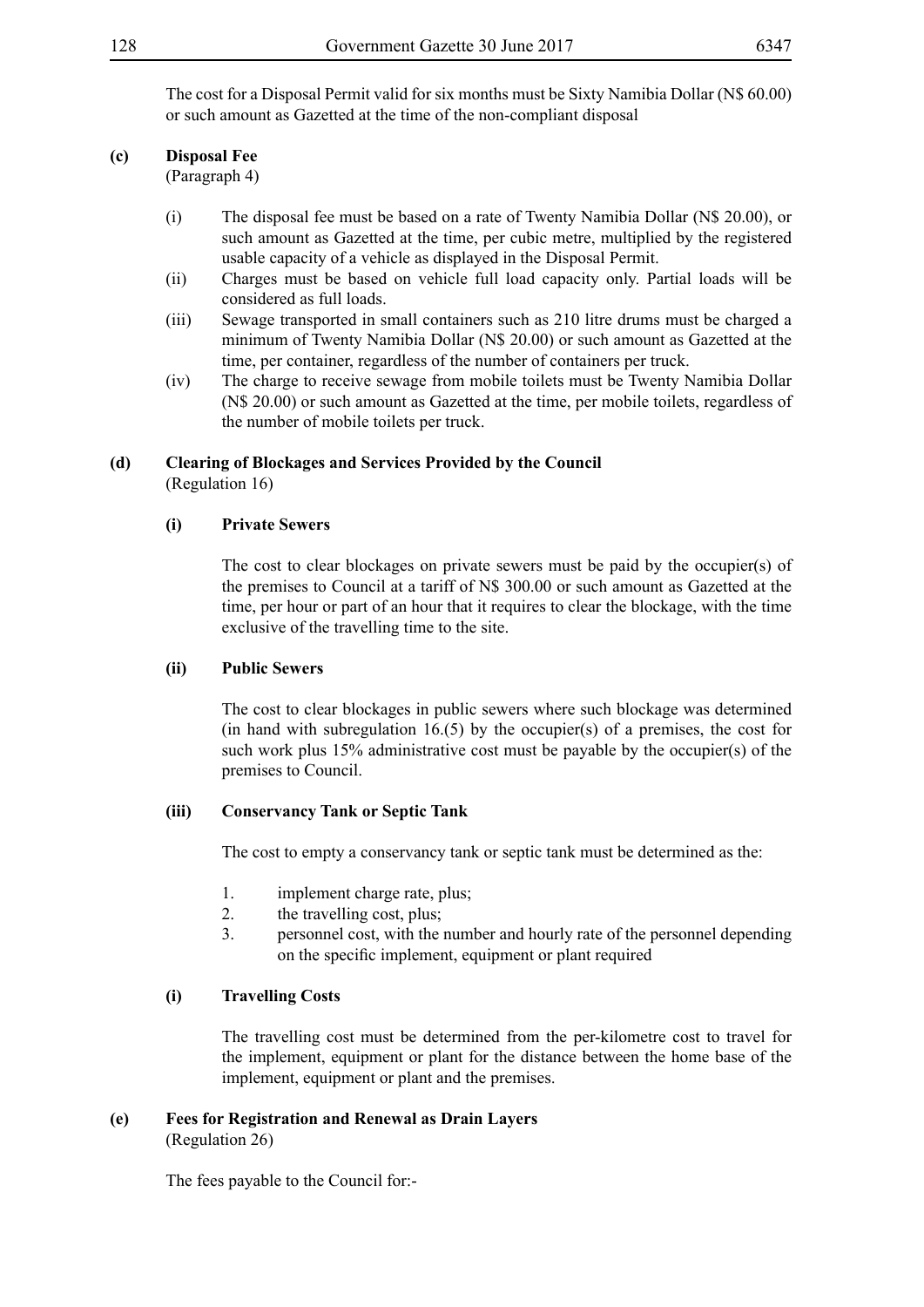| (i)   | the registration of a person as a drain layer is | N\$ 500.00 |
|-------|--------------------------------------------------|------------|
| (ii)  | the renewal of such a registration is            | N\$ 500.00 |
| (iii) | the issue of a duplicate registration card is    | N\$ 250.00 |
|       | or such amounts as Gazetted at the time.         |            |

#### **(f) Inspections**

(Regulation 56)

The fee to carry out an inspection at any premises in order to ascertain whether a contravention of these regulations of which the owner or occupier has previously been notified, has been remedied, is N\$ 300.00 per inspection, or such amount as Gazetted at the time.

#### **(g) Fines / Penalties**

(Regulation 57)

The fine identified in Regulation 57 "Penalties" must be N\$ 5 000.00 (Five Thousand Namibia Dollar) or such amount as Gazetted at the time, or imprisonment for a period not exceeding 6 months.

#### **AMENDMENT OF REGULATIONS RELATING TO FIRES AND THE MUNICIPAL FIRE BRIGADE**

The Council of the Municipality of Swakopmund under section  $30(1)(u)$  of the Local Authorities Act, 1992 (Act No. 23 of 1992) as amended further amends the Regulations Relating to Fires and the Municipal Fire Brigade promulgated under Government No. 123 of 1962, as set out in the - Effective 01 July 2017.

### **FEES FOR SERVICES RENDERED**

|     |       |                                                                                                                                                                                                                                                                                                                | 2016 / 2017                  | 2017/2018                    |
|-----|-------|----------------------------------------------------------------------------------------------------------------------------------------------------------------------------------------------------------------------------------------------------------------------------------------------------------------|------------------------------|------------------------------|
| (a) |       | These tariffs are applicable to fire fighting services rendered towards<br>non-residents of Swakopmund and are also applicable to cases where<br>the Fire Brigade is called out to emergencies outside the Municipal<br>boundaries of Swakopmund (VAT Exclusive).                                              |                              |                              |
|     | (i)   | An hourly tariff per vehicle calculated from the time of depar-<br>ture at the fire station up to the return to the station for the first<br>2 hours or portion thereof.                                                                                                                                       | 484.00<br><b>Per Vehicle</b> | 532.00<br><b>Per Vehicle</b> |
|     | (ii)  | An hourly tariff per vehicle calculated after the first 2 hours<br>elapsed for each subsequent hour or portion thereof.                                                                                                                                                                                        | 363.00<br><b>Per Vehicle</b> | 399.00<br><b>Per Vehicle</b> |
|     | (iii) | An hourly tariff for the services of a Chief Fire Officer or por-<br>tion thereof in respect of every fire.                                                                                                                                                                                                    | 145.00                       | 159.00                       |
|     | (iv)  | An hourly tariff for the services of a firefighter or portion<br>thereof in respect of every fire.                                                                                                                                                                                                             | 145.00                       | 159.00                       |
|     | (v)   | Travelling charges only in respect of firefighting services ren-<br>dered outside the municipal boundaries. Per kilometre or part<br>thereof travelled, calculated from the point of departure at the<br>fire station up to the return to the station (minus 20 kilometre<br>for Municipal Border Boundaries). | N\$18.00/<br>km              | N\$20.00/<br>km              |
|     | (vi)  | For water used per m <sup>3</sup> , plus such other expenses in regard to<br>the supply of water as may be incurred (Bulk Tariff plus distri-<br>bution and losses)                                                                                                                                            | 26.00                        | 29.00                        |

### **3. FIRE BRIGADE (VAT Exclusive)**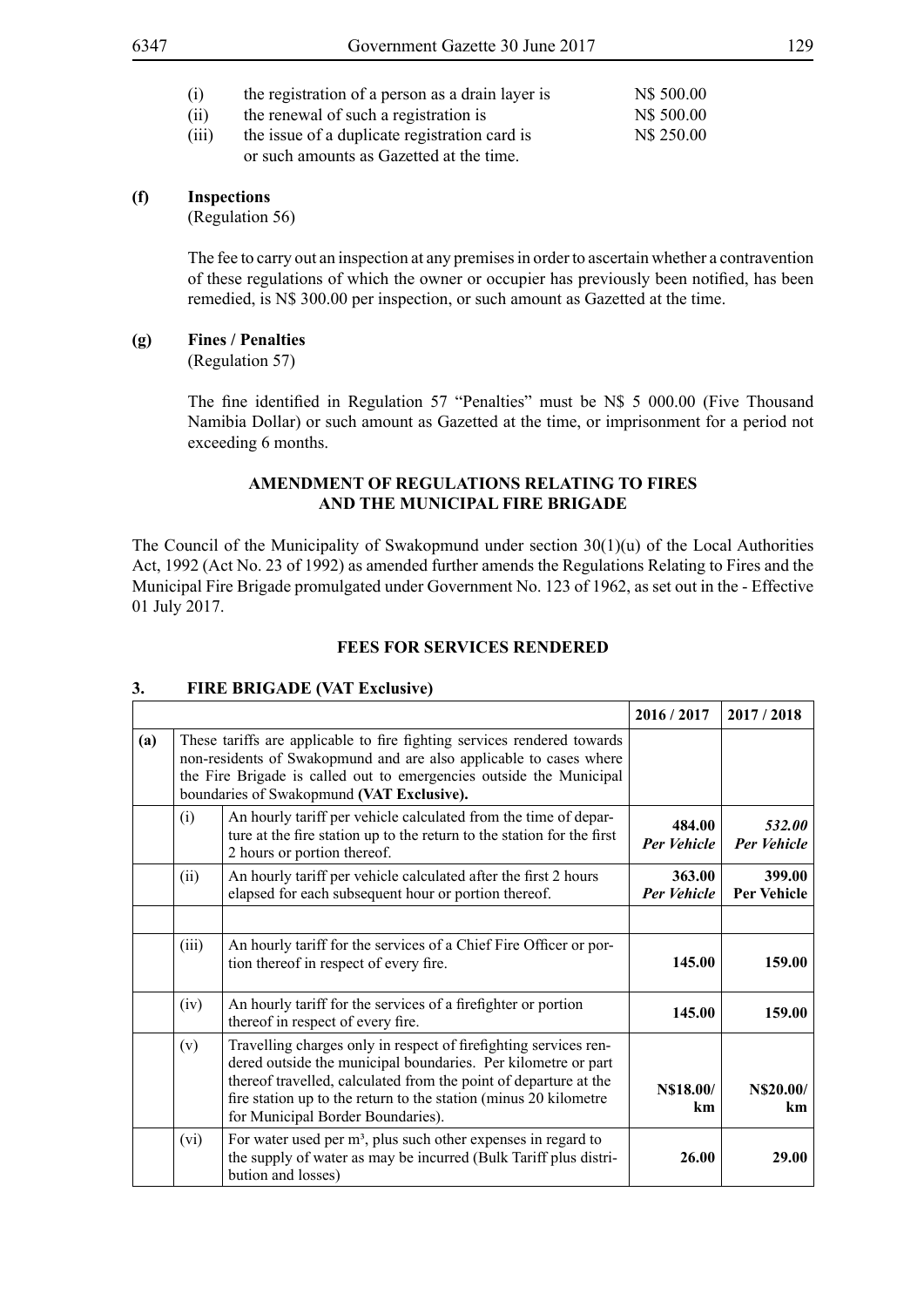|       | (vii)  | Any cost incurred due to damage of any vehicle, plant or<br>equipment be added to cases where the Fire Brigade is called<br>out to emergencies outside the Municipal boundaries of Swa-<br>kopmund.                                             |                 | <b>Full cost be</b><br>recovered | <b>Full cost be</b><br><b>Recovered</b> |
|-------|--------|-------------------------------------------------------------------------------------------------------------------------------------------------------------------------------------------------------------------------------------------------|-----------------|----------------------------------|-----------------------------------------|
|       | (viii) | Such other actual expenses as may be incurred by the Council.                                                                                                                                                                                   |                 | <b>Full cost be</b><br>recovered | <b>Full cost be</b><br>recovered        |
| (b)   |        | <b>Inspection and Protection Services:</b>                                                                                                                                                                                                      |                 |                                  |                                         |
|       |        | For inspection / protection services rendered at public functions an<br>hourly tariff or portion thereof for each fire-fighter.                                                                                                                 |                 | 132.00                           | 145.00                                  |
| (c)   |        | <b>Monthly Fire Service Levy:</b><br>A monthly Fire Service Levy is to be levied for the provision of fire fighting services within Municipal<br>boundaries of Swakopmund is to be added to Municipal service accounts of consumers as follows: |                 |                                  |                                         |
|       | (i)    | Residential                                                                                                                                                                                                                                     |                 | 2.00                             | 2.00                                    |
|       | (ii)   | <b>Informal Businesses</b>                                                                                                                                                                                                                      |                 | 11.00                            | 11.00                                   |
|       | (iii)  | <b>Formal Businesses</b>                                                                                                                                                                                                                        |                 | 16.50                            | 16.50                                   |
| (d)   |        | <b>Lecture Room Rental</b>                                                                                                                                                                                                                      |                 |                                  |                                         |
|       | (i)    | Lecture Room (VAT Exclusive)                                                                                                                                                                                                                    |                 | 330.00/day                       | 363.00/day                              |
| (e)   |        | <b>Cleaning of Buildings</b>                                                                                                                                                                                                                    |                 |                                  |                                         |
|       | (i)    | Cleaning of buildings outside (VAT Exclusive)                                                                                                                                                                                                   |                 | 825.00                           | 908.00                                  |
|       |        | A tariff for one (1) pumper appliance and two (2) fire-fighters<br>Per hour or portion thereof in respect of cleaning a building                                                                                                                |                 |                                  |                                         |
| (f)   |        | <b>Training</b>                                                                                                                                                                                                                                 | <b>Duration</b> | 2016/2017                        | 2017/2018                               |
| (i)   |        | Fire Extinguisher Course (without own extinguisher).                                                                                                                                                                                            | 1 Day           | 363.00                           | 399.00                                  |
| (ii)  |        | Fire Extinguisher Course (with own extinguisher).                                                                                                                                                                                               | 1 Day           | 264.00                           | 290.00                                  |
| (iii) |        | <b>Basic Fire Fighting Course</b>                                                                                                                                                                                                               | 3 Days          | 2 2 6 0.00                       | 2 486.00                                |

### **AMENDMENT OF STANDARD BUILDING REGULATIONS**

The Council of the Municipality of Swakopmund, under section 30(1)(u) of the Local Authorities Act, 1992 (Act No. 23 of 1992) as amended further amends the Standard Building Regulations promulgated under Government Notice 21 of 15 February 1975 (Government Gazette No. 3448 as set out in the schedule) and Amendment of the Standard Building Regulations as per General notice 496 of Gazette 6196 dated 2016-12-15): Effective 01 July 2017.

### **4. STANDARD BUILDING REGULATIONS**

### **A APPENDIX B – TARIFFS FOR BUILDING INSPECTORATE**

(Regulation 5)

|     |       |                                                                                                                                                           | 2016/2017 | 2017/2018 |
|-----|-------|-----------------------------------------------------------------------------------------------------------------------------------------------------------|-----------|-----------|
| (a) | poses | Compiling of a locality diagram of an erf for information pur-                                                                                            | 117.00    | 129.00    |
| (b) |       | Scrutinising of plans of any building, structure or advertising<br>sign submitted in terms of these regulations for approval:                             |           |           |
|     | (i)   | Basic charge of any plans or any structure or building<br>and for the renewal of plans per submission for Building<br>Approval                            | 219.00    | 240.00    |
|     | (i)   | Additional amount payable based on floor area of<br>building or structure unlimited per $m2$ with a limit of<br>N\$ 10 000.00 for multi-storey buildings. | 2.90      | 3.20      |
|     | (iii) | Additional amount payable for boundary walls per run-<br>ning metre.                                                                                      | 1.65      | 1.80      |
|     | (iv)  | Advertising signs, per application                                                                                                                        | 132.00    | 250.00    |
|     | (v)   | Encroachment fees (per application)                                                                                                                       | 209.00    | 230.00    |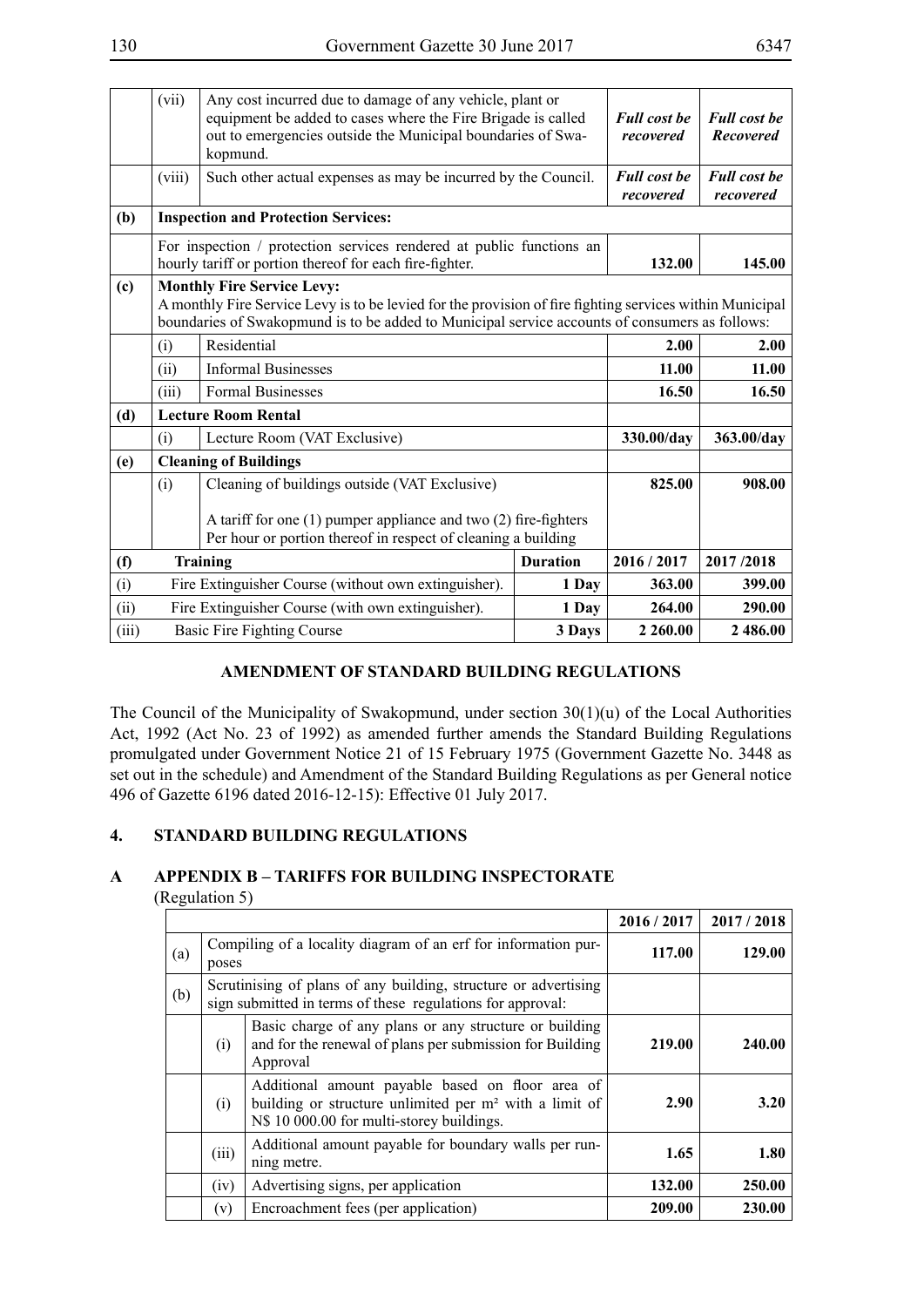| (c) | Re-inspection for purpose of rectifying anomalies regarding<br>deviation from conditions contained in the building permit or<br>deviation from the approved building plan – per inspection re-<br>quested | 451.00 | 495.00 |
|-----|-----------------------------------------------------------------------------------------------------------------------------------------------------------------------------------------------------------|--------|--------|
|-----|-----------------------------------------------------------------------------------------------------------------------------------------------------------------------------------------------------------|--------|--------|

### **B. PENALTIES FOR NON-COMPLIANT CONSTRUCTION** (Regulation 31)

Penalties for unapproved building activities, or building activities not in compliance with the requirements of the Standard Building Regulations

| (a) |      | Minor Transgression:<br>Deviation from the original approved plan (making some mi-<br>nor adjustments to the approved plans), whereby the structure<br>added does not exceed 35% of the area of the approved plan,<br>(This includes the boundary walls) |              |        |
|-----|------|----------------------------------------------------------------------------------------------------------------------------------------------------------------------------------------------------------------------------------------------------------|--------------|--------|
|     | (i)  | Walls per running metre per month                                                                                                                                                                                                                        | <b>26.00</b> | 28.60  |
|     | (11) | Structures per square metre per month                                                                                                                                                                                                                    | 35.00        | 38.50  |
| (b) | plan | Medium Transgression:<br>Addition of extra structures onto the approved plan, and where-<br>by the structure added exceeds 35% of the area of the approved<br>Walls and structures per square metre per month                                            | 132.00       | 145.00 |
| (c) |      | Major Transgression:<br>Building of any structure without the approved plan and build-<br>ings over the building line without permission for the building<br>line relaxation<br>Walls and structures per square metre per month                          | 358.00       | 394.00 |

### **C. PENALTIES FOR UN-APPROVED DEMOLITION (Regulation 31)**

|     | Penalties for un-approved demolition of a structure                      |            |            |
|-----|--------------------------------------------------------------------------|------------|------------|
| (a) | Non-Heritage structures                                                  | 13 000.00  | 14 000.00  |
| (b) | Heritage structures (apart from reporting for criminal prosecu-<br>tion) | 127 000.00 | 140 000.00 |
|     | Payment of penalties shall be prerequisite to issue of Building Permit.  |            |            |

### **D. COMPLIANCE CERTIFICATION**

### **(Amendment of the Standard Building Regulations as per General Notice 496 of Gazette 6196 dated 2016-12-15))**

| (a) | Issue of Compliance Certificate                                                          | 300.00 | 300.00 |
|-----|------------------------------------------------------------------------------------------|--------|--------|
| (b) | Re-inspection of structure / building if not compliant at ap- $\frac{1}{2}$<br>plication | 451.00 | 495.00 |

## **E. PRINTING AND SCANNING**

| (a) |                    | Printing of Plans      |        |        |
|-----|--------------------|------------------------|--------|--------|
|     | $\left( 1 \right)$ | Black & White Printing |        |        |
|     |                    | A0-Long Plot           | 182.00 | 200.00 |
|     |                    | A0                     | 121.00 | 133.00 |
|     |                    | A1                     | 61.00  | 67.00  |
|     |                    | A2                     | 30.00  | 33.00  |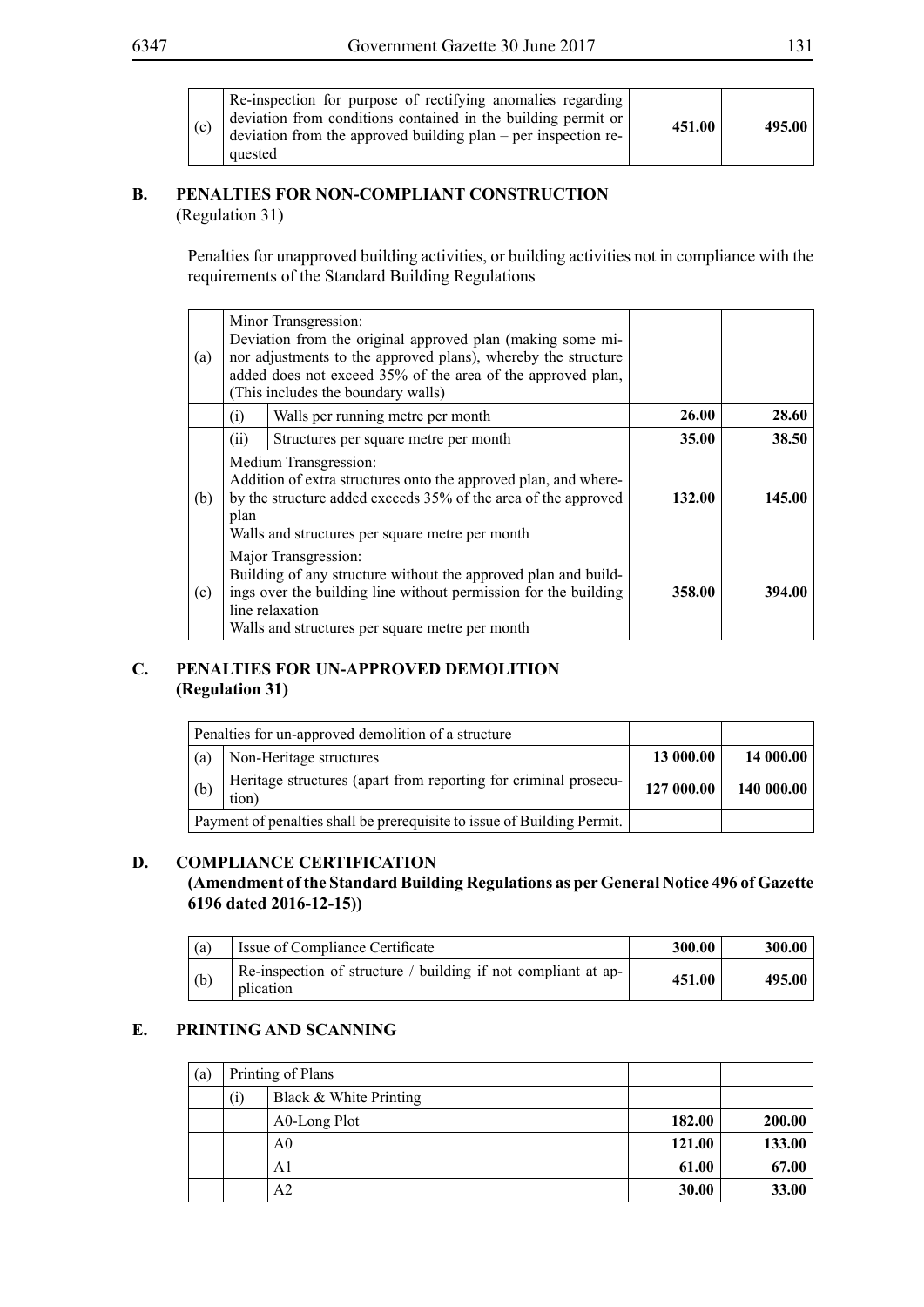| ۰,<br>×<br>۰, |  |
|---------------|--|
|---------------|--|

|     |       | A <sub>3</sub>                     | 18.00  | 20.00  |
|-----|-------|------------------------------------|--------|--------|
|     | (i)   | <b>Colour Printing</b>             |        |        |
|     |       | A0-Long Plot                       | 303.00 | 335.00 |
|     |       | A <sub>0</sub>                     | 242.00 | 270.00 |
|     |       | A <sub>1</sub>                     | 182.00 | 200.00 |
|     |       | A2                                 | 121.00 | 135.00 |
|     |       | A <sub>3</sub>                     | 61.00  | 67.00  |
|     | (iii) | Town Plans (Amendment Scheme)      |        |        |
|     |       | A0-Long Plot                       | 275.00 | 305.00 |
|     |       | A <sub>0</sub>                     | 242.00 | 270.00 |
|     |       | A <sub>1</sub>                     | 182.00 | 200.00 |
|     |       | A2                                 | 121.00 | 135.00 |
|     |       | A <sub>3</sub>                     | 61.00  | 67.00  |
| (b) |       | Scanning of Plans                  |        |        |
|     |       | Large format $(A0 \text{ to } A2)$ |        | 80.00  |
|     |       | Small format (A4 to A3)            |        | 30.00  |

### **AMENDMENT OF CEMETERY REGULATIONS**

The Council of the Municipality of Swakopmund under section 30(1)(u) of the Local Authorities Act, 1992 (Act No. 23 of 1992) as amended further amends the Cemetery Regulations promulgated under Government Notice 91 of 1981, as set out in the Schedule: Effective 01 July 2017.

#### **Schedule C is hereby amended -**

|        |                  |                                                                                                                                      | <b>SWK</b>                       | <b>TAM</b>                 | <b>MON</b>                 |
|--------|------------------|--------------------------------------------------------------------------------------------------------------------------------------|----------------------------------|----------------------------|----------------------------|
| (i)    |                  | Reservation: Single grave                                                                                                            | 1 636.70                         | 322.20                     | 322.20                     |
| (ii)   |                  | Reservation: Double grave:                                                                                                           | 3 222.20                         | 644.45                     | 644.45                     |
| (iii)  |                  | Burial Fees - Adults (Standard)                                                                                                      | 3 117.80                         | 622.20                     | 622.20                     |
| (iv)   |                  | Burial Fees - Children, including still-born children:                                                                               | 2 077.77                         | 380.00                     | 380.00                     |
| (v)    |                  | For a second interment in the same grave, at the same<br>time (except for still-born children which are interred<br>free of charge): |                                  | 154.45                     | 154.45                     |
| (vi)   |                  | The fees set out in paragraph (iii) and (iv) shall be paid<br>in respect of the interment of ashes in a new grave.                   | 3 117.80<br>3 251.10<br>2 077.77 | 622.20<br>644.45<br>380.00 | 622.20<br>644.45<br>380.00 |
| (vii)  | Single<br>Double | Grave extension Fee:                                                                                                                 | 222.20<br>388.90                 | 222.20<br>388.90           | 222.20<br>388.90           |
|        |                  | <b>Fees for Ashes</b>                                                                                                                |                                  |                            |                            |
| (viii) | (a)              | For the deposit of ashes in a new grave:<br><b>Adults</b><br>Children                                                                | 1 727.80<br>1 052.20             | N/A<br>N/A                 | N/A<br>N/A                 |
|        | (b)              | For the interment of ashes in an existing grave<br>or ashes grave:                                                                   | 285.55                           | 124.44                     | 124.44                     |
| (ix)   |                  | For the deposit of ashes in a niche:                                                                                                 | 285.55                           | N/A                        | N/A                        |
| (x)    |                  | For interments on Saturdays, Sundays or public holi-<br>days, an additional charge of -                                              | 1 266.70                         | 1 266.70                   | 1 266.70                   |

#### **5. (A) Fees payable to the Municipal Council in respect of residents or ratepayers of Swakopmund and their dependants:**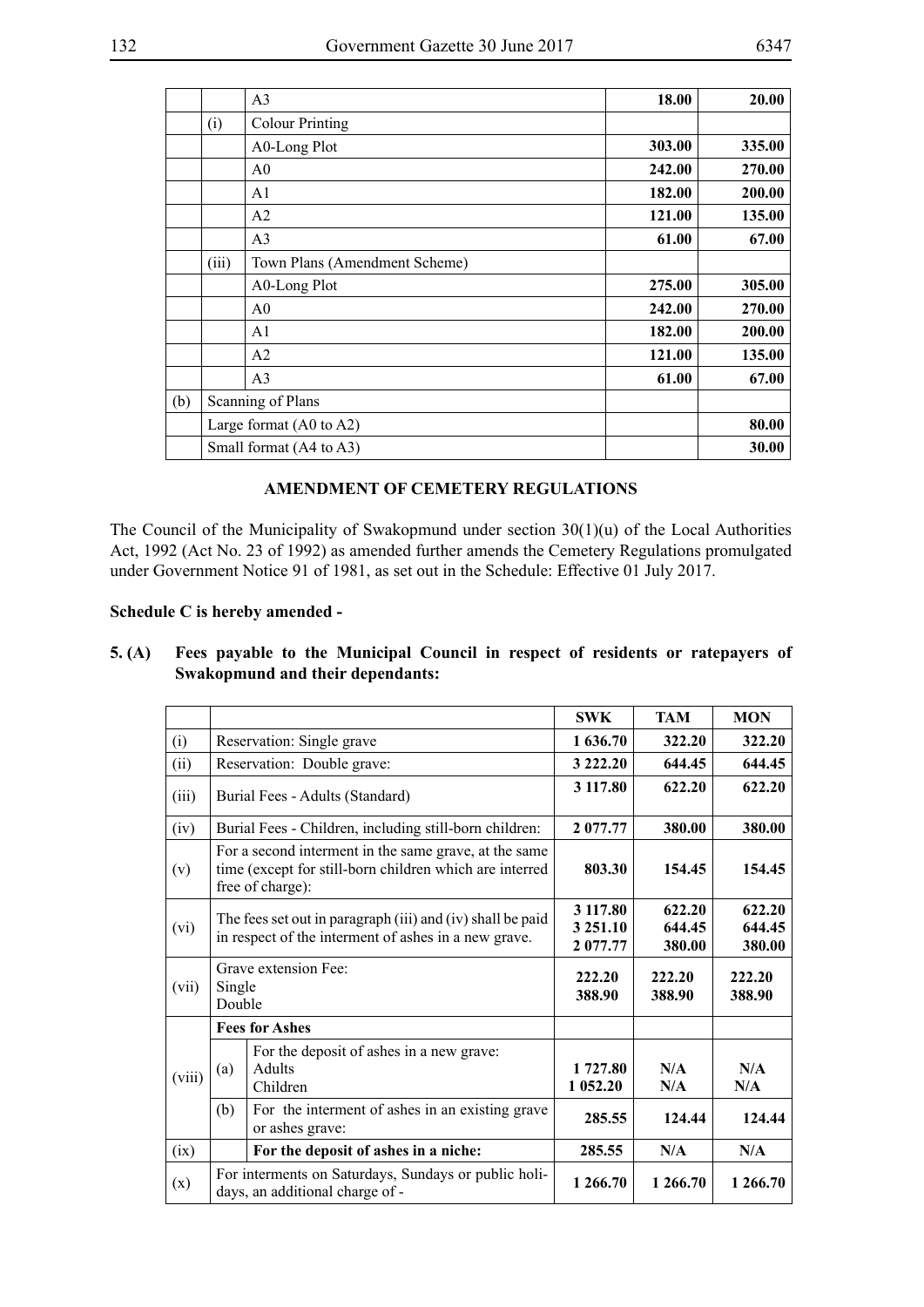| (xi)  | The fees payable for a new planting in terms of para-<br>graph (a) (i) or (b)(i) shall also be payable if and when<br>the maintenance of a grave space has been interrupted<br>for a period of three months or longer due to non-<br>payment of the annual maintenance fees. |        |     |     |
|-------|------------------------------------------------------------------------------------------------------------------------------------------------------------------------------------------------------------------------------------------------------------------------------|--------|-----|-----|
| (xii) | <b>Cooling Room fees</b><br>For the storage of a body in the cooling room, per<br>day or part of a day.                                                                                                                                                                      | 166.70 | N/A | N/A |
| (xi)  | Fees for Chapel<br>For the use of the chapel:                                                                                                                                                                                                                                | 519.45 | N/A | N/A |

### **(B) Sale or transfer of the exclusive right of interment -**

|                                                                                                                         | <b>SWK</b> | TAM    | <b>MON</b> |
|-------------------------------------------------------------------------------------------------------------------------|------------|--------|------------|
| For the recording of the sale or transfer of the exclusive<br>right of interment, including the issue of a certificate. | 277.80     | 277.80 | 277.80     |

#### **(C) Fees in respect of memorial work -**

|                                                              | <b>SWK</b> | TAM    | <b>MON</b> |
|--------------------------------------------------------------|------------|--------|------------|
| Deposit payable in terms of regulation 51 (not refundable) - | 555.55     | 222.20 | 222.20     |

### **(D) Fees in respect of exhumations -**

|                                                                                                                                                          | <b>SWK</b> | <b>TAM</b> | <b>MON</b> |
|----------------------------------------------------------------------------------------------------------------------------------------------------------|------------|------------|------------|
| (a) If the exhumation is done by Council, including the inter-<br>ment of the mortal remains in a freshly - prepared grave<br>and altering of registers. |            |            |            |
| Before a period of ten years has lapsed since the initial<br>(1)<br>interment -                                                                          | 2 722.20   | 826.70     | 826.70     |
| (ii) After a period of ten years or more has lapsed since the<br>initial interment -                                                                     | 1802.80    | 372.80     | 372.80     |
| (b) If the exhumation is done by an authorised person, ex-<br>cluding the preparation of a new grave and altering the<br>registers -                     | 750.45     | 206.70     | 206.70     |

### **(E) Fees for Information and Copies**

|     |                                                                    | SWK   | <b>TAM</b> | <b>MON</b> |
|-----|--------------------------------------------------------------------|-------|------------|------------|
| (a) | For the investigation and perusal of registers or docu-<br>ments - | 53.80 | 22.00      | 22.00      |
| (b) | For a certified copy -                                             | 3.10  | 2.80       | 2.80       |

#### 2. **Fees payable to Council in respect of persons who are not residents or ratepayers of Swakopmund, or their dependents:**

|                                                                                        | <b>SWK</b>              | <b>TAM</b> | <b>MON</b> |
|----------------------------------------------------------------------------------------|-------------------------|------------|------------|
| In respect of the Swakopmund, Tamariskia and the Mondesa<br>Cemetery -                 |                         |            |            |
| The fees as set out in the sub-items $1(a)(i)$ to $(ix)$ plus<br>(a)<br>a surcharge of | $100\%$ of<br>such fees | 84.45      | 84.45      |
| In respect of sub-items 1 (A) (x $\&$ xi), the fees as set out therein.<br>(b)         |                         |            |            |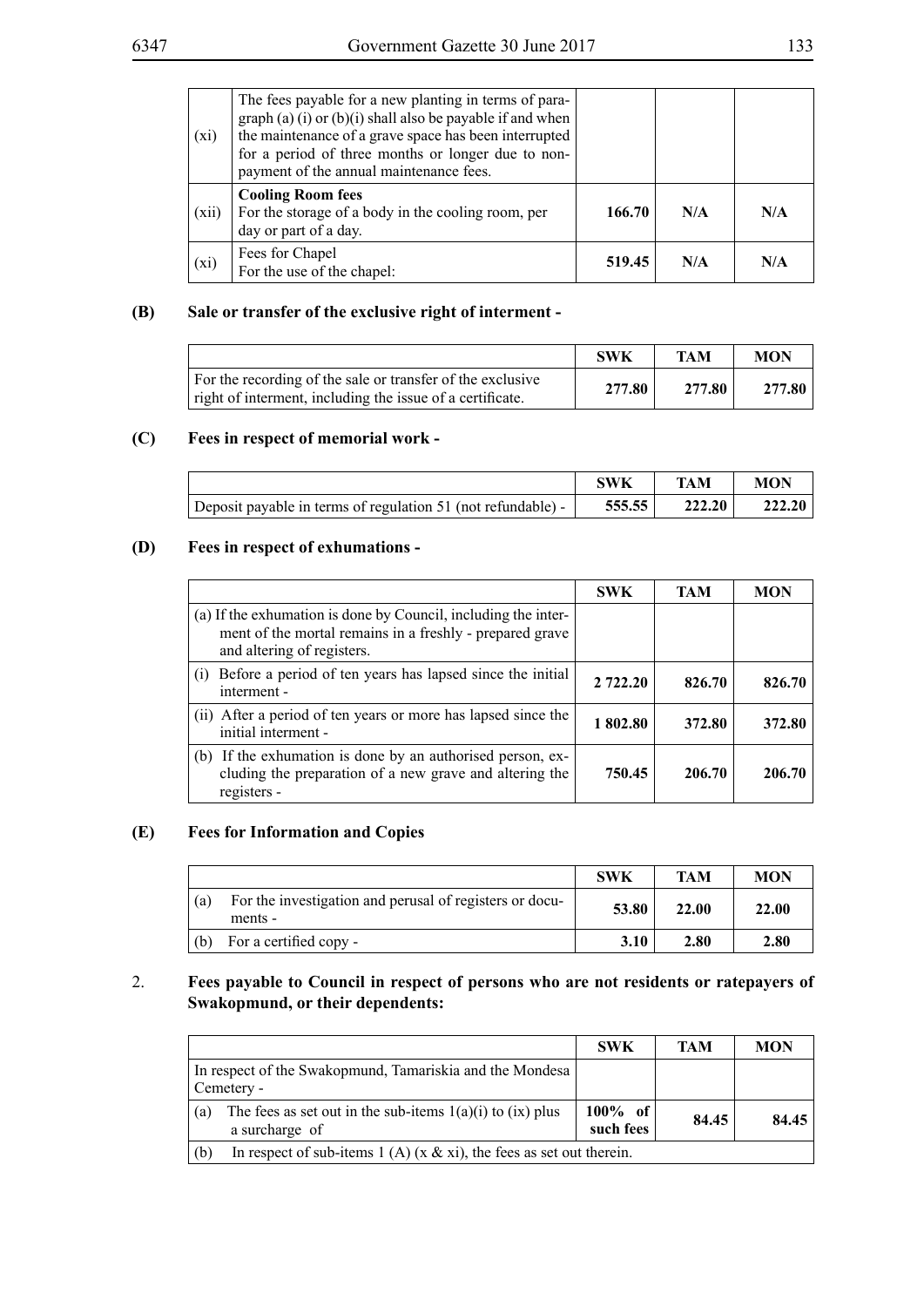### **AMENDMENT OF HEALTH REGULATIONS**

The Council of the Municipality of Swakopmund under section 30(1)(u) of the Local Authorities Act, 1992 (Act No. 23 of 1992) as amended further amends the Health Regulations promulgated under Government Notice 165 of 1958, as set out in the Schedule: Effective 01 July 2017.

#### **The Tariff Schedule is hereby amended –**

### **6. HEALTH REGULATIONS**

### **SCHEDULE**

|    |     |                                                                                                                                                                                                                                     | 2016 / 2017 | 2017/2018     |
|----|-----|-------------------------------------------------------------------------------------------------------------------------------------------------------------------------------------------------------------------------------------|-------------|---------------|
| 1. |     | (i) Removal of domestic refuse at residential premises per poly-<br>thene bag once weekly, or per refuse container once weekly: per<br>month Otto Bins included                                                                     | 88.10       | 97.00         |
|    |     | Senior Citizens<br>(i)                                                                                                                                                                                                              | 66.10       | 66.10         |
|    |     | Disposal Fees: per month (new tariff)<br>(ii)                                                                                                                                                                                       | 4.60        | 5.10          |
|    |     | <b>Cleaning Services</b><br>(iii)                                                                                                                                                                                                   | 12.40       | 14.00         |
| 2. |     | Removal of domestic refuse at business premises per refuse con-<br>tainer: per month                                                                                                                                                |             |               |
|    |     | (i)<br>twice weekly monthly (Otto Bins included)                                                                                                                                                                                    | 271.80      | 299.00        |
|    |     | thrice weekly monthly (Otto Bins included)<br>(ii)                                                                                                                                                                                  | 407.80      | 448.60        |
|    |     | more than thrice weekly monthly (Otto Bins included)<br>(iii)                                                                                                                                                                       | 543.85      | 598.00        |
|    |     | Disposal Fees: Permanent (New Tariff)<br>(iv)                                                                                                                                                                                       | 157.40      | 173.00        |
|    |     | Removal of refuse other than domestic refuse, per truck load or<br>part thereof.                                                                                                                                                    | 604.90      | 665.00        |
|    | (d) | Removal of garden refuse inside erf boundaries, per truck load or<br>part thereof.<br>Garden refuse means all refuse from flowers, grass, plants and<br>shrubs or as otherwise stipulated by the head of the Health De-<br>partment | 130.10      | 143.00        |
|    | (e) | Removal of garden refuse placed on pavements, per truck load or<br>part thereof                                                                                                                                                     | 307.10      | 338.00        |
|    | (f) | Emptying of a bulk refuse container                                                                                                                                                                                                 |             |               |
|    |     | twice weekly<br>(i)                                                                                                                                                                                                                 | 1 359.40    | 1 495.00      |
|    |     | thrice weekly<br>(ii)                                                                                                                                                                                                               | 1 902.70    | 2 093.00      |
|    |     | (iii)<br>Caravan park                                                                                                                                                                                                               | 3 536.10    | 3890.00       |
|    |     | Refuse Cages Businesses (three times per week)<br>(iv)                                                                                                                                                                              | 4 077.60    | 4 4 8 6 . 0 0 |
|    |     | Basic deep collection system<br>(v)                                                                                                                                                                                                 | 1 902.70    | 2 093.00      |
| 3. |     | Minimum charge in respect of                                                                                                                                                                                                        |             |               |
|    | (g) | Minimum charges levied on unoccupied houses including unde-<br>veloped erven per month                                                                                                                                              | 72.70       | 80.00         |
|    | (h) | Domestic Refuse removal Plots & Rossmund<br>Occupied plots – Agriculture / Residential – only per con-<br>(i)<br>tainer per month                                                                                                   | 126.60      | 139.30        |
|    |     | Plots with registered business per container per month<br>(ii)                                                                                                                                                                      | 392.50      | 432.00        |
|    | (i) | Removal of carcasses of dead animals per truck load or part there-<br>of                                                                                                                                                            | 539.75      | 594.00        |
|    | (j) | Removal of condemned products (food etc) per truck or part                                                                                                                                                                          |             |               |
|    | (k) | thereof<br>Special events bin rental (cost per month for one bin divide by                                                                                                                                                          | 733.40      | 807.00        |
|    |     | four) x days rented $-$ per bin                                                                                                                                                                                                     | 25.30       | 28.00         |
|    | (1) | Tourism - per month                                                                                                                                                                                                                 | 11 757.00   | 12 932.70     |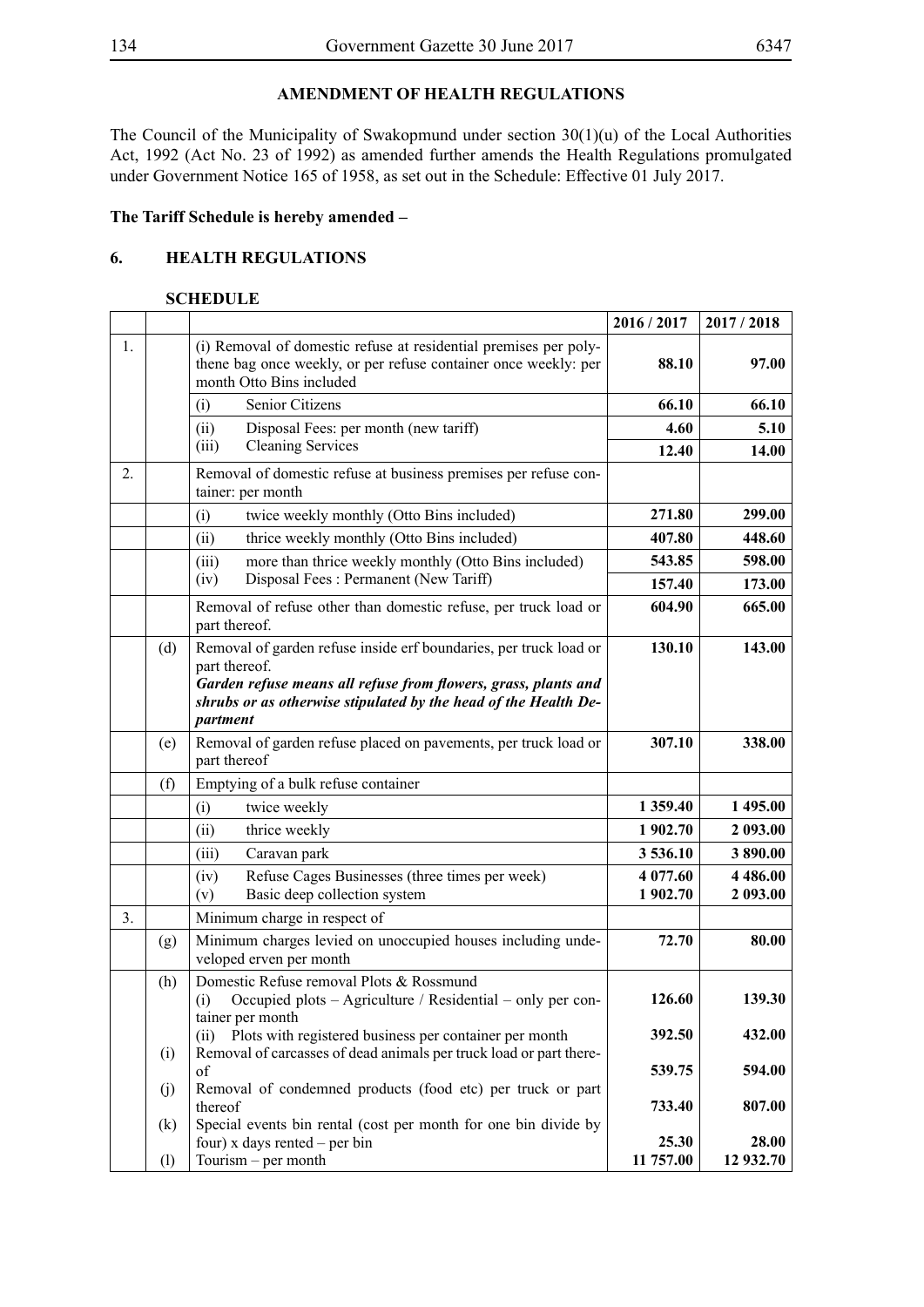| 4. | <b>DISPOSAL FEES - BUSINESS OUTSIDE BORDERS OF SWAKOPMUND</b> |                           |          |  |  |  |
|----|---------------------------------------------------------------|---------------------------|----------|--|--|--|
|    | (a)                                                           | $0 - 8m^3$                | 354.90   |  |  |  |
|    | (b)                                                           | $9-20$ m <sup>3</sup>     | 668.90   |  |  |  |
|    | (c)                                                           | $21-40$ m <sup>3</sup>    | 1 548.70 |  |  |  |
|    | (d)                                                           | $41 - 80$ m <sup>3</sup>  | 3 099.00 |  |  |  |
|    | (e)                                                           | 80m <sup>3</sup> and More | 3 541.20 |  |  |  |

### **5. GRAVEL MINING FEES (exclusive)**

| (a) | New application deposit      | 7 785.00  | 8 564.00     |
|-----|------------------------------|-----------|--------------|
| (b) | Excavation permit fees (set) | 31 131.00 | $34\,244.00$ |

### **6. GENERAL HEALTH REGULATION (BUSINESS REGISTRATION FEES) – VAT Exclusive**

|    |     |                                                                                                                                                                                                                                                    | 2016/2017 | 2017/2018 |
|----|-----|----------------------------------------------------------------------------------------------------------------------------------------------------------------------------------------------------------------------------------------------------|-----------|-----------|
|    |     | Applications for renewal of business registrations shall be sub-<br>mitted to the General Manager: Health Services on or before 31<br>March of each year; the date on the official municipal receipt to be<br>accepted as the date of application. |           |           |
| 2. |     | A late fee of 10% per month shall be charged in addition to the<br>registration fee retrospective from 1 January of the relevant year<br>for applications received after 31 March of that year                                                     |           |           |
| 3. | (a) | Registration Businesses (Food Premises)                                                                                                                                                                                                            | 935.00    | 935.00    |
|    | (b) | Registration of All business non-food                                                                                                                                                                                                              | 495.00    | 495.00    |
|    | (c) | Home Industries                                                                                                                                                                                                                                    | 275.00    | 275.00    |
|    | (d) | Hawkers (Informal Traders)                                                                                                                                                                                                                         | 132.00    | 132.00    |

### **7. ABBATOIR INSPECTION FEES (VAT Exclusive)**

| (a) | Cattle      | 20.90 | 20.90 |
|-----|-------------|-------|-------|
| (b) | Small Stock | 11.00 | 11.00 |
| (c) | Pigs        | 11.00 | 11.00 |

### **8. DOG IMPOUNDING / LICENCE FEES**

| 1. | Impounding Fees: per dog plus 15% administration fee | 75.00  | 75.00  |
|----|------------------------------------------------------|--------|--------|
| 2. | Licensing Fees:                                      |        |        |
|    | Dog Taxes per dog: maximum of 2 dogs<br>(a)          | 50.00  | 50.00  |
|    | State Pensioner per dog: limited to 1 dog<br>(b)     | 16.00  | 16.00  |
|    | Sterilised per dog: limited to 1 dog<br>(c)          | 16.00  | 16.00  |
|    | For third dog<br>(d)                                 | 150.00 | 150.00 |
|    | For fourth dog<br>(e)                                | 250.00 | 250.00 |

### **AMENDMENT OF THE CHARGES AND FEES IN RESPECT OF THE WATER SUPPLY TARIFF STRUCTURE**

The Council of the Municipality of Swakopmund under section 30(1)(u) of the Local Authorities Act, 1992 (Act No. 23 of 1992) as amended, determined the tariff structure for the supply of water in the Swakopmund Town and Townlands with effect from 1 July 2012. Effective 01 July 2017.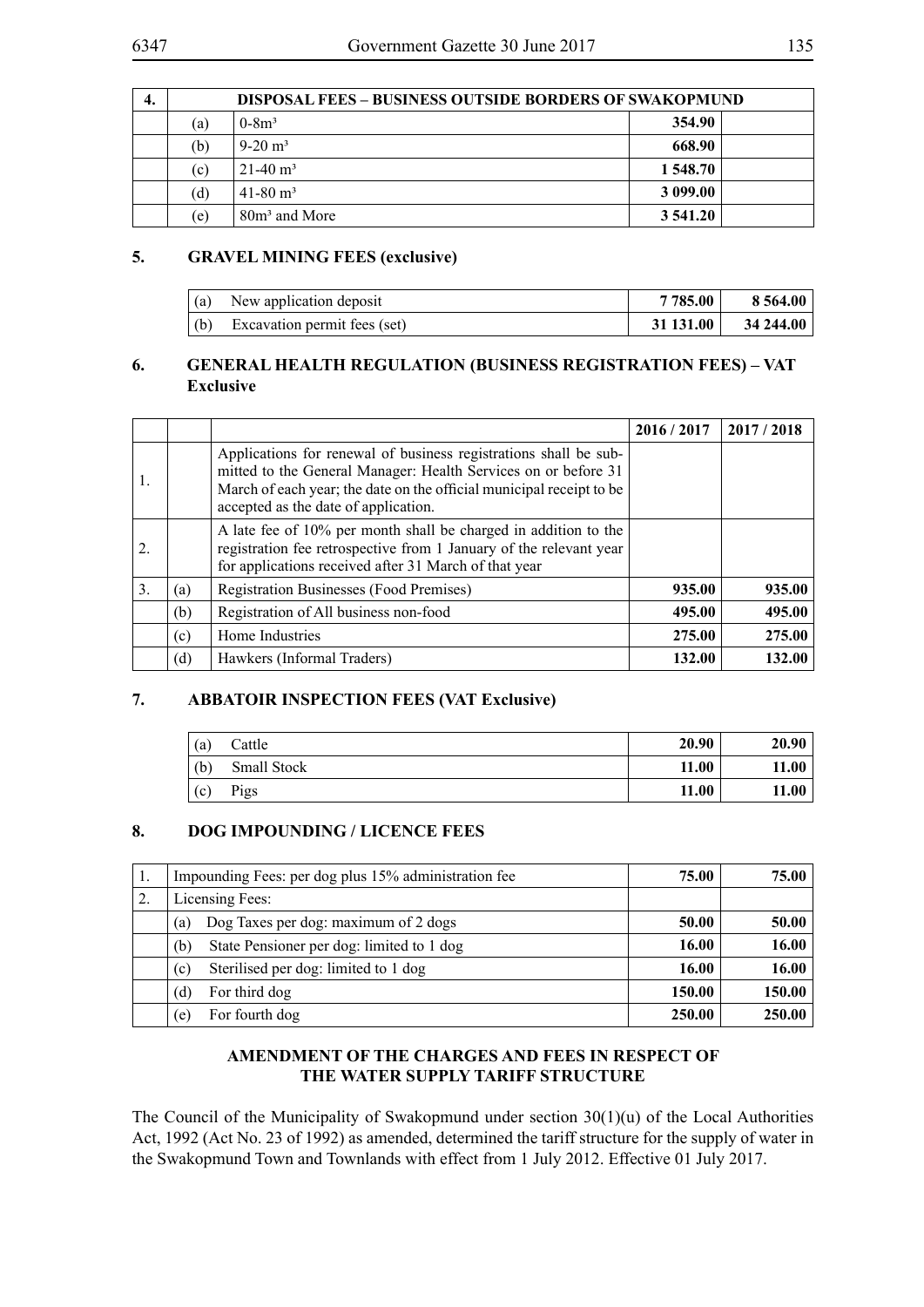### **A. POTABLE WATER**

|     |                      |                                                                                                                                                                                         | 2016/2017 | 2017/2018 |
|-----|----------------------|-----------------------------------------------------------------------------------------------------------------------------------------------------------------------------------------|-----------|-----------|
| (a) | <b>Basic Tariffs</b> |                                                                                                                                                                                         |           |           |
|     | (i)                  | All Consumers except Senior Citizens and Smallholdings<br>For water supplied, for the first 8 $m3$ at N\$ 10.60/ $m3$<br>plus meter rent for a 20 mm diameter meter at N\$ 7.15 / month | 83.70     | 91.95     |
|     | (ii)                 | <b>Senior Citizens</b><br>For water supplied, for the first $8 \text{ m}^3$ at N\$ 3.00/m <sup>3</sup><br>plus meter rent for a 20 mm diameter meter at N\$ 3.00 / month                | 25.00     | 25.00     |
|     | (iii)                | <b>Smallholdings</b><br>For water supplied, for the first $8 \text{ m}^3$ at N\$ 10.60<br>plus meter rent for a 20 mm diameter meter at N\$ 7.15 / month                                | 94.50     | 91.95     |
| (c) |                      | Staggered tariffs for water consumption in Swakopmund excluding<br>Smallholdings per m <sup>3</sup>                                                                                     |           |           |
|     | (i)                  | 9 m <sup>3</sup> to 30 m <sup>3</sup>                                                                                                                                                   | 13.00     | 13.70     |
|     | (ii)                 | 31 m <sup>3</sup> to 60 m <sup>3</sup>                                                                                                                                                  | 18.40     | 19.60     |
|     | (iii)                | More than $60 \text{ m}^3$                                                                                                                                                              | 27.80     | 29.90     |
| (d) |                      | Water Tariffs for Smallholding Owners - only applicable for Owners<br>involved in Agricultural and farming activities per m <sup>3</sup> :                                              |           |           |
|     | (i)                  | 9 m <sup>3</sup> to 30 m <sup>3</sup>                                                                                                                                                   | 13.40     | 14.10     |
|     | (ii)                 | $31 \text{ m}^3$ to 60 m <sup>3</sup>                                                                                                                                                   | 13.85     | 14.75     |
|     | (iii)                | More than $60 \text{ m}^3$                                                                                                                                                              | 15.40     | 16.60     |
| (e) |                      | Departmental Consumption per m <sup>3</sup>                                                                                                                                             | 10.10     | 11.10     |

#### **B. TREATED EFFLUENT WATER**

| (a) |       | <b>Basic Tariffs</b>                                                                                                                                                                       | 2016 / 2017 | 2017/2018 |
|-----|-------|--------------------------------------------------------------------------------------------------------------------------------------------------------------------------------------------|-------------|-----------|
|     | (i)   | <b>All Consumers except listed below</b><br>For water supplied, for the first $8 \text{ m}^3$ at N\$ 3.30/m <sup>3</sup><br>plus meter rent for a 20 mm diameter meter at N\$ 7.15 / month |             | 33.55     |
|     | (ii)  | <b>Rossmund</b><br>For water supplied, for the first 8 $\text{m}^3$ at N\$ 3.30/ $\text{m}^3$<br>plus meter rent for a 20 mm diameter meter at N\$ 7.15 / month                            |             | 33.55     |
|     | (iii) | <b>Sport Clubs</b><br>For water supplied, for the first 8 $\text{m}^3$ at N\$ 3.30/ $\text{m}^3$<br>plus meter rent for a 20 mm diameter meter at N\$ 7.15 / month                         |             | 33.55     |
|     | (iv)  | <b>Lions Club</b><br>For water supplied, for the first 8 $m3$ at N\$ 1.10/ $m3$<br>plus meter rent for a 20 mm diameter meter at N\$ 3.00 / month                                          |             | 11.80     |
| (b) |       | Consumption per m <sup>3</sup>                                                                                                                                                             |             |           |
|     | (i)   | All Consumers except listed below                                                                                                                                                          | 5.80        | 6.40      |
|     | (11)  | Rossmund                                                                                                                                                                                   | 1.65        | 1.80      |
|     | (iii) | <b>Sport Clubs</b>                                                                                                                                                                         | 3.05        | 3.30      |
|     | (iv)  | (aa) Lions Club 9 $m3$ to 30 $m3$                                                                                                                                                          | 23.00       | 23.00     |
|     |       | (bb) Lions Club $31 \text{ m}^3$ to $60 \text{ m}^3$                                                                                                                                       | 28.45       | 28.45     |
|     |       | (cc) Lions Club more than $61 \text{ m}^3$                                                                                                                                                 | 28.45       | 28.45     |
|     | (v)   | Departmental                                                                                                                                                                               |             | 1.80      |

## **C. WATER LEAKAGE**

| A special tariff per m <sup>3</sup> where proven water leakage is experienced |       |       |
|-------------------------------------------------------------------------------|-------|-------|
| (over $60 \text{ m}^3$ water)                                                 |       |       |
| Credit will be issued in respect of additional sewerage based on the          |       |       |
| average water consumption for the period over which leak occurred             |       |       |
| to maximum 6 (six) months, however no credit will be allowed where            |       |       |
| the leakage was experienced in the house / premises which have gone           |       |       |
| through the sewerage system.                                                  | 14.20 | 15.60 |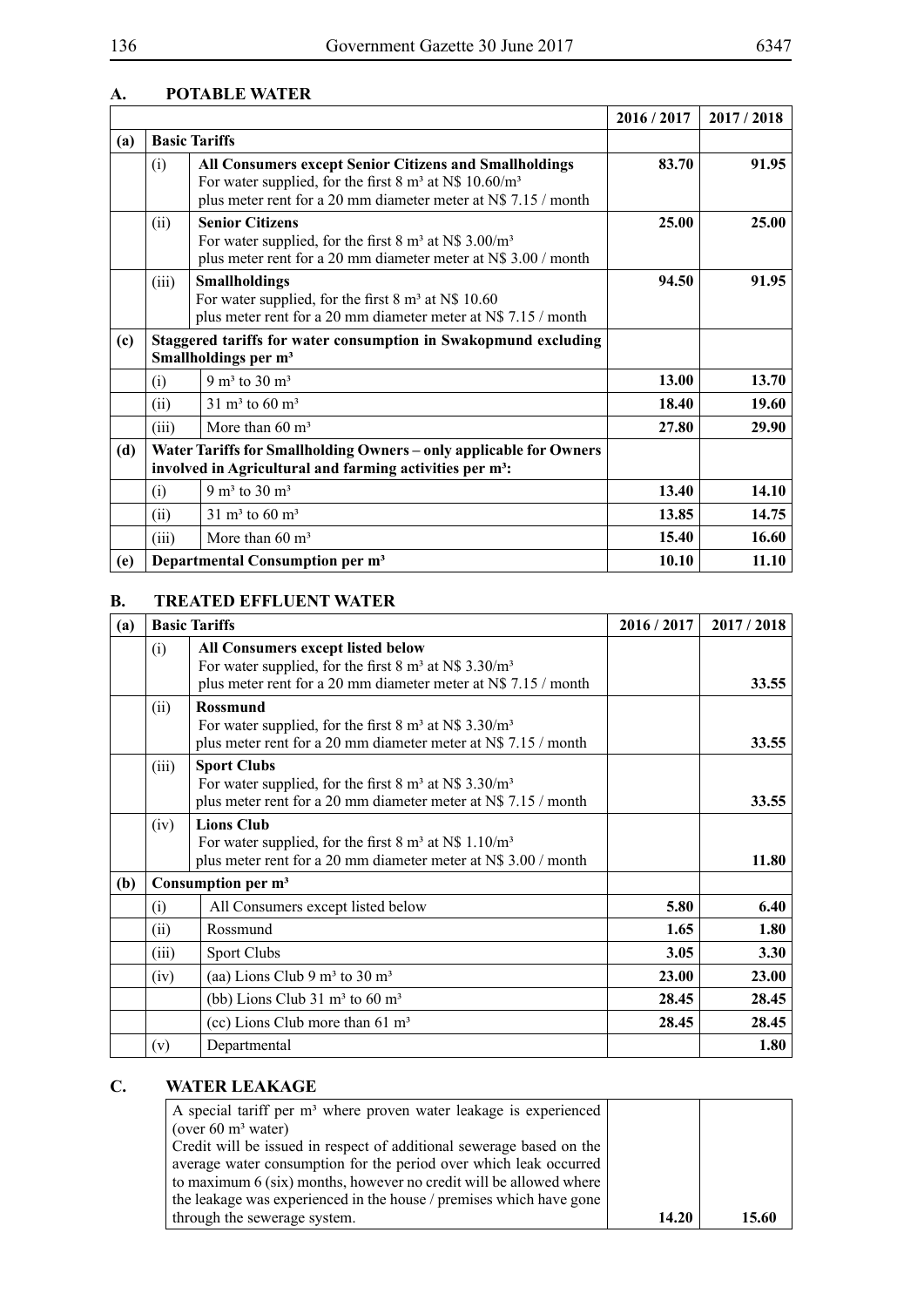### **D. WATER METERS**

| Rent for water meters, per meter per month |                                        |        |        |  |
|--------------------------------------------|----------------------------------------|--------|--------|--|
| (a)                                        | 20 mm (Senior Citizens and Lions Club) | 3.00   | 3.00   |  |
| (b)                                        | 20 mm (All except Senior Citizens)     | 6.50   | 7.15   |  |
| (c)                                        | $25 \text{ mm}$                        | 15.00  | 16.50  |  |
| (d)                                        | $32 \text{ mm}$                        | 27.50  | 30.20  |  |
| (e)                                        | $40 \text{ mm}$                        | 37.10  | 40.80  |  |
| (f)                                        | 50 mm                                  | 50.30  | 55.30  |  |
| (g)                                        | $80 \text{ mm}$                        | 62.40  | 68.60  |  |
| (h)                                        | $100 \text{ mm}$                       | 95.60  | 105.20 |  |
| (i)                                        | $150 \text{ mm}$                       | 210.50 | 231.50 |  |

#### **E. WATER CONNECTION / DISCONNECTION**

| (a) | For replacement of a seal which has been tampered with by the<br>consumer                                         | 860.00 | 946.00 |
|-----|-------------------------------------------------------------------------------------------------------------------|--------|--------|
| (b) | For the special reading of a meter on request of the consumer                                                     | 110.00 | 121.00 |
| (c) | For the disconnection of the water supply upon termination of<br>service on request by consumer                   | 120.00 | 132.00 |
| (d) | For the reconnection of water supply after disconnection on<br>request by the consumer                            | 120.00 | 132.00 |
| (e) | For reconnection of the water after the water supply was discon-<br>nected on account of violation of regulations | 200.00 | 220.00 |
| (f) | Monies payable for any testing                                                                                    | 300.00 | 330.00 |
| (g) | Refundable Deposit on Services account.                                                                           | 400.00 | 440.00 |
| (h) | Connection / Disconnection service accounts.                                                                      | 50.00  | 55.00  |

#### **F. UNDEVELOPED ERVEN**

| Monthly availability fee | 3.80 |
|--------------------------|------|
|                          |      |

#### **AMENDMENT OF THE CHARGES AND FEES IN RESPECT OF PUBLIC HALLS**

The Council of the Municipality of Swakopmund under section 30(1)(u) of the Local Authorities Act, 1992 (Act No. 23 of 1992) as amended, further amends the charges and fees in respect of public halls, as set out in the Schedule: Effective 01 July 2017.

#### **The tariff Schedule is hereby amended-**

### **8. DEPARTMENTAL TARIFFS**

#### **A. TARIFFS FOR LEASE OF PUBLIC HALLS (VAT EXCLUSIVE)**

|    |                                              |                  | 2017/2018 |                                |
|----|----------------------------------------------|------------------|-----------|--------------------------------|
|    |                                              | <b>Town Hall</b> | Meduletu  | <b>Multi-Pur-</b><br>pose Hall |
|    | <b>MUSIC SHOWS</b>                           |                  |           |                                |
| 1. | Before $24:00$                               | 2 2 5 8 .00      | 828.00    | N/A                            |
|    | After 24:00 per hour                         | 608.00           | 411.00    | N/A                            |
|    | Kitchen (by day or by night or part thereof) | 257.00           | N/A       | N/A                            |
|    | <b>WEDDINGS</b>                              |                  |           |                                |
| 2. | Before $24:00$                               | 2 2 5 8 .00      | 828.00    | 3 581.00                       |
|    | After 24:00 per hour                         | 608.00           | 411.00    | 816.00                         |
|    | Kitchen (by day or by night or part thereof) | 257.00           | N/A       | 722.00                         |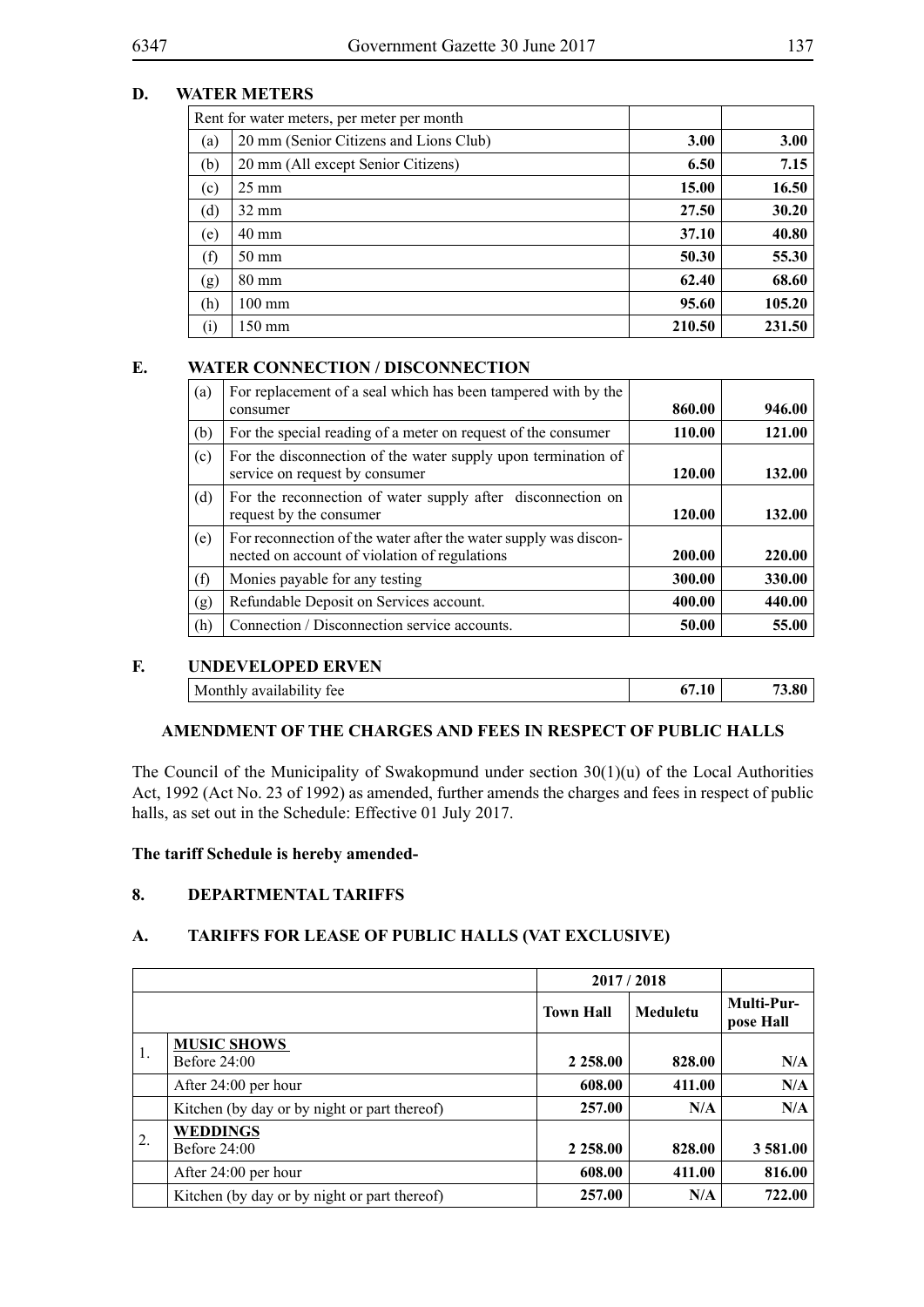| 3.               | <b>DRAMATIC PERFORMANCES, CONCERTS AND</b><br><b>SIMILAR FUNCTIONS</b>                                                                              |                                                    |           |                                      |
|------------------|-----------------------------------------------------------------------------------------------------------------------------------------------------|----------------------------------------------------|-----------|--------------------------------------|
|                  | Professional                                                                                                                                        | 1 054.42                                           | 828.00    | 1 672.00                             |
|                  | Amateur                                                                                                                                             | 797.00                                             | 150.00    | 1 264.00                             |
|                  | <b>Educational Institutions</b>                                                                                                                     | 301.00                                             | 241.00    | 477.00                               |
| $\overline{4}$ . | <b>FUND RAISING</b>                                                                                                                                 |                                                    |           |                                      |
|                  | By day                                                                                                                                              | 1 054.00                                           | 557.00    | 1 672.00                             |
|                  | By night                                                                                                                                            | 1 355.00                                           | 730.00    | 2 150.00                             |
| 5.               | <b>FORMAL MEETINGS</b>                                                                                                                              |                                                    |           |                                      |
|                  | By day                                                                                                                                              | 1 475.00                                           | 421.00    | 2 340.00                             |
|                  | By night                                                                                                                                            | 2 2 2 9 . 0 0                                      | 602.00    | 3 535.00                             |
| 6.               | <b>FILM SHOWS</b>                                                                                                                                   |                                                    |           |                                      |
|                  | Films                                                                                                                                               | 1536.00                                            | 509.00    | 2 437.00                             |
| 7.               | <b>RELIGIOUS MEETINGS</b>                                                                                                                           |                                                    |           |                                      |
|                  | Half a day (9:00-12:30) (13:30-17:30)                                                                                                               | 602.00                                             | 465.00    | 955.00                               |
|                  | Full day (09:00-17:00)                                                                                                                              | 1 095.00                                           | 1 095.00  | 1737.00                              |
|                  | By night                                                                                                                                            | 752.00                                             | 602.00    | 1 241.00                             |
| 8.               | <b>PUBLIC MEETINGS</b>                                                                                                                              |                                                    |           |                                      |
|                  | By day                                                                                                                                              | 1 342.00                                           | 451.00    | 2 128.00                             |
|                  | By night                                                                                                                                            | 2 026.00                                           | 489.00    |                                      |
| 9.               | <b>SPORT PURPOSES</b>                                                                                                                               |                                                    |           |                                      |
|                  | For practices : Amateur (per occasion)                                                                                                              | 274.00                                             | 173.00    | <b>No Sport</b><br><b>Activities</b> |
|                  | Professional (per occasion)                                                                                                                         | 384.00                                             | 226.00    |                                      |
|                  | Matches where entrance fees are charged                                                                                                             |                                                    |           |                                      |
|                  | Amateur (per occasion)                                                                                                                              | 888.00                                             | 451.00    |                                      |
|                  | Professional (per occasion)                                                                                                                         | 1 150.00                                           | 565.00    |                                      |
| 10.              | <b>EXHIBITIONS</b>                                                                                                                                  | 2 108.00                                           | 2 3 18.00 | 33 632.70                            |
| 11.              | <b>BLOOD TRANSFUSION CLINICS</b>                                                                                                                    |                                                    |           |                                      |
|                  | By day or by night or part thereof                                                                                                                  | Free of charge subject to deposit fees<br>payable. |           |                                      |
| 12.              | A deposit shall be payable in all instances in addition to the tariff of lease (No VAT).<br>Original receipt must be submitted for refund purposes. |                                                    |           |                                      |
|                  | (i)<br><b>Ordinary Booking</b>                                                                                                                      | 1388.00                                            | 1388.00   | 2 591.05                             |
|                  | Music Shows<br>(ii)                                                                                                                                 | 9 3 5 0 . 0 0                                      | 9 350.00  | No music<br>shows                    |
|                  | Weddings<br>(iii)                                                                                                                                   | 4 675.00                                           | 4 675.00  | 8 2 5 0 . 0 0                        |

### **AMENDMENT OF THE CHARGES AND FEES IN RESPECT OF TOURISM FACILITIES**

The Council of the Municipality of Swakopmund under section 30(1)(u) of the Local Authorities Act, 1992 (Act No. 23 of 1992) as amended, further amends the charges and fees in respect of tourism facilities, as set out in the Schedule: Effective 01 July 2017.

### **The tariff Schedule is hereby amended-**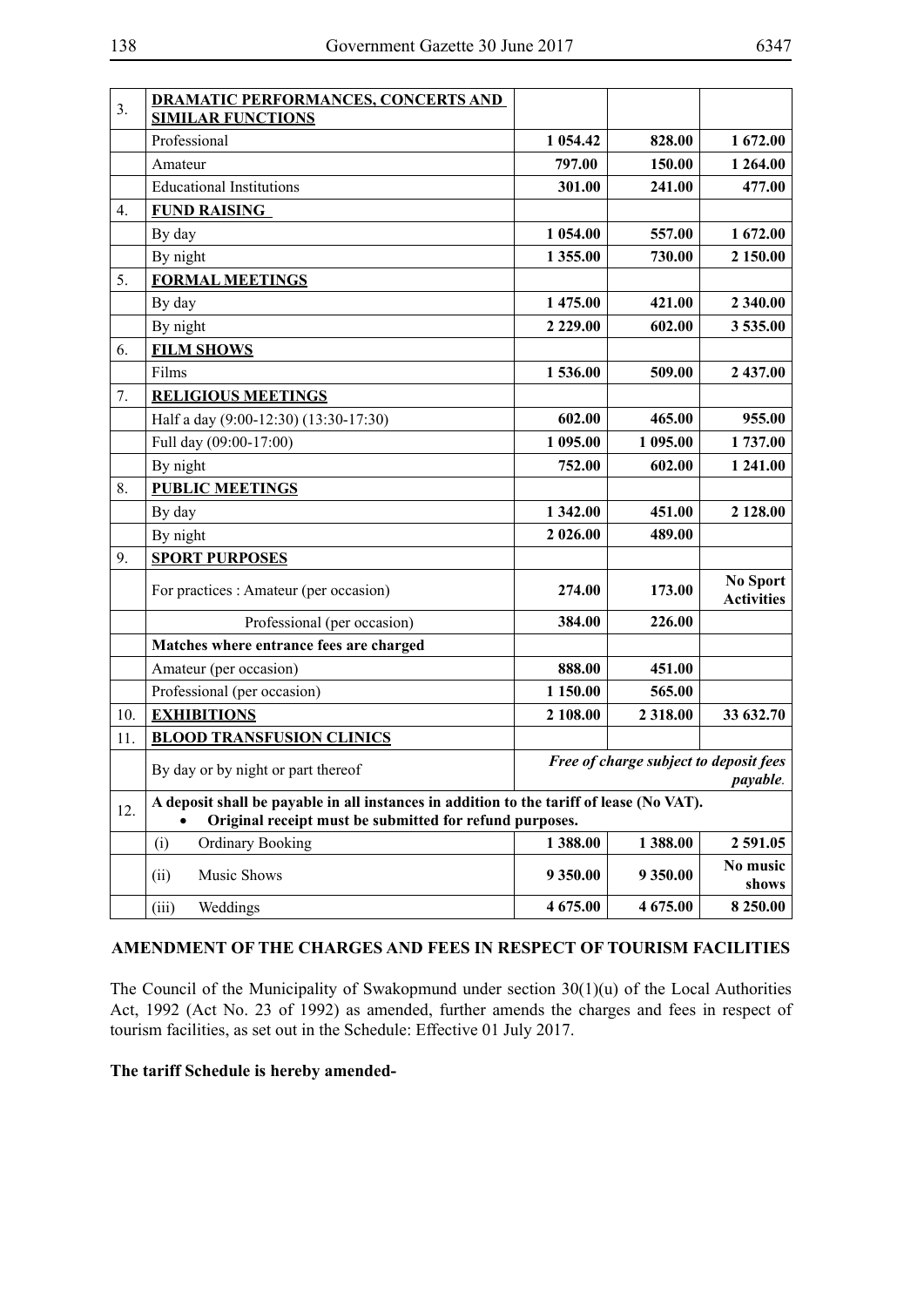## **9. B. TOURISM FACILITIES**

# **BUNGALOWS (VAT EXCLUSIVE)**

|       |                                                                                                                                                                                                                                                                                                                                                                                                                         | 2016 / 2017                | 2016 / 2017         | 2017/2018             | 2017/2018             |  |
|-------|-------------------------------------------------------------------------------------------------------------------------------------------------------------------------------------------------------------------------------------------------------------------------------------------------------------------------------------------------------------------------------------------------------------------------|----------------------------|---------------------|-----------------------|-----------------------|--|
|       |                                                                                                                                                                                                                                                                                                                                                                                                                         | Peak Peri-                 | <b>Non-Peak</b>     | Peak Peri-            | <b>Non-Peak</b>       |  |
|       |                                                                                                                                                                                                                                                                                                                                                                                                                         | ods                        | <b>Periods</b>      | ods                   | <b>Periods</b>        |  |
|       |                                                                                                                                                                                                                                                                                                                                                                                                                         | (15% VAT                   | (15% VAT            | (15% VAT              | (15% VAT              |  |
|       |                                                                                                                                                                                                                                                                                                                                                                                                                         | & 2% Tour-                 | & 2% Tour-          | & 2% Tour-            | & 2% Tour-            |  |
|       |                                                                                                                                                                                                                                                                                                                                                                                                                         | ism inclu-<br>sive)        | ism inclu-<br>sive) | ism exclu-<br>sive)   | ism exclu-<br>sive)   |  |
| B.1.  | <b>BUNGALOWS (VAT excluded)</b>                                                                                                                                                                                                                                                                                                                                                                                         |                            |                     |                       |                       |  |
|       | Rest houses Tariffs per day (BED                                                                                                                                                                                                                                                                                                                                                                                        |                            |                     |                       |                       |  |
|       | levy excluded)                                                                                                                                                                                                                                                                                                                                                                                                          |                            |                     |                       |                       |  |
|       | Fish                                                                                                                                                                                                                                                                                                                                                                                                                    | 406.00                     | 384.60              | 445.00                | 406.00                |  |
|       | Welwitschia                                                                                                                                                                                                                                                                                                                                                                                                             | 470.10                     | 453.00              | 496.00                | 471.00                |  |
|       | Gecko                                                                                                                                                                                                                                                                                                                                                                                                                   | 491.45                     | 470.10              | 513.00                | 492.00                |  |
|       | Dunes A (new)                                                                                                                                                                                                                                                                                                                                                                                                           |                            |                     | 726.50                | 641.00                |  |
|       | Dunes                                                                                                                                                                                                                                                                                                                                                                                                                   | 747.90                     | 658.10              | 770.00                | 684.00                |  |
|       | Spitzkoppe                                                                                                                                                                                                                                                                                                                                                                                                              | 853.85                     | 688.00              | 941.00                | 727.00                |  |
|       | Brandberg A                                                                                                                                                                                                                                                                                                                                                                                                             | 948.70                     | 782.05              | 1 026.00              | 812.00                |  |
|       | <b>Brandberg B</b>                                                                                                                                                                                                                                                                                                                                                                                                      | 1 081.20                   | 871.80              | 1 112.00              | 941.00                |  |
|       | Moon Valley                                                                                                                                                                                                                                                                                                                                                                                                             | 1 213.70                   | 957.30              | 1 283.00              | 1 026.00              |  |
|       | Key deposits (No VAT):                                                                                                                                                                                                                                                                                                                                                                                                  |                            |                     |                       |                       |  |
|       | Brandberg A & B                                                                                                                                                                                                                                                                                                                                                                                                         | 300.00                     | 200.00              | 300.00                | 300.00                |  |
|       | Moon Valley                                                                                                                                                                                                                                                                                                                                                                                                             | 300.00                     | 300.00              | 300.00                | 300.00                |  |
|       | Fish, Gecko, Welwitschia, Dunes and<br>Spitzkoppe                                                                                                                                                                                                                                                                                                                                                                       | 150.00                     | 150.00              | 200.00                | 200.00                |  |
|       | Conference Room                                                                                                                                                                                                                                                                                                                                                                                                         | 600.60                     | 600.60              | 600.00                | 600.00                |  |
|       | <b>Peak Season:</b><br>20 <sup>th</sup> December to 05 <sup>th</sup> January<br>Public Holidays: Easter, Independence, Heroes, and Ascension days<br><b>Non - Peak Season:</b><br>Period not mentioned above<br>DSTV Charges per day minimum 2 days<br>A key deposit shall be payable in all instances in addition to the tariff of accommodation (No<br>VAT) - original receipt must be submitted for refund purposes. |                            |                     |                       |                       |  |
|       | In the event of the cancellation the fol-                                                                                                                                                                                                                                                                                                                                                                               |                            |                     |                       |                       |  |
|       | lowing rules shall apply:                                                                                                                                                                                                                                                                                                                                                                                               |                            |                     |                       |                       |  |
| (i)   | $+30$ days prior to the arrival / event                                                                                                                                                                                                                                                                                                                                                                                 |                            |                     |                       | 10% cancellation fee  |  |
| (ii)  | 30 -15 days prior to the arrival / event                                                                                                                                                                                                                                                                                                                                                                                |                            |                     |                       | 25% cancellation fee  |  |
| (iii) | 14 -8 days prior to the arrival / event                                                                                                                                                                                                                                                                                                                                                                                 |                            |                     | 50% cancellation fee  |                       |  |
| (iv)  | $7 - 4$ days prior to the arrival / event                                                                                                                                                                                                                                                                                                                                                                               |                            |                     | 75% cancellation fee  |                       |  |
| (v)   | 3 -0 days prior to the arrival / event                                                                                                                                                                                                                                                                                                                                                                                  |                            |                     | 100% cancellation fee |                       |  |
| (vi)  | No Show                                                                                                                                                                                                                                                                                                                                                                                                                 |                            |                     |                       | 100% cancellation fee |  |
| (vii) | Lease of Conference Room (VAT<br>Inclusive)                                                                                                                                                                                                                                                                                                                                                                             |                            |                     |                       |                       |  |
|       | External Clients : per day                                                                                                                                                                                                                                                                                                                                                                                              | 600.80                     | 600.80              | 600.00                | 600.00                |  |
|       | Departmental : per day                                                                                                                                                                                                                                                                                                                                                                                                  | 400.40                     | 400.40              | 400.00                | 400.00                |  |
|       |                                                                                                                                                                                                                                                                                                                                                                                                                         | NB: Deposit   Fee = $50\%$ |                     | of booking            | value                 |  |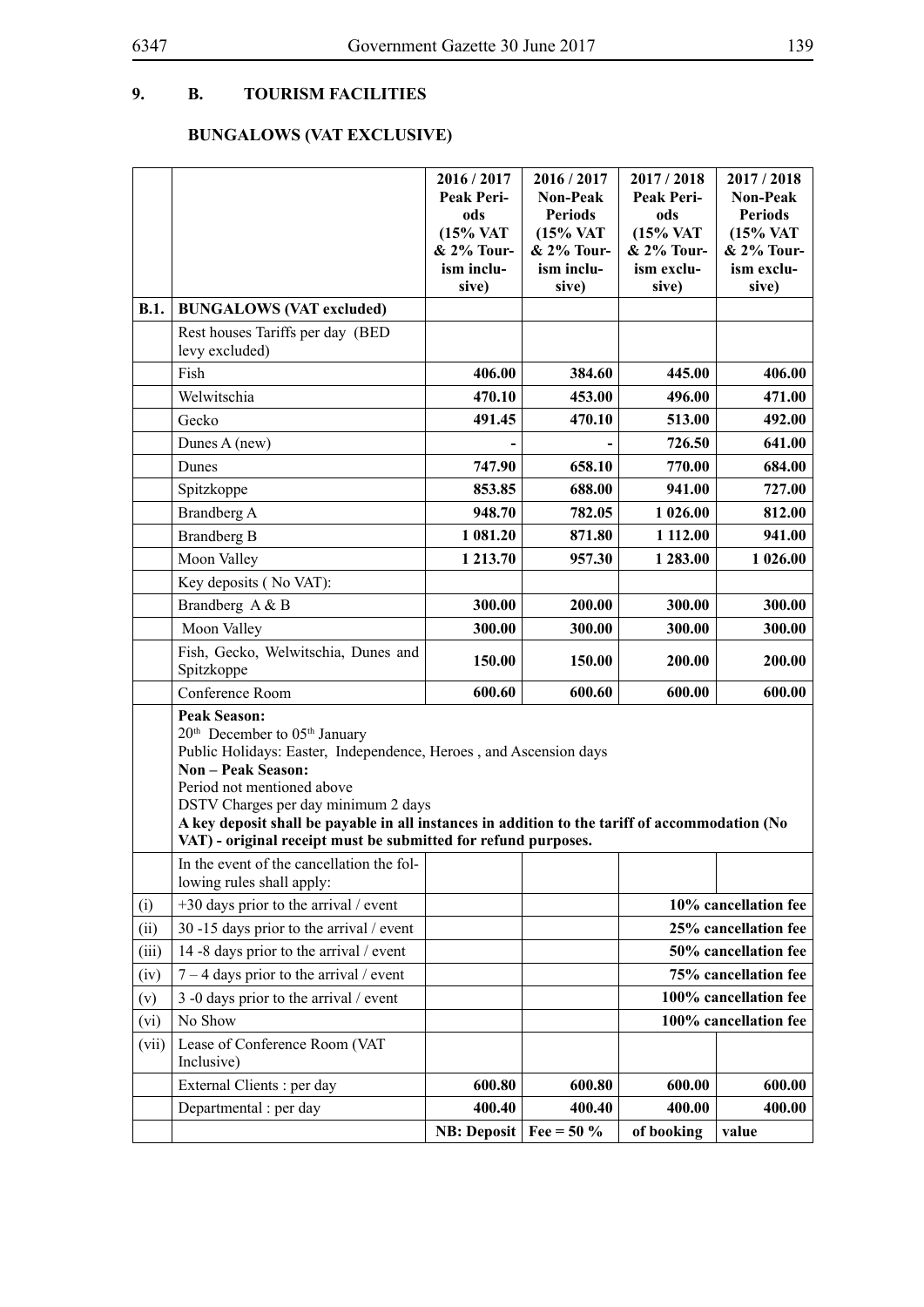## **AMENDMENT OF THE CHARGES AND FEES IN RESPECT OF SPORT FACILITIES**

The Council of the Municipality of Swakopmund under section 30(1)(u) of the Local Authorities Act, 1992 (Act No. 23 of 1992) as amended, further amends the charges and fees in respect of sport facilities, as set out in the Schedule: Effective 01 July 2017.

#### **The tariff Schedule is hereby amended-**

### **10. D. SPORT FACILITIES (GENERAL) - VAT EXCLUSIVE**

|    |                                                                               | 2016 / 2017       | 2017/2018         |
|----|-------------------------------------------------------------------------------|-------------------|-------------------|
| 1. | <b>MEMBERSHIP (ANNUAL FEES)</b><br>Payable on or before February each year:   |                   |                   |
|    | Schools: Based on the development fee per child per annum:<br>Up to N\$350.00 | 1 000.00          | 935.00            |
|    | N\$ 500.00                                                                    | 1500.00           | 1 403.00          |
|    | N\$ 500.00 and above                                                          | 2 000.00          | 1870.00           |
|    | Clubs<br>(i)                                                                  | 2 728.30          | 2 551.00          |
|    | (ii)<br>Other Users per occasion                                              |                   | 734.00            |
| 2. | <b>SPORTFIELDS</b><br>Fees per event (except training) by <b>Members</b>      | Free of<br>charge | Free of<br>charge |
|    | All school sports<br>Fees per event (except training) by:                     |                   |                   |
|    | Clubs (Members)                                                               |                   |                   |
|    | Soccer                                                                        | 404.70            | 378.00            |
|    | Rugby                                                                         | 404.70            | 378.00            |
|    | Cricket                                                                       | 291.30            | 272.00            |
|    | Nethall                                                                       | 291.30            | 272.00            |
|    | <b>Basket Ball</b>                                                            | 235.30            | 220.00            |
|    | Softball                                                                      | 235.30            | 220.00            |
|    | Volleyball                                                                    | 235.30            | 220.00            |
|    | Tennis                                                                        | 235.30            | 220.00            |
|    | Hockey                                                                        | 235.30            | 220.00            |
|    | <b>Entertainment Area</b>                                                     | 798.05            | 858.00            |
|    | Clubs (Non-Members)                                                           |                   |                   |
|    | Soccer                                                                        | 1 104.00          | 1 032.00          |
|    | Rugby                                                                         | 1 104.00          | 1 032.00          |
|    | Cricket                                                                       | 886.65            | 829.00            |
|    | Netball                                                                       | 886.65            | 829.00            |
|    | <b>Basket Ball</b>                                                            | 886.65            | 829.00            |
|    | Softball                                                                      | 581.30            | 543.00            |
|    | Volleyball                                                                    | 581.30            | 543.00            |
|    | Tennis                                                                        | 581.30            | 543.00            |
|    | Hockey                                                                        | 581.30            | 543.00            |
|    | <b>Entertainment Area</b>                                                     | 917.80            | 858.00            |
|    | All weekend Tournaments / Events rates for Members                            |                   |                   |
|    | Refundable deposit (payable in addition to the rental fee)                    | 1 012.00          | 946.00            |
|    | Refundable deposit for events other than sports                               | 3795.00           | 3 548.00          |
|    | Soccer                                                                        | 729.90            | 682.00            |
|    | <b>Rugby</b>                                                                  | 729.90            | 682.00            |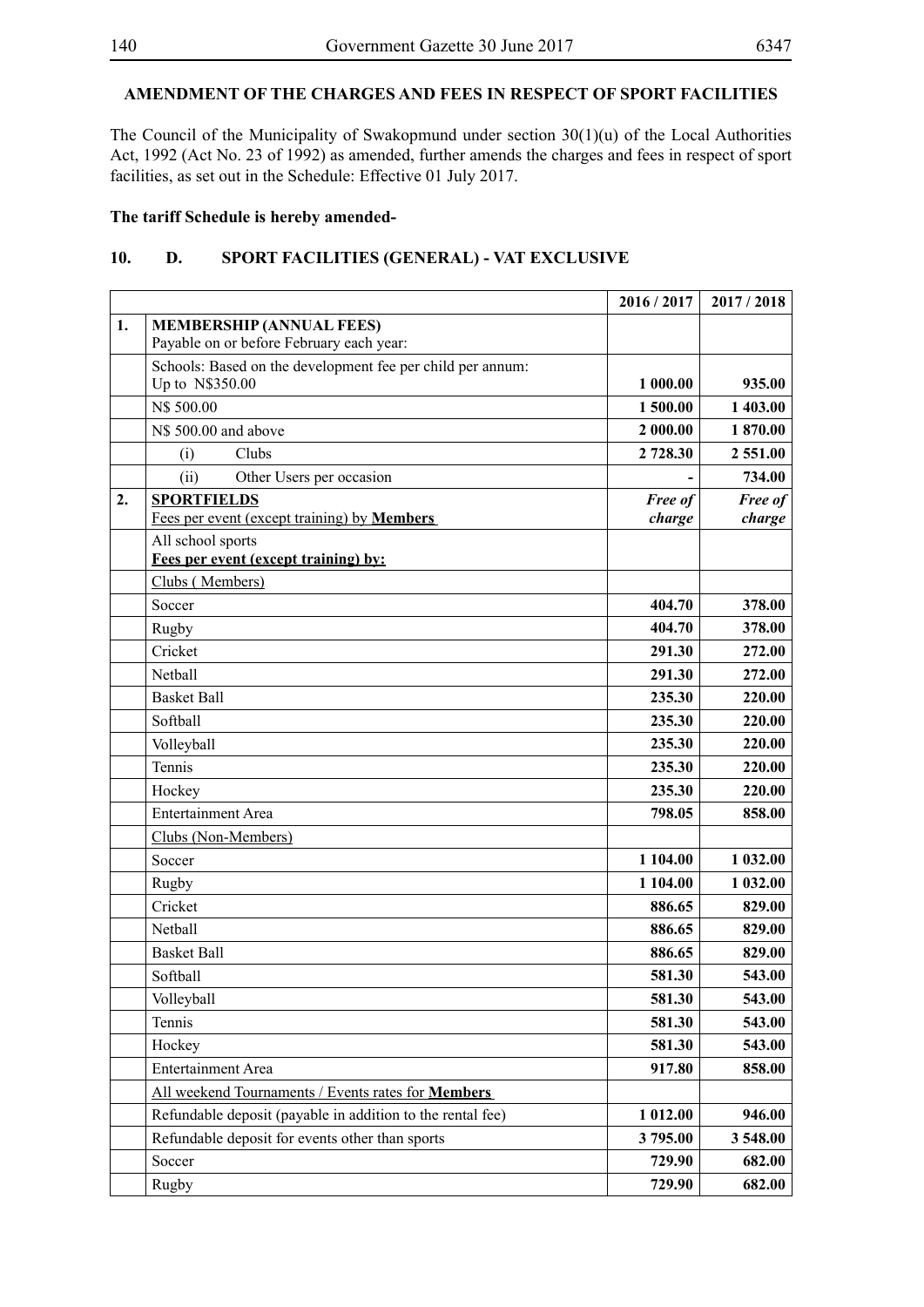|                    | Cricket                                                                                                                                                                                                                                                                                                                                                                                                                     | 531.30    | 497.00        |
|--------------------|-----------------------------------------------------------------------------------------------------------------------------------------------------------------------------------------------------------------------------------------------------------------------------------------------------------------------------------------------------------------------------------------------------------------------------|-----------|---------------|
|                    | Netball                                                                                                                                                                                                                                                                                                                                                                                                                     | 531.30    | 497.00        |
|                    | <b>Basket Ball</b>                                                                                                                                                                                                                                                                                                                                                                                                          | 430.10    | 402.00        |
|                    | Softball                                                                                                                                                                                                                                                                                                                                                                                                                    | 430.10    | 402.00        |
|                    | Volleyball                                                                                                                                                                                                                                                                                                                                                                                                                  | 430.10    | 402.00        |
|                    | Tennis                                                                                                                                                                                                                                                                                                                                                                                                                      | 430.10    | 402.00        |
|                    | Hockey                                                                                                                                                                                                                                                                                                                                                                                                                      | 430.10    | 402.00        |
|                    | All weekend Tournaments / Events rates for Non-Members                                                                                                                                                                                                                                                                                                                                                                      |           |               |
|                    | Refundable deposit (payable in addition to the rental fee)                                                                                                                                                                                                                                                                                                                                                                  | 1 012.00  | 946.00        |
|                    | Refundable deposit for events other than sports                                                                                                                                                                                                                                                                                                                                                                             | 3795.00   | 3 548.00      |
|                    | Soccer                                                                                                                                                                                                                                                                                                                                                                                                                      | 1 998.70  | 1869.00       |
|                    | Rugby                                                                                                                                                                                                                                                                                                                                                                                                                       | 1 998.70  | 1869.00       |
|                    | Cricket                                                                                                                                                                                                                                                                                                                                                                                                                     | 1 610.00  | 1 505.00      |
|                    | Netball                                                                                                                                                                                                                                                                                                                                                                                                                     | 1 610.00  | 1 505.00      |
|                    | <b>Basket Ball</b>                                                                                                                                                                                                                                                                                                                                                                                                          | 1 056.30  | 988.00        |
|                    | Softball                                                                                                                                                                                                                                                                                                                                                                                                                    | 1 056.30  | 988.00        |
|                    | Volleyball                                                                                                                                                                                                                                                                                                                                                                                                                  | 1 056.30  | 988.00        |
|                    | Tennis                                                                                                                                                                                                                                                                                                                                                                                                                      | 1 056.30  | 988.00        |
|                    | Hockey                                                                                                                                                                                                                                                                                                                                                                                                                      | 1 056.30  | 988.00        |
|                    | Fees are inclusive of all Municipal services except electricity.<br>Clubs are permitted to collect fees from community members in-<br>tending to attend their functional activities.<br>NB: Principle of 'no pay – no play' will be applied strictly.                                                                                                                                                                       |           |               |
|                    |                                                                                                                                                                                                                                                                                                                                                                                                                             |           |               |
|                    | <b>Deposit</b><br>A deposit shall be payable in all instances in addition to the tariff<br>of lease (no VAT) - original receipt must be submitted for refund<br>purposes.<br>Fees include all Municipal services except electricity.<br>(Clubs are permitted to collect entrance fee from community in-<br>tending to attend their functional activities.)<br>NB: Principle of 'No Pay - No Play' will be applied strictly. | 612.30    | 572.00        |
|                    | A refundable deposit will be payable for hiring of sport fields for<br>events such as music shows                                                                                                                                                                                                                                                                                                                           |           |               |
| 3.                 | <b>MUSIC SHOWS</b>                                                                                                                                                                                                                                                                                                                                                                                                          |           |               |
|                    | Per Show (VAT exclusive)                                                                                                                                                                                                                                                                                                                                                                                                    | 5 750.00  | 5 3 7 6 . 2 5 |
|                    | Refundable deposit to be paid                                                                                                                                                                                                                                                                                                                                                                                               | 17 250.00 | 16 128.75     |
| $\boldsymbol{4}$ . | <b>MULTI PURPOSE CENTRE</b>                                                                                                                                                                                                                                                                                                                                                                                                 |           |               |
|                    | <b>SME BUSINESS UNITS AND RESTAURANT</b>                                                                                                                                                                                                                                                                                                                                                                                    |           |               |
|                    | SME Unit 1 (N\$ 50.75 per m <sup>2</sup> )                                                                                                                                                                                                                                                                                                                                                                                  |           | 1726.50       |
|                    | SME Unit 2 (N\$ 49.75 per m <sup>2)</sup>                                                                                                                                                                                                                                                                                                                                                                                   |           | 1692.50       |
|                    | SME Unit 3 (N\$ 53.00 per m <sup>2</sup> )                                                                                                                                                                                                                                                                                                                                                                                  |           | 1802.00       |
|                    | SME Unit 4 (N\$ 54.00 per m <sup>2</sup> )                                                                                                                                                                                                                                                                                                                                                                                  |           | 1836.00       |
|                    | SME Unit 5 (N\$ 46.66 per m <sup>2</sup> )                                                                                                                                                                                                                                                                                                                                                                                  |           | 1586.00       |

### **AMENDMENT OF THE CHARGES AND FEES IN RESPECT OF LABOUR POOL - IMPLEMENT CHARGES AND STORES LEVIES**

The Council of the Municipality of Swakopmund under section 30(1)(u) of the Local Authorities Act, 1992 (Act No. 23 of 1992) as amended, further amends the charges and fees in respect of labour pool -, implement charges and stores levies, as set out in the Schedule: Effective 01 July 2017.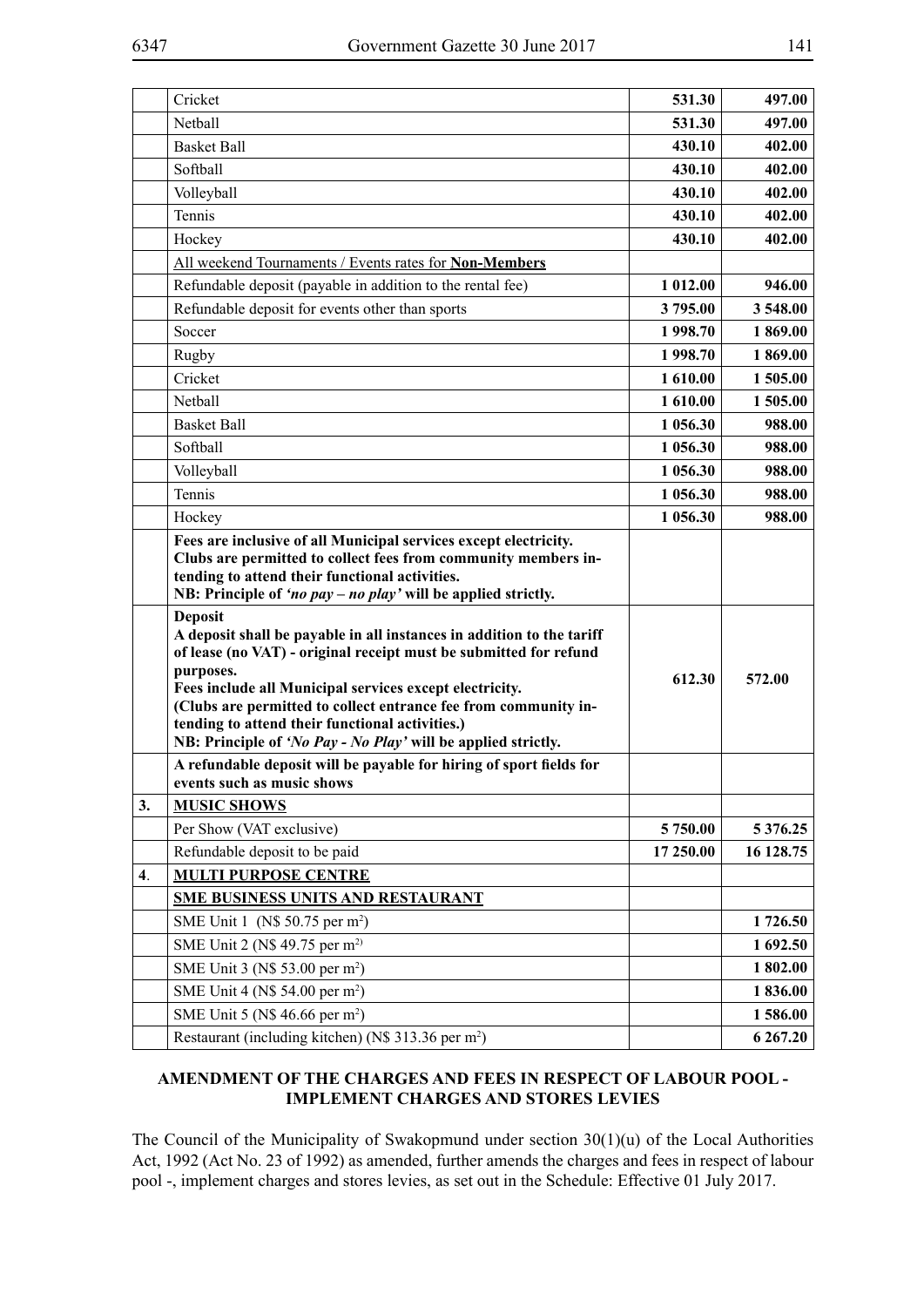### **The tariff Schedule is hereby amended-**

### **11. LABOUR POOL CHARGES**

| A.        | <b>IMPLEMENT CHARGES</b>                       |        |        |
|-----------|------------------------------------------------|--------|--------|
|           | <b>Sundry Implements: dry rates per hour</b>   | 385.00 | 425.00 |
|           | Trucks                                         | 380.00 | 420.00 |
|           | <b>Hiab Truck</b>                              | 410.00 | 455.00 |
|           | <b>Bulldozers</b>                              | 700.00 | 770.00 |
|           | Graders                                        | 615.00 | 680.00 |
|           | <b>Road Rollers</b>                            | 470.00 | 520.00 |
|           | <b>Water Tankers</b>                           | 470.00 | 520.00 |
|           | Tractors                                       | 250.00 | 275.00 |
|           | Front - End Loader                             | 650.00 | 715.00 |
|           | TLB - Back Hoe                                 | 600.00 | 660.00 |
|           | Vacuum Pump                                    | 320.00 | 355.00 |
|           | <b>Sundry Implements: per day</b>              |        |        |
|           | Concrete Mixer                                 | 370.00 | 410.00 |
|           | Concrete                                       | 370.00 | 410.00 |
|           | <b>Plate Vibrators</b>                         | 370.00 | 410.00 |
|           | Portable Generator Set                         | 370.00 | 410.00 |
|           | Portable Water Pump                            | 370.00 | 410.00 |
|           | <b>Bitumen Spraying Machine</b>                | 370.00 | 410.00 |
|           | Hydroblast                                     | 370.00 | 410.00 |
|           | Compactor                                      | 420.00 | 460.00 |
|           | Lawn Mover (Push)                              | 420.00 | 460.00 |
|           | Lawn Mover Ride On                             | 750.00 | 825.00 |
|           | Compressor                                     | 660.00 | 725.00 |
| <b>B.</b> | <b>STORES LEVIES</b>                           |        |        |
|           | 17% On Stores Stock                            |        |        |
|           | 7 % On Direct Purchases                        |        |        |
|           | Capital Items: Maximum of N\$2 000.00 per item |        |        |

#### **AMENDMENT OF THE CHARGES AND FEES IN RESPECT OF OTHER TARIFFS**

The Council of the Municipality of Swakopmund under section 30(1)(u) of the Local Authorities Act, 1992 (Act No. 23 of 1992) as amended, further amends the charges and fees in respect of other tariffs, as set out in the Schedule: Effective 01 July 2017.

#### **The tariff Schedule is hereby amended-**

### **12. H. OTHER TARIFFS**

|    |                                                                      |                                                                  | 2016 / 2017  | 2017/2018     |
|----|----------------------------------------------------------------------|------------------------------------------------------------------|--------------|---------------|
|    |                                                                      | Lease of Erven - RUL: (Tamariskia) : 66                          | 4 0 64.40    | 4 4 7 0 . 8 0 |
| 2. | Lease of Street Space : per m <sup>2</sup> per month (VAT Exclusive) |                                                                  | 7.45         | 8.20          |
| 3. |                                                                      | Hiring of tables and chairs $\&$ other equipment (VAT Exclusive) |              |               |
|    | (a)                                                                  | Per chair per day                                                | <b>12.00</b> | 11.00         |
|    | (b)                                                                  | Per Podium                                                       | 84.10        | 79.00         |
|    | (c)                                                                  | Per Stage                                                        | 117.65       | 110.00        |
|    | 'd)                                                                  | Per Spectator Stand (Pavilion)                                   | 172.50       | 161.00        |
|    | (e)                                                                  | Transport of Spectator Stands / Stages                           | 750.95       | 702.00        |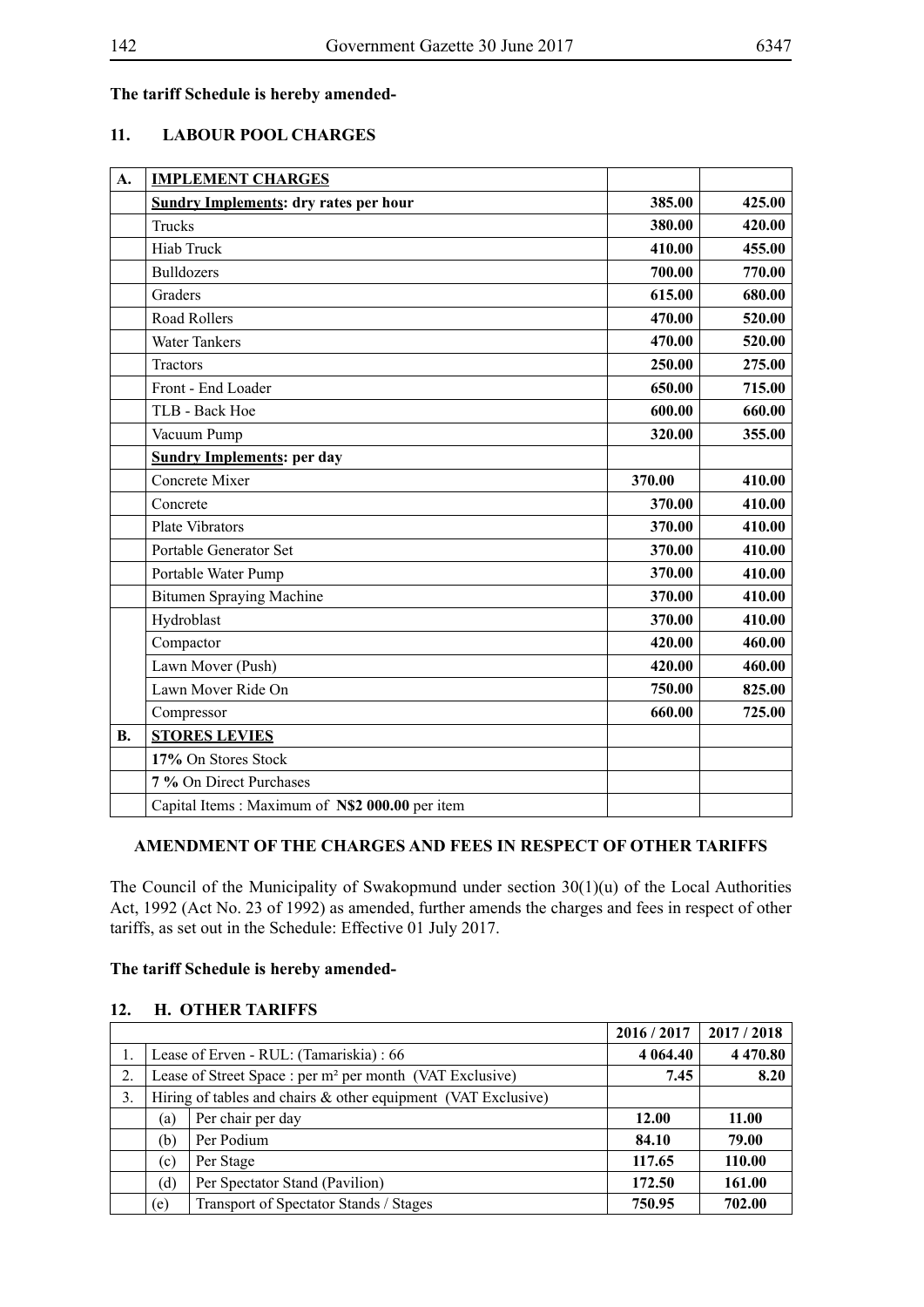|          | Deposit amount for items (a) to (e) above (No VAT)                                                                                                                                               | 828.00               | 774.00               |
|----------|--------------------------------------------------------------------------------------------------------------------------------------------------------------------------------------------------|----------------------|----------------------|
|          | A deposit shall be payable in all instances in addition to the<br>tariff of lease (No VAT) - original receipt must be submitted                                                                  |                      |                      |
|          | for refund purposes.                                                                                                                                                                             |                      |                      |
| 4.<br>5. | Low Cost Housing Insurance (Monthly premium)<br>Interest on overdue accounts                                                                                                                     | 10.00<br>10 % per    | 10.00<br>10% per an- |
|          |                                                                                                                                                                                                  | annum                | num                  |
|          | All Municipal Services                                                                                                                                                                           | 15% per an-<br>num   | 15% per an-<br>num   |
|          | <b>Built Together Loan Instalments</b>                                                                                                                                                           | 0.83% per<br>annum   | 0.83% per<br>annum   |
|          | All other loan accounts                                                                                                                                                                          | $1.25%$ per<br>annum | $1.25%$ per<br>annum |
| 6.       | <b>Lease of Municipal Land (Public Open Spaces)</b>                                                                                                                                              |                      |                      |
|          | For an area of 16m <sup>2</sup> or less (VAT Excluded)                                                                                                                                           |                      |                      |
|          | Daily<br>(i)                                                                                                                                                                                     | 165.00               | 183.00               |
|          | Weekends<br>(ii)                                                                                                                                                                                 | 220.00               | 244.00               |
|          | Weekly<br>(iii)                                                                                                                                                                                  | 275.00               | 306.00               |
|          | (iv)<br>Monthly                                                                                                                                                                                  | 825.00               | 917.00               |
|          | For an area bigger than 16m <sup>2</sup> (VAT Excluded)                                                                                                                                          |                      |                      |
|          | (i)<br>Daily                                                                                                                                                                                     | 220.00               | 244.00               |
|          | Weekends<br>(ii)                                                                                                                                                                                 | 275.00               | 306.00               |
|          | (iii)<br>Weekly                                                                                                                                                                                  | 330.00               | 367.00               |
|          | Monthly<br>(iv)                                                                                                                                                                                  | 1 3 2 0 . 0 0        | 1 467.00             |
|          | Business Stalls x 15 stalls (Erf 4352): $1 - 3$ , $14 - 16$ , $21 - 29$ per month                                                                                                                | 459.00               | 510.00               |
|          | Business Stalls x 12 stalls (Erf 4352): $4 - 11$ , $17 - 20$ per month                                                                                                                           | 359.00               | 399.00               |
|          | Business Stalls x 2 stalls (Erf 4352): 33/34; 35/36 per month                                                                                                                                    | 359.00               | 399.00               |
|          | Business Stalls x 2 stalls (Erf 4352): 32; 37 per month                                                                                                                                          | 250.00               | 278.00               |
|          | per day                                                                                                                                                                                          | 35.00                | 39.00                |
|          | Business Stalls x 10 stalls (Erf 4354 A) per month                                                                                                                                               | 359.00               | 399.00               |
|          | Open Markets (Erf 1823) per month                                                                                                                                                                | 94.00                | 98.70                |
|          | Open markets (Erf 3251): $1 - 42$ per month                                                                                                                                                      | 94.00                | 98.70                |
|          | Open Markets (Erf 3251): $43 - 59$ per month                                                                                                                                                     | 50.00                | 52.50                |
|          | Business Stalls x 27 (Erf 4354 B) per month                                                                                                                                                      | 326.00               | 342.30               |
|          | Open Stalls x 32 (Erf 4354 B) per month                                                                                                                                                          | 73.00                | 76.65                |
|          | Braai Area (Erf 4354 B) per month                                                                                                                                                                | 73.00                | 76.65                |
|          | Business Stalls x 5 stall (Erf 4353 - Taxi Rank) per month                                                                                                                                       | 250.00               | 263.00               |
|          | A deposit for all trading facilities and premises shall be payable in<br>all instances in addition to the tariff of lease $(No VAT) - original$<br>receipt must be submitted for refund purposes |                      |                      |
| 7.       | Trading Sites on Erf 118, Swakopmund (VAT Excluded)                                                                                                                                              |                      |                      |
|          | (i) Arts and Crafts x 10 per month                                                                                                                                                               | 106.50               | 106.38               |
|          | Mobile Food Kiosks x5 per month (VAT Excl.) paid in advance<br>(i)                                                                                                                               | 300.00               | 300.00               |
|          | Miscellaneous sites<br>(ii)                                                                                                                                                                      | 300.00               | 300.00               |
|          | A deposit for Art & Craft and Miscellaneous sites shall be payable<br>in all instances in addition to the tariff of lease (No VAT) – original                                                    |                      |                      |
|          | receipt must be submitted for refund purposes<br>Daniel Kamho Fresh Produce Market:                                                                                                              |                      |                      |
|          | Site rent per month (Vat exclusive, paid in advance)<br>(i)                                                                                                                                      | 857.55               | 857.55               |
|          | Toilet rental for the site<br>(ii)                                                                                                                                                               | 275.00               | 275.00               |
|          | Water Usage for the site<br>(i)                                                                                                                                                                  | 150.00               | 150.00               |
|          | Waste removal charge for the site<br>(ii)                                                                                                                                                        | 287.37               | 287.37               |
|          | Hawker's site at Kavita Park:                                                                                                                                                                    |                      |                      |
|          | Site No 1 $(16m^2 xN\$ {6.60/m^2})<br>(a)                                                                                                                                                        | 105.60               | 110.88               |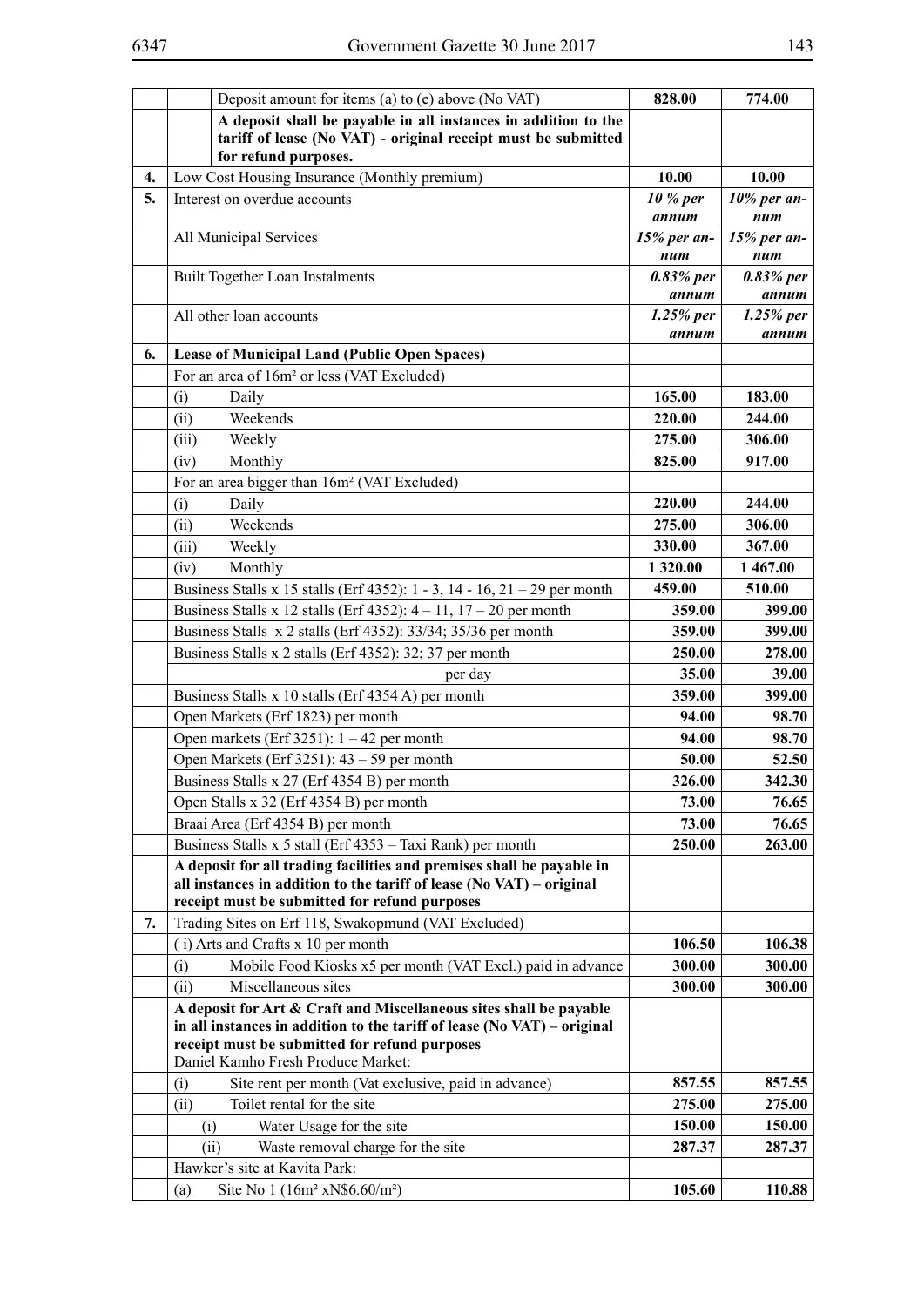|    | Site No 2-30, 32-42, 44-55, 57-64 (10m <sup>2</sup> xN\$6.60/m <sup>2</sup> )<br>(b)                                                                                                                                                                  | 66.00    | 69.30              |
|----|-------------------------------------------------------------------------------------------------------------------------------------------------------------------------------------------------------------------------------------------------------|----------|--------------------|
|    | Site No 31 (12m <sup>2</sup> xN\$6.60/m <sup>2</sup> )<br>(c)                                                                                                                                                                                         | 79.20    | 83.16              |
|    | Site No 43 (8m <sup>2</sup> x N\$6.60/m <sup>2</sup> )<br>(d)                                                                                                                                                                                         | 52.80    | 55.44              |
|    | Site No 56 (13m <sup>2</sup> x N\$6.60/m <sup>2</sup> )<br>(e)                                                                                                                                                                                        | 85.80    | 90.09              |
|    | A deposit for hawker's site shall be payable in all instances in<br>addition to the tariff of lease (No VAT) – original receipt must be<br>submitted for refund purposes.                                                                             |          |                    |
| 8. | <b>Hiring Of Training Room Facility (per occasion)</b>                                                                                                                                                                                                | 2 750.00 | 3 025.00           |
| 9. | <b>LOCATION FILMING FEES</b>                                                                                                                                                                                                                          |          |                    |
|    | <b>Feature Films</b><br>a)<br>This tariff is for any production agency using Swakopmund loca-<br>tions for the purpose of producing feature films, television commer-<br>cials, general entertainment programs and non Swakopmund docu-<br>mentaries. |          | NS 7000<br>per day |
|    | Commercial Film<br>(b)                                                                                                                                                                                                                                |          | NS 3500<br>per day |
|    | Documentaries<br>(c)                                                                                                                                                                                                                                  |          | NS 1500<br>per day |

### **AMENDMENT OF THE CHARGES AND FEES IN RESPECT OF AERODROME LANDING AND PARKING CHARGES**

The Council of the Municipality of Swakopmund under section 30(1)(u) of the Local Authorities Act, 1992 (Act No. 23 of 1992) as amended, further amends the charges and fees in respect of Aerodrome facilities, as set out in the Schedule: Effective 01 July 2017.

#### **The tariff Schedule is hereby amended-**

### **I. AERODROME LANDING AND PARKING CHARGES**

|             | Maximum certificated mass in<br>Kilogram of an aircraft up to and<br>including | 2016 / 2017<br><b>LANDING</b><br><b>CHARGES</b> | 2016 / 2017<br><b>PARKING</b><br><b>CHARGES</b><br>(per 24hrs)<br>or part<br>thereof | 2017/2018<br><b>LANDING</b><br><b>CHARGES</b> | 2017/2018<br><b>PARKING</b><br><b>CHARGES</b><br>(per 24hrs)<br>or part<br>thereof |
|-------------|--------------------------------------------------------------------------------|-------------------------------------------------|--------------------------------------------------------------------------------------|-----------------------------------------------|------------------------------------------------------------------------------------|
| 1.          | <b>AERODROME</b>                                                               |                                                 |                                                                                      |                                               |                                                                                    |
| A           | 500 kg                                                                         | 31.10                                           | 5.50                                                                                 | 29.80                                         | 5.30                                                                               |
| B           | 1000 kg                                                                        | 50.20                                           | 10.10                                                                                | 48.10                                         | 9.70                                                                               |
| $\mathbf C$ | 1500 kg                                                                        | 74.90                                           | 15.50                                                                                | 71.70                                         | 14.90                                                                              |
| $\mathbf D$ | 2000 kg                                                                        | 100.40                                          | 20.10                                                                                | 96.10                                         | 19.30                                                                              |
| E           | 2500 kg                                                                        | 127.80                                          | 25.60                                                                                | 122.30                                        | 24.50                                                                              |
| ${\bf F}$   | 3000 kg                                                                        | 153.40                                          | 31.10                                                                                | 146.80                                        | 29.80                                                                              |
| G           | 3500 kg                                                                        | 178.90                                          | 35.60                                                                                | 171.20                                        | 34.10                                                                              |
| H           | 4000 kg                                                                        | 204.50                                          | 41.10                                                                                | 195.70                                        | 39.40                                                                              |
| $\bf{I}$    | 5000 kg                                                                        | 255.70                                          | 51.10                                                                                | 244.60                                        | 48.90                                                                              |
| $\bf J$     | 6000 kg                                                                        | 306.80                                          | 61.20                                                                                | 293.50                                        | 58.60                                                                              |
| K           | 7000 kg                                                                        | 357.95                                          | 71.20                                                                                | 342.40                                        | 68.20                                                                              |
| L           | 8000 kg                                                                        | 409.10                                          | 82.20                                                                                | 391.40                                        | 78.70                                                                              |
| M           | 9000 kg                                                                        | 460.20                                          | 92.20                                                                                | 440.20                                        | 88.20                                                                              |
| $\mathbf N$ | 10 000 kg                                                                      | 511.35                                          | 102.30                                                                               | 489.20                                        | 97.90                                                                              |
| 1.          | Thereafter for every additional 1000 kg<br>Or part thereof an additional       | 50.20                                           | 15.55                                                                                | 48.10                                         | 14.90                                                                              |
| 2.          | PASSENGER SERVICE CHARGES                                                      |                                                 |                                                                                      |                                               |                                                                                    |
|             | Non-scheduled flights:                                                         |                                                 |                                                                                      | 66.70                                         | 63.80                                                                              |
|             | Scheduled flights:                                                             |                                                 |                                                                                      | 66.70                                         | 63.80                                                                              |
|             |                                                                                |                                                 |                                                                                      |                                               |                                                                                    |